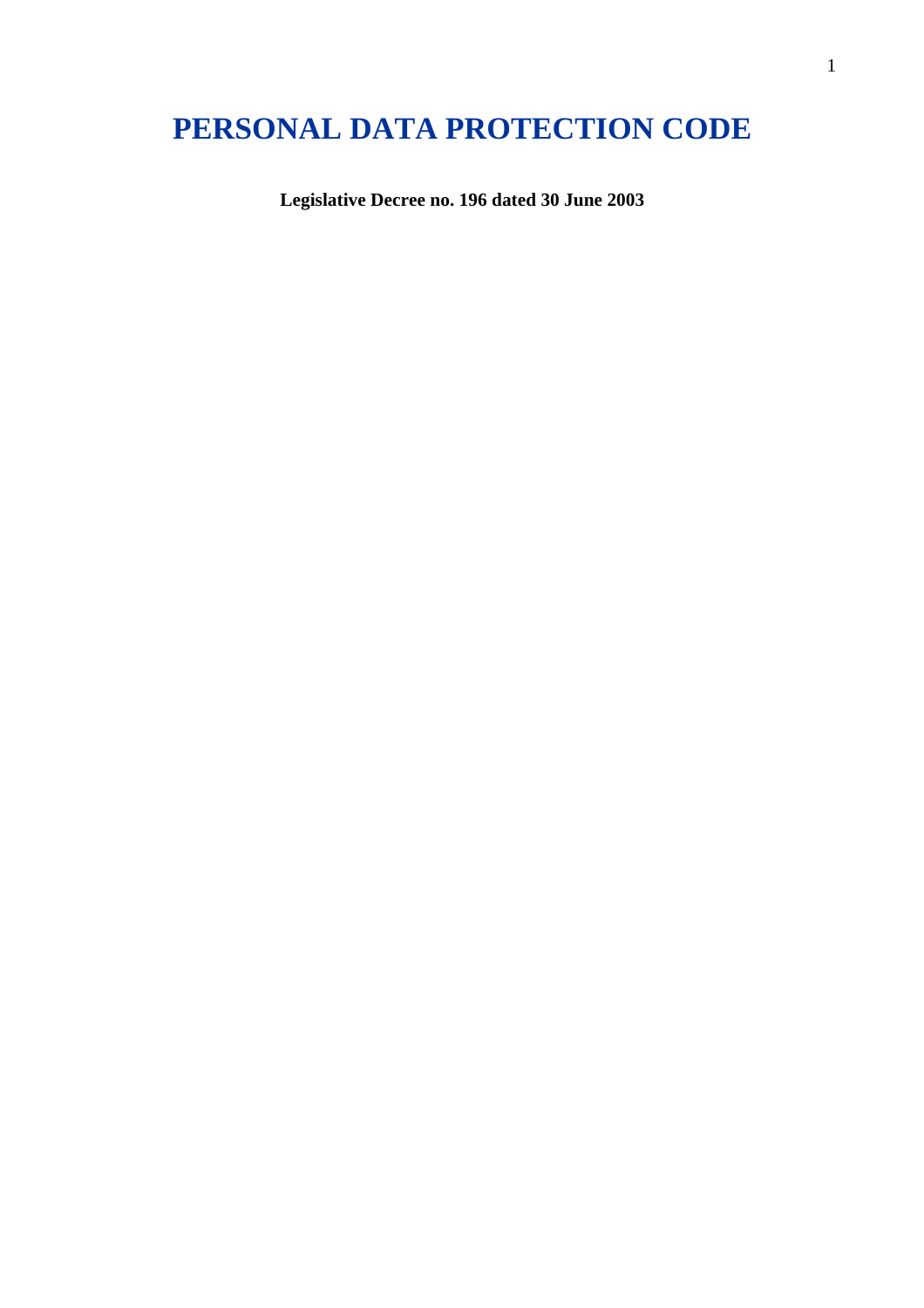| (Principles Applying to All Processing Operations Performed by Public Bodies)26           |  |
|-------------------------------------------------------------------------------------------|--|
|                                                                                           |  |
| (Principles Applying to the Processing of Data Other Than Sensitive and Judicial Data) 26 |  |
|                                                                                           |  |
|                                                                                           |  |
|                                                                                           |  |
|                                                                                           |  |
|                                                                                           |  |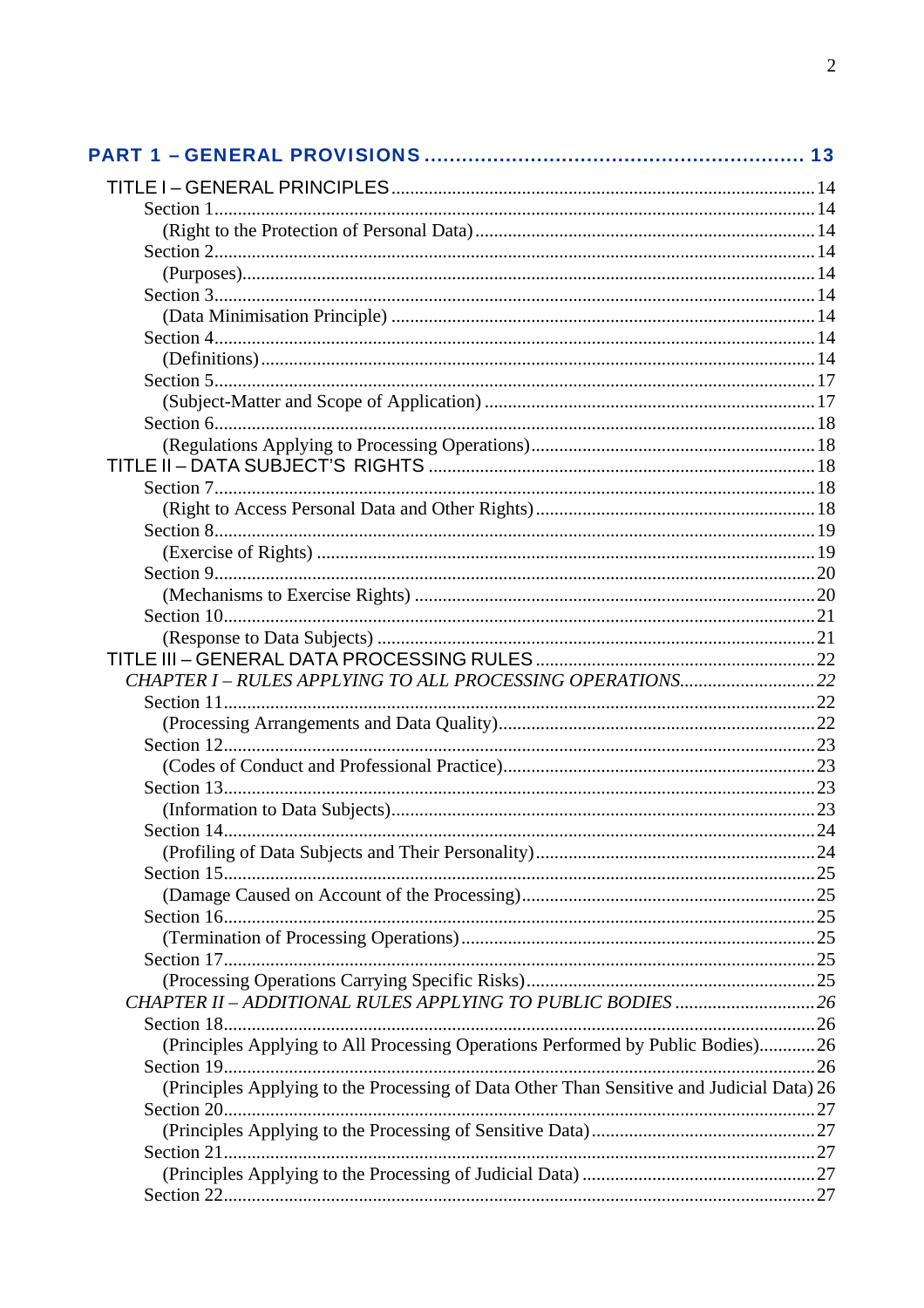| (Principles Applying to the Processing of Sensitive Data as well as to Judicial Data) 27<br><b>CHAPTER III - ADDITIONAL RULES APPLYING TO PRIVATE BODIES</b> |  |
|--------------------------------------------------------------------------------------------------------------------------------------------------------------|--|
|                                                                                                                                                              |  |
|                                                                                                                                                              |  |
|                                                                                                                                                              |  |
|                                                                                                                                                              |  |
|                                                                                                                                                              |  |
|                                                                                                                                                              |  |
|                                                                                                                                                              |  |
|                                                                                                                                                              |  |
|                                                                                                                                                              |  |
|                                                                                                                                                              |  |
|                                                                                                                                                              |  |
|                                                                                                                                                              |  |
| TITLE IV - ENTITIES PERFORMING PROCESSING OPERATIONS 32                                                                                                      |  |
|                                                                                                                                                              |  |
|                                                                                                                                                              |  |
|                                                                                                                                                              |  |
|                                                                                                                                                              |  |
|                                                                                                                                                              |  |
|                                                                                                                                                              |  |
|                                                                                                                                                              |  |
|                                                                                                                                                              |  |
|                                                                                                                                                              |  |
|                                                                                                                                                              |  |
|                                                                                                                                                              |  |
|                                                                                                                                                              |  |
|                                                                                                                                                              |  |
|                                                                                                                                                              |  |
|                                                                                                                                                              |  |
|                                                                                                                                                              |  |
|                                                                                                                                                              |  |
|                                                                                                                                                              |  |
|                                                                                                                                                              |  |
|                                                                                                                                                              |  |
|                                                                                                                                                              |  |
|                                                                                                                                                              |  |
|                                                                                                                                                              |  |
|                                                                                                                                                              |  |
|                                                                                                                                                              |  |
|                                                                                                                                                              |  |
|                                                                                                                                                              |  |
|                                                                                                                                                              |  |
|                                                                                                                                                              |  |
|                                                                                                                                                              |  |
|                                                                                                                                                              |  |
| Section 41.                                                                                                                                                  |  |
|                                                                                                                                                              |  |
|                                                                                                                                                              |  |
| Section 42.                                                                                                                                                  |  |
|                                                                                                                                                              |  |
|                                                                                                                                                              |  |
|                                                                                                                                                              |  |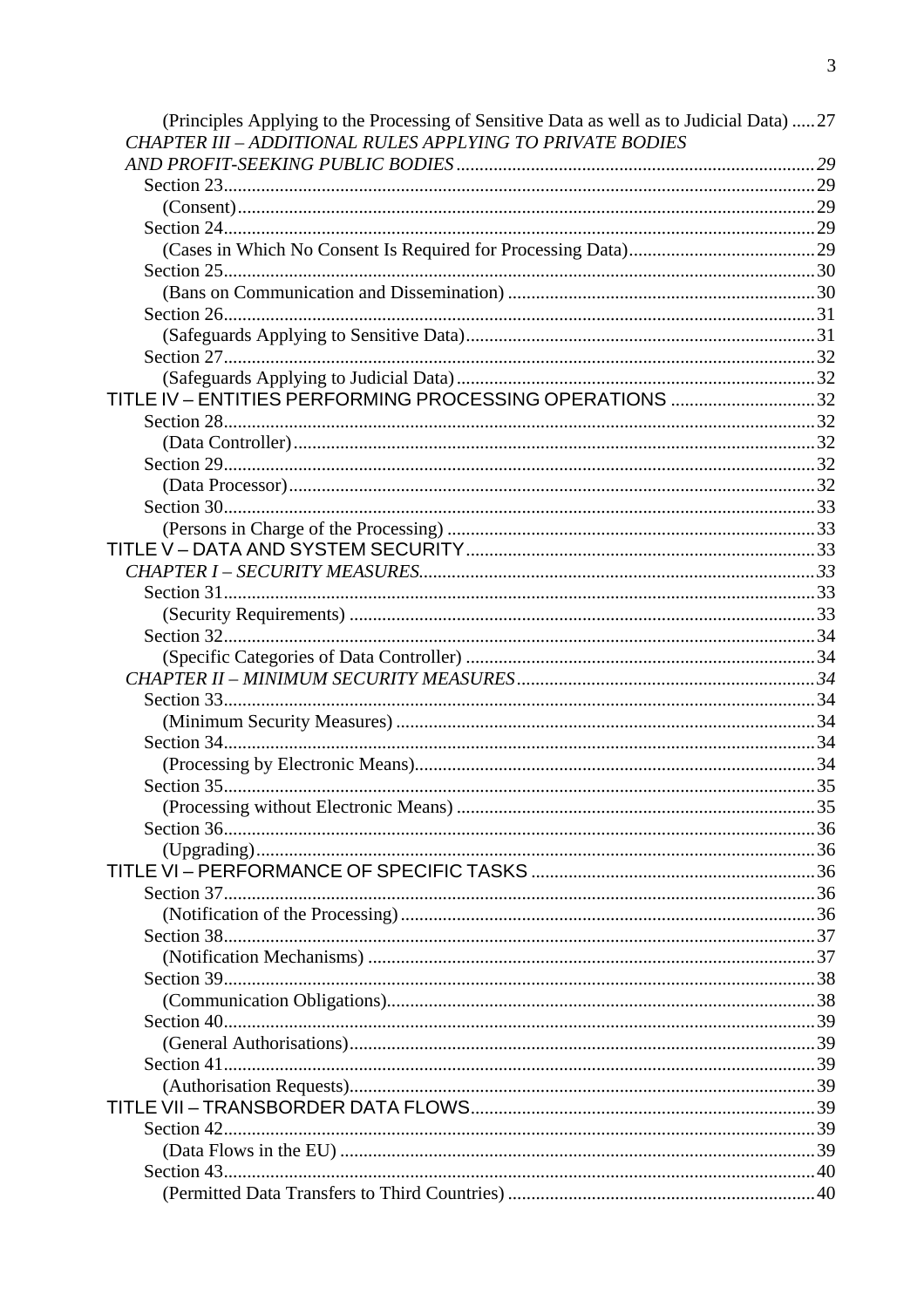| PART II - PROVISIONS APPLYING TO SPECIFIC SECTORS 42            |  |
|-----------------------------------------------------------------|--|
| TITLE I-PROCESSING OPERATIONS IN THE JUDICIAL SECTOR  43        |  |
|                                                                 |  |
|                                                                 |  |
|                                                                 |  |
|                                                                 |  |
|                                                                 |  |
|                                                                 |  |
|                                                                 |  |
|                                                                 |  |
|                                                                 |  |
|                                                                 |  |
|                                                                 |  |
|                                                                 |  |
|                                                                 |  |
|                                                                 |  |
|                                                                 |  |
|                                                                 |  |
|                                                                 |  |
|                                                                 |  |
|                                                                 |  |
|                                                                 |  |
|                                                                 |  |
|                                                                 |  |
|                                                                 |  |
|                                                                 |  |
|                                                                 |  |
|                                                                 |  |
|                                                                 |  |
|                                                                 |  |
|                                                                 |  |
|                                                                 |  |
|                                                                 |  |
|                                                                 |  |
|                                                                 |  |
|                                                                 |  |
|                                                                 |  |
|                                                                 |  |
|                                                                 |  |
|                                                                 |  |
| CHAPTER II - PUBLIC REGISTERS AND PROFESSIONAL REGISTERS 49     |  |
|                                                                 |  |
|                                                                 |  |
| CHAPTER III - REGISTERS OF BIRTHS, DEATHS AND MARRIAGES, CENSUS |  |
|                                                                 |  |
|                                                                 |  |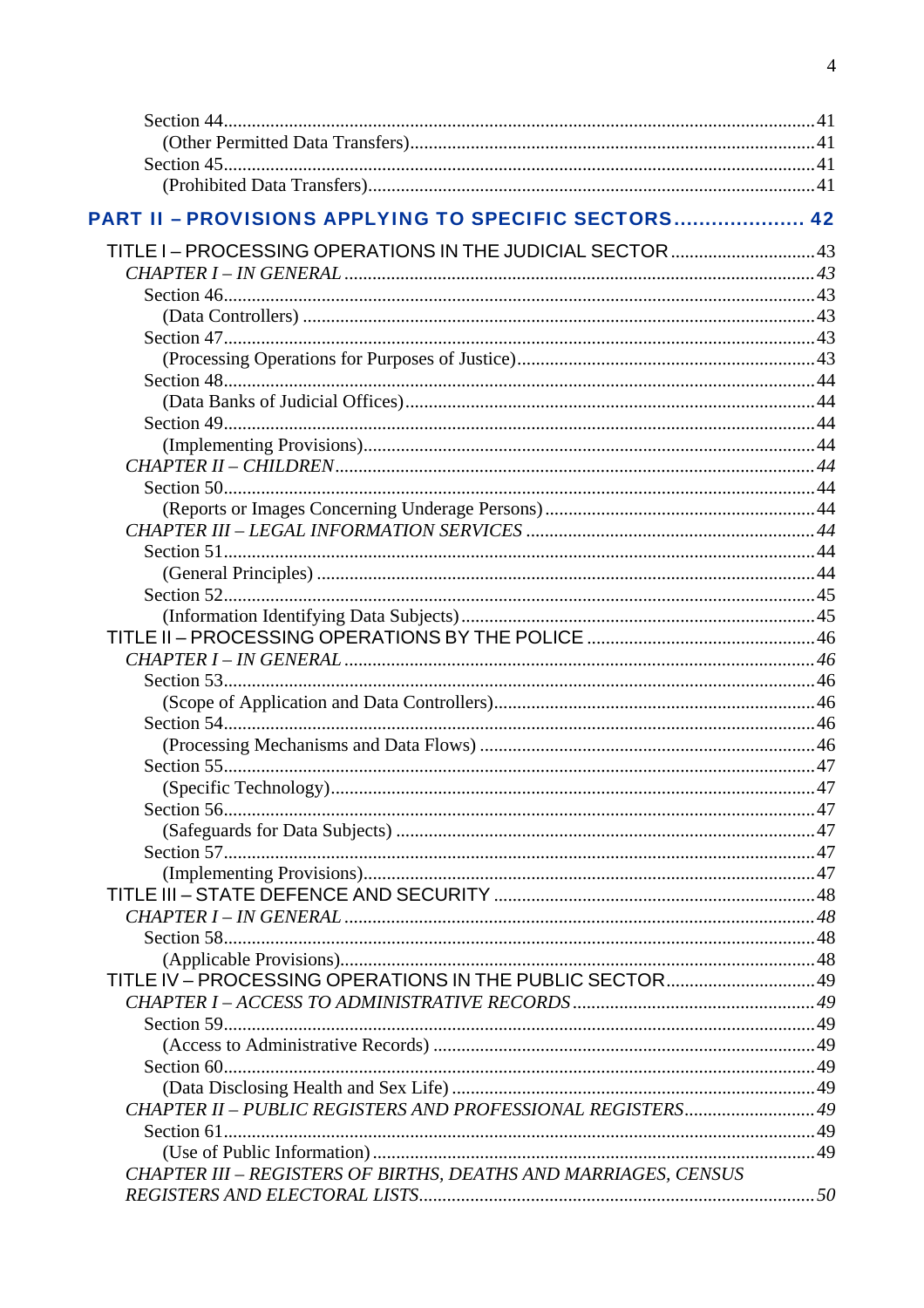| CHAPTER IV - PURPOSES IN THE SUBSTANTIAL PUBLIC INTEREST 51                    |  |
|--------------------------------------------------------------------------------|--|
|                                                                                |  |
|                                                                                |  |
|                                                                                |  |
| (Political Rights and Public Disclosure of the Activities of Certain Bodies)51 |  |
|                                                                                |  |
|                                                                                |  |
|                                                                                |  |
|                                                                                |  |
|                                                                                |  |
|                                                                                |  |
|                                                                                |  |
|                                                                                |  |
|                                                                                |  |
|                                                                                |  |
|                                                                                |  |
|                                                                                |  |
|                                                                                |  |
|                                                                                |  |
|                                                                                |  |
|                                                                                |  |
|                                                                                |  |
|                                                                                |  |
| TITLE V-PROCESSING OF PERSONAL DATA IN THE HEALTH CARE SECTOR56                |  |
|                                                                                |  |
|                                                                                |  |
|                                                                                |  |
|                                                                                |  |
|                                                                                |  |
| CHAPTER II - SIMPLIFIED ARRANGEMENTS CONCERNING INFORMATION AND                |  |
|                                                                                |  |
|                                                                                |  |
|                                                                                |  |
|                                                                                |  |
| (Information Provided by General Practitioners and Paediatricians) 57          |  |
|                                                                                |  |
|                                                                                |  |
|                                                                                |  |
|                                                                                |  |
|                                                                                |  |
|                                                                                |  |
|                                                                                |  |
|                                                                                |  |
|                                                                                |  |
|                                                                                |  |
|                                                                                |  |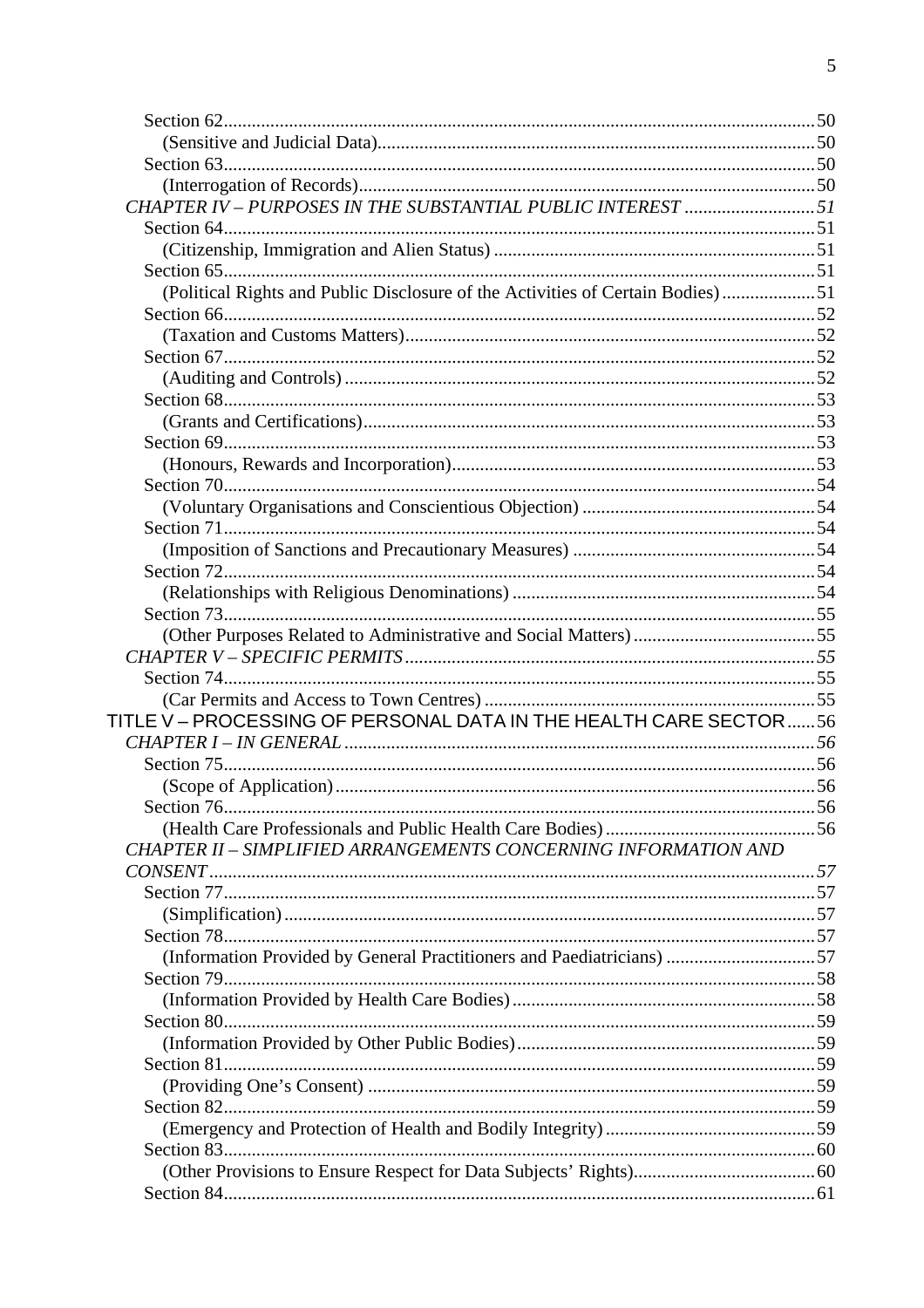| (Data Banks, Registers and Filing Systems in the Health Care Sector)  66 |  |
|--------------------------------------------------------------------------|--|
|                                                                          |  |
|                                                                          |  |
|                                                                          |  |
|                                                                          |  |
|                                                                          |  |
|                                                                          |  |
| TITLE VII - PROCESSING FOR HISTORICAL, STATISTICAL OR SCIENTIFIC         |  |
|                                                                          |  |
|                                                                          |  |
|                                                                          |  |
|                                                                          |  |
|                                                                          |  |
|                                                                          |  |
|                                                                          |  |
|                                                                          |  |
|                                                                          |  |
|                                                                          |  |
|                                                                          |  |
|                                                                          |  |
|                                                                          |  |
|                                                                          |  |
|                                                                          |  |
|                                                                          |  |
|                                                                          |  |
| CHAPTER III - PROCESSING FOR STATISTICAL OR SCIENTIFIC PURPOSES  70      |  |
|                                                                          |  |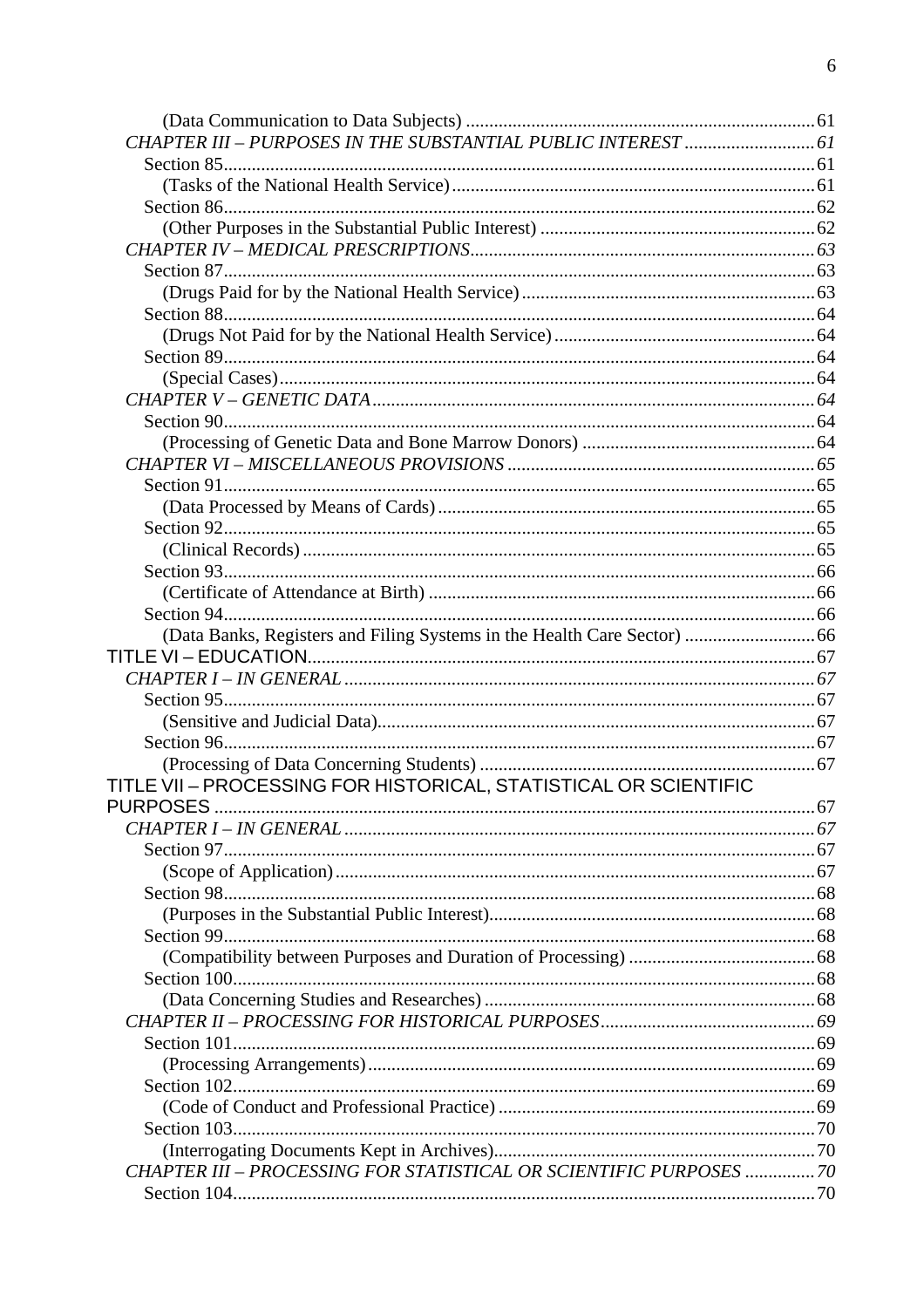| (Scope of Application and Identification Data for Statistical or Scientific Purposes)70 |  |
|-----------------------------------------------------------------------------------------|--|
|                                                                                         |  |
|                                                                                         |  |
|                                                                                         |  |
|                                                                                         |  |
|                                                                                         |  |
|                                                                                         |  |
|                                                                                         |  |
|                                                                                         |  |
|                                                                                         |  |
|                                                                                         |  |
|                                                                                         |  |
|                                                                                         |  |
|                                                                                         |  |
|                                                                                         |  |
|                                                                                         |  |
|                                                                                         |  |
|                                                                                         |  |
|                                                                                         |  |
|                                                                                         |  |
|                                                                                         |  |
|                                                                                         |  |
|                                                                                         |  |
|                                                                                         |  |
|                                                                                         |  |
|                                                                                         |  |
|                                                                                         |  |
|                                                                                         |  |
|                                                                                         |  |
| (Availability of Data under the Terms Agreed upon with Data Subjects)75                 |  |
|                                                                                         |  |
|                                                                                         |  |
|                                                                                         |  |
|                                                                                         |  |
|                                                                                         |  |
|                                                                                         |  |
|                                                                                         |  |
|                                                                                         |  |
|                                                                                         |  |
|                                                                                         |  |
|                                                                                         |  |
|                                                                                         |  |
|                                                                                         |  |
|                                                                                         |  |
|                                                                                         |  |
|                                                                                         |  |
|                                                                                         |  |
|                                                                                         |  |
|                                                                                         |  |
|                                                                                         |  |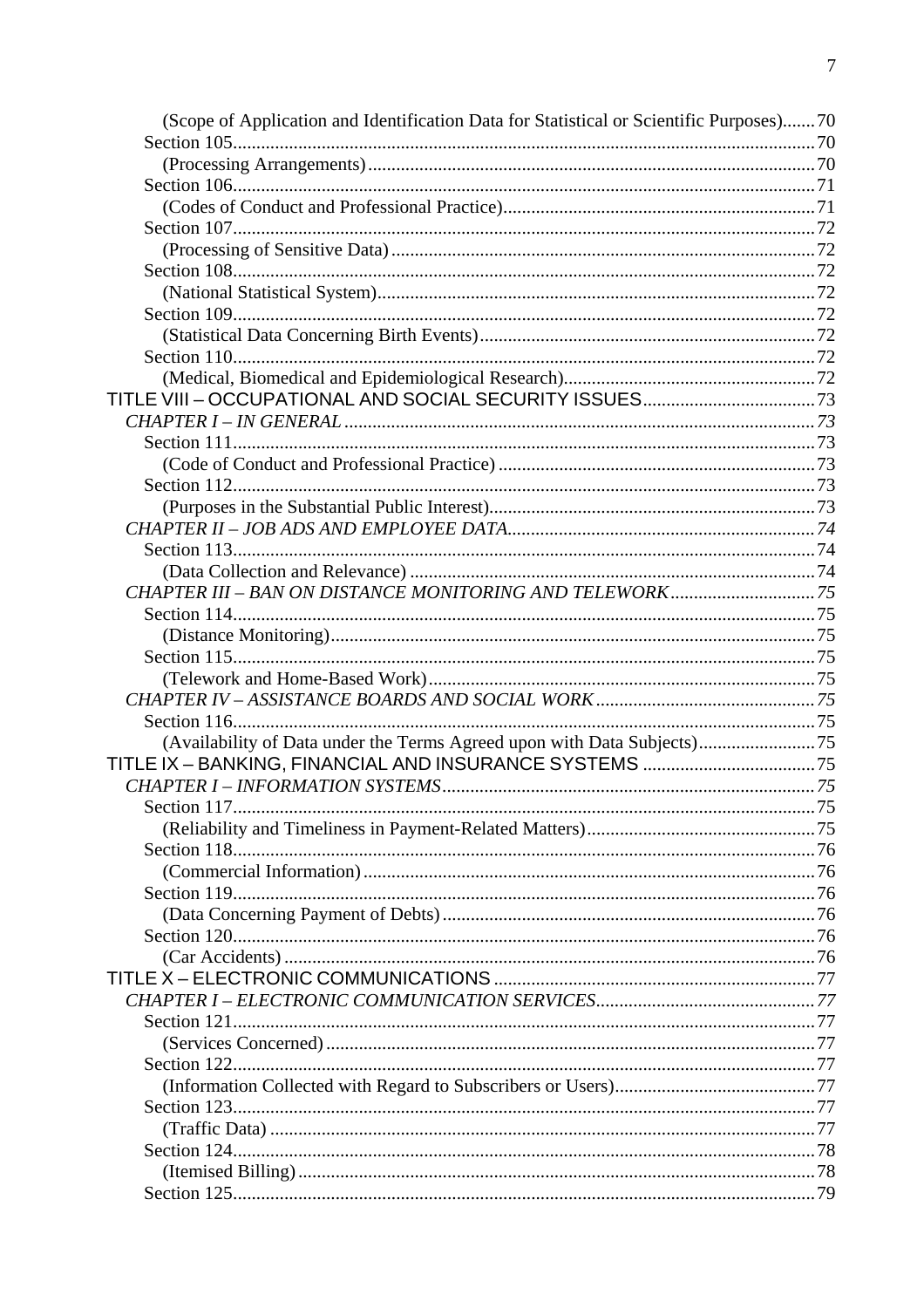| TITLE XI-SELF-EMPLOYED PROFESSIONALS AND PRIVATE DETECTIVES 89  |  |
|-----------------------------------------------------------------|--|
|                                                                 |  |
|                                                                 |  |
|                                                                 |  |
| TITLE XII - JOURNALISM AND LITERARY AND ARTISTIC EXPRESSION  89 |  |
|                                                                 |  |
|                                                                 |  |
|                                                                 |  |
|                                                                 |  |
|                                                                 |  |
|                                                                 |  |
|                                                                 |  |
|                                                                 |  |
|                                                                 |  |
|                                                                 |  |
|                                                                 |  |
|                                                                 |  |
|                                                                 |  |
|                                                                 |  |
|                                                                 |  |
|                                                                 |  |
|                                                                 |  |
| <b>CHAPTER I - REMEDIES AVAILABLE TO DATA SUBJECTS</b>          |  |
|                                                                 |  |
|                                                                 |  |
|                                                                 |  |
|                                                                 |  |
|                                                                 |  |
| Section 142.                                                    |  |
|                                                                 |  |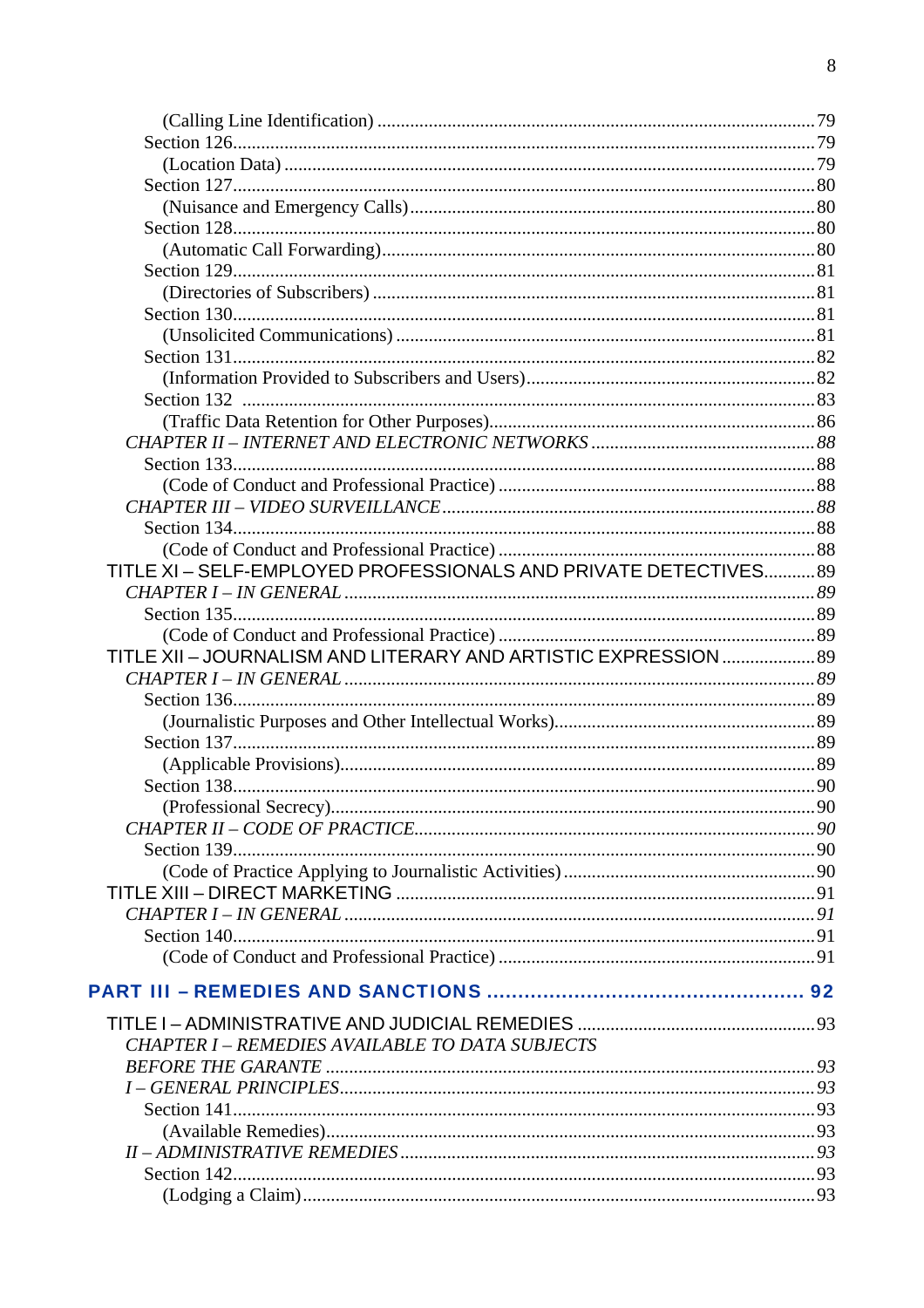| CHAPTER I - THE GARANTE PER LA PROTEZIONE DEI DATI PERSONALI  100 |
|-------------------------------------------------------------------|
|                                                                   |
|                                                                   |
|                                                                   |
|                                                                   |
|                                                                   |
|                                                                   |
|                                                                   |
|                                                                   |
|                                                                   |
|                                                                   |
|                                                                   |
|                                                                   |
|                                                                   |
|                                                                   |
|                                                                   |
|                                                                   |
|                                                                   |
|                                                                   |
|                                                                   |
|                                                                   |
|                                                                   |
|                                                                   |
|                                                                   |
|                                                                   |
|                                                                   |
|                                                                   |
|                                                                   |
|                                                                   |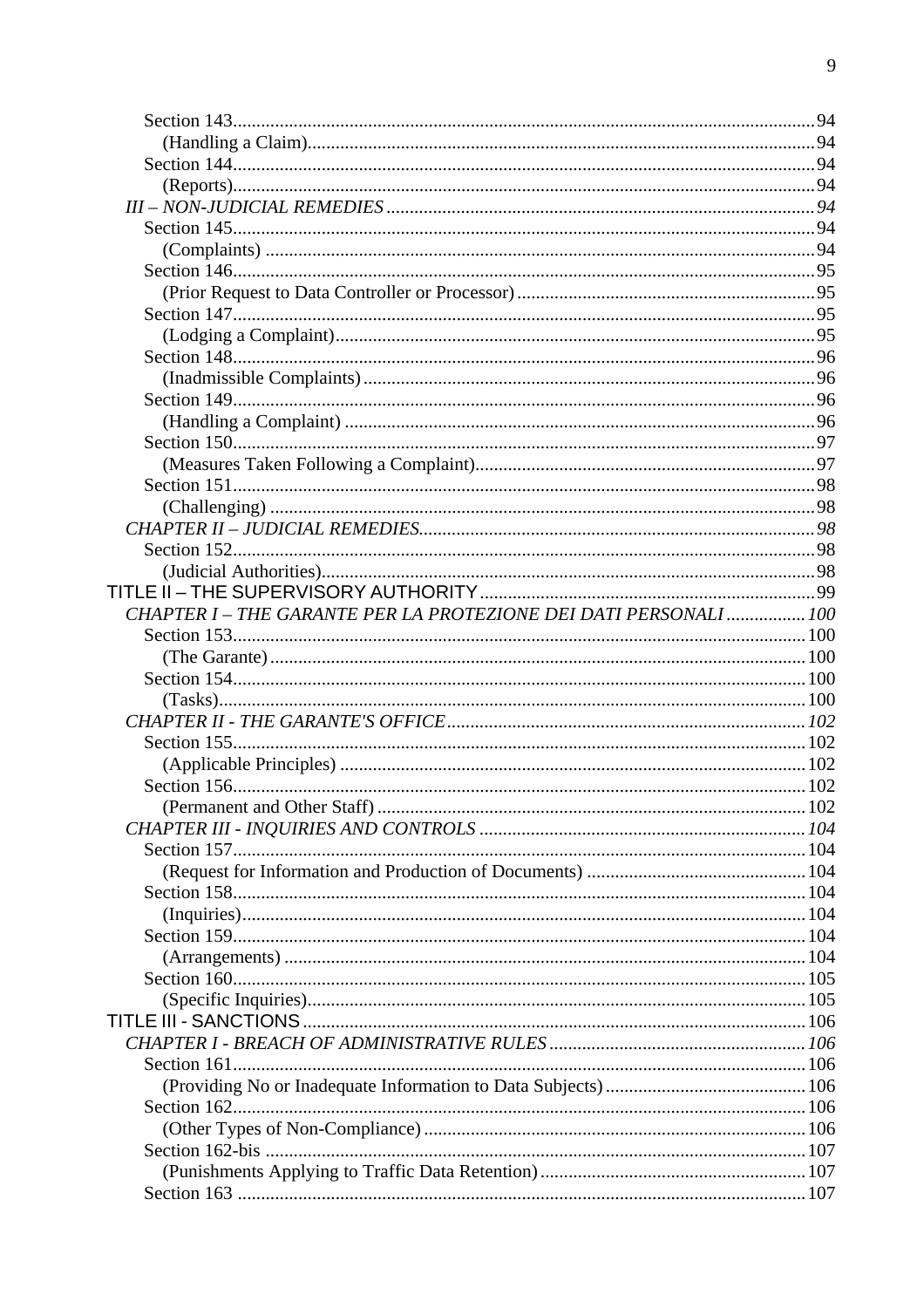| (Failure to Submit Notification or Submitting Incomplete Notification) 107             |  |
|----------------------------------------------------------------------------------------|--|
|                                                                                        |  |
| (Failure to Provide Information or Produce Documents to the Garante) 107               |  |
|                                                                                        |  |
| (Less Serious Cases and Aggravating Circumstances)                                     |  |
|                                                                                        |  |
|                                                                                        |  |
|                                                                                        |  |
|                                                                                        |  |
|                                                                                        |  |
|                                                                                        |  |
|                                                                                        |  |
|                                                                                        |  |
| (Untrue Declarations and Notifications Submitted to the Garante) 109                   |  |
|                                                                                        |  |
|                                                                                        |  |
|                                                                                        |  |
|                                                                                        |  |
|                                                                                        |  |
|                                                                                        |  |
|                                                                                        |  |
|                                                                                        |  |
| TITLE IV - AMENDMENTS, REPEALS, TRANSITIONAL AND FINAL PROVISIONS110                   |  |
|                                                                                        |  |
|                                                                                        |  |
|                                                                                        |  |
|                                                                                        |  |
|                                                                                        |  |
|                                                                                        |  |
|                                                                                        |  |
|                                                                                        |  |
|                                                                                        |  |
|                                                                                        |  |
| (Census Registers, Registers of Births, Deaths and Marriages, and Electoral Lists) 115 |  |
|                                                                                        |  |
|                                                                                        |  |
|                                                                                        |  |
|                                                                                        |  |
|                                                                                        |  |
|                                                                                        |  |
|                                                                                        |  |
|                                                                                        |  |
|                                                                                        |  |
| Section 182                                                                            |  |
|                                                                                        |  |
|                                                                                        |  |
|                                                                                        |  |
|                                                                                        |  |
|                                                                                        |  |
|                                                                                        |  |
|                                                                                        |  |
|                                                                                        |  |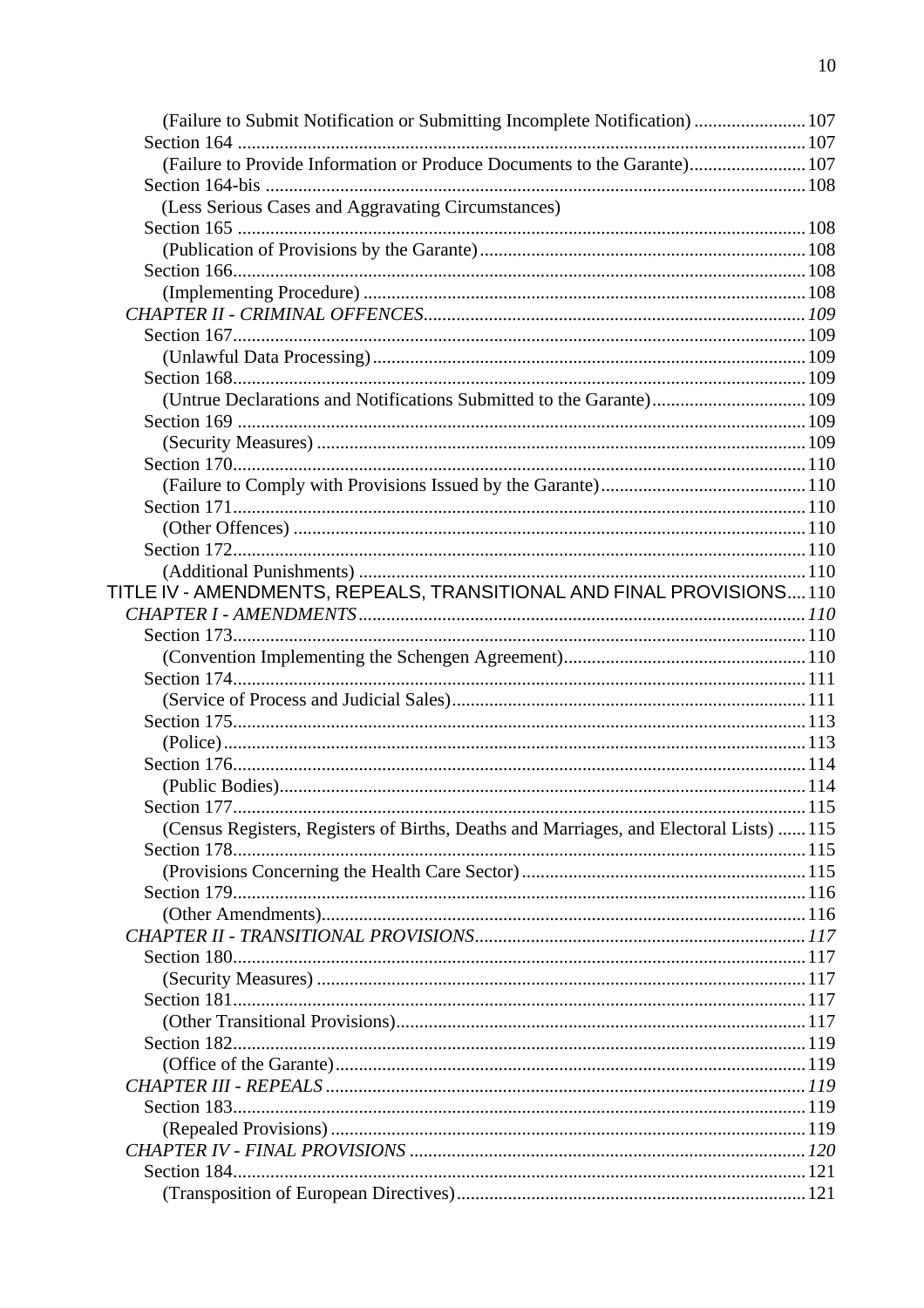|                                                                    | 121 |
|--------------------------------------------------------------------|-----|
|                                                                    |     |
|                                                                    |     |
|                                                                    |     |
| <b>ANNEXES</b>                                                     |     |
|                                                                    |     |
| A.1 - PROCESSING OF PERSONAL DATA IN THE EXERCISE OF JOURNALISTIC  |     |
|                                                                    |     |
| A.2 - PROCESSING OF PERSONAL DATA FOR HISTORICAL PURPOSES  128     |     |
| A.3 - PROCESSING OF PERSONAL DATA FOR STATISTICAL PURPOSES WITHIN  |     |
| THE FRAMEWORK OF THE SI.STA.N. [NATIONAL STATISTICAL SYSTEM]136    |     |
| A.4 – PROCESSING OF PERSONAL DATA FOR STATISTICAL AND SCIENTIFIC   |     |
|                                                                    |     |
| A.5 - CODE OF CONDUCT AND PROFESSIONAL PRACTICE APPLYING TO        |     |
| INFORMATION SYSTEMS MANAGED BY PRIVATE ENTITIES WITH REGARD TO     |     |
| CONSUMER CREDIT, RELIABILITY, AND TIMELINESS OF PAYMENTS  162      |     |
| A.6 - CODE OF PRACTICE APPLYING TO THE PROCESSING OF PERSONAL DATA |     |
| PERFORMED WITH A VIEW TO DEFENCE INVESTIGATIONS  175               |     |
| TECHNICAL SPECIFICATIONS CONCERNING MINIMUM SECURITY MEASURES      |     |
|                                                                    | 183 |
|                                                                    |     |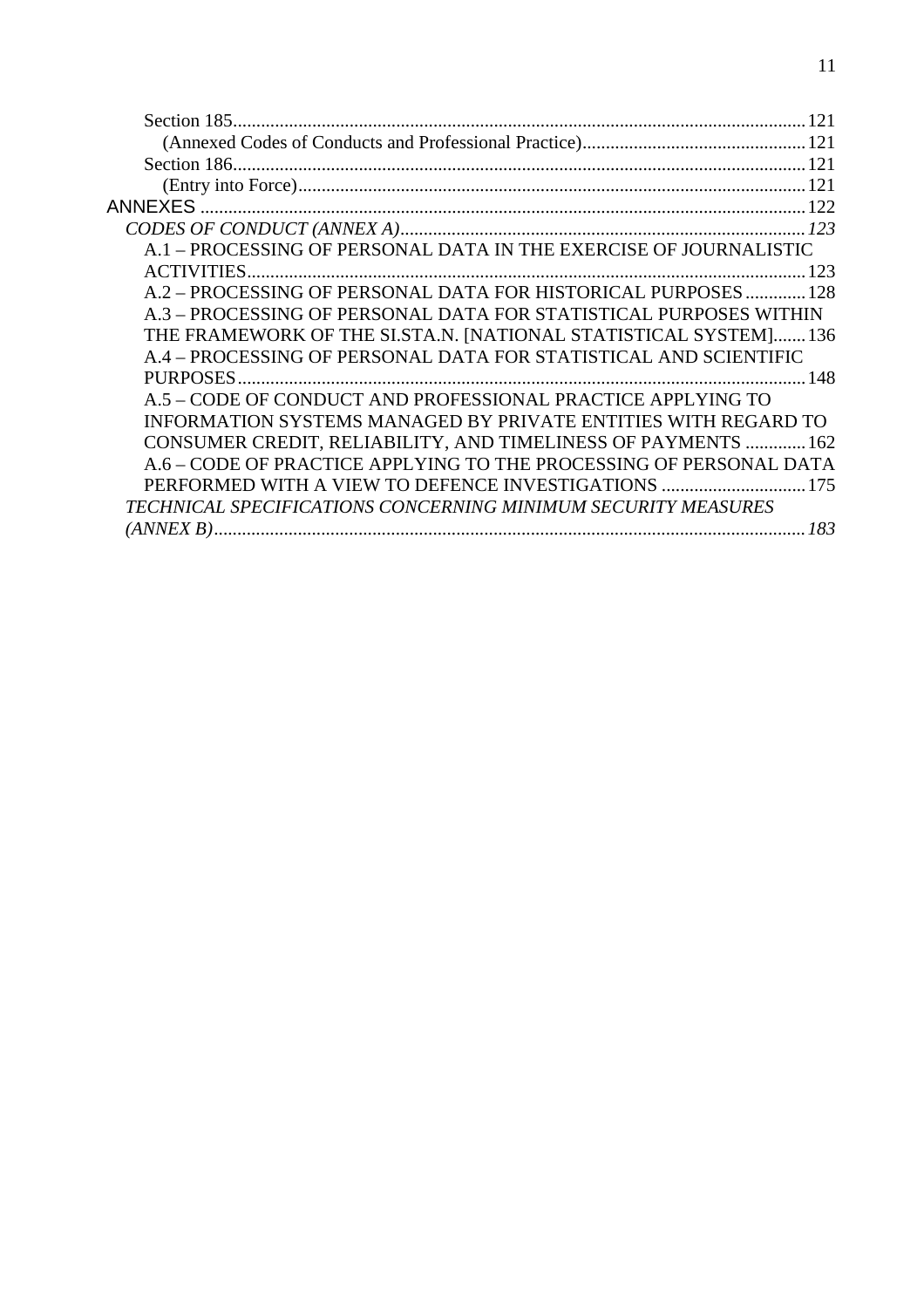# THE PRESIDENT OF THE REPUBLIC

HAVING REGARD to Articles 76 and 87 in the Constitution,

HAVING REGARD to Section 1 of Act no. 127 of 24 March 2001, enabling Government to issue a consolidated text on the processing of personal data,

HAVING REGARD to Section 26 of Act no. 14 of 3 February 2003, setting out provisions to ensure compliance with obligations related to Italy's membership in the European Communities (Community Act of 2002),

HAVING REGARD to Act no. 675 of 31 December 1996 as subsequently amended,

HAVING REGARD to Act no. 676 of 31 December 1996, enabling Government to pass legislation concerning protection of individual and other entities with regard to the processing of personal data,

HAVING REGARD to Directive 95/46/EC of the European Parliament and of the Council of 24 October 1995, on the protection of individuals with regard to the processing of personal data and on the free movement of such data,

HAVING REGARD to Directive 2002/58/EC of the European Parliament and of the Council of 12 July 2002, on the processing of personal data and the protection of private life in the electronic communications sector,

HAVING REGARD to the preliminary resolution adopted by the Council of Ministers at its meeting of 9 May 2003,

HAVING HEARD the Garante per la protezione dei dati personali,

HAVING ACQUIRED the opinion by the competent Parliamentary committees at the Chamber of Deputies and the Senate of the Republic,

HAVING REGARD to the Council of Ministers' resolution adopted at the meeting of 27 June 2003,

ACTING ON THE PROPOSAL put forward by the Prime Minister, the Minister for Public Administration and the Minister for Community Policies, in agreement with the Ministers of Justice, of Economy and Finance, of Foreign Affairs and Communications,

# ISSUES

the following legislative decree: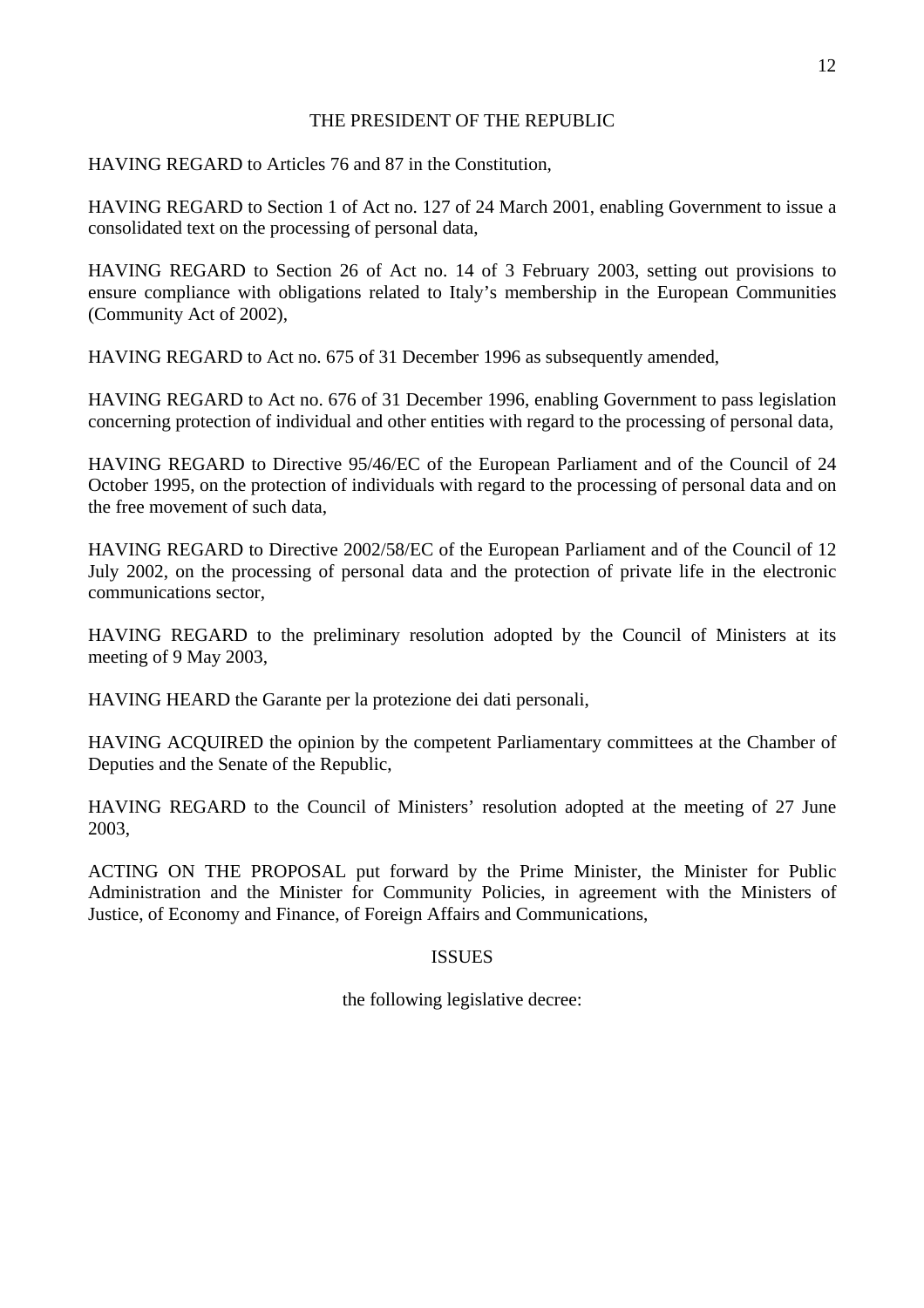<span id="page-12-0"></span>PART 1 – GENERAL PROVISIONS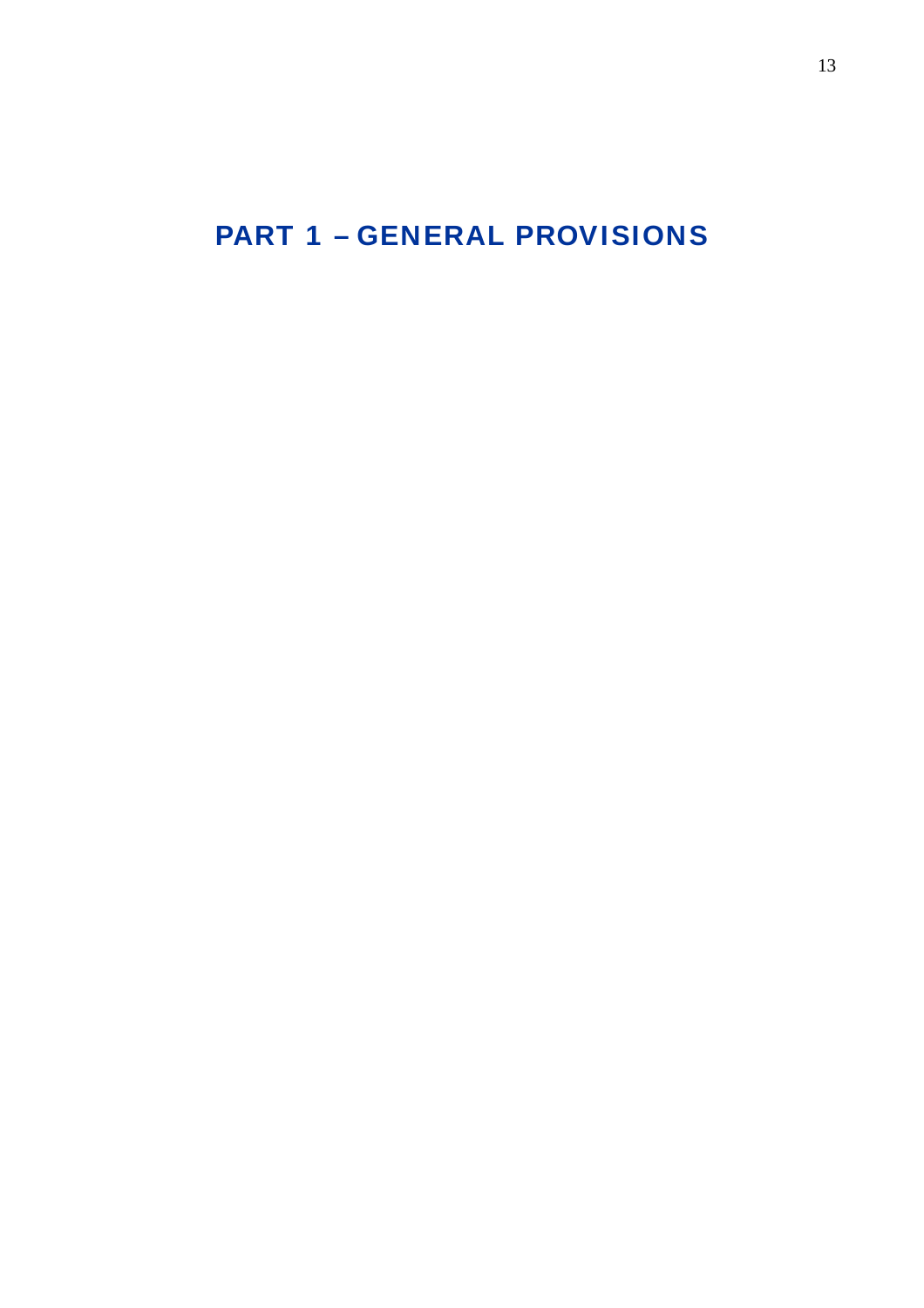# <span id="page-13-0"></span>**TITLE I – GENERAL PRINCIPLES**

#### **Section 1**

*(Right to the Protection of Personal Data)* 

1. Everyone has the right to protection of the personal data concerning them. The information on performance of the tasks applying to any entity that is in charge of public functions including the respective evaluation data shall not be the subject of privacy safeguards<sup>[1](#page-13-1)</sup>.

### **Section 2**

*(Purposes)*

1. This consolidated statute, hereinafter referred to as "Code", shall ensure that personal data are processed by respecting data subjects' rights, fundamental freedoms and dignity, particularly with regard to confidentiality, personal identity and the right to personal data protection.

2. The processing of personal data shall be regulated by affording a high level of protection for the rights and freedoms referred to in paragraph 1 in compliance with the principles of simplification, harmonisation and effectiveness of the mechanisms by which data subjects can exercise such rights and data controllers can fulfil the relevant obligations.

#### **Section 3**

#### *(Data Minimisation Principle)*

1. Information systems and software shall be configured by minimising the use of personal data and identification data, in such a way as to rule out their processing if the purposes sought in the individual cases can be achieved by using either anonymous data or suitable arrangements to allow identifying data subjects only in cases of necessity, respectively.

#### **Section 4**

*(Definitions)* 

 $\overline{a}$ 

<span id="page-13-1"></span><sup>&</sup>lt;sup>1</sup> This sentence was added by section 4(9) of Act no. 15 dated 4 March 2009.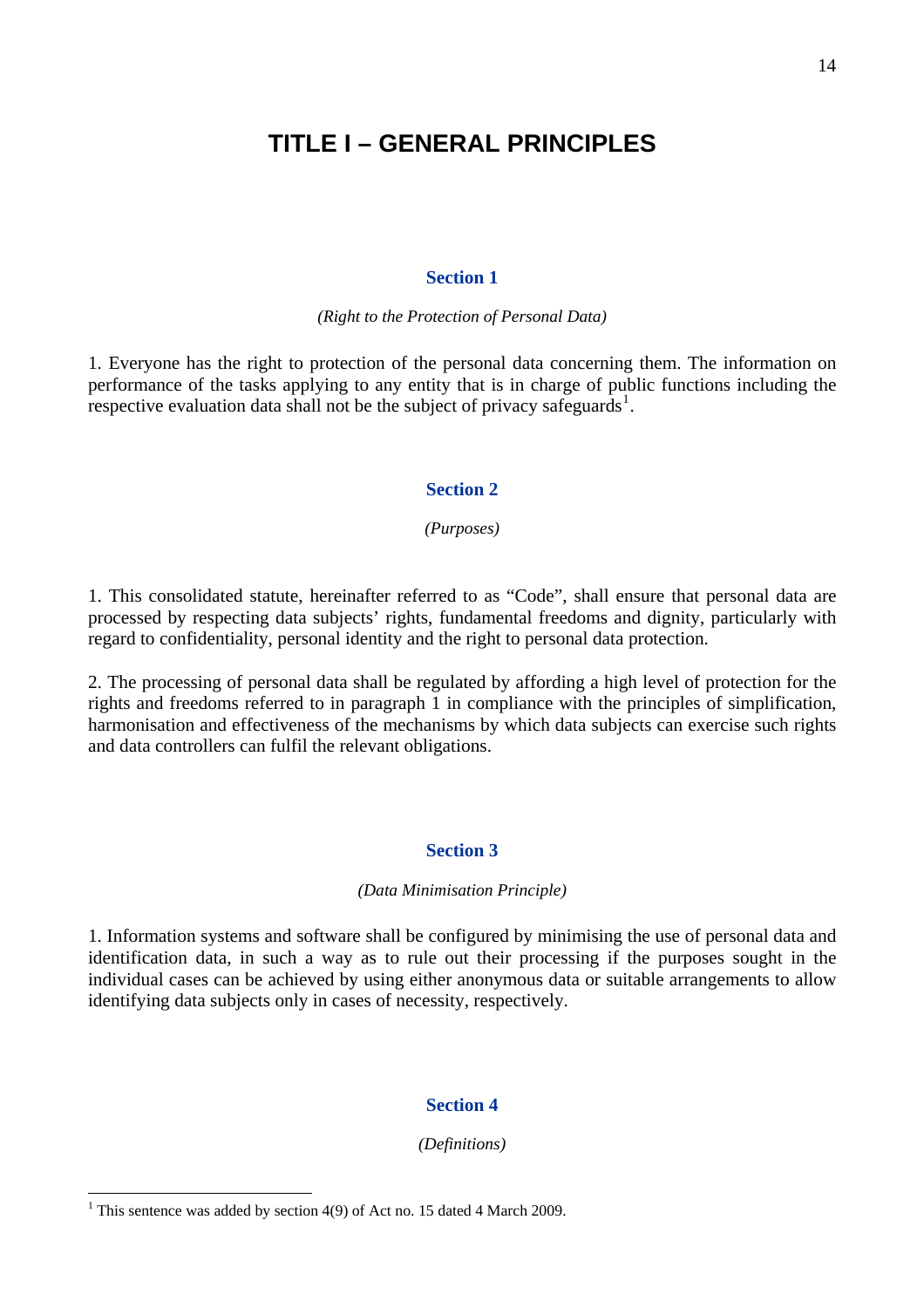1. For the purposes of this Code,

a) 'processing' shall mean any operation, or set of operations, carried out with or without the help of electronic or automated means, concerning the collection, recording, organisation, keeping, interrogation, elaboration, modification, selection, retrieval, comparison, utilization, interconnection, blocking, communication, dissemination, erasure and destruction of data, whether the latter are contained or not in a data bank;

b) 'personal data' shall mean any information relating to natural or legal persons, bodies or associations that are or can be identified, even indirectly, by reference to any other information including a personal identification number;

c) 'identification data' shall mean personal data allowing a data subject to be directly identified;

d) 'sensitive data' shall mean personal data allowing the disclosure of racial or ethnic origin, religious, philosophical or other beliefs, political opinions, membership of parties, trade unions, associations or organizations of a religious, philosophical, political or trade-unionist character, as well as personal data disclosing health and sex life;

e) 'judicial data' shall mean personal data disclosing the measures referred to in Section 3(1), letters a) to o) and r) to u), of Presidential Decree no. 313 of 14 November 2002 concerning the criminal record office, the register of offence-related administrative sanctions and the relevant current charges, or the status of being either defendant or the subject of investigations pursuant to Sections 60 and 61 of the Criminal Procedure Code;

f) 'data controller' shall mean any natural or legal person, public administration, body, association or other entity that is competent, also jointly with another data controller, to determine purposes and methods of the processing of personal data and the relevant means, including security matters;

g) 'data processor' shall mean any natural or legal person, public administration, body, association or other agency that processes personal data on the controller's behalf;

h) 'persons in charge of the processing" shall mean the natural persons that have been authorised by the data controller or processor to carry out processing operations;

i) 'data subject' shall mean any natural or legal person, body or association that is the subject of the personal data;

l) 'communication' shall mean disclosing personal data to one or more identified entities other than the data subject, the data controller's representative in the State's territory, the data processor and persons in charge of the processing in any form whatsoever, including by making available or interrogating such data;

m) 'dissemination' shall mean disclosing personal data to unidentified entities, in any form whatsoever, including by making available or interrogating such data;

n) 'anonymous data' shall mean any data that either in origin or on account of its having been processed cannot be associated with any identified or identifiable data subject;

o) 'blocking' shall mean keeping personal data by temporarily suspending any other processing operation;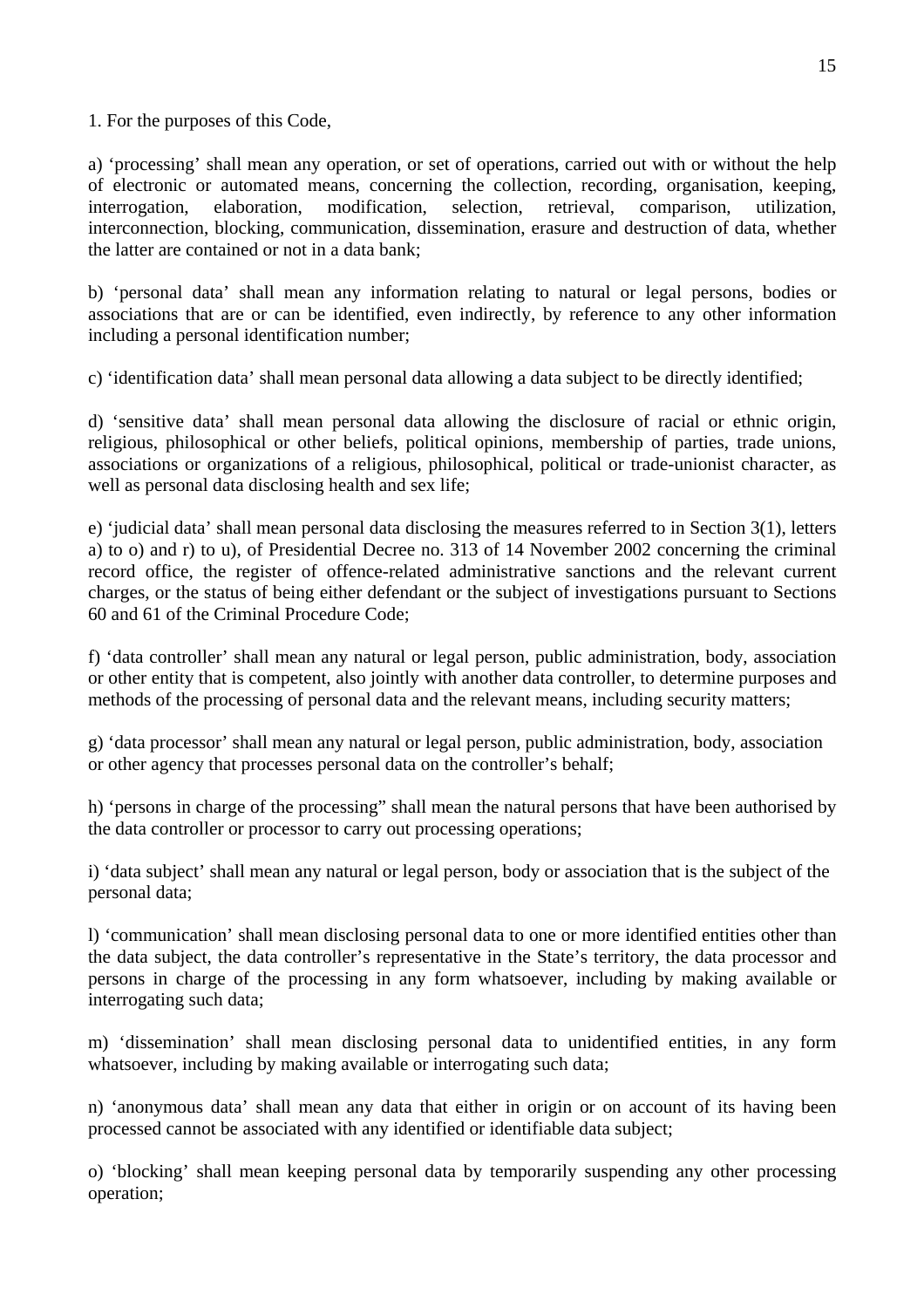p) 'data bank' shall mean any organised set of personal data, divided into one or more units located in one or more places;

q) 'Garante' shall mean the authority referred to in Section 153 as set up under Act no. 675 of 31 December 1996.

2. Furthermore, for the purposes of this Code,

a) 'electronic communication' shall mean any information exchanged or conveyed between a finite number of parties by means of a publicly available electronic communications service. This does not include any information conveyed as part of a broadcasting service to the public over an electronic communications network except to the extent that the information can be related to the identifiable or identified subscriber or user receiving the information;

b) 'call' means a connection established by means of a publicly available telephone service allowing two-way communication in real time;

c) 'electronic communications network' shall mean transmission systems and switching or routing equipment and other resources which permit the conveyance of signals by wire, by radio, by optical or by other electromagnetic means, including satellite networks, fixed (circuit- and packet-switched, including Internet) and mobile terrestrial networks, networks used for radio and television broadcasting, electricity cable systems, to the extent that they are used for the purpose of transmitting signals, and cable television networks, irrespective of the type of information conveyed;

d) 'public communications network shall mean an electronic communications network used wholly or mainly for the provision of publicly available electronic communications services;

e) 'electronic communications service' shall mean a service which consists wholly or mainly in the conveyance of signals on electronic communications networks, including telecommunications services and transmission services in networks used for broadcasting, to the extent that this is provided for in Article 2, letter c) of Directive 2202/21/EC of the European Parliament and of the Council of 7 March 2002;

f) 'subscriber' shall mean any natural or legal person, body or association who or which is party to a contract with the provider of publicly available electronic communications services for the supply of such services, or is anyhow the recipient of such services by means of pre-paid cards;

g) 'user' shall mean a natural person using a publicly available electronic communications service for private or business purposes, without necessarily being a subscriber to such service;

h) 'traffic data' shall mean any data processed for the purpose of the conveyance of a communication on an electronic communications network or for the billing thereof;

i) 'location data' shall mean any data processed in an electronic communications network, indicating the geographic position of the terminal equipment of a user of a publicly available electronic communications service;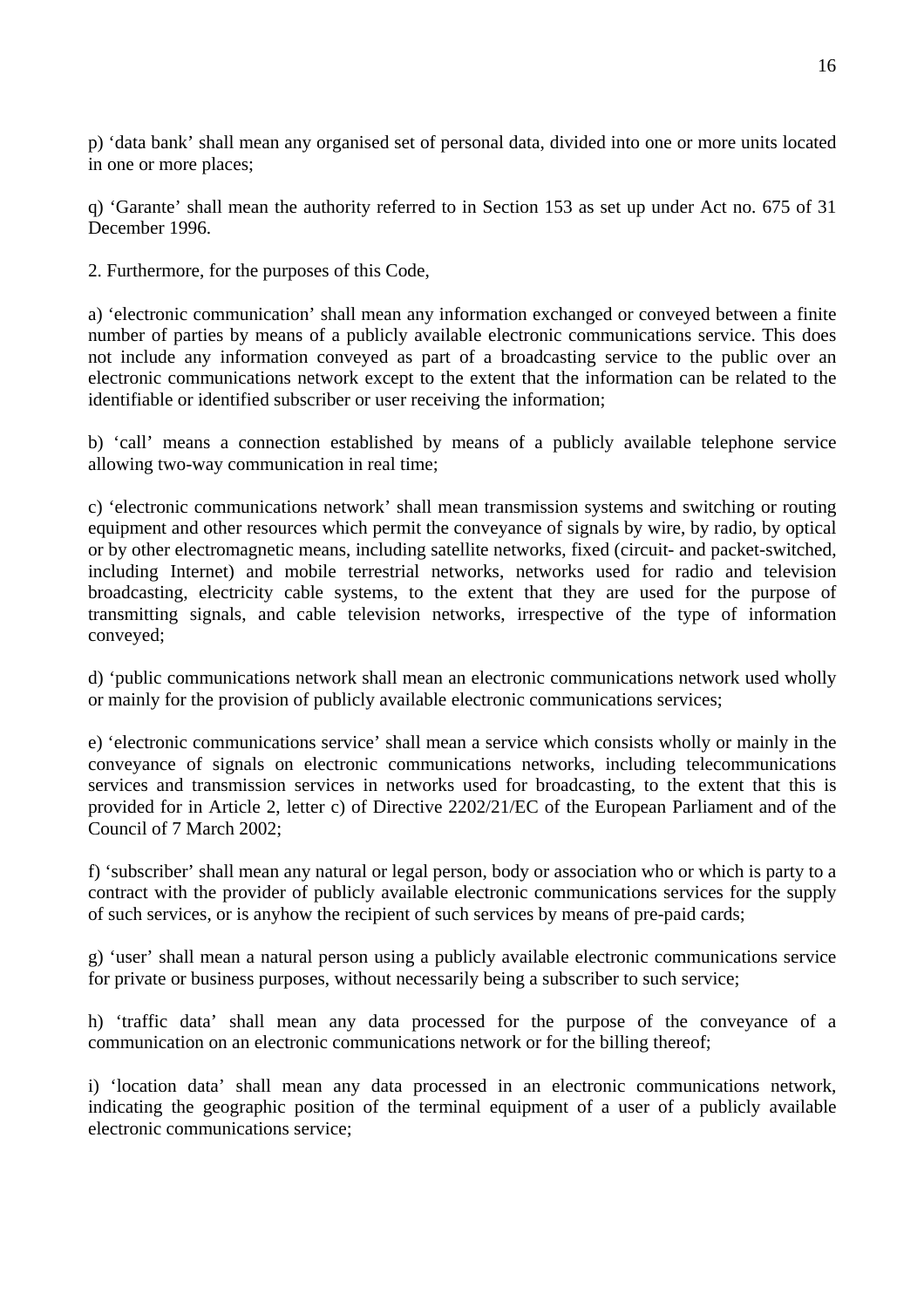<span id="page-16-0"></span>l) 'value added service' shall mean any service which requires the processing of traffic data or location data other than traffic data beyond what is necessary for the transmission of a communication or the billing thereof;

m) 'electronic mail' shall mean any text, voice, sound or image message sent over a public communications network, which can be stored in the network or in the recipient's terminal equipment until it is collected by the recipient.

3. And for the purposes of this Code,

a) 'minimum measures' shall mean the technical, informational, organizational, logistics and procedural security measures affording the minimum level of protection which is required by having regard to the risks mentioned in Section 31;

b) 'electronic means' shall mean computers, computer software and any electronic and/or automated device used for performing the processing;

c) "computerised authentication" shall mean a set of electronic tools and procedures to verify identity also indirectly,

d) "authentication credentials" shall mean the data and devices in the possession of a person, whether known by or uniquely related to the latter, that are used for computer authentication,

e) "password" shall mean the component of an authentication credential associated with and known to a person, consisting of a sequence of characters or other data in electronic format,

f) "authorisation profile" shall mean the information uniquely associated with a person that allows determining the data that may be accessed by said person as well as the processing operations said person may perform,

g) "authorisation system" shall mean the tools and procedures enabling access to the data and the relevant processing mechanisms as a function of the requesting party's authorisation profile.

4. For the purposes of this Code,

a) "historical purposes" shall mean purposes related to studies, investigations, research and documentation concerning characters, events and situations of the past;

b) "statistical purposes" shall mean purposes related to statistical investigations or the production of statistical results, also by means of statistical information systems;

c) "scientific purposes" shall mean purposes related to studies and systematic investigations that are aimed at developing scientific knowledge in a given sector.

# **Section 5**

*(Subject-Matter and Scope of Application)*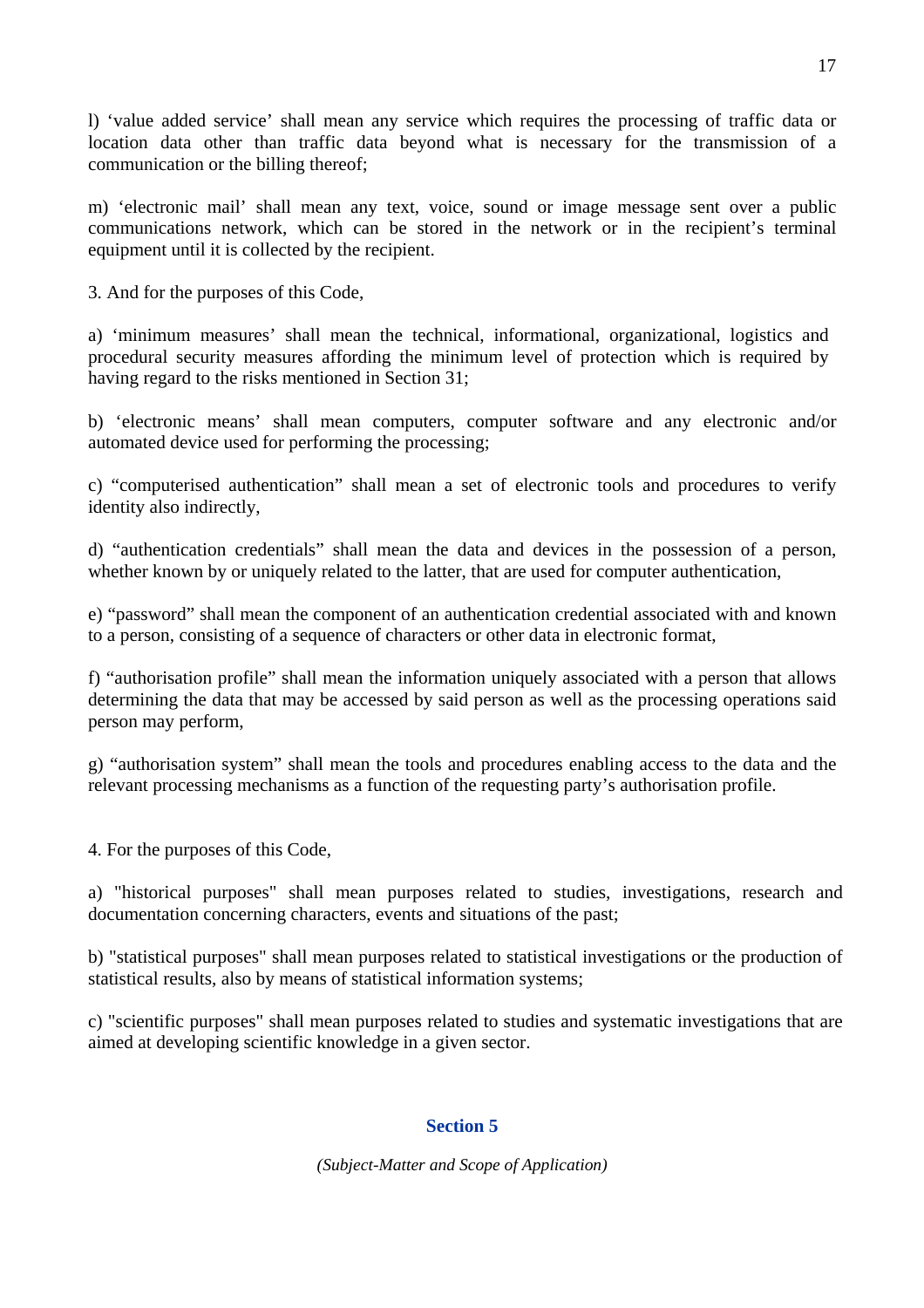<span id="page-17-0"></span>1. This Code shall apply to the processing of personal data, including data held abroad, where the processing is performed by any entity established either in the State's territory or in a place that is under the State's sovereignty.

2. This Code shall also apply to the processing of personal data that is performed by an entity established in the territory of a country outside the European Union, where said entity makes use in connection with the processing of equipment, whether electronic or otherwise, situated in the State's territory, unless such equipment is used only for purposes of transit through the territory of the European Union. If this Code applies, the data controller shall designate a representative established in the State's territory with a view to implementing the provisions concerning processing of personal data.

3. This Code shall only apply to the processing of personal data carried out by natural persons for exclusively personal purposes if the data are intended for systematic communication or dissemination. The provisions concerning liability and security referred to in Sections 15 and 31 shall apply in any case.

# **Section 6**

### *(Regulations Applying to Processing Operations)*

1. The provisions contained in this Part shall apply to any processing operations except as specified in connection with some processing operations by the provisions contained in Part II that amend and/or supplement those laid down herein.

# **TITLE II – DATA SUBJECT'S RIGHTS**

# **Section 7**

# *(Right to Access Personal Data and Other Rights)*

1. A data subject shall have the right to obtain confirmation as to whether or not personal data concerning him exist, regardless of their being already recorded, and communication of such data in intelligible form.

2. A data subject shall have the right to be informed

a) of the source of the personal data;

b) of the purposes and methods of the processing;

c) of the logic applied to the processing, if the latter is carried out with the help of electronic means;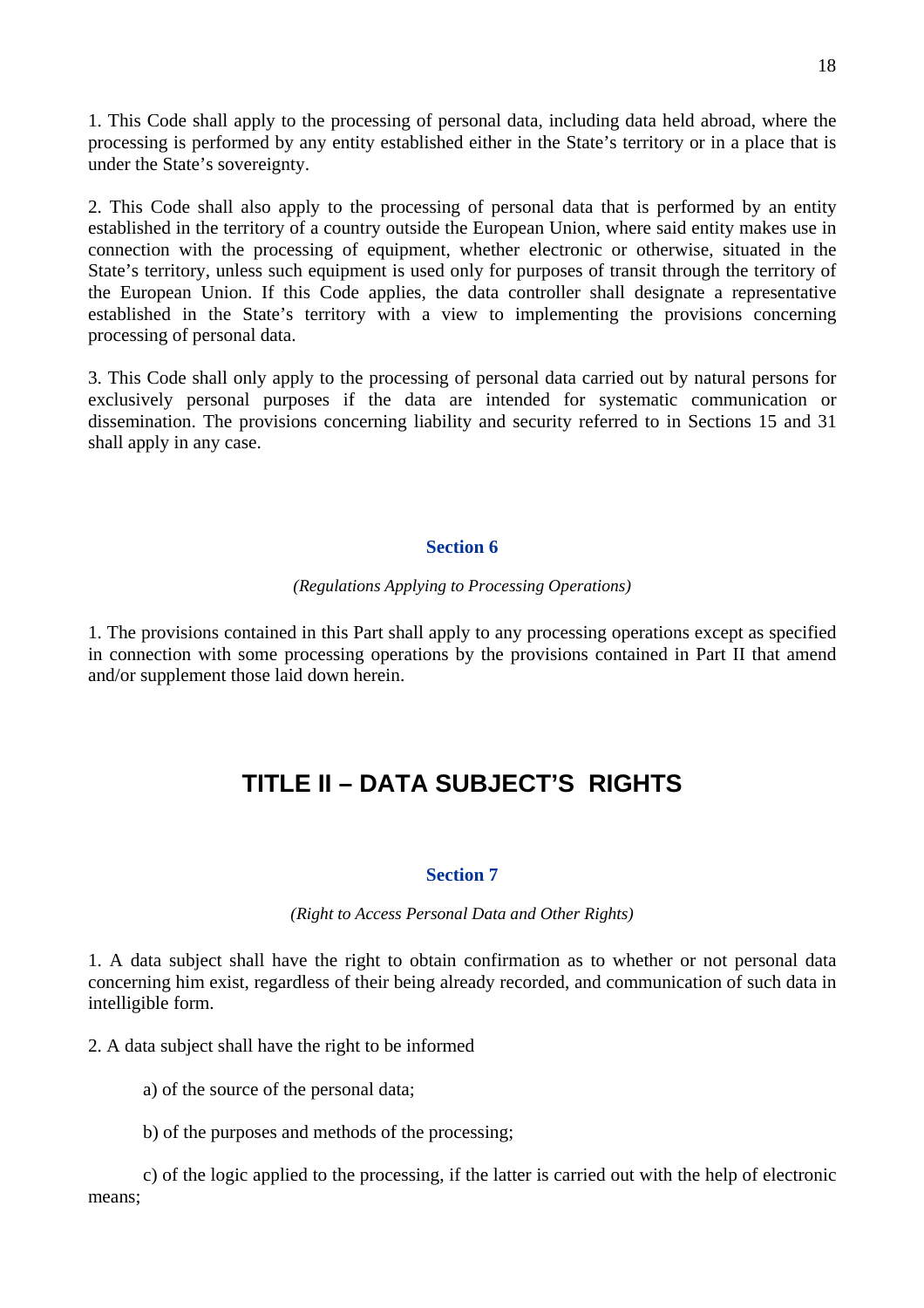<span id="page-18-0"></span>d) of the identification data concerning data controller, data processors and the representative designated as per Section 5(2);

e) of the entities or categories of entity to whom or which the personal data may be communicated and who or which may get to know said data in their capacity as designated representative(s) in the State's territory, data processor(s) or person(s) in charge of the processing.

3. A data subject shall have the right to obtain

a) updating, rectification or, where interested therein, integration of the data;

b) erasure, anonymization or blocking of data that have been processed unlawfully, including data whose retention is unnecessary for the purposes for which they have been collected or subsequently processed;

c) certification to the effect that the operations as per letters a) and b) have been notified, as also related to their contents, to the entities to whom or which the data were communicated or disseminated, unless this requirement proves impossible or involves a manifestly disproportionate effort compared with the right that is to be protected.

4. A data subject shall have the right to object, in whole or in part,

 a) on legitimate grounds, to the processing of personal data concerning him/her, even though they are relevant to the purpose of the collection;

 b) to the processing of personal data concerning him/her, where it is carried out for the purpose of sending advertising materials or direct selling or else for the performance of market or commercial communication surveys.

#### **Section 8**

## *(Exercise of Rights)*

1. The rights referred to in Section 7 may be exercised by making a request to the data controller or processor without formalities, also by the agency of a person in charge of the processing. A suitable response shall be provided to said request without delay.

2. The rights referred to in Section 7 may not be exercised by making a request to the data controller or processor, or else by lodging a complaint in pursuance of Section 145, if the personal data are processed:

 a) pursuant to the provisions of decree-law no. 143 of 3 May 1991, as converted, with amendments, into Act no. 197 of 5 July 1991 and subsequently amended, concerning money laundering;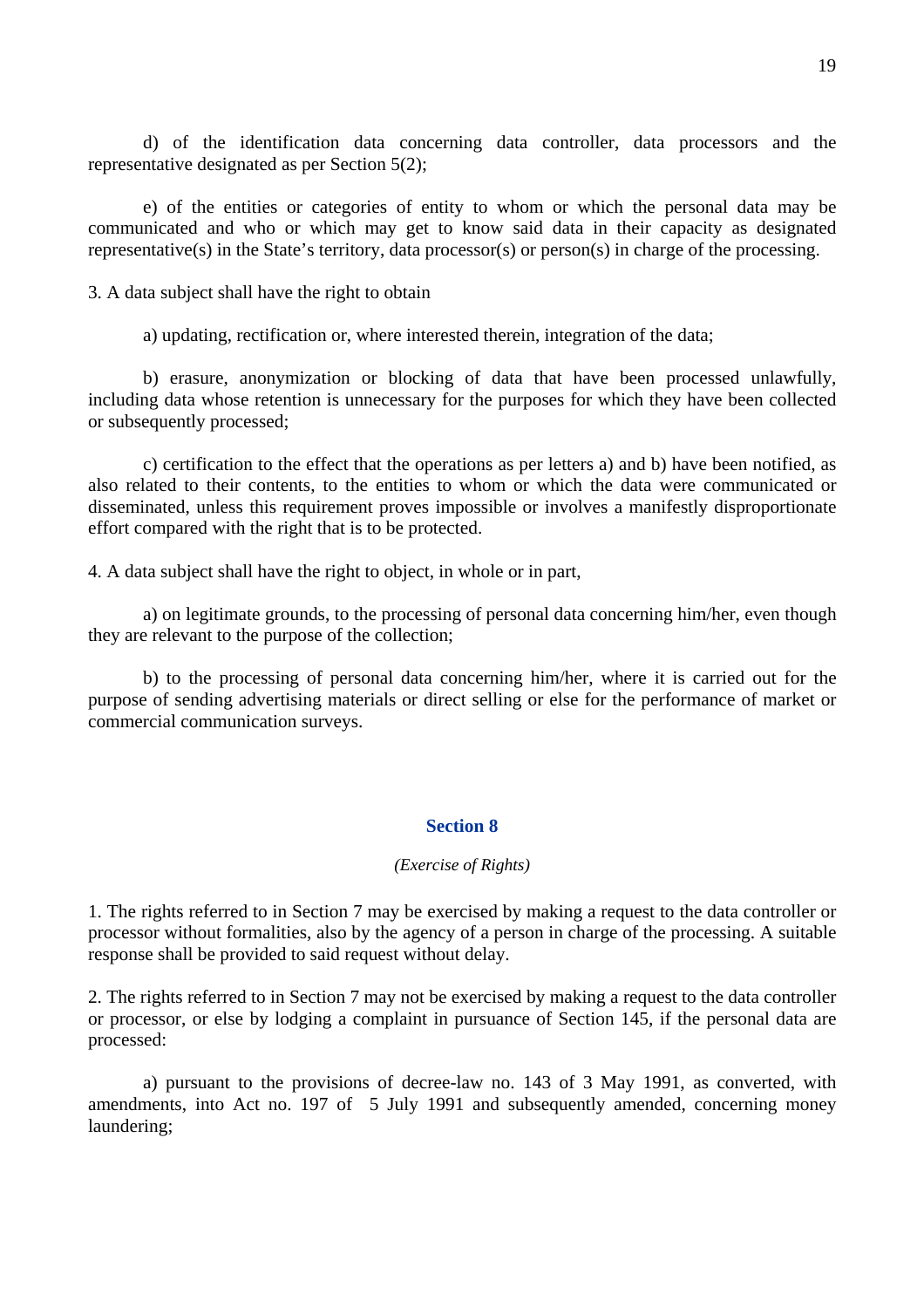<span id="page-19-0"></span> b) pursuant to the provisions of decree-law no. 419 of 31 December 1991, as converted, with amendments, into Act no. 172 of 18 February 1992 and subsequently amended, concerning support for victims of extortion;

c) by parliamentary Inquiry Committees set up as per Article 82 of the Constitution;

 d) by a public body other than a profit-seeking public body, where this is expressly required by a law for purposes exclusively related to currency and financial policy, the system of payments, control of brokers and credit and financial markets and protection of their stability;

 e) in pursuance of Section 24(1), letter f), as regards the period during which performance of the investigations by defence counsel or establishment of the legal claim might be actually and concretely prejudiced;

 f) by providers of publicly available electronic communications services in respect of incoming phone calls, unless this may be actually and concretely prejudicial to performance of the investigations by defence counsel as per Act no. 397 of 7 December 2000;

 g) for reasons of justice by judicial authorities at all levels and of all instances as well as by the Higher Council of the Judiciary or other self-regulatory bodies, or else by the Ministry of Justice;

h) in pursuance of Section 53, without prejudice to Act no. 121 of 1 April 1981.

3. In the cases referred to in paragraph 2, letters a), b), d), e) and f), the Garante, also following a report submitted by the data subject, shall act as per Sections 157, 158 and 159; in the cases referred to in letters c), g) and h) of said paragraph, the Garante shall act as per Section 160.

4. Exercise of the rights referred to in Section 7 may be permitted with regard to data of nonobjective character on condition that it does not concern rectification of or additions to personal evaluation data in connection with judgments, opinions and other types of subjective assessment, or else the specification of policies to be implemented or decision-making activities by the data controller.

# **Section 9**

*(Mechanisms to Exercise Rights)* 

1. The request addressed to the data controller or processor may also be conveyed by means of a registered letter, facsimile or e-mail. The Garante may specify other suitable arrangements with regard to new technological solutions. If the request is related to exercise of the rights referred to in Section 7(1) and (2), it may also be made verbally; in this case, it will be written down in summary fashion by either a person in charge of the processing or the data processor.

2. The data subject may grant, in writing, power of attorney or representation to natural persons, bodies, associations or organisations in connection with exercise of the rights as per Section 7. The data subject may also be assisted by a person of his/her choice.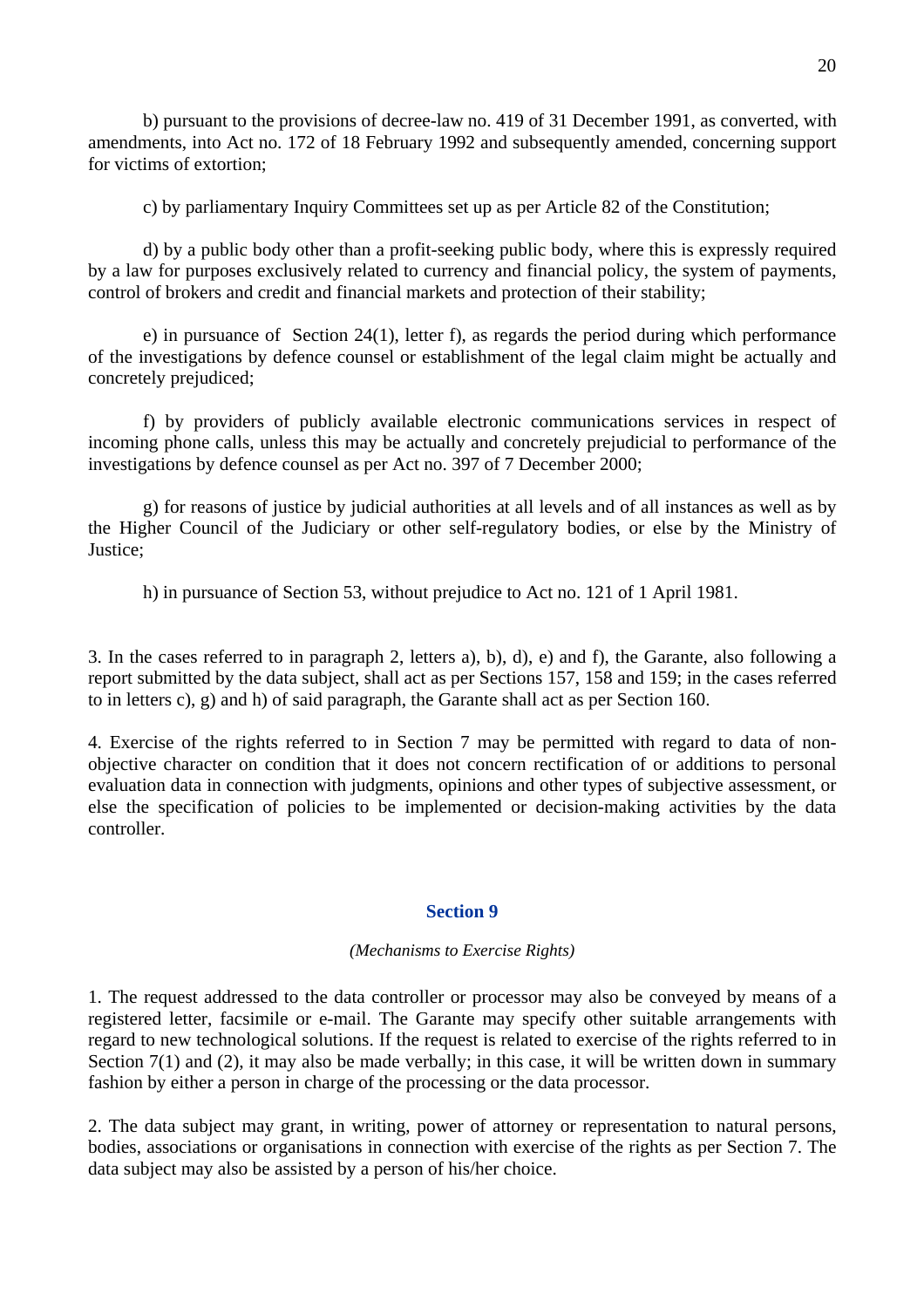<span id="page-20-0"></span>3. The rights as per Section 7, where related to the personal data concerning a deceased, may be exercised by any entity that is interested therein or else acts to protect a data subject or for familyrelated reasons deserving protection.

4. The data subject's identity shall be verified on the basis of suitable information, also by means of available records or documents or by producing or attaching a copy of an identity document. The person acting on instructions from the data subject must produce or attach a copy of either the proxy or the letter of attorney, which shall have been undersigned by the data subject in the presence of a person in charge of the processing or else shall bear the data subject's signature and be produced jointly with a copy of an ID document from the data subject, which shall not have to be certified true pursuant to law. If the data subject is a legal person, a body or association, the relevant request shall be made by the natural person that is legally authorized thereto based on the relevant regulations or articles of association.

5. The request referred to in Section 7(1) and (2) may be worded freely without any constraints and may be renewed at intervals of not less than ninety days, unless there are well-grounded reasons.

# **Section 10**

#### *(Response to Data Subjects)*

1. With a view to effectively exercising the rights referred to in Section 7, data controllers shall take suitable measures in order to, in particular,

a) facilitate access to personal data by the data subjects, even by means of ad hoc software allowing accurate retrieval of the data concerning individual identified or identifiable data subjects;

 b) simplify the arrangements and reduce the delay for the responses, also with regard to public relations departments or offices.

2. The data processor or the person(s) in charge of the processing shall be responsible for retrieval of the data, which may be communicated to the requesting party also verbally, or else displayed by electronic means - on condition that the data are easily intelligible in such cases also in the light of the nature and amount of the information. The data shall be reproduced on paper or magnetic media, or else transmitted via electronic networks, whenever this is requested.

3. The response provided to the data subject shall include all the personal data concerning him/her that are processed by the data controller, unless the request concerns either a specific processing operation or specific personal data or categories of personal data. If the request is made to a health care professional or health care body, Section 84(1) shall apply.

4. If data retrieval is especially difficult, the response to the data subject's request may also consist in producing or delivering copy of records and documents containing the personal data at stake.

5. The right to obtain communication of the data in intelligible form does not apply to personal data concerning third parties, unless breaking down the processed data or eliminating certain items from the latter prevents the data subject's personal data from being understandable.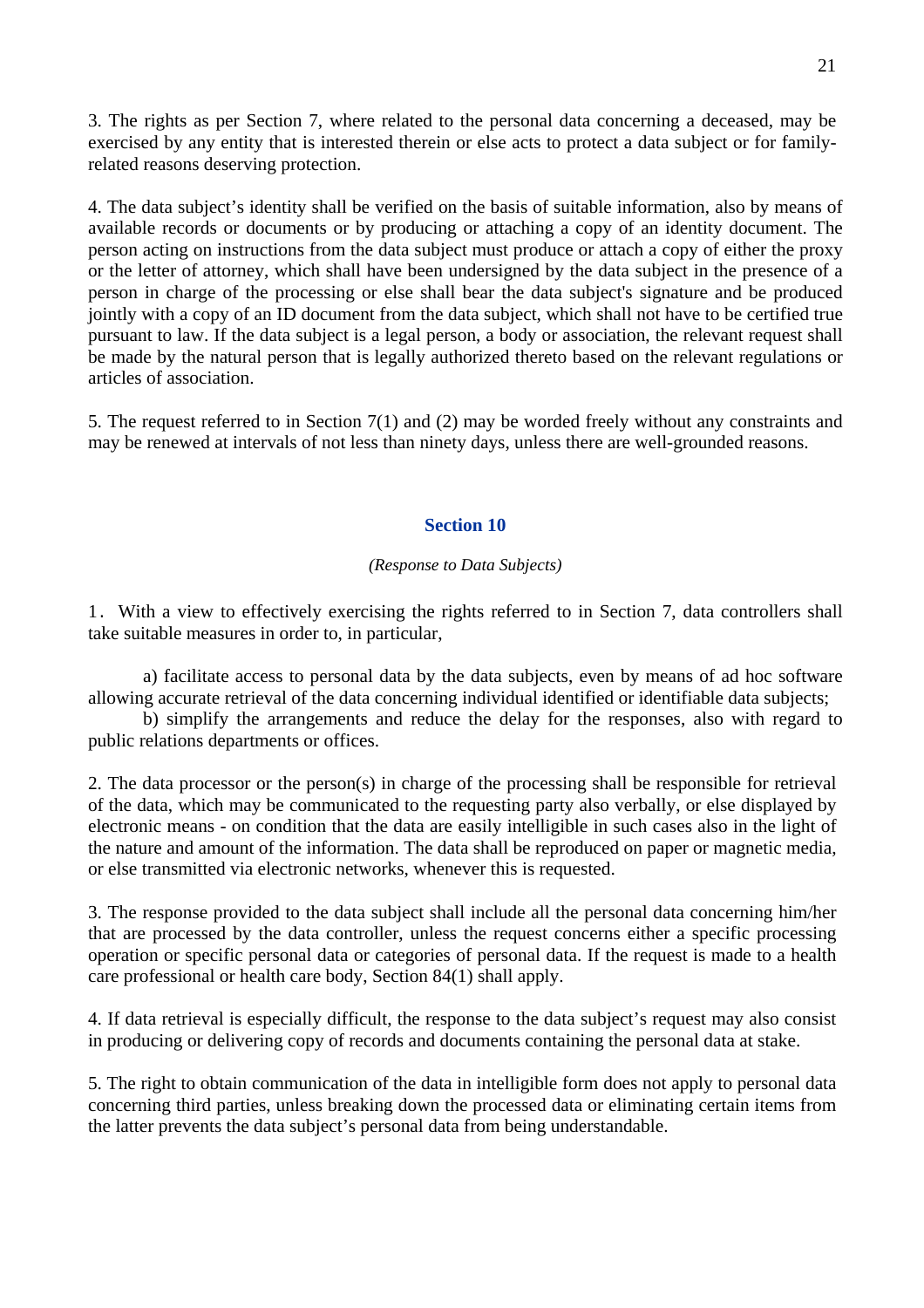<span id="page-21-0"></span>6. Data are communicated in intelligible form also by using legible handwriting. If codes or abbreviations are communicated, the criteria for understanding the relevant meanings shall be made available also by the agency of the persons in charge of the processing.

7. Where it is not confirmed that personal data concerning the data subject exist, further to a request as per Section 7(1) and (2), letters a), b) and c), the data subject may be charged a fee which shall not be in excess of the costs actually incurred for the inquiries made in the specific case.

8. The fee referred to in paragraph 7 may not be in excess of the amount specified by the Garante in a generally applicable provision, which may also refer to a lump sum to be paid in case the data are processed by electronic means and the response is provided verbally. Through said instrument the Garante may also provide that the fee may be charged if the personal data are contained on special media whose reproduction is specifically requested, or else if a considerable effort is required by one or more data controllers on account of the complexity and/or amount of the requests and existence of data concerning the data subject can be confirmed.

9. The fee referred to in paragraphs 7 and 8 may also be paid by bank or postal draft, or else by debit or credit card, if possible upon receiving the relevant response and anyhow within fifteen days of said response.

# **TITLE III – GENERAL DATA PROCESSING RULES**

# *CHAPTER I – RULES APPLYING TO ALL PROCESSING OPERATIONS*

#### **Section 11**

#### *(Processing Arrangements and Data Quality)*

1. Personal data undergoing processing shall be:

a) processed lawfully and fairly;

 b) collected and recorded for specific, explicit and legitimate purposes and used in further processing operations in a way that is not inconsistent with said purposes;

c) accurate and, when necessary, kept up to date;

 d) relevant, complete and not excessive in relation to the purposes for which they are collected or subsequently processed:

 e) kept in a form which permits identification of the data subject for no longer than is necessary for the purposes for which the data were collected or subsequently processed.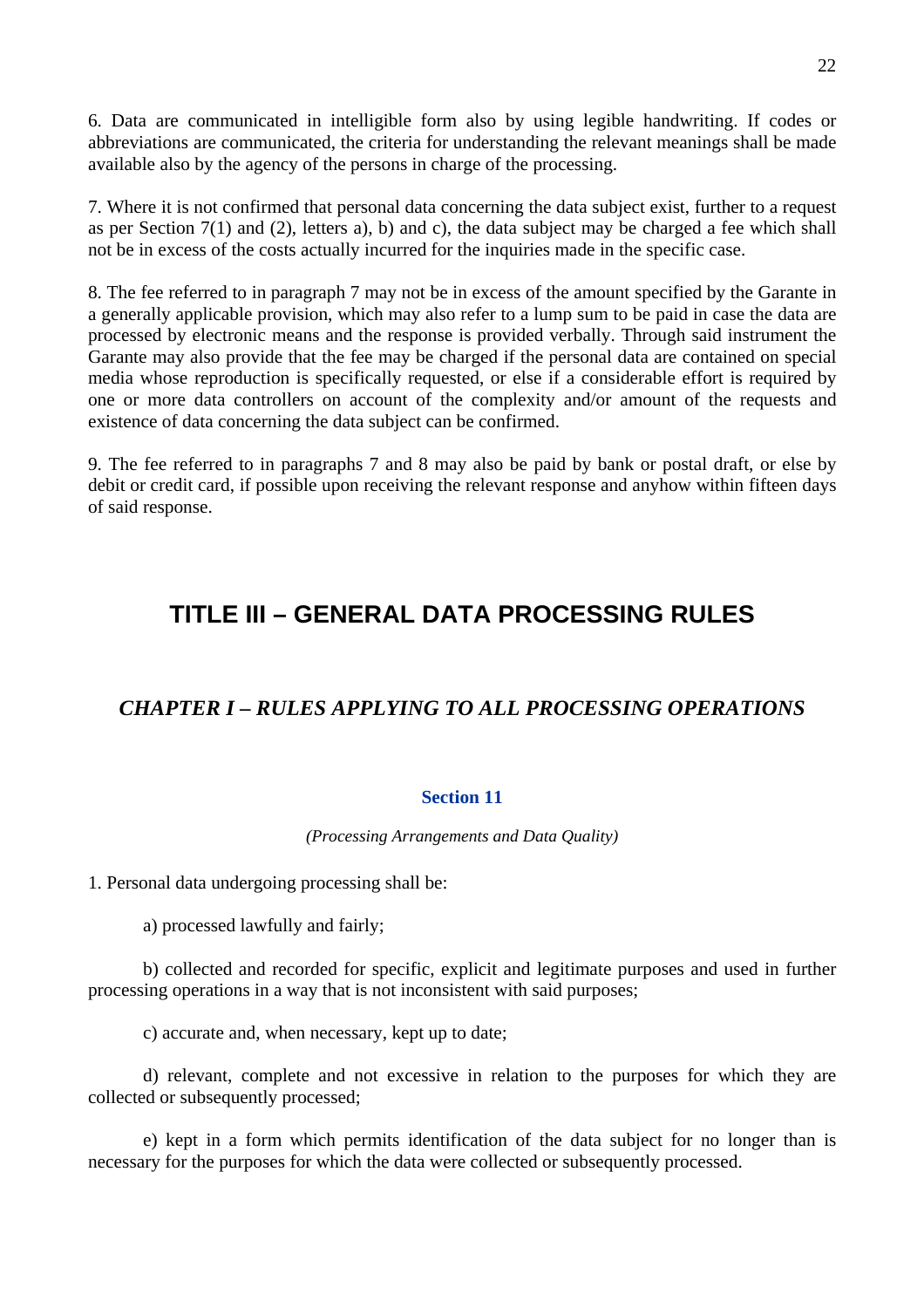<span id="page-22-0"></span>2. Any personal data that is processed in breach of the relevant provisions concerning the processing of personal data may not be used.

## **Section 12**

#### *(Codes of Conduct and Professional Practice)*

1. The Garante shall encourage, within the framework of the categories concerned and in conformity with the principle of representation, by having regard to the guidelines set out in Council of Europe recommendations on the processing of personal data, the drawing up of codes of conduct and professional practice for specific sectors, verify their compliance with laws and regulations by also taking account of the considerations made by the entities concerned, and contribute to adoption of and compliance with such codes.

2. The Garante shall be responsible for having the codes published in the Official Journal of the Italian Republic; the codes shall be included into Annex A) to this Code based on a decree by the Minister of Justice.

3. Compliance with the provisions included in the codes referred to in paragraph 1 shall be a prerequisite for the processing of personal data by public and private entities to be lawful.

4. The provisions of this Section shall also apply to the code of conduct on the processing of data for journalistic purposes as adopted further to the encouragement provided by the Garante in pursuance of paragraph 1 and Section 139.

# **Section 13[2](#page-22-1)**

#### *(Information to Data Subjects)*

1. The data subject as well as any entity from whom or which personal data are collected shall be preliminarily informed, either orally or in writing, as to:

- a) the purposes and modalities of the processing for which the data are intended;
- b) the obligatory or voluntary nature of providing the requested data;
- c) the consequences if (s)he fails to reply;

 $\overline{a}$ 

<span id="page-22-1"></span> $2$  Act No. 14 dated 27 February 2009 provides as follows: "Section 44(1bis) – The personal data contained in databases set up on the basis of public telephone subscriber directories compiled prior to 1 August 2005 may be used lawfully for promotional purposes until 31 December 2009 exclusively by such data controllers as set up the said databases prior to 1 August 2005, also by derogating from sections 13 and 23 of the Personal Data Protection Act as per legislative decree no. 196 dated 30 June 2003."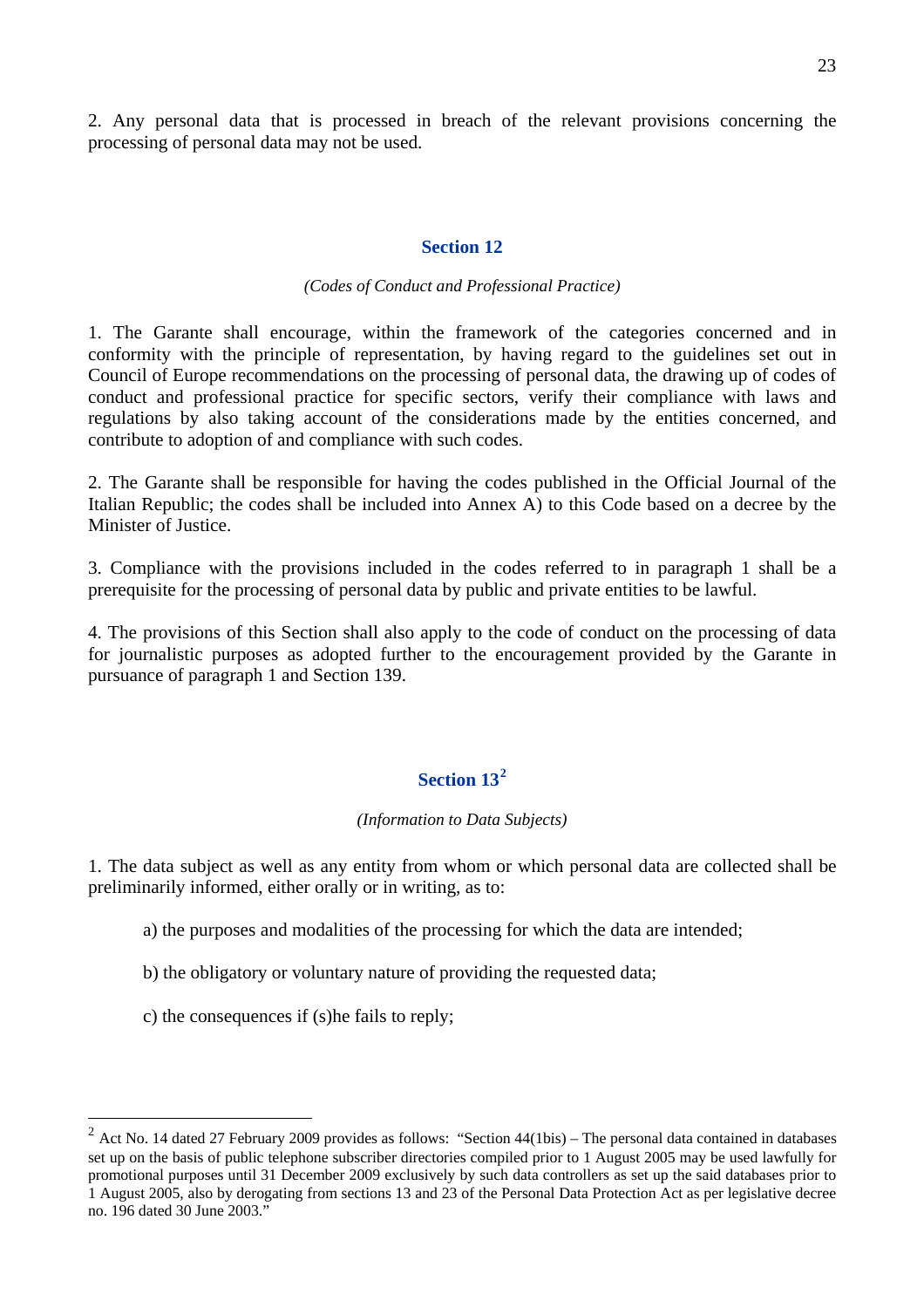<span id="page-23-0"></span> d) the entities or categories of entity to whom or which the data may be communicated, or who/which may get to know the data in their capacity as data processors or persons in charge of the processing, and the scope of dissemination of said data;

e) the rights as per Section 7;

 f) the identification data concerning the data controller and, where designated, the data controller's representative in the State's territory pursuant to Section 5 and the data processor. If several data processors have been designated by the data controller, at least one among them shall be referred to and either the site on the communications network or the mechanisms for easily accessing the updated list of data processors shall be specified. If a data processor has been designated to provide responses to data subjects in case the rights as per Section 7 are exercised, such data processor shall be referred to.

2. The information as per paragraph 1 shall also contain the items referred to in specific provisions of this Code and may fail to include certain items if the latter are already known to the entity providing the data or their knowledge may concretely impair supervisory or control activities carried out by public bodies for purposes related to defence or State security, or else for the prevention, suppression or detection of offences.

3. The Garante may issue a provision to set out simplified information arrangements as regards, in particular, telephone services providing assistance and information to the public.

4. Whenever the personal data are not collected from the data subject, the information as per paragraph 1, also including the categories of processed data, shall be provided to the data subject at the time of recording such data or, if their communication is envisaged, no later than when the data are first communicated.

5. Paragraph 4 shall not apply

a) if the data are processed in compliance with an obligation imposed by a law, regulations or Community legislation;

b) if the data are processed either for carrying out the investigations by defence counsel as per Act no. 397 of 07.12.2000 or to establish or defend a legal claim, provided that the data are processed exclusively for said purposes and for no longer than is necessary therefor;

c) if the provision of information to the data subject involves an effort that is declared by the Garante to be manifestly disproportionate compared with the right to be protected, in which case the Garante shall lay down suitable measures, if any, or if it proves impossible in the opinion of the Garante.

# **Section 14**

*(Profiling of Data Subjects and Their Personality)*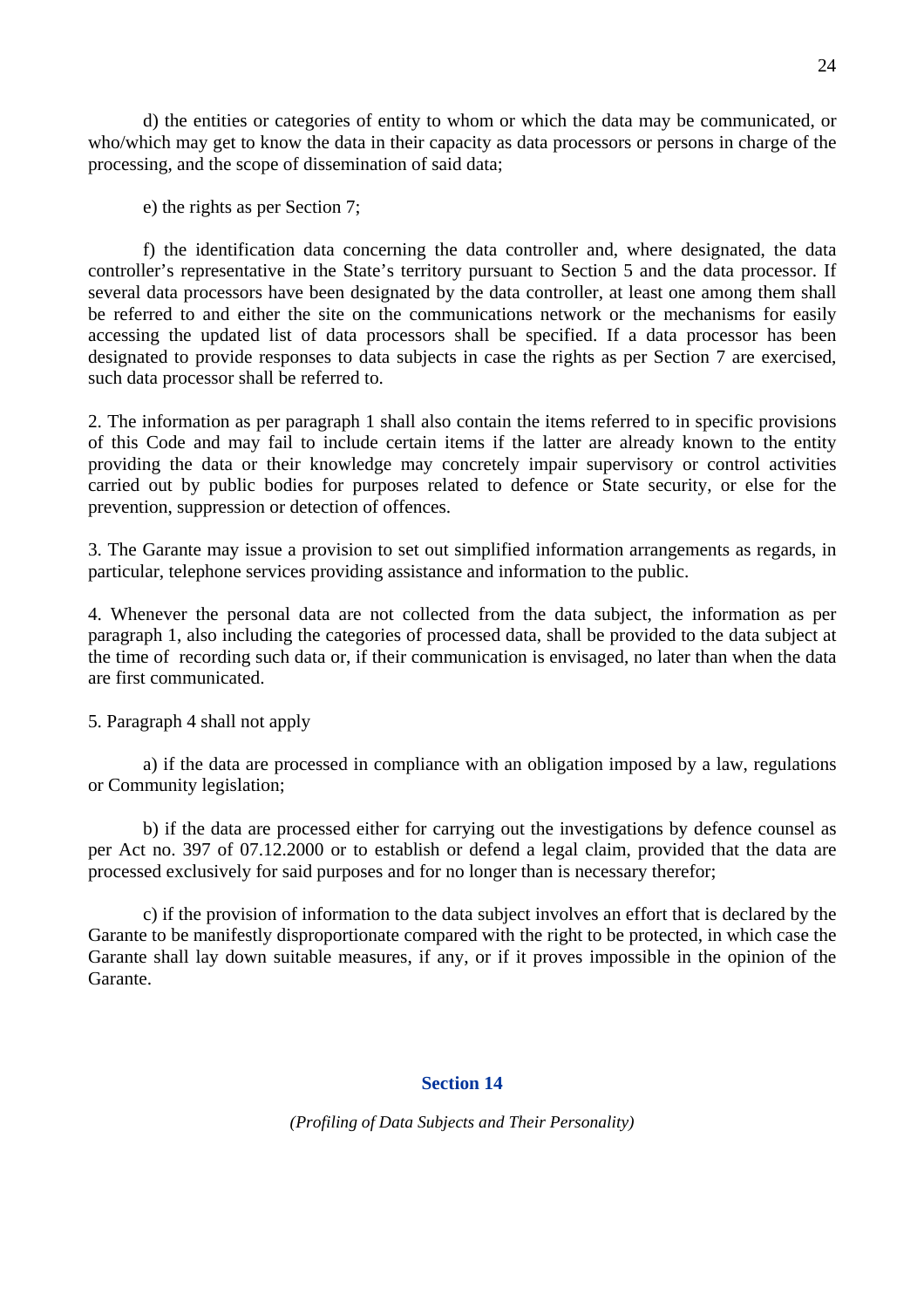<span id="page-24-0"></span>1. No judicial or administrative act or measure involving the assessment of a person's conduct may be based solely on the automated processing of personal data aimed at defining the data subject's profile or personality.

2. The data subject may challenge any other decision that is based on the processing referred to in paragraph 1, pursuant to Section 7(4), letter a), unless such decision has been taken for the conclusion or performance of a contract, further to a proposal made by the data subject or on the basis of adequate safeguards laid down either by this Code or in a provision issued by the Garante in pursuance of Section 17.

### **Section 15**

#### *(Damage Caused on Account of the Processing)*

1. Whoever causes damage to another as a consequence of the processing of personal data shall be liable to pay damages pursuant to Section 2050 of the Civil Code.

2. Compensation for non-pecuniary damage shall be also due upon infringement of Section 11.

## **Section 16**

#### *(Termination of Processing Operations)*

1. Should data processing be terminated, for whatever reason, the data shall be

a) destroyed;

 b) assigned to another data controller, provided they are intended for processing under terms that are compatible with the purposes for which the data have been collected;

 c) kept for exclusively personal purposes, without being intended for systematic communication or dissemination;

 d) kept or assigned to another controller for historical, scientific or statistical purposes, in compliance with laws, regulations, Community legislation and the codes of conduct and professional practice adopted in pursuance of Section 12.

2. Assignment of data in breach either of paragraph 1, letter b), or of other relevant provisions applying to the processing of personal data shall be void.

# **Section 17**

*(Processing Operations Carrying Specific Risks)* 

1. Processing of data other than sensitive and judicial data shall be allowed in accordance with such measures and precautions as are laid down to safeguard data subjects, if the processing is likely to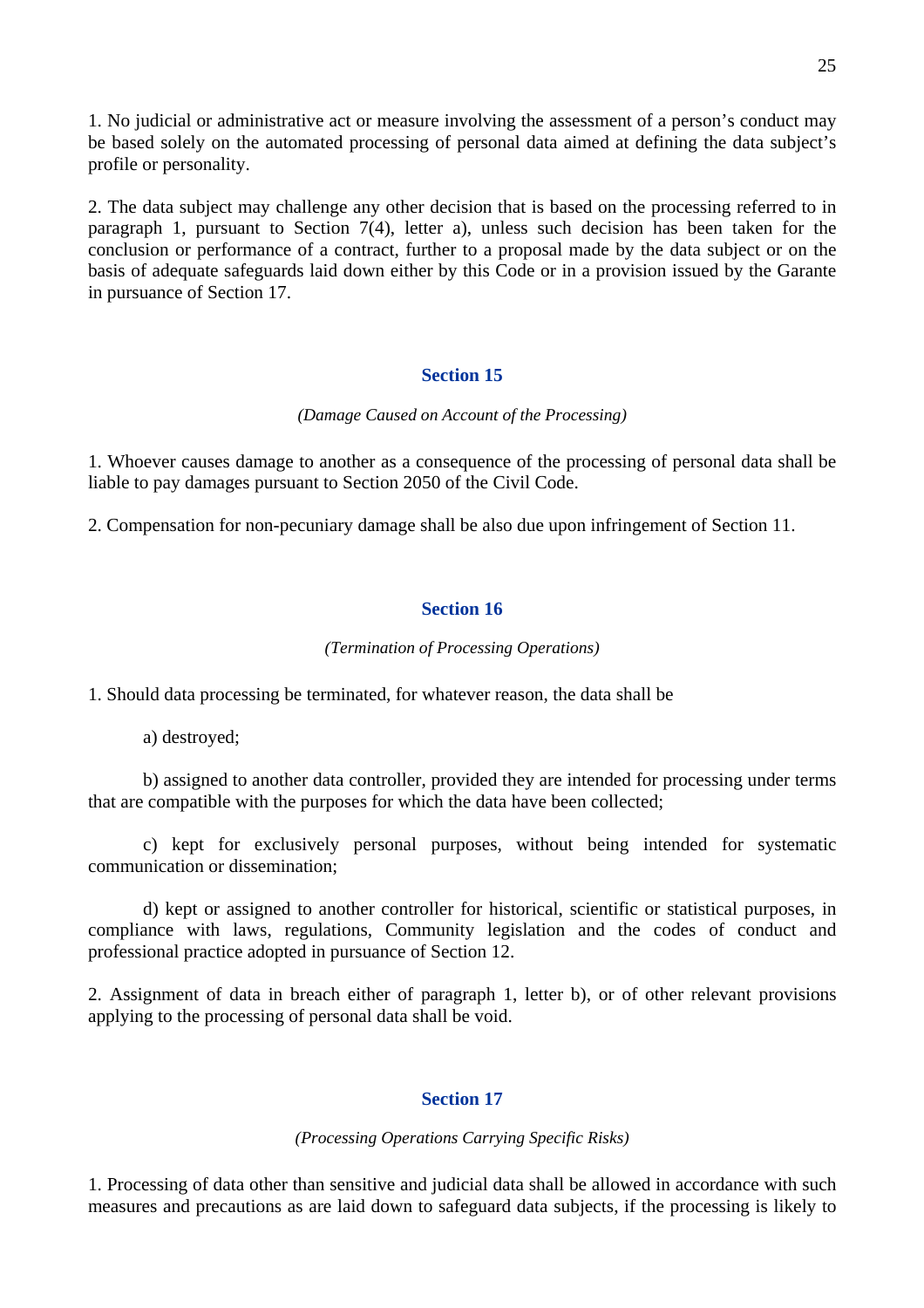<span id="page-25-0"></span>present specific risks to data subjects' fundamental rights and freedoms and dignity on account of the nature of the data, the arrangements applying to the processing or the effects the latter may produce.

2. The measures and precautions referred to in paragraph 1 shall be laid down by the Garante on the basis of the principles set out in this Code within the framework of a check to be performed prior to start of the processing as also related to specific categories of data controller or processing, following the request, if any, submitted by the data controller.

# *CHAPTER II – ADDITIONAL RULES APPLYING TO PUBLIC BODIES*

# **Section 18**

*(Principles Applying to All Processing Operations Performed by Public Bodies)* 

1. The provisions of this Chapter shall apply to all public bodies except for profit-seeking public bodies.

2. Public bodies shall only be permitted to process personal data in order to discharge their institutional tasks.

3. In processing the data, public bodies shall abide by the prerequisites and limitations set out in this Code, by having also regard to the different features of the data, as well as in laws and regulations.

4. Subject to the provisions of Part II as applying to health care professionals and public health care organisations, public bodies shall not be required to obtain the data subject's consent.

5. The provisions laid down in Section 25 as for communication and dissemination shall apply.

# **Section 19**

# *(Principles Applying to the Processing of Data Other Than Sensitive and Judicial Data)*

1. Public bodies may process data other than sensitive and judicial data also in the absence of laws or regulations providing expressly for such processing, subject to Section 18(2).

2. Communication by a public body to other public bodies shall be permitted if it is envisaged by laws or regulations. Failing such laws or regulations, communication shall be permitted if it is necessary in order to discharge institutional tasks and may be started upon expiry of the term referred to in Section 39(2) if it has not been provided otherwise as specified therein.

3. Communication by a public body to private entities or profit-seeking public bodies as well as dissemination by a public body shall only be permitted if they are provided for by laws or regulations.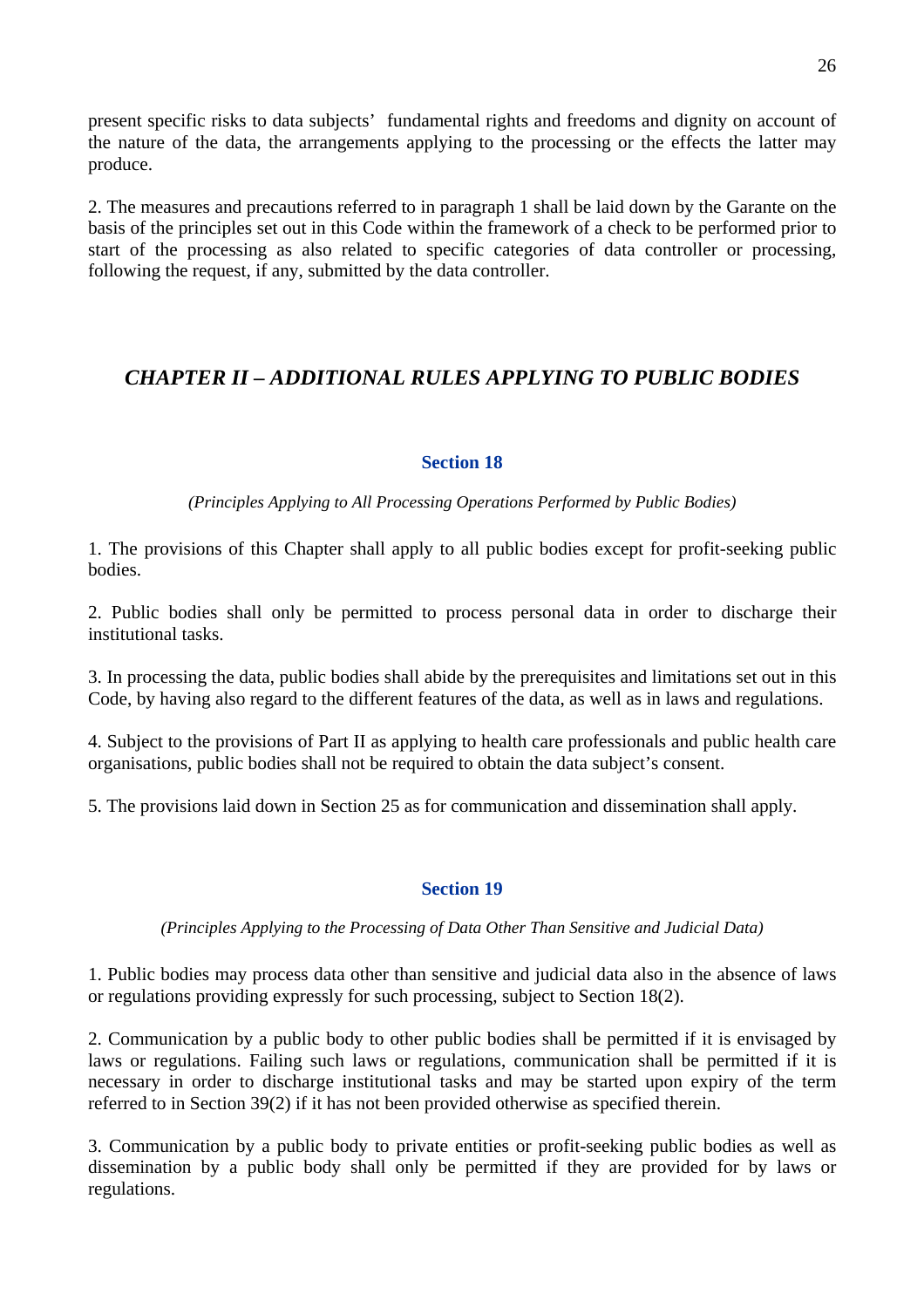#### **Section 20**

#### *(Principles Applying to the Processing of Sensitive Data)*

<span id="page-26-0"></span>1. Processing of sensitive data by public bodies shall only be allowed where it is expressly authorised by a law specifying the categories of data that may be processed and the categories of operation that may be performed as well as the substantial public interest pursued.

2. Whenever the substantial public interest is specified by a law in which no reference is made to the categories of sensitive data and the operations that may be carried out, processing shall only be allowed with regard to the categories of data and operation that have been specified and made public by the entities processing such data, having regard to the specific purposes sought in the individual cases and in compliance with the principles referred to in Section 22, via regulations or regulations-like instruments that shall be adopted pursuant to the opinion rendered by the Garante under Section 154(1), letter g), also on the basis of draft models.

3. If the processing is not provided for expressly by a law, public bodies may request the Garante to determine the activities that pursue a substantial public interest among those they are required to discharge under the law. Processing of sensitive data shall be authorised in pursuance of Section 26(2) with regard to said activities, however it shall only be allowed if the public bodies also specify and make public the categories of data and operation in the manner described in paragraph 2.

4. The specification of the categories of data and operation referred to in paragraphs 2 and 3 shall be updated and supplemented regularly.

#### **Section 21**

#### *(Principles Applying to the Processing of Judicial Data)*

1. Processing of judicial data by public bodies shall only be permitted where expressly authorized by a law or an order of the Garante specifying the purposes in the substantial public interest underlying such processing, the categories of data to be processed and the operations that may be performed.

2. Section 20(2) and (4) shall also apply to processing of judicial data.

#### **Section 22**

#### *(Principles Applying to the Processing of Sensitive Data as well as to Judicial Data)*

1. Public bodies shall process sensitive and judicial data in accordance with arrangements aimed at preventing breaches of data subjects' rights, fundamental freedoms and dignity.

2. When informing data subjects as per Section 13, public bodies shall expressly refer to the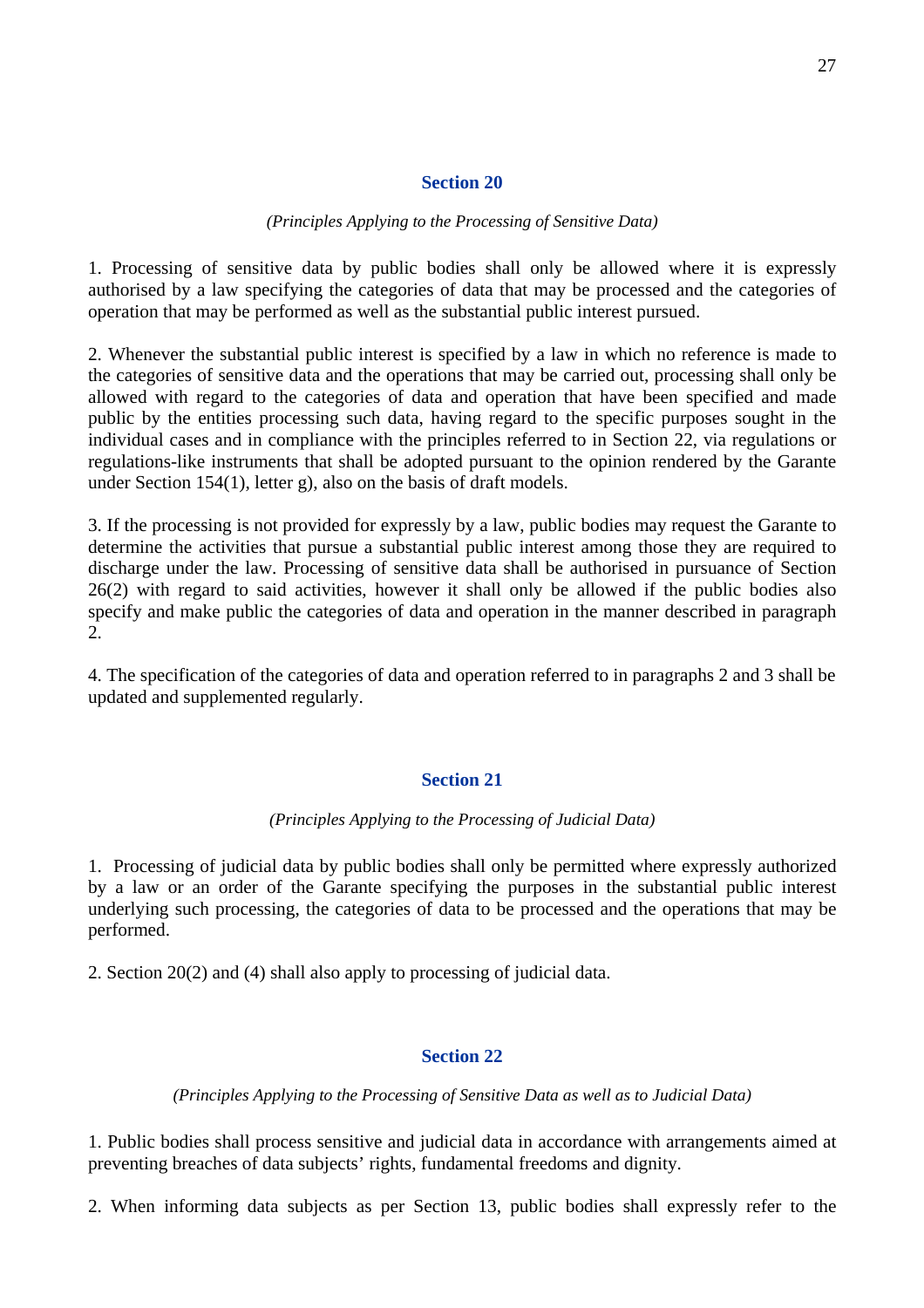provisions setting out the relevant obligations or tasks, on which the processing of sensitive and judicial data is grounded.

3. Public bodies may process exclusively such sensitive and judicial data as are indispensable for them to discharge institutional tasks that cannot be performed, on a case by case basis, by processing anonymous data or else personal data of a different nature

4. Sensitive and judicial data shall be collected, as a rule, from the data subject.

5. In pursuance of Section 11(1), letters c), d) and e), public bodies shall regularly check that sensitive and judicial data are accurate and updated, and that they are relevant, complete, not excessive and indispensable with regard to the purposes sought in the individual cases - including the data provided on the data subject's initiative. With a view to ensuring that sensitive and judicial data are indispensable in respect of their obligations and tasks, public bodies shall specifically consider the relationship between data and tasks to be fulfilled. No data that is found to be excessive, irrelevant or unnecessary, also as a result of the above checks, may be used, except for the purpose of keeping - pursuant to law - the record or document containing said data. Special care shall be taken in checking that sensitive and judicial data relating to entities other than those which are directly concerned by the service provided or the tasks to be fulfilled are indispensable.

6. Sensitive or judicial data that are contained in lists, registers or data banks kept with electronic means shall be processed by using encryption techniques, identification codes or any other system such as to make the data temporarily unintelligible also to the entities authorised to access them and allow identification of the data subject only in case of necessity, by having regard to amount and nature of the processed data.

7. Data disclosing health and sex life shall be kept separate from any other personal data that is processed for purposes for which they are not required. Said data shall be processed in accordance with the provisions laid down in paragraph 6 also if they are contained in lists, registers or data banks that are kept without the help of electronic means.

8. Data disclosing health may not be disseminated.

9. As for the sensitive and judicial data that are necessary pursuant to paragraph 3, public bodies shall be authorized to carry out exclusively such processing operations as are indispensable to achieve the purposes for which the processing is authorized, also if the data are collected in connection with discharging supervisory, control or inspection tasks.

10. Sensitive and judicial data may not be processed within the framework of psychological and behavioural tests aimed at defining the data subject's profile or personality. Sensitive and judicial data may only be matched as well as processed in pursuance of Section 14 if the grounds therefor are preliminarily reported in writing.

11. In any case, the operations and processing referred to in paragraph 10, if performed by using data banks from different data controllers, as well as the dissemination of judicial and sensitive data shall only be allowed if they are expressly provided for by law.

12. This Section shall set out principles that are applicable to the processing operations provided for by the Office of the President of the Republic, the Chamber of Deputies, the Senate of the Republic and the Constitutional Court, in pursuance of their respective regulations.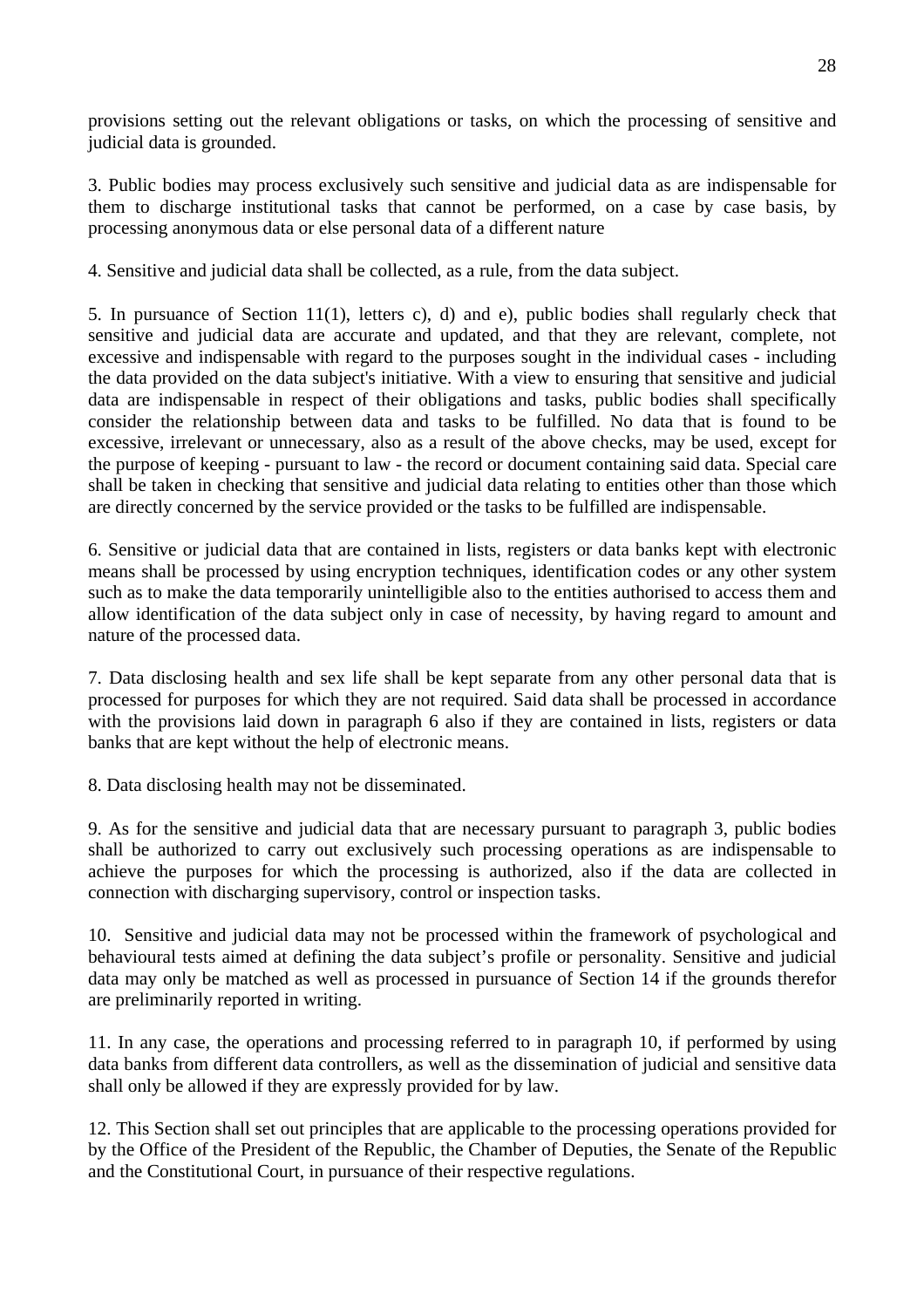# <span id="page-28-0"></span>*CHAPTER III – ADDITIONAL RULES APPLYING TO PRIVATE BODIES AND PROFIT-SEEKING PUBLIC BODIES*

# **Section 23[3](#page-28-1)**

#### *(Consent)*

1. Processing of personal data by private entities or profit-seeking public bodies shall only be allowed if the data subject gives his/her express consent

2. The data subject's consent may refer either to the processing as a whole or to one or more of the operations thereof.

3. The data subject's consent shall only be deemed to be effective if it is given freely and specifically with regard to a clearly identified processing operation, if it is documented in writing, and if the data subject has been provided with the information referred to in Section 13.

4. Consent shall be given in writing if the processing concerns sensitive data.

#### **Section 24**

*(Cases in Which No Consent Is Required for Processing Data)* 

1. Consent shall not be required in the cases referred to in Part II as well as if the processing

a) is necessary to comply with an obligation imposed by a law, regulations or Community legislation;

 b) is necessary for the performance of obligations resulting from a contract to which the data subject is a party, or else in order to comply with specific requests made by the data subject prior to entering into a contract;

 c) concerns data taken from public registers, lists, documents or records that are publicly available, without prejudice to the limitations and modalities laid down by laws, regulations and Community legislation with regard to their disclosure and publicity;

 d) concerns data relating to economic activities that are processed in compliance with the legislation in force as applying to business and industrial secrecy;

 $\overline{a}$ 

<span id="page-28-1"></span> $3$  Act No. 14 dated 27 February 2009 provides as follows: "Section  $44(1 \text{bis})$  – The personal data contained in databases set up on the basis of public telephone subscriber directories compiled prior to 1 August 2005 may be used lawfully for promotional purposes until 31 December 2009 exclusively by such data controllers as set up the said databases prior to 1 August 2005, also by derogating from sections 13 and 23 of the Personal Data Protection Act as per legislative decree no. 196 dated 30 June 2003."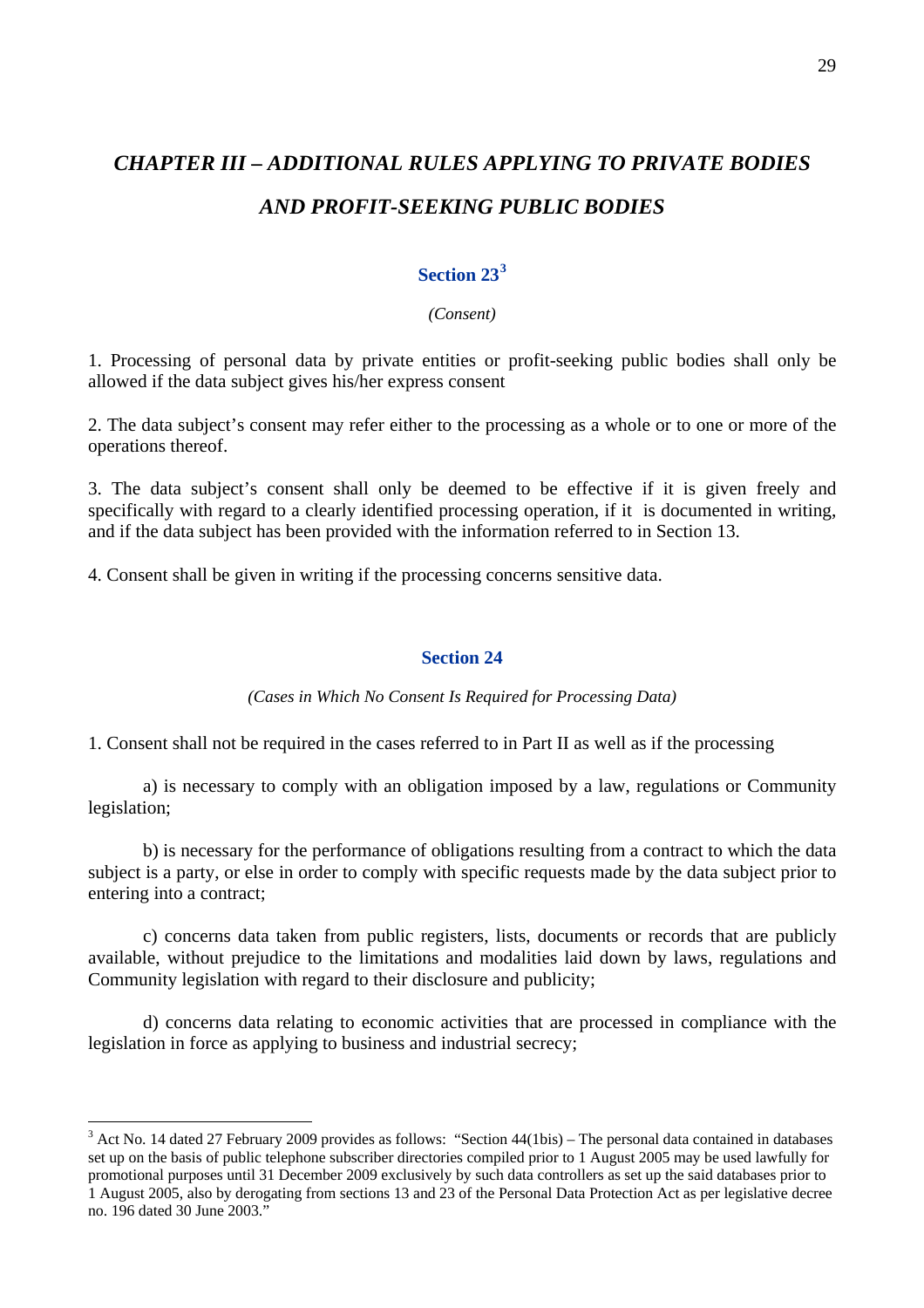<span id="page-29-0"></span> e) is necessary to safeguard life or bodily integrity of a third party. If this purpose concerns the data subject and the latter cannot give his/her consent because (s)he is physically unable to do so, legally incapable or unable to distinguish right and wrong, the consent shall be given by the entity legally representing the data subject, or else by a next of kin, a family member, a person cohabiting with the data subject or, failing these, the manager of the institution where the data subject is hosted. Section 82(2) shall apply;

 f) is necessary for carrying out the investigations by defence counsel referred to in Act no. 397 of 07.12.2000, or else to establish or defend a legal claim, provided that the data are processed exclusively for said purposes and for no longer than is necessary therefor by complying with the legislation in force concerning business and industrial secrecy, dissemination of the data being ruled out;

 g) is necessary to pursue a legitimate interest of either the data controller or a third party recipient in the cases specified by the Garante on the basis of the principles set out under the law, also with regard to the activities of banking groups and subsidiaries or related companies, unless said interest is overridden by the data subject's rights and fundamental freedoms, dignity or legitimate interests, dissemination of the data being ruled out;

h) except for external communication and dissemination, is carried out by no-profit associations, bodies or organisations, recognised or not, with regard either to entities having regular contacts with them or to members in order to achieve specific, lawful purposes as set out in the relevant memorandums, articles of association or collective agreements, whereby the mechanisms of utilisation are laid down expressly in a resolution that is notified to data subjects with the information notice provided for by Section 13,

 i) is necessary exclusively for scientific and statistical purposes in compliance with the respective codes of professional practice referred to in Annex A), or else exclusively for historical purposes in connection either with private archives that have been declared to be of considerable historical interest pursuant to Section 6(2) of legislative decree no. 499 of 29 October 1999, adopting the consolidated statute on cultural and environmental heritage, or with other private archives pursuant to the provisions made in the relevant codes.

#### **Section 25**

#### *(Bans on Communication and Dissemination)*

1. Communication and dissemination shall be prohibited if an order to this effect has been issued by either the Garante or judicial authorities, as well as

a) with regard to personal data that must be erased by order, or else upon expiry of the term referred to in Section 11(1), letter e),

b) for purposes other than those specified in the notification, whenever the latter is to be submitted.

2. This shall be without prejudice to communication and dissemination of the data as requested, pursuant to law, by police, judicial authorities, intelligence and security agencies and other public bodies according to Section 58(2), for purposes of defence or relating to State security, or for the prevention, detection or suppression of offences.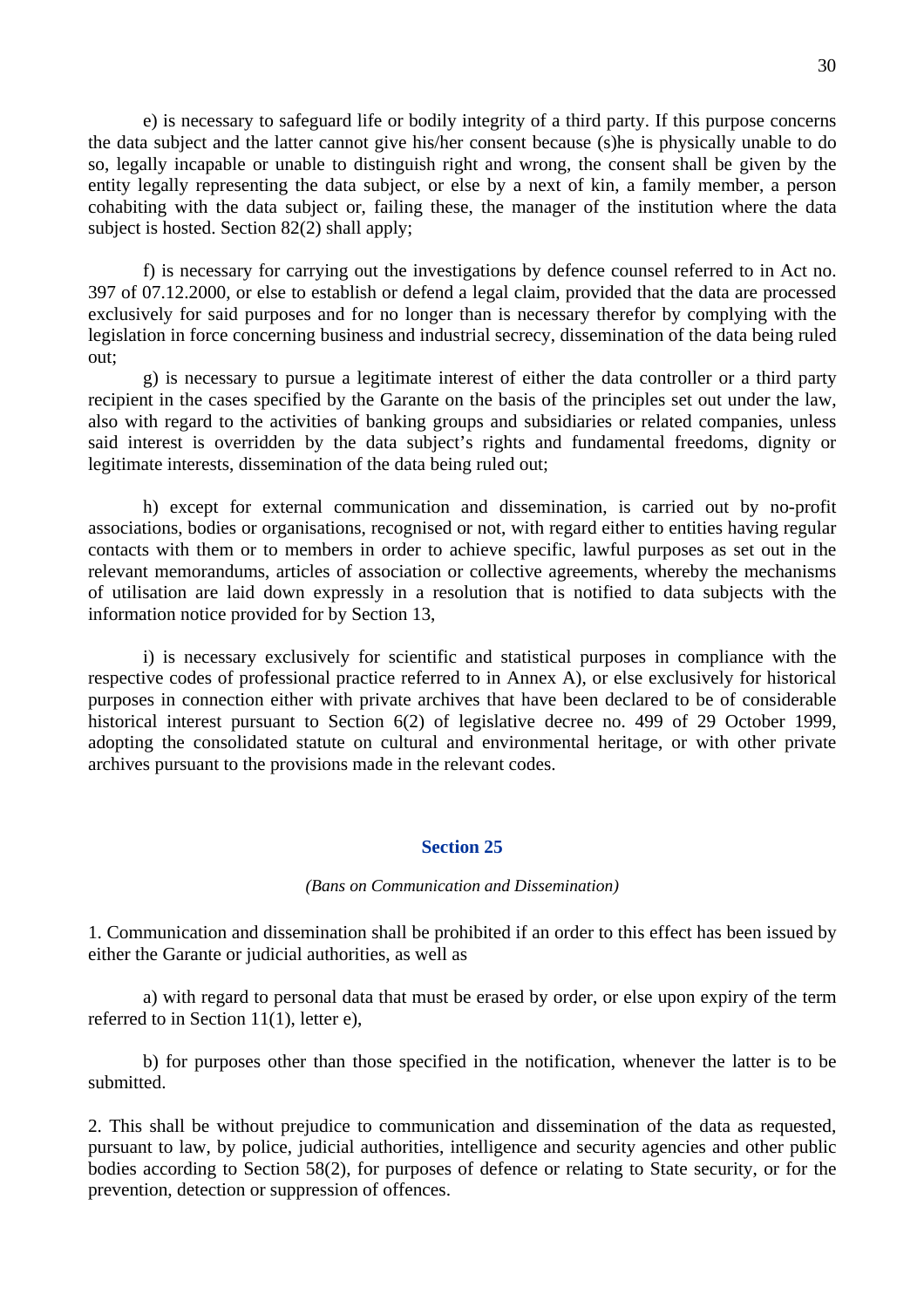#### **Section 26**

#### *(Safeguards Applying to Sensitive Data)*

<span id="page-30-0"></span>1. Sensitive data may only be processed with the data subject's written consent and the Garante's prior authorisation, by complying with the prerequisites and limitations set out in this Code as well as in laws and regulations.

2. The Garante shall communicate its decision concerning the request for authorisation within fortyfive days; failing a communication at the expiry of said term, the request shall be regarded as dismissed. Along with the authorisation or thereafter, based also on verification, the Garante may provide for measures and precautions in order to safeguard the data subject, which the data controller shall be bound to apply.

3. Paragraph 1 shall not apply to processing

 a) of the data concerning members of religious denominations and entities having regular contact with said denominations for exclusively religious purposes, on condition that the data are processed by the relevant organs or bodies recognised under civil law and are not communicated or disseminated outside said denominations. The latter shall lay down suitable safeguards with regard to the processing operations performed by complying with the relevant principles as set out in an authorisation by the Garante;

b) of the data concerning affiliation of trade unions and/or trade associations or organisations to other trade unions and/or trade associations, organisations or confederations.

4. Sensitive data may also be processed without consent, subject to the Garante's authorisation,

a) if the processing is carried out for specific, lawful purposes as set out in the relevant memorandums, articles of association or collective agreements by not-for-profit associations, bodies or organisations, whether recognised or not, of political, philosophical, religious or trade-unionist nature, including political parties and movements, with regard to personal data concerning members and/or entities having regular contacts with said associations, bodies or organisations in connection with the aforementioned purposes, provided that the data are not communicated or disclosed outside and the bodies, associations or organisations lay down suitable safeguards in respect of the processing operations performed by expressly setting out the arrangements for using the data through a resolution that shall be made known to data subjects at the time of providing the information under Section 13;

b) if the processing is necessary to protect a third party's life or bodily integrity. If this purpose concerns the data subject and the latter cannot give his/her consent because (s)he is physically unable to do so, legally incapable or unable to distinguish right and wrong, the consent shall be given by the entity legally representing the data subject, or else by a next of kin, a family member, a person cohabiting with the data subject or, failing these, the manager of the institution where the data subject is hosted. Section 82(2) shall apply: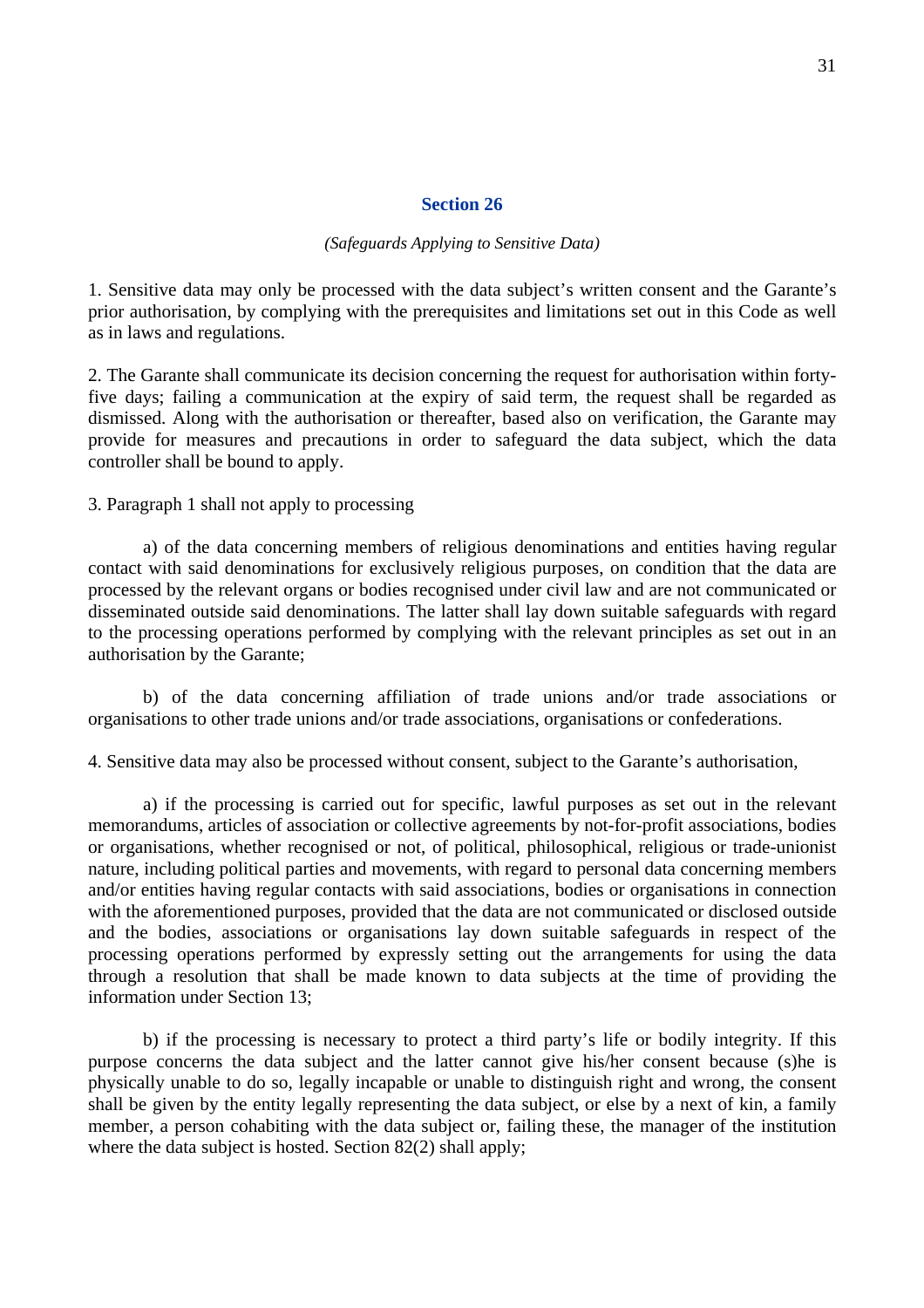<span id="page-31-0"></span>c) if the processing is necessary for carrying out the investigations by defence counsel referred to in Act no. 397 of 07.12.2000, or else to establish or defend a legal claim, provided that the data are processed exclusively for said purposes and for no longer than is necessary therefor. Said claim must not be overridden by the data subject's claim, or else must consist in a personal right or another fundamental, inviolable right or freedom, if the data can disclose health and sex life;

d) if the processing is necessary to comply with specific obligations and/or tasks laid down by laws, regulations or Community legislation in the employment context, also with regard to occupational and population hygiene and safety and to social security and assistance purposes, to the extent that it is provided for in the authorisation and subject to the requirements of the code of conduct and professional practice referred to in Section 111.

5. Data disclosing health may not be disseminated.

### **Section 27**

### *(Safeguards Applying to Judicial Data)*

1. Processing of judicial data by private entities and profit-seeking public bodies shall be permitted only where expressly authorized by a law or an order by the Garante specifying the reasons in the substantial public interest underlying such processing, the categories of processed data and the operations that may be performed.

# **TITLE IV – ENTITIES PERFORMING PROCESSING OPERATIONS**

# **Section 28**

#### *(Data Controller)*

1. Whenever processing operations are carried out by a legal person, a public administrative agency or any other body, association or organisation, the data controller shall be either the entity as a whole or the department or peripheral unit having fully autonomous decision-making powers in respect of purposes and mechanisms of said processing operations as also related to security matters.

# **Section 29**

#### *(Data Processor)*

1. The data processor may be designated by the data controller on an optional basis.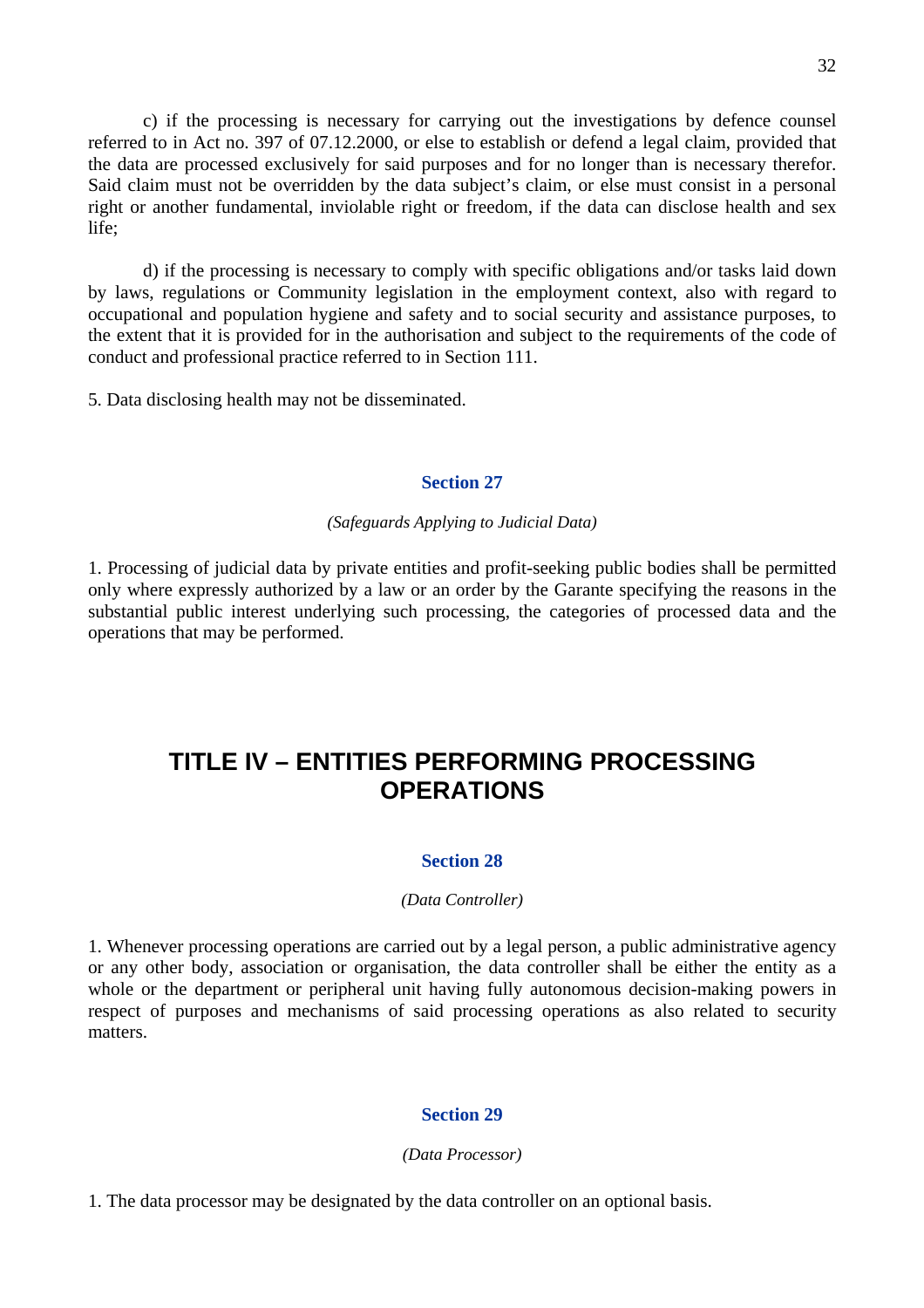<span id="page-32-0"></span>2. Where designated, the data processor shall be selected among entities that can appropriately ensure, on account of their experience, capabilities and reliability, thorough compliance with the provisions in force applying to processing as also related to security matters.

3. If necessary on account of organizational requirements, several entities may be designated as data processors also by subdividing the relevant tasks.

4. The tasks committed to the data processor shall be detailed in writing by the data controller.

5. The data processor shall abide by the instructions given by the data controller in carrying out the processing. The data controller shall supervise over thorough compliance with both said instructions and the provisions referred to in paragraph 2, also by means of regular controls.

### **Section 30**

# *(Persons in Charge of the Processing)*

1. Processing operations may only be performed by persons in charge of the processing that act under the direct authority of either the data controller or the data processor by complying with the instructions received.

2. The aforementioned persons shall be nominated in writing by specifically referring to the scope of the processing operations that are permitted. This requirement shall be also fulfilled if a natural person is entrusted with the task of directing a department, on a documentary basis, whereby the scope of the processing operations that may be performed by the staff working in said department has been specified in writing.

# **TITLE V – DATA AND SYSTEM SECURITY**

# *CHAPTER I – SECURITY MEASURES*

# **Section 31**

#### *(Security Requirements)*

1. Personal data undergoing processing shall be kept and controlled, also in consideration of technological innovations, of their nature and the specific features of the processing, in such a way as to minimise, by means of suitable preventative security measures, the risk of their destruction or loss, whether by accident or not, of unauthorized access to the data or of processing operations that are either unlawful or inconsistent with the purposes for which the data have been collected.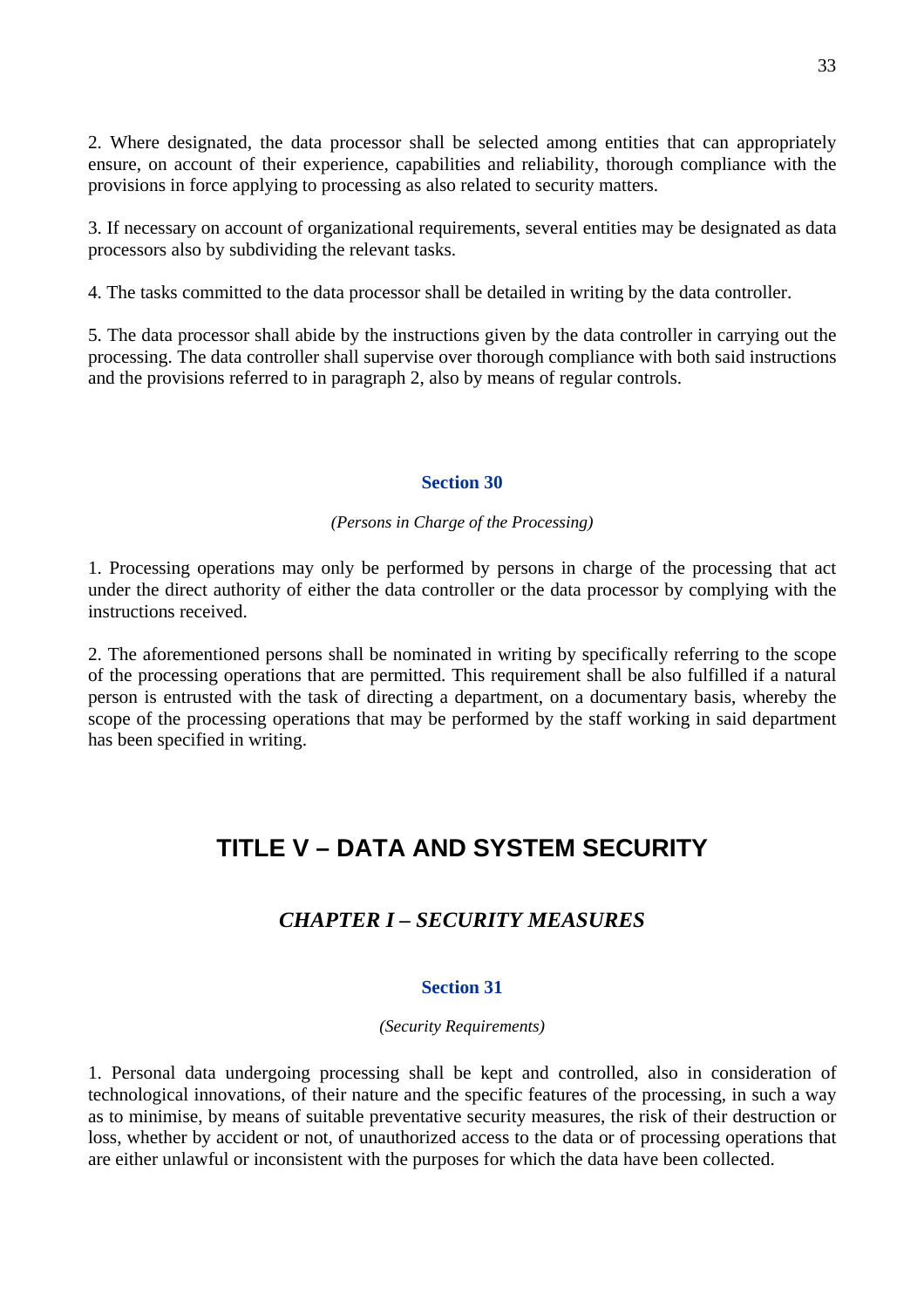### **Section 32**

#### *(Specific Categories of Data Controller)*

<span id="page-33-0"></span>1. The provider of a publicly available electronic communications service shall take suitable technical and organisational measures under Section 31 that are adequate in the light of the existing risk, in order to safeguard security of its services and integrity of traffic data, location data and electronic communications against any form of unauthorised utilisation or access.

2. Whenever security of service or personal data makes it necessary to also take measures applying to the network, the provider of a publicly available electronic communications service shall take those measures jointly with the provider of the public communications network. Failing an agreement between said providers, the dispute shall be settled, at the instance of either provider, by the Authority for Communications Safeguards in pursuance of the arrangements set out in the legislation in force.

3. In case of a particular risk of a breach of network security, the provider of a publicly available electronic communications service shall inform subscribers and, if possible, users concerning said risk and, when the risk lies outside the scope of the measures to be taken by said provider pursuant to paragraphs 1 and 2, of all the possible remedies including an indication of the likely costs involved. This information shall be also provided to the Garante and the Authority for Communications Safeguards.

# *CHAPTER II – MINIMUM SECURITY MEASURES*

# **Section 33**

#### *(Minimum Security Measures)*

1. Within the framework of the more general security requirements referred to in Section 31, or else provided for by specific regulations, data controllers shall be required in any case to adopt the minimum security measures pursuant either to this Chapter or to Section 58(3) in order to ensure a minimum level of personal data protection.

# **Section 34**

# *(Processing by Electronic Means)*

1. Processing personal data by electronic means shall only be allowed if the minimum security measures referred to below are adopted in accordance with the arrangements laid down in the technical specifications as per Annex B:

a) computerised authentication,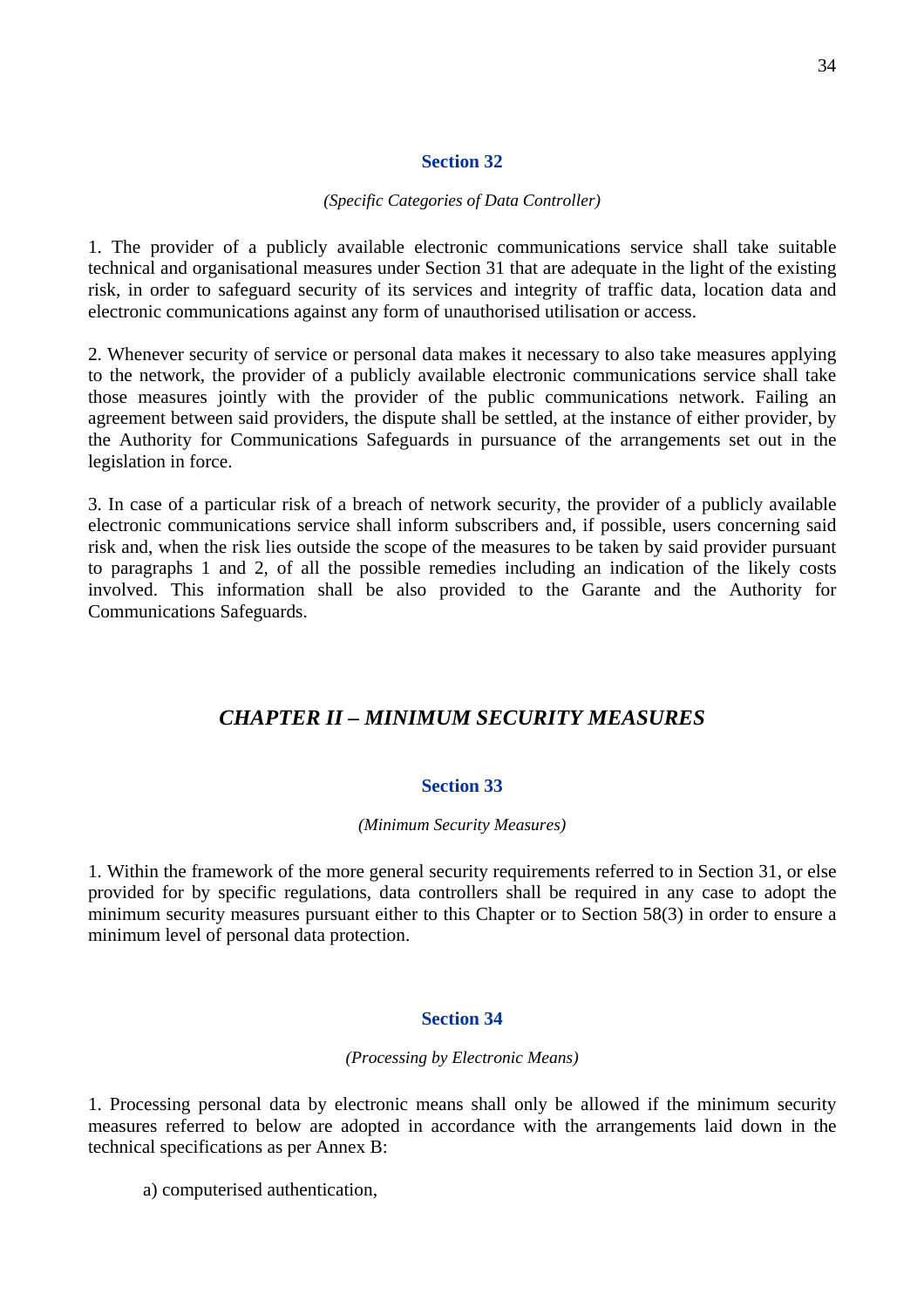<span id="page-34-0"></span>b) implementation of authentication credentials management procedures,

c) use of an authorisation system,

 $\overline{a}$ 

 d) regular update of the specifications concerning scope of the processing operations that may be performed by the individual entities in charge of managing and/or maintenancing electronic means,

 e) protection of electronic means and data against unlawful data processing operations, unauthorised access and specific software,

 f) implementation of procedures for safekeeping backup copies and restoring data and system availability,

g) keeping an up-to-date security policy document,

 h) implementation of encryption techniques or identification codes for specific processing operations performed by health care bodies in respect of data disclosing health and sex life.

1-bis.<sup>[4](#page-34-1)</sup> Where an entity only processes non-sensitive personal data or else processes sensitive data that only consist in the health and/or disease status related to their employees and collaborators, including project-based collaborations, whereby no reference is made to the respective diagnosis, or else in their employees' and collaborators' membership of trade union and/or trade union-like organisations, keeping an up-to-date security policy document shall be replaced by the obligation for the data controller, in pursuance of section 47 of the consolidated statute referred to in Presidential decree no. 445 dated 28 December 2000, to issue a self-executing affidavit certifying that the said data controller only processes the data in question in compliance with such other security measures as are provided for. As regards the said processing operations as well as any processing that is carried out for standard administrative and accounting purposes, in particular by SMEs, self-employed professionals, and handicrafts, the Garante shall determine, by own decision to be updated on a regular basis, having consulted with the Minister for De-Regulation, simplified arrangements to implement the technical specifications referred to in Annex B. hereto in view of taking the minimum measures mentioned in paragraph 1.

#### **Section 35**

*(Processing without Electronic Means)* 

1. Processing personal data without electronic means shall only be allowed if the minimum security measures referred to below are adopted in accordance with the arrangements laid down in the technical specifications as per Annex B:

<span id="page-34-1"></span><sup>&</sup>lt;sup>4</sup> Paragraph added by Section 29(1) of decree-law no. 112 dated 25 June 2008, as converted, with amendments, into Act no. 133 dated 6 August 2008. Section 29(2) of the said decree-law provides that: "As regards the initial implementing phase of this decree, the decision referred to in paragraph 1 above shall be adopted within two months as from entry into force of the statute enacting this decree."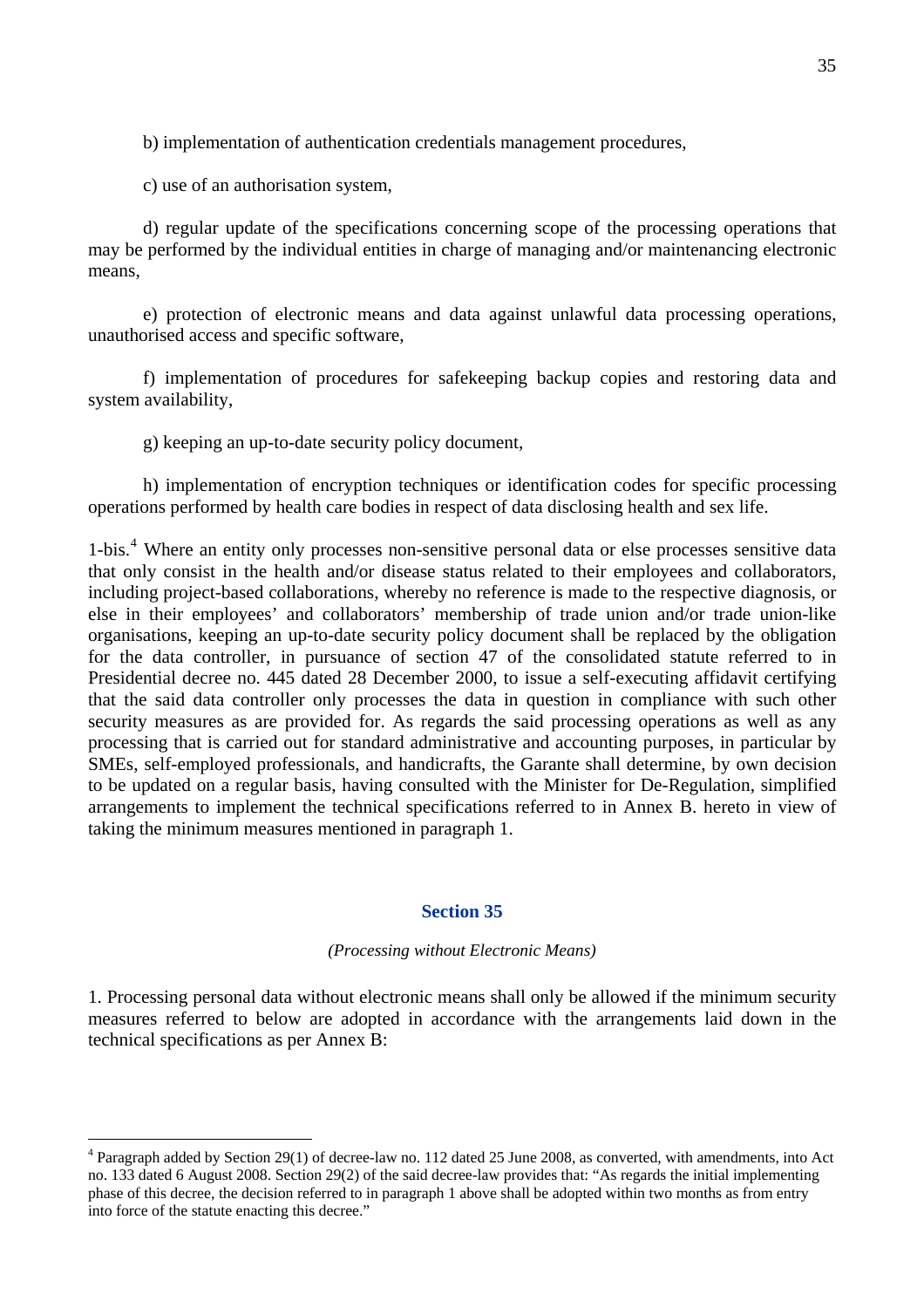<span id="page-35-0"></span> a) regular update of the specifications concerning scope of the processing operations that may be performed by the individual entities in charge of the processing and/or by the individual organisational departments,

 b) implementing procedures such as to ensure safekeeping of records and documents committed to the entities in charge of the processing for the latter to discharge the relevant tasks,

 c) implementing procedures to keep certain records in restricted-access filing systems and regulating access mechanisms with a view to enabling identification of the entities in charge of the processing.

# **Section 36[5](#page-35-1)**

### *(Upgrading)*

1. The technical specifications as per Annex B concerning the minimum measures referred to in this Chapter shall be regularly updated by a decree of the Minister of Justice issued in agreement with the Minister for Innovation and Technologies and the Minister for De-Regulation by having regard to both technical developments and the experience gathered in this sector.

# **TITLE VI – PERFORMANCE OF SPECIFIC TASKS**

# **Section 37[6](#page-35-2)**

#### *(Notification of the Processing)*

1. A data controller shall notify the processing of personal data he/she intends to perform exclusively if said processing concerns:

 a) genetic data, biometric data, or other data disclosing geographic location of individuals or objects by means of an electronic communications network,

 b) data disclosing health and sex life where processed for the purposes of assisted reproduction, provision of health care services via electronic networks in connection with data banks and/or the supply of goods, epidemiological surveys, diagnosis of mental, infectious and epidemic diseases, seropositivity, organ and tissue transplantation and monitoring of health care expenditure,

 c) data disclosing sex life and the psychological sphere where processed by not-for-profit associations, bodies or organisations, whether recognised or not, of a political, philosophical, religious or trade-union character,

 $\overline{a}$ 

<span id="page-35-1"></span> $<sup>5</sup>$  The words "and the Minister for De-Regulation" were added by Section 29(5-bis) of decree law no. 112 dated 25 June</sup> 2008, as converted, with amendments, into Act no. 133 dated 6 August 2008.

<span id="page-35-2"></span><sup>&</sup>lt;sup>6</sup> As amended by Section 2-quinquies of Decree-Law no. 81 of 29<sup>th</sup> March 2004, converted into Act no. 138 of 26<sup>th</sup> May 2004.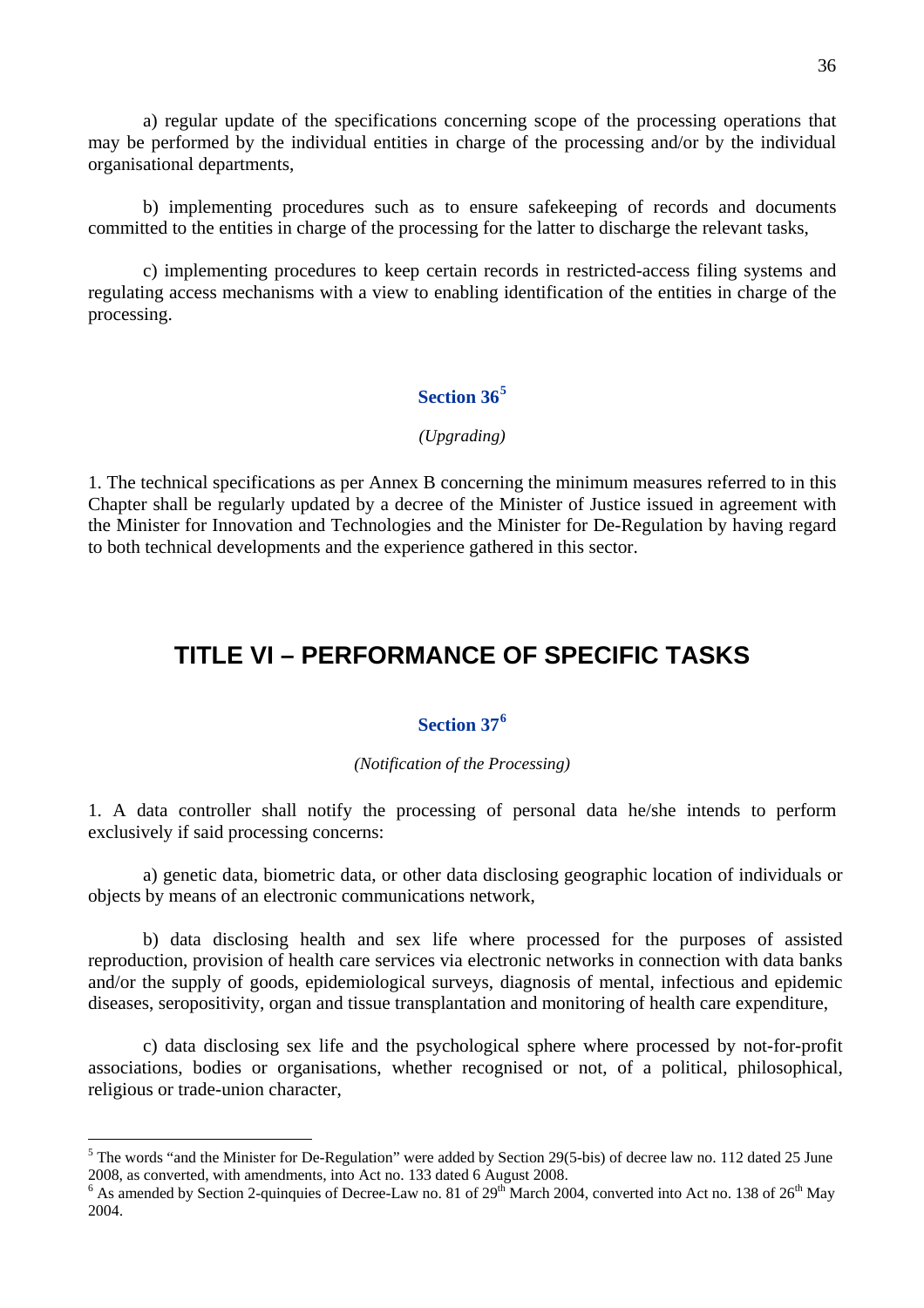d) data processed with the help of electronic means aimed at profiling the data subject and/or his/her personality, analysing consumption patterns and/or choices, or monitoring use of electronic communications services except for such processing operations as are technically indispensable to deliver said services to users,

 e) sensitive data stored in data banks for personnel selection purposes on behalf of third parties, as well as sensitive data used for opinion polls, market surveys and other sample-based surveys,

 f) data stored in ad-hoc data banks managed by electronic means in connection with creditworthiness, assets and liabilities, appropriate performance of obligations, and unlawful and/or fraudulent conduct.

1-bis. The notification relating to the data referred to in paragraph 1 shall not be required if it concerns the activity carried out by general practitioners and/or freely chosen paediatricians, as the relevant functions are typical of their professional relationships with the National Health Service.

2. The Garante may specify, by means of a decision that shall be adopted also in pursuance of Section 17, additional processing operations that are liable to affect the data subjects' rights and freedoms on account of the relevant mechanisms and/or the nature of the personal data at stake. By means of a similar decision to be published in the Official Journal of the Italian Republic, the Garante may also specify the processing operations among those referred to in paragraph 1 that are not liable to be prejudicial in the way described above and are therefore exempted from notification.

3. The notification shall be submitted by means of a single form also if the processing entails crossborder data flows.

4. The Garante shall enter the notifications submitted as above into a publicly available register of processing operations and shall set out the mechanisms for such register to be interrogated free of charge via electronic networks, also by means of agreements with public bodies or else at the Office of the Garante. Any information that is accessed by interrogating said register may only be processed for the purpose of implementing personal data protection legislation.

## **Section 38**

### *(Notification Mechanisms)*

1. The notification of processing operations shall have to be submitted to the Garante in advance of the processing and once only, regardless of the number of operations to be performed and the duration of the processing, and may concern one or more processing operations for related purposes.

 $2<sup>7</sup>$  $2<sup>7</sup>$  $2<sup>7</sup>$  A notification shall only be effective if it is transmitted via the Garante's website by using the ad-hoc form, which shall contain the request to provide all the following pieces of information:

 $\overline{a}$ 

<span id="page-36-0"></span><sup>&</sup>lt;sup>7</sup> This paragraph was replaced by Section 29(4) of decree law no. 112 dated 25 June 2008, as converted, with amendments, into Act no. 133 dated 6 August 2008. Section 29(5) of the said decree-law provides that: "Within two months as from the date of entry into force of the statute enacting this decree, the Garante referred to in section 153 of legislative decree no. 196/2003 shall bring the form mentioned in paragraph 2 of section 38 of legislative decree no. 196/2003 into line with the requirements set forth in paragraph 4 hereof."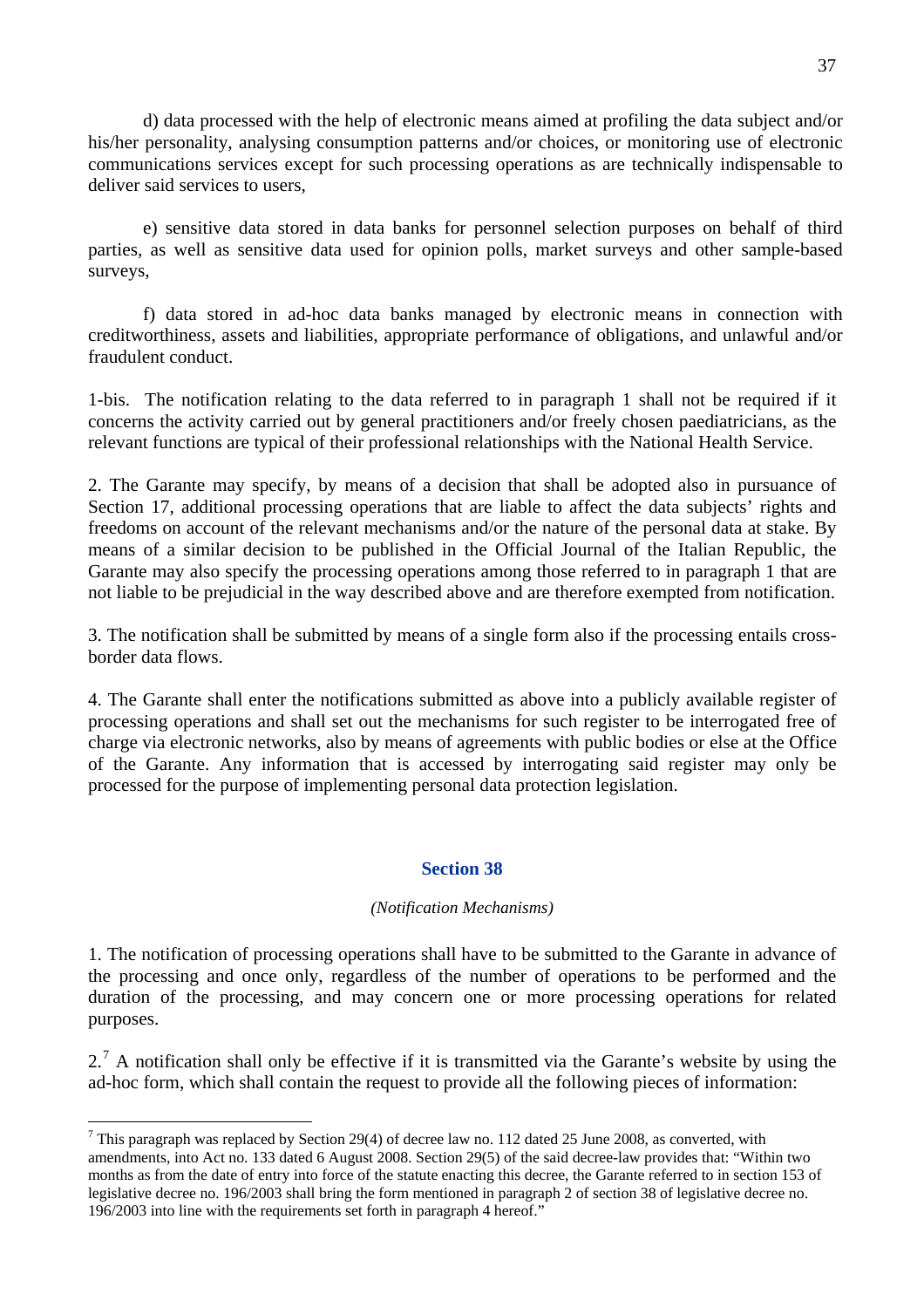a. information to identify the data controller and, where appropriate, his/her representative, as well as the arrangements to identify the data processor if the latter has been appointed;

b. the purpose(s) of the processing;

c. a description of the category/categories of data subject and the data or data categories related to the said category/categories of data subject;

d. the data recipients or the categories of data recipient;

e. data transfers to third countries, where envisaged;

f. a general description that shall allow assessing beforehand whether the measures adopted to ensure security of the processing are adequate.

3. The Garante shall enhance both availability of the electronic form and submission of notifications also by means of agreements with authorised entities pursuant to the legislation in force, including trade associations and professional councils.

4. A new notification shall only have to be submitted either prior to termination of processing operations or in connection with the modification of any of the items to be specified in the notification.

5. The Garante may set out further appropriate arrangements for notification by having regard to new technological solutions as referred to in the legislation in force.

6. Where a data controller is not required to submit a notification to the Garante in pursuance of Section 37, he/she shall make available the information contained in the form as per paragraph 2 to any person requesting it, unless the processing operations concern public registers, lists, records or publicly available documents.

### **Section 39**

### *(Communication Obligations)*

1. Data controllers shall be required to communicate what follows in advance to the Garante:

 a) that personal data are to be communicated by a public body to another public body in the absence of specific laws or regulations, irrespective of the form taken by such communication and also in case the latter is based on an agreement,

 b) that data disclosing health are to be processed in pursuance of the biomedical or health care research programme referred to in Section 110(1), first sentence.

2. The processing operations that are the subject of a communication as per paragraph 1 may start after 45 days have elapsed since receipt of the relevant communication, except as provided otherwise by the Garante also thereafter.

3. The communication as per paragraph 1 shall be given by using the form drawn up and made available by the Garante; it shall be transmitted to the latter either electronically in compliance with the digital signature and receipt confirmation mechanisms outlined in Section 38(2), or by facsimile or registered letter.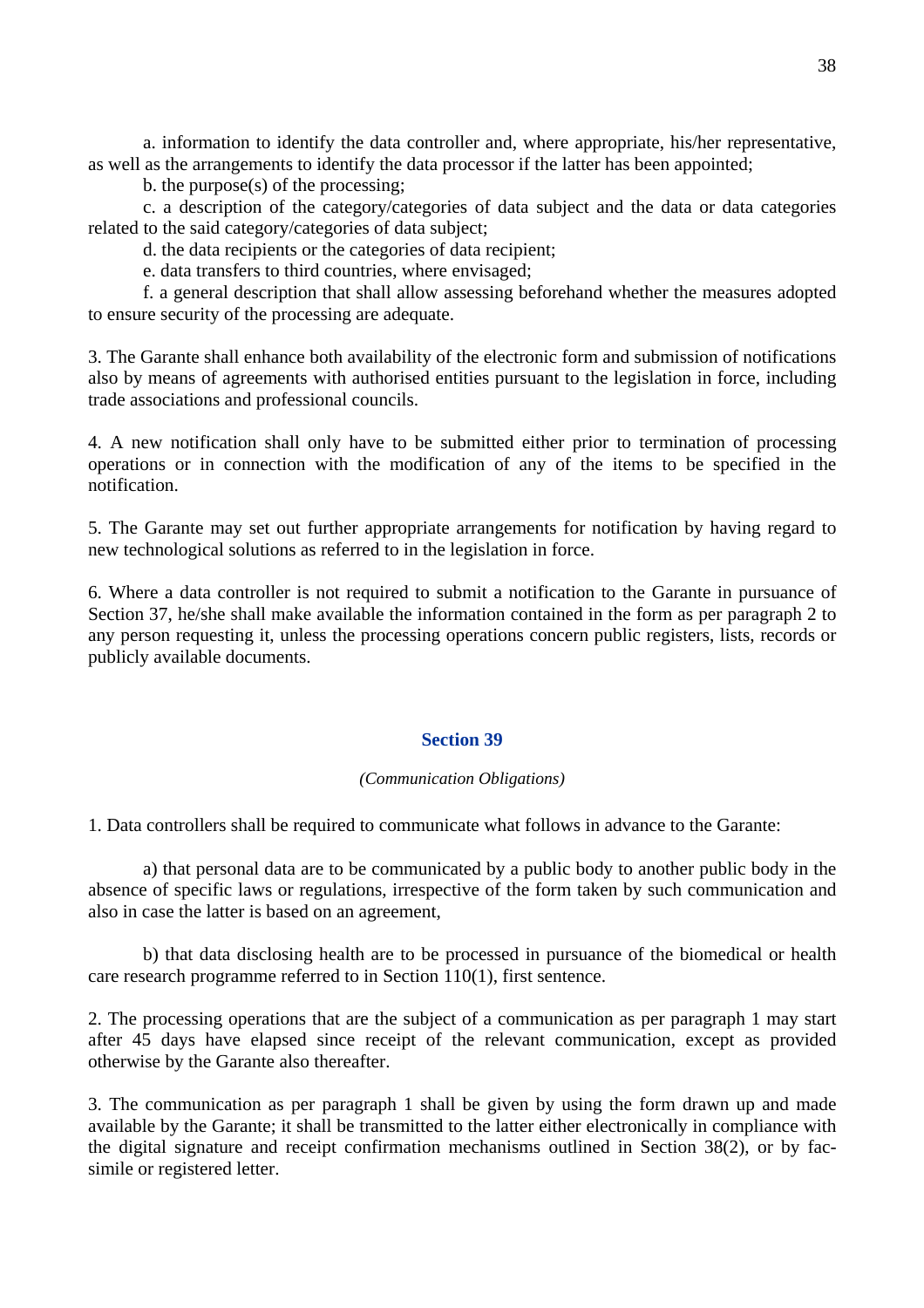### *(General Authorisations)*

1. The provisions of this Code referring to an authorisation to be granted by the Garante shall also be implemented by issuing authorisations applying to specific categories of data controller or processing, which shall be published in the Official Journal of the Italian Republic.

### **Section 41**

### *(Authorisation Requests)*

1. Data controllers falling under the scope of application of an authorisation issued pursuant to Section 40 shall not be required to lodge an authorisation request with the Garante if the processing they plan to perform is compliant with the relevant provisions.

2.If an authorisation request concerns a processing operation that has been authorised pursuant to Section 40, the Garante may decide nevertheless to take steps regarding said request on account of the specific modalities of the processing.

3. Any authorisation request shall be submitted by using exclusively the form drawn up and made available by the Garante, and shall be transmitted to the latter electronically in compliance with the arrangements applying to digital signature and receipt confirmation as per Section 38(2). Said request and authorisation may also be transmitted by fac-simile or registered letter.

4. If the requesting party is called upon by the Garante to provide information or produce documents, the forty-five-day period referred to in Section 26(2) shall start running from the date of expiry of the term for complying with the above request.

5. Under special circumstances, the Garante may issue a provisional, time-limited authorisation.

# **TITLE VII – TRANSBORDER DATA FLOWS**

## **Section 42**

### *(Data Flows in the EU)*

1. The provisions of this Code shall not be applied in such a way as to restrict or prohibit the free movement of personal data among EU Member States, subject to the taking of measures under this Code in case data are transferred in order to escape application of said provisions.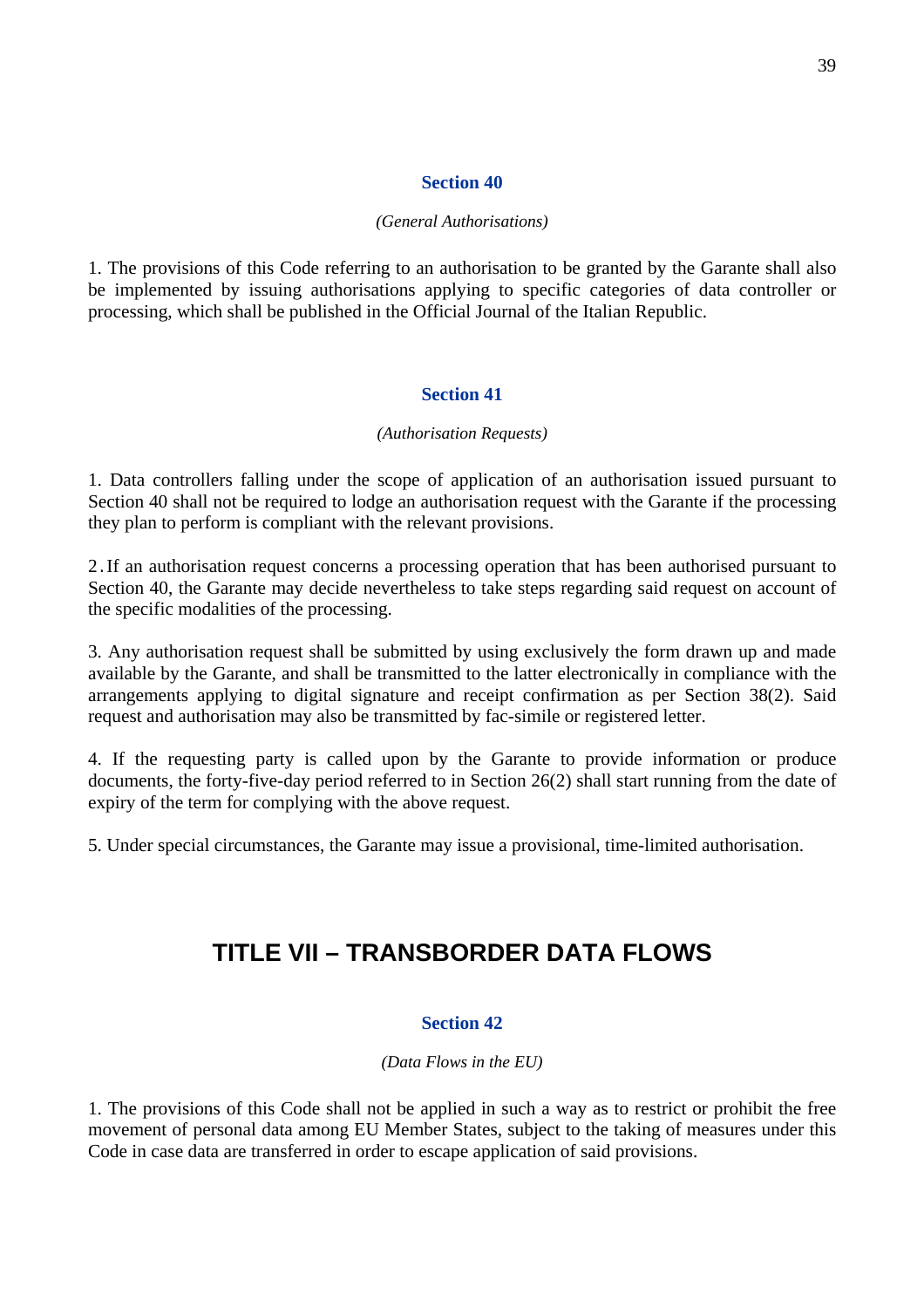### *(Permitted Data Transfers to Third Countries)*

1. Personal data that are the subject of processing may be transferred from the State's territory to countries outside the European Union, temporarily or not and in any form and by any means whatsoever,

 a) if the data subject has given his/her consent either expressly or, where the transfer concerns sensitive data, in writing;

 b) if the transfer is necessary for the performance of obligations resulting from a contract to which the data subject is a party, or to take steps at the data subject's request prior to entering into a contract, or for the conclusion or performance of a contract made in the interest of the data subject;

 c) if the transfer is necessary for safeguarding a substantial public interest that is referred to by laws or regulations, or else that is specified in pursuance of Sections 20 and 21 where the transfer concerns sensitive or judicial data;

d) if the transfer is necessary to safeguard a third party's life or bodily integrity. If this purpose concerns the data subject and the latter cannot give his/her consent because (s)he is physically unable to do so, legally incapable or unable to distinguish right and wrong, the consent shall be given by the entity legally representing the data subject, or else by a next of kin, a family member, a person cohabiting with the data subject or, failing these, the manager of the institution where the data subject is hosted. Section 82(2) shall apply;

 e) if the transfer is necessary for carrying out the investigations by defence counsel referred to in Act no. 397 of 07.12.2000, or else to establish or defend a legal claim, provided that the data are transferred exclusively for said purposes and for no longer than is necessary therefor in compliance with the legislation in force applying to business and industrial secrecy;

 f) if the transfer is carried out in response to a request for access to administrative records or for information contained in a publicly available register, list, record or document, in compliance with the provisions applying to this subject-matter;

g) if the transfer is necessary, pursuant to the relevant codes of conduct referred to in Annex A), exclusively for scientific or statistical purposes, or else exclusively for historical purposes, in connection with private archives that have been declared to be of considerable historical interest under Section 6(2) of legislative decree no. 490 of 29 October 1999, enacted to adopt the consolidated statute on cultural and environmental heritage, or else in connection with other private archives pursuant to the provisions made in said codes;

h) if the processing concerns data relating to legal persons, bodies or associations.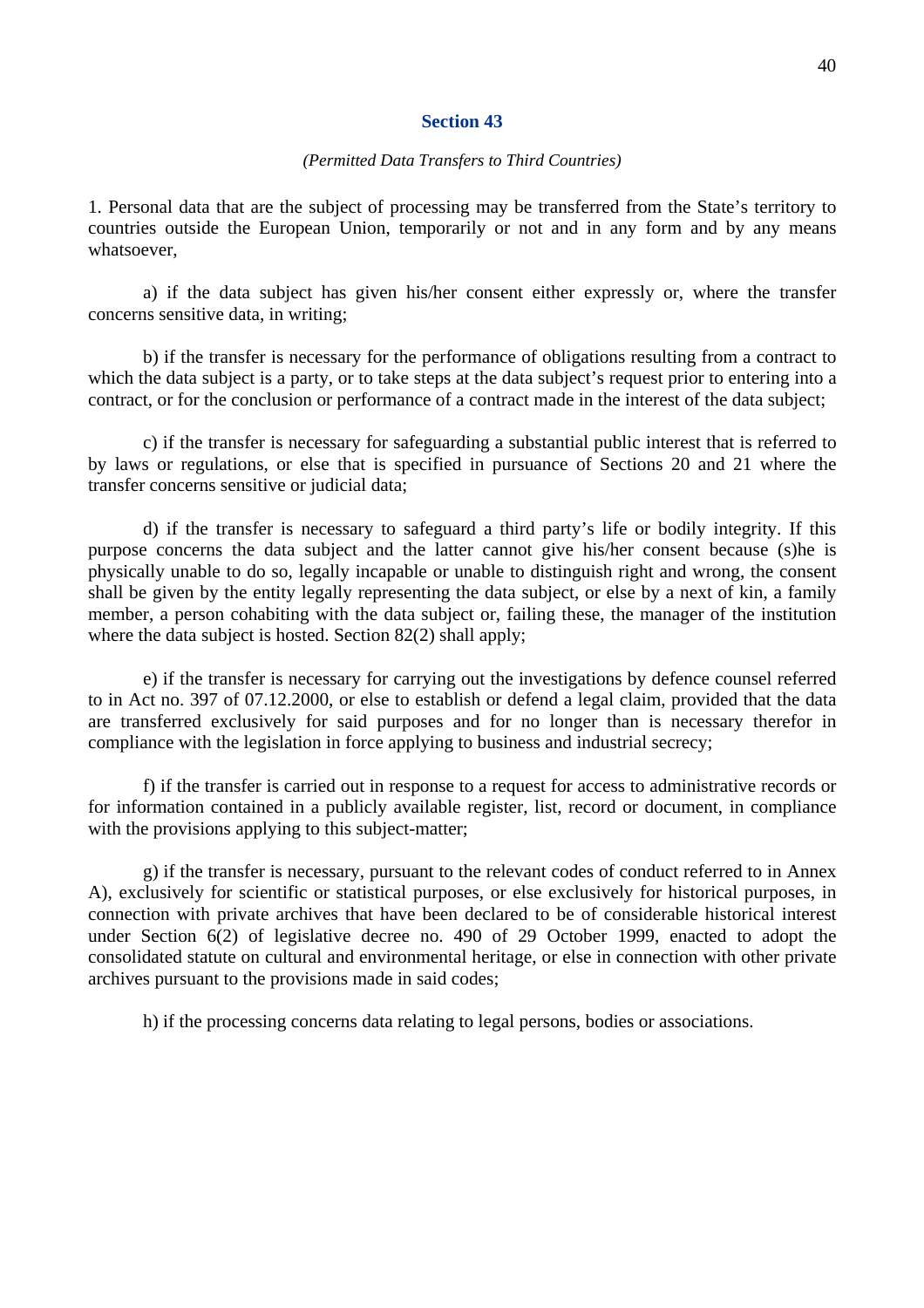### *(Other Permitted Data Transfers)*

1. The transfer of processed personal data to a non-EU Member State shall also be permitted if it is authorised by the Garante on the basis of adequate safeguards for data subjects' rights

 a) as determined by the Garante also in connection with contractual safeguards, or else by means of rules of conduct as in force within the framework of companies all belonging to the same group. A data subject may establish his/her rights in the State's territory as set forth by this Code also with regard to non-compliance with the aforementioned safeguards.

 b) as determined via the decisions referred to in Articles 25(6) and 26(4) of Directive 95/46/EC of the European Parliament and of the Council, of 24 October 1995, through which the European Commission may find that a non-EU Member State affords an adequate level of protection, or else that certain contractual clauses afford sufficient safeguards.

### **Section 45**

#### *(Prohibited Data Transfers)*

1. Apart from the cases referred to in Sections 43 and 44, it shall be prohibited to transfer personal data that are the subject of processing from the State's territory to countries outside the European Union, temporarily or not and in any form and by any means whatsoever, if the laws of the country of destination or transit of the data do not ensure an adequate level of protection of individuals. Account shall also be taken of the methods used for the transfer and the envisaged processing operations, the relevant purposes, nature of the data and security measures.

 $\overline{a}$ 

<span id="page-40-0"></span> $8$  Letter a. of this paragraph was amended by section 29(5-bis) of decree law no. 112 dated 25 June 2008, as converted, with amendments, into Act no. 133 dated 6 August 2008.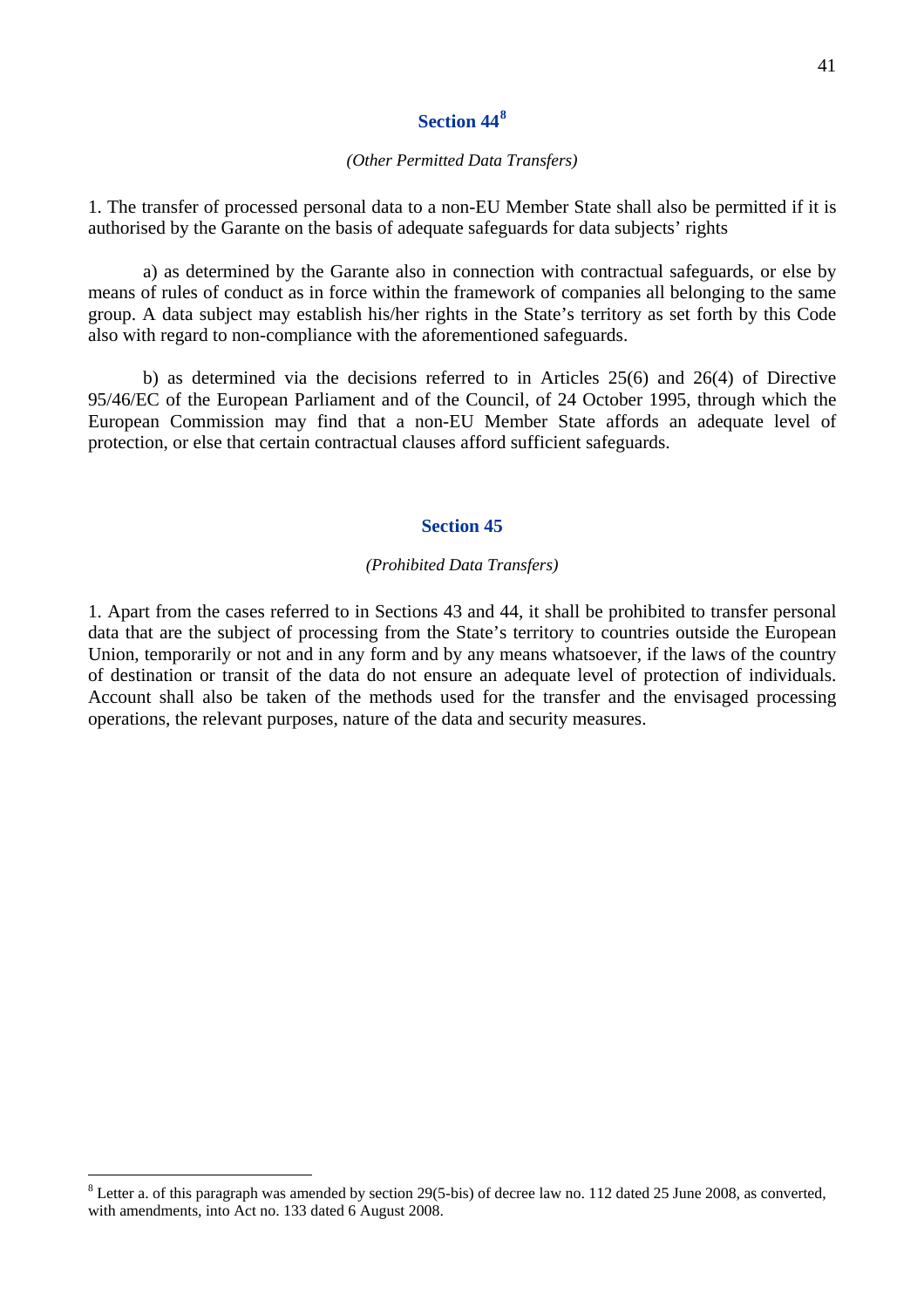# PART II – PROVISIONS APPLYING TO SPECIFIC **SECTORS**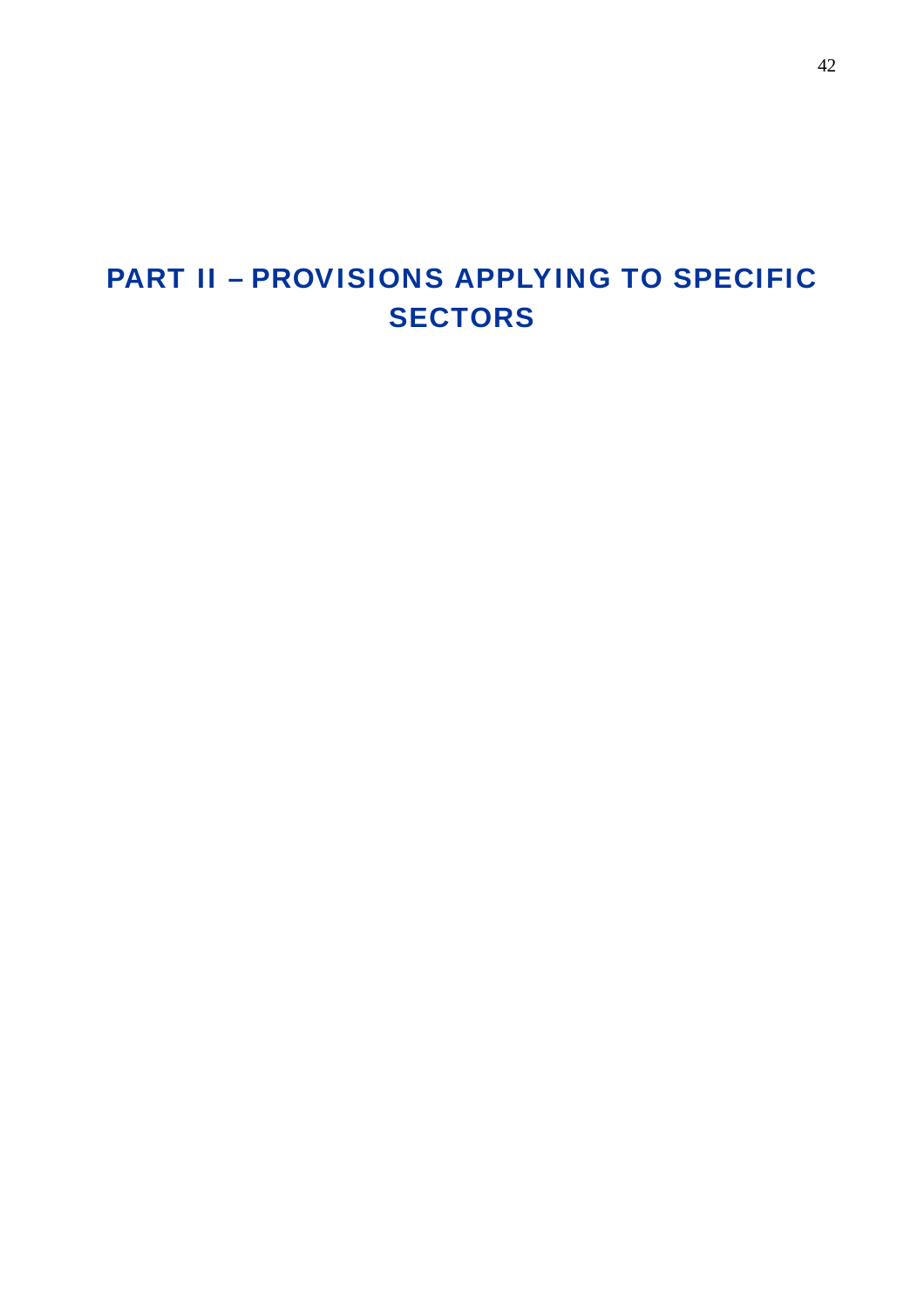# **TITLE I – PROCESSING OPERATIONS IN THE JUDICIAL SECTOR**

## *CHAPTER I – IN GENERAL*

### **Section 46**

#### *(Data Controllers)*

1. Judicial offices at all levels and of all instances, the Higher Council of the Judiciary, the other self-regulatory bodies and the Ministry of Justice shall act as controllers of the processing operations concerning personal data in connection with the tasks respectively conferred on them by laws and/or regulations.

2. The non-occasional processing operations referred to in paragraph 1 that are performed by electronic means shall be specified in a decree by the Minister of Justice as per Annex C) to this Code where they concern data banks that are either centralised or interconnected with regard to several offices and/or data controllers. The provisions by which the Higher Council of the Judiciary and the other self-regulatory bodies referred to in paragraph 1 specify the processing operations they respectively perform shall be included into Annex C) pursuant to a decree by the Minister of Justice.

### **Section 47**

### *(Processing Operations for Purposes of Justice)*

1. As for the processing of personal data carried out by judicial offices at all levels and of all instances, by the Higher Council of the Judiciary, other self-regulatory bodies and the Ministry of Justice, the following provisions of the Code shall not apply if the processing is carried out for purposes of justice:

a) Sections 9, 10, 12, 13 and 16, 18 to 22, 37, 38 (paragraphs 1 to 5), and 39 to 45;

b) Sections 145 to 151.

2. For the purposes of this Code, personal data shall be considered to be processed for purposes of justice if the processing is directly related to the judicial handling of matters and litigations, or if it produces direct effects on the functioning of courts as regards legal and economic status of members of the judiciary, as well as if it is related to auditing activities carried out in respect of judicial offices. Conventional administrative and management activities regarding personnel, assets or facilities shall not be considered to be carried out for purposes of justice if they do not affect the secrecy of acts that are directly related to the handling of matters and litigations referred to above.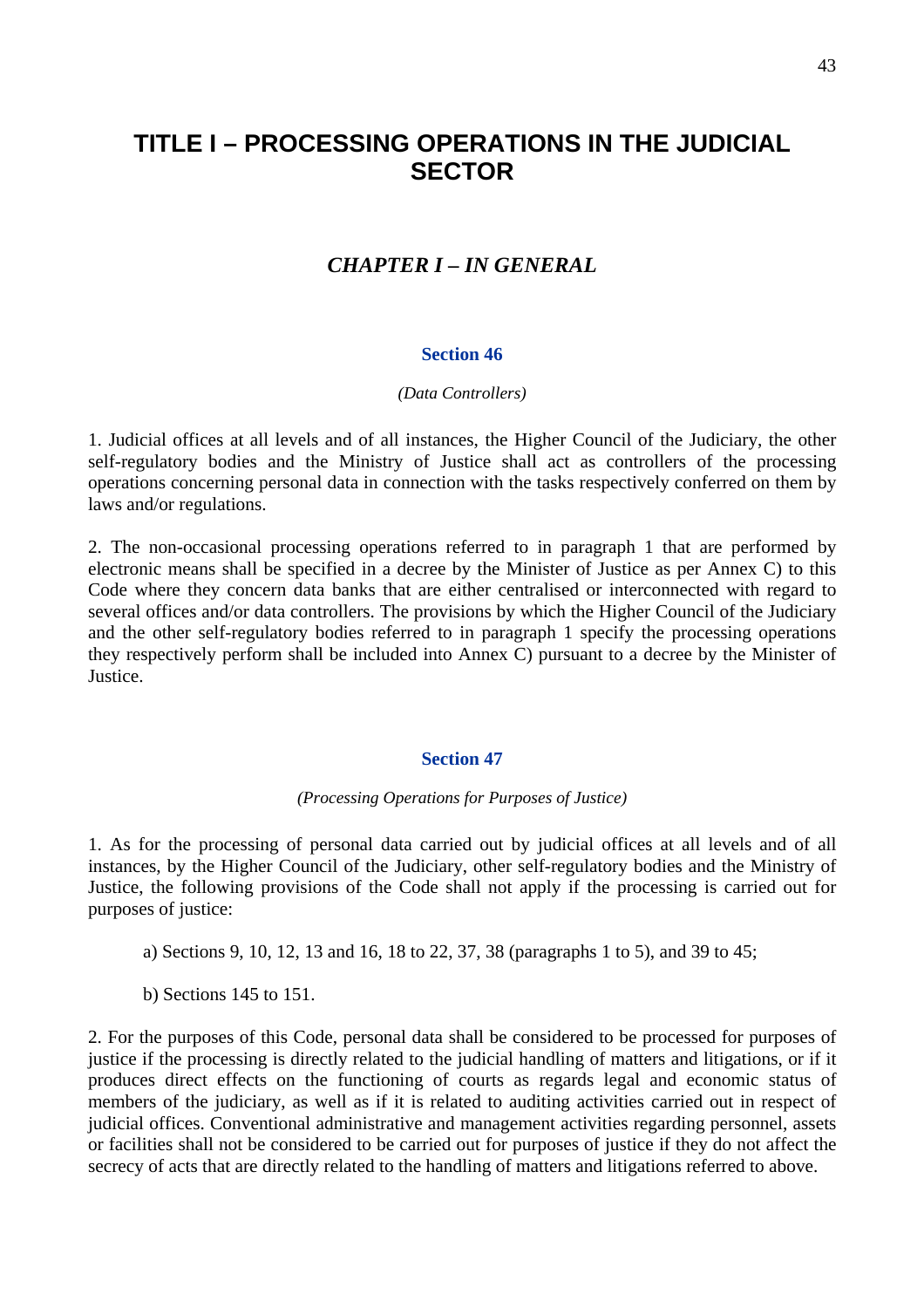### *(Data Banks of Judicial Offices)*

1. Where judicial authorities at all levels and of all instances may acquire data, information, records and documents from public bodies pursuant to the procedural regulations in force, such acquisition may also take place electronically. To that end, judicial offices may avail themselves of the standard agreements made by the Minister of Justice with public bodies in order to facilitate interrogation by said offices of public registers, lists, filing systems and data banks via electronic communication networks, whereby compliance with the relevant provisions as well as with the principles laid down in Sections 3 and 11 of this Code shall have to be ensured.

### **Section 49**

### *(Implementing Provisions)*

1. The regulatory provisions required to implement the principles of this Code with regard to civil and criminal matters shall be adopted by means of a decree of the Minister of Justice, which shall also supplement the provisions laid down in decree no. 334 of 30 September 1989 by the Minister of Justice

## *CHAPTER II – CHILDREN*

### **Section 50**

*(Reports or Images Concerning Underage Persons)* 

1. The prohibition to publish and disseminate, by any means whatsoever, reports or images allowing an underage person to be identified, which is referred to in Section 13 of Presidential Decree no. 448 of 22 September 1988, shall also apply if an underage person is involved for whatever reason in judicial proceedings concerning non-criminal matters.

## *CHAPTER III – LEGAL INFORMATION SERVICES*

### **Section 51**

#### *(General Principles)*

1. Without prejudice to procedural regulations on viewing and obtaining abstracts and copies of records and documents, the data identifying matters pending before judicial authorities at all levels and of all instances shall be made accessible to any entity interested therein also by means of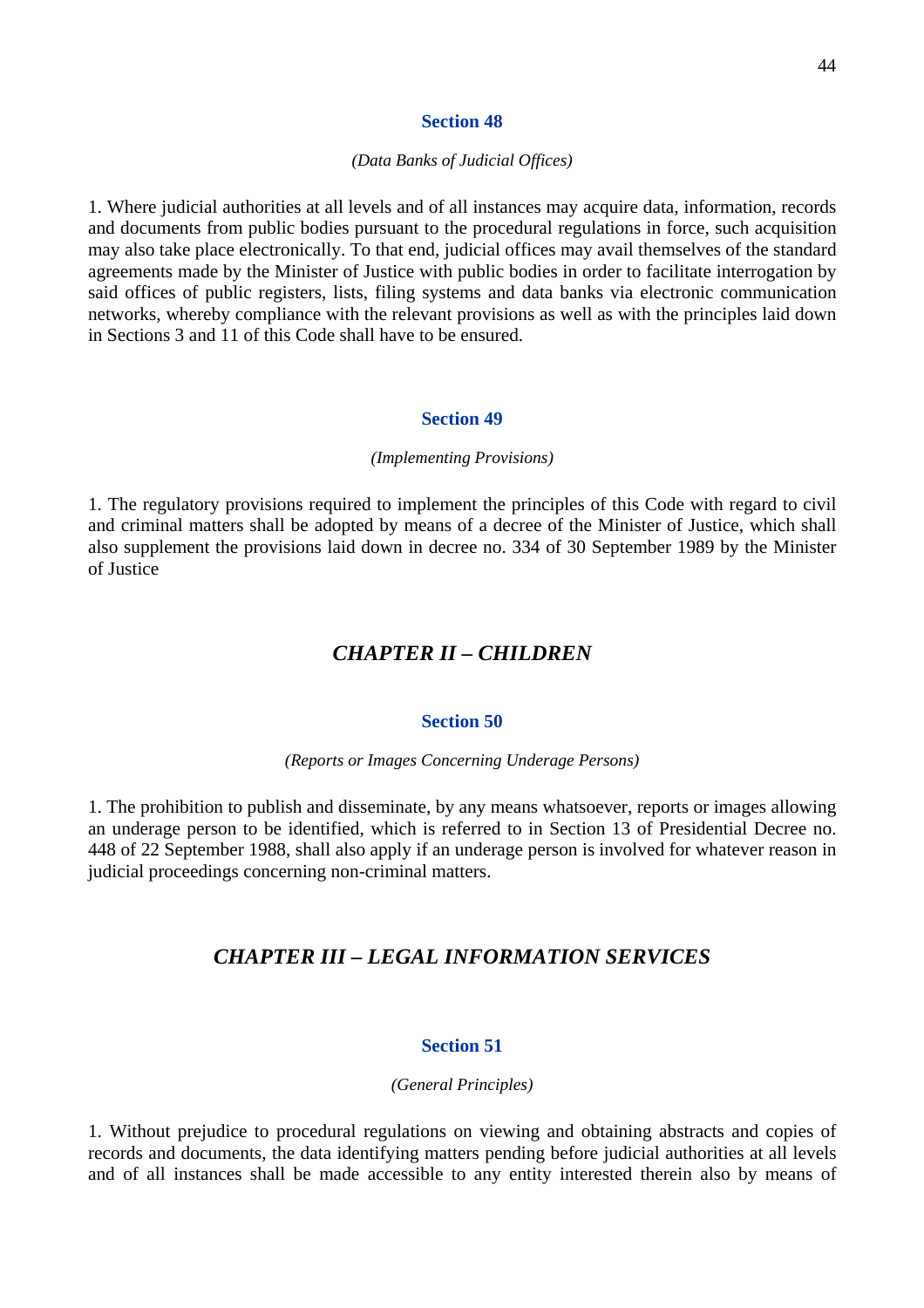electronic communications networks, including the institutional sites of said authorities on the Internet.

2. Judgments and other decisions of judicial authorities at all levels and of all instances that have been deposited with the court's clerk's office shall be made accessible also by means of the information systems and institutional sites of said authorities on the Internet, in compliance with the precautions referred to in this Chapter.

## **Section 52**

## *(Information Identifying Data Subjects)*

1. Without prejudice to the provisions that regulate drawing up and contents of judgments and other measures by judicial authorities at all levels and of all instances, a data subject may request on legitimate grounds, by depositing the relevant application with either the court's clerk's office or the secretariat of the authority in charge of the proceeding, prior to finalisation of the latter, that said office or secretariat add a notice to the original text of the judgment or measure to the effect that the data subject's name and other identification data as reported in the judgment or measure must not be referred to if said judgment or measure are to be reproduced in whatever form for legal information purposes on legal journals, electronic media or else by means of electronic communication networks.

2. The judicial authority issuing the judgment and/or taking the measure at stake shall decide on the request referred to in paragraph 1 by an order without further formalities. Said authority may order of its own motion that the notice as per paragraph 1 be added in order to protect data subjects' rights or dignity.

3. In the cases as per paragraphs 1 and 2, the court's clerk's office or secretariat shall add and undersign, also by stamping it, the following notice upon depositing the relevant judgment or measure, by also referring to this Section: "*In case of disclosure, leave out name(s) and other identification data concerning …"*.

4. If judgments or other measures, or the corresponding headnotes, bearing the notice as per paragraph 2 are disclosed also by third parties, the data subject's name and other identification data shall be omitted.

5. Without prejudice to Section 734-bis of the Criminal Code as applying to victims of sexual violence, whoever discloses judgments or other measures by judicial authorities at all levels and of all instances shall be required to omit, in any case, name(s), other identification data and other information, also concerning third parties, that may allow detecting - directly or not - the identity of children or else of parties to proceedings concerning family law and civil status – irrespective of the absence of the notice referred to in paragraph 2.

6. The provisions of this Section shall also apply in case an award under Section 825 of the Civil Procedure Code is deposited. A party may lodge the request as per paragraph 1 with the arbitrators prior to issuing of the relevant award, and the arbitrators shall add the notice referred to in paragraph 3 to their award also in pursuance of paragraph 2. The arbitration panel set up at the Arbitration Chamber for Public Works under Section 32 of Act no. 109 of 11 February 1994 shall proceed accordingly in case a party lodges the relevant request.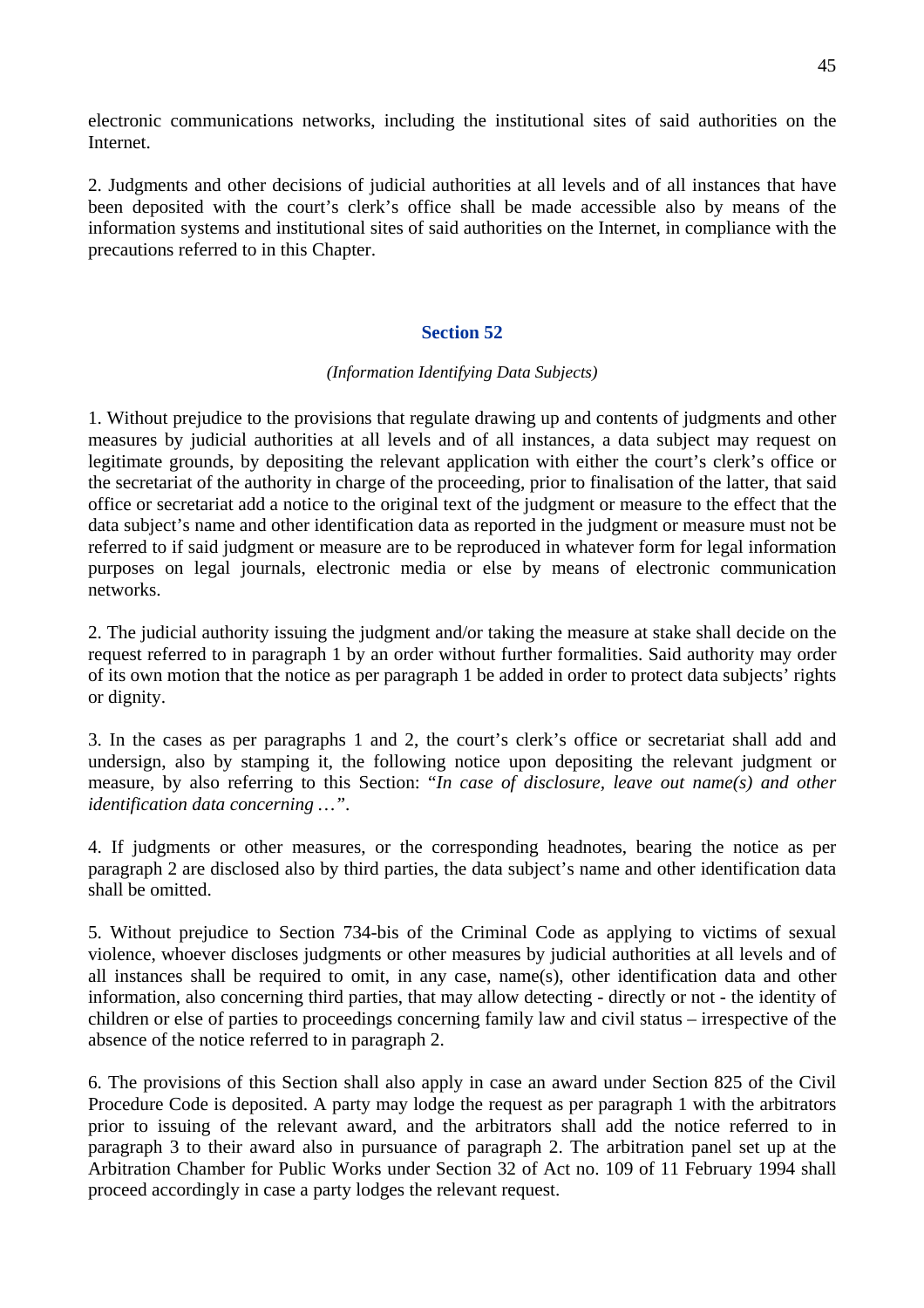7. Except for the cases referred to in this Section, the contents of judgments and other judicial measures may be disclosed in full in whatever form.

## **TITLE II – PROCESSING OPERATIONS BY THE POLICE**

## *CHAPTER I – IN GENERAL*

### **Section 53**

### *(Scope of Application and Data Controllers)*

1. The following provisions of this Code shall not apply to the processing of personal data that is carried out either by the Data Processing Centre at the Public Security Department or by the police with regard to the data that are intended to be transferred to said centre under the law, or by other public bodies or public security entities for the purpose of protecting public order and security, the prevention, detection or suppression of offences as expressly provided for by laws that specifically refer to such processing:

a) Sections 9, 10, 12, 13 and 16, 18 to 22, 37, 38(1) to (5), and 39 to 45;

b) Sections 145 to 151.

2. The non-occasional processing operations referred to in paragraph 1 as performed by electronic means and the relevant data controllers shall be specified in a decree by the Minister for Home Affairs, which shall be annexed to this Code as Annex C).

### **Section 54**

*(Processing Mechanisms and Data Flows)* 

1. Whenever public security authorities or the police may acquire data, information, records and documents from other entities in accordance with the laws and regulations in force, such acquisition may also take place by electronic means. To that end, the bodies or offices concerned may avail themselves of agreements aimed at facilitating interrogation by said bodies or offices, via electronic communication networks, of public registers, lists, filing systems and data banks in pursuance of the relevant provisions as well as of the principles laid down in Sections 3 and 11. Such standard agreements shall be adopted by the Minister for Home Affairs following a favourable opinion given by the Garante, and shall set out arrangements for connections and accesses also with a view to ensuring selective access exclusively to the data required to achieve the purposes referred to in Section 53.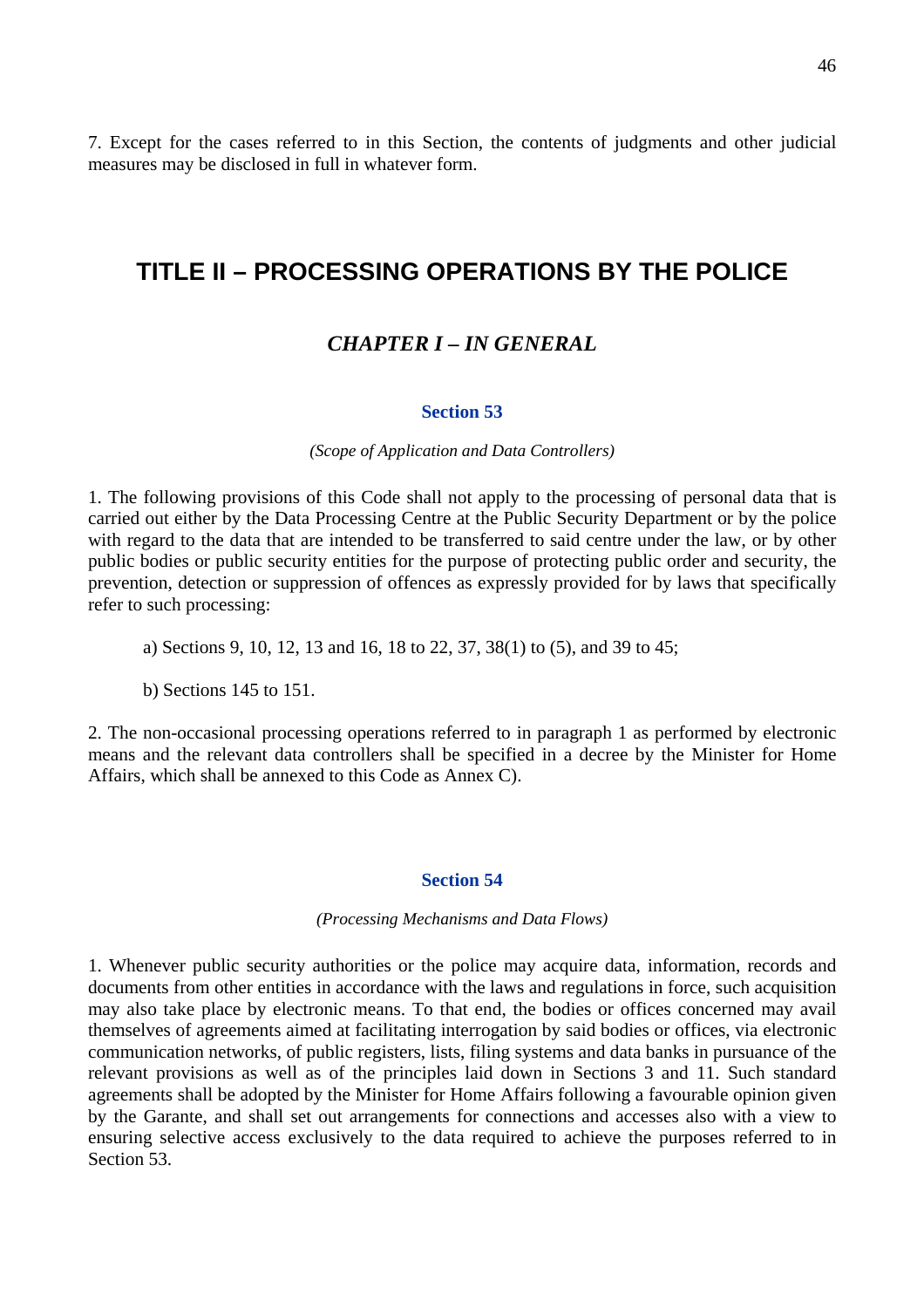2. The data processed for the purposes referred to in Section 53 shall be kept separately from those that are stored for administrative purposes, which do not require their use.

3. Subject to the provisions made in Section 11, the Data Processing Centre referred to in Section 53 shall be responsible for ensuring that the personal data undergoing processing are regularly updated, relevant and not excessive, also by interrogating – as authorised – the register held by the Criminal Records Office and the register of pending criminal proceedings at the Ministry of Justice pursuant to Presidential Decree no. 313 of 14 November 2002 as well as other police data banks that are required for the purposes referred to in Section 53.

4. Police bodies, offices and headquarters shall regularly verify compliance with the requirements referred to in Section 11 with regard to the data processed with or without electronic means, and shall update such data also based on the procedures adopted by the Data Processing Centre in pursuance of paragraph 3; alternatively, notices and other remarks may be added to the documents containing the processed data if the processing is carried out without electronic means.

## **Section 55**

### *(Specific Technology)*

1. Where the processing of personal data carries higher risks of harming data subjects by having regard, in particular, to genetic or biometric data banks, technology based on location data, data banks based on particular data processing techniques and the implementation of special technology, the measures and precautions aimed at safeguarding data subjects shall have to be complied with as required by Section 17 and prior communication shall have to be given to the Garante as per Section 39.

### **Section 56**

#### *(Safeguards for Data Subjects)*

1. The provisions referred to in Section 10, paragraphs 3 to 5, of Act no. 121 of 1 April 1981 as subsequently amended shall also apply to data that are processed with electronic means by police bodies, offices or headquarters as well as to the data that are intended to be transferred to the Data Processing Centre referred to in Section 53.

## **Section 57**

#### *(Implementing Provisions)*

1. A Presidential Decree issued following a resolution by the Council of Ministers, acting on a proposal put forward by the Minister for Home Affairs in agreement with the Minister of Justice, shall set out the provisions implementing the principles referred to in this Code with regard to data processing operations performed by the Data Processing Centre as well as by police bodies, offices and headquarters for the purposes mentioned in Section 53, also with a view to supplementing and amending Presidential Decree no. 378 of 3 May 1982, and by putting into practice Council of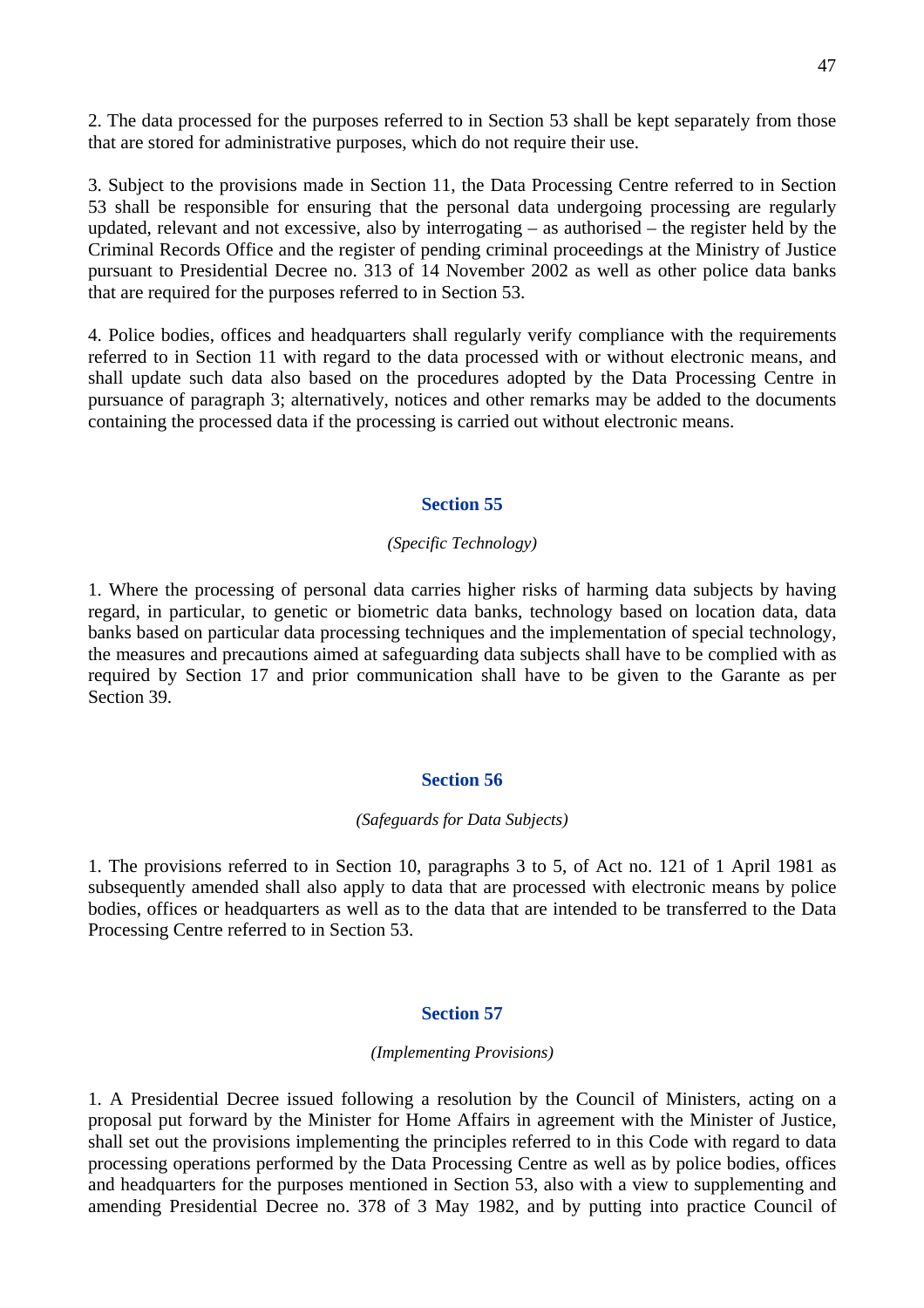Europe's Recommendation No. R(87)15 of 17 September 1987 as subsequently modified. Said provisions shall be set out by having regard, in particular, to

a) the principle by which data collection should be related to the specific purpose sought, in connection with preventing a concrete danger or suppressing offences, in particular as regards processing operations for analysis purposes,

b) regular updating of the data, also in connection with assessment operations carried out under the law, the different arrangements applying to data that are processed without electronic means and the mechanisms to notify the updated information to the other bodies and offices that had previously received the original data,

c) the prerequisites to carry out processing operations on transient grounds or else in connection with specific circumstances, also with a view to verifying data quality requirements as per Section 11, identifying data subject categories and keeping such data separate from other data for which they are not required,

d) setting out specific data retention periods in connection with nature of the data or the means used for processing such data as well as with the type of proceeding in whose respect they are to be processed or the relevant measures are to be taken,

e) communication of the data to other entities, also abroad, or else with a view to exercising a right or a legitimate interest, as well as to dissemination of the data, where this is necessary under the law,

f) use of specific data processing and retrieval techniques, also by means of reverse search systems.

# **TITLE III – STATE DEFENCE AND SECURITY**

## *CHAPTER I – IN GENERAL*

## **Section 58**

## *(Applicable Provisions)*

1. As regards the processing operations carried out by the entities referred to in Sections 3, 4 and 6 of Act no. 801 of 24 October 1977, as well as the data to which State secret applies under Section 12 of said Act, the provisions of this Code shall apply insofar as they are set out in Sections 1 to 6, 11, 14, 15, 31, 33, 58, 154, 160 and 169.

2. As regards the processing operations carried out by public bodies for purposes of defence or relating to State security, as expressly required by laws that specifically provide for such processing operations, the provisions of this Code shall apply insofar as they are set out in paragraph 1 as well as in Sections 37, 38 and 163.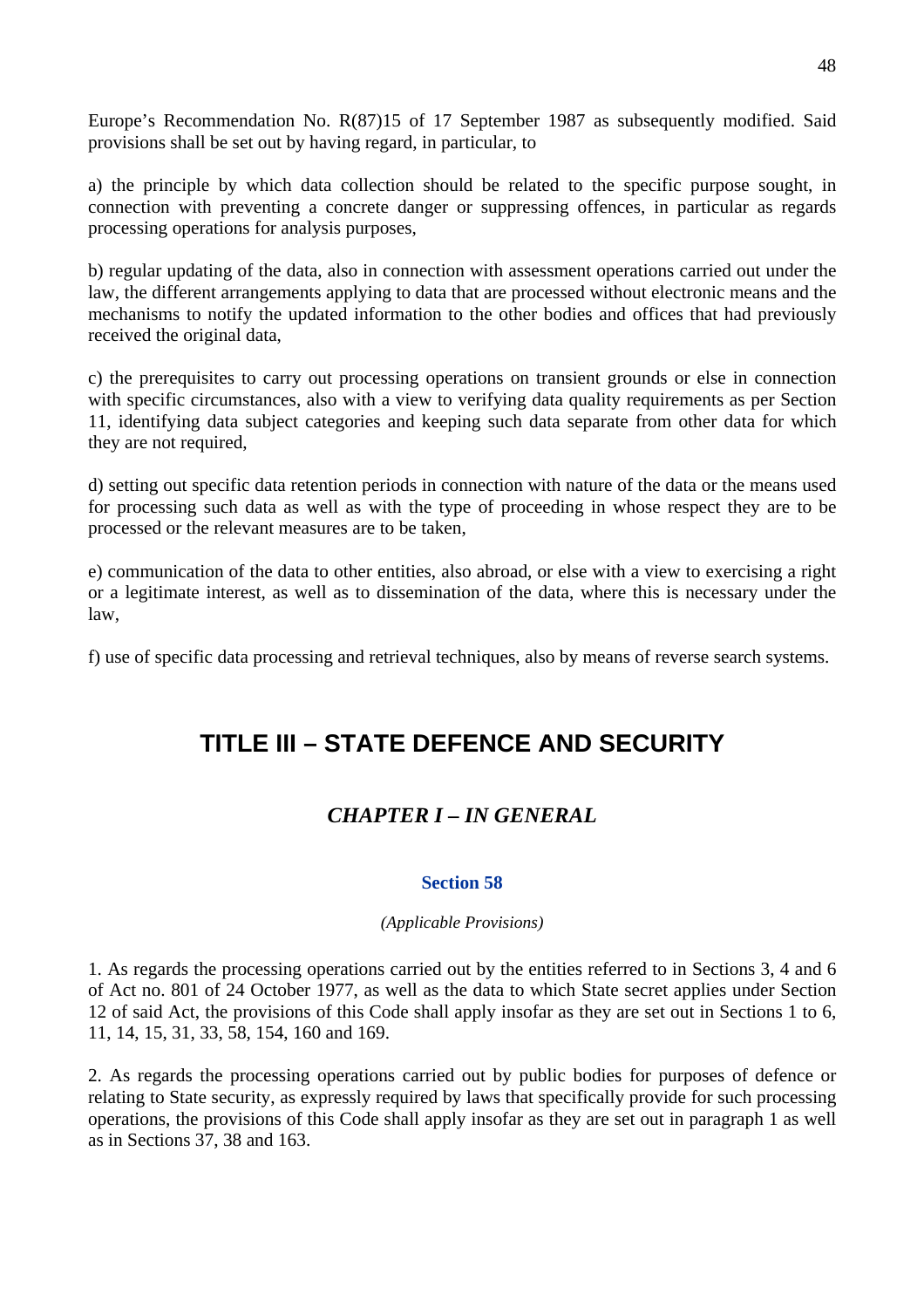3. The security measures relating to the data processed by the agencies as per paragraph 1 shall be laid down and regularly updated in a decree by the Prime Minister's Office in compliance with the provisions applying to this subject matter.

4. The arrangements to implement the applicable provisions of this Code with regard to categories of data, data subject, permitted processing operation and entities in charge of the processing, also with a view to updating and retaining the data, shall be laid down in a decree by the Prime Minister's Office.

# **TITLE IV – PROCESSING OPERATIONS IN THE PUBLIC SECTOR**

## *CHAPTER I – ACCESS TO ADMINISTRATIVE RECORDS*

## **Section 59**

## *(Access to Administrative Records)*

1. Subject to the provisions made in Section 60, prerequisites for, mechanisms of, and limitations on exercise of the right to access administrative records containing personal data, and the relevant judicial remedies shall be regulated further by Act no. 241 of 7 August 1990 as subsequently amended and by the other laws concerning this subject-matter, as well as by the relevant implementing regulations, also with regard to the categories of sensitive and judicial data and the processing operations that may be performed to comply with a request for access. The activities aimed at implementing the relevant provisions shall be regarded to be in the substantial public interest.

## **Section 60**

*(Data Disclosing Health and Sex Life)* 

1. Where the processing concerns data disclosing health or sex life, it shall be allowed if the legal claim to be defended by means of the request for accessing administrative records is at least equal in rank to the data subject's rights, or else if it consists in a personal right or another fundamental, inviolable right or freedom.

## *CHAPTER II – PUBLIC REGISTERS AND PROFESSIONAL REGISTERS*

## **Section 61**

*(Use of Public Information)*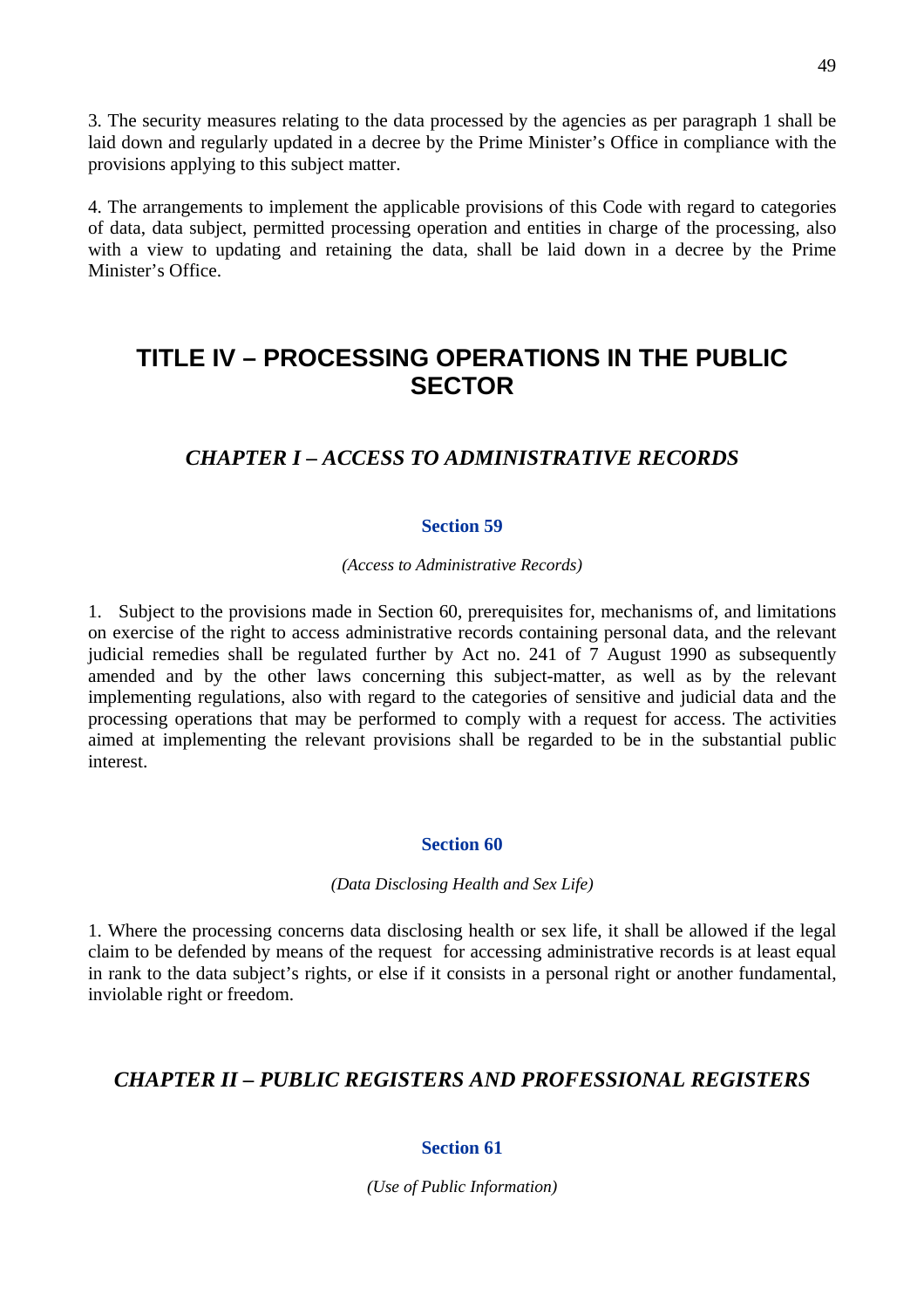1. The Garante shall encourage adoption, pursuant to Section 12, of a code of conduct and professional practice for processing personal data from archives, registers, lists, records or documents held by public bodies, by also specifying the cases in which the source of the data is to be mentioned and laying down suitable safeguards in connection with matching data from different archives, and by taking account of the provisions made in Council of Europe's Recommendation No. R(91)10 as regards Section 11.

2. For the purposes of implementing this Code, personal data other than sensitive or judicial data that are to be entered into a professional register pursuant to laws or regulations may be communicated to public and private bodies and disseminated also by means of electronic communication networks, in pursuance of Section 19, paragraphs 2 and 3. Reference may also be made to the existence of measures that either provide for disqualification from practising a profession or produce effects on such practice.

3. The relevant professional board or society may, at the request of the member interested therein, supplement the information referred to in paragraph 2 by additional, relevant and not excessive data in connection with professional activities.

4. At the data subject's request, the relevant professional board or society may also provide third parties with information or data concerning, in particular, professional qualifications that are not mentioned in the register, or else the availability to undertake tasks or the consent to receive scientific information materials also concerning meetings and workshops.

## *CHAPTER III – REGISTERS OF BIRTHS, DEATHS AND MARRIAGES, CENSUS REGISTERS AND ELECTORAL LISTS*

## **Section 62**

### *(Sensitive and Judicial Data)*

1. The purposes consisting in keeping the registers of births, deaths and marriages, census registers for the resident population in Italy and Italian nationals resident abroad, and electoral lists, as well as in issuing identification documents or providing for name changes shall be regarded to be in the substantial public interest pursuant to Sections 20 and 21.

### **Section 63**

### *(Interrogation of Records)*

1. The records concerning the registers of births, deaths and marriages as kept in State Archives may be interrogated insofar as this is provided for by Section 107 of legislative decree no. 490 of 29 October 1999.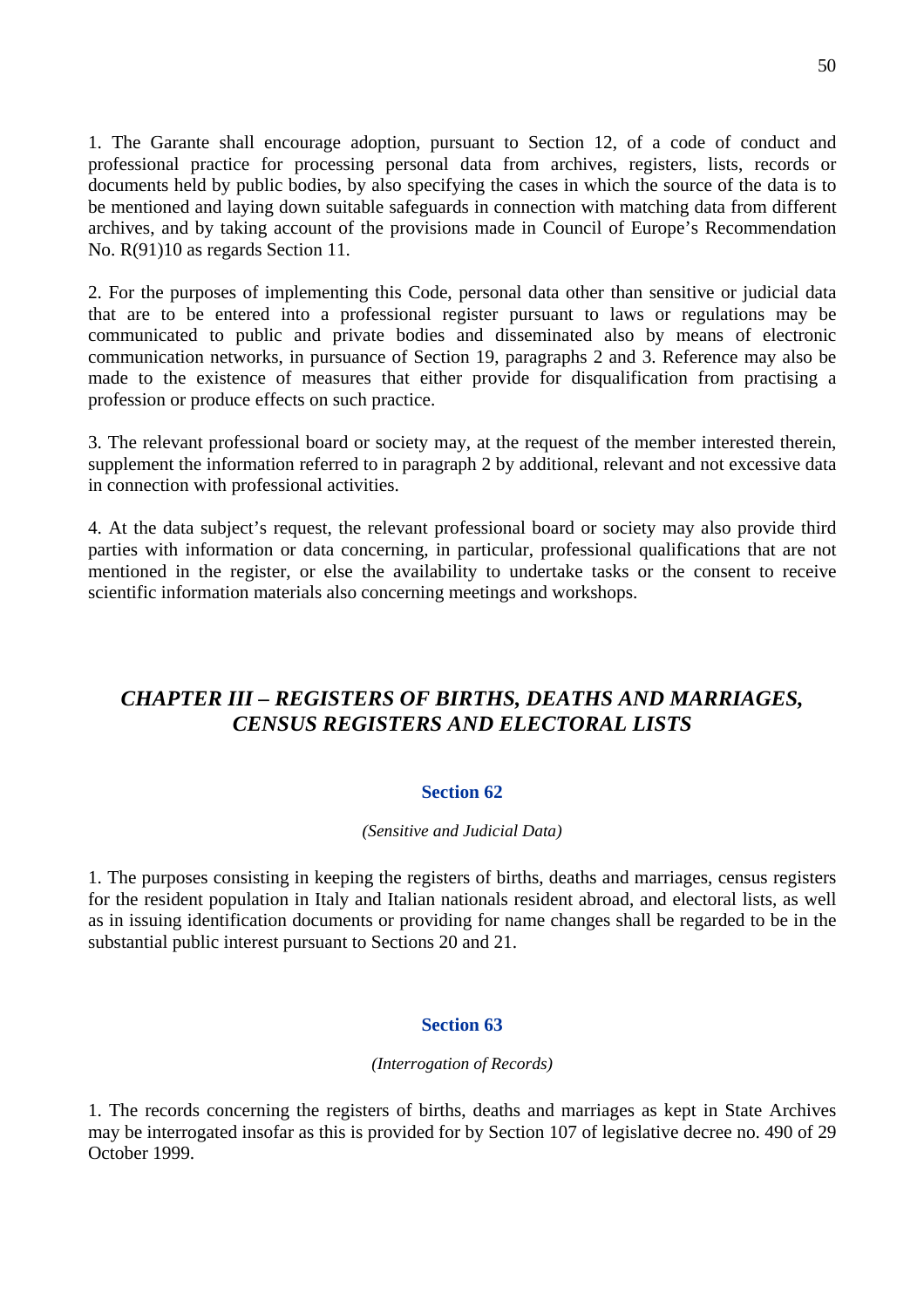## *CHAPTER IV – PURPOSES IN THE SUBSTANTIAL PUBLIC INTEREST*

### **Section 64**

#### *(Citizenship, Immigration and Alien Status)*

1. For the purposes of Sections 20 and 21, the activities aimed at implementing the provisions concerning citizenship, immigration, asylum, alien and refugee status and displaced persons shall be considered to be in the substantial public interest.

2. For the purposes referred to in paragraph 1, it shall be allowed to process, in particular, sensitive and judicial data that are indispensable in order to:

a) issue visas, permits, certifications, authorizations and documents, including medical documents;

b) recognise right of asylum or refugee status, or implement temporary protection and any other humanitarian measures, or else fulfil legal obligations related to immigration policy;

c) fulfil the obligations imposed on employers and employees, allow reunification of families, implement legislation in force applying to education and housing, enable participation in public life and social integration.

3. This Section shall not apply to the processing of sensitive and judicial data that is performed to implement the agreements and conventions referred to in Section 154(2), letters a) and b), or for purposes related to State defence or security or else for preventing, detecting and suppressing offences as based on legislation that specifically provides for such processing.

### **Section 65**

*(Political Rights and Public Disclosure of the Activities of Certain Bodies)* 

1. For the purposes of Sections 20 and 21, the activities aimed at implementing the provisions concerning

a) electors and elected and exercise of other political rights, in compliance with secrecy of voting, and exercise of the mandate conferred on representation bodies or keeping of the general lists of jurors,

b) documentation of the institutional activities carried out by public bodies

shall be considered to be in the substantial public interest.

2. Processing of sensitive and judicial data for the purposes referred to in paragraph 1 shall be allowed in order to discharge specific tasks as laid down in laws and regulations including, in particular, those related to

a) polling operations and checks on their conformity with the law;

b) petitions for referenda, the relevant polling and checks on their conformity with the law;

c) establishing the grounds for ineligibility for or disqualification from a public office, the grounds for removal or suspension from a public office, or else for suspension or dissolution of an organ;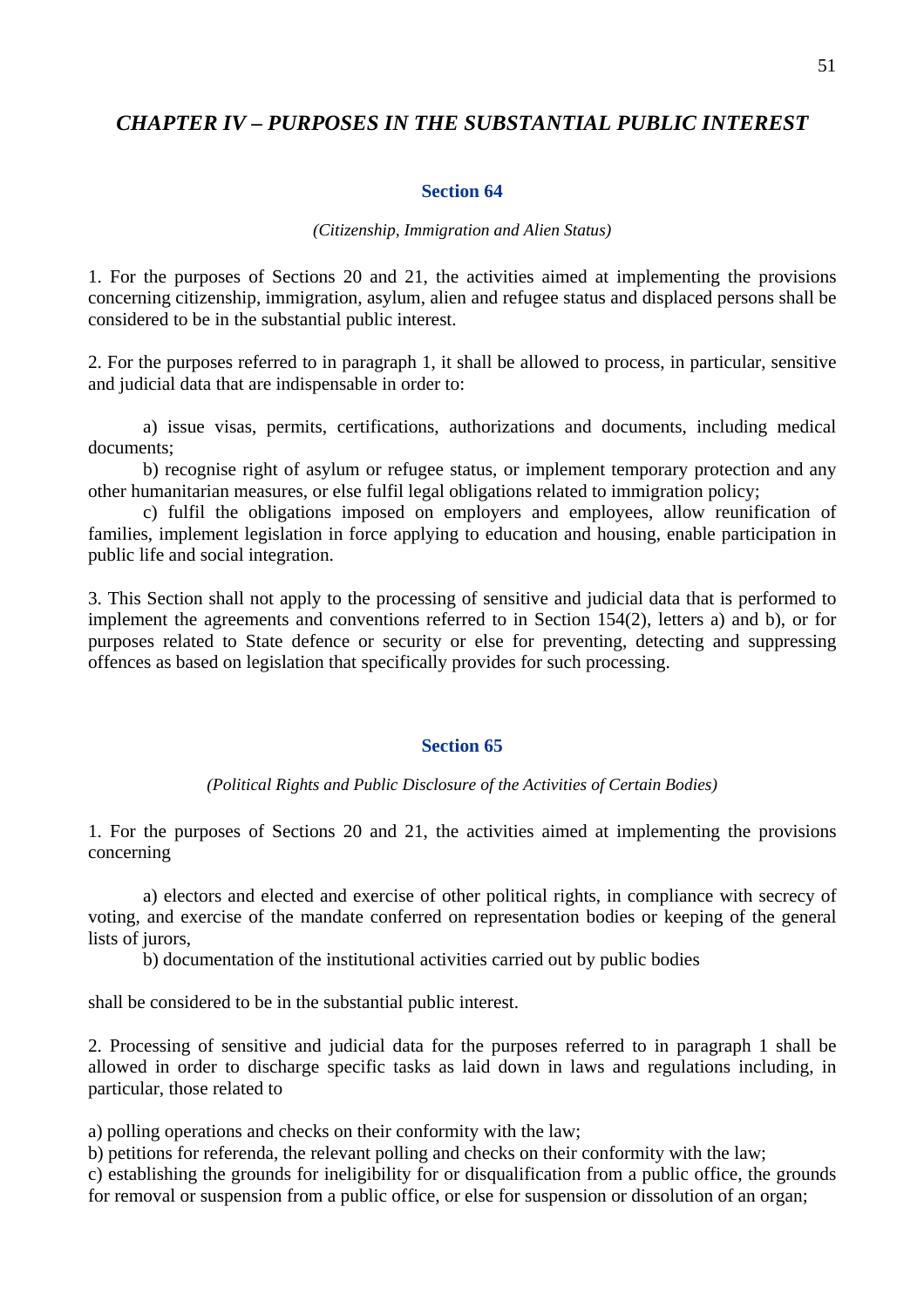d) evaluation of reports, petitions, applications and community-sponsored bills, the activity of investigation committees, relationships with political groups; e) nominating and appointing representatives in committees, bodies and offices.

3. For the purposes of this Section, it shall be allowed to disseminate sensitive and judicial data for the purposes referred to in paragraph 1, letter a), with particular regard to underwriters of electoral lists, submission of candidates, tasks conferred within political organizations or associations, institutional offices and elected organs.

4. For the purposes of this Section, in particular, it shall be allowed to process sensitive and judicial data that are indispensable

a) to draw up minutes and reports of the activity of representatives' meetings, committees and other collegiate organs or assemblies,

b) exclusively to carry out activities consisting in supervision, political guidance and inspection, and to access documents as permitted by laws and regulations concerning the relevant bodies exclusively for purposes that are directly related to discharge of an electoral mandate.

5. Sensitive and judicial data that are processed for the purposes referred to in paragraph 1 may be communicated and disseminated in accordance with the relevant legislation. It shall not be permitted to disclose sensitive and judicial data that are not indispensable to ensure compliance with the publicity principle applying to institutional activities, subject to the ban on disseminating data disclosing health.

## **Section 66**

## *(Taxation and Customs Matters)*

1. For the purposes of Sections 20 and 21, the activities of public bodies aimed at implementing, even through the relevant licensees, the provisions concerning taxation in respect of taxpayers and those concerning tax deductions and exemptions, as well as the activities aimed at implementing the provisions that must be enforced by customs offices, shall be considered to be in the substantial public interest.

2. Furthermore, as regards taxation matters, the activities aimed at preventing and suppressing breaches of the relevant obligations, taking the measures provided for in laws, regulations and Community legislation, checking and enforcing full compliance with said obligations, paying reimbursement, allocating taxation quotas, managing and selling State-owned property, making the inventory of and evaluating property and keeping land registries shall be considered to be in the substantial public interest for the purposes of Sections 20 and 21.

## **Section 67**

## *(Auditing and Controls)*

1. For the purposes of Sections 20 and 21, the activities aimed at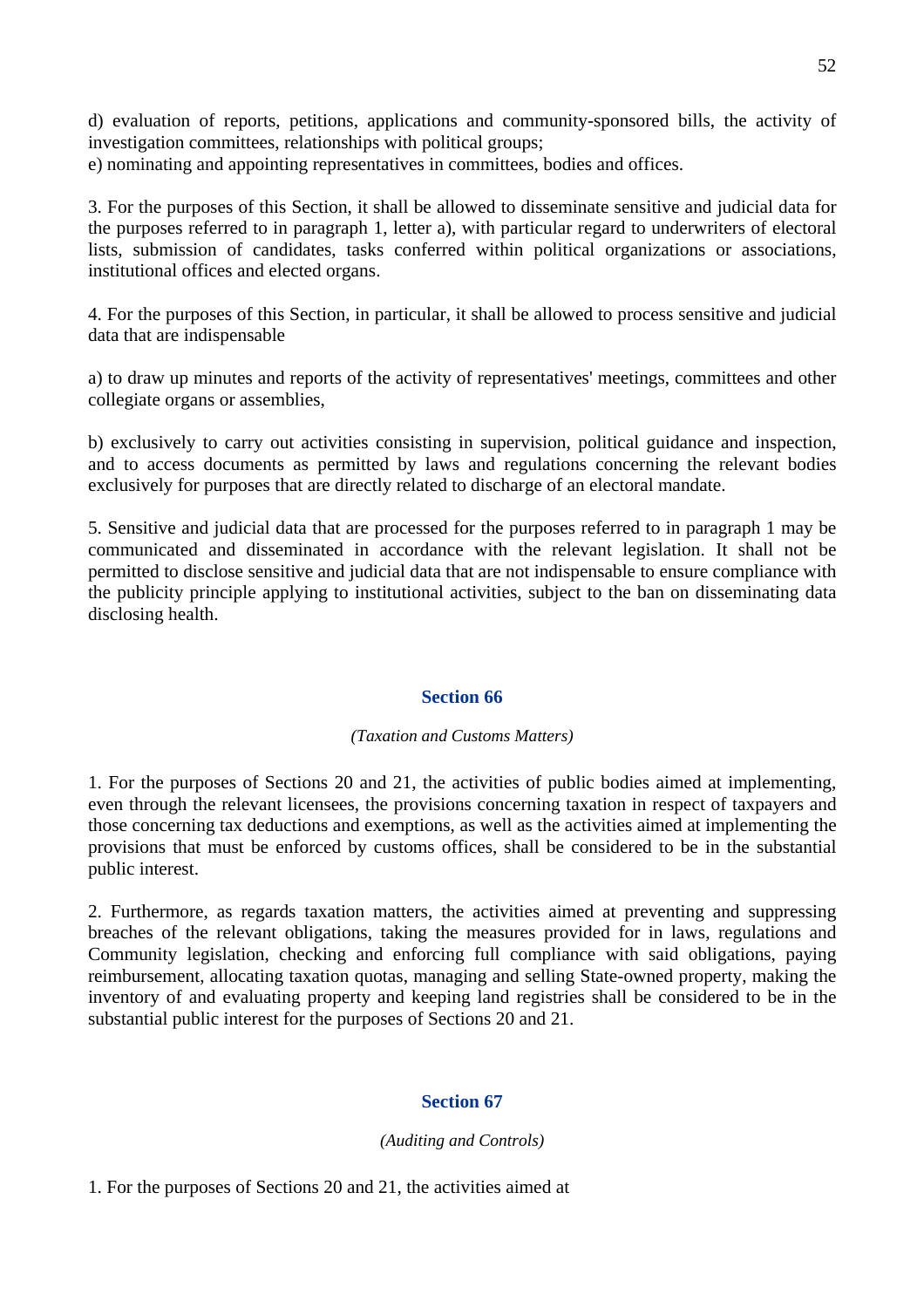a) verifying lawfulness, fairness and impartiality of administrative activities and compliance of the latter with rational, cost-effective, and efficient criteria, in the light of the fact that public bodies are anyhow entrusted by law with control, verification and inspection tasks concerning other entities,

b) inquiring into sensitive and judicial data, in compliance with the relevant institutional purposes, with regard to complaints and petitions as well as to the controls and inspections referred to in Section 65(4)

shall be regarded to be in the substantial public interest.

### **Section 68**

## *(Grants and Certifications)*

1. For the purposes of Sections 20 and 21, the activities aimed at implementing the provisions for granting, paying, modifying and withdrawing benefits, allowances, gifts, other types of payment and certifications shall be considered to be in the substantial public interest.

2. The processing operations falling within the scope of this Section shall also include such processing operations as are indispensable with regard to:

a) communications, certificates and information provided for in anti-Mafia legislation;

b) granting allowances as laid down in laws and regulations concerning extortion and victims of extortion;

c) payment of war pensions and granting benefits to victims of political persecution and persons detained in concentration camps as well as to their relatives;

d) granting disability claims;

e) granting allowances in connection with vocational training;

f) granting allowances, funds, gifts and further benefits as laid down in laws, regulations and Community legislation as also related to associations, foundations and other bodies;

g) granting exemptions, allowances or price reductions, and tax allowances, or else licences also in the broadcasting sector, permits, authorisations, registrations and further certifications as provided for by laws, regulations and Community legislation.

3. Processing may also include dissemination if this is indispensable to ensure transparency of the activities referred to in this Section under the law as well for purposes of supervision and control in connection with said activities, subject to the ban on dissemination of data disclosing health.

### **Section 69**

### *(Honours, Rewards and Incorporation)*

1. For the purposes of Sections 20 and 21, the activities aimed at implementing the provisions for granting honours and rewards, recognising legal personality of associations, foundations and other bodies, including religious denominations, assessing – to the extent that it falls within the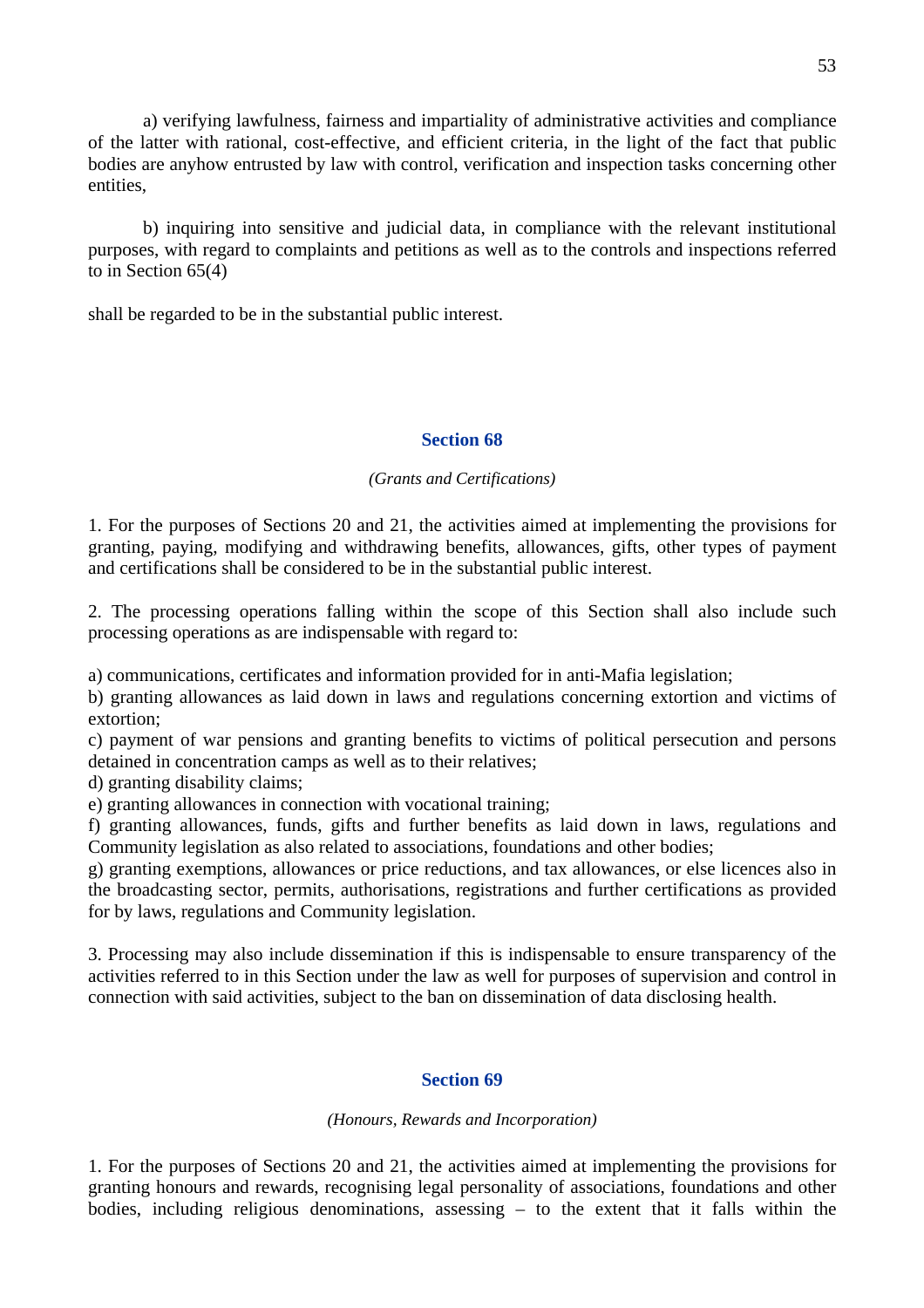competence of a public body – moral character and professional qualifications for appointment to an office, including a church office, or to management posts in corporations, businesses and nonpublic schooling institutions, as well as for granting and withdrawing authorizations or certifications, granting sponsorship, patronage and symbolic prizes, participating in boards of honours and getting access to official ceremonies and meetings shall be considered to be in the substantial public interest.

## **Section 70**

### *(Voluntary Organisations and Conscientious Objection)*

1. For the purposes of Sections 20 and 21, the activities aimed at implementing the provisions concerning relationships between public entities and voluntary organizations – in particular as regards granting funds for their support, keeping the general registers of said organizations and international cooperation – shall be considered to be in the substantial public interest.

2. The activities aimed at implementing Act no. 230 of 08.07.98 and further legislation applying to conscientious objection shall also be considered to be in the substantial public interest.

## **Section 71**

### *(Imposition of Sanctions and Precautionary Measures)*

1. For the purposes of Sections 20 and 21, the activities aimed at

a) implementing the provisions concerning administrative sanctions and complaints,

b) allowing exercise of the right of defence in administrative or judicial matters, also by third parties and in pursuance of Section 391-quarter of the Criminal Procedure Code, or directly at remedying miscarriages of justice, or else in case of either breach of the due process principle or unfair restriction of personal freedom,

shall be considered to be in the substantial public interest.

2. Where the processing concerns data disclosing health or sex life, it shall be allowed if the claim to establish or defend as per letter b) of paragraph 1 is at least equal in rank to the data subject's one or else if it consists in a personal right or another fundamental, inviolable right or freedom.

## **Section 72**

### *(Relationships with Religious Denominations)*

1. For the purposes of Sections 20 and 21, the activities aimed at managing institutional relationships with ecclesiastical bodies, religious denominations and communities shall be considered to be in the substantial public interest.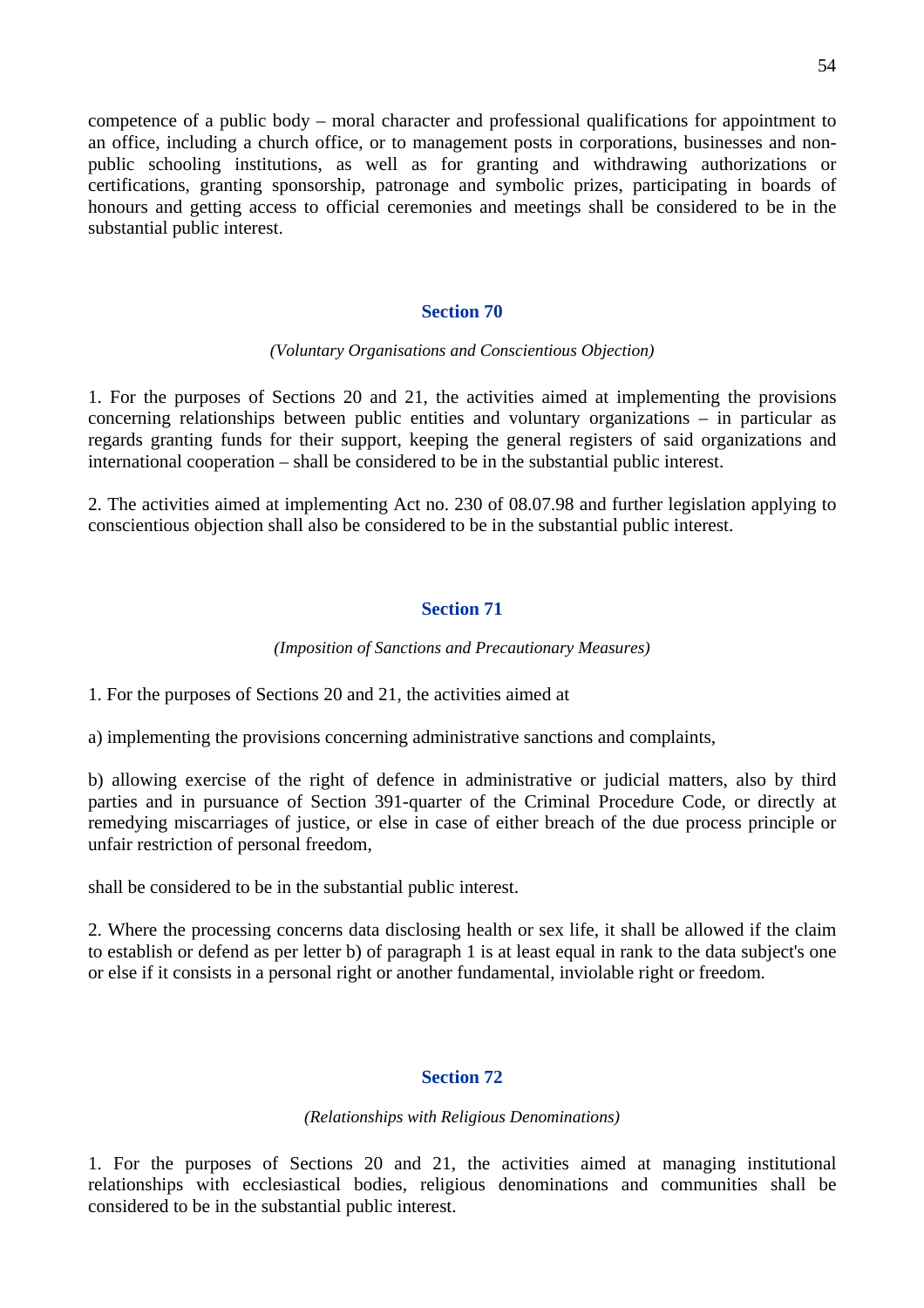*(Other Purposes Related to Administrative and Social Matters)* 

1. For the purposes of Sections 20 and 21, the activities aimed at providing social assistance shall be regarded to be in the substantial public interest within the framework of the activities entrusted by law to public bodies, in particular as for

a) psychological and social support and training for youths and other entities with social, economic or family disadvantages,

b) measures – including medical care – for disadvantaged, non self-sufficient or disabled entities, including economic or home assistance services, tele-aid, personal assistance and transport services, c) assistance to children also in connection with judicial proceedings,

d) psychological and social investigations related to national and international adoption proceedings,

e) monitoring in connection with foster care children,

f) supervision and support with regard to the stay of nomadic groups,

g) measures related to architectural barriers.

2. For the purposes of Sections 20 and 21, the following activities shall also be regarded to be in the substantial public interest within the framework of those entrusted by law to public bodies:

a) management of kindergartens,

b) management of school canteens or provision of grants, contributions and educational materials,

c) recreational initiatives and promotion of cultural and sports activities, with particular regard to organisation of holidays, exhibitions, conferences and sports events as well as to the use of immovables and occupancy of public areas,

d) provision of public housing units,

e) conscription services,

f) administrative policing, including local policing, subject to the provisions made in Section 53, with particular regard to public hygiene services and supervision over handling of corpses, and to controls concerning environment, protection of water resources and land,

g) activities carried out by public relations departments,

h) civil protection,

i) support for employee recruitment and training, in particular as regards local initiative centres for employment and one-stop employment counters,

l) regional and local ombudsmen.

## *CHAPTER V – SPECIFIC PERMITS*

## **Section 74**

*(Car Permits and Access to Town Centres)*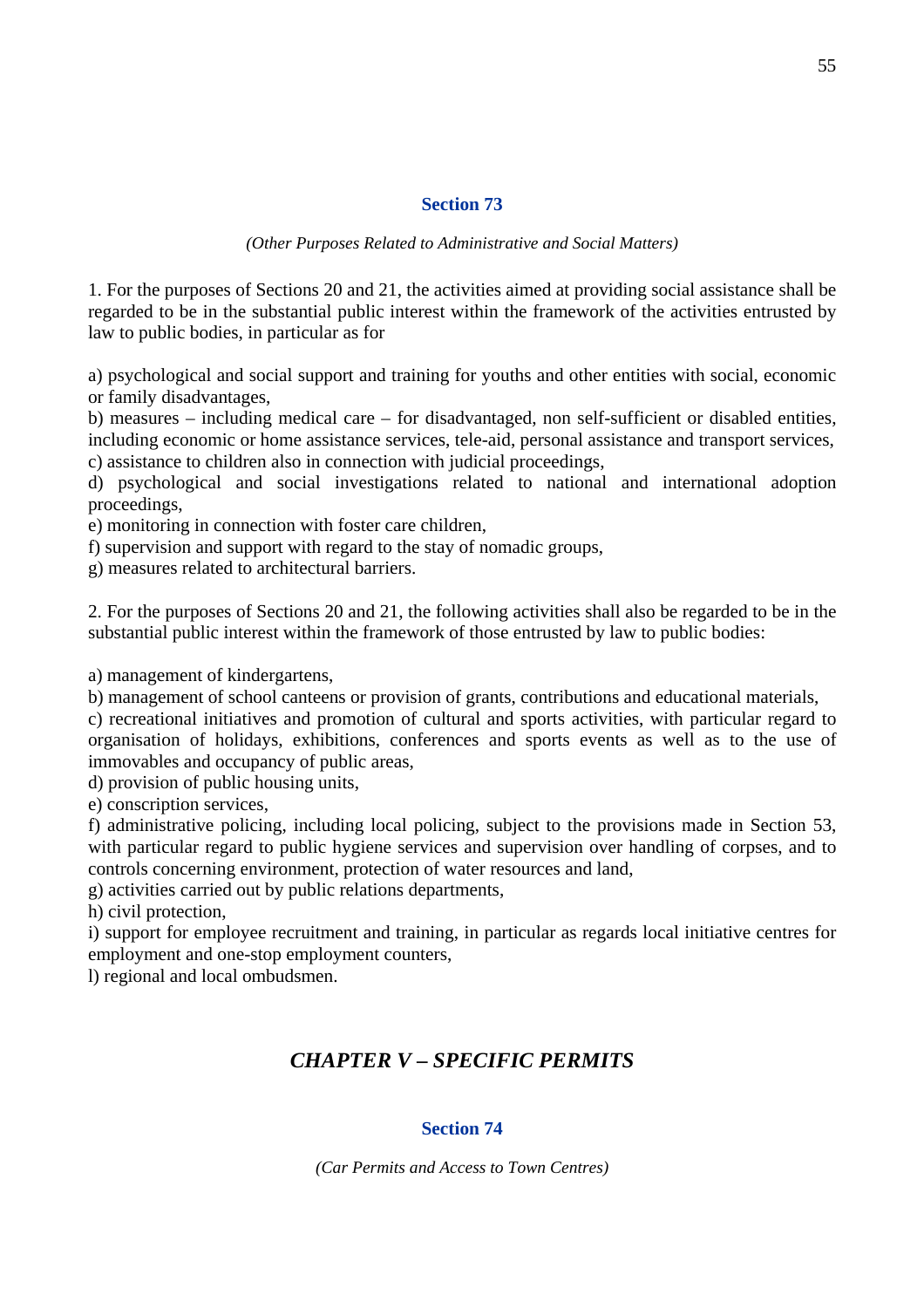1. The permits issued for whatever reason to allow driving and parking vehicles serving disabled people, or else to allow driving through and parking in restricted access areas, which must be placed visibly on the relevant vehicles, shall only contain such data as are indispensable to identify the specific authorisation without using any symbols or abbreviations that may allow the specific nature of the authorisation to be inferred by simply looking at the permit.

2. Name and address of the data subject concerned shall be reported on said permits by taking care that they are not immediately visible unless a request is made to produce the permit or an assessment is to be carried out.

3. The provision as per paragraph 2 shall also apply if the obligation to affix a copy of the car registration document or any other document on the vehicle is provided for on any grounds.

4. The provisions laid down in Presidential Decree no. 250 of 22 June 1999 shall further apply to processing of the data collected by means of equipment detecting access by vehicles to town centres and restricted access areas.

# **TITLE V – PROCESSING OF PERSONAL DATA IN THE HEALTH CARE SECTOR**

## *CHAPTER I – IN GENERAL*

## **Section 75**

*(Scope of Application)* 

1. This Title shall regulate the processing of personal data in the health care sector.

## **Section 76**

*(Health Care Professionals and Public Health Care Bodies)* 

1. Health professionals and public health care bodies may process personal data disclosing health, also within the framework of activities in the substantial public interest pursuant to Section 85,

a) with the data subject's consent, also without being authorised by the Garante, if the processing concerns data and operations that are indispensable to safeguard the data subject's bodily integrity and health,

b) also without the data subject's consent, based on the Garante's prior authorisation, if the purposes referred to under a) concern either a third party or the community as a whole.

2. In the cases referred to in paragraph 1, consent may be given in accordance with the simplified arrangements referred to in Chapter II.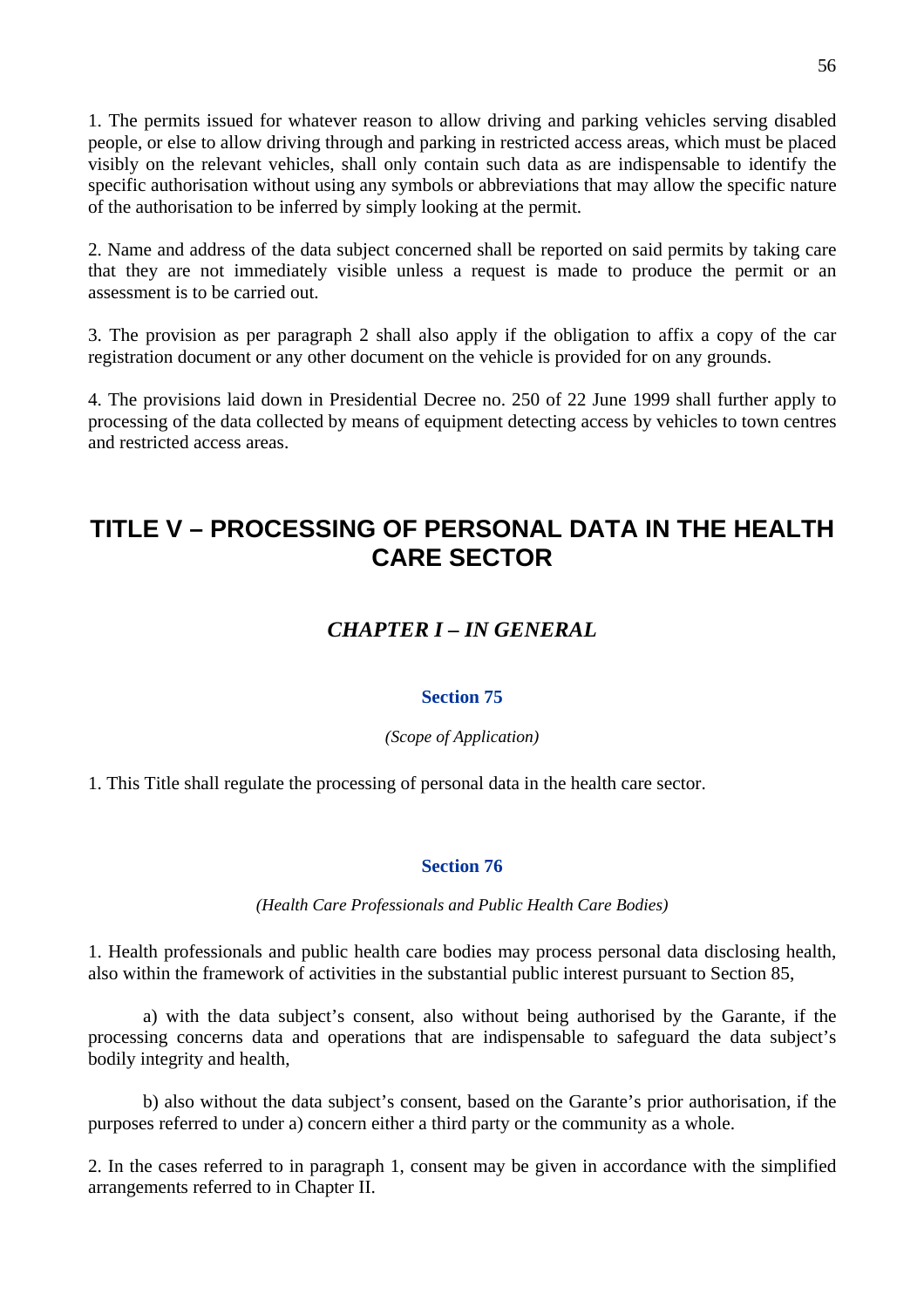3. In the cases referred to in paragraph 1, the Garante's authorisation shall be granted after seeking the opinion of the Higher Health Care Council except for emergencies.

## *CHAPTER II – SIMPLIFIED ARRANGEMENTS CONCERNING INFORMATION AND CONSENT*

## **Section 77**

## *(Simplification)*

1. This Chapter shall lay down simplified arrangements that may be applied by the entities referred to in paragraph 2

a) to inform data subjects of the personal data collected either from them or from third parties, in pursuance of Section 13, paragraphs 1 and 4,

b) to obtain data subjects' consent to the processing of personal data whenever this is required under Section 76,

c) to process personal data.

2. The simplified arrangements referred to in paragraph 1 shall be applicable

a) by public health care bodies,

b) by other private health care bodies and health care professionals,

c) by the other public entities referred to in Section 80.

## **Section 78**

## *(Information Provided by General Practitioners and Paediatricians)*

1. General practitioners and paediatricians shall inform data subjects of the processing of personal data in a clear manner such as to allow the items referred to in Section 13(1) to be easily understandable.

2. The information may be provided as regards the overall personal data processing operations that are required for prevention, diagnosis, treatment and rehabilitation as carried out by a general practitioner or a paediatrician to safeguard the data subject's health or bodily integrity, such activities being performed at the data subject's request or else being known to the data subject in that they are carried out in his/her interest.

3. The information may also concern personal data collected from third parties and is given preferably in writing, also by means of pocketable cards with foldable annexes, and should include at least the items specified by the Garante in pursuance of Section 13(3), which may be supplemented by additional information – also verbally – in connection with specific features of the processing.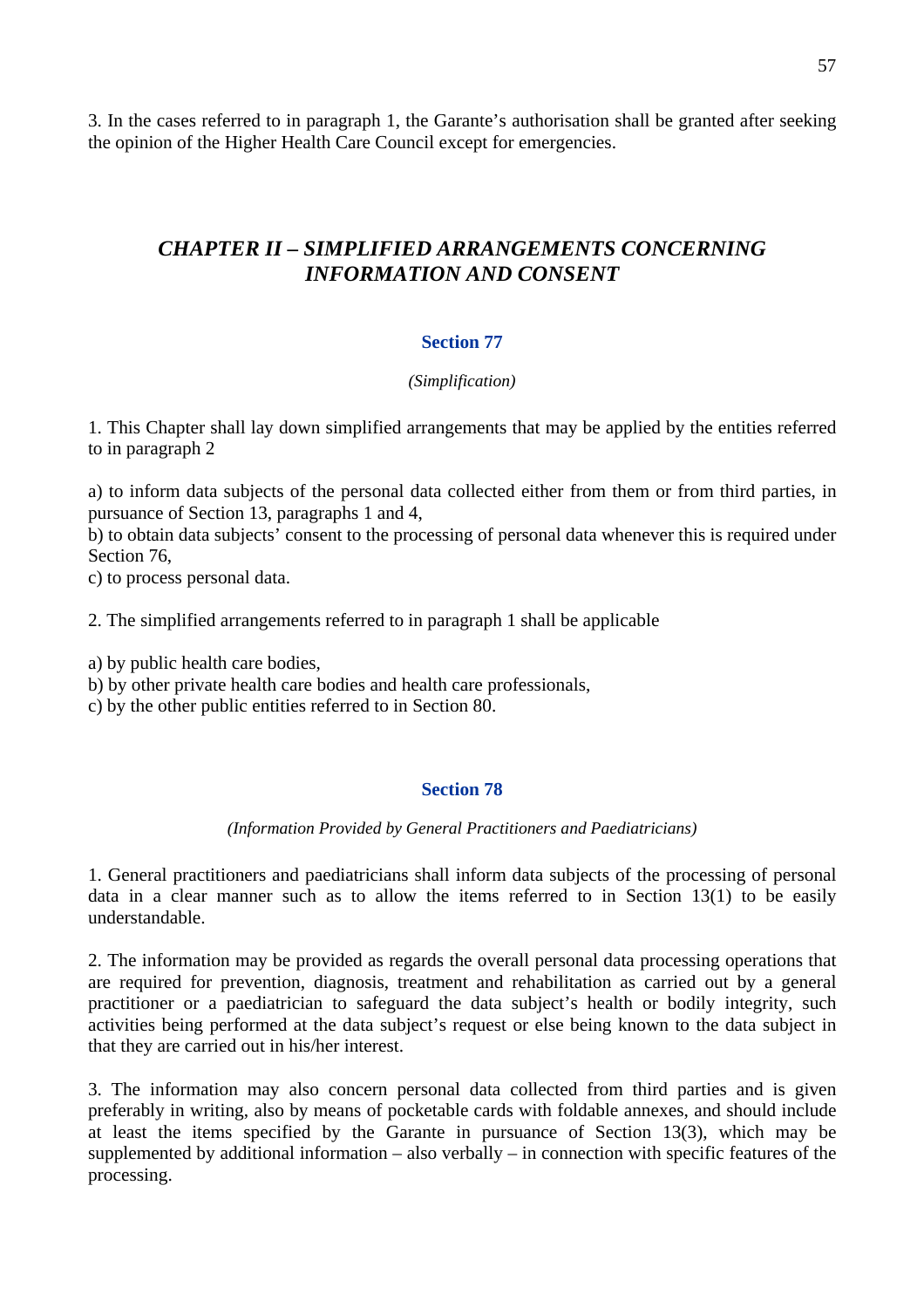4. Unless specified otherwise by the general practitioner or paediatrician, the information shall also concern data processing operations that are related to those carried out by said general practitioner or paediatrician, being performed by either a professional or another entity, who should be identifiable on the basis of the service requested and

a) temporarily replaces the general practitioner or paediatrician in question,

b) provides specialised advice at the general practitioner's or paediatrician's request,

c) may lawfully process the data within the framework of a professional partnership,

d) supplies prescribed drugs,

e) communicates personal data to the general practitioner or paediatrician in compliance with the applicable regulations.

5. The information provided pursuant to this Section shall highlight, in detail, processing operations concerning personal data that may entail specific risks for the data subject's rights and fundamental freedoms and dignity, in particular if the processing is carried out

a) for scientific purposes, including scientific research and controlled clinical drug testing, in compliance with laws and regulations, by especially pointing out that the consent, if necessary, is given freely,

b) within the framework of tele-aid or tele-medicine services,

c) to supply other goods or services to the data subject via electronic communication networks.

## **Section 79**

## *(Information Provided by Health Care Bodies)*

1. Public and private health care bodies may avail themselves of the simplified arrangements concerning information and consent referred to in Sections 78 and 81 with regard to several services delivered also by different divisions and units of a selfsame body or else by several specifically identified hospitals and local entities.

2. In the cases referred to in paragraph 1, the health care body or entity shall record the provision of information and consent in a unified manner such as to allow this circumstance to be verified by other divisions and units that may happen to process data concerning the same data subject also thereafter.

3. The simplified arrangements referred to in Sections 78 and 81 may be applied in a homogeneous, consistent manner with regard to all the processing operations concerning personal data that are carried out by all the entities pertaining to a given health care agency.

4. Based on appropriate organisational measures in pursuance of paragraph 3, the simplified arrangements in question may be applied to several data processing operations carried out both in the cases referred to in this Section and by the entities referred to in Section 80.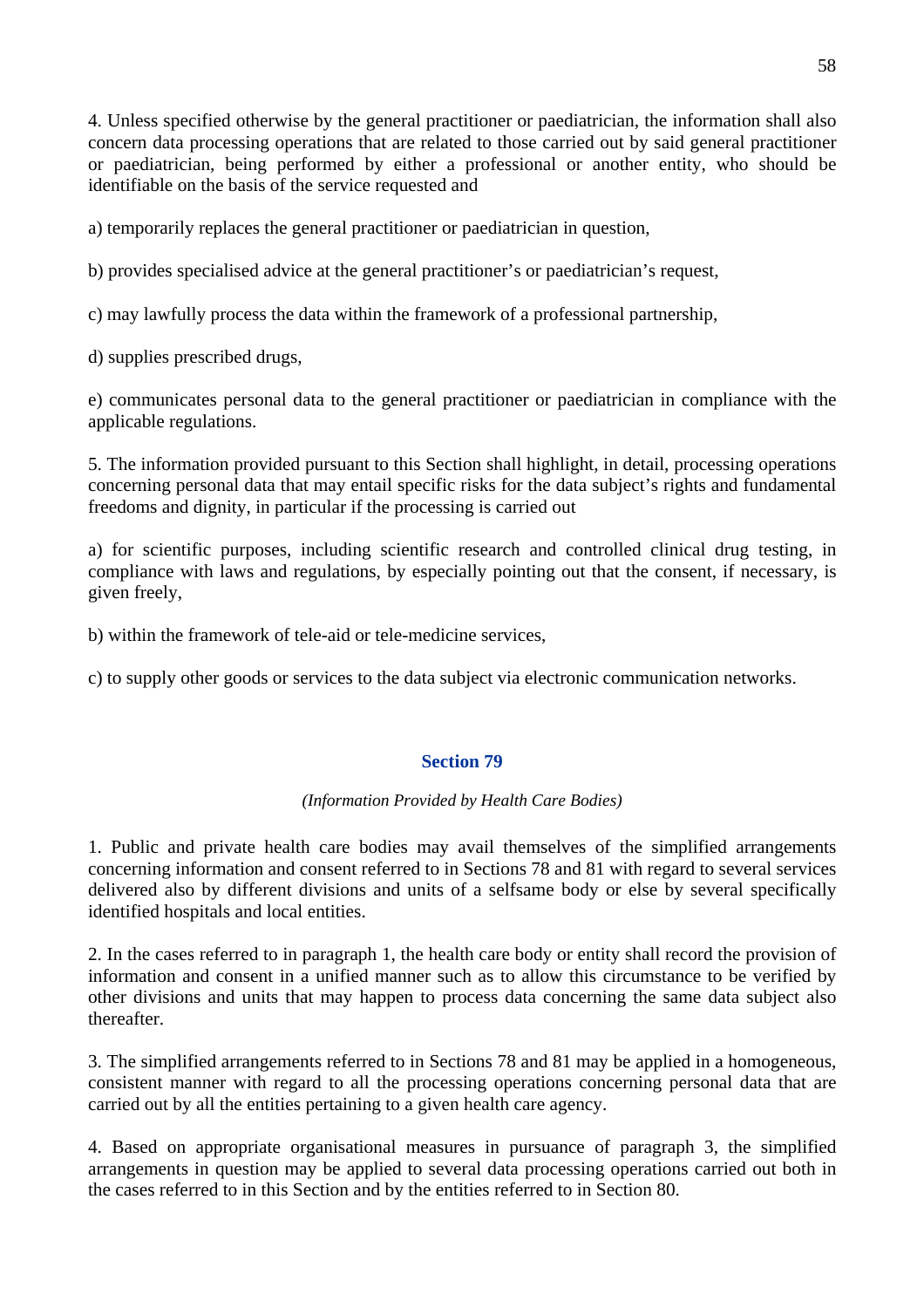#### *(Information Provided by Other Public Bodies)*

1. In addition to the provisions made in Section 79, the competent services or departments of public bodies working in the sectors of health care and/or occupational safety and prevention may avail themselves of the possibility to provide a single information notice in connection with several data processing operations performed in different periods for administrative purposes with regard to data collected both from a data subject and from third parties.

2. The information as per paragraph 1 shall be supplemented by placing suitable, specific notices and signs, which shall be easily visible to the public and shall be affixed and disseminated also within the framework of institutional publications as well as on electronic communication networks – with particular regard to administrative activities in the substantial public interest requiring no consent by data subjects.

### **Section 81**

### *(Providing One's Consent)*

1. Consent to the processing of data disclosing health – where required pursuant to either this Code or another law – may be provided by means of a single statement, also verbally. In this case, the consent shall not be documented in a written instrument released by the data subject, but in a notice written by the health care professional and/or public health care body, in which reference shall be made to the processing of data by either one or several entities and to the information provided to the data subject according to Sections 78, 79 and 80.

2. Where a general practitioner or paediatrician provides information on behalf of several professionals as per Section 78 (4), the consent rendered in pursuance of paragraph 1 shall have to be also notified to said professionals by appropriate mechanisms, also by referring to it or placing a notice or a stamp/tag on a electronic card and/or the medical card, in which reference shall be made to Section 78(4) as well as to the detailed specifications made, if any, in the information provided pursuant to the latter paragraph.

#### **Section 82**

#### *(Emergency and Protection of Health and Bodily Integrity)*

1. Information and consent requirements in connection with the processing of personal data may be complied with after the relevant service has been delivered, without delay, in cases of medical emergency and/or related to public hygiene whenever the competent authority has issued a contingent emergency order pursuant to Section 117 of legislative decree no. 112 of 31 March 1998.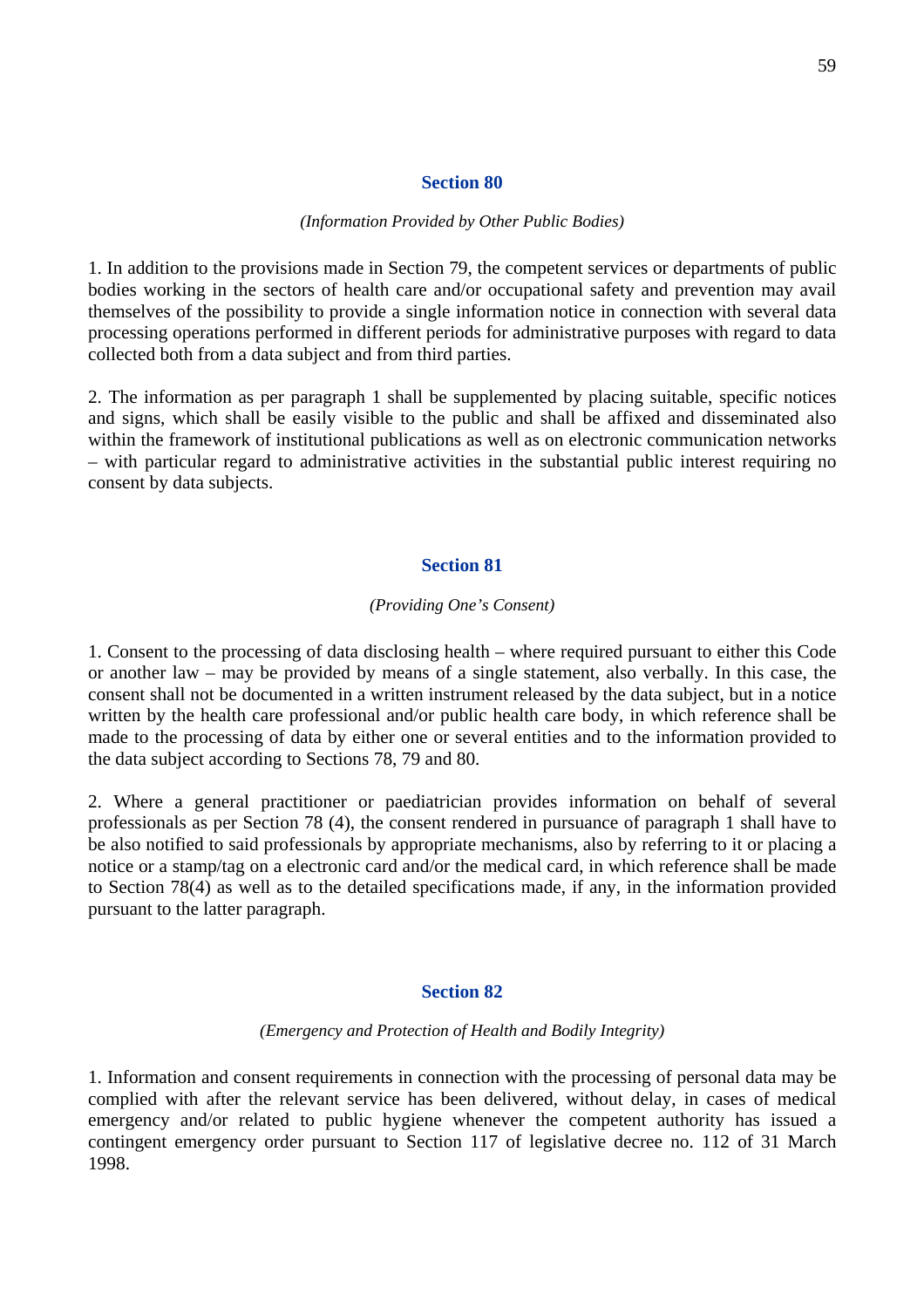2. Information and consent requirements in connection with the processing of personal data may also be complied with after the relevant service has been delivered, without delay,

a) if the data subject is physically impaired, legally incapable or unable to distinguish right and wrong, and the consent cannot be obtained from the entity legally representing the data subject, or else a next of kin, a family member, a person cohabiting with the data subject or, failing these, the manager of the institution where the data subject is hosted,

b) if there exists a serious, impending and irretrievable danger for the data subject's health or bodily integrity.

3. Information and consent requirements in connection with the processing of personal data may be complied with after the relevant service has been delivered, without delay, also if the provision of medical care may be negatively affected - in terms of its timeliness or effectiveness - by the need to obtain the data subject's prior consent.

4. As regards persons over eighteen years of age, the information shall be provided to a data subject also for the purpose of newly obtaining his/her consent whenever the latter is required.

## **Section 83[9](#page-59-0)**

## *(Other Provisions to Ensure Respect for Data Subjects' Rights)*

1. The entities referred to in Sections 78, 79 and 80 shall take suitable measures to ensure that data subjects' rights, fundamental freedoms and dignity, as well as professional secrecy requirements are respected in organising the relevant services and discharging the relevant tasks, without prejudice to the provisions made in laws and regulations concerning arrangements to process sensitive data and minimum security measures.

2. The measures referred to in paragraph 1 shall include, in particular,

 $\overline{a}$ 

a) solutions aimed at respecting precedence and order in calling up data subjects regardless of their specific names as regards medical care activities and administrative requirements entailing a waiting time,

b) setting up appropriately spaced waiting lines by having regard to the use of voice messages and/or barriers,

c) solutions to prevent third parties from unduly getting to know information disclosing health during an interview,

d) precautions aimed at preventing medical care activities – including collection of a patient's history – from being carried out in privacy-unfriendly situations due to the specific arrangements and/or the premises selected,

e) respect for the data subject's dignity when providing the specific medical treatment as well as in connection with all data processing operations,

<span id="page-59-0"></span><sup>&</sup>lt;sup>9</sup> As amended by Section 2-quinquies of Decree-Law no. 81 of 29<sup>th</sup> March 2004, converted into Act no. 138 of 26<sup>th</sup> May 2004.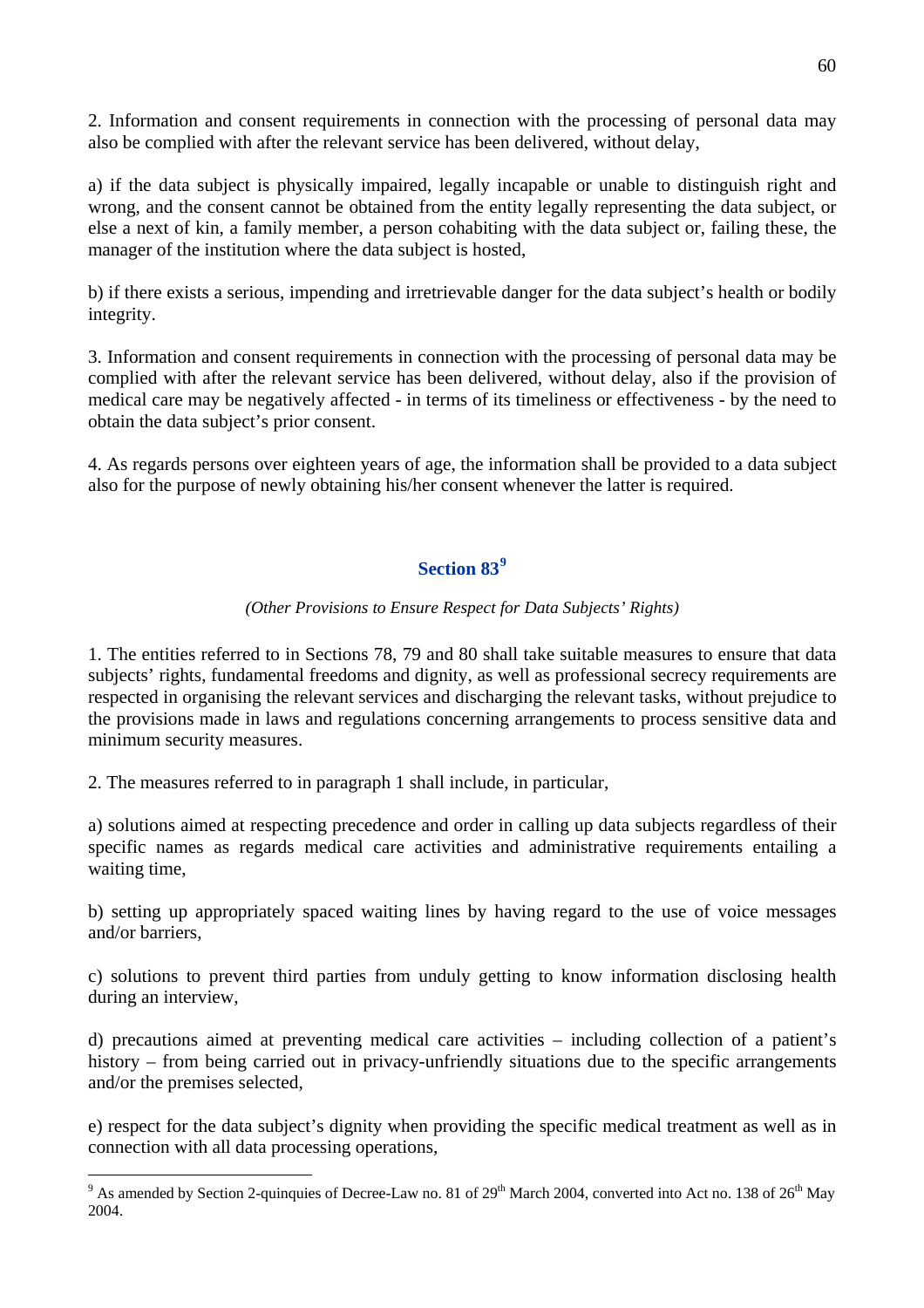f) suitable arrangements to ensure that the provision of emergency aid can be notified or confirmed also by phone, if necessary, exclusively to third parties entitled thereto,

g) provisions in line with the internal regulations of hospitals and other establishments for medical care by which suitable mechanisms are laid down to inform third parties that are lawfully entitled thereto on the whereabouts of data subjects inside medical wards, on the occasion of visits paid by such third parties, whereby data subjects are informed thereof in advance and compliance with their legitimate denial of authorisation is ensured,

h) implementing procedures, including training of staff, to prevent third parties from establishing a link between a data subject and a given ward or department such as to disclose a specific medical condition,

i) subjecting persons in charge of the processing that are not bound by professional secrecy under the law to rules of practice that are similar to those based on professional secrecy.

2-bis. The measures referred to in paragraph 2 shall not apply to the entities as per Section 78, who shall comply with the provisions set out in paragraph 1 by such mechanisms as are suitable for ensuring personalised, trust-based relationships with their patients pursuant to the code of conduct and professional practice adopted under Section 12.

## **Section 84**

### *(Data Communication to Data Subjects)*

1. Personal data disclosing health may be communicated by health care professionals and health care bodies either to the data subject or to the entities referred to in Section 82(2), letter a), only by the agency of a physician who must have been designated either by the data subject or by the data controller. This paragraph shall not apply to the personal data that had been provided previously by said data subject.

2. The data controller or processor may authorise, in writing, health care professionals other than physicians who, to fulfil their respective duties, have direct contacts with patients and are in charge of processing personal data disclosing health, to communicate said data either to data subjects or to the entities referred to in Section 82(2), letter a). The instrument by which said task is conferred shall set out adequate arrangements and precautions having regard to the context within which the data are to be processed.

## *CHAPTER III – PURPOSES IN THE SUBSTANTIAL PUBLIC INTEREST*

## **Section 85**

*(Tasks of the National Health Service)* 

1. Except for the cases referred to in paragraph 2, the activities falling within the scope of the tasks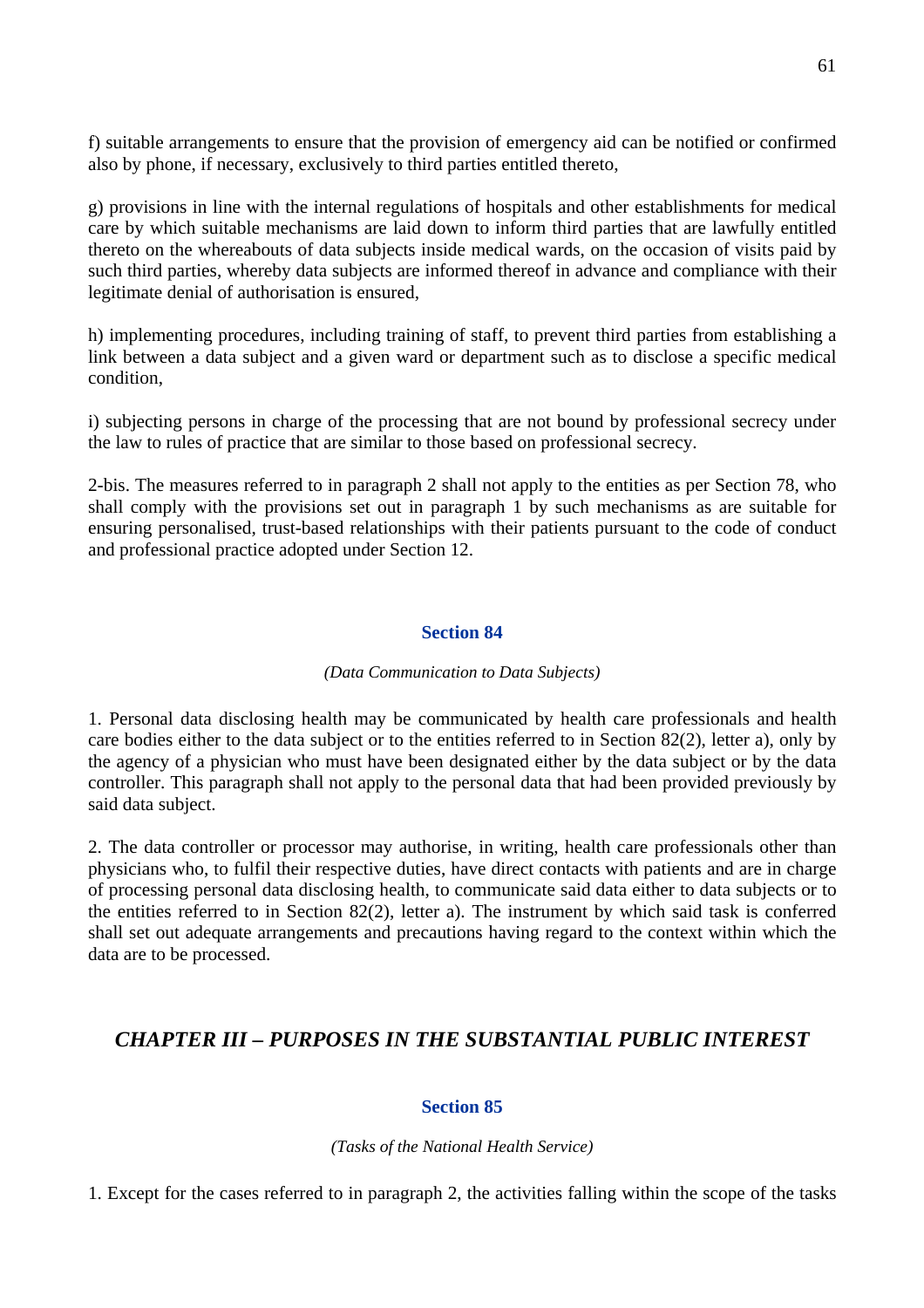committed to the National Health Service and other public health care bodies shall be considered to be in the substantial public interest for the purposes of Sections 20 and 21 as regards:

a) administrative activities related to prevention, diagnosis, care and rehabilitation of the persons assisted by the National Health Service, including aliens in Italy and Italian citizens abroad as well as the health care provided to seamen and airport staff;

b) planning, management, control and assessment of health care;

c) monitoring of testing and drugs, authorization for marketing and importing medical drugs and other health-related products;

d) certification activities;

e) application of provisions concerning occupational hygiene and safety and population health and safety;

f) administrative activities related to organ and tissue transplantations and human blood transfusions, also pursuant to Act no. 107 of 04.05.90;

g) setting up, managing, planning and monitoring the relationships between the administration and the entities bound by contractual agreements with and/or recognised by the National Health Service.

2. Paragraph 1 shall not apply to the processing of data disclosing health that is carried out either by health care professionals or by public health care bodies for the purpose of protecting health or bodily integrity of a data subject, a third party or the community as a whole, in which case the provisions concerning the data subject's consent and/or authorisation by the Garante shall apply as per Section 76.

3. The specification of the categories of data disclosing health and the processing operations they may undergo shall be publicised to the greatest possible extent, also by affixing a copy thereof or making available an explanatory booklet in each health care agency as well as in general practitioners' and paediatricians' clinics.

4. Processing the data subject's identification data shall be lawfully reserved for the entities that directly pursue the purposes referred to in paragraph 1. Utilisation of the various data categories shall only be allowed to the persons in charge of the processing who have been entrusted, on a caseby-case basis, with the specific stages of the activities mentioned in paragraph 1 in accordance with the principle that only indispensable data shall have to be processed in the individual cases.

## **Section 86**

## *(Other Purposes in the Substantial Public Interest)*

1. Apart from the cases referred to in Sections 76 and 85, the purposes to be achieved by processing sensitive and judicial data in connection with administrative activities related to implementation of the legislation concerning the matters below shall be regarded to be in the substantial public interest as per Sections 20 and 21:

a) social protection of motherhood and abortion, with particular regard to the processing operations that are carried out for managing family planning centres and similar institutions, providing information, medical treatment and in-hospital care to mothers, as well as for performing abortions;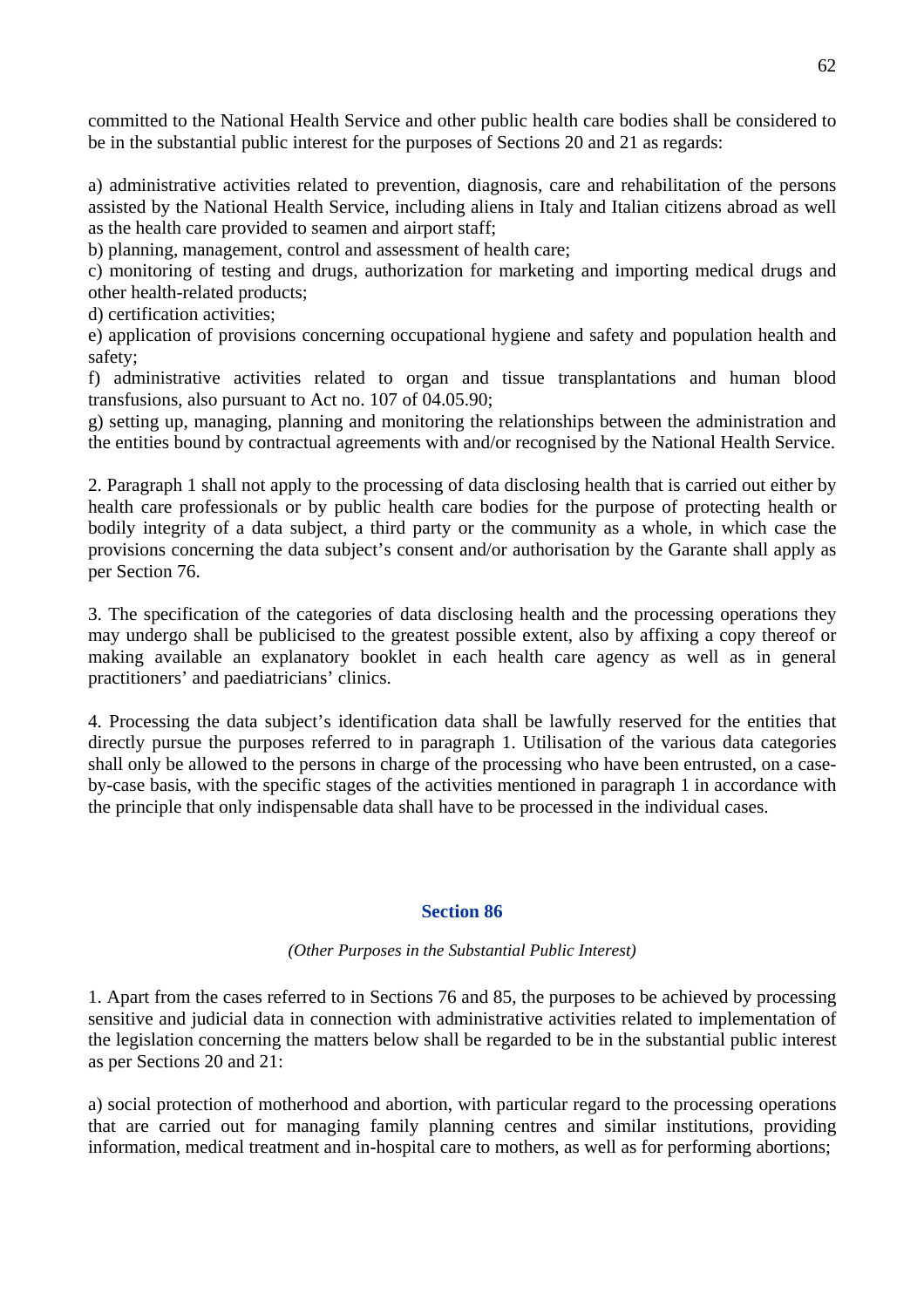b) narcotic drugs and psychotropic substances, with particular regard to the activities carried out in order to provide, also with the help of non-profit bodies and associations, such public services as are necessary for the social and medical assistance of drug addicts, and to adopt the measures, including preventive measures, referred to by laws and implement the required administrative provisions;

c) assistance, social integration and rights of persons with a disability, in particular with a view to

1) assessing the disability and ensuring operation of medical care and rehabilitation services and family and personal support, as well as granting allowances and further benefits,

2) ensuring social integration, education, training and information to the family of a person with a disability as well as mandatory employment of such person in the cases provided for by law,

3) setting up residential facilities and social rehabilitation centres,

4) keeping the registers of voluntary bodies, associations and organisations working in this sector.

2. The provisions as per Section 85(4) shall apply to the processing operations referred to in this Section.

## *CHAPTER IV – MEDICAL PRESCRIPTIONS*

## **Section 87**

## *(Drugs Paid for by the National Health Service)*

1. Prescriptions concerning medical drugs that are charged, even only in part, to the National Health Service shall be written by using the form referred to in paragraph 2. Said form shall be designed so as to allow establishing the data subject's identity only if this is necessary in order to check that the prescription is correct or else with a view to administrative controls or for epidemiological and research purposes, in compliance with the applicabile rules of conduct.

2. The paper form to be used for prescribing drugs that are charged, even only in part, to the National Health Service as per Annexes 1, 3, 5 and 6 to decree no. 350 by the Minister of Health of 11 July 1988 and Chapter 2, paragraph 2.2.2. of the relevant technical specifications, shall be supplemented either by a paper tag or by a carbon-copy tag that shall be pasted to the margins of the areas referred to in paragraph 3.

3. The tag referred to in paragraph 2 shall be affixed to the areas of the form where the patient's name and address are to be entered so that the latter may only be visible upon transiently removing the tag for the purposes specified in paragraphs 4 and 5.

4. The tag may be transiently removed from the prescription form and subsequently re-affixed to it if this is considered indispensable by a chemist – who shall have to sign the tag – on account of the actual need to check that the prescription is correct as also related to supply of the drug specifically prescribed.

5. The tag may also be transiently removed in the manner described in paragraph 3 by the competent bodies with a view to performing an administrative audit as to correctness of the prescription, and by entities that may lawfully carry out epidemiological surveys or else researches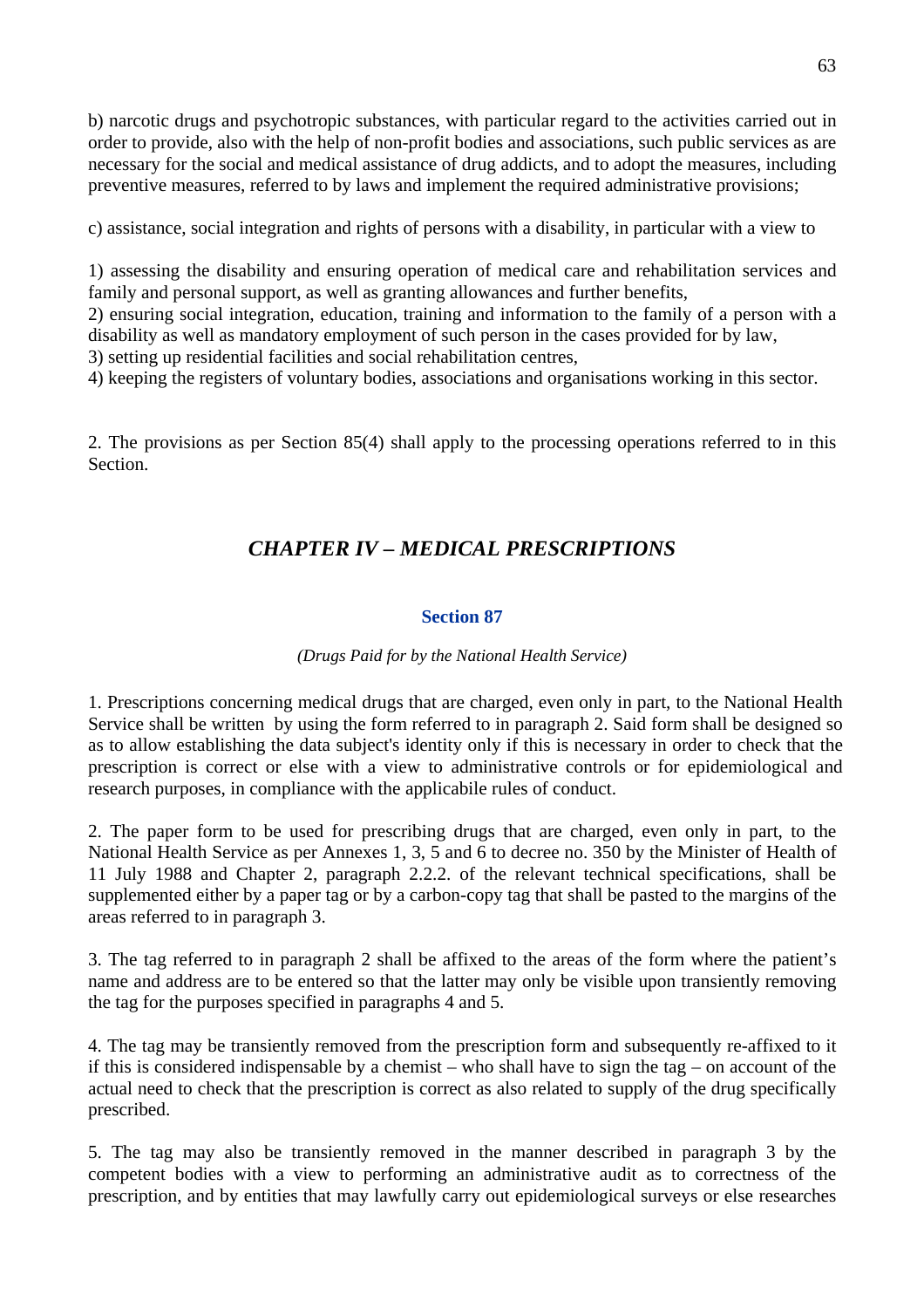in accordance with the law, provided that this is indispensable in order to achieve their respective purposes.

6. Further technical solutions other than the one referred to in paragraph 1 may be laid down in a decree by the Minister of Health, after seeking the Garante's opinion, based on the use of a sticker or else on equivalent technology also related to the use of non-paper media.

## **Section 88**

## *(Drugs Not Paid for by the National Health Service)*

1. The data subject's name shall not be specified in the prescriptions made on paper forms with regard to drugs that are not charged, even in part, to the National Health Service.

2. In the cases referred to in paragraph 1, a physician may specify the data subject's name exclusively if he/she considers that it is indispensable to make said data subject personally identifiable on account of an actual requirement that is related either to the data subject's specific condition or to the special arrangements to be made for preparing or using the drug.

## **Section 89[10](#page-63-0)**

## *(Special Cases)*

1. The provisions of this Chapter shall leave unprejudiced the application of regulatory provisions requiring drug prescriptions not to allow identification of data subjects or else to bear specific notices, such as those laid down in decree-law no. 23 of 17 February 1998 as converted, with amendments, into Act no. 94 of 8 April 1998.

2. Whenever the data subject's identity is to be established in pursuance of the consolidated text of the Act applying to narcotic drugs and psychotropic substances, prevention, care and rehabilitation of drug addiction, as approved by presidential decree no. 309 of 9 October 1990, the relevant prescriptions shall be kept separate from any other document that does not require their use.

2-bis. As for the entities referred to in Section 78, implementing the provisions set out in Sections 87(3) and 88(1) shall be conditional upon the data subject's explicit request.

## *CHAPTER V – GENETIC DATA*

## **Section 90**

*(Processing of Genetic Data and Bone Marrow Donors)* 

 $\overline{a}$ 

<span id="page-63-0"></span><sup>&</sup>lt;sup>10</sup> As amended by Section 2-quinquies of Decree-Law no. 81 of  $29<sup>th</sup>$  March 2004, converted into Act no. 138 of  $26<sup>th</sup>$ May 2004.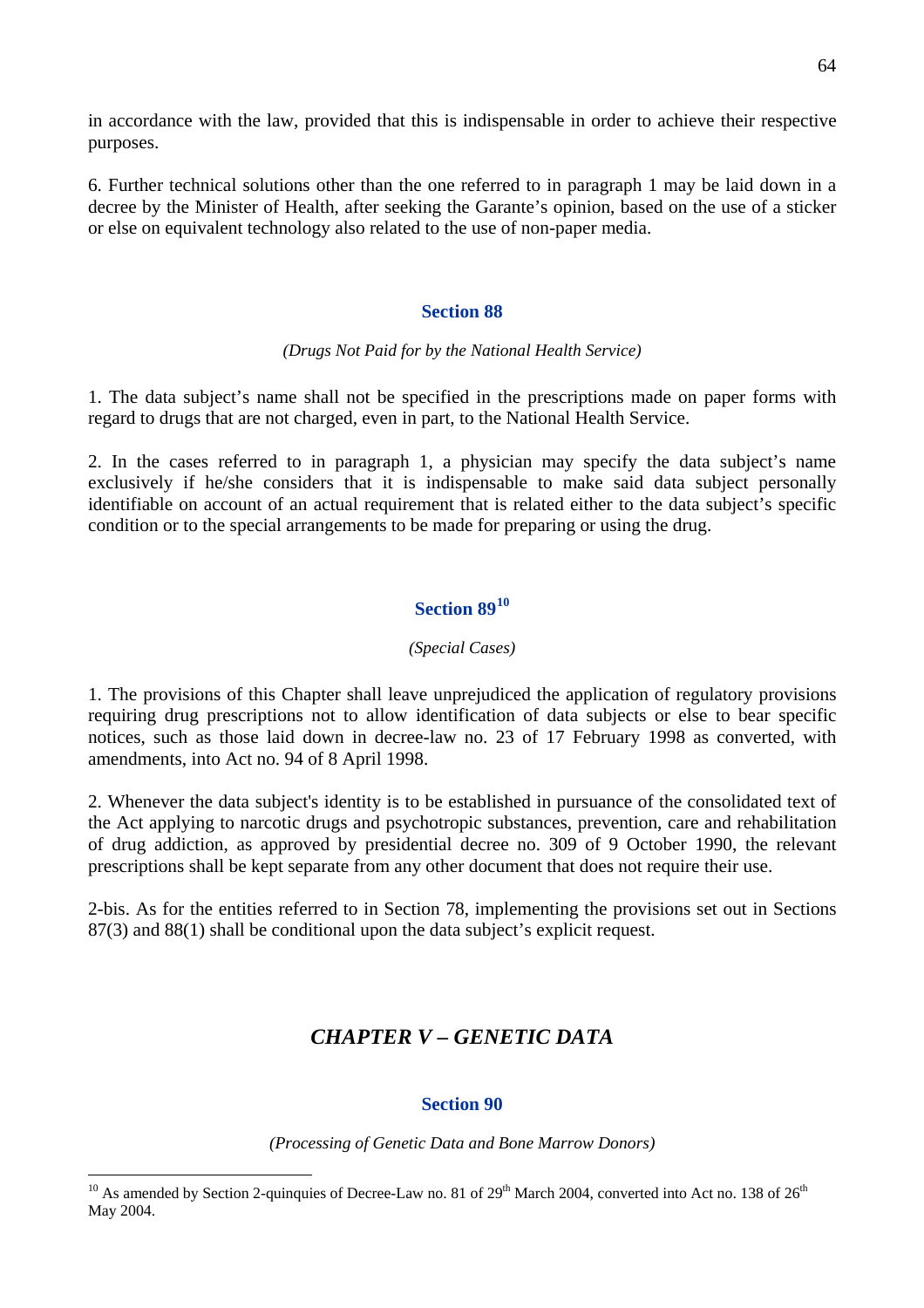1. Processing of genetic data, regardless of the entity processing them, shall be allowed exclusively in the cases provided for in ad-hoc authorisations granted by the Garante, after having consulted with the Minister for Health who shall seek, to that end, the opinion of the Higher Health Care Council.

2. The authorisation referred to in paragraph 1 shall also specify the additional items of information that should be contained in the information notice pursuant to Section 13, with particular regard to the purposes sought and the results to be achieved also in connection with the unexpected information that may be made known on account of the processing as well as with the data subject's right to object to the processing on legitimate grounds.

3. Under Act no. 52 of 6 March 2001, bone marrow donors shall have the right and duty to remain anonymous with regard to both recipient(s) and third parties.

## *CHAPTER VI – MISCELLANEOUS PROVISIONS*

## **Section 91**

## *(Data Processed by Means of Cards)*

1. Processing in whatever form of data disclosing health and sex life that are stored on cards, including non-electronic cards and the national services card, or that are processed by means of said cards, shall only be allowed if it is necessary under the terms of Section 3 in compliance with measures and precautions laid down by the Garante as per Section 17.

## **Section 92**

## *(Clinical Records)*

1. Where public and private health care bodies draw up and retain clinical records in compliance with the applicable legislation, suitable precautions shall be taken to ensure that the data are understandable as well as to keep the data concerning a patient separate from those concerning other data subjects – including the information related to unborn children.

2. Any request to inspect or obtain a copy of the clinical records and the attached patient discharge form as lodged by entities other than the data subject may only be granted, in whole or in part, if it is justified because of the proven need

a) to establish or defend a legal claim in pursuance of Section 26(4), letter c), such claim being equal in rank to the data subject's right or else consisting in a personal right or another fundamental, inviolable right or freedom,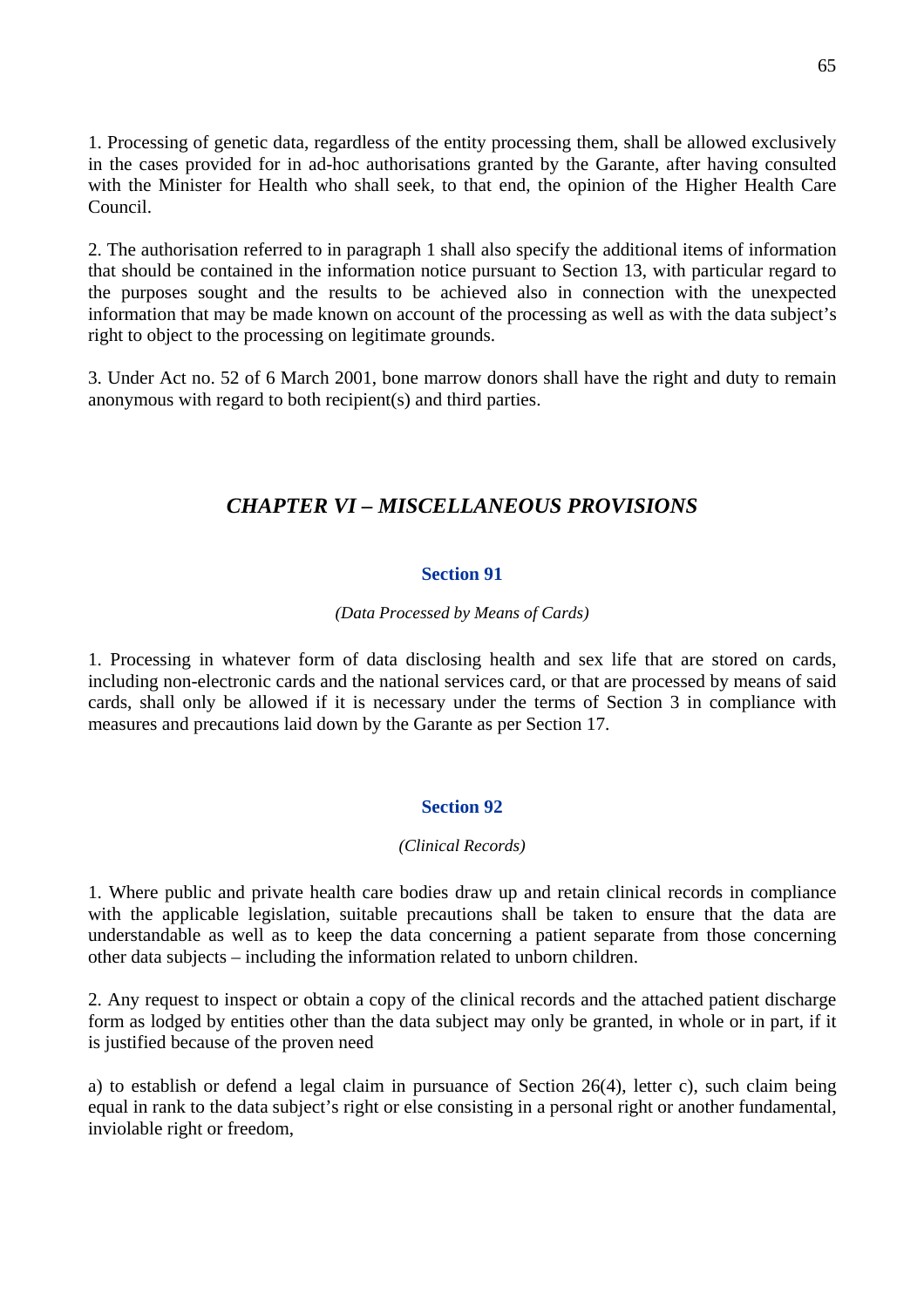b) to establish a legally relevant claim in pursuance of the legislation concerning access to administrative records, such claim being equal in rank to the data subject's right or else consisting in a personal right or another fundamental, inviolable right or freedom.

### **Section 93**

### *(Certificate of Attendance at Birth)*

1. With a view to issuing a birth certificate, the certificate of attendance at birth shall be replaced by a declaration only containing the data that must be entered into the register of births. The provisions of Section 109 shall also apply.

2. The certificate of attendance at birth or clinical records, where containing personal data allowing identification of a mother that has objected to being referred to as per Section 30(1) of Presidential Decree no. 396 of 3 November 2000, may be issued in full to any person interested therein, pursuant to law, after one hundred years have elapsed since the relevant document has been drawn up.

3. During the period referred to in paragraph 2, a request for accessing the certificate and/or clinical records may be granted with regard to the data concerning a mother that has objected to being referred to by taking suitable precautions to prevent the latter from being identifiable.

## **Section 94**

### *(Data Banks, Registers and Filing Systems in the Health Care Sector)*

1. The processing of data disclosing health as contained in data banks, filing systems, archives or registers kept by entities in the health care sector shall be carried out in compliance with Section 3 also with regard to data banks, filing systems, archives or registers that had already been set up on the date of entry into force of this Code as well as in respect of the access by third parties pursuant to the provisions in force on that date – in particular concerning

a) the national register of asbestos-related mesotheliomas set up at the Istituto superiore per la prevenzione e la sicurezza del lavoro (Ispesl), which is referred to in Section 1 of Prime Minister's decree no. 308 of 10 December 2002,

b) the data bank on surveillance of Creutzfeldt-Jakob's disease and the variants or related syndromes, which is referred to in a decree by the Minister of Health of 21 December 2001 published in the Official Journal no. 8 of 10 January 2002,

c) the national register of rare diseases referred to in Section 3 of decree no. 279 of 18 May 2001 by the Minister of Health,

d) the registers of bone marrow donors set up in pursuance of Act no. 52 of 6 March 2001,

e) the files concerning blood donors referred to in Section 15 of a decree by the Minister of Health of 26 January 2001, as published in the Official Journal no. 78 of 3 April 2001.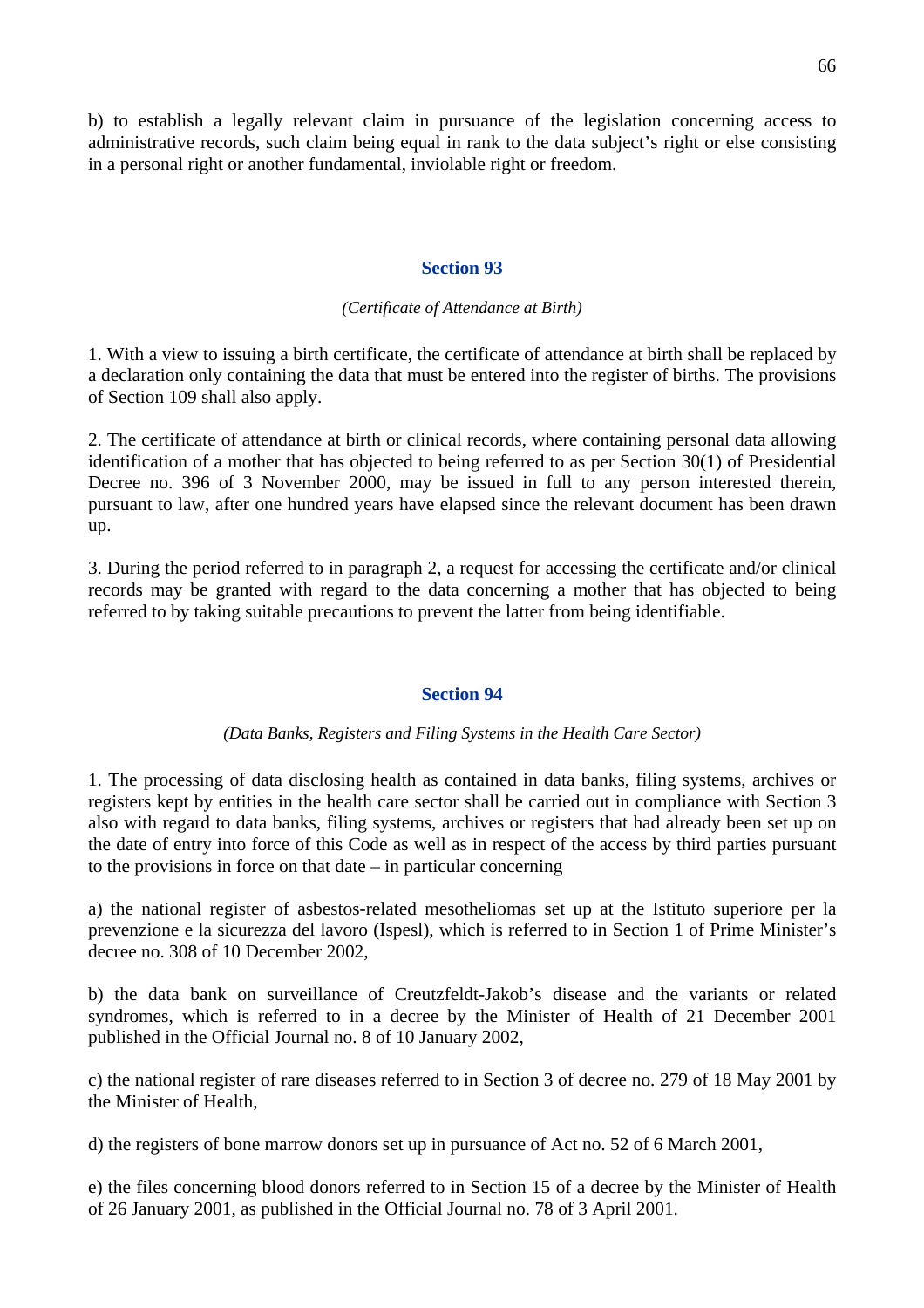# **TITLE VI – EDUCATION**

## *CHAPTER I – IN GENERAL*

## **Section 95**

*(Sensitive and Judicial Data)* 

1. For the purposes of Sections 20 and 21, the activities aimed at education and training in the schooling, vocational, high school or university sectors shall be considered to be in the substantial public interest with particular regard to those carried out also in integrated fashion.

### **Section 96**

### *(Processing of Data Concerning Students)*

1. With a view to facilitating vocational orientation and training as well as employment in Italy and abroad, high schools and similar educational bodies may communicate or disseminate, also to private entities and by electronic means, on the data subjects' request, data on the evaluation and marks obtained by students (whether at mid-term or in the final term) and further personal data other than sensitive or judicial data, provided they are relevant in respect of the above purposes and are referred to in the information provided to data subjects pursuant to Section 13. The data may be processed further exclusively for the abovementioned purposes.

2. The provisions referred to in Section 2(2) of Presidential Decree no. 249 of 24 June 1998 concerning protection of students' right to privacy as well as the provisions in force concerning publication of examination marks by affixing a notice on the school's bulletin board, and those concerning the granting of diplomas and certifications shall be left unprejudiced.

# **TITLE VII – PROCESSING FOR HISTORICAL, STATISTICAL OR SCIENTIFIC PURPOSES**

## *CHAPTER I – IN GENERAL*

### **Section 97**

*(Scope of Application)*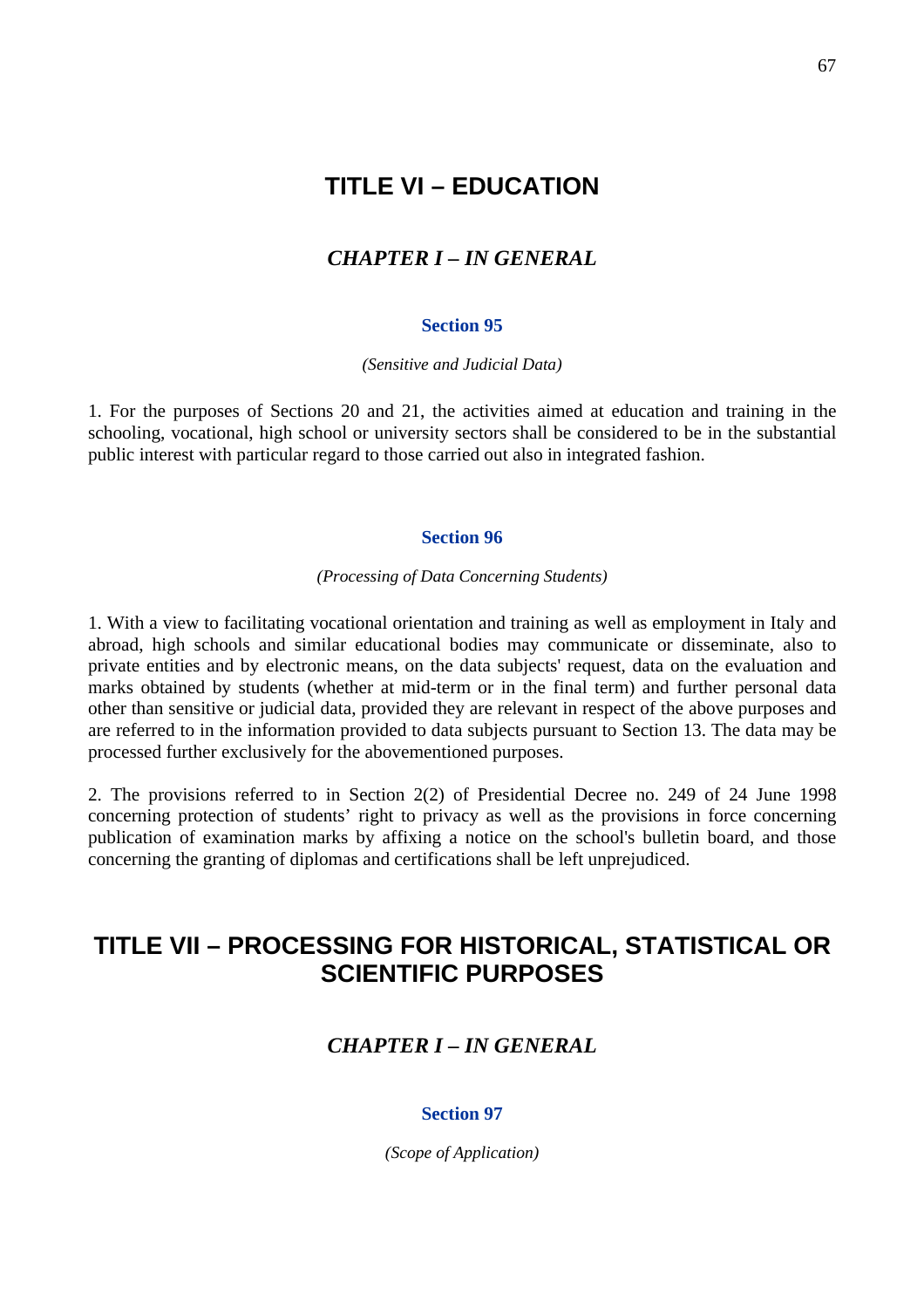1. This Title shall regulate processing of personal data for historical, statistical or scientific purposes.

### **Section 98**

### *(Purposes in the Substantial Public Interest)*

1. For the purposes of Sections 20 and 21, the purposes related to the data processing operations carried out by public bodies

a) for historical purposes in respect of keeping, classifying and communicating the documents and records kept in State archives and historical archives of public bodies pursuant to legislative decree no. 490 of 29 October 1999, which adopted the consolidated statute on cultural and environmental heritage, as amended by this Code,

b) that are members of the National Statistical System (SISTAN) as per legislative decree no. 322 of 6 September 1989, as subsequently amended,

c) for scientific purposes,

shall be considered to be in the substantial public interest.

### **Section 99**

## *(Compatibility between Purposes and Duration of Processing)*

1. Processing of personal data for historical, scientific or statistical purposes shall be considered to be compatible with the different purposes for which the data had been previously collected or processed.

2. Processing of personal data for historical, scientific or statistical purposes may be carried out also upon expiry of the period that is necessary for achieving the different purposes for which the data had been previously collected or processed.

3. Where the processing of personal data is terminated, for whatever reason, such data may be kept or transferred to another data controller for historical, statistical or scientific purposes.

### **Section 100**

### *(Data Concerning Studies and Researches)*

1. In order to encourage and support research and co-operation in the scientific and technological sectors, public bodies including universities and research institutions may, by autonomous decision, communicate and disseminate, also to private bodies and by electronic means, data concerning studies and researches to graduates, post-graduates, technicians and engineers, researchers, professors, experts and scholars – except for sensitive and judicial data.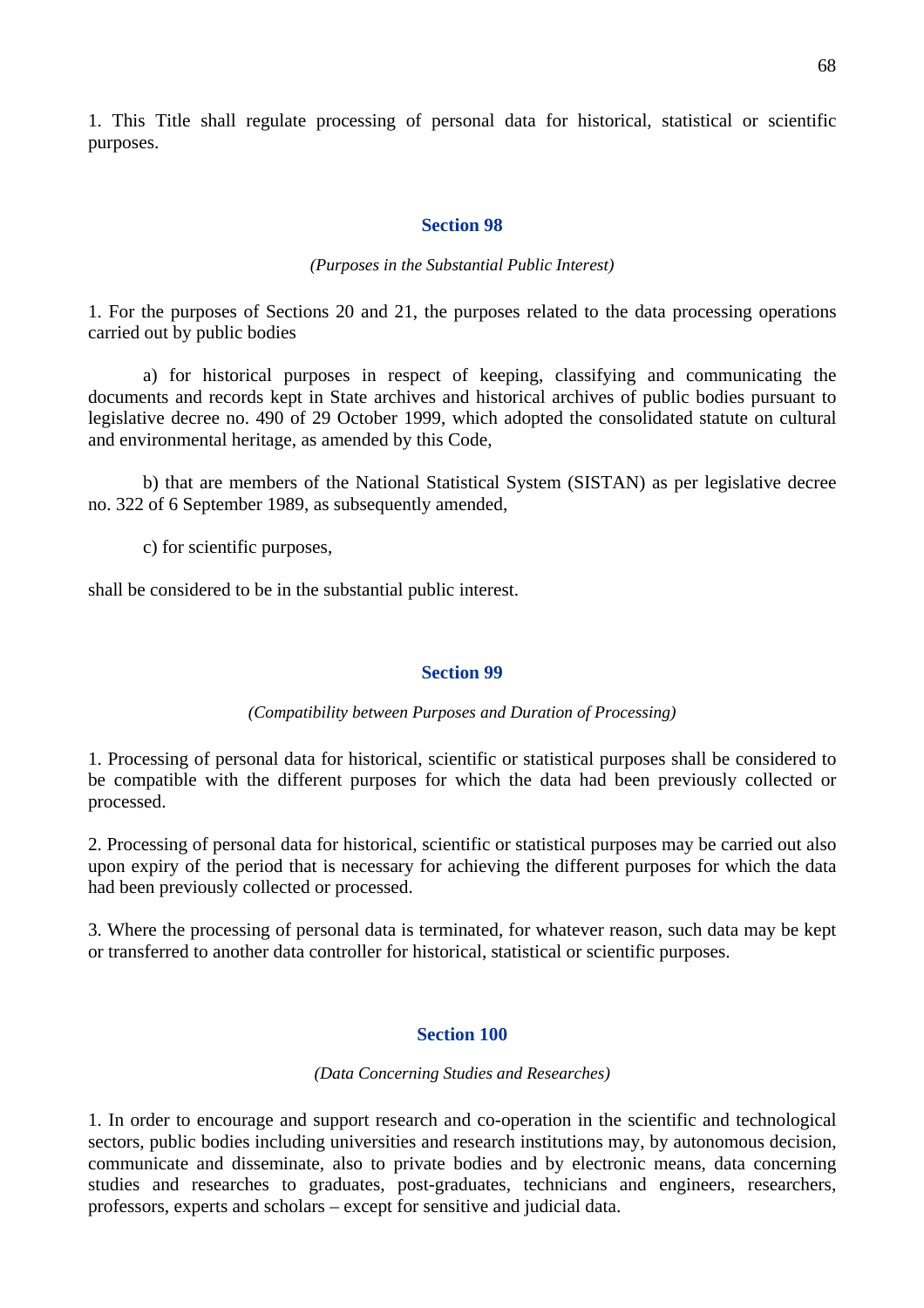2. The data subject's right to object on legitimate grounds pursuant to Section 7(4), letter a), shall be left unprejudiced.

3. The data referred to in this Section shall not be regarded as administrative records under the terms of Act no. 241 of 7 August 1990.

4. The data referred to in this Section may be processed further exclusively for the purposes for which they have been communicated or disseminated.

## *CHAPTER II – PROCESSING FOR HISTORICAL PURPOSES*

## **Section 101**

### *(Processing Arrangements)*

1. No personal data that has been collected for historical purposes may be used for taking actions or issuing provisions against the data subject in administrative matters, unless said data are also used for other purposes in compliance with Section 11.

2. Any document containing personal data that is processed for historical purposes may only be used, by having regard to its nature, if it is relevant and indispensable for said purposes. Personal data that are disseminated may only be used for achieving the aforementioned purposes.

3. Personal data may be disseminated in any case if they relate to circumstances or events that have been made known either directly by the data subject or on account of the latter's public conduct.

## **Section 102**

### *(Code of Conduct and Professional Practice)*

1. The Garante shall encourage adoption of a code of conduct and professional practice by the private and public entities, including scientific societies and professional associations, which are involved in the processing of data for historical purposes, in pursuance of Section 12.

2. The code of conduct and professional practice referred to in paragraph 1 shall set out, in particular,

 a) rules based on fairness and non-discrimination in respect of users, to be abided by also in communication and dissemination of data, pursuant to the provisions of this Code that are applicable to the processing of data for journalistic purposes or else for publication of papers, essays and other intellectual works also in terms of artistic expression;

 b) the specific safeguards applying to collection, interrogation and dissemination of documents concerning data disclosing health, sex life or private family relations; the cases shall be also specified in which either the data subject or an interested party must be informed by the user of the planned dissemination;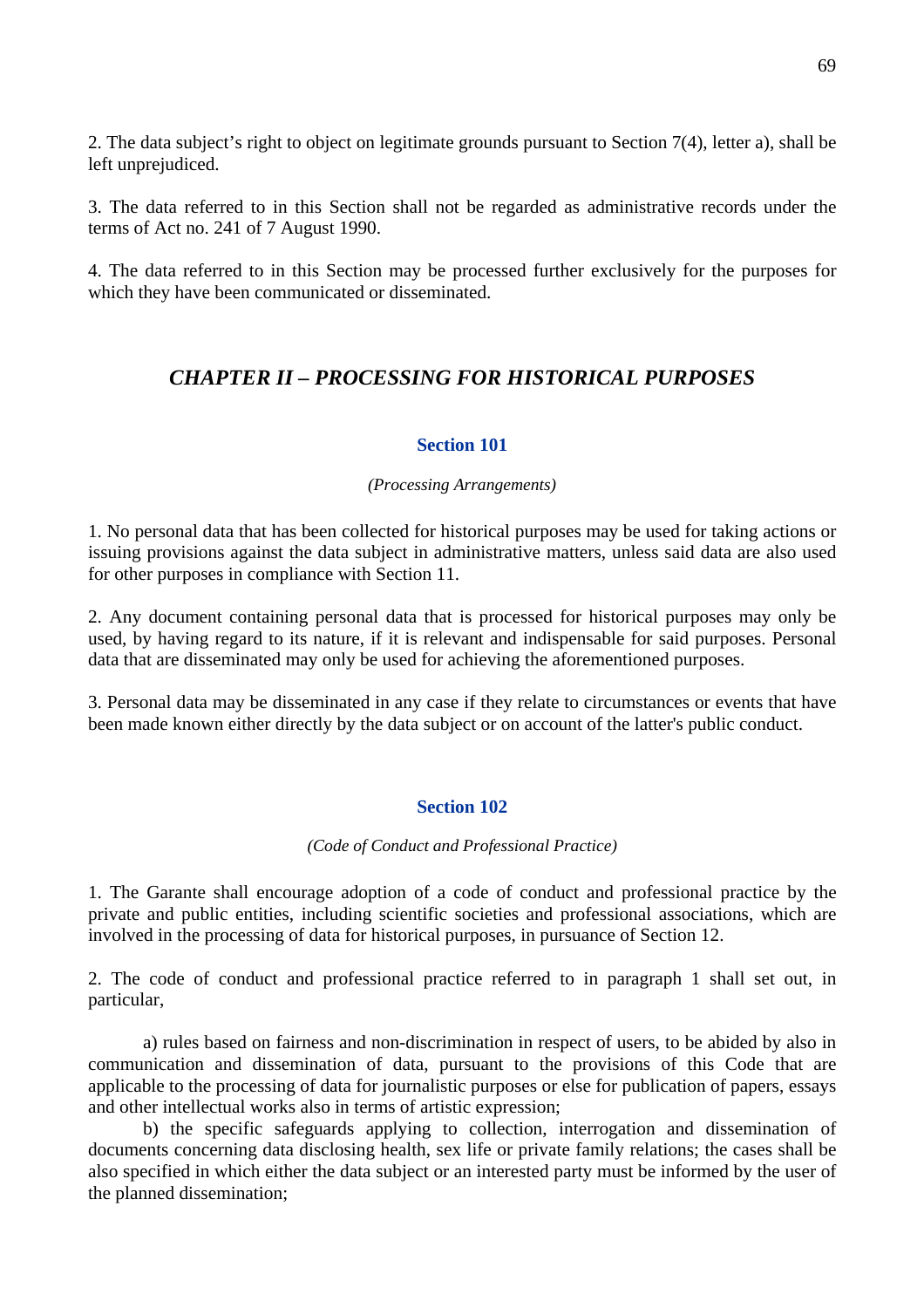c) arrangements to apply the provisions on processing of data for historical purposes to private archives, as also related to harmonisation of interrogation criteria and the precautions to be taken in respect of communication and dissemination.

## **Section 103**

## *(Interrogating Documents Kept in Archives)*

1. Interrogation of documents kept in State archives, historical archives of public bodies and private archives shall be regulated by legislative decree no. 490 of 29 October 1999, enacting the consolidated Act on cultural and environmental heritage, as amended by this Code.

## *CHAPTER III – PROCESSING FOR STATISTICAL OR SCIENTIFIC PURPOSES*

## **Section 104**

*(Scope of Application and Identification Data for Statistical or Scientific Purposes)* 

1. The provisions of this Chapter shall apply to the processing of data for statistical purposes or, to the extent that they are compatible, for scientific purposes.

2. For the purpose of implementing this Chapter, account shall be taken with regard to identification data of all the means that can be reasonably used by a data controller or others to identify the data subject, also on the basis of the knowledge acquired in connection with technological developments.

## **Section 105**

### *(Processing Arrangements)*

1. No personal data that is processed for statistical or scientific purposes may be used for taking decisions or measures with regard to the data subject or else with a view to processing data for different purposes.

2. Statistical or scientific purposes shall have to be specified unambiguously and made known to the data subject in accordance with Section 13, as also related to Section 106(2), letter b), of this Code and Section 6-bis of legislative decree no. 322 of 06.09.89 as subsequently amended.

3. Where specific circumstances referred to in the codes as per Section 106 are such as to allow an entity to respond on behalf of another entity, being a family member of or co-habiting with the latter, the data subject may also be informed by the agency of the respondent.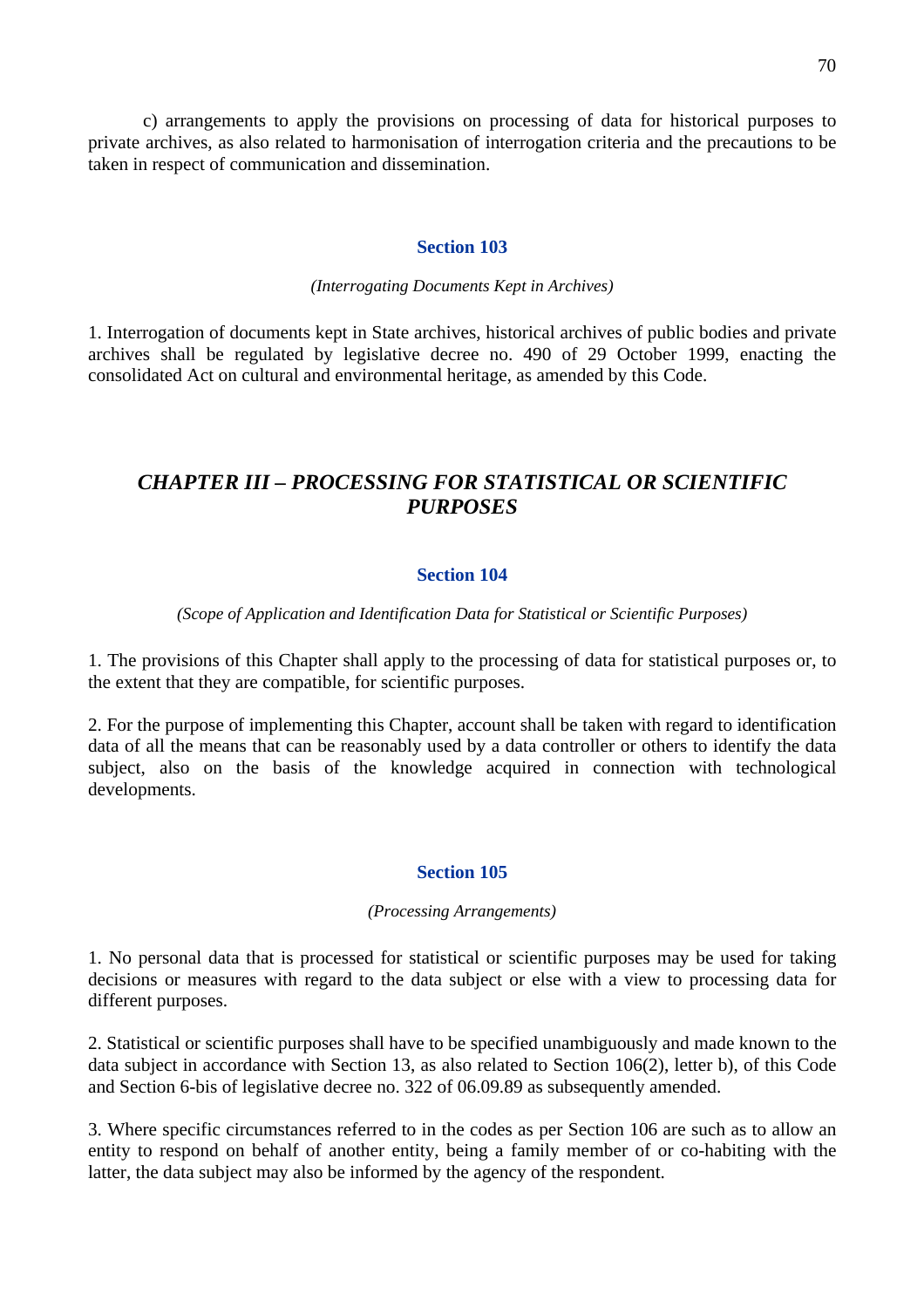4. As for processing operations for statistical or scientific purposes concerning data collected for other purposes, no information shall have to be provided to data subjects if it entails a disproportionate effort compared with the right to be protected – on condition that those operations have been appropriately publicized as laid down in the Codes referred to in Section 106.

### **Section 106**

#### *(Codes of Conduct and Professional Practice)*

1. The Garante shall encourage adoption of one or more codes of conduct and professional practice by the private and public entities, including scientific societies and professional associations, which are involved in the processing of data for statistical or scientific purposes, in pursuance of Section 12

2. The codes referred to in paragraph 1 shall lay down, by having regard to legislative decree no. 322 of 06.09.89, as subsequently amended, in respect of the entities that are members of the National Statistical System and on the basis of similar safeguards in respect of other entities,

 a) prerequisites and procedures for proving and verifying that the data are processed actually for appropriate statistical and scientific purposes, except as provided for in legislative decree no. 322 of 06.09.89;

 b) where not provided for in this Code, further prerequisites for the processing and the relevant safeguards, as also related to the data retention time, the information to be provided to data subjects in respect of the data collected also from third parties, communication and dissemination of the data, the selective criteria to be implemented in processing identification data, the specific security measures and the mechanisms to amend the data as a result of the exercise of data subjects' rights, by taking account of the principles laid down in the relevant Council of Europe's Recommendations;

 c) the means that can be reasonably used by data controllers or others in order to identify a data subject, by taking also account of technical developments;

 d) the safeguards to be afforded with a view to applying the provisions referred to in Sections 24(1), letter I) and 43(1), letter g), making the data subject's consent unnecessary, by having regard to the principles laid down in the aforementioned Recommendations;

 e) simplified arrangements for obtaining the data subjects' consent in connection with processing sensitive data;

 f) the fairness criteria applying to collection of the data and the instructions for the staff in charge of this activity;

 g) the measures to be adopted in order to promote compliance with the principle that the data should be relevant and not excessive as well as with the security measures referred to in Section 31, by having also regard to the precautions to be taken in order to prevent both access by natural persons who are not in charge of the processing and unauthorized identification of data subjects, the interconnection of information systems also within the framework of the National Statistical System and the data exchanges for statistical and scientific purposes that are carried out with entities and agencies abroad also based on the safeguards referred to in Section 44(1), letter a);

 h) the requirement for any person in charge of the processing who is not bound by official or professional secrecy under the law to abide by rules of conduct that can ensure similar security and confidentiality levels.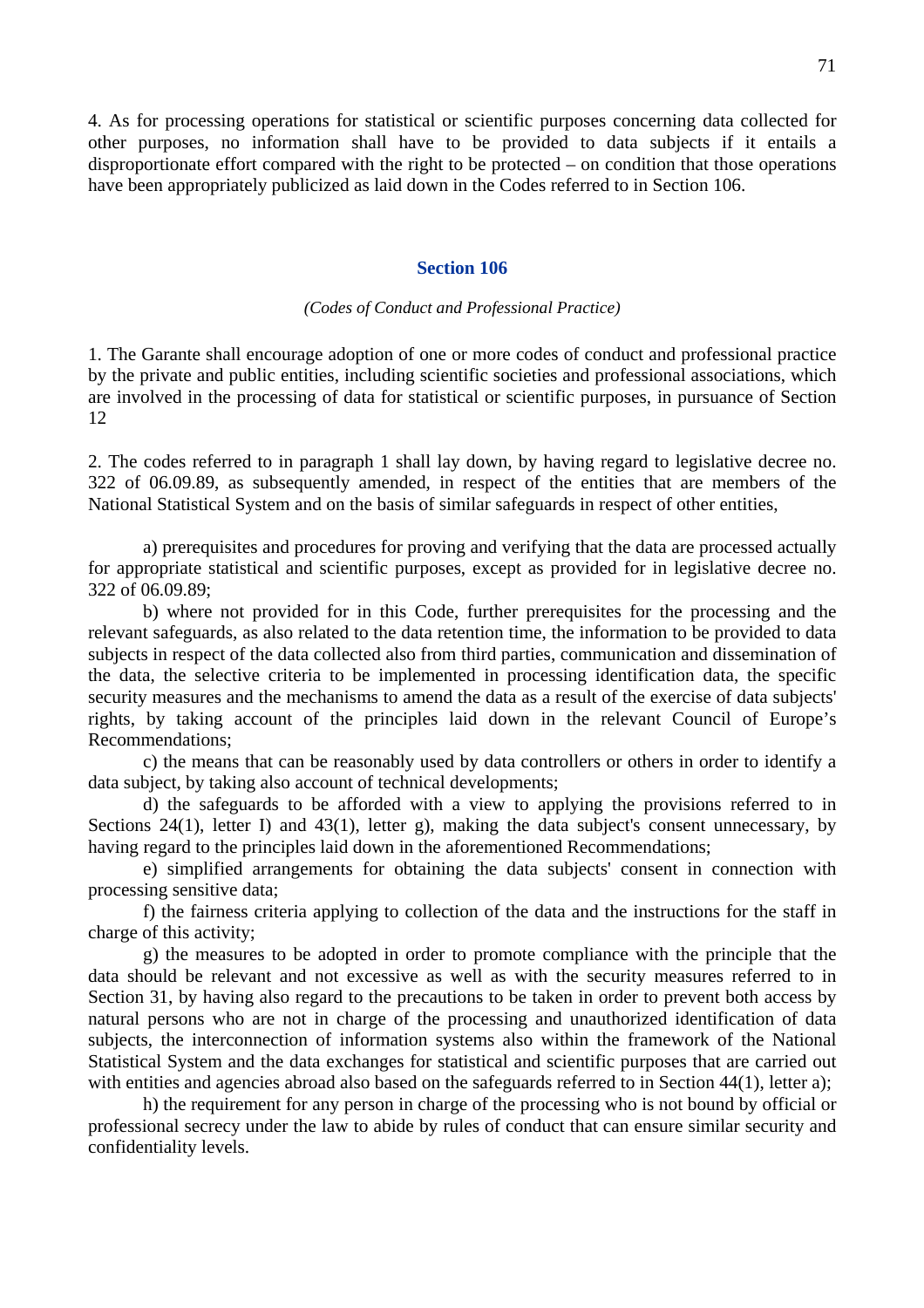#### *(Processing of Sensitive Data)*

1. Without prejudice to Section 20 and except for specific statistical or scientific research investigations or surveys that are provided for by law, the data subject's consent for processing sensitive data may be given, if required, in accordance with simplified arrangements as set out in the code referred to in Section 106. The relevant authorisation may be granted by the Garante also in pursuance of Section 40.

### **Section 108**

#### *(National Statistical System)*

1. Processing of personal data by entities included in the National Statistical System shall be regulated further by legislative decree no. 322 of 6 September 1989 as subsequently amended as well as by the provisions set out in the code of conduct and professional practice adopted pursuant to Section 106(2), with particular regard to processing of the sensitive data referred to in the national statistical programme, provision of information to data subjects, exercise of data subjects' rights and data falling outside the scope of statistical secrecy under Section 9(4) of the aforementioned decree.

#### **Section 109**

#### *(Statistical Data Concerning Birth Events)*

1. The collection of statistical data concerning birth events - including malformed newborns and stillborns - and the data flows also by medical directors shall be regulated by the technical specifications made by the National Statistics Institute after hearing the Minister of Health, the Minister of Justice and the Garante as well as by the provisions laid down in decree no. 349 of 16 July 2001 by the Minister of Health.

#### **Section 110**

*(Medical, Biomedical and Epidemiological Research)* 

1. The data subject's consent shall not be required for processing data disclosing health with a view to scientific research activities in the medical, bio-medical or epidemiological sectors if said research activities are expressly provided for by legislation that specifically refers to the processing, or else are included in a bio-medical or health care research programme pursuant to Section 12-bis of legislative decree no. 502 of 30.12.92, as subsequently amended, and forty-five days have elapsed since communication of said activities to the Garante under Section 39. Additionally, consent shall not be necessary if data subjects cannot be informed on specific grounds and the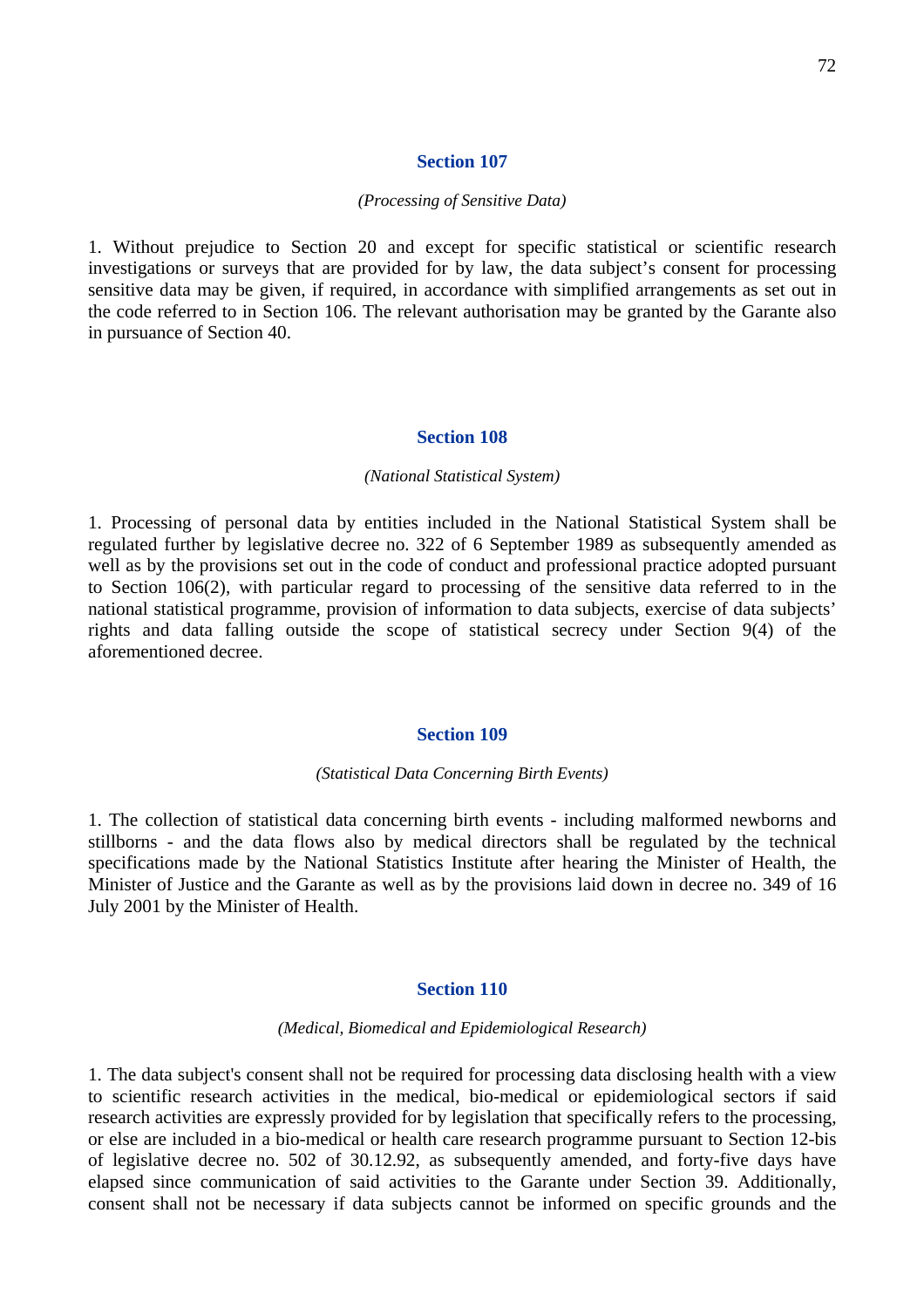research programme has been the subject of a reasoned, favourable opinion by the geographically competent ethics committee as well as being authorised by the Garante also in pursuance of Section 40.

2. Where a data subject exercises his/her rights in pursuance of Section 7 with regard to the processing operations which are referred to in paragraph 1, updates, rectifications and additions to the data shall be reported without modifying the data themselves if the outcome of the above operations does not produce significant effects on the outcome of the research.

# **TITLE VIII – OCCUPATIONAL AND SOCIAL SECURITY ISSUES**

# *CHAPTER I – IN GENERAL*

## **Section 111**

#### *(Code of Conduct and Professional Practice)*

1. The Garante shall encourage adoption, pursuant to Section 12, of a code of conduct and professional practice by public and private entities that are involved in the processing of personal data either for social security purposes or in connection with management of employer-employee relationships, by also setting forth specific arrangements to inform data subjects and obtain their consent, if necessary, as regards publishing job ads pursuant to Section 113(3) and receiving CVs including personal – possibly sensitive – data.

## **Section 112**

#### *(Purposes in the Substantial Public Interest)*

1. For the purposes of Sections 20 and 21, the activities carried out by public bodies in order to enter into and manage labour relations of any kind whatsoever, whether based on a contract of service or for services, including unpaid, honorary, part-time or temporary work, as well as other types of employment which do not entail any contract of service, shall be considered to be in the substantial public interest.

2. The processing operations performed for the purposes referred to in paragraph 1 shall include, in particular, those aimed at:

a) implementing the provisions concerning mandatory employment of disabled persons and employing staff also from disadvantaged groups;

b) ensuring equal opportunity policies;

c) establishing existence of specific qualifications as required to fill certain positions, as also related to protection of language minorities, or else of prerequisites for suspension from or termination of employment or service, relocation of an employee for incompatibility and granting special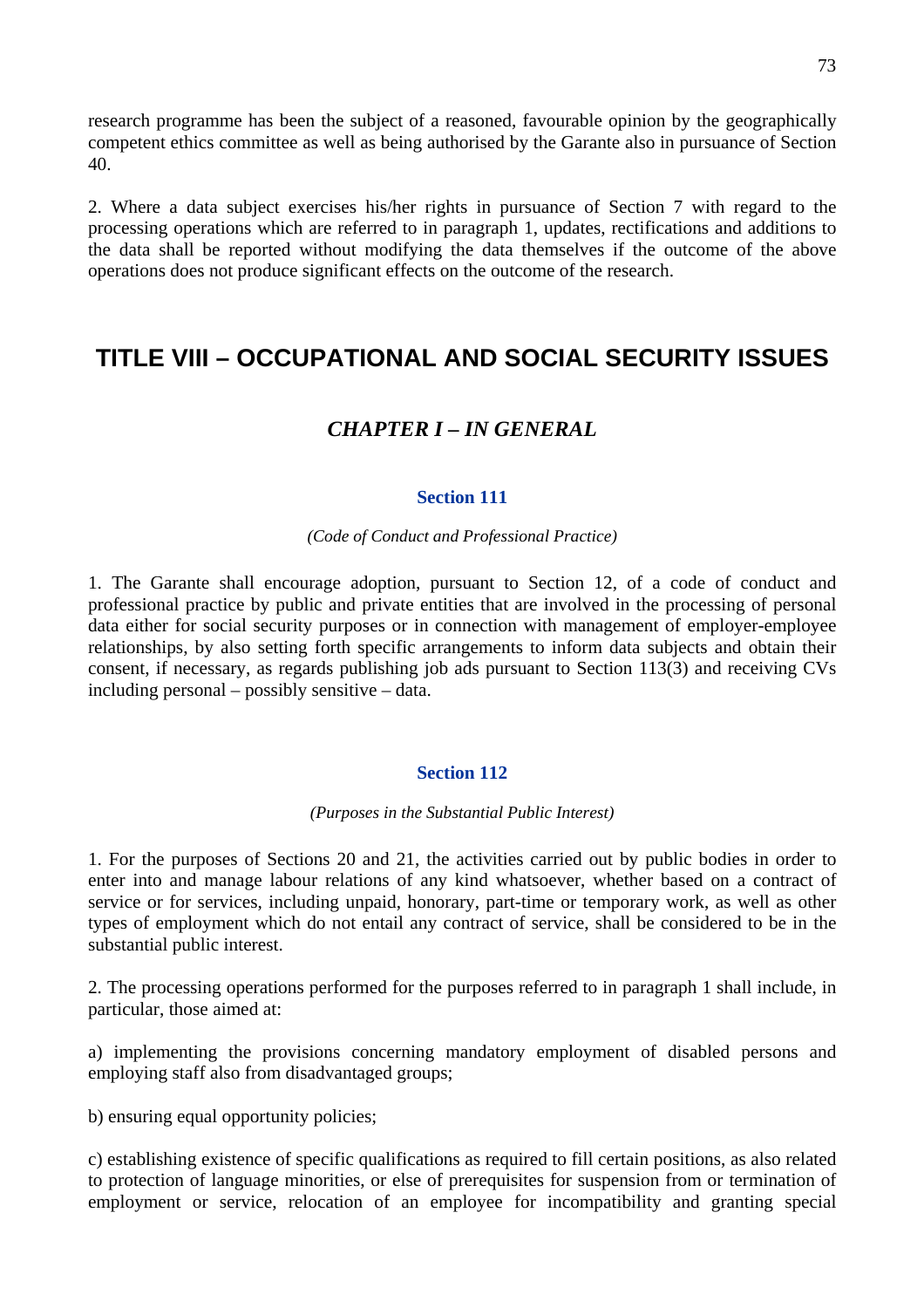authorizations;

d) fulfilling obligations related to assessment of legal and economic status, including recognition of industrial accidents or granting of fair compensation, as well as obligations concerning wages, taxation or accounting in respect of staff, whether employed or retired, including payment of premia and security benefits;

e) fulfilling specific obligations or discharging tasks which are laid down in legislation concerning occupational hygiene and safety, population health and safety and trade-unions' activities;

f) implementing, as also related to social security and assistance organizations, the provisions concerning social security and assistance, including supplementary social security schemes, pursuant to, inter alia, legislative decree no. 804 of 29.07.47, with regard to communication of the data, also by means of electronic communications networks, to social assistance agencies, trade associations and professional councils that have obtained the data subject's consent under Section 23 in connection with specific data categories;

g) carrying out activities aimed at establishing civil, disciplinary and accounting liability and dealing with complaints in administrative matters pursuant to the relevant rules;

h) entering an appearance in court by the agency of counsel or else taking part in arbitration or settlement proceedings as provided for by law or collective labour agreements;

i) protecting the data subject's or a third party's life or bodily integrity;

l) managing the register of civil servants and implementing the provisions concerning tasks undertaken by civil servants, co-operators and advisors;

m) implementing the provisions concerning conflicts of interest and part-time jobs;

n) carrying out inquiries and inspections with regard to public bodies;

o) assessing quality of the services provided as well as of the results achieved.

3. The data referred to in letters m), n) and o) of paragraph 2 may be disseminated in anonymous form and anyhow in a way preventing the data subject from being identified.

# *CHAPTER II – JOB ADS AND EMPLOYEE DATA*

# **Section 113**

*(Data Collection and Relevance)* 

1. The provisions laid down in Section 8 of Act no. 300 of 20 May 1970 shall be left unprejudiced.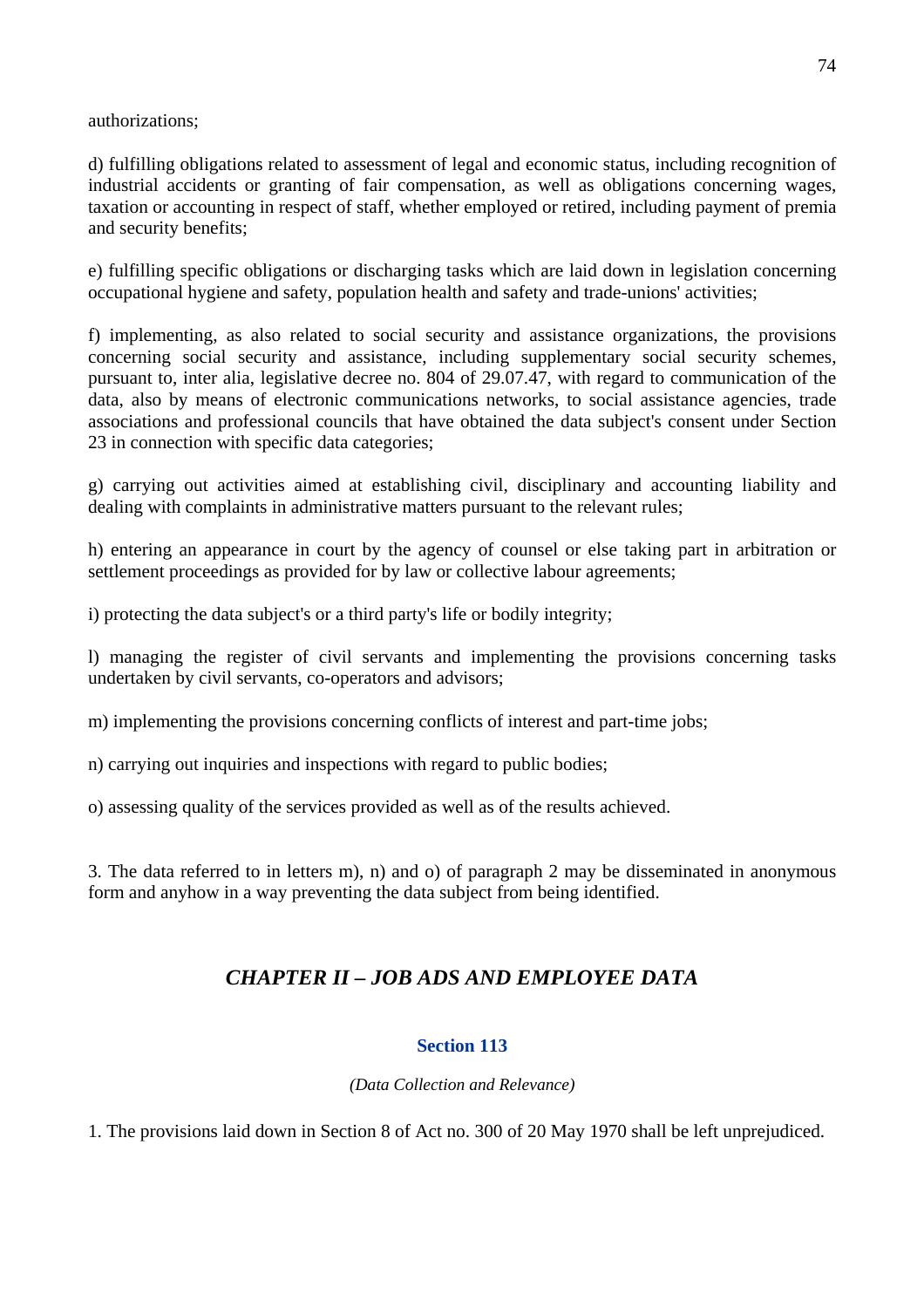# *CHAPTER III – BAN ON DISTANCE MONITORING AND TELEWORK*

#### **Section 114**

#### *(Distance Monitoring)*

1. The provisions made in Section 4 of Act no. 300 of 20 May 1970 shall be left unprejudiced.

#### **Section 115**

#### *(Telework and Home-Based Work)*

1. In the context of home-based work and telework, employers shall be required to ensure that the employees' personality and moral freedom are respected.

2. Home-based workers shall be required to ensure confidentiality as necessary with regard to all family-related matters.

# *CHAPTER IV – ASSISTANCE BOARDS AND SOCIAL WORK*

#### **Section 116**

#### *(Availability of Data under the Terms Agreed upon with Data Subjects)*

1. Assistance and social work boards may access the data banks of the entities providing the relevant services under the terms agreed upon with data subjects, in order to discharge their respective tasks, as regards the data categories that have been referred to specifically upon obtaining the data subjects' consent in pursuance of Section 23.

2. Guidelines for ad-hoc agreements to be made between assistance and social work boards and the entities providing the relevant services shall be set out in a decree by the Minister of Work and Social Policies.

# **TITLE IX – BANKING, FINANCIAL AND INSURANCE SYSTEMS**

# *CHAPTER I – INFORMATION SYSTEMS*

## **Section 117**

*(Reliability and Timeliness in Payment-Related Matters)*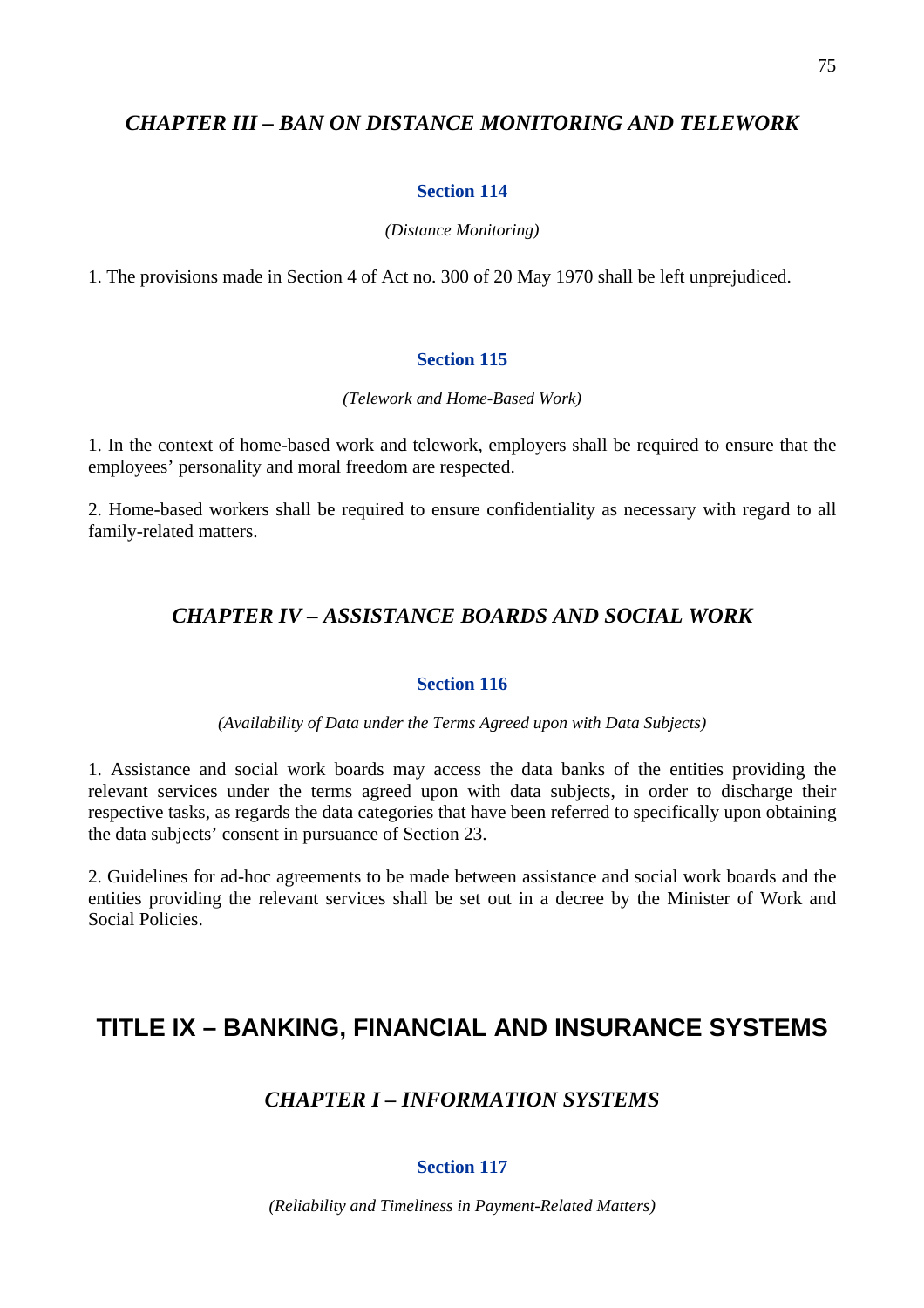1. The Garante shall encourage, pursuant to Section 12, adoption of a code of conduct and professional practice for the processing of personal data that is carried out within the framework of information systems owned by private entities, where they are used to grant consumer credits or else concern data subjects' reliability and timeliness in performing payments, by also laying down specific arrangements to facilitate communication of accurate, up-to-date personal data in compliance with data subjects' rights.

#### **Section 118**

#### *(Commercial Information)*

1. The Garante shall encourage, pursuant to Section 12, adoption of a code of conduct and professional practice for the processing of personal data that is carried out for commercial information purposes, by also setting forth simplified arrangements to inform data subjects and appropriate mechanisms to ensure quality and accuracy of the data collected and communicated, in line with the provisions made in Section 13(5).

#### **Section 119**

#### *(Data Concerning Payment of Debts)*

1. The code of conduct and professional practice referred to in Section 118 shall also lay down harmonised retention periods for the personal data contained, in particular, in data banks, registers and lists kept by public and private bodies with regard to payment of debts by data subjects in cases other than those regulated by the Code referred to in Section 117. Account shall have to be taken of the specific features of the processing operations carried out in the different sectors.

#### **Section 120**

#### *(Car Accidents)*

1. The Istituto per la vigilanza sulle assicurazioni private e di interesse collettivo (ISVAP) [Supervisory Body for Private Insurance] shall lay down procedural and operational mechanisms applying to the car accidents data bank that was set up to prevent and fight fraud in connection with the compulsory insurance for motor vehicles registered in Italy; further, the arrangements for accessing the information collected in said data bank as regards judicial authorities and public administrative agencies that are competent over prevention of and fight against fraud in the compulsory insurance sector as well as limitations on and arrangements for access to said information by insurance companies shall be set out.

2. Personal data may be processed and communicated to the entities referred to in paragraph 1 in order to discharge the tasks referred to in said paragraph.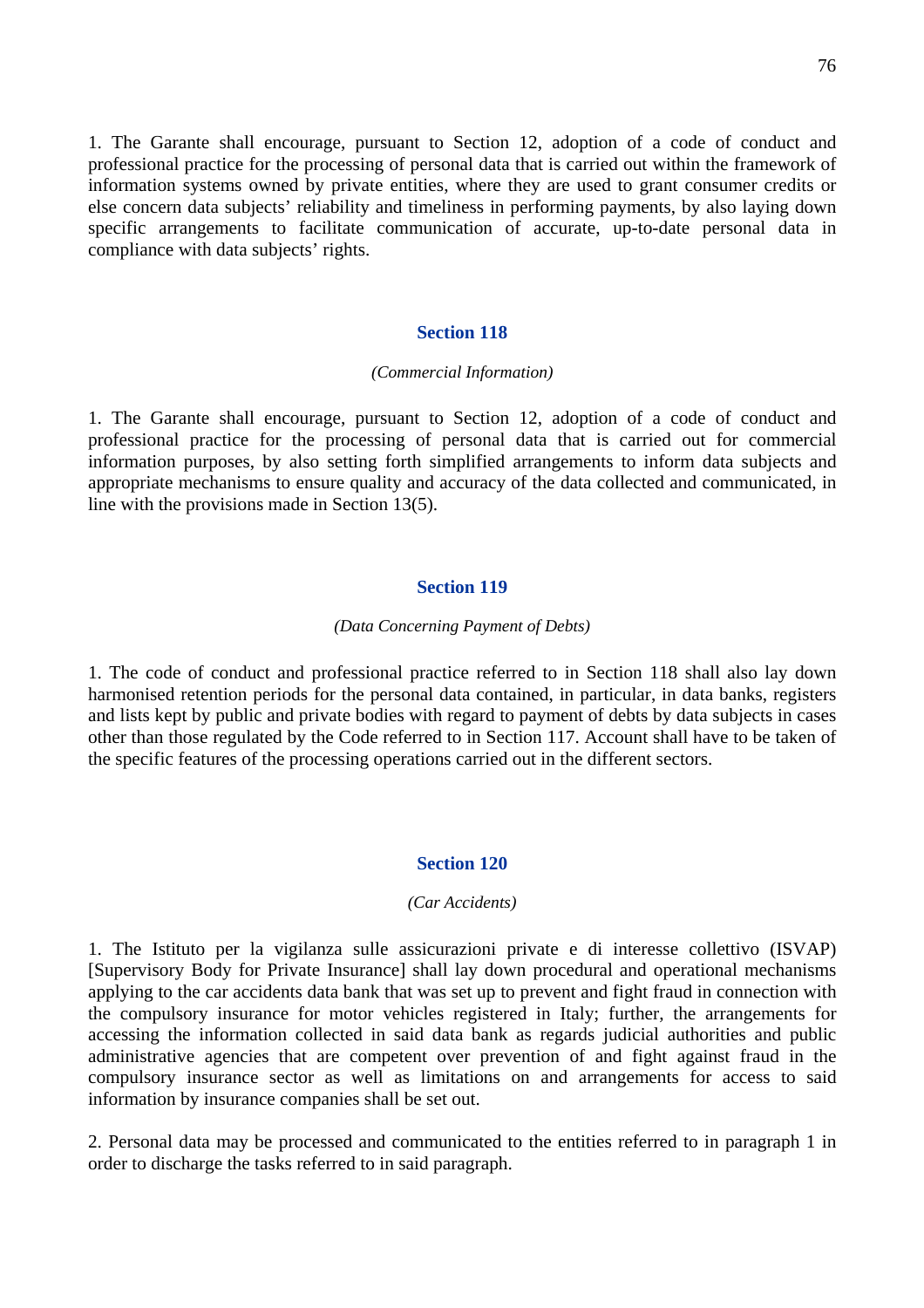3. To the matters that are not regulated by this Section there shall apply the provisions contained in Section 135 of the Private Insurance Code.

# **TITLE X – ELECTRONIC COMMUNICATIONS**

# *CHAPTER I – ELECTRONIC COMMUNICATION SERVICES*

## **Section 121**

#### *(Services Concerned)*

1. This Title shall apply to the processing of personal data in connection with the provision of publicly accessible electronic communication services on public communications networks.

# **Section 122**

#### *(Information Collected with Regard to Subscribers or Users)*

1. Subject to paragraph 2, it shall be prohibited to use an electronic communication network to gain access to information stored in the terminal equipment of a subscriber or user, to store information or monitor operations performed by an user.

2. The Code of conduct referred to in Section 133 shall lay down prerequisites and limitations for a provider of an electronic communication service to use the network in the manner described in paragraph 1 for specific, legitimate purposes related to technical storage for no longer than is strictly necessary to transmit a communication or provide a specific service as requested by a subscriber or user that has given his/her consent based on prior information as per Section 13, whereby purposes and duration of the processing shall have to be referred to in detail, clearly and accurately.

## **Section 123**

#### *(Traffic Data)*

1. Traffic data relating to subscribers and users that are processed by the provider of a public communications network or publicly available electronic communications service shall be erased or made anonymous when they are no longer necessary for the purpose of transmitting the electronic communication, subject to paragraphs 2, 3 and 5.

2. Providers shall be allowed to process traffic data that are strictly necessary for subscriber billing and interconnection payments for a period not in excess of six months in order to provide evidence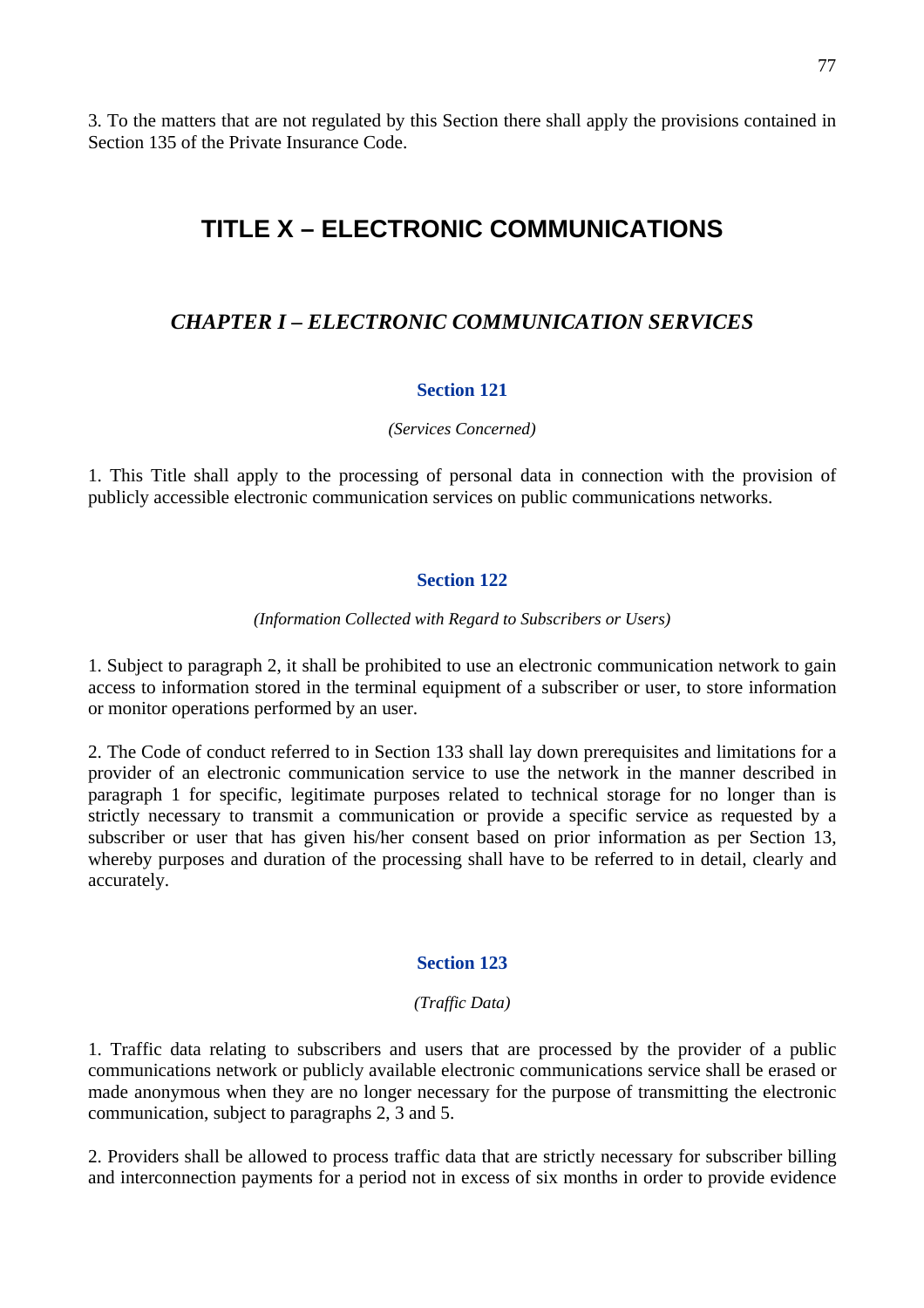in case the bill is challenged or payment is to be pursued, subject to such additional retention as may be specifically necessary on account of a claim also lodged with judicial authorities.

3. For the purpose of marketing electronic communications services or for the provision of value added services, the provider of a publicly available electronic communications service may process the data referred to in paragraph 2 to the extent and for the duration necessary for such services or marketing, on condition that the subscriber or user to whom the data relate has given his/her consent. Such consent may be withdrawn at any time.

4. In providing the information referred to in Section 13, the service provider shall inform a subscriber or user on the nature of the traffic data processed as well as on duration of the processing for the purposes referred to in paragraphs 2 and 3.

5. Processing of traffic data shall be restricted to persons in charge of the processing who act – pursuant to Section 30 – directly under the authority of the provider of a publicly available electronic communications service or, where applicable, the provider of a public communications network and deal with billing or traffic management, customer enquiries, fraud detection, marketing of electronic communications or the provision of value-added services. Processing shall be restricted to what is absolutely necessary for the purposes of such activities and must allow identification of the person in charge of the processing who accesses the data, also by means of automated interrogation procedures.

6. The Authority for Communications Safeguards may obtain traffic and billing data that are necessary for settling disputes, particularly with regard to interconnection or billing matters.

# **Section 124**

## *(Itemised Billing)*

1. Subscribers shall have the right to receive, upon request and free of charge, detailed proof of the items making up the bill, in particular concerning date and starting time of a conversation, selected numbers, type of numbering, place, duration and units charged for each conversation.

2. The provider of a publicly available electronic communications service shall be required to enable users to perform communications and request services from any terminal equipment - free of charge and using simple means – by availing themselves of alternative payment methods, including anonymous methods, such as credit cards, debit cards or pre-paid cards.

3. The services and communications referred to in paragraph 2 and the communications required to implement alternative payment methods shall not be displayed in the documents sent to subscribers concerning the communications performed.

4. The final three digits of the called numbers shall not be displayed in subscriber bills. A subscriber may request communication of the full numbers relating to the communications at stake for the sole purpose of specifically challenging either the accuracy of certain charges or charges relating to limited periods.

5. Having established that the methods referred to in paragraph 2 are actually available, the Garante may authorise the provider to report the full numbers in the bills.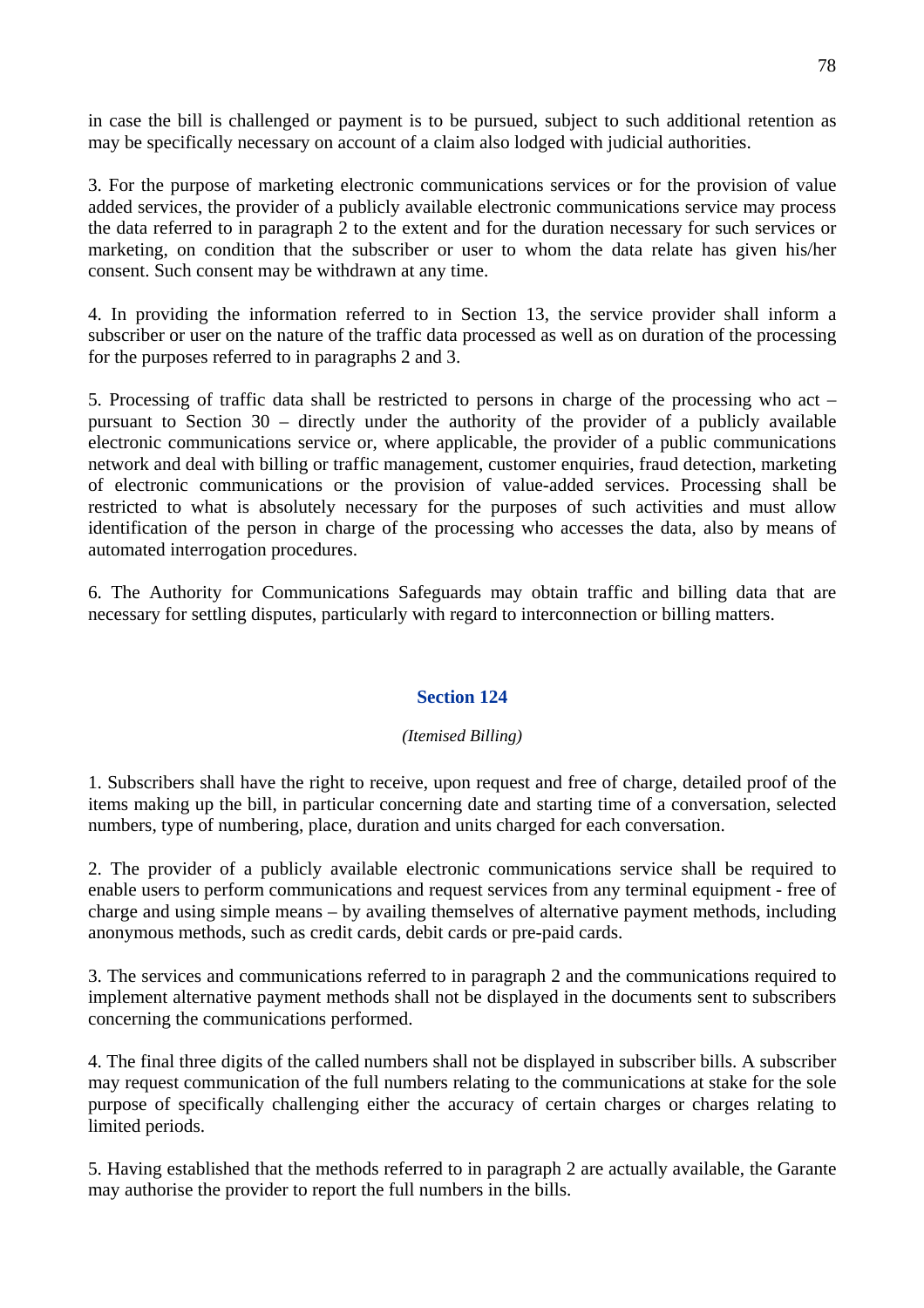## **Section 125**

#### *(Calling Line Identification)*

1. Where presentation of calling line identification is available, the provider of a publicly available electronic communications service shall ensure that the calling user has the possibility, free of charge and using simple means, to eliminate the presentation of calling line identification on a percall basis. The calling subscriber must have the same possibility on a per-line basis.

2. Where presentation of calling line identification is available, the provider of a publicly available electronic communications service shall ensure that the called subscriber has the possibility, free of charge and using simple means, to prevent presentation of identification of incoming calls.

3. Where presentation of calling line identification is available and such identification is presented prior to the call being established, the provider of a publicly available electronic communications service shall ensure that the called subscriber has the possibility, free of charge and using simple means, to reject incoming calls if the presentation of calling line identification has been eliminated by the calling user or subscriber.

4. Where presentation of connected line identification is available, the provider of a publicly available electronic communications service shall ensure that the called subscriber has the possibility, free of charge and using simple means, to prevent the presentation of connected line identification to the calling user.

5. Paragraph 1 shall also apply to calls to countries outside the European Union. Paragraphs 2 to 4 shall also apply with regard to calls originating in said countries.

6. Where presentation of calling or connected line identification is available, the provider of a publicly available electronic communications service shall inform subscribers and users of the existence of such service as well as of the possibilities referred to in paragraphs 1, 2, 3 and 4.

## **Section 126**

#### *(Location Data)*

1. Location data other than traffic data, relating to users or subscribers of public communications networks or publicly available electronic communications services, may only be processed when they are made anonymous, or with the prior consent of the users or subscribers, which may be withdrawn at any time, to the extent and for the duration necessary for the provision of a value added service.

2. The service provider must inform the users or subscribers, prior to obtaining their consent, of the type of location data other than traffic data which will be processed, of the purposes and duration of the processing and whether the data will be transmitted to a third party for the purpose of providing the value added service.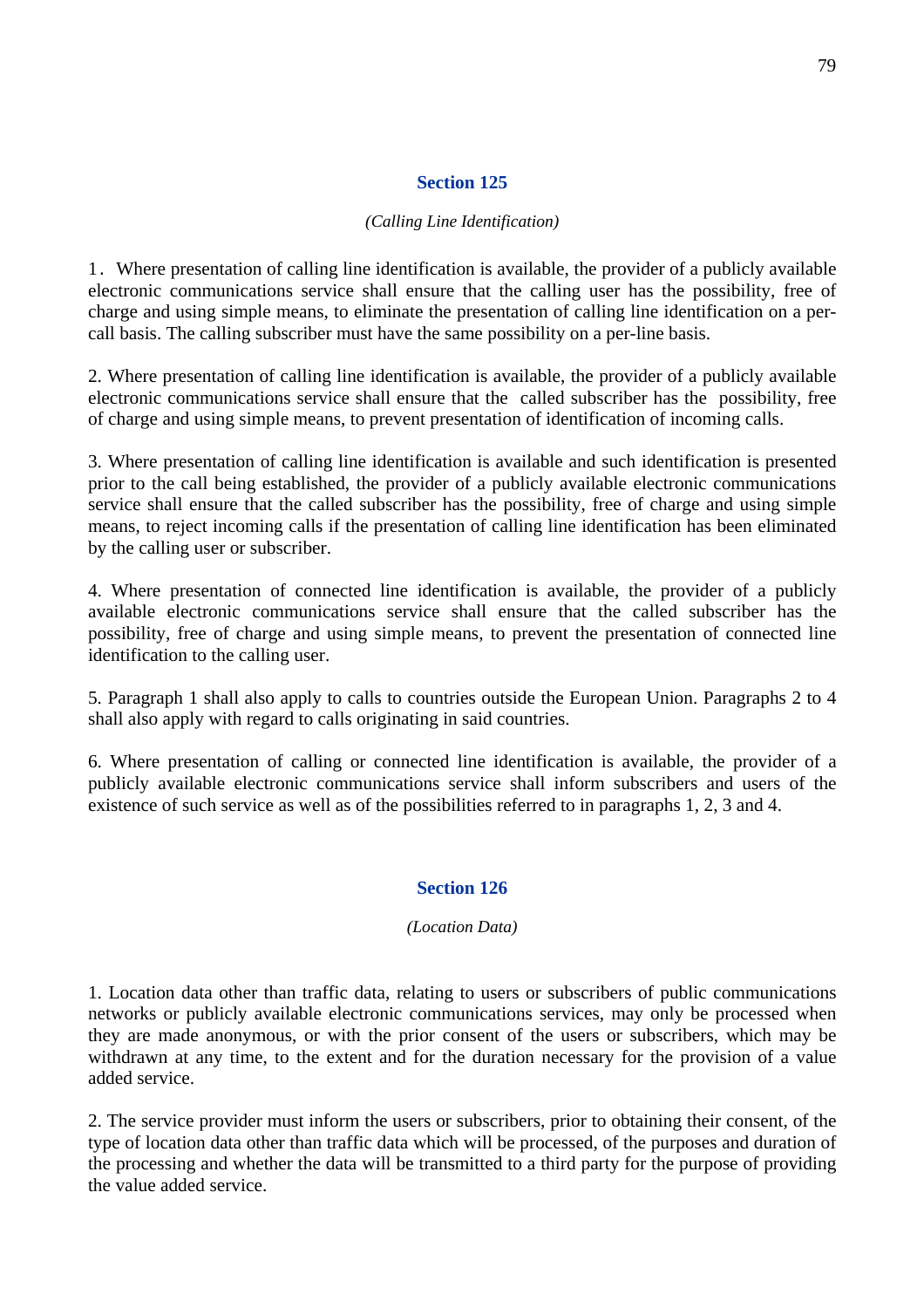3. Where consent of the users or subscribers has been obtained for the processing of location data other than traffic data, the user or subscriber shall continue to have the possibility, using a simple means and free of charge, of requesting to temporarily refuse the processing of such data for each connection to the network or for each transmission of a communication.

4. Processing of location data other than traffic data in accordance with paragraphs 1, 2 and 3 shall be restricted to persons in charge of the processing acting pursuant to Section 30 under the authority of the provider of the publicly available communications service or, as the case may be, the public communications network or of the third party providing the value added service. Processing shall be restricted to what is necessary for the purposes of providing the value added service and must ensure identification of the persons in charge of the processing that access the data also by means of automated interrogation operations.

# **Section 127**

#### *(Nuisance and Emergency Calls)*

1. Any subscriber receiving nuisance calls may request that the provider of a public communications network or publicly available electronic communications service override, on a temporary basis, the elimination of the presentation of calling line identification and store the data concerning the origin of the incoming call. Overriding the elimination of the presentation of calling line identification may only be provided for in connection with the time ranges during which the nuisance calls take place and for no longer than fifteen days.

2. The request made in writing by the subscriber shall specify the manner in which the nuisance calls are received and, if it is preceded by a request made by phone, shall be forwarded within the following forty-eight hours.

3. The data stored pursuant to paragraph 1 may be communicated to a subscriber where the latter declares that he/she will only use them to protect himself/herself against nuisance calls. As for the services referred to in paragraph 1, the provider shall make available transparent procedures to subscribers and may charge them amounts not exceeding the costs actually incurred.

4. The provider of a public communications network or publicly available electronic communications service shall set out transparent procedures in order to ensure that the services authorised to deal with emergency calls may override, on a per-line basis, the elimination of the presentation of calling line identification and, if necessary, process location data notwithstanding the temporary denial or absence of consent of the subscriber or user. Said services shall be specified in a decree issued by the Minister of Communications after seeking the opinion of the Garante and the Authority for Communications Safeguards.

## **Section 128**

#### *(Automatic Call Forwarding)*

1. The provider of a publicly available electronic communications service shall take the measures required to allow each subscriber, free of charge and using simple means, to stop automatic call forwarding by third parties to his/her own terminal.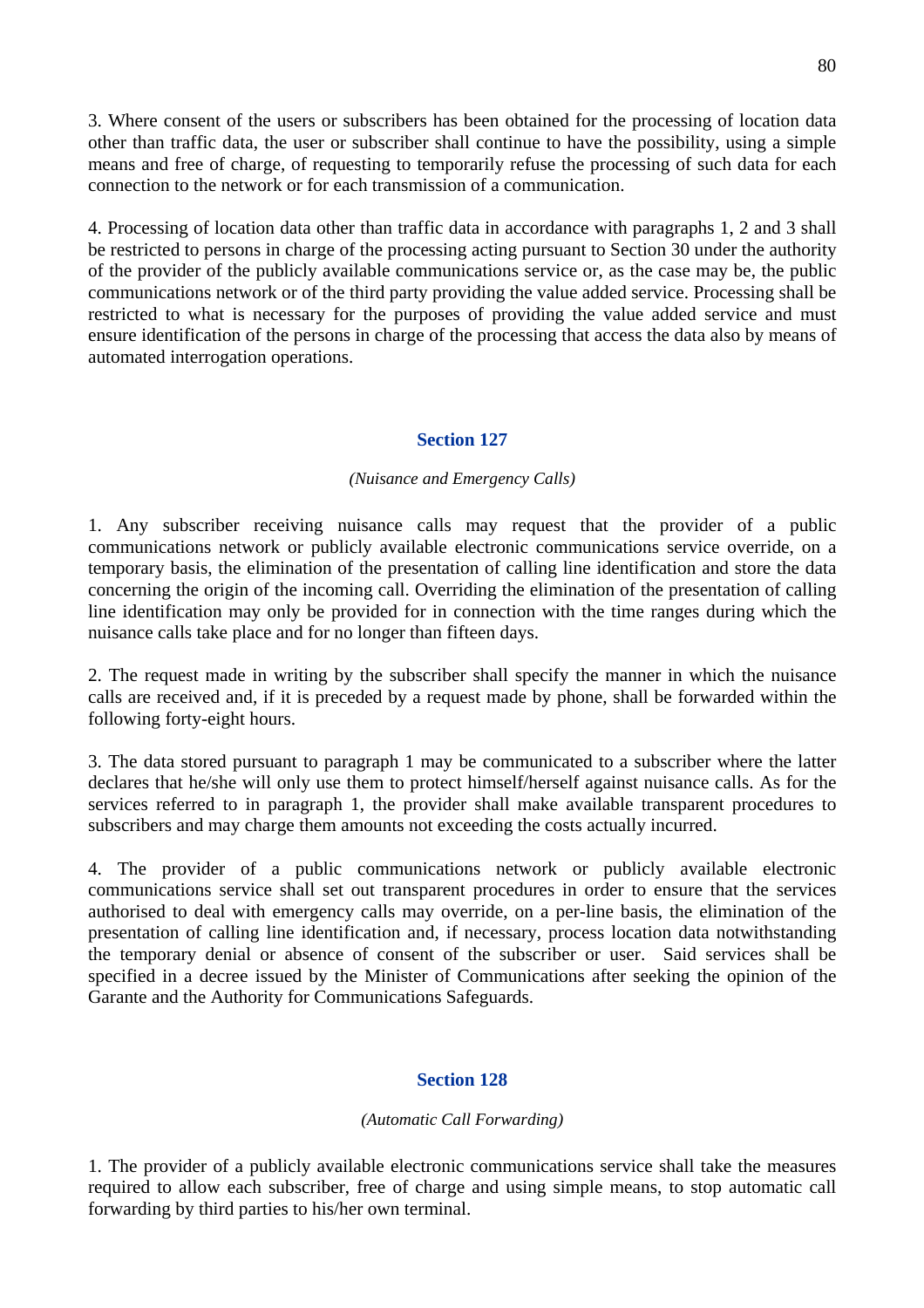# **Section 129[11](#page-80-0)**

#### *(Directories of Subscribers)*

1. The Garante shall issue a provision, in co-operation with the Authority for Communications Safeguards as per Section 154(3) as well as in compliance with Community legislation, to set out the arrangements for entering and subsequently using subscribers' personal data as contained in publicly available paper or electronic directories, also with regard to the data collected prior to entry into force of this Code.

2. The provision referred to in Section 1 shall lay down appropriate mechanisms for subscribers to give their consent to inclusion in said directories as well as to the use of their data for the purposes referred to in Section 7(4), letter b), the relevant principles consisting in the highest possible simplification of the mechanisms for being included in a directory that is only intended to allow searching the contact details of a subscriber, in the need for the subscriber's express, specific consent if the purposes of the processing are broader in scope as well as in the possibility for subscribers to access, rectify or erase their data free of charge.

#### **Section 130**

#### *(Unsolicited Communications)*

1. The use of automated calling systems without human intervention for the purposes of direct marketing or sending advertising materials, or else for carrying out market surveys or interactive business communication shall only be allowed with the user's consent.

2. Paragraph 1 shall also apply to electronic communications performed by e-mail, facsimile, MMSor SMS-type messages or other means for the purposes referred to therein.

3. Except as provided for in paragraphs 1 and 2, further communications for the purposes referred to therein as performed by different means shall be allowed in pursuance of Sections 23 and 24.

4. Subject to paragraph 1, where a data controller uses, for direct marketing of his/her own products or services, electronic contact details for electronic mail supplied by a data subject in the context of the sale of a product or service, said data controller may fail to request the data subject's consent, on condition that the services are similar to those that have been the subject of the sale and the data subject, after being adequately informed, does not object to said use either initially or in connection with subsequent communications. The data subject shall be informed of the possibility to object to the processing at any time, using simple means and free of charge, both at the time of collecting the data and when sending any communications for the purposes referred to in this paragraph.

<span id="page-80-0"></span><sup>&</sup>lt;sup>11</sup> Act No. 14 dated 27 February 2009 provides as follows: "Section  $44(1bis)$  – The personal data contained in databases set up on the basis of public telephone subscriber directories compiled prior to 1 August 2005 may be used lawfully for promotional purposes until 31 December 2009 exclusively by such data controllers as set up the said databases prior to 1 August 2005, also by derogating from sections 13 and 23 of the Personal Data Protection Act as per legislative decree no. 196 dated 30 June 2003."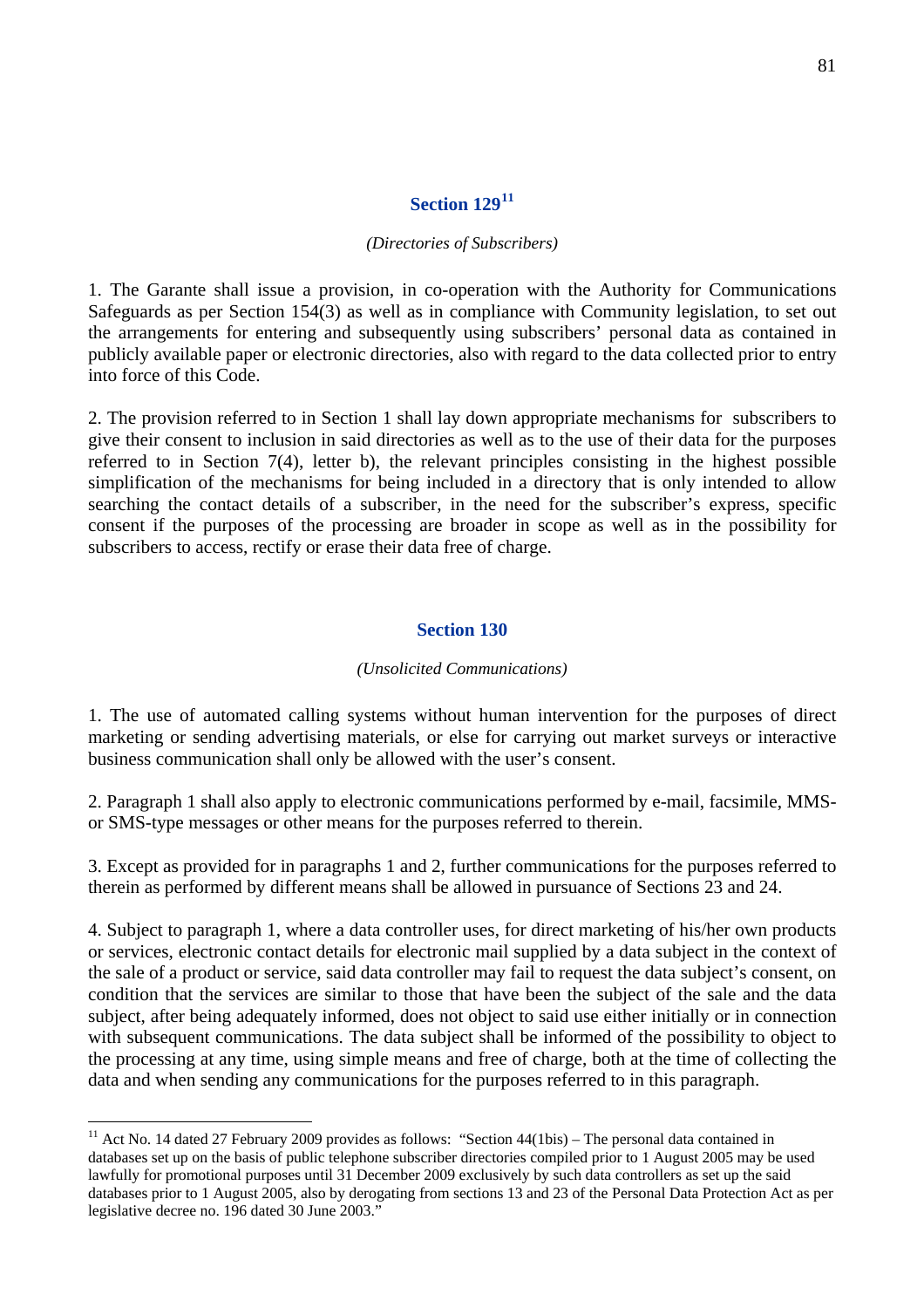5. In any event, the practice of sending communications for the purposes referred to in paragraph 1 or anyhow for promotional purposes by disguising or concealing the identity of the sender, or without a valid address to which the data subject may send a request to exercise the rights referred to in Section 7, shall be prohibited.

6. In case of persistent breach of the provisions laid down in this Section, the Garante may also order the provider of electronic communications services, under Section 143(1), letter b), to implement filtering procedures or other practicable measures with regard to the electronic contact details for electronic mail used for sending the communications.

## **Section 131**

#### *(Information Provided to Subscribers and Users)*

1. The provider of a publicly available electronic communications service shall inform subscribers and, if possible, users concerning the existence of situations that allow the contents of communications or conversations to be unintentionally made known to persons who are not party to them.

2. Subscribers shall inform users whenever the contents of communications or conversations may come to be known by others either because of the type of terminal equipment used or because of the connection established between such terminal equipment at the subscribers' premises.

3. An user shall inform another user whenever, during a conversation, devices are used to enable said conversation to be heard by others.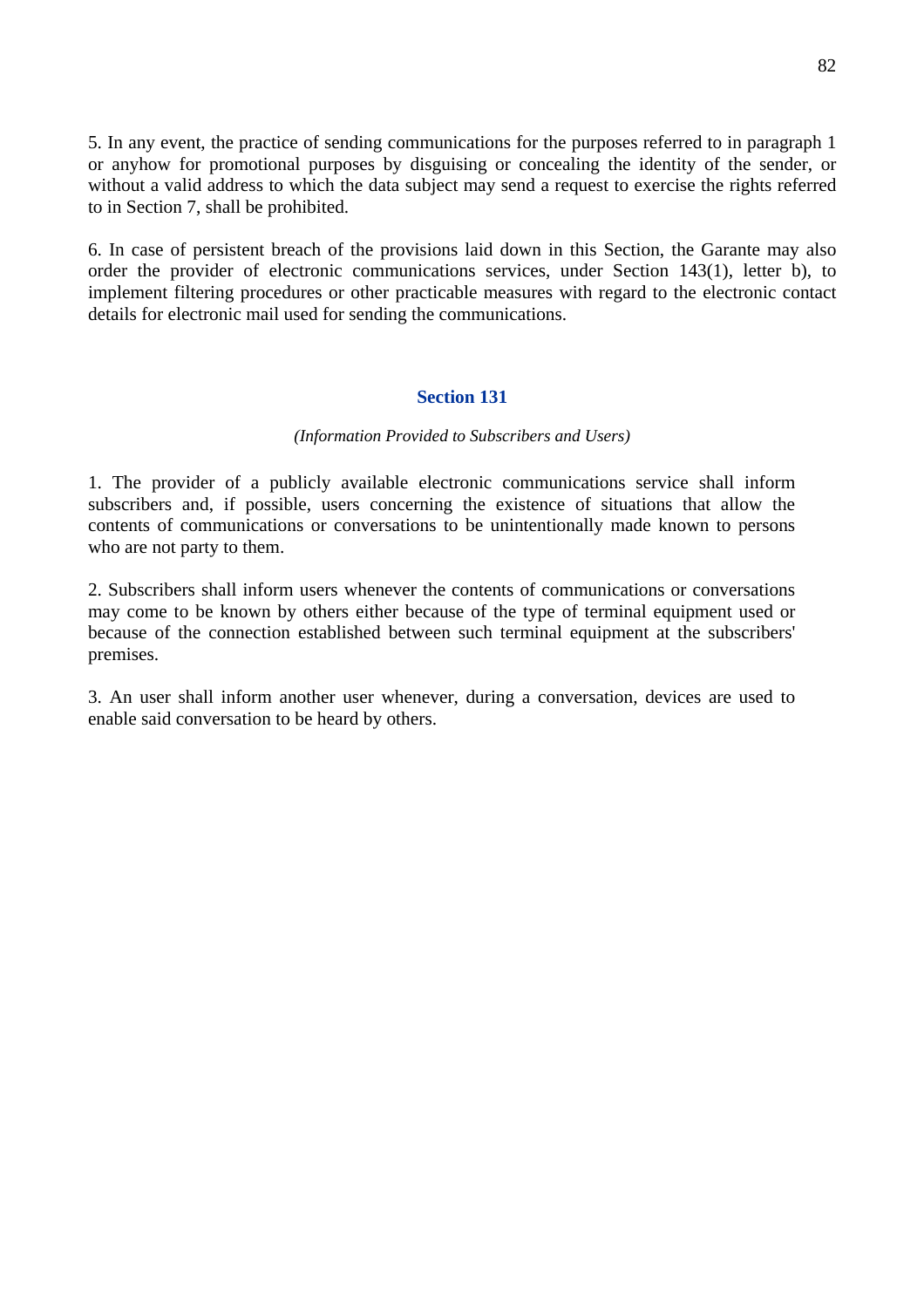# **Section 132[12](#page-82-0) [13](#page-82-1) [14](#page-82-2)**

<span id="page-82-0"></span><sup>12</sup> As amended by Decree-Law no. 354 of  $24<sup>th</sup>$  December 2003, converted, with amendments, into Act no. 45 of  $26<sup>th</sup>$ February 2004; Decree-Law no. 144 of July 27, 2005 converted with amendments into Act no. 155 of July 31, 2005 ("Urgent Measures to Fight Terrorism"), Decree-Law no. 248/2007 converted with amendments into Act no. 31/2008 dated 27 February 2008, Act no. 48 dated 18 March 2008 ratifying the Council of Europe's Convention on Cybercrime of 23 November 2001, and Presidential Decree no. 109 dated 30 May 2008 (implementing directive 2006/24/EC).

"Legislative decree no. 109 dated 30 May 2008 – Transposition of Directive 2006/24/EC of the European Parliament and of the Council of 15 March 2006, on the Retention of Data Generated or Processed in Connection with the Provision of Publicly Available Electronic Communication Services or Public Communications Networks and Amending Directive 2002/58/EC.

[…]

 $\overline{a}$ 

#### Section 1

#### (Definitions)

- 1. For the purposes of this decree,
- a. "user" shall mean any natural or legal person using a publicly available electronic communications service without necessarily having subscribed to such service;
- b. "traffic data" shall mean any data processed for the purpose of the conveyance of a communication on an electronic communications network or for the billing thereof, including the data required to identify a subscriber or user;
- c. "location data" shall mean any data processed in an electronic communications network, indicating the geographic position of the terminal equipment of a user of a publicly available electronic communications service, including data relating to the cell where a mobile telephony call is started or ended;
- d. "telephone traffic" shall mean phone calls including voice, voicemail and conference and data calls, on condition they are provided by a telephone operator, supplementary services including call forwarding and call transfer, and messaging and multimedia services including short message services, enhanced media services and multimedia services;
- e. "unsuccessful call" shall mean a connection established by a publicly available telephone service that has not been followed by communication because it has not been answered or there has been a network management intervention;
- f. "user ID" shall mean a unique identifier allocated to persons when they subscribe to and/or register with an Internet access service or Internet communications service;
- <span id="page-82-2"></span>g. "uniquely allocated IP (Internet protocol) address" shall mean the (IP) protocol address enabling direct identification of the subscriber and/or user performing communications on the public network.
- 2. For the purposes of this decree, such additional definitions as are not mentioned in paragraph 1 and are listed in section 4 of legislative decree no. 196 dated 30 June 2003 – "Personal Data Protection Code", hereinafter "the Code" – as subsequently amended shall also apply.

#### Section 2

#### Amendments to Section 132 of the Code

- 1. Section 132 of the Code shall be amended as follows:
- a. in paragraph 1, the following words shall be added after "twenty-four months": "as from the date of the communication"; the words "including the data concerning unanswered calls" shall be deleted; and the words "six months" shall be replaced by the following: "twelve months as from the date of the communication";
- b. after paragraph 1, there shall be inserted the following: "1-bis. The data related to unsuccessful calls that are processed on a provisional basis by the providers of publicly available electronic communications services or a public communications network shall be retained for thirty days.";
- c. paragraphs 2, 4, and 4-bis shall be repealed;
- d. paragraph 5 shall be amended as follows:
	- 1. in the first sentence, the words "in paragraphs 1 and 2" shall be replaced by the following: "in paragraph 1" and the words "which are also aimed at" shall be replaced by the following: "which are aimed at ensuring that the retained data fulfil the same quality, security and protection requirements as network data as well as at";
	- 2. letters b. and c. shall be deleted;
	- 3. in letter d., the words "in paragraphs 1 and 2" shall be replaced by the following: "in paragraph 1."

<span id="page-82-1"></span><sup>&</sup>lt;sup>13</sup> For the sake of completeness, the full text of Presidential decree no. 109/2008 is reported below: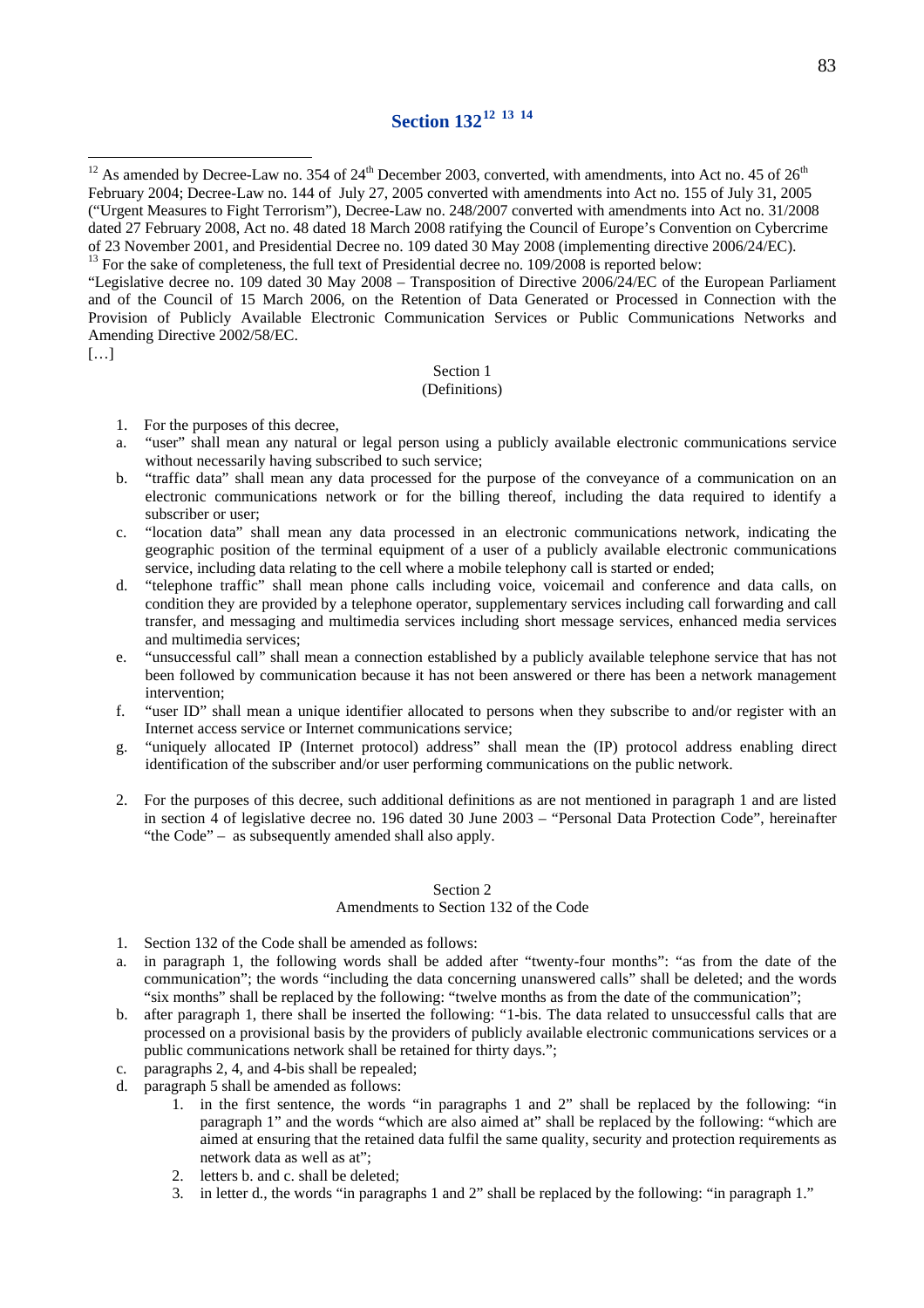#### Section 3

Categories of Data to Be Retained by Telephone and Electronic Communications Operators

1. The categories of data to be retained for the purposes set forth in section 132 of the Code shall be as follows:

- a. the data required to trace and identify the source of a communication:
- 1. as for fixed network and mobile telephony:
	- 1.1. the calling telephone number;
	- 1.2. name and address of the subscriber or registered user;
- 2. as for Internet access:

 $\overline{a}$ 

2.1. name and address of the subscriber or registered user to whom an Internet protocol (IP) address, a user ID or a telephone number was uniquely allocated at the time of the communication;

- 3. as for electronic mail:
	- 3.1. the IP address used and the electronic mail address as well as any additional ID related to the sender;

3.2. the IP address and fully qualified domain name of the mail exchanger host as regards SMTP technology, or of whatever host type in respect of any other technology that is used for the conveyance of the communication;

#### 4. as for Internet telephony and the sending of faxes, SMS- and MMS-messages via the Internet:

4.1. the IP address, telephone number and any other ID in respect of the calling user;

4.2. the demographic data related to the registered user who performed the communication;

b. the data required to trace and identify the destination of a communication:

1. as for fixed network and mobile telephony:

1.1. the number dialled, or else the called number(s) and, in cases involving supplementary services such as call forwarding or call transfer, the number(s) to which the call is routed;

1.2. name and address of the subscriber or registered user;

2. as for electronic mail:

2.1. the electronic mail address as well as any additional ID of the recipient of the communication;

2.2. the IP address and fully qualified domain name of the mail exchanger host, as regards SMTP technology, or of whatever host type in respect of any other technology used, that has delivered the relevant message;

2.3. the IP address used by the recipient for receiving and/or browsing electronic mail messages irrespective of the technology and/or protocol used;

- 3. as for Internet telephony and the sending of faxes, SMS- and MMS-messages via the Internet:
	- 3.1. the IP address, telephone number and any additional ID related to the called user;

3.2. the demographic data related to the registered user who has received the communication;

3.3. the number(s) to which the call is routed in cases involving supplementary services such as call forwarding or call transfer;

- c. the data required to identify the date, time, and duration of a communication:
- 1. as for fixed network and mobile telephony, the date and time of the start and end of the communication;
- 2. as for Internet access:

2.1. the date and GMT time of the log-in and the log-off of the user of an Internet access service along with the IP address, whether static or dynamic, that is uniquely allocated by the Internet access provider to a communication and the ID of the subscriber or registered user;

3. as for electronic mail:

3.1. the date and GMT time of the log-in and the log-off of the user of an Internet-based electronic mail service along with the IP address used, irrespective of the technology and protocol that is applied; 4. as for Internet telephony and the sending of faxes, SMS- and MMS-messages via the Internet:

- 4.1. the date and GMT time of the log-in and the log-off of the user of the Internet-based service used along with the IP address used, irrespective of the technology and protocol that is applied;
- d. the data required to identify the type of communication:
- 1. as for fixed network telephony and mobile telephony: the telephone service used;
- 2. as for Internet e-mail and Internet telephony; the Internet service used;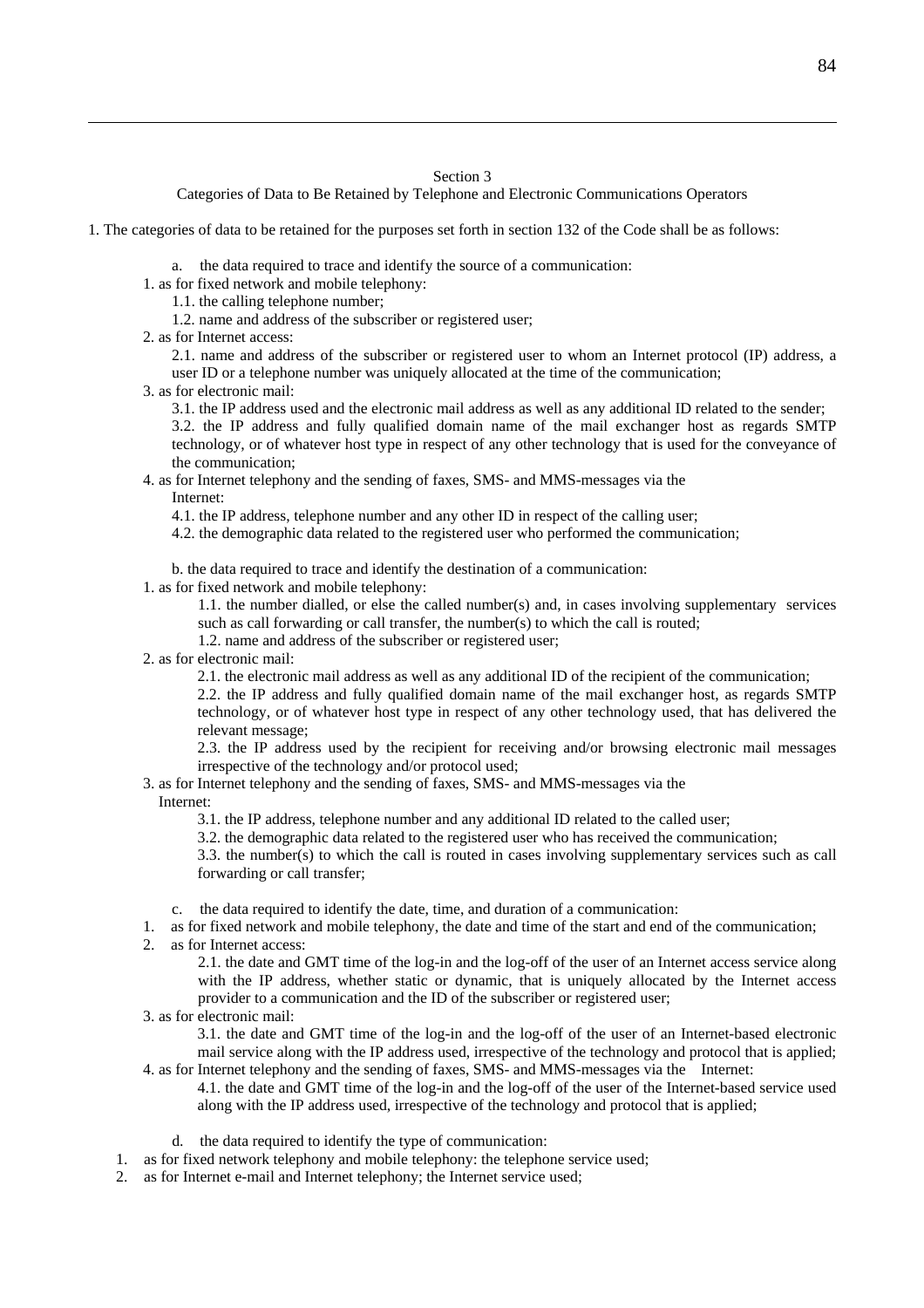- e. the data required to identify users' communication equipment or what purports to be their communication equipment:
- 1. as for fixed network telephony: calling and called telephone numbers;
- 2. as for mobile telephony:
- 2.1. calling and called telephone numbers;
- 2.2. the International Mobile Subscriber Identity (IMSI) of the calling party;
- 2.3. the International Mobile Equipment Identity (IMEI) of the calling party;
- 2.4. the IMSI of the called party;
- 2.5. the IMEI of the called party;
- 2.6. in the case of pre-paid anonymous services, the date and time of initial activation of the card and the location label (Cell ID) from which the card was activated;
- 3. as for Internet access, Internet telephony, and the sending of faxes, SMS- and MMS-messages via the Internet:
- 3.1. the calling telephone number as for dial-up access;
- 3.2. the digital subscriber line (DSL) number or any other end point of the originator of the communication;
	- f. the data required to identify location of mobile communication equipment:
- 1. the location label (Cell ID) at the start of the communication;
- 2. data to identify the geographic location of the cell by reference to their location labels (Cell IDs) during the period for which communications data are retained.

2. The data to be retained may be specified, where this proves necessary also with a view to adjusting to technological evolution and within the framework of the data categories referred to in letters a. to f. of paragraph 1, via a decree issued by the Prime Minister and/or the Minister in charge for Public Administration and Innovation in agreement with the Ministers for European Policies, Economic Development, Home Affairs, Justice, Economy and Finance, and the Defence, after consulting with the Italian data protection authority.

#### Section 4

#### Supervisory Authority and Statistical Information

1. In section 154(1), letter a., of the Code, the following words shall be added at the end: "and with regard to the retention of traffic data."

2. The providers of the services referred to in this decree shall send the following information on a yearly basis, by the 30<sup>th</sup> of June, to the Ministry of Justice, which shall forward such information to the European Commission:

- a. the overall number of the cases in which data on telephone or Internet traffic were made available to the competent authorities in pursuance of the applicable national law;
- b. the time elapsed between the date on which the traffic data were stored and the date on which the competent authorities requested the data in question;
- c. the cases where requests for access to the data could not be met.

#### Section 5

#### Punishments

1. After Section 162 of the Code there shall be inserted the following: "Section 162-bis. (Punishments Applying to Traffic Data Retention). 1. Any violation of the provisions set forth in section 132(1) and (1-bis) shall be punished by an administrative fine ranging from Euro 10,000 to 50,000, which may increased up to three times as much on account of the offender's economic conditions, unless the facts at issue are established as a criminal offence and without prejudice to section 5(2) of the legislative decree transposing directive 2006/24/EC of the European Parliament and of the Council of 15 March 2006."

2. Unless the fact is established as a criminal offence, failure to retain the data as per section 132(1) and (1-bis) of the Code, or retaining incomplete data, shall be punished by an administrative fine ranging from Euro 10,000 to 50,000, which may increased up to three times as much on account of the offender's economic conditions. If the allocated IP address does not allow a subscriber or user to be identified uniquely, an administrative fine ranging from Euro 5,000 to 50,000 shall be imposed and may be increased up to three times as much on account of the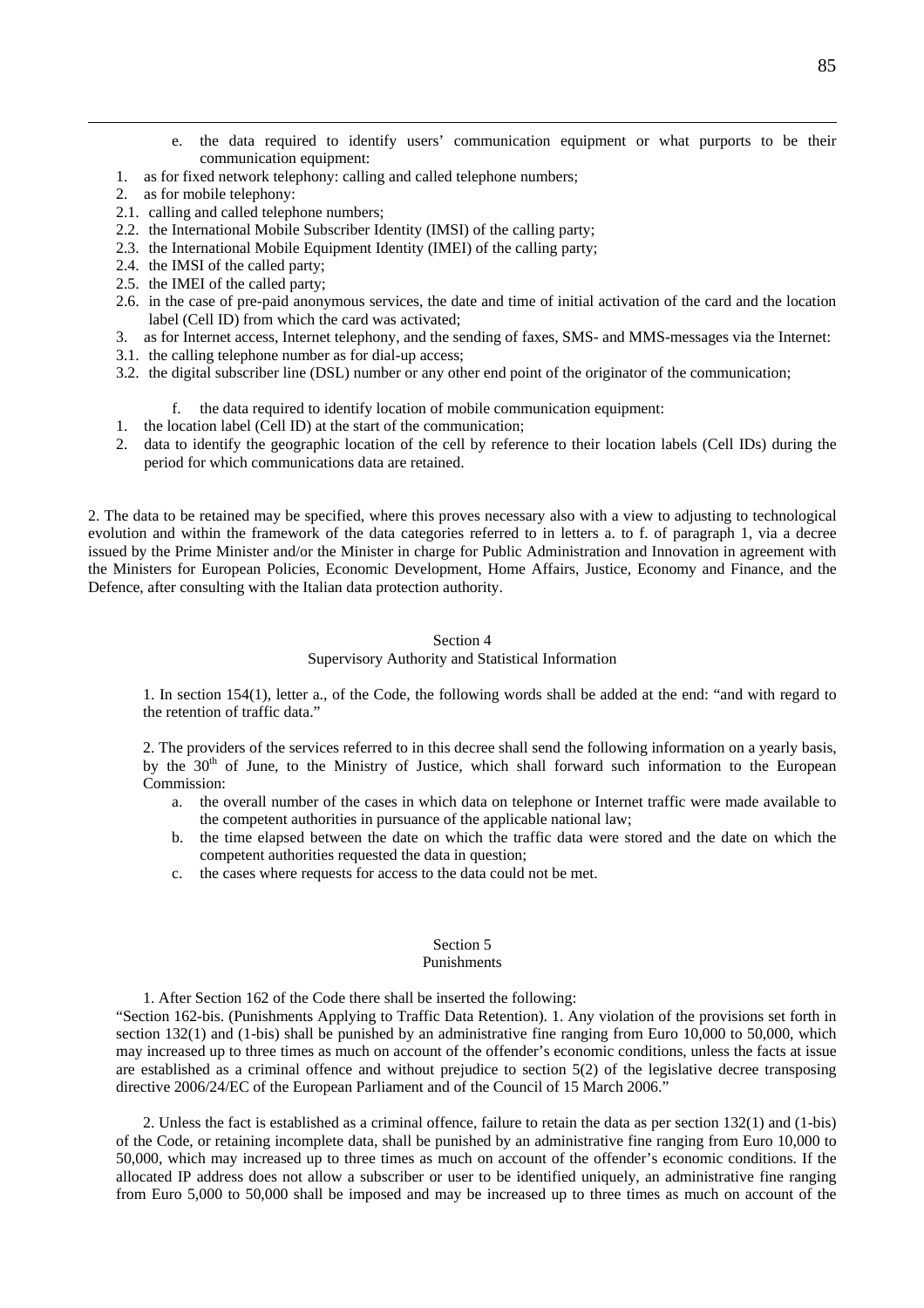#### *(Traffic Data Retention for Other Purposes)*

1. Without prejudice to Section 123(2), telephone traffic data shall be retained by the provider for twenty-four months as from the date of the communication with a view to detecting and suppressing criminal offences, whereas electronic communications traffic data, except for the contents of communications, shall be retained by the provider for twelve months as from the date of the communication with a view to the same purposes.

 offender's economic conditions. The violations are established and the relevant sanctions imposed by the Ministry of Economic Development.

#### Section 6 Transitional and Final Provisions

1. No new or increased charges shall arise out of the implementation of this decree with regard to the State's finances.

2. The public bodies concerned shall fulfil the obligations arising out of this decree with such human and financial resources and tools as are available on the basis of the legislation in force.

3. The provisions contained in section 132(1-bis) of the Code as added by section 2(1)b. shall be applicable after three months from the date of entry into force of this decree.

4. Section 6(4) of decree no. 144 dated 27 July 2005 as converted, with amendments, into Act no. 155 dated 31 July 2005 shall be repealed.

5. The providers of publicly available electronic communications services that make available Internet access services (Internet Access Providers) shall ensure that IP addresses are available and allow unique identification by ninety days as from the date of entry into force of this decree.

This decree bearing the State's seal shall be included in the Official Collection of Regulatory Instruments of the Italian Republic. Everyone shall have to abide by it and ensure that it is abided by. Done in Rome, this  $30<sup>th</sup>$  day of May 2008."

 $14$  An excerpt of the relevant provisions contained in the decree-law referred to in footnote 4 (no. 144/2005) is reported here for the sake of completeness, as subsequently amended:

"Article 6. (*New Provisions on Telephone and Internet Traffic Data*) (1) As of the date of entry into force of this decree [August 2, 2005] until entry into force of the legislative instrument implementing directive 2006/24/EC of the European Parliament and the Council, of 15 March 2006, and in any case until no later than 31 December 2008, application of laws, regulations and/or administrative measures providing and/or allowing for erasure of telephone and/or electronic communications traffic data shall be suspended, regardless of whether the said data are needed for billing purposes; the data in question shall have to be retained by providers of publicly available communications networks and/or electronic communications services until entry into force of the legislative instrument implementing directive 2006/24/EC of the European Parliament and the Council, of 15 March 2006, and in any case until no later than 31 December 2008, except for the contents of the communications and by having regard to the information allowing accesses and – where available – services to be tracked, whereby any provisions in force envisaging longer retention periods shall have to be left unprejudiced. Any traffic data that is retained beyond the period set out in Section 132 of legislative decree no. 196/2003 may only be used for the purposes set out herein, subject to prosecution of offences that are prosecutable in any case.

Article 7. (*Provisions Supplementing the Administrative Measures on Public Establishments Offering Telephone and Internet Access Points*). (1). As of the fifteenth day following the date of entry into force of this decree [August 2, 2005] until December 31, 2008, whoever plans to open up a public establishment and/or a private club of whatever kind whose activity consists, either exclusively or predominantly, in making available terminal equipment to the public, customers and/or members, whereby the said equipment may be used for electronic or other communications, or where over three pieces of such equipment are installed, shall have to apply to the competent *questore* [Head of provincial police office] for a licence. No licence shall be required if only public payphones are installed allowing exclusively voice calls to be made.

(2) As regards the entities already carrying out the activities referred to in paragraph 1, the licence shall have to be applied for within sixty days as of the date of entry into force of this decree."

<sup>(…)</sup>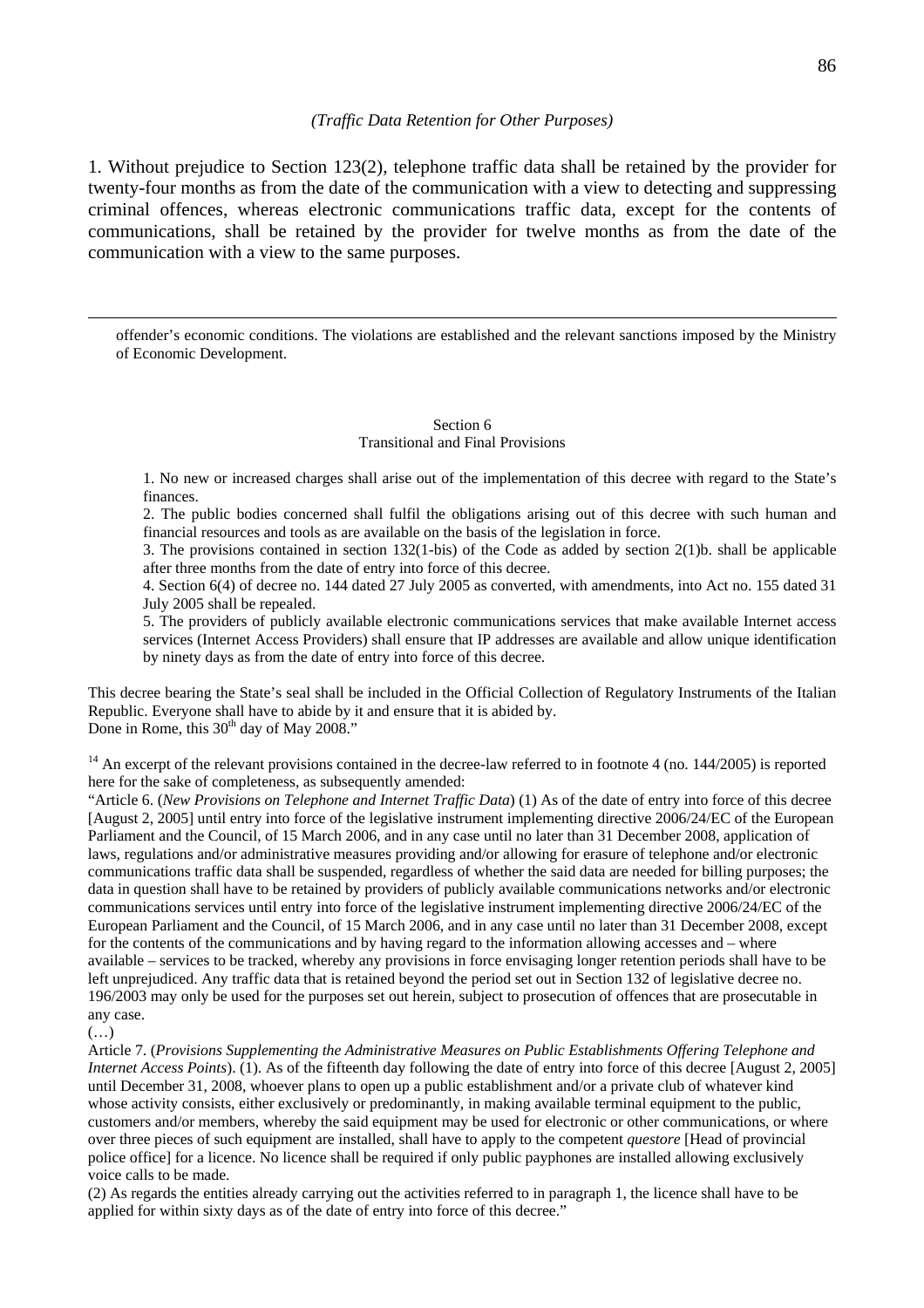1-bis. The data related to unsuccessful calls that are processed on a provisional basis by the providers of publicly available electronic communications services or a public communications network shall be retained for thirty days.<sup>[15](#page-86-0)</sup>

2. [Repealed by Section 2(1)c. of Presidential decree no. 109/2008.]

3. Within the term referred to in paragraph 1, the data may be acquired from the provider by means of a reasoned order issued by the public prosecutor also at the request of defence counsel, the person under investigation, the injured party, or any other private party. Defence counsel for either the defendant or the person under investigation may directly request the provider to make available the data relating to the subscriptions entered into by his/her client according to the arrangements specified in Section 391-quater of the Criminal Procedure Code without prejudice to the requirements set out in Section  $8(2)$ , letter f), with regard to incoming phone calls.

4. [Repealed by Section 2(1)c. of Presidential decree no. 109/2008.]

4-bis. [Repealed by Section 2(1)c. of Presidential decree no. 109/2008.]

4-ter. The Minister for Home Affairs or the heads of the central offices specialising in computer and/or IT matters from the State Police, the Carabinieri, and the Financial Police as well as the other entities mentioned in paragraph 1 of section 226 of the implementing, consolidating, and transitional provisions related to the Criminal Procedure Code as per legislative decree no. 271/1989, where delegated by the Minister for Home Affairs, may order IT and/or Internet service providers and operators to retain and protect Internet traffic data, except for contents data, according to the arrangements specified above and for no longer than ninety days, also in connection with requests lodged by foreign investigating authorities, in order to carry out the pre-trial investigations referred to in the said section 226 of the provisions enacted via legislative decree no. 271/1989, or else with a view to the detection and suppression of specific offences. The term referred to in the order in question may be extended, on grounds to be justified, up to six months whilst specific arrangements may be made for keeping the data as well as for ensuring that the data in question are not available to the IT and/or Internet service providers and operators and/or to third parties.

4-quater. Any IT and/or Internet service providers and/or operators that are the subject of the order mentioned in paragraph 4-ter shall comply without delay and forthwith give assurances to the requesting authority as to their compliance. IT and/or Internet service providers and/or operators are required to keep the order at issue confidential along with any activities performed accordingly throughout the period specified by the said authority. Violation of this requirement shall be punished in accordance with section 326 of the Criminal code unless the facts at issue amount to a more serious offence.

4-quinquies. The measures taken under paragraph 4-ter above shall be notified in writing without delay, in any case by forty-eight hours as from service on the addressee(s), to the public prosecutor that is competent for the place of enforcement, who shall endorse them if the relevant preconditions are fulfilled. The measures shall cease to be enforceable if they are not endorsed.

5. Data processing for the purposes referred to in paragraph 1 shall be carried out by complying with the measures and precautions to safeguard data subjects as required under Section 17, which

<span id="page-86-0"></span><sup>&</sup>lt;sup>15</sup> Under section 6(3) of Presidential decree no. 109/2008, "The provisions contained in section 132(1-bis) of the Code as added by section 2(1)b. [of the decree] shall be applicable after three months from the date of entry into force of this decree."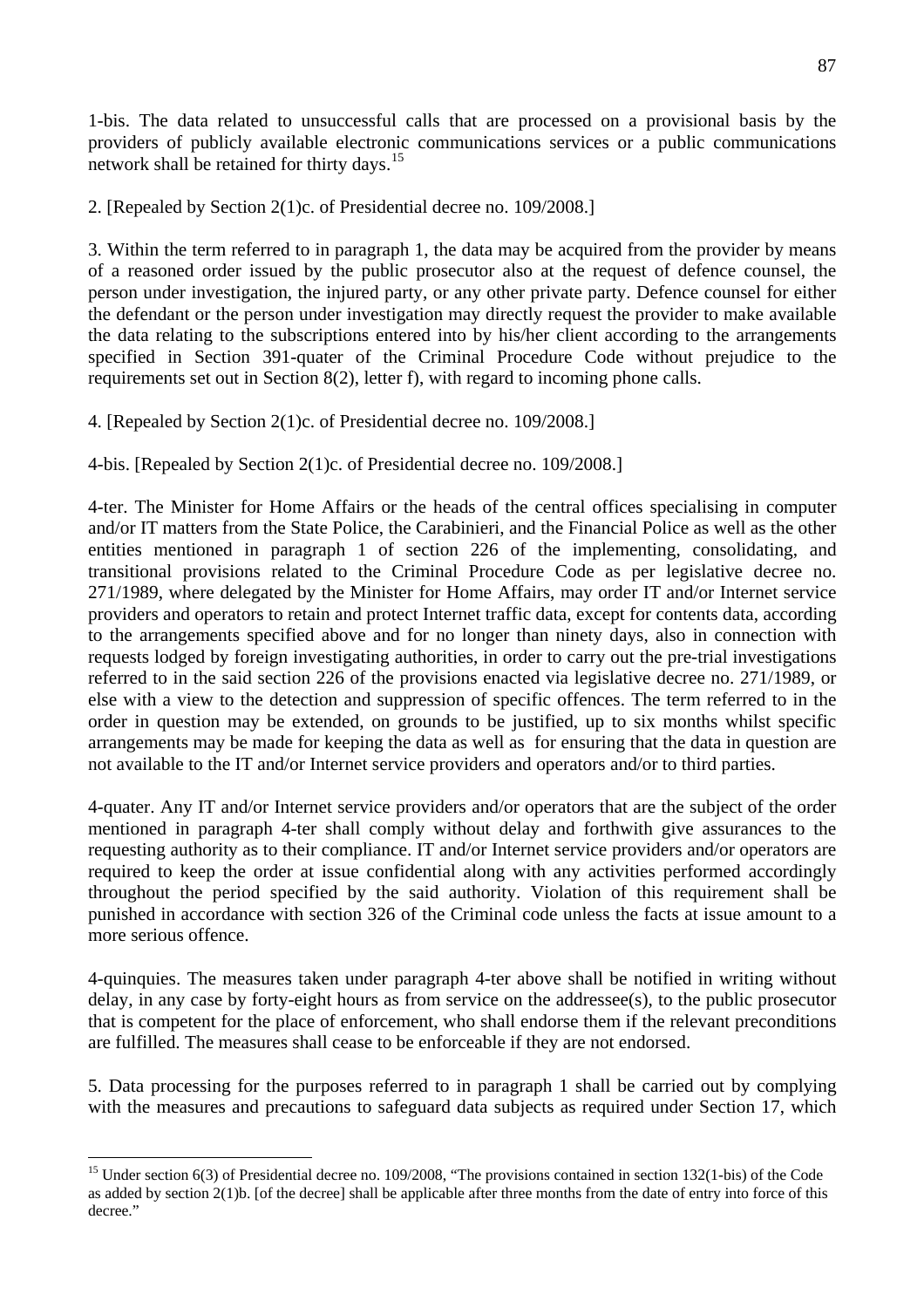are aimed at ensuring that the retained data fulfil the same quality, security and protection requirements as network data as well as at:

a. providing in all cases for specific systems allowing both computer-based authentication and authorisation of persons in charge of the processing as per Annex B,

b. [Repealed by Section 2(1)d. of Presidential decree no. 109/2008.]

c. [Repealed by Section 2(1)d. of Presidential decree no. 109/2008.]

d. laying down technical mechanisms to regularly destroy the data after expiry of the term referred to in paragraph 1.

# *CHAPTER II – INTERNET AND ELECTRONIC NETWORKS*

#### **Section 133**

*(Code of Conduct and Professional Practice)* 

1. The Garante shall encourage, pursuant to Section 12, adoption of a code of conduct and professional practice applying to the processing of personal data by providers of communication and information services supplied by means of electronic communications networks, with particular regard to the criteria to ensure and streamline adequate information and awareness by users of public and private electronic communications networks as to the categories of personal data processed and the mechanisms for such processing – in particular, by providing information notices online using simple means and in an interactive manner, so as to enhance openness and fairness in respect of the users as well as full compliance with the principles referred to in Section 11 also with a view to certifying quality of the implemented mechanisms and the security level afforded.

# *CHAPTER III – VIDEO SURVEILLANCE*

#### **Section 134**

*(Code of Conduct and Professional Practice)* 

1. The Garante shall encourage, pursuant to Section 12, adoption of a code of conduct and professional practice applying to the processing of personal data that is performed by means of electronic image acquisition devices, by setting forth specific processing arrangements and simplified mechanisms to inform data subjects in order to ensure lawfulness and fairness of the processing also in the light of Section 11.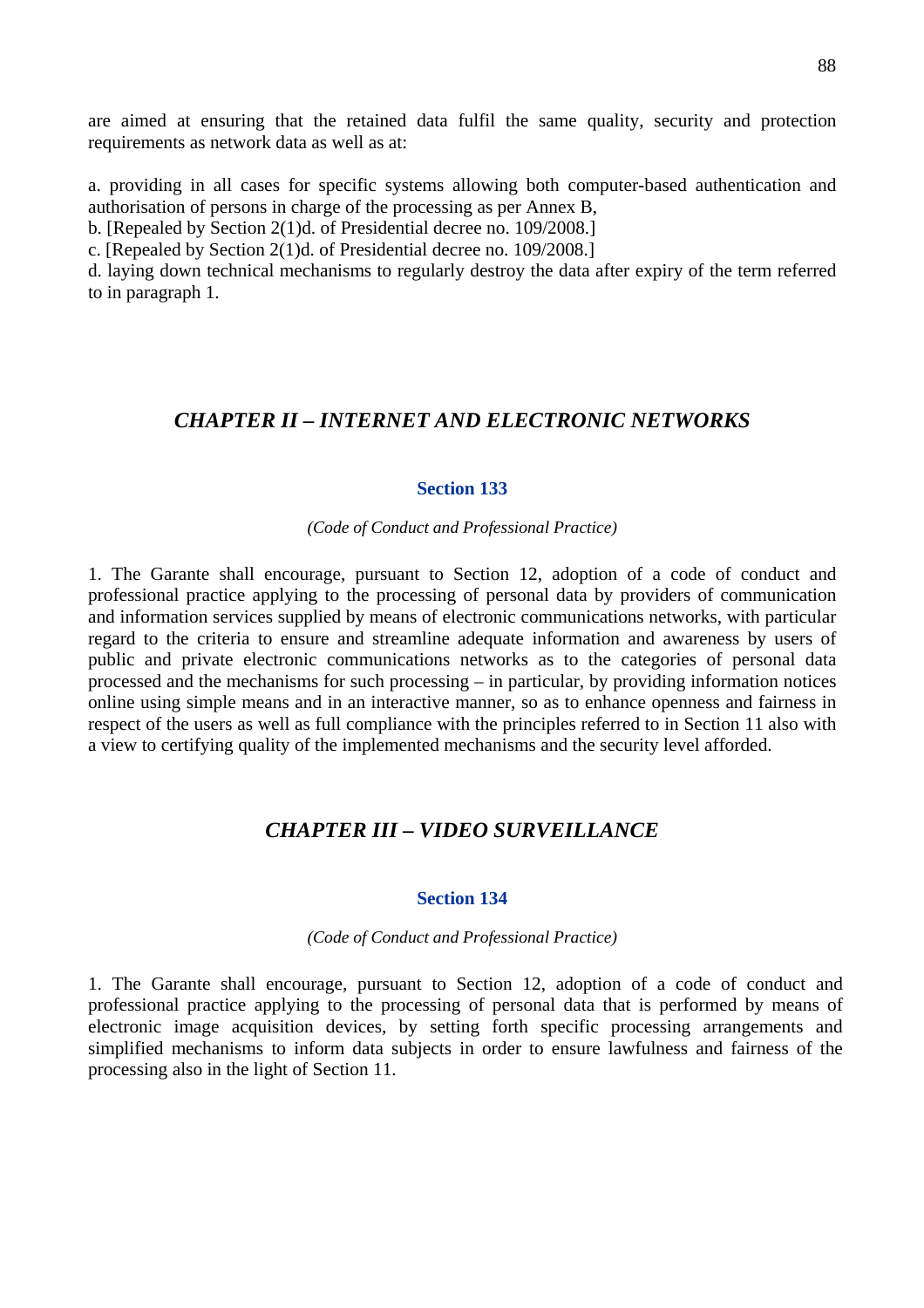# **TITLE XI – SELF-EMPLOYED PROFESSIONALS AND PRIVATE DETECTIVES**

# *CHAPTER I – IN GENERAL*

#### **Section 135**

*(Code of Conduct and Professional Practice)* 

1. The Garante shall encourage, pursuant to Section 12, adoption of a code of conduct and professional practice applying to the processing of personal data that is performed to carry out investigations by defence counsel as per Act no. 397 of 7 December 2000 or else to establish or defend a legal claim, in particular as regards self-employed professionals and entities authorised under the law to operate as private detectives.

# **TITLE XII – JOURNALISM AND LITERARY AND ARTISTIC EXPRESSION**

# *CHAPTER I – IN GENERAL*

#### **Section 136**

*(Journalistic Purposes and Other Intellectual Works)* 

1. This Title shall apply to processing operations

a) that are carried out in the exercise of the journalistic profession and for the sole purposes related thereto;

b) that are carried out by persons included either in the list of free-lance journalists or in the roll of trainee journalists as per Sections 26 and 33 of Act no. 69 of 03.02.63;

c) that are carried out on a temporary basis exclusively for the purposes of publication or occasional circulation of articles, essays and other intellectual works also in terms of artistic expression.

## **Section 137**

*(Applicable Provisions)* 

1. The provisions laid down in this Code concerning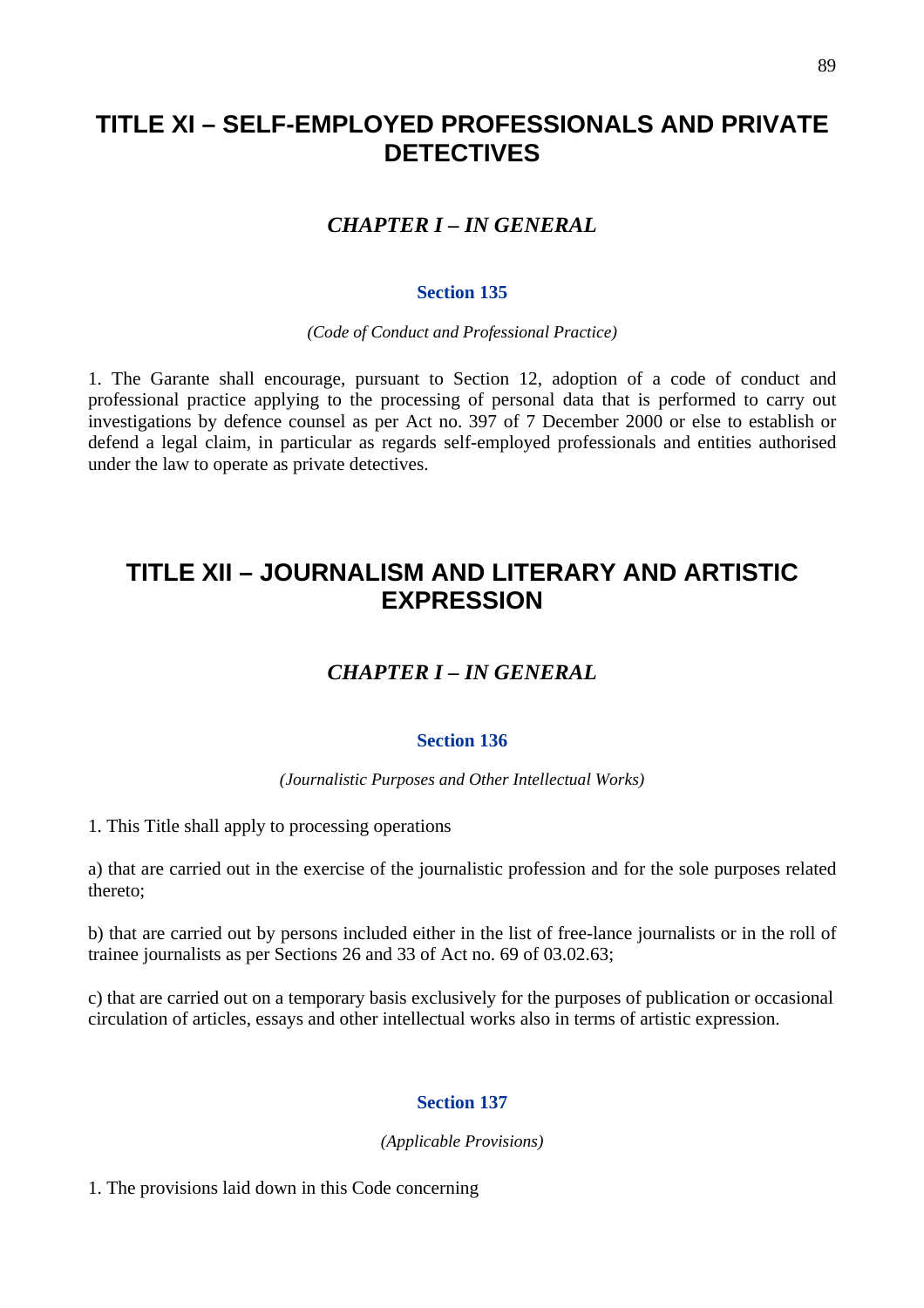a) the authorisation granted by the Garante pursuant to Section 26,

b) the safeguards referred to in Section 27 in connection with judicial data,

c) transborder data flows as per Title VII of Part I,

shall not apply to the processing operations referred to in Section 136.

2. The data processing operations referred to in paragraph 1 may be performed also in the absence of the data subject's consent as per Sections 23 and 26.

3. If the data are communicated or disseminated for the purposes referred to in Section 136, the limitations imposed on freedom of the press to protect the rights as per Section 2, in particular concerning materiality of the information with regard to facts of public interest, shall be left unprejudiced. It shall be allowed to process the data concerning circumstances or events that have been made known either directly by the data subject or on account of the latter's public conduct.

#### **Section 138**

#### *(Professional Secrecy)*

1. The provisions concerning professional secrecy in the journalistic profession shall be left unprejudiced as related to the source of the information if a data subject requests to be informed of the source of the personal data in accordance with Section 7(2), letter a).

# *CHAPTER II – CODE OF PRACTICE*

#### **Section 139**

*(Code of Practice Applying to Journalistic Activities)* 

1. The Garante shall encourage, pursuant to Section 12, adoption of a code of practice by the National Council of the Press Association as regards processing of the data referred to in Section 136. The code shall include measures and provisions to safeguard data subjects as appropriate in respect of the nature of the data*,* with particular regard to those disclosing health and sex life. The code may also lay down simplified arrangements for providing the information referred to in Section 13.

2. In the course of drawing up said code, or thereafter, the Garante in cooperation with the Council shall lay down measures and provisions to safeguard data subjects, which the Council shall have to adopt.

3. Where the code of practice or any amendments or additions thereto fail to be adopted by the Council within six months of the proposal put forward by the Garante, they shall be adopted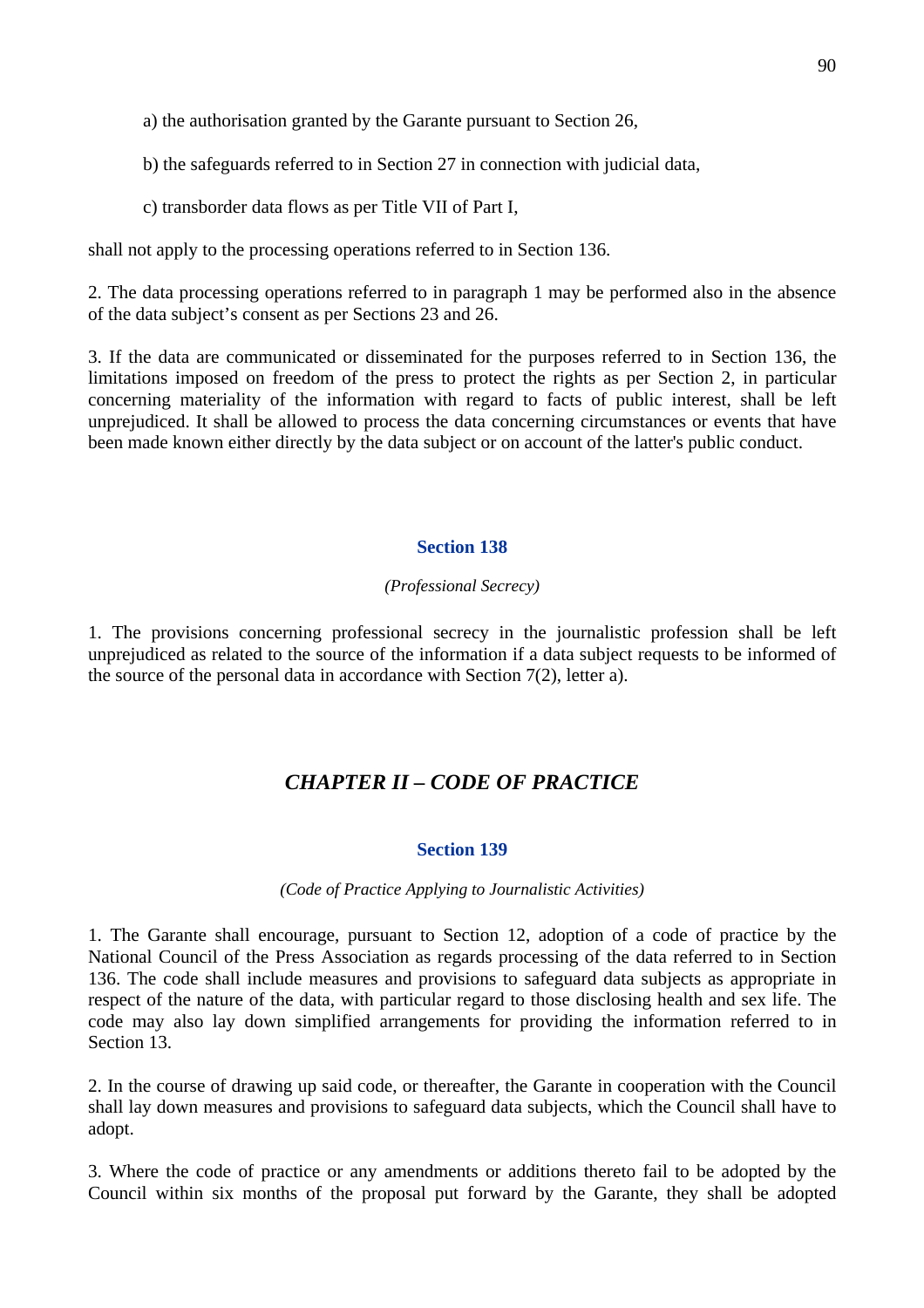vicariously by the Garante and enforced until different regulations come into force pursuant to the cooperation procedure.

4. The code and any amendments or additions thereto shall come into force fifteen days after publication in the Official Journal as per Section 12.

5. Should any of the provisions in the code of practice be infringed, the Garante may prohibit the processing pursuant to Section 143(1), letter c).

# **TITLE XIII – DIRECT MARKETING**

# *CHAPTER I – IN GENERAL*

## **Section 140**

#### *(Code of Conduct and Professional Practice)*

1. The Garante shall encourage, pursuant to Section 12, adoption of a code of conduct and professional practice applying to the processing of personal data that is performed to send advertising materials or for direct selling purposes, or else to carry out market surveys or commercial communication activities, by also laying down simplified arrangements for a data subject to indicate and highlight his/her objection to receiving certain communications whenever the data subject's consent is not a prerequisite for the processing.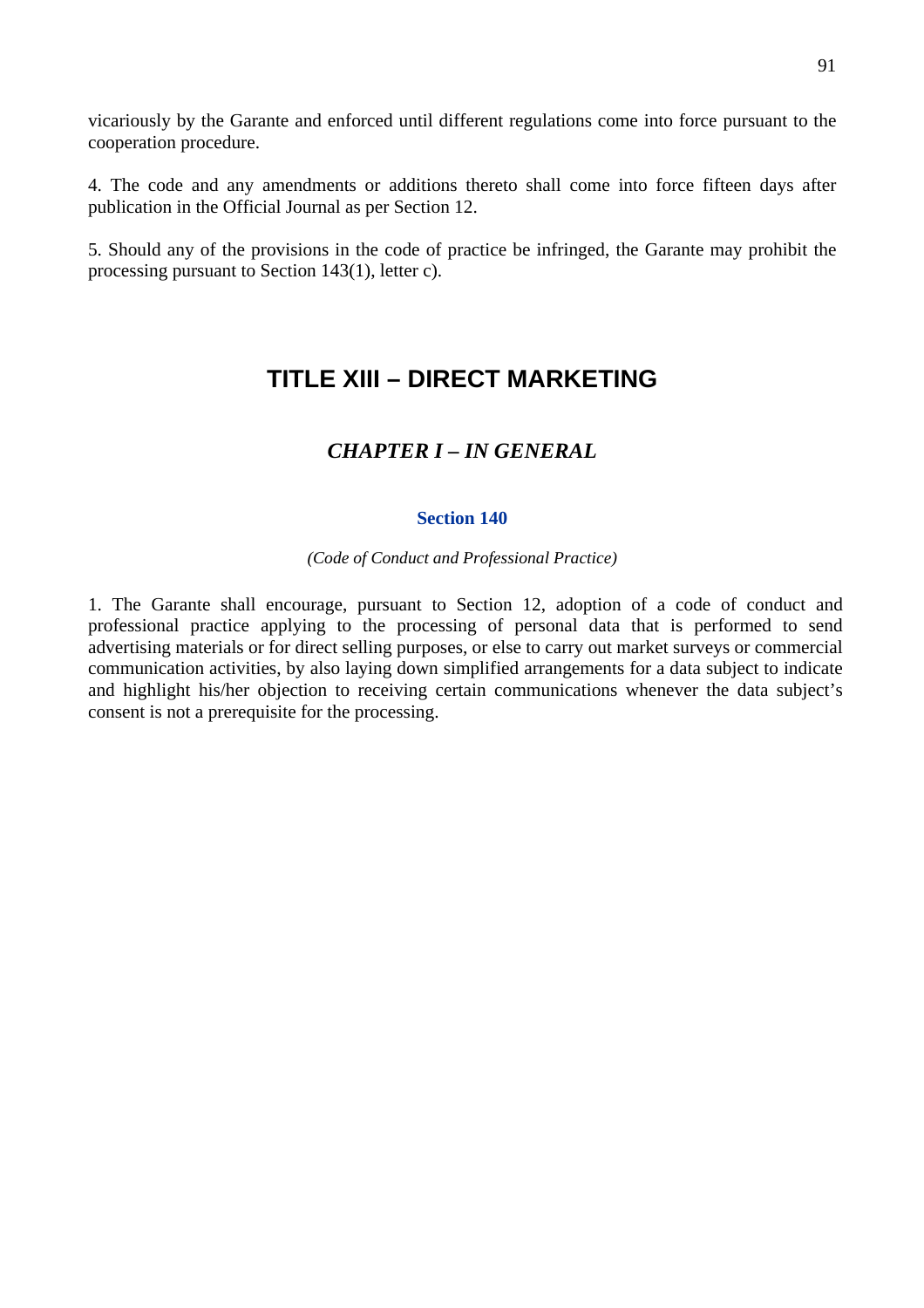# PART III – REMEDIES AND SANCTIONS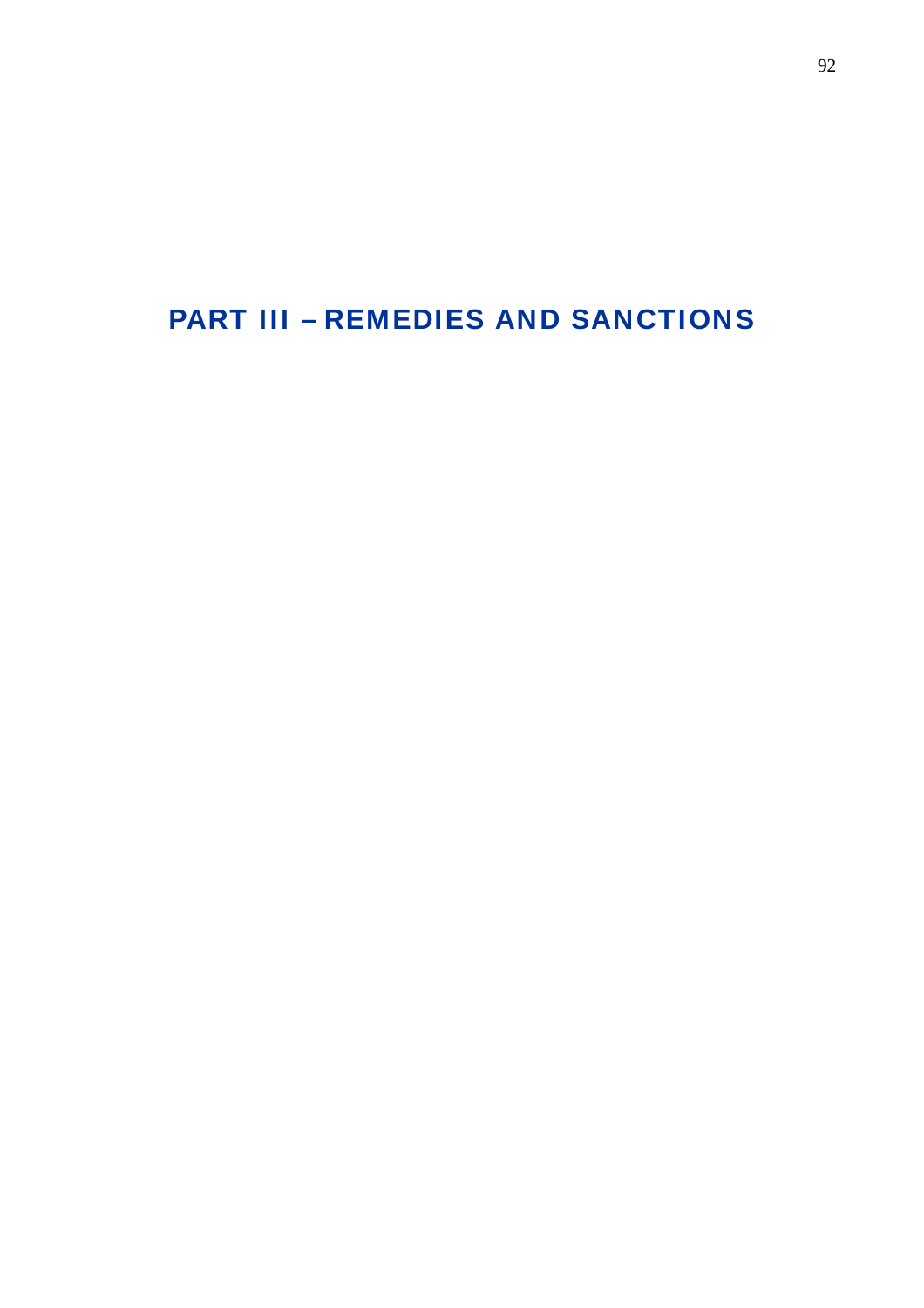# **TITLE I – ADMINISTRATIVE AND JUDICIAL REMEDIES**

# *CHAPTER I – REMEDIES AVAILABLE TO DATA SUBJECTS BEFORE THE GARANTE*

# I – GENERAL PRINCIPLES

## **Section 141**

#### *(Available Remedies)*

1. Data subjects may apply to the Garante

 a) to lodge a circumstantial claim pursuant to Section 142, in order to point out an infringement of the relevant provisions on the processing of personal data,

 b) to lodge a report, if no circumstantial claim as per letter a) may be lodged, in order to call upon the Garante to check up on the aforementioned provisions,

 c) to lodge a complaint with a view to establishing the specific rights referred to in Section 7 in accordance with the arrangements and for the purposes laid down in Part III of this Chapter.

# II – ADMINISTRATIVE REMEDIES

## **Section 142**

#### *(Lodging a Claim)*

1. A claim shall refer, with as many details as possible, to the facts and circumstances on which it is grounded, the allegedly infringed provisions and the remedies sought as well as to the identification data concerning data controller, data processor, if available, and claimant.

2. The claim shall be undersigned either by the data subjects or by associations representing them also pursuant to Section 9(2) and shall be lodged with the Garante without any specific formalities being required. Such documents as may be helpful for assessment purposes shall be annexed to the claim including the relevant letter of attorney, if any, and an address shall be specified to send communications also by e-mail, facsimile or telephone.

3. The Garante may draw up a claim form to be published in the Bulletin and made available via electronic means.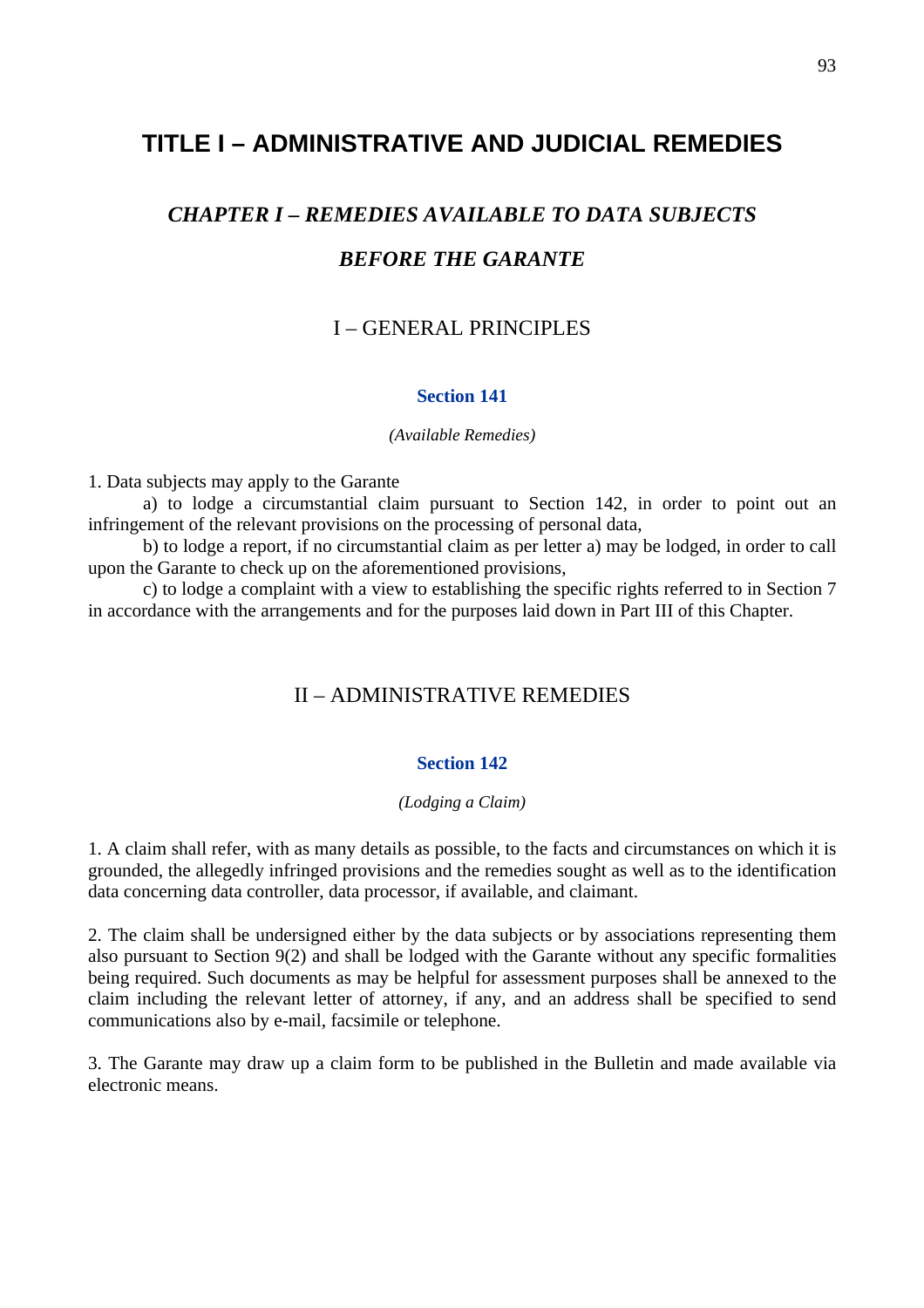## **Section 143**

#### *(Handling a Claim)*

1. Upon conclusion of the preparatory phase, if the claim is not found to be manifestly groundless and the prerequisites for a decision are fulfilled, the Garante

a) may call upon the data controller – also requesting the latter to appear jointly with the data subject – to autonomously block the processing before ordering that the measures referred to in letter b) are taken, or before prohibiting or blocking the processing as per letter c),

b) shall order that the data controller takes such measures as are necessary or appropriate to bring the processing into line with the provisions in force,

c) shall block or prohibit the processing, in whole or in part, if the latter is found to be unlawful or unfair partly because of the failure to take the necessary measures as per letter b), or else if there is an actual risk that it may be considerably prejudicial to one or more of the data subjects by having regard to the nature of the data, the arrangements applying to the processing or the effects that may be produced by the processing,

d) may prohibit, in whole or in part, processing of data concerning individual entities or categories if it is in conflict with the substantial public interest,

also prior to finalising the relevant proceeding.

2. The provisions referred to in paragraph 1 shall be published in the Official Journal of the Italian Republic if the relevant addressees cannot be easily identified on account either of their number or of the complexity of the inquiries.

# **Section 144**

## *(Reports)*

1. The provisions referred to in Section 143 may also be taken in connection with a report lodged as per Section 141(1), letter b), if preliminary investigations have already been started, also prior to finalising the relevant proceeding.

# III – NON-JUDICIAL REMEDIES

# **Section 145**

## *(Complaints)*

1. The rights as per Section 7 may be enforced either by filing a lawsuit or by lodging a complaint with the Garante.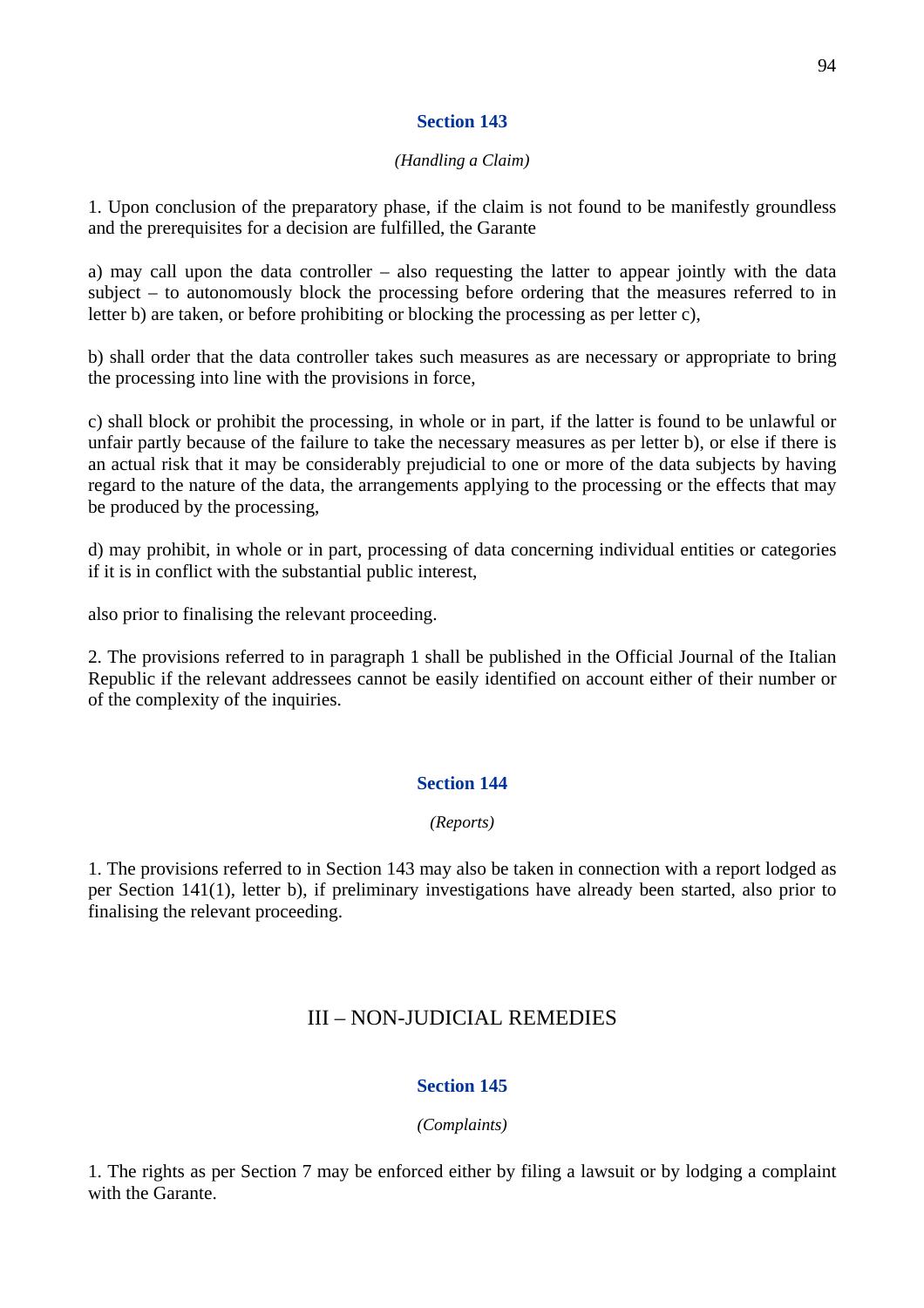2. Lodging a complaint with the Garante shall not be permitted if an action regarding the same matter and between the same parties has already been brought before a judicial authority.

3. Lodging a complaint with the Garante shall prevent an action from being brought by the same parties and for the same matter before a judicial authority.

#### **Section 146**

#### *(Prior Request to Data Controller or Processor)*

1. Except where the running of time would cause imminent, irreparable harm to a person, lodging a complaint with the Garante shall only be permitted after a request concerning the same matter has been made to the data controller or processor pursuant to Section 8(1) and the term provided for in this Section has expired, or else if said request has not been granted also in part.

2. A response to the request shall be provided by the data controller or processor within fifteen days of its receipt.

3. Within the deadline referred to in paragraph 2, the data controller or processor shall inform the data subject that the operations required to fully comply with his/her request are especially complex, or that delay can be accounted for on other grounds. In this case, the request shall have to be complied with in full within thirty days of its receipt.

#### **Section 147**

#### *(Lodging a Complaint)*

1. A complaint shall be lodged against the data controller by specifying:

 a) name of complainant, special agent, if any, data controller and, where known, the data processor that has been designated to provide responses to data subjects exercising the rights referred to in Section 7;

 b) date of the request made to the data controller or processor pursuant to Section 8(1), or else the imminent, irreparable harm making said request unnecessary;

c) the grounds for the complaint;

- d) the remedy sought from the Garante;
- e) the domicile of choice for the purposes of the relevant proceeding.

2. The complaint shall be undersigned by either the complainant or the latter's special agent and include as attachments

a) a copy of the request made to the data controller or processor pursuant to Section 8(1);

b) the letter of attorney, if any;

c) proof of the payment of office charges.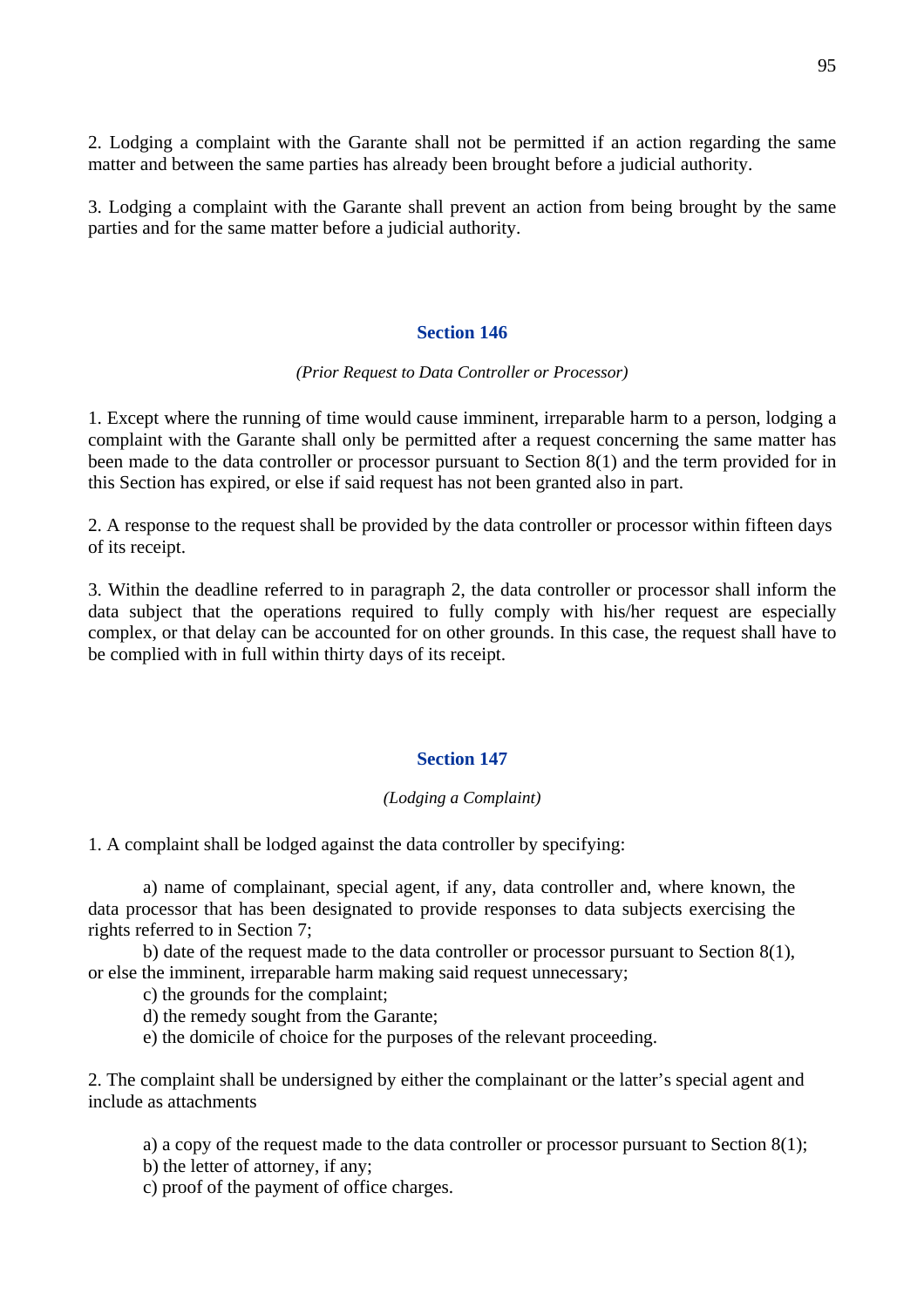3. Any documents that may be helpful in evaluating the complaint shall be also attached, including an address for the service of communications on either the complainant or the special agent by email, facsimile or telephone.

4. The complaint shall be lodged with the Garante and the relevant signature shall be certified true. No certification shall be necessary if the complaint is undersigned either at the Office of the Garante or by a special agent who is included in the roll of lawyers and has been granted power of attorney in accordance with Section 83 of the Civil Procedure Code, or else if it is electronically signed pursuant to the legislation in force.

5. Complaints shall have to be lodged exclusively either by registered letter or by electronic networks in compliance with the arrangements concerning digital signature and receipt confirmation that are referred to in Section 38(2); alternatively, they may be lodged directly with the Office of the Garante.

## **Section 148**

## *(Inadmissible Complaints)*

1. A complaint shall be inadmissible

a) if it is lodged by a person having no legitimate title thereto,

b) if Sections 145 and 146 are not complied with,

 c) in default of any of the items referred to in Section 147(1) and (2), unless the complainant or the special agent amend the complaint, also following the invitation made by the Office of the Garante in accordance with paragraph 2, within seven days of the date on which it was lodged or said invitation was received. In this case, the complaint shall be regarded as lodged at the time when the amended complaint is received by the Office.

2. The Garante shall specify the cases in which a complaint may be amended.

# **Section 149**

## *(Handling a Complaint)*

1. The Office of the Garante shall be responsible for communicating a complaint to the data controller within three days, except where it has been declared to be inadmissible or manifestly groundless, also informing said controller that he/she may notify both the complainant and the Office within ten days of the receipt of the above communication that he/she will voluntarily comply. Said information shall be provided to the data controller by the data processor, if any, that has been designated to provide responses to data subjects in case the rights as per Section 7 are exercised, on condition that this is referred to in the complaint.

2. In case of voluntary compliance, a declaration of no case to answer shall be returned. Upon the complainant's request, costs and charges relating to the complaint shall be calculated as a lump sum and either awarded to the opposing party or balanced, also in part, on rightful grounds.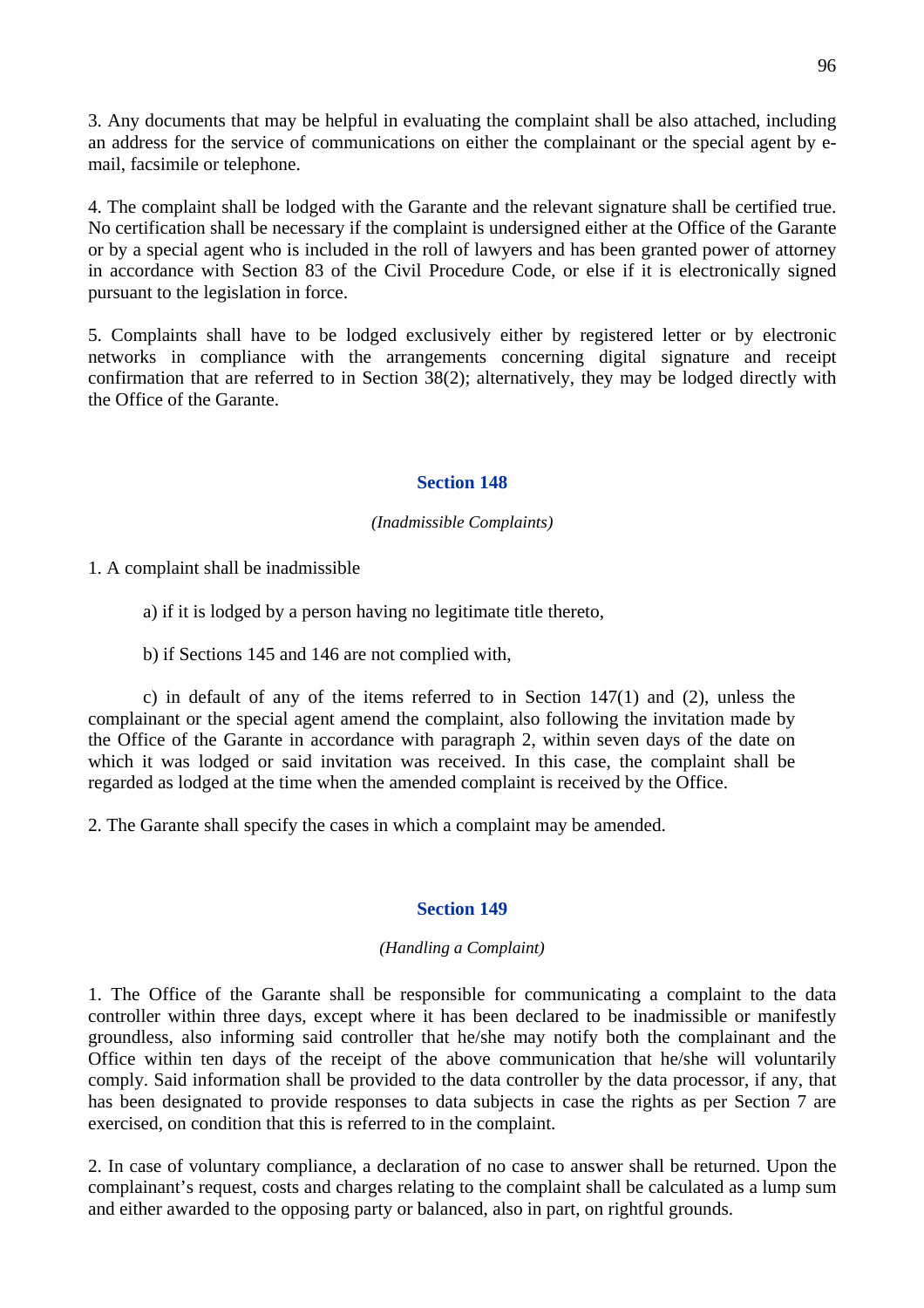3. The data controller, the data processor referred to in paragraph 1 and the data subject shall have the right of being heard, whether personally or through a special agent, and of submitting pleadings or documents. To that end, the communication referred to in para. 1 shall be also sent to the complainant and specify the term within which the data controller, processor or data subject may submit pleadings and documents as well as the day on which said persons may be heard, also by means of suitable audiovisual techniques.

4. In the course of the proceeding, the complainant may better specify his/her claim to the extent that it falls within the scope of the complaint, or else if the data controller raises objections.

5. The Garante may order, also ex officio, that one or more expert assessments be carried out. The relevant order shall specify the scope of such assessment and its deadline and shall be communicated to the parties, who may attend either personally or through their agents or advisors. The order shall also make arrangements for the payment in advance of any costs relating to the assessment.

6. The data controller and the data processor referred to in paragraph 1 may be assisted in the proceeding by an agent or a person of their choice.

7. If the enquiries are especially complex or the parties agree thereto, the sixty-day term referred to in Section 150(2) may be extended by no more than forty additional days.

8. Running of time as per Section 150(2) and Section 151 shall be stopped by operation of law from 1 August to 15 September of each year and shall start again as of the end of the latter period. Should time start running during said period, the start shall be postponed to the end of the selfsame period. Running of time shall not be stopped whenever there exists the harm referred to in Section 146(1) and its stopping shall not prevent taking the measures referred to in Section 150(1).

## **Section 150**

## *(Measures Taken Following a Complaint)*

1. If so required by the specific case, the Garante may provisionally order either the partial or total blocking of some of the data, or the immediate termination of one or more processing operations. Such order may also be adopted prior to communicating the complaint as per Section 149(1) and shall cease to be effective if the decision mentioned in paragraph 2 is not rendered within the relevant deadline. The order may be challenged together with said decision.

2. Having gathered the necessary information, the Garante shall order with a reasoned decision, if the complaint is found to be grounded, that the data controller abstain from the unlawful conduct; the Garante shall also specify the remedies to enforce the data subject's rights and set a term for their implementation. If no decision on the complaint is rendered within sixty days of the date on which the complaint was lodged, the complaint shall have to be regarded as dismissed.

3. If any party previously requested it, the provision by which the proceeding is finalised shall also set out the costs and office charges relating to the complaint as a lump sum either to be awarded, also in part, to the losing party, or to be compensated for, also in part, on rightful grounds.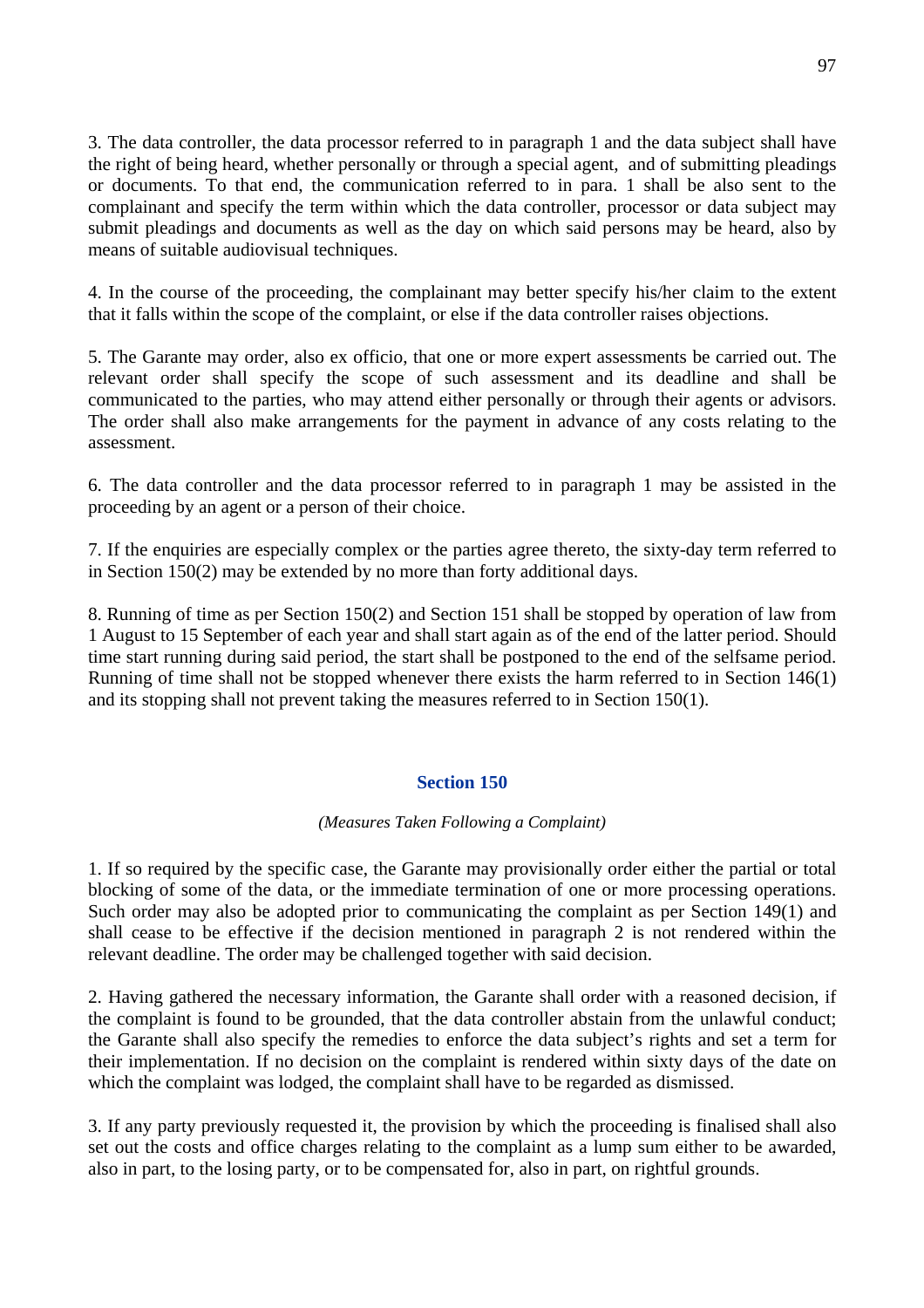4. The decision taken by the Garante, regardless of its being provisional, shall be communicated to the parties within ten days either at their domiciles of choice or at the domiciles specified in the case records. Said decision may be communicated to the parties also by e-mail or facsimile.

5. If enforcement of the decision referred to in paragraphs 1 and 2 proves difficult or is objected to, the Garante shall lay down implementing arrangements, after hearing the parties if appropriate, by availing itself, if necessary, either of Office staff or of the collaboration of other public authorities.

6. If the provision in which costs and charges are set out is not challenged, or if it is dismissed, said provision shall be regarded as an enforcement order pursuant to Sections 474 and 475 of the Civil Procedure Code with regard to such costs and charges.

# **Section 151**

# *(Challenging)*

1. The decision and/or tacit dismissal referred to in Section 150(2) may be challenged by the data controller or the data subject, as the case may be, in that they may file a petition pursuant to Section 152. Challenging shall not suspend enforcement of the decision.

2. Courts shall follow the procedure set out in Section 152.

# *CHAPTER II – JUDICIAL REMEDIES*

# **Section 152**

## *(Judicial Authorities)*

1. Competence over any disputes concerning application of the provisions of this Code, including those related either to provisions issued by the Garante with regard to personal data protection or to the failure to adopt such provisions, shall lie with judicial authorities.

2. As regards any dispute referred to in paragraph 1, the relevant proceeding shall be instituted by filing a petition with the clerk's office of the court having jurisdiction on the data controller's place of residence.

3. The judicial authority shall decide on the case as a single-judge court.

4. Any petition against a provision by the Garante, also in pursuance of Section 143, shall have to be filed within thirty days of the date on which said provision is communicated or tacitly dismissed. If the petition is filed thereafter, the court shall declare that it is inadmissible by an order that may be challenged before the Court of Cassation.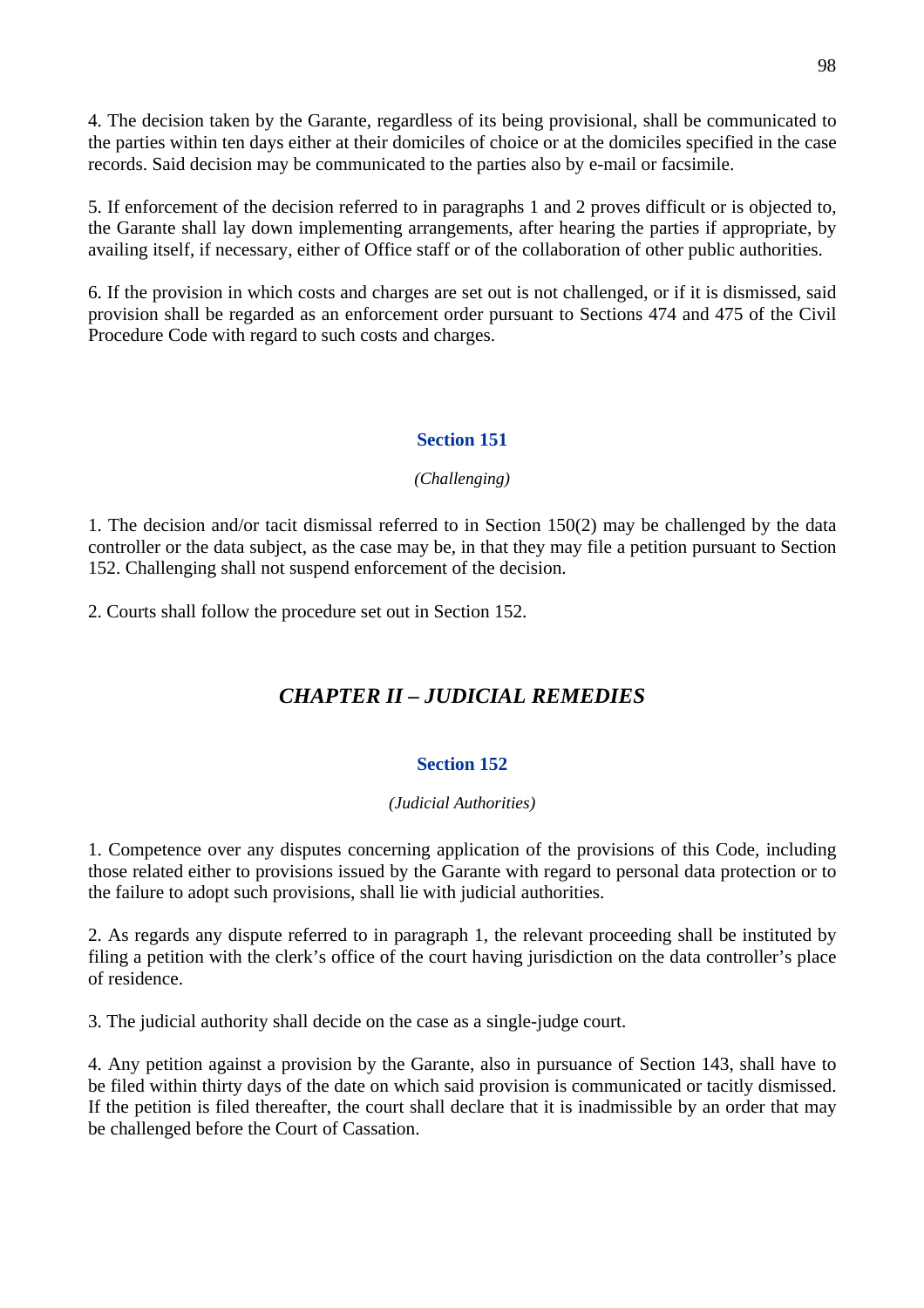5. Filing of a petition shall not suspend enforcement of the provision by the Garante. The court may provide wholly or partly otherwise on serious grounds, after hearing the parties, by issuing an order that may be challenged together with the decision finalising the relevant proceeding.

6. If there is an imminent danger of serious, irretrievable harm, the court may take the necessary measures by a reasoned decree, also summoning the parties to appear in court by no later than fifteen days. During the relevant hearing the court shall uphold, amend or discharge the measures taken by means of said decree.

7. The court shall summon the parties to appear by a decree in which the petitioner shall be notified of the mandatory term within which he/she shall have to serve said decree on the other parties as well as on the Garante. There shall be an interval of no less than thirty days between the day of service and the day in court.

8. Should the petitioner fail to appear on the first day in court without alleging any lawful grounds, the court shall order that the case be struck off the cause list and declare that the relevant proceeding is expired, also awarding costs to the petitioner.

9. When dealing with the case, the court shall decide on the items of evidence that it deems to be necessary, also of its own motion and without any formalities that are unnecessary for dealing with the case in court, and may order that witnesses be summoned also without laying down the relevant chapters.

10. Upon completion of the preparatory phase, the court shall invite the parties to sum up their cases and proceed with the oral argument. The court shall issue a judgment immediately thereafter by reading the relevant instrument. The reasons for the judgment shall be deposited with the court's clerk's office in the next thirty days. The court may also draw up and read the reasons jointly with the formal judgment, both being deposited with the court's clerk's office immediately thereafter.

11. If necessary, the court may grant no more than ten days for the parties to submit pleadings and adjourn to the first useful day following expiry of the above term with a view to the oral argument and issuing of the judgment.

12. With its judgment, the court shall grant or dismiss the petition, in whole or in part, order the necessary measures, provide for damages, if claimed, and award legal costs to the losing party, also by derogating from the prohibition referred to in Section 4 of Act no. 2248 of 20 March 1865, Annex E), whenever this is necessary in connection with, inter alia, acts performed by a public body in its capacity as data controller or processor.

13. The judgment may not be appealed against, however it may be challenged before the Court of Cassation.

14. This Section shall also apply to the cases referred to in Section 10(5) of Act no. 121 of 1 April 1981 as subsequently amended.

# **TITLE II – THE SUPERVISORY AUTHORITY**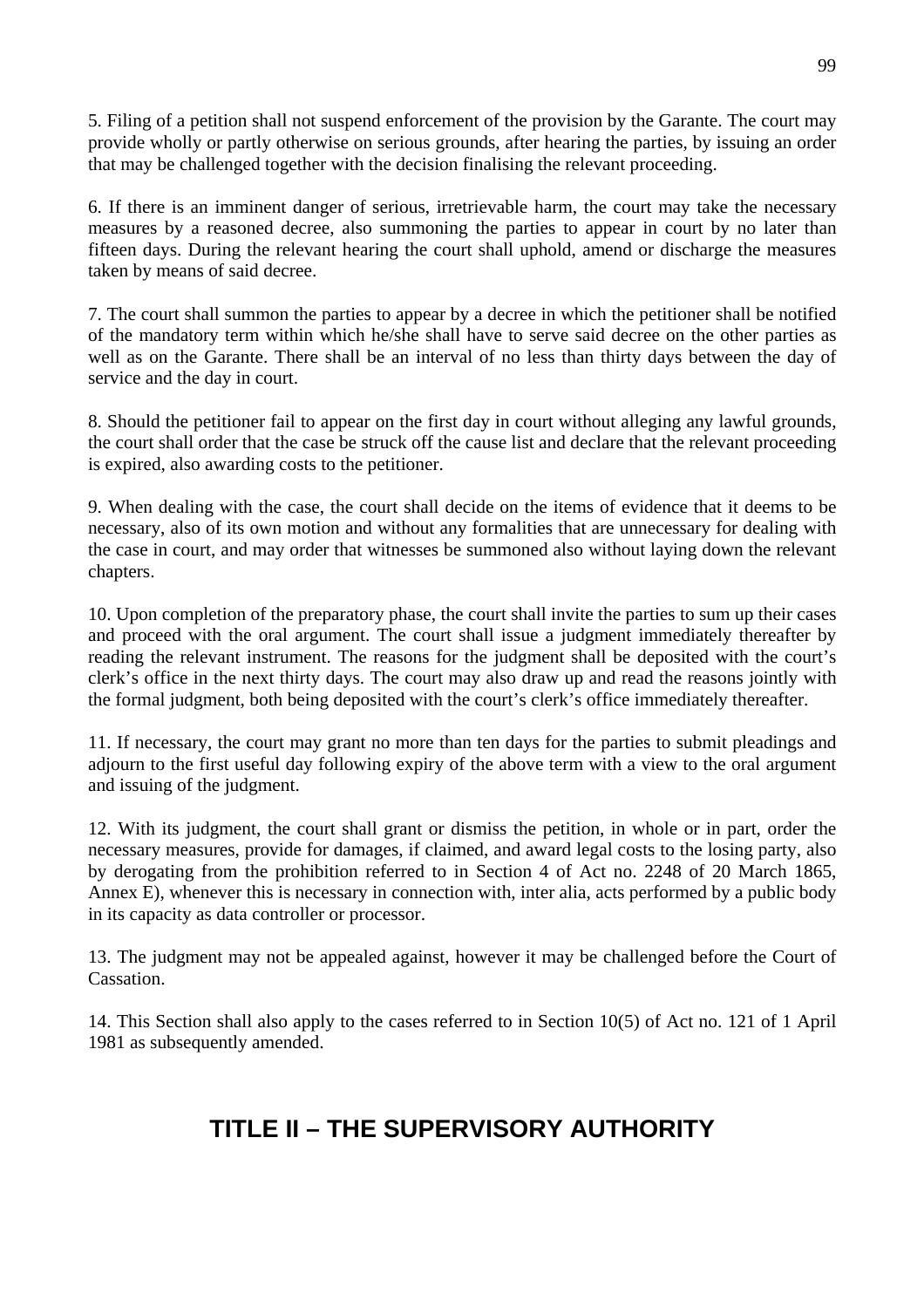# *CHAPTER I – THE GARANTE PER LA PROTEZIONE DEI DATI PERSONALI*

## **Section 153**

#### *(The Garante)*

1. The Garante shall act fully autonomously and independently in its decisions and assessments.

2. The Garante shall be a collegiate body composed of four members, of whom two shall be elected by the Chamber of Deputies and two by the Senate through a specific voting procedure. The members shall be persons ensuring independence and with proven experience in the field of law or computer science; experts from both sectors shall have to be included.

3. The members shall elect their President, who shall have the casting vote in the case where votes are equal. They shall also elect a Vice-President, who shall discharge the functions of the President if the latter is absent or hindered.

4.<sup>[16](#page-99-0)</sup> President and members shall hold office for seven years; their appointment shall not be renewable. For the entire term of their office, President and members shall not be allowed - under penalty of losing office - to carry out professional or advisory activities, manage or be employed by public or private entities or hold elective offices.

5. Once President and members have accepted their appointment, they shall be assigned to the temporary staff if they are employees in the public administration or judges/prosecutors not yet retired; if they are faculty professors at an University, they shall be put on leave of absence with no allowances pursuant to Section 13 of Presidential decree no. 382 of 11.07.1980 as subsequently amended. Staff who have been assigned to the temporary staff or put on leave of absence may not be replaced.

6. The President shall be entitled to an allowance not exceeding the one paid to the judge presiding over the Court of Cassation (*Corte di Cassazione*). Members shall be entitled to an allowance not exceeding two-thirds of that paid to the President. The aforementioned allowances shall be determined pursuant to Section 6 of Presidential Decree no. 501 of 31 March 1998 in such a way as to be included in the ordinary budget.

7. The Office referred to in Section 156 shall be under the authority of the Garante.

 $\overline{a}$ 

## **Section 154**

#### *(Tasks)*

1. Notwithstanding specific provisions, the tasks to be discharged by the Garante, also with the help of the Office and in compliance with this Code, shall consist in:

<span id="page-99-0"></span><sup>&</sup>lt;sup>16</sup> This paragraph was amended by section 47-quater of Act no. 31/2008, which brought about amendments to the term of office of the commissioners appointed to certain independent authorities (seven years) including the members making up the Italian data protection authority. The previous term of office was four years and was renewable once.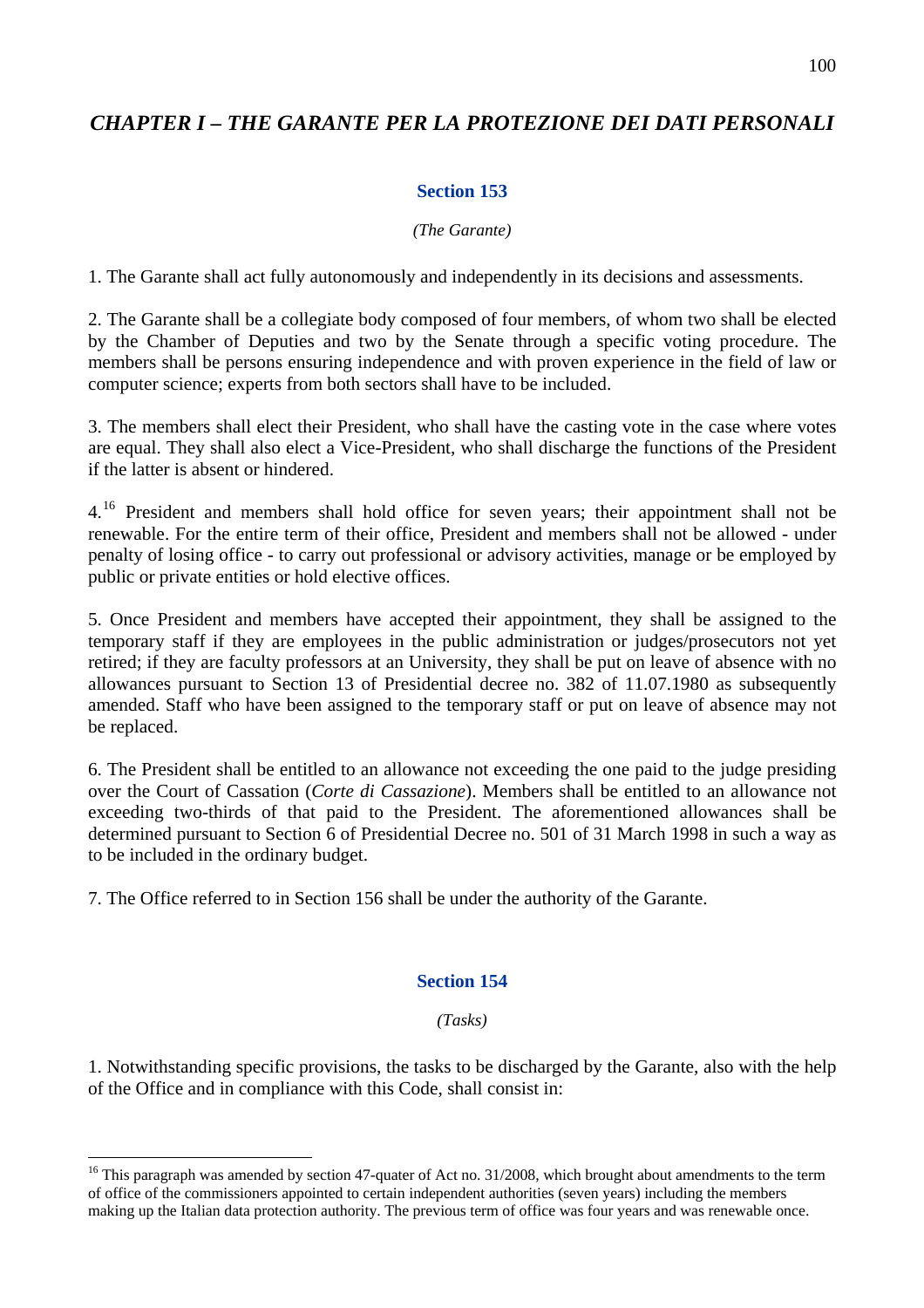a) verifying whether data processing operations are carried out in compliance with laws and regulations in force as well as with the relevant notification, also in case of termination of processing operations and with regard to the retention of traffic data<sup>[17](#page-100-0)</sup>;

 b) receiving reports and complaints, and taking steps as appropriate with regard to the complaints lodged by other data subjects or the associations representing them;

 c) ordering data controllers or processors, also ex officio, to adopt such measures as are necessary or appropriate for the processing to comply with the provisions in force as per Section 143;

 d) prohibiting, also ex officio, unlawful or unfair data processing operations, in whole or in part, or blocking such processing operations pursuant to Section 143, and taking other measures as provided for by the legislation applying to processing of personal data;

e) encouraging the adoption of codes pursuant to Section 12 and Section 139;

 f) drawing the attention of Parliament and Government to the advisability of legislation as required by the need to protect the rights referred to in Section 2, also in the light of sectoral developments;

g) giving opinions whenever required;

 h) raising public awareness of the legislation applying to personal data processing and the relevant purposes as well as of the data security measures;

 i) preferring information on facts and/or circumstances amounting to offences to be prosecuted ex officio, which it has come to know either in discharging or on account of its duties;

 l) keeping the register of processing operations as drawn up on the basis of the notifications referred to in Section 37;

 m) drawing up an annual report on the activity performed and implementation of this Code, which shall be submitted to Parliament and the Government by 30 April of the year following that to which the report refers.

2. Pursuant to paragraph 1, the Garante shall also discharge supervisory or assistance tasks concerning personal data processing as provided for by acts ratifying international agreements and conventions or else by Community regulations, with particular regard to

 a) Act no. 388 of 30 September 1993, as subsequently amended, ratifying and implementing the accession protocols and agreements for the Schengen Agreement and the relevant Implementing Convention,

 b) Act no. 93 of 23 March 1998, as subsequently amended, ratifying and implementing the Convention setting up the European Police Office (Europol),

 c) EC Regulation no. 515/97 of the Council, of 13 March 1997, and Act no. 291 of 30 July 1998, as subsequently amended, ratifying and implementing the Convention on the Use of Information Technology for Customs Purposes,

 d) EC Regulation no. 2725/2000 of the Council, of 11 December 2000, setting up "Eurodac" to allow comparing fingerprints and ensure effective implementation of the Dublin Convention,

 e) Chapter IV of Convention no. 108 on the protection of individuals with regard to the automated processing of personal data, as adopted in Strasbourg on 28 January 1981 and implemented by Act no. 98 of 21 February 1989, being the authority designated for the purpose of inter-State co-operation pursuant to Article 13 of said Convention.

<span id="page-100-0"></span><sup>&</sup>lt;sup>17</sup> As amended by section 4(1) of Presidential Decree no. 109/2008 (implementing directive 2006/24/EC).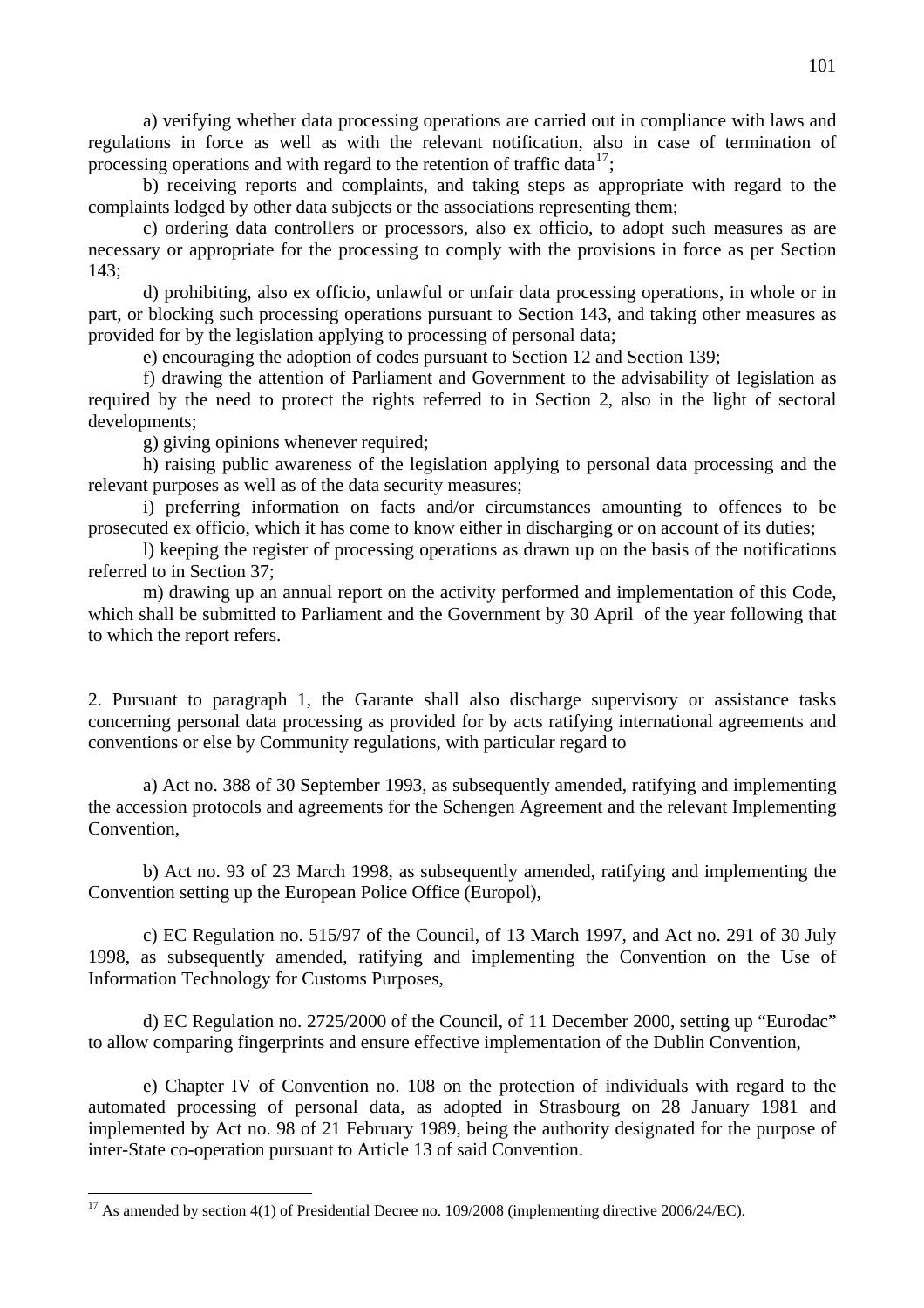3. The Garante shall co-operate with other independent administrative authorities in the performance of the relevant duties; to that end, the Garante may also invite representatives from another authority to take part in its meetings, or else be invited to take part in the meetings of another authority, and contribute to the analysis of issues of common interest. The Garante may also request the co-operation of specialized staff from another authority.

4. The Prime Minister and each Minister shall consult the Garante when drawing up regulations and administrative measures that are liable to produce effects on the matters regulated by this Code.

5. Subject to such shorter terms as may be provided for by law, the Garante's opinion shall be rendered in the cases at stake within forty-five days of receiving the relevant request. Upon expiry of said term, the requesting administrative agency may proceed irrespective of the acquisition of the Garante's opinion. If the term set out in this paragraph may not be complied with because of constraints related to preparation of the case, running of time may be suspended once only and the opinion shall have to be rendered in its final form within twenty days of receiving the information requested to the administrative agencies concerned.

6. A copy of any measure taken by judicial authorities in connection with either this Act or computer crime matters shall be transmitted to the Garante by the court clerk's office.

# *CHAPTER II - THE GARANTE'S OFFICE*

# **Section 155**

## *(Applicable Principles)*

1. In order to ensure accountability and autonomy pursuant to Act no. 241 of 07.08.90, as subsequently amended, and legislative decree no. 29 of 03.02.93, as subsequently amended, the Office of the Garante shall implement the principles concerning appointment and tasks of officials in charge of the individual cases, separation between guidance and supervisory tasks as conferred on the highest authorities and managerial tasks as committed to executive staff*.* The provisions of legislative decree no. 165/2001 shall also apply insofar as they are expressly referred to in this Code.

## **Section 156**

## *(Permanent and Other Staff)*

1. The Office of the Garante shall be under the authority of a secretary general who may also be a member of the ordinary or administrative judicature.

2. The permanent staff shall include one hundred employees.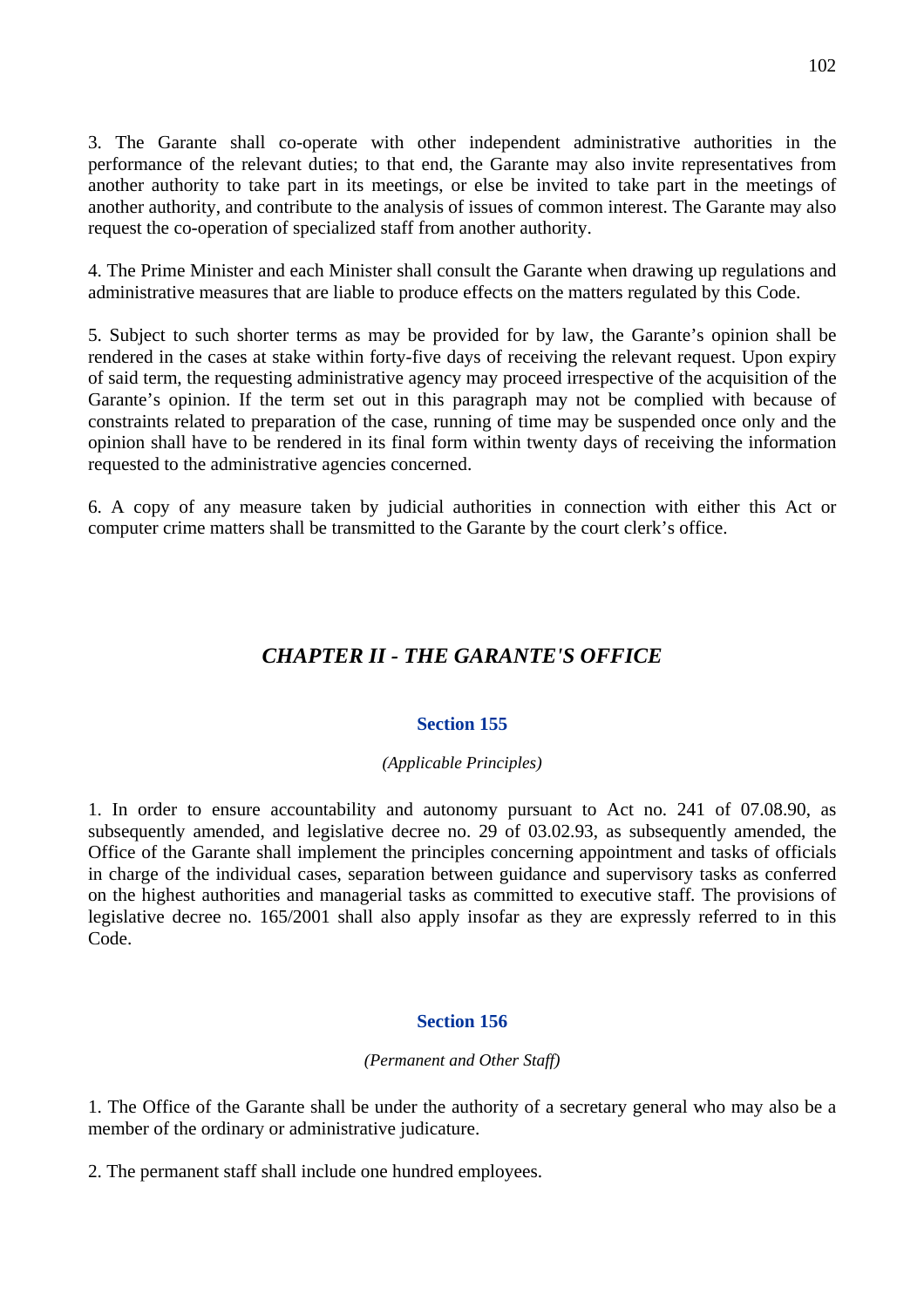3. The Garante shall set out, by its own regulations to be published in the Official Journal,

a) organisation and operation of the Office also with a view to discharging the tasks referred to in Section 154;

b) career patterns and recruitment in pursuance of the procedure laid down in Section 35 of legislative decree no. 165/2001;

c) allocation of staff to the different sectors and positions;

d) staff regulations and salaries by having regard to Act no. 249 of 31.07.97 as subsequently amended and, in respect of executive staff, Section 19(6) and 23-bis of legislative decree no. 165 of 30 March 2001, also taking account of specific functional and organisational requirements. Pending the general harmonisation of the salary conditions applying to independent administrative authorities, the staff of the Garante shall be granted eighty per cent of the salary paid to the staff employed by the Authority for Communications Safeguards;

e) administration and accounting mechanisms, also by derogating from the provisions applying to State accounts, the arrangements for using residuals including the amounts already entered as special accounting items, and the cases in which office charges or other types of consideration that are due on account of services delivered under the law shall be levied and used in accordance with Section 6(2) of Act no. 249 of 31 July 1997.

4. Staff from the State's civil service, other public administrative bodies or public entities in general may be employed by the Office for specific reasons. Said staff shall number twenty persons in all and include no more than twenty percent of executive staff; they shall be either assigned to temporary staff in accordance with the respective regulations or put on leave of absence pursuant to Section 13 of Presidential Decree no. 382 of 11.07.80 as subsequently amended. The corresponding number of posts shall be left available in the relevant permanent lists. The staff referred to herein shall be granted an allowance amounting to the difference, if any, between the salary paid by the administrative body or entity of origin and that granted to the permanent staff as based on a specific correspondence table that shall be adopted by the Garante. In no case shall said allowance be lower than fifty per cent of the salary already paid to the staff in question after deduction of special supplementary allowances.

5. In addition to the list of permanent staff, the Office may directly recruit no more than twenty employees on the basis of time-limited contracts, including the consultants hired on a temporary basis as per paragraph 7.

6. Section 30 of legislative decree no. 165/2001 shall apply.

7. Where necessary because of the technical or sensitive nature of the matters, the Garante may be assisted by consultants, who shall be paid in accordance with current professional fees or else employed via time-limited contracts for a period not in excess of two years, such contracts being renewable twice.

8. Staff and consultants working for the Office of the Garante shall be subject to secrecy rules as regards the information they may come to know in discharging their duties, where such information is to remain confidential.

9. The staff from the Office of the Garante in charge of the inquiries referred to in Section 158, numbering no more than five persons, shall be regarded as judicial police staff within the framework of the tasks committed and in accordance with the authority respectively vested in them.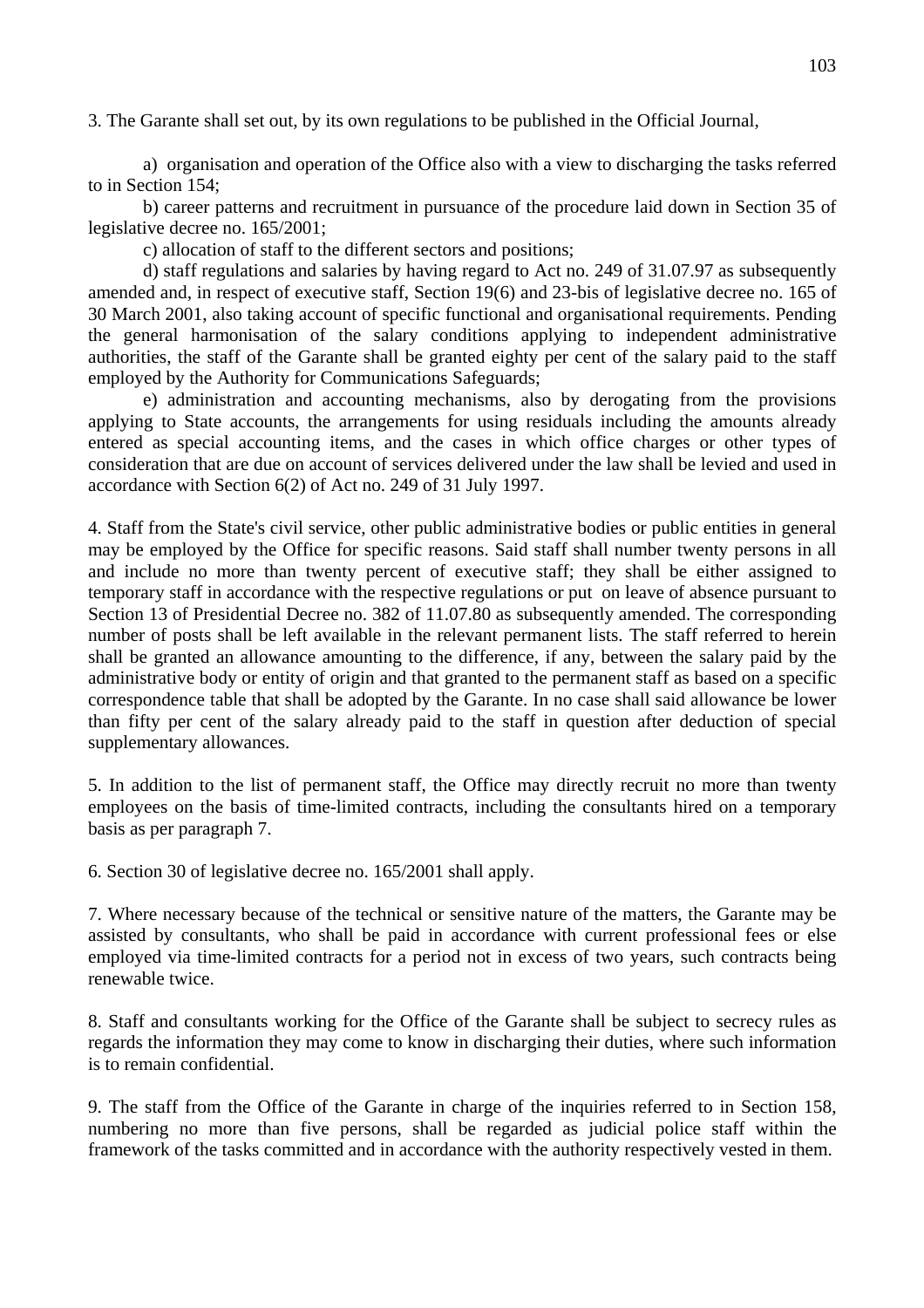10. The operating costs concerning the Garante shall be covered by a reserve set up for this purpose in the State budget and included as a specific item in the budget of the Ministry of Economy and Finance. The accounting reports shall be audited by the State Auditors' Department (*Corte dei Conti*).

# *CHAPTER III - INQUIRIES AND CONTROLS*

## **Section 157**

#### *(Request for Information and Production of Documents)*

1. In discharging its tasks, the Garante may request the data controller, the data processor, the data subject or a third party to provide information and produce documents.

## **Section 158**

## *(Inquiries)*

1. The Garante may order that data banks and filing systems be accessed and audits on the spot be performed as regards premises where the processing takes place or investigations are anyhow to be carried out with a view to checking compliance with personal data protection regulations.

2. The inquiries referred to in paragraph 1 shall be carried out by staff from the Office. The Garante may also avail itself, if necessary, of the co-operation of other State agencies.

3. The inquiries referred to in paragraph 1, if carried out at a person's home or in another private dwelling place and/or the relevant appurtenances, shall be carried out with the data controller's or data processor's informed consent. Alternatively, an authorisation from the judge presiding over the geographically competent court - by having regard to the place where the inquiries are to be carried out - shall be required, whereby the judge shall issue a reasoned decree without delay and anyhow by no later than three days after receiving the relevant request from the Garante if it can be proven that the inquiries cannot be postponed.

# **Section 159**

#### *(Arrangements)*

1. The staff in charge of the inquiries shall be provided with an ID document and may be assisted, if necessary, by consultants bound by secrecy rules pursuant to Section 156(8). In carrying out measurements and technical operations, said staff may also make copies of papers, data and documents, also by samples and on computer media or else via electronic networks. Summary minutes of the inquiries shall be drawn up, also taking note of any declarations made by the persons attending them.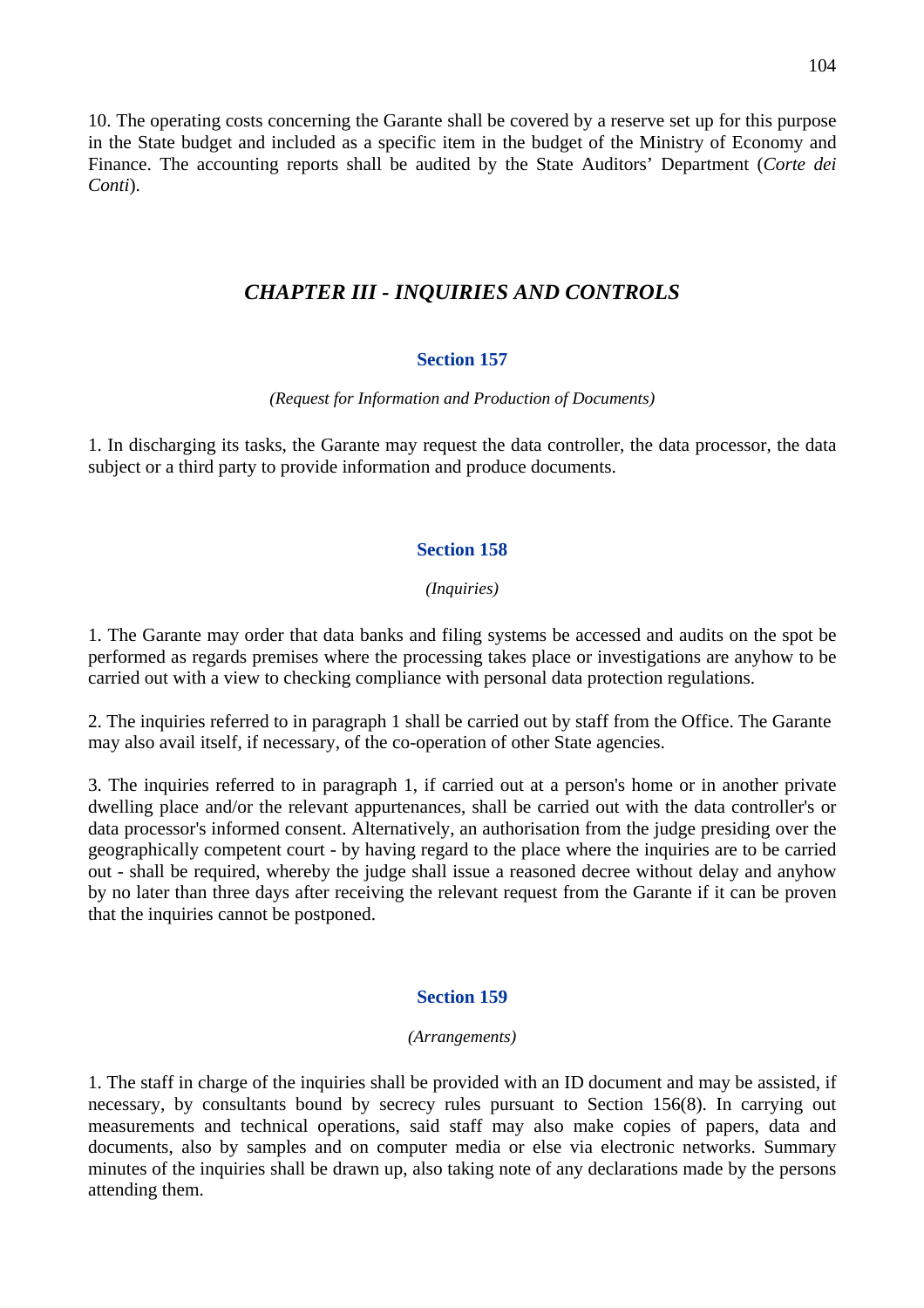2. The entities concerned by the inquiries shall be given a copy of the authorisation issued by the judge presiding over the competent court, if any. They shall be required to allow the inquiries to be carried out and cooperate as necessary to that end. In case of denial, the inquiries shall be performed in any case and the expenses incurred shall be charged to the data controller by means of the provision finalising the relevant proceeding – which shall be regarded, as for this portion, to be an enforcement order pursuant to Sections 474 and 475 of the Civil Procedure Code.

3. If the inquiries are carried out at the data controller's or processor's premises, they shall be performed by informing either the data processor or, if the latter is absent or has not been designated, the persons in charge of the processing. Any person that has been designated by the data controller or processor to this effect may attend the inquiries.

4. No inquiries may be started either before 7 or after 20, except where provided otherwise in the authorisation issued by the judge presiding over the competent court; inquiries may also be carried out upon prior notice if this can facilitate their performance.

5. The information notices, requests and orders referred to in this Section and in Sections 157 and 158 may also be transmitted by e-mail or facsimile.

6. If the findings are such as to point to commission of an offence, Section 220 of the implementing, coordination and transitional provisions of the Criminal Procedure Code, as adopted by legislative decree no. 271 of 28.07.1989, shall apply.

## **Section 160**

## *(Specific Inquiries)*

1. As regards the data processing operations referred to in Titles I, II and III of Part II, the relevant inquiries shall be carried out by the agency of a member designated by the Garante.

2. Should the processing fail to comply with laws or regulations, the Garante shall draw the data controller's or processor's attention to the changes and additions that are required and verify that they are implemented. Where the request for the inquiries was made by the data subject, the latter shall be informed of the relevant outcome unless this may be prejudicial to actions or operations aimed at protecting public order and security or preventing and suppressing offences, or if there exist grounds related to State defence or security.

3. The inquiries may not be committed to others. Where necessary on account of the specific nature of the audit, the member designated as above may be assisted by specialized staff that shall be bound by secrecy rules as per Section 156(8). All records and documents, once acquired, shall be kept in such a way as to ensure their confidentiality and may be disclosed to the President and members of the Garante as well as to a limited number of employees in the Office, to be designated by the Garante pursuant to criteria laid down in the regulations as per Section 156(3), letter a), if this is necessary for the discharge of official duties.

4. As for inquiries concerning intelligence and security bodies or data that are covered by State secrecy, the designated member shall inspect the relevant records and documents and report on them orally during the meetings of the Garante.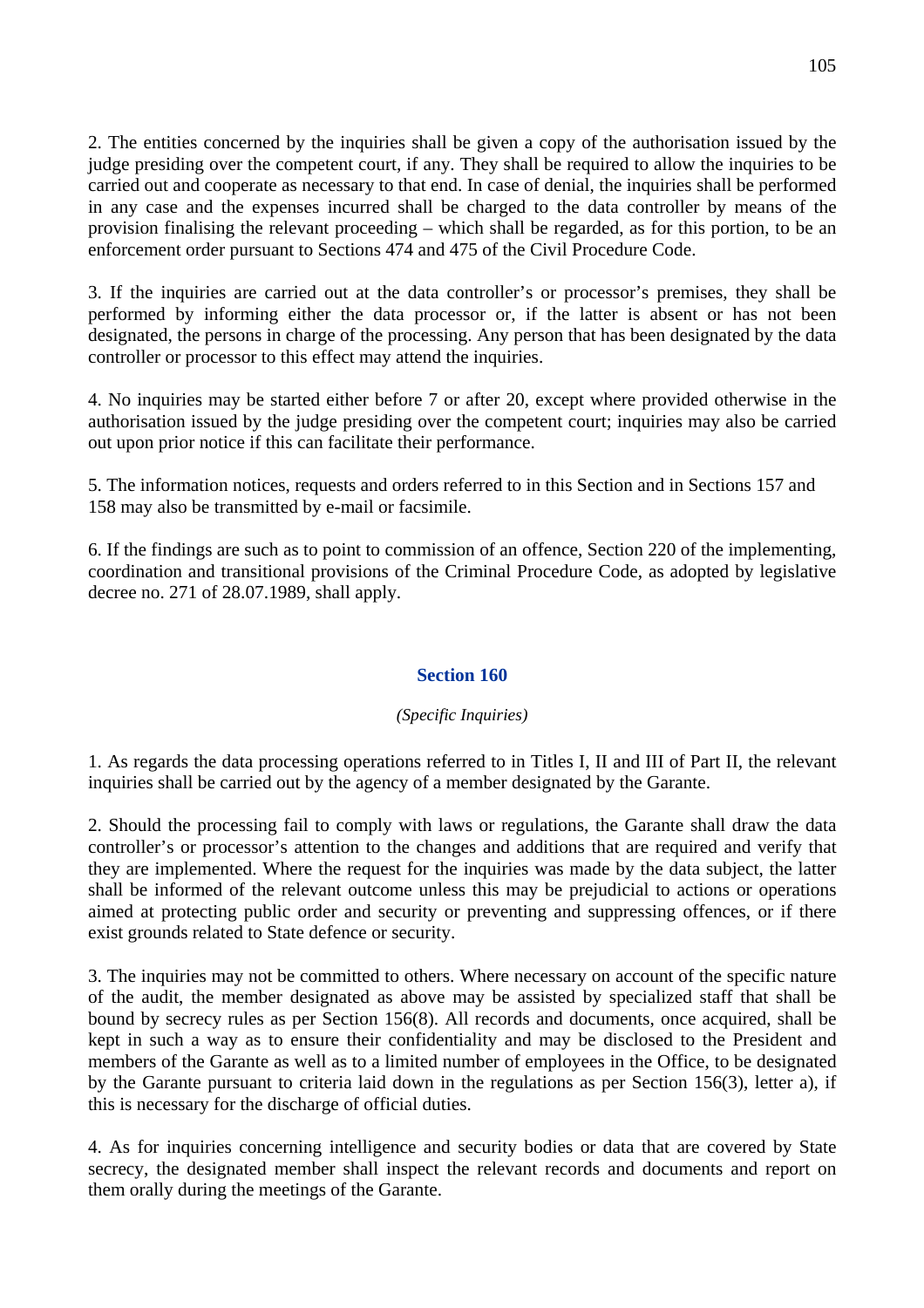5. In carrying out inquiries as per this Section with regard to judicial offices, the Garante shall take suitable arrangements in line with the respective powers and the specific institutional role of the authority in charge of the relevant proceeding. Inquiries concerning investigational records that are subjected to secrecy shall be postponed until secrecy is lifted, if so requested by the authority in charge of the proceeding.

6. Validity, enforceability and applicability of records, documents and measures related to judicial proceedings that are based on personal data processed by failing to comply with laws or regulations shall further be regulated by the relevant procedural provisions concerning civil and criminal matters.

# **TITLE III - SANCTIONS**

# *CHAPTER I - BREACH OF ADMINISTRATIVE RULES*

# **Section 161[18](#page-105-0)**

## *(Providing No or Inadequate Information to Data Subjects)*

1. Breach of the provisions referred to in Section 13 shall be punished by a fine consisting in payment of between six thousand and thirty-six thousand Euro. The amount may be increased by up to three times as much if it is found to be ineffective on account of the offender's economic status.

# **Section 162[19](#page-105-1)**

*(Other Types of Non-Compliance)* 

1. Assigning data in breach of Section 16, paragraph 1, letter b), and/or other provisions concerning the processing of personal data shall be punished by a fine consisting in payment of between ten thousand and sixty thousand Euro.

2. Breach of the provision referred to in Section 84(1) shall be punished by a fine consisting in payment of between one thousand and six thousand Euro.

2-bis. If personal data are processed in breach of the measures set forth in section 33 and/or the provisions laid down in section 167, an administrative sanction shall be applied in all cases as

<span id="page-105-0"></span> $18$  As amended by section 44(2) of decree no. 207/2008 dated 31 December 2008, converted with amendments into Act no. 47 dated 27 February 2009.

<span id="page-105-1"></span><sup>&</sup>lt;sup>19</sup> As amended by section 44(3) of decree no. 207/2008 dated 31 December 2008, converted with amendments into Act no. 47 dated 27 February 2009.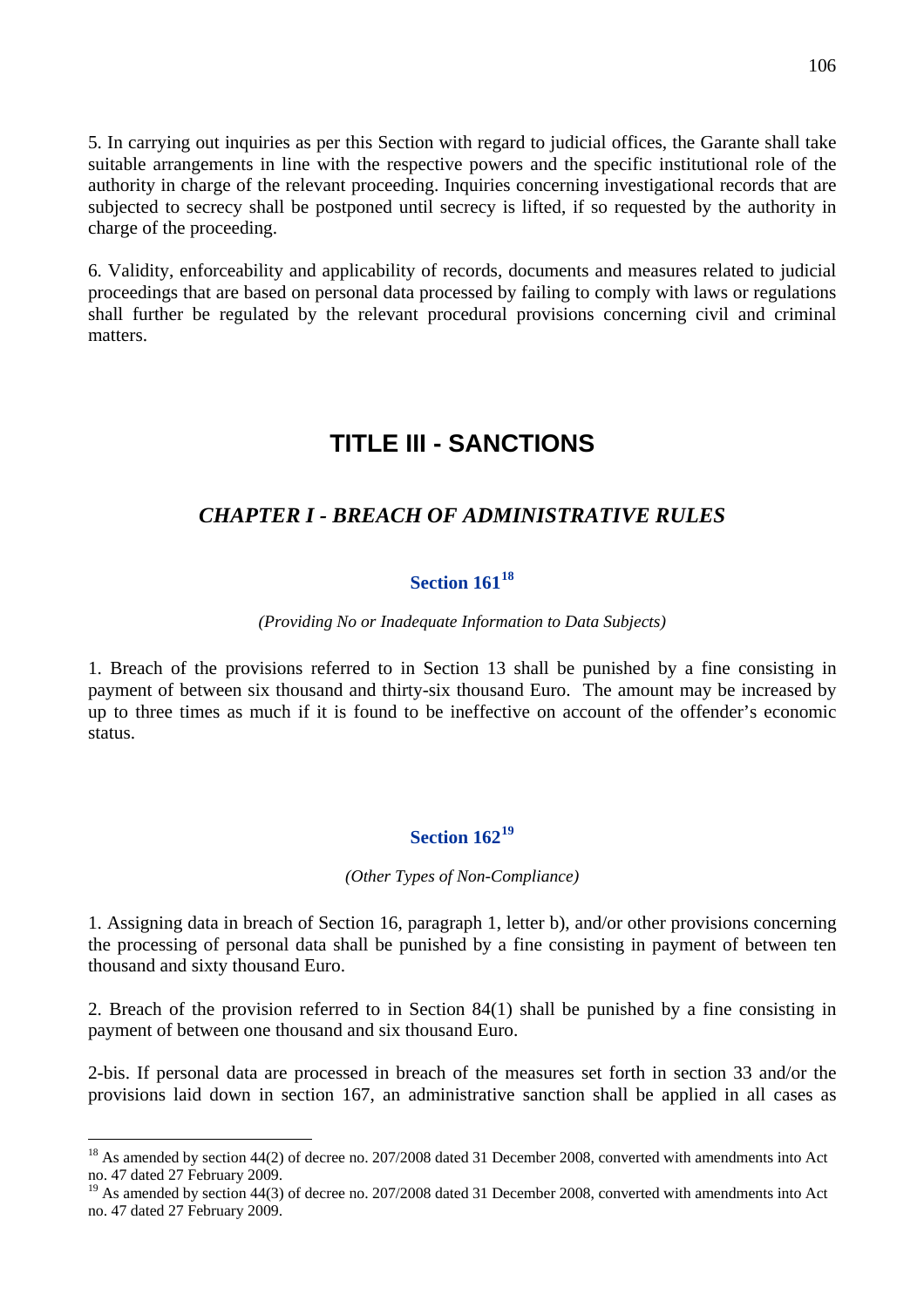consisting in payment of a fine ranging from twenty thousand to one hundred and twenty thousand Euro. Reduction of the applicable fine shall be ruled out in the cases referred to in section 33.

2-ter. In case of failure to abide by the provisions either setting out necessary measures or laying down prohibitions as per section 154(1), letters c. and d., respectively, an administrative sanction shall be applied in all cases as consisting in payment of a fine ranging from thirty thousand to one hundred and eighty thousand Euro.

## **Section 162-bis[20](#page-106-0) [21](#page-106-1)**

#### *(Punishments Applying to Traffic Data Retention)*

1. Any violation of the provisions set forth in section 132(1) and (1-bis) shall be punished by an administrative fine ranging from Euro 10,000 to 50,000, unless the facts at issue are established as a criminal offence and without prejudice to section 5(2) of the legislative decree transposing directive 2006/24/EC of the European Parliament and of the Council of 15 March 2006.

## **Section 163 [22](#page-106-2)**

*(Failure to Submit Notification or Submitting Incomplete Notification)* 

1. Whoever fails to timely submit the notification required under Sections 37 and 38 or provides incomplete information in a notification, in breach of his/her duties, shall be punished by a fine consisting in payment of between twenty thousand and one hundred and twenty thousand Euro.

# **Section 164 [23](#page-106-3)**

*(Failure to Provide Information or Produce Documents to the Garante)* 

<span id="page-106-0"></span> $^{20}$  This section was added by section 5(1) of Presidential decree no. 109/2008 (implementing directive 2006/24/EC). For the sake of completeness, the text of paragraph 2 of section 5 of the latter decree is reported hereinafter: "Unless the fact is established as a criminal offence, failure to retain the data as per section 132(1) and (1-bis) of the Code, or retaining incomplete data, shall be punished by an administrative fine ranging from Euro 10,000 to 50,000, which may increased up to three times as much on account of the offender's economic conditions. If the allocated IP address does not allow a subscriber or user to be identified uniquely, an administrative fine ranging from Euro 5,000 to 50,000 shall be imposed and may be increased up to three times as much on account of the offender's economic conditions. The violations are established and the relevant sanctions imposed by the Ministry of Economic Development."

<span id="page-106-1"></span> $^{21}$  As amended subsequently by Section  $44(4)$  of decree no. 207/2008 dated 31 December 2008, converted with amendments into Act no. 47 dated 27 February 2009.

<span id="page-106-2"></span> $^{22}$  As amended by Section 44(5) of decree no. 207/2008 dated 31 December 2008, converted with amendments into Act no. 47 dated 27 February 2009.

<span id="page-106-3"></span> $^{23}$  As amended by Section 44(6) of decree no. 207/2008 dated 31 December 2008, converted with amendments into Act no. 47 dated 27 February 2009.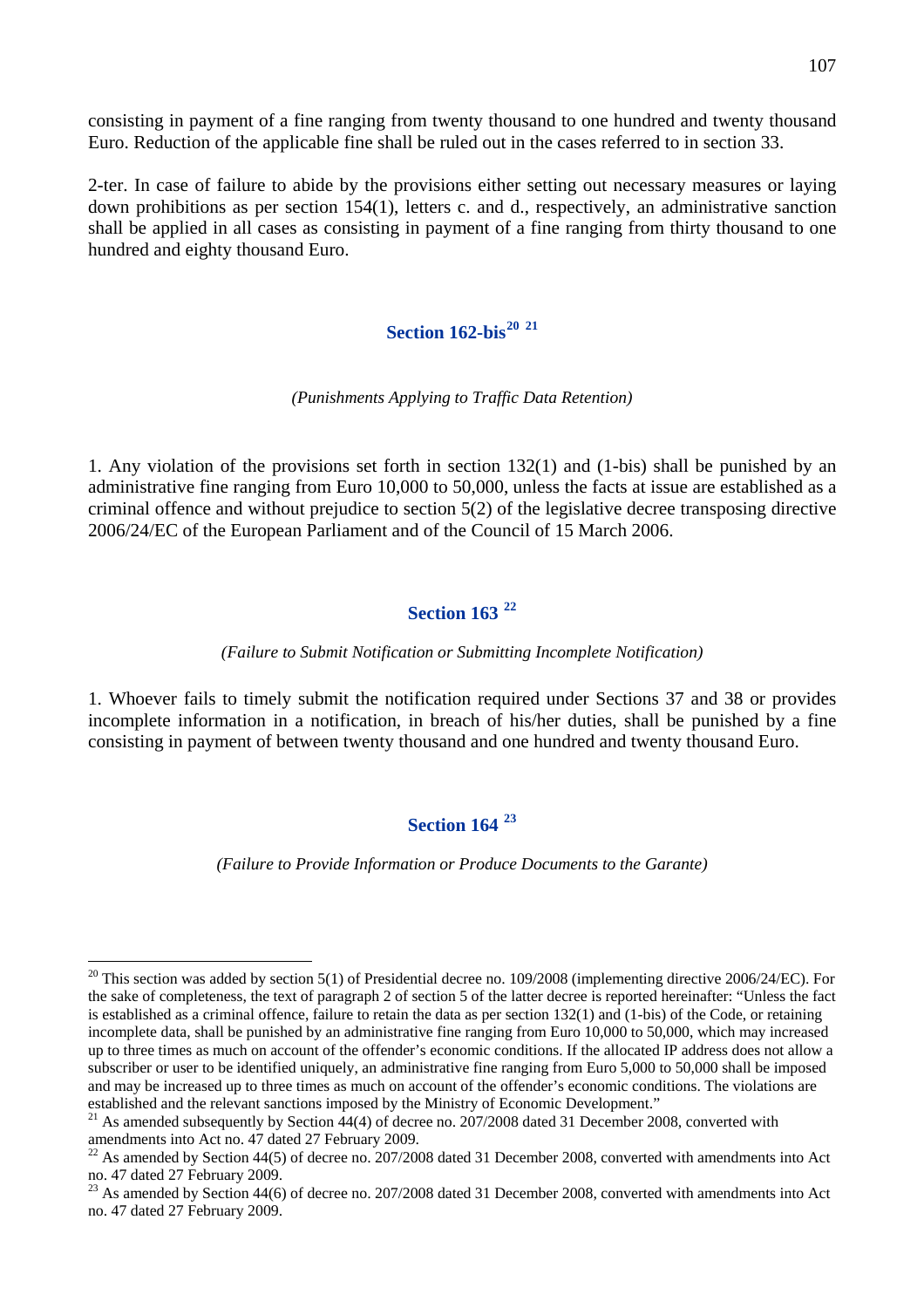1. Whoever fails to provide the information or produce the documents requested by the Garante pursuant to Sections 150(2) and 157 shall be punished by a fine consisting in payment of between ten thousand and sixty thousand Euro.

# **Section 164-bis [24](#page-107-0)**

## *(Less Serious Cases and Aggravating Circumstances)*

1. Where any of the violations referred to in sections 161 to 164 is less serious by having also regard to the social and/or business features of the activities at issue, the upper and lower thresholds set forth in the said sections shall be reduced to two-fifths thereof.

2. Where one or more provisions set forth in this Chapter – except for those referred to in Sections 162(2), 162-bis and 164 – are violated repeatedly, also on different occasions, in connection with especially important and/or large databases, an administrative sanction shall be applied as consisting in payment of a fine ranging from fifty thousand and three hundred thousand Euro. Reduction of the applicable fine shall not be allowed.

3. In other, more serious cases, in particular if the prejudicial effects produced on one or more data subjects are more substantial or if the violation concerns several data subjects, the upper and lower thresholds of the applicable fines as per this Chapter shall be doubled.

4. The fines referred to in this Chapter may be increased by up to four times if they may prove ineffective on account of the offender's economic status.

# **Section 165 [25](#page-107-1)**

## *(Publication of Provisions by the Garante)*

1. In the cases referred to in this Chapter, the additional administrative sanction may be applied as consisting in publication of the injunctive order, in whole or in part, in one or more newspapers as specified in the relevant provision. The offender shall be responsible for the said publication and bear the relevant costs.

## **Section 166**

## *(Implementing Procedure)*

1. The Garante shall be competent for receiving the report and imposing the sanctions referred to in this Chapter and in Section 179(3). Act no. 689 of 24 November 1981, as subsequently amended, shall apply as appropriate. Fifty percent of the annual proceeds shall be paid into the reserve fund

<span id="page-107-0"></span> $24$  This section was added by Section 44(7) of decree no. 207/2008 dated 31 December 2008, converted with amendments into Act no. 47 dated 27 February 2009.

<span id="page-107-1"></span><sup>&</sup>lt;sup>25</sup> As amended by Section 44(8) of decree no. 207/2008 dated 31 December 2008, converted with amendments into Act no. 47 dated 27 February 2009.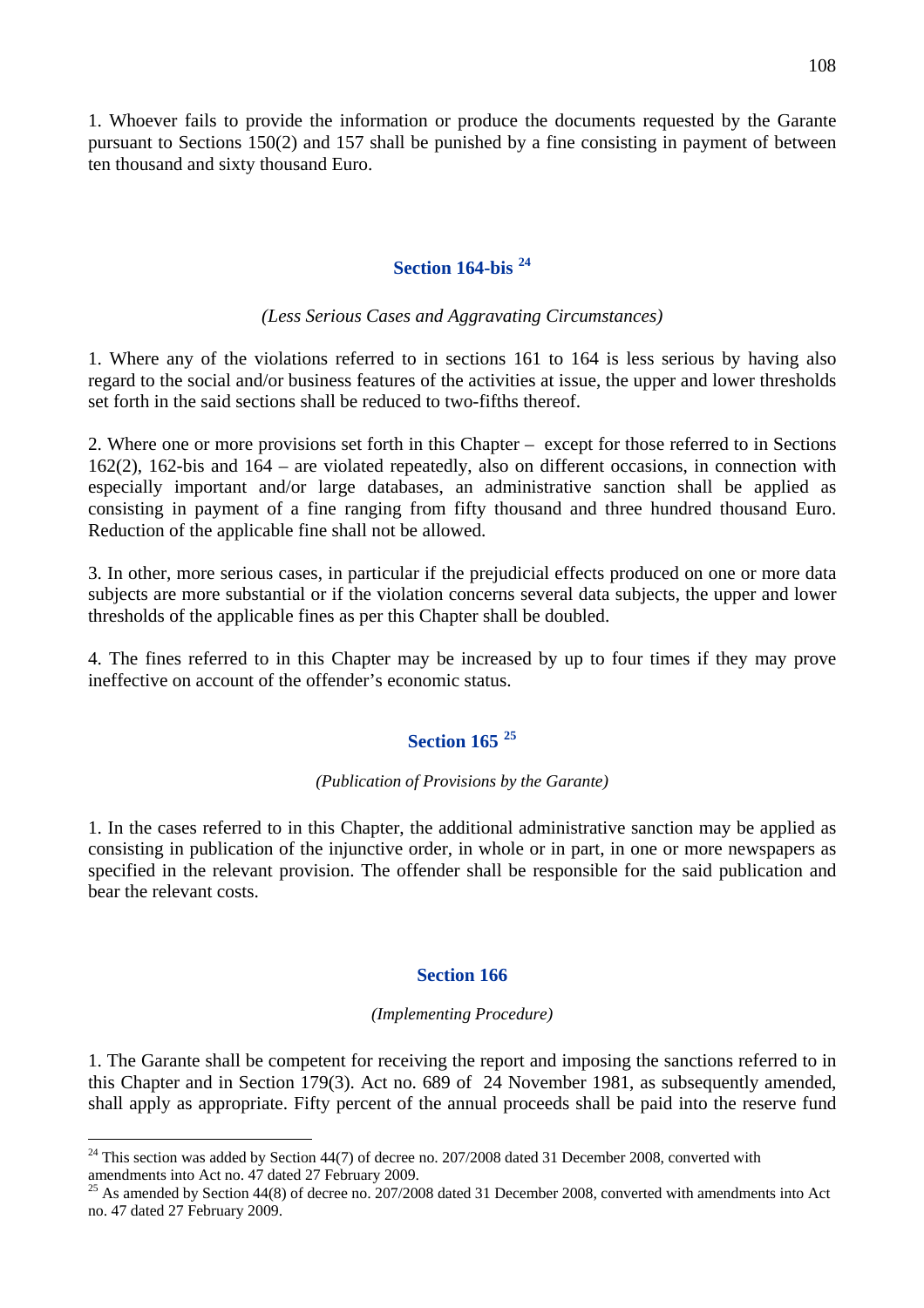referred to in Section 156(10) and shall only be used for discharging the tasks referred to in Sections 154(1), letter h), and 158.

# *CHAPTER II - CRIMINAL OFFENCES*

### **Section 167**

#### *(Unlawful Data Processing)*

1. Any person who, with a view to gain for himself or another or with intent to cause harm to another, processes personal data in breach of Sections 18, 19, 23, 123, 126 and 130 or else of the provision made further to Section 129 shall be punished, if harm is caused, by imprisonment for between six and eighteen months or, if the offence consists in data communication or dissemination, by imprisonment for between six and twenty-four months, unless the offence is more serious.

2. Any person who, with a view to gain for himself or another or with intent to cause harm to another, processes personal data in breach of Sections 17, 20, 21, 22(8) and (11), 25, 26, 27, and 45 shall be punished by imprisonment for between one and three years if harm is caused, unless the offence is more serious.

#### **Section 168**

#### *(Untrue Declarations and Notifications Submitted to the Garante)*

1. Whoever declares or attests to untrue information or circumstances, or else submits forged records or documents, in connection either with the notification referred to in Section 37 or with communications, records, documents or statements that are submitted or made, as the case may be, in a proceeding before the Garante and/or in the course of inquiries, shall be punished by imprisonment for between six months and three years, unless the offence is more serious.

# **Section 169 [26](#page-108-0)**

#### *(Security Measures)*

1. Whoever fails to adopt the minimum measures referred to in Section 33 in breach of the relevant obligations shall be punished by detention for up to two years.

2. A time limit shall be set either upon detecting the abovementioned offence or, in complex cases, by way of a subsequent provision issued by the Garante, for the offender to comply with the requirements referred to above. Said time limit shall not exceed the time span that is technically required; however, it may be extended in especially complex cases or else because of objective

 $\overline{a}$ 

<span id="page-108-0"></span> $^{26}$  As amended by Section 44(9) of decree no. 207/2008 dated 31 December 2008, converted with amendments into Act no. 47 dated 27 February 2009.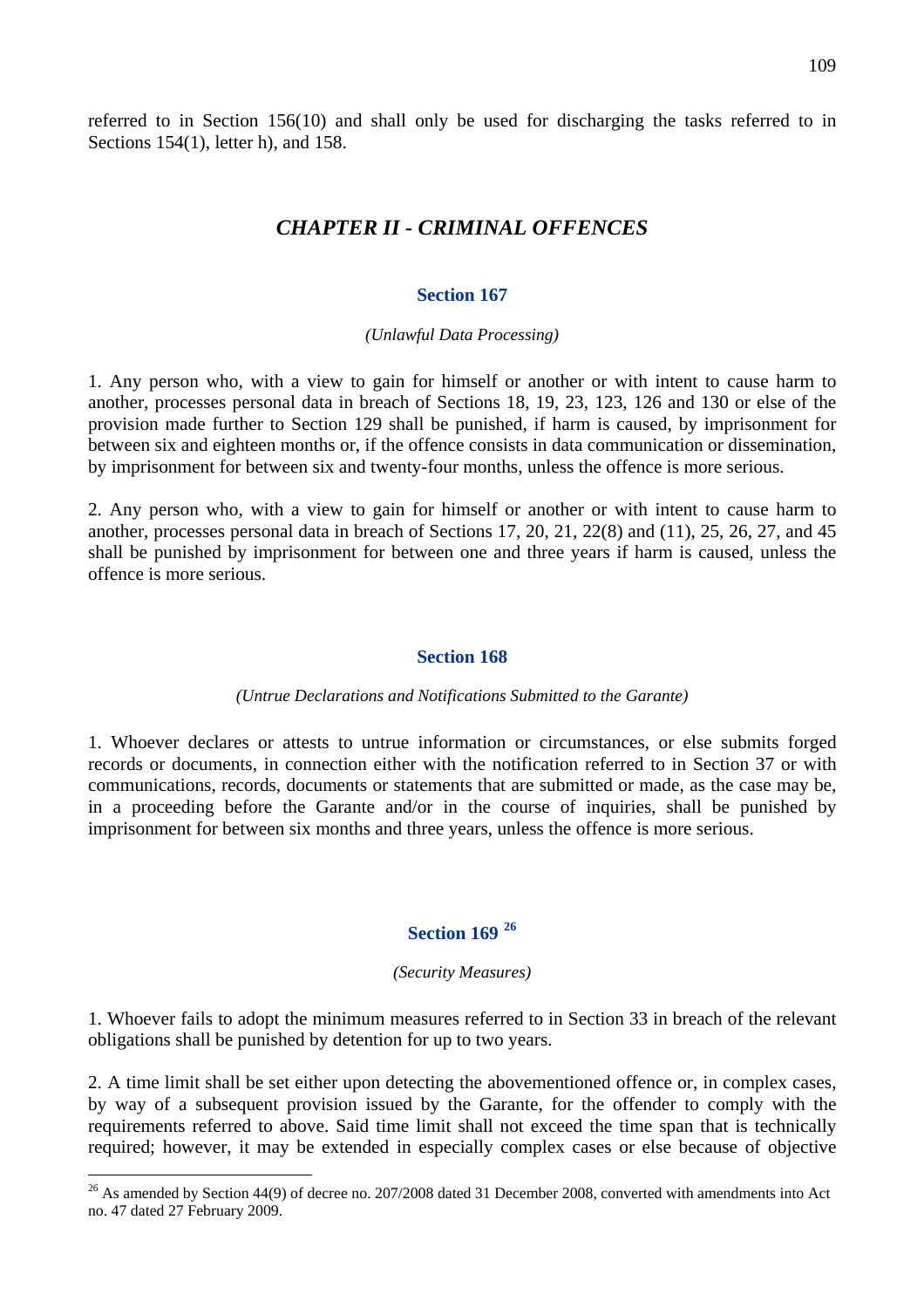difficulties in complying, but it shall not be longer than six months. Within sixty days of the expiry of the above deadline, the offender shall be permitted by the Garante to pay one-fourth of the highest fine that can be imposed in connection with the administrative violation, on condition that the relevant requirements have been complied with. Compliance and performance of the abovementioned payment shall extinguish the offence. The body setting the time limit and the public prosecutor shall abide by the provisions made in Sections 21, 22, 23 and 24 of legislative decree no. 758 of 19.12.1994, as subsequently amended, insofar as they are applicable.

# **Section 170**

#### *(Failure to Comply with Provisions Issued by the Garante)*

1. Whoever fails to comply with a provision issued by the Garante pursuant to Sections 26(2), 90, 150(1) and (2) and 143(1), letter c), in breach of the relevant obligations, shall be punished by imprisonment for between three months and two years.

#### **Section 171**

#### *(Other Offences)*

1. Breach of the provisions referred to in Sections 113(1) and 114 shall be punished as provided for by Section 38 of Act no. 300 of 20 May 1970.

## **Section 172**

*(Additional Punishments)* 

1. Being convicted of any of the offences referred to in this Code shall entail publication of the relevant judgment.

# **TITLE IV - AMENDMENTS, REPEALS, TRANSITIONAL AND FINAL PROVISIONS**

# *CHAPTER I - AMENDMENTS*

## **Section 173**

*(Convention Implementing the Schengen Agreement)*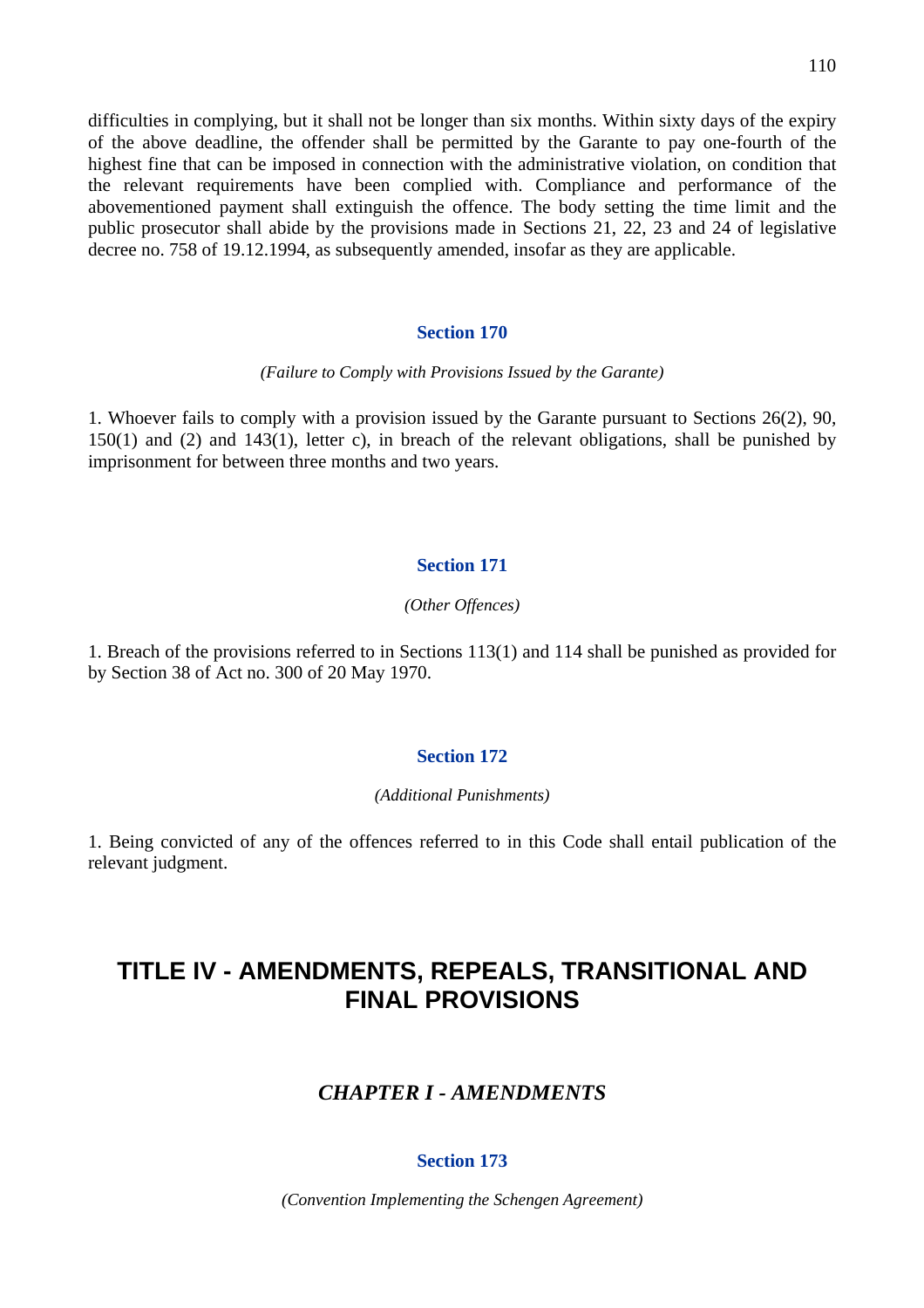1. Act no. 388 of 30 September 1993, as subsequently amended, ratifying and implementing the protocols and agreements for accession to the Schengen Agreement and the relevant Implementing Convention shall be amended as follows:

a) for paragraph 2 of Section 9 there shall be substituted the following:

*"2. Any requests for access, rectification or erasure as well as for verification purposes referred to in Articles 109, 110 and 114(2) of the Convention, respectively, shall be made to the authority referred to in Section 1";* 

b) paragraph 2 of Section 10 shall be repealed;

c) for Section 11 there shall be substituted the following:

*"11. 1. The supervisory authority referred to in Article 114 of the Convention shall be the Garante per la protezione dei dati personali. In discharging the tasks that have been committed to it under the law, the Garante shall carry out supervisory activities over data processing operations in pursuance of the Convention and shall carry out the controls referred to in said Article 114 also following a report and/or complaint lodged by a data subject that has received no adequate response to a request made in pursuance of Section 9(2), whenever no response can be provided to said data subject on the basis of the information made available by the authority referred to in Section 9(1). 2. Section 10(5) of Act no. 121 of 1 April 1981, as subsequently amended, shall apply.";* 

d) Section 12 shall be repealed.

# **Section 174**

*(Service of Process and Judicial Sales)* 

1. In Section 137 of the Civil Procedure Code, after paragraph 2 there shall be inserted the following:

*" If service on the recipient in person cannot be performed, the bailiff shall deliver or deposit a copy of the document to be served in a sealed envelope - except in the case referred to in Section 143(2) -, on which the relevant protocol number shall be written, and report this circumstance in the minutes appended both to the original document and to its copy. No marks or indications shall be placed on said envelope such as to allow inferring the contents of the relevant document.* 

*The provisions referred to in paragraph 3 shall also apply to the communications performed via notes written by the court's clerk's office in pursuance of Sections 133 and 136."* 

2. In paragraph 1 of Section 138 of the Civil Procedure Code, for the words from "may always serve" up to "recipient" there shall be substituted the following : "*shall perform service, as a rule, by delivering a copy to the recipient in person, at the relevant dwelling place; alternatively, if this is not possible,"*.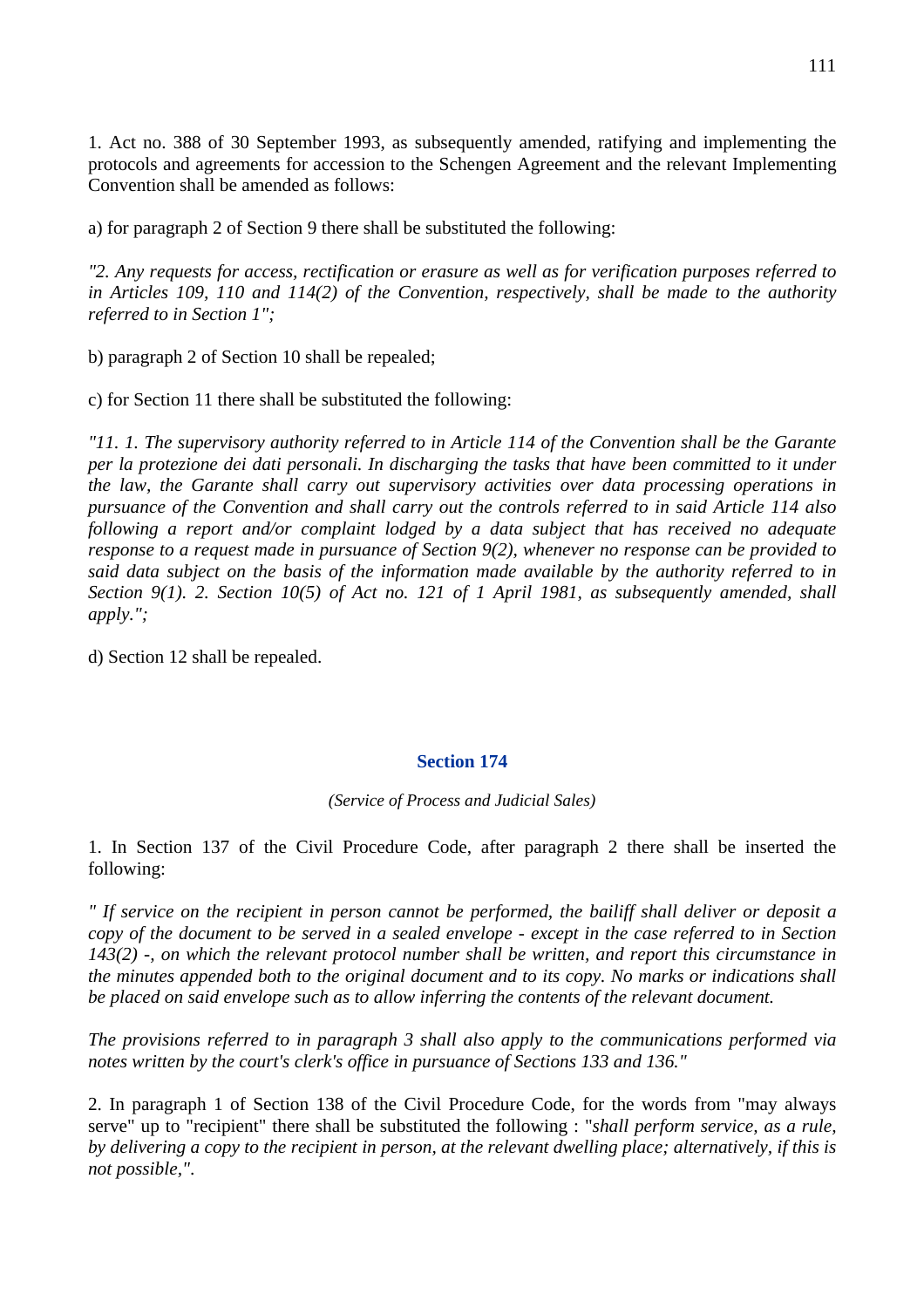3. In paragraph 4 of Section 139 of the Civil Procedure Code, for the word "the original" there shall be substituted the following: "*a receipt"*.

4. In Section 140 of the Civil Procedure Code, after the words "shall post a notice of deposit" there shall be inserted the following: *"in a closed, sealed envelope"*.

5. Section 142 of the Civil Procedure Code shall be amended as follows:

a) paragraph 1 and 2 shall be replaced by the following: *"Subject to paragraph 2, if the recipient has no domicile, residence or place of abode in the State, has no domicile of choice or has appointed no attorney pursuant to Section 77, service shall be performed by mailing the document to the recipient with a registered letter and delivering a copy thereof to the public prosecutor, who shall be responsible for forwarding it to the Ministry for Foreign Affairs in order to have it delivered to the relevant addressee."*;

b) in the last paragraph, for the words "in the preceding paragraphs" there shall be substituted the following: *"in paragraph 1"*.

6. In Section 143(1) of the Civil Procedure Code, the words from "and by means" up to the end of the sentence shall be deleted.

7. In Section 151(1) of the Civil Procedure Code, after the words "increased expeditiousness" there shall be added the following: *", confidentiality or protection of dignity"*.

8. In Section 250 of the Civil Procedure Code, after paragraph 1 there shall be added the following: *"The injunction referred to in paragraph 1 shall be delivered in a closed, sealed envelope if it is not delivered either to the recipient in person or by post"*.

9. In Section 490(3) of the Civil Procedure Code there shall be added the following sentence at the end: *"No reference to the debtor shall be made in the notice"*.

10. In Section 570(1) of the Civil Procedure Code, the words "of the debtor" shall be deleted and the words from "information" up to the end shall be replaced as follows: *"information also concerning the debtor's name may be provided by the court's clerk's office to any entity interested therein"*.

11. In Section 14(4) of Act no. 689 of 24 November 1981, as subsequently amended, there shall be added the following sentence at the end: *"If service cannot be performed on the recipient in person, the arrangements set out in Section 137(3) of said Code shall be abided by"*.

12. After Section 15 in Presidential Decree no. 445 of 28 December 2000, there shall be inserted the following:

*"Section 15-bis. (Service of Records and Documents, Communications and Notices) 1. Section 137(3) of the Civil Procedure Code shall apply to service of records and documents by public administrative agencies on entities other than data subjects or persons designated by said data subjects as well as to service of communications and notices concerning the relevant contents. Summonses shall report such information as is strictly necessary for the relevant purpose."*.

13. Section 148 of the Criminal Procedure Code shall be amended as follows: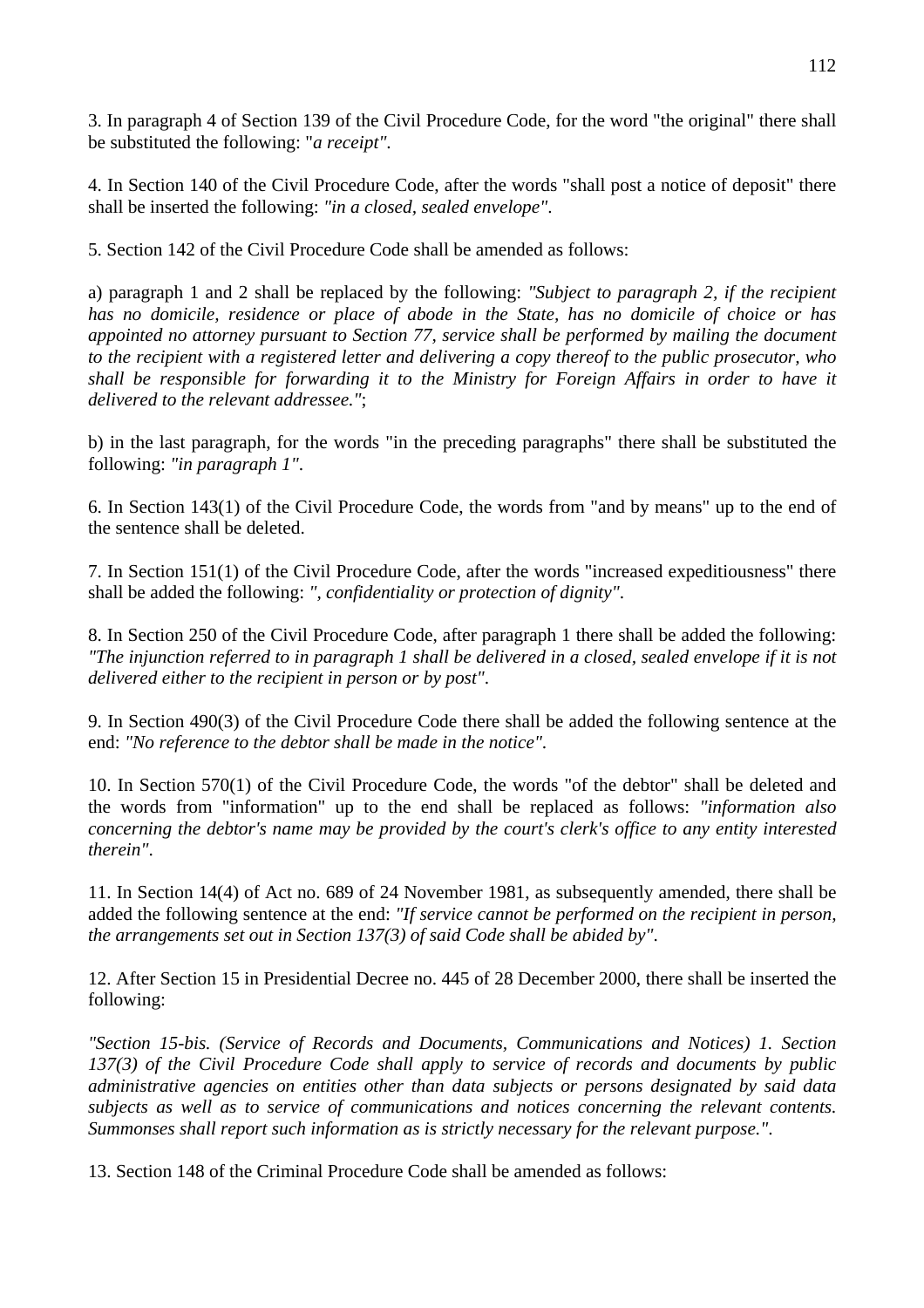a) paragraph 3 shall be replaced by the following:

"*3. Said document shall be served in full subject to different provisions under the law, a copy thereof being delivered, as a rule, either to the recipient or, if this is not possible, to the persons referred to in this Title. If service cannot be performed on the recipient in person, the bailiff or judicial police shall deliver a copy of the document to be served - unless service is to be performed on defence counsel or persons whose premises are the recipient's domicile of choice - after placing it inside an envelope that shall be sealed; the relevant protocol number shall be placed on the envelope and this circumstance shall be mentioned in the report appended both to the original and to the copy of the document in question."*;

b) after paragraph 5, the following shall be added:

*"5-bis. Communications, notices and any other notes or summonses that are delivered in an open envelope to persons other than the recipients shall bear such indications as are strictly necessary."*.

14. In Section 157(6) of the Criminal Procedure Code, for the words "is written on the outside of the envelope" there shall be substituted the following: *"shall be performed in the way described in Section 148(3)"*.

15. In Section 80 of the Implementing Provisions of the Criminal Procedure Code, as adopted by legislative decree no. 271 of 28 July 1989, for paragraph 1 there shall be substituted the following:

*"1. If a copy of the search warrant is delivered to the caretaker and/or any person discharging the relevant tasks, Section 148(3) of the Code shall apply."*.

16. Act no. 890 of 20 November 1982 shall be amended as follows:

a) in Section 2(1) there shall be added the following sentence at the end: *"No marks or indications shall be placed on the envelopes such as to allow inferring the contents of the relevant documents."*;

b) in Section 8(2), second sentence, after the words "The post officer shall leave a notice" there shall be added the following: *"in a closed envelope"*.

# **Section 175**

# *(Police)*

1. Processing operations that are performed with a view to transferring the data and information acquired in the course of administrative activities pursuant to Section 21(1) of Act no. 128 of 26 March 2001 as well as in view of the connections referred to in paragraph 3 of said Section shall be communicated to the Garante as per Section 39, paragraphs 2 and 3.

2. Personal data that were processed without electronic means by police bodies, public security agencies and other entities referred to in Section 53(1) prior to entry into force of this Code may be processed further upon implementation of this Code if it is established that they are accurate, complete and updated under the terms of Section 11.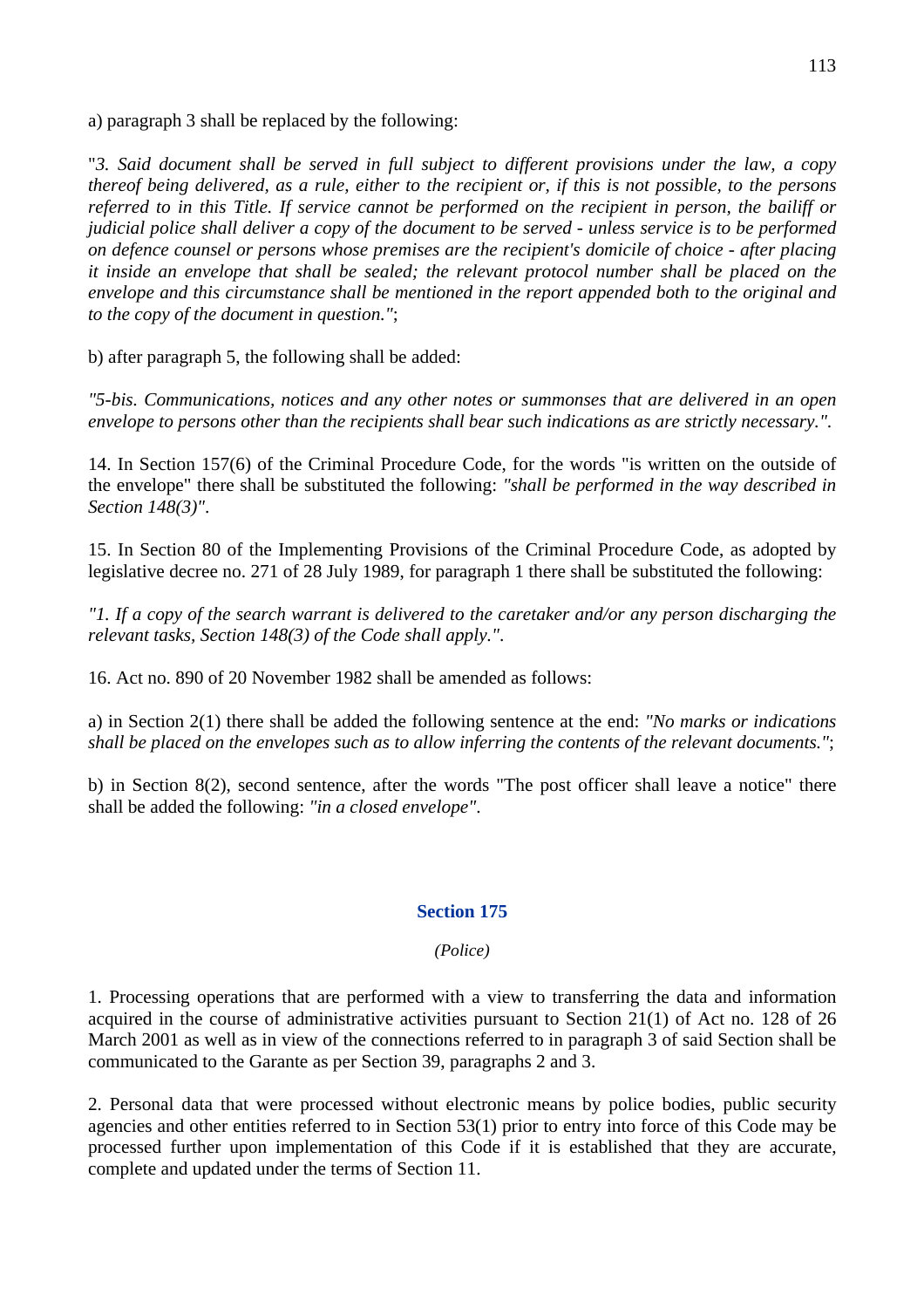3. For Section 10 of Act no. 121 of 1 April 1981 there shall be substituted the following:

*"Section 10 (Controls)* 

*1*. *Controls on the data processing centre shall be carried out by the Garante per la protezione dei dati personali pursuant to laws and regulations in force.* 

*2. The data and information stored in the archives of the aforementioned centre may only be used in judicial or administrative proceedings upon acquisition of the original sources mentioned in Section 7(1), without prejudice to the provisions of Section 240 of the Criminal Procedure Code. If, during a judicial or administrative proceeding, the aforementioned data or information is found to be incorrect or incomplete or to have been processed unlawfully, the authority in charge of said proceeding shall inform the Garante per la protezione dei dati personali.* 

 *3. Any data subject may request the office referred to under subheading a) of Section 5(1) to confirm the existence of personal data relating to him/her, communicate such data in an intelligible form and, where said data are found to have been processed in breach of laws or regulations in force, have them erased or made anonymous.* 

 *4. Having carried out the necessary investigations, the office shall inform the applicant, by no later than twenty days after the date of the application, on the decision taken. The office may fail to respond if this may adversely affect actions or interventions for the protection of public security and order or for preventing and suppressing criminal offences, and shall inform thereof the Garante per la protezione dei dati personali.* 

 *5. Where a person becomes acquainted with the existence of personal data relating to him/her that have been processed, with or without automated means, in breach of laws or provisions in force, said person may request the court of the data controller's place of residence to carry out the necessary inquiries and order rectification, completion, erasure or anonymisation of the data."* .

#### **Section 176**

#### *(Public Bodies)*

1. In section 24(3) of Act no. 241 of 7 August 1990, after the words "by computerised means" there shall be inserted the following: *"except for the cases in which a data subject requests access to the personal data concerning him or her,"*.

2. In Section 2 of legislative decree no. 165 of 30 March 2001 concerning employment by public administrative agencies, after paragraph 1 there shall be inserted the following: *"1-bis. The organisational criteria referred to in this Section shall be implemented by complying with the provisions on processing of personal data."*.

3. For Section 4(1) of legislative decree no. 39 of 12 February 1993, as subsequently amended, there shall be substituted the following: *"1. The National Centre for Information Science in the Public Administration shall be hereby set up at the Prime Minister's Office with a view to implementing the policies made by the Minister for Innovation and Technology. Said Centre shall be autonomous as to its technical, operational, administrative, accounting and financial regulations and independent in its judgments."*.

4. Section 6 of legislative decree no. 39 of 12 February 1993 as well as the financing mechanisms in force within the framework of the budget drawn up by the Minister of Economy and Finance shall further apply to the National Centre for Information Science in the Public Administration.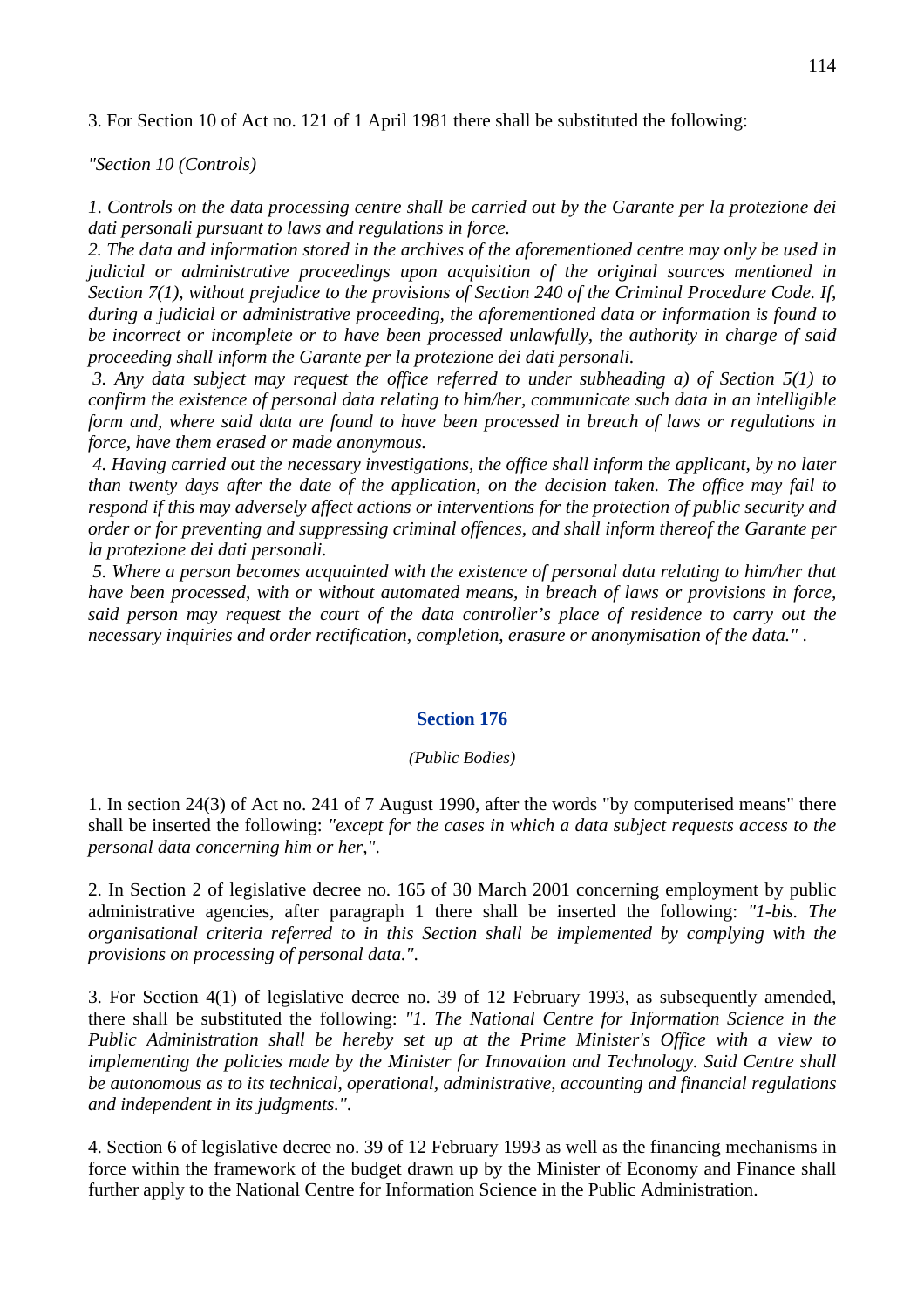5. For Section 5(1) of legislative decree no. 39 of 12 February 1993, as subsequently amended, there shall be substituted the following: *"1. Regulations applying to organisation, operation, personnel management, careers and expenditures shall be drawn up and submitted to the Prime Minister for adoption by the National Centre, subject to the constraints referred to in this decree."*.

6. As regards laws and regulations in force, for the words "Autorità per l'informatica nella pubblica amministrazione" there shall be substituted the words "Centro nazionale per l'informatica nella pubblica amministrazione [National Centre for Information Science in the Public Administration]".

# **Section 177**

*(Census Registers, Registers of Births, Deaths and Marriages, and Electoral Lists)* 

1. Local municipalities may only use the lists referred to in Section 34(1) of Presidential Decree no. 223 of 30 May 1989 for the public benefit also with regard to implementing the provisions on institutional communications.

2. For paragraph 7 in Section 28 of Act no. 184 of 4 May 1983, as subsequently amended, there shall be substituted the following: *"7. Access to said information shall not be allowed if a mother has objected to being referred to upon the child's birth in pursuance of Section 30(1) of Presidential Decree no. 396 of 3 November 2000."*.

3. Excerpts from the records included in the register of births, deaths and marriages as per Section 107 of Presidential Decree no. 396 of 3 November 2000 may only be provided to the entities that are the subject of such records, or else on the basis of a grounded request giving proof of the requesting party's personal, concrete interest with a view to defending a legal claim, or once seventy years have elapsed since the relevant record has been drawn up.

4. In Section 5(1) of Presidential Decree no. 223 of 20 March 1967, letters d) and e) shall be deleted.

5. In Section 51 of Presidential Decree no. 223 of 20 March 1967, for paragraph 5 there shall be substituted the following: *"A copy of the electoral list may be supplied for the purpose of implementing the provisions concerning electors and candidates, carrying out studies and statistical, scientific or historical researches, or researches in the social work sector, or else for purposes in the public interest."*.

# **Section 178**

### *(Provisions Concerning the Health Care Sector)*

1. In Section 27(3) and (4) of Act no. 833 of 23 December 1978, concerning the personal health card, after the words "the National Health Council" there shall be inserted the following words before the comma: *"and the Garante per la protezione dei dati personali"*.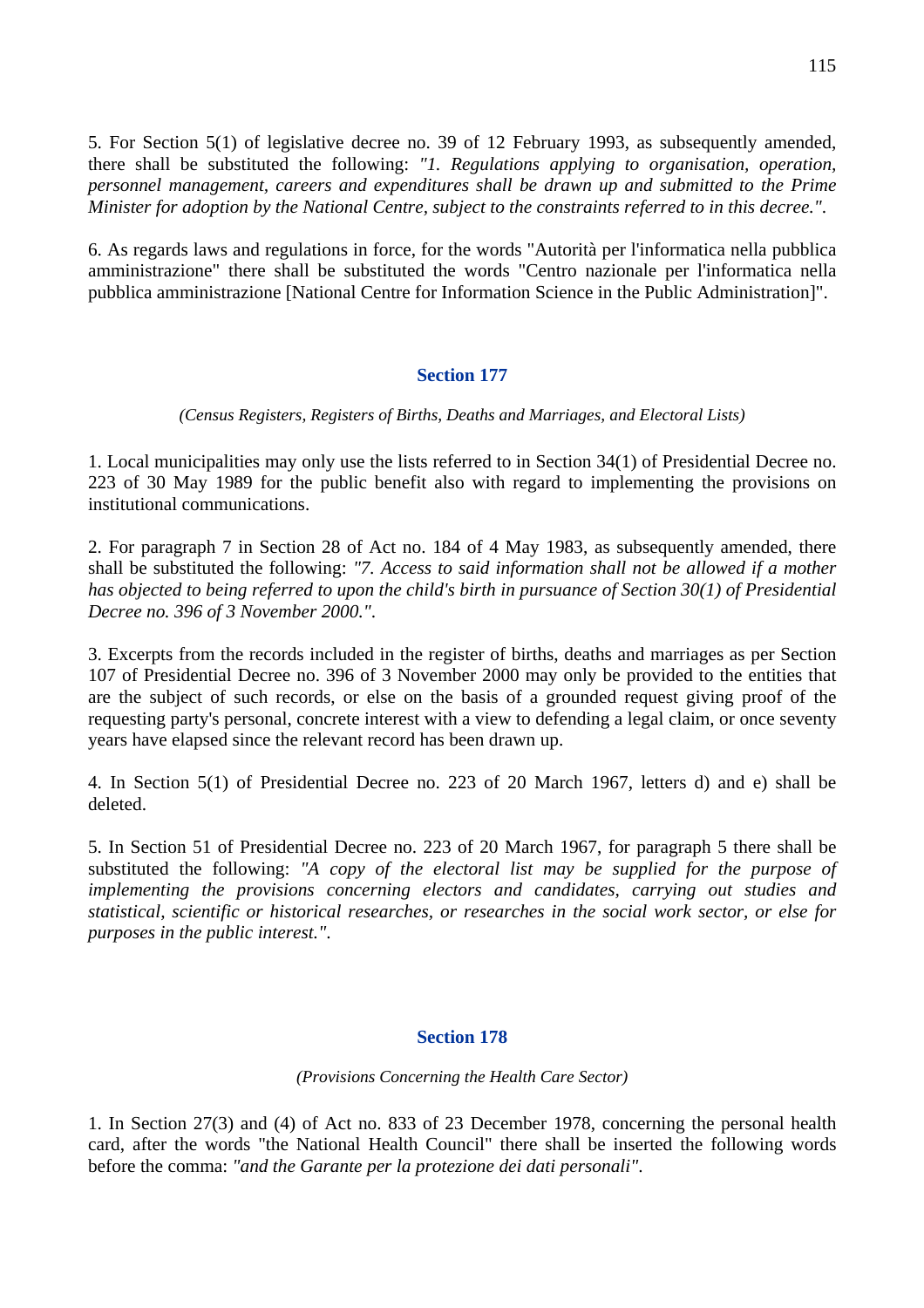2. Section 5 of Act no. 135 of 5 June 1990, concerning AIDS and HIV-related infections, shall be amended as follows:

a) for paragraph 1 there shall be substituted the following: *"1. Health care professionals and any other entities that are acquainted either with an AIDS case or with a case of HIV-related infection, also in the absence of the manifestations of disease, shall be required to provide the necessary assistance and take all the measures and precautions required to protect the data subject's rights and fundamental freedoms and dignity."*;

b) in paragraph 2, for the words "decree by the Minister of Health" there shall be substituted the following: *"decree by the Minister of Health, after consulting with the Garante per la protezione dei dati personali"*.

3. In Section 5(3) of legislative decree no. 539 of 30 December 1992, as subsequently amended, concerning medical drugs for human patients, there shall be inserted the following sentence at the end: *"At the expiry of said period, the pharmacist/chemist shall destroy the prescriptions in such a way as to prevent third parties from accessing the data they contain.".* 

4. In Section 2(1) of the decree by the Minister of Health of 11 February 1997, as published in the Official Journal no. 72 of 27 March 1997, concerning imports of drugs registered abroad, letters f) and h) shall be deleted.

5. In Section 5-bis(1), first sentence, of decree-law no. 23 of 17 February 1998 as converted, with amendments, into Act no. 94 of 8 April 1998, for the words from "also concerns" to the end of the sentence there shall be substituted the following: *"shall be acquired jointly with the consent for the processing of personal data"*.

# **Section 179**

# *(Other Amendments)*

1. In Section 6 of Act no. 339 of 2 April 1958, the words *"keeping as confidential as necessary all the matters related to family life"* and *"ensuring respect for the employee's personality and moral freedom;"* shall be deleted.

2. In Section 38(1) of Act no. 300 of 20 May 1970, the words "4," and ", 8" shall be deleted.

3. In Section 12(3) of legislative decree no. 185 of 22 May 1999, concerning distance contracts, there shall be added the following words at the end: *"or, with regard to the infringement referred to in Section 10, to the Garante per la protezione dei dati personali"*.

[4.<sup>[27](#page-115-0)</sup> After Section 107 of legislative decree no. 490 of 29 October 1999, adopting the consolidated statute concerning cultural and environmental heritage, there shall be inserted the following:

*"Section 107-bis (Processing Personal Data for Historical Purposes).* 

 $\overline{a}$ 

<span id="page-115-0"></span><sup>&</sup>lt;sup>27</sup> This paragraph repealed pursuant to Section 184 of legislative decree no. 42 of  $22<sup>nd</sup>$  January 2004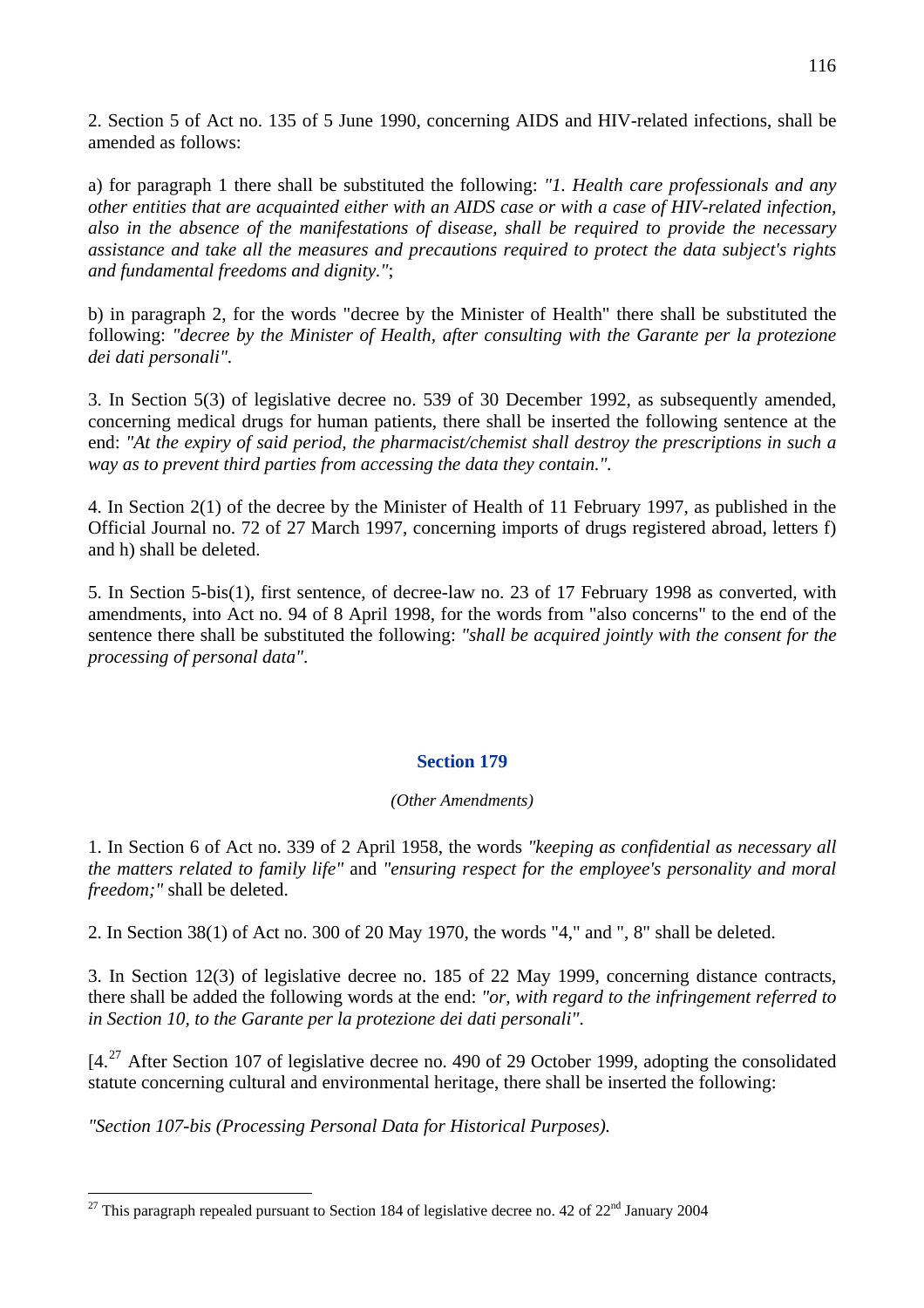*1. The documents that may be accessed pursuant to Section 107(2) shall remain confidential and may not be disseminated.* 

*2. The documents held at the Central State Archive as well as in State Archives shall be kept and may be accessed also in connection with exercise of data subjects' rights pursuant to Section 13 of Act no. 675 of 31 December 1996, if this is found to be necessary for historical purposes. The records concerning exercise of said rights shall be annexed to the documents in question. At the instance of any entity interested therein pursuant to Section 13 above, blocking of the personal data may anyhow be ordered if their processing entails the concrete danger of harming the data subjects' dignity, confidentiality or personal identity and the data are of no substantial public interest."*.]

# *CHAPTER II - TRANSITIONAL PROVISIONS*

#### **Section 180**

#### *(Security Measures)*

1<sup>[28](#page-116-0)</sup> The minimum security measures referred to in sections 33 to 35 and in Annex B) that were not laid down in Presidential Decree no. 318 of 28 July 1999 shall be taken by 31 March 2006.

2. Where a data controller is equipped with electronic means that, on the date of entry into force of this Code, do not allow the minimum measures as per Section 34 and the corresponding technical specifications referred to in Annex B to be immediately implemented in whole or in part, on account of objective technical reasons, said data controller shall report the relevant reasons in a document bearing a certified date that shall be kept at his/her own premises.

 $3.^{29}$  $3.^{29}$  $3.^{29}$  In the case referred to in paragraph 2, the data controller shall take all possible security measures as related to the electronic means in his/her possession, so as to prevent an increase in the risks referred to in Section 31 also by means of suitable organisational, logistics or procedural measures. Said electronic means shall have to be brought into line with the provisions referred to herein by 30 June 2006.

#### **Section 181**

*(Other Transitional Provisions)* 

 $\overline{a}$ 

<span id="page-116-0"></span><sup>&</sup>lt;sup>28</sup> As amended by Section 3(1), letter a), of Decree-Law no. 158 of 24<sup>th</sup> June 2004, converted into Act no. 188 of 27<sup>th</sup> July 2004, by Section 6 of Decree-Law no. 266 of 9<sup>th</sup> November 2004, converted into Act no. 306 of 27<sup>th</sup> December 2004, by Section 6-bis of Act no. 26 of 1<sup>st</sup> March 2005 converting, with amendments, decree-law no. 314 of 30<sup>th</sup> December 2004, and by Section 1 of Act no. 51 of 23<sup>rd</sup> February 2006 converting, with amendments, decree-law no.  $273$  of  $30<sup>th</sup>$  December 2005.

<span id="page-116-1"></span><sup>&</sup>lt;sup>29</sup> As amended by Section 3(1), letter b), of Decree-Law no. 158 of  $24<sup>th</sup>$  June 2004, converted into Act no. 188 of  $27<sup>th</sup>$ July 2004, by Section 6 of Decree-Law no. 266 of 9<sup>th</sup> November 2004, converted into Act no. 306 of 27<sup>th</sup> December 2004, by Section 6-bis of Act no. 26 of 1<sup>st</sup> March 2005 converting, with amendments, decree-law no. 314 of 30<sup>th</sup> December 2004, and by Section 1 of Act no. 51 of 23<sup>rd</sup> February 2006 converting, with amendments, decree-law no.  $273$  of  $30<sup>th</sup>$  December 2005.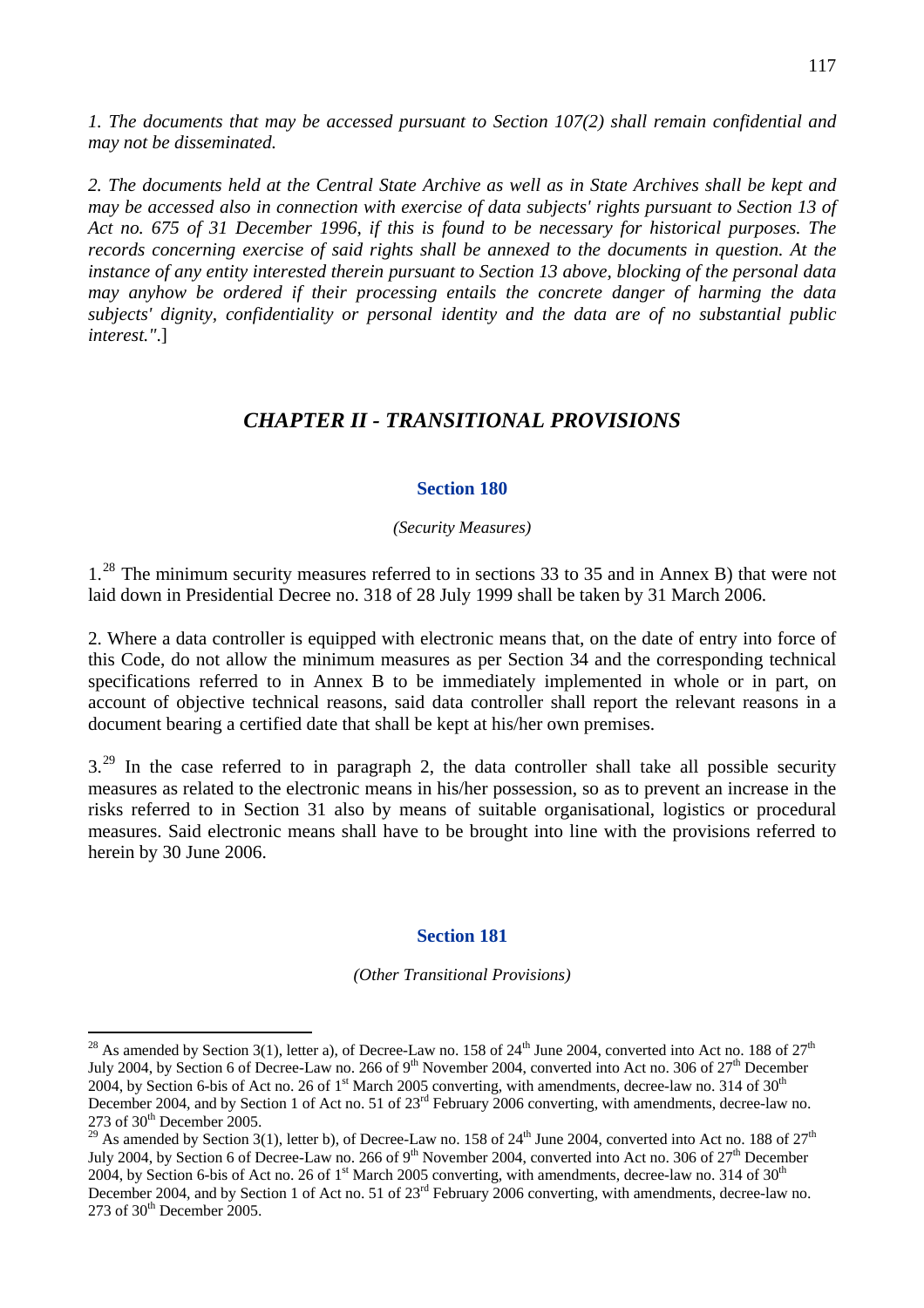1. As for processing operations concerning personal data that had started prior to 1 January 2004, by having regard to the initial implementing phase of this Code,

a)<sup>[30](#page-117-0)</sup> the specification of the categories of data and operation pursuant to Sections 20(2) and (3) and 21(2) through ad-hoc regulations shall be provided, if not yet available, by 15 May 2006<sup>[31](#page-117-1)</sup>;

b) the decision to be made known to data subjects pursuant to Section 26(3), letter a), and 26(4), letter a), shall be adopted, if not yet available, by 30 June 2004;

c) the notification referred to in Section 37 shall be submitted by 30 April 2004;

d) the communications referred to in Section 39 shall be provided by 30 June 2004;

[e) the simplified arrangements to provide information and obtain the data subject's consent, where necessary, may be applied by a general practitioner or paediatrician and health care bodies also on the occasion of their first subsequent contact with the data subject, and by no later than 30 September  $2004$ ; $]^{32}$  $]^{32}$  $]^{32}$ 

f) use of the forms referred to in Section 87(2) shall be compulsory as of 1 January 2005.

2. Section 21-bis of Presidential Decree no. 1409 of 30 September 1963, as added by Section 9 of legislative decree no. 281 of 30 July 1999, shall further apply until this Code comes into force.

3. The specification of data processing operations and data controllers as per Sections 46 and 53, to be included into Annex C), shall be provided by 30 June 2004 in the context of the initial implementation of this Code.

4. The information material supplied to the Garante in pursuance of Section 43(1) of Act no. 675 of 31 December 1996, which shall be used for the appropriate controls, shall continue being subsequently filed or destroyed based on the provisions in force.

5. The data subject's name and other identification data shall be omitted as per Section 52(4) from judgments and decisions rendered and/or made prior to entry into force of this Code at the data subject's specific instance and with regard to documents that are published by means of electronic communications networks and/or the new products on paper or electronic media. The information systems that are used pursuant to Section 53(1) shall be brought into line with the aforementioned provision within 12 months of the coming into force of this Code.

6. Religious confessions that, prior to adoption of this Code, had laid down and adopted the safeguards referred to in Section 26(3), letter a), within the framework of their respective regulations, may continue processing data in compliance with said safeguards.

<span id="page-117-0"></span> $\overline{a}$ <sup>30</sup> As amended by Section 3(1), letter c), of Decree-Law no. 158 of 24<sup>th</sup> June 2004, converted into Act no. 188 of 27<sup>th</sup> July 2004, and by Section 1 of Act no. 51 of 23rd February 2006 converting, with amendments, decree-law no. 273 of  $30^{th}$  December 2005. Furthermore, under Section 1 of decree-law no. 173 of  $12^{th}$  May 2006, "Any terms expiring by May  $20^{th}$ , 2006 related to the issuance of regulations shall be extended until  $31^{st}$  July 2006".

<span id="page-117-1"></span> $^{31}$  Under Section 8-bis, para. 2, of Act no. 21/2006, containing urgent provisions to counter the waste management problems in the Campania Region, "the term set out in Section 181(1), letter a), of the personal data protection Code referred to in legislative decree no. 196/2003 shall be extended until 30<sup>th</sup> June 2006 with regard to the activities carried out by the Civil Protection Department at the Prime Minister's Office and the delegated Commissioners referred to in paragraph 1 hereof".

<span id="page-117-2"></span> $32$  This letter repealed pursuant to Section 2-quinquies of Decree-Law no. 81 of 29<sup>th</sup> March 2004, converted into Act no. 138 of 26<sup>th</sup> May 2004.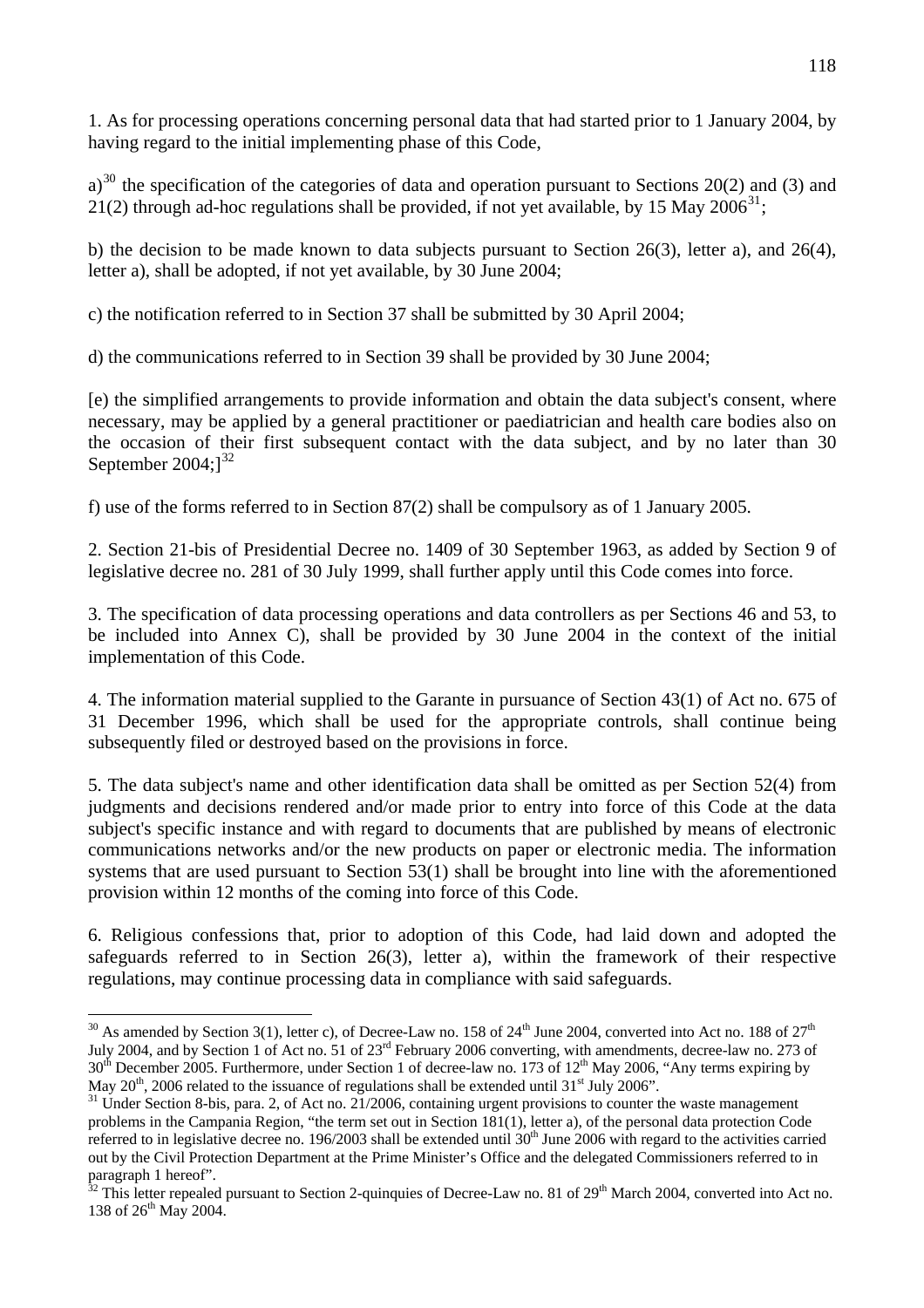6-bis.[33](#page-118-0) Pending enforcement of the measures and precautions required under Section 132(5), the term referred to in Section 4(2) of Legislative Decree no. 171 of  $13<sup>th</sup>$  May 1998 shall apply to retention of telephone traffic data.

## **Section 182**

#### *(Office of the Garante)*

1. With a view to ensuring continuity of institutional activities in the initial implementing phase of this Code, the Garante may, by no later than 31 March 2004,

a) set out the prerequisites for including into its permanent list of staff, at the initial level of the respective careers, staff permanently employed by public administrative agencies and/or public bodies that - on the date of publication of this Code - are employed by the Office of the Garante after being seconded from their respective administrations, by having regard to the available vacancies, and

b) provide that a certain number of posts, not exceeding thirty percent of the vacancies available in its permanent list of staff, are reserved in public competitions for non-permanent staff that have been employed by the Office of the Garante for at least one year.

# *CHAPTER III - REPEALS*

## **Section 183**

#### *(Repealed Provisions)*

- 1. As of the date of entry into force of this Code, there shall be repealed
- a) Act no. 675 of 31 December 1996,
- b) Act no. 325 of 3 November 2000,
- c) legislative decree no. 123 of 9 May 1997,
- d) legislative decree no. 255 of 28 July 1997,
- e) Section 1 of legislative decree no. 135 of 8 May 1998,
- f) legislative decree no. 171 of 13 May 1998,
- g) legislative decree no. 389 of 6 November 1998,
- h) legislative decree no. 51 of 26 February 1999,

 $\overline{a}$ 

<span id="page-118-0"></span><sup>&</sup>lt;sup>33</sup> As amended by Decree-Law no. 354 of 24<sup>th</sup> December 2003, converted, with amendments, into Act no. 45 of 26<sup>th</sup> February 2004.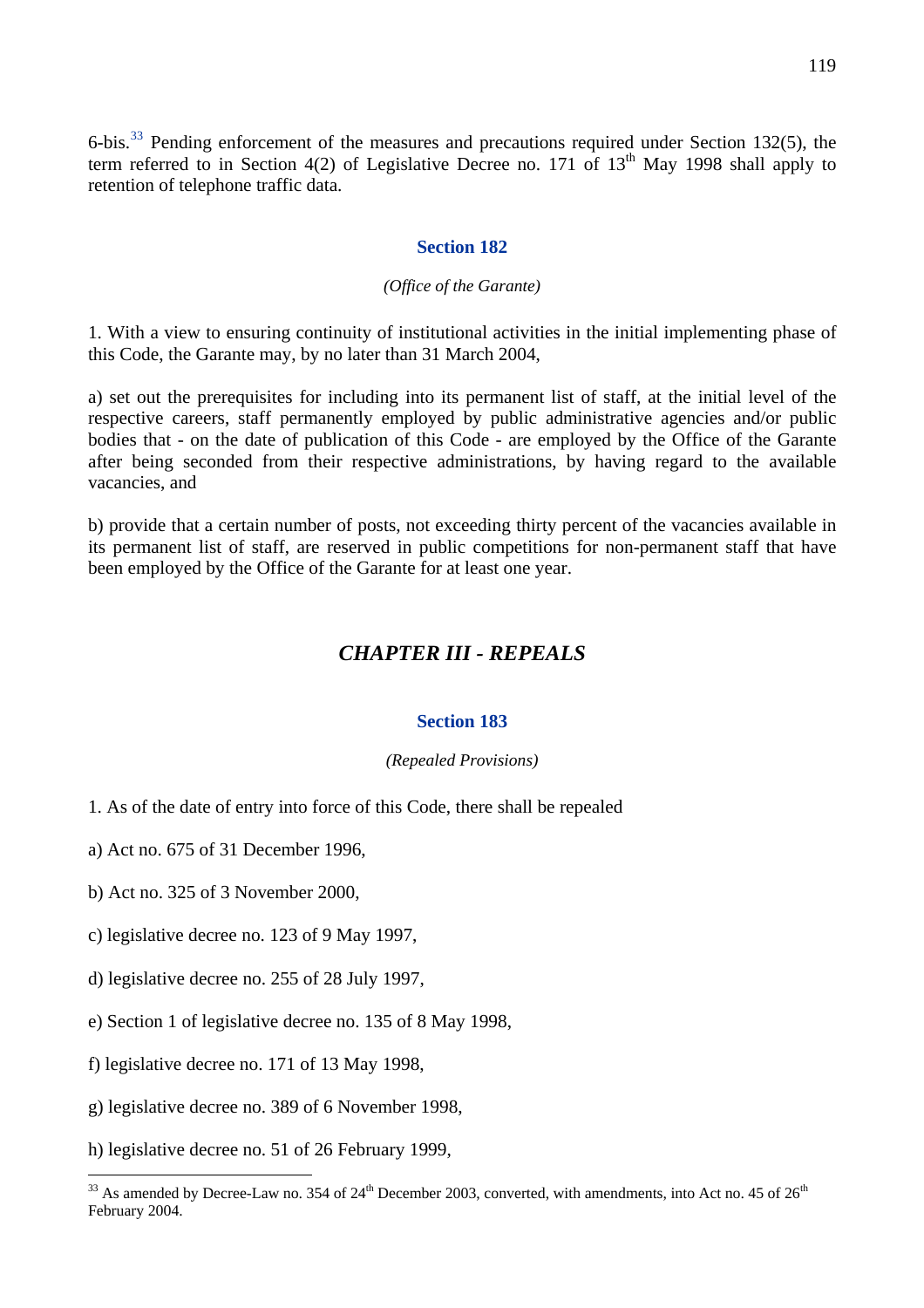i) legislative decree no. 135 of 11 May 1999,

l) legislative decree no. 281 of 30 July 1999, except for Sections 8(1), 11 and 12,

m) legislative decree no. 282 of 30 July 1999,

n) legislative decree no. 467 of 28 December 2001,

o) Presidential Decree no. 318 of 28 July 1999.

2. As of the date of entry into force of this Code, there shall be repealed Sections 12, 13, 14, 15, 16, 17, 18, 19 and 20 of Presidential Decree no. 501 of 31 March 1998.

3. As of the date of entry into force of this Code, there shall also be or continue to be repealed

a) Section 5(9) of decree no. 279 by the Minister of Health of 18 May 2001, concerning rare diseases

b) Section 12 of Act no. 152 of 30 March 2001,

c) Section 4(3) of Act no. 52 of 6 March 2001, concerning bone marrow donors,

d) Section 16(2) and (3) of Presidential Decree no. 445 of 28 December 2000, concerning certifications of attendance at birth,

e) Section 2(5) of decree no. 380 by the Minister of Health of 27 October 2000, concerning information flows on discharged patients,

f) Section 2(5-quater 1), second and third sentence, of decree-law no. 70 of 28 March 2000 as converted, with amendments, into Act no. 137 of 26 May 2000, as subsequently amended, concerning the car accidents data bank for the insurance sector,

g) Section 6(4) of legislative decree no. 204 of 5 June 1998, concerning dissemination of data for purposes of research and co-operation in the scientific and technological sectors,

h) Section 330-bis of legislative decree no. 297 of 16 April 1994, concerning dissemination of data on pupils and students,

i) Section 8(4) and Section 9(4) of Act no. 121 of 1 April 1981.

4. As of the date on which the provisions laid down in the Code of conduct and professional practice referred to in Section 118 become effective, the retention time of personal data that is set out in pursuance of Section 119, possibly by laws or regulations, shall be the one specified in said Code.

# *CHAPTER IV - FINAL PROVISIONS*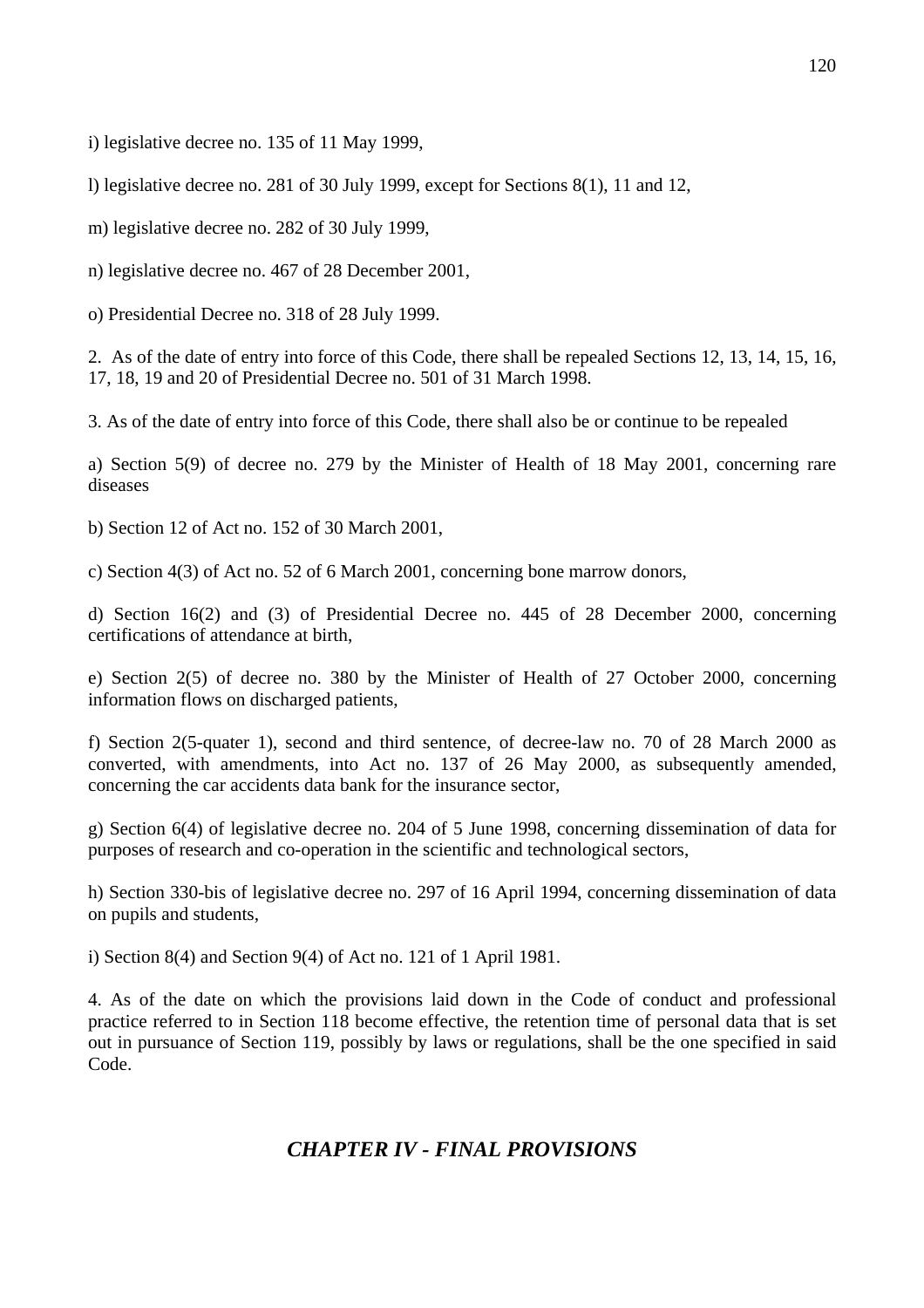# **Section 184**

## *(Transposition of European Directives)*

1. This Code shall implement Directive 95/46/EC of the European Parliament and of the Council, of 24 October 1995, and Directive 2002/58/EC of the European Parliament and of the Council, of 12 July 2002.

2. Whenever reference is made to Act no. 675 of 31 December 1996 by laws, regulations and other provisions, including those repealed by this Code, this shall be meant as a reference to the relevant provisions of this Code in accordance with the correspondence table annexed hereto.

3. Laws and regulations laying down more restrictive limitations or prohibitions on the processing of certain personal data shall be left unprejudiced.

# **Section 185**

# *(Annexed Codes of Conducts and Professional Practice)*

1. Annex A) shall contain, in addition to the Codes referred to in Section 12(1) and (4), the Codes whose adoption was encouraged by the Garante pursuant to Sections 25 and 31 of Act no. 675 of 31 December 1996, which had been published in the Official Journal of the Italian Republic prior to the date of issue of this Code.

# **Section 186**

# *(Entry into Force)*

1. This Code shall enter into force on 1 January 2004, except for Sections 156, 176, paragraphs 3, 4, 5, and 6, and 182, which shall enter into force on the day following publication of this Code. As of the latter date, the deadlines concerning complaints shall also apply as laid down in Sections 149(8) and 150(2).

This Code, bearing the State's Seal, shall be inserted into the Official Collection of Regulatory Provisions of the Italian Republic. It shall be for any person concerned to abide by it and ensure that it is abided by.

Done in Rome, this 27th day of June 2003.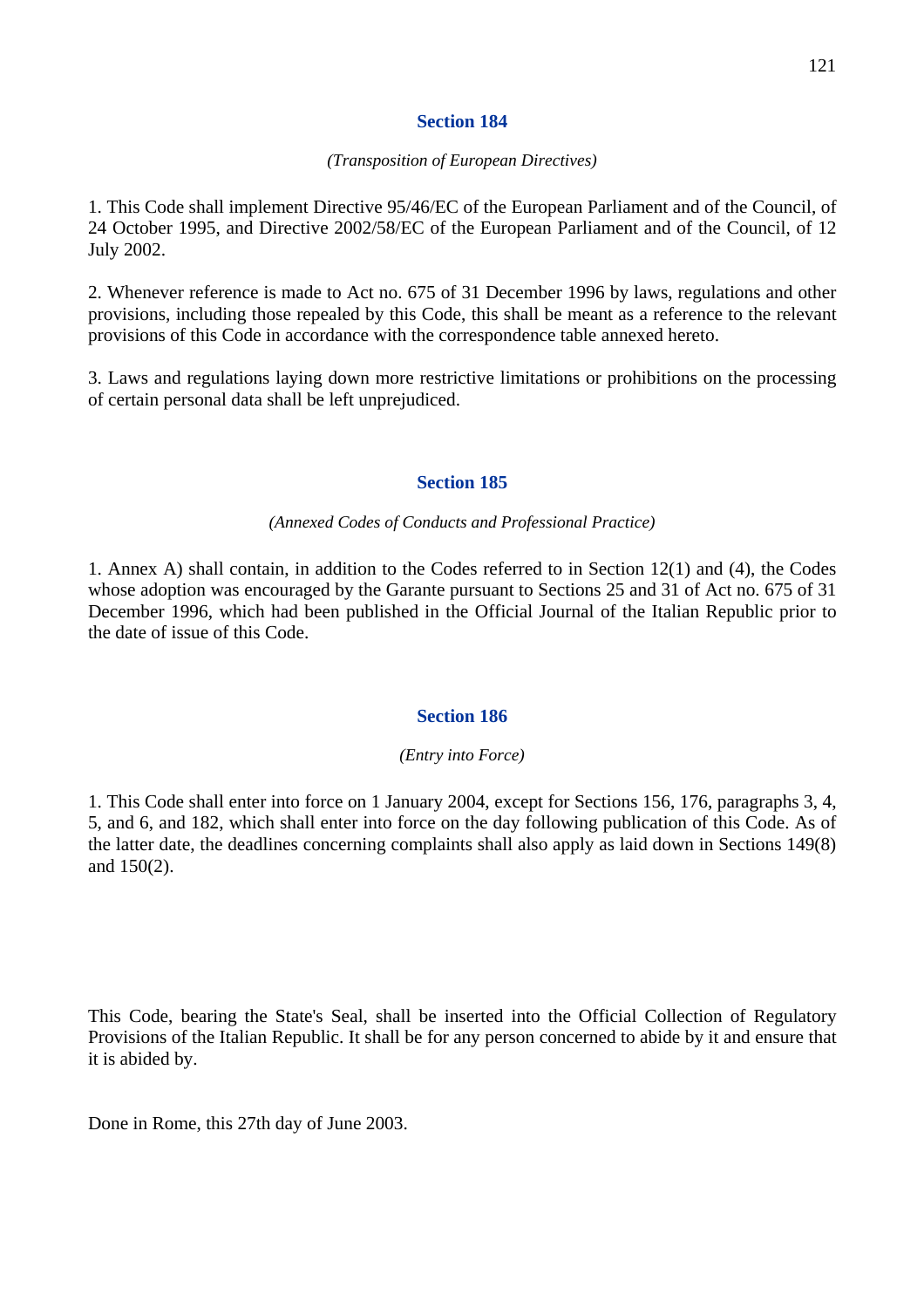# **ANNEXES**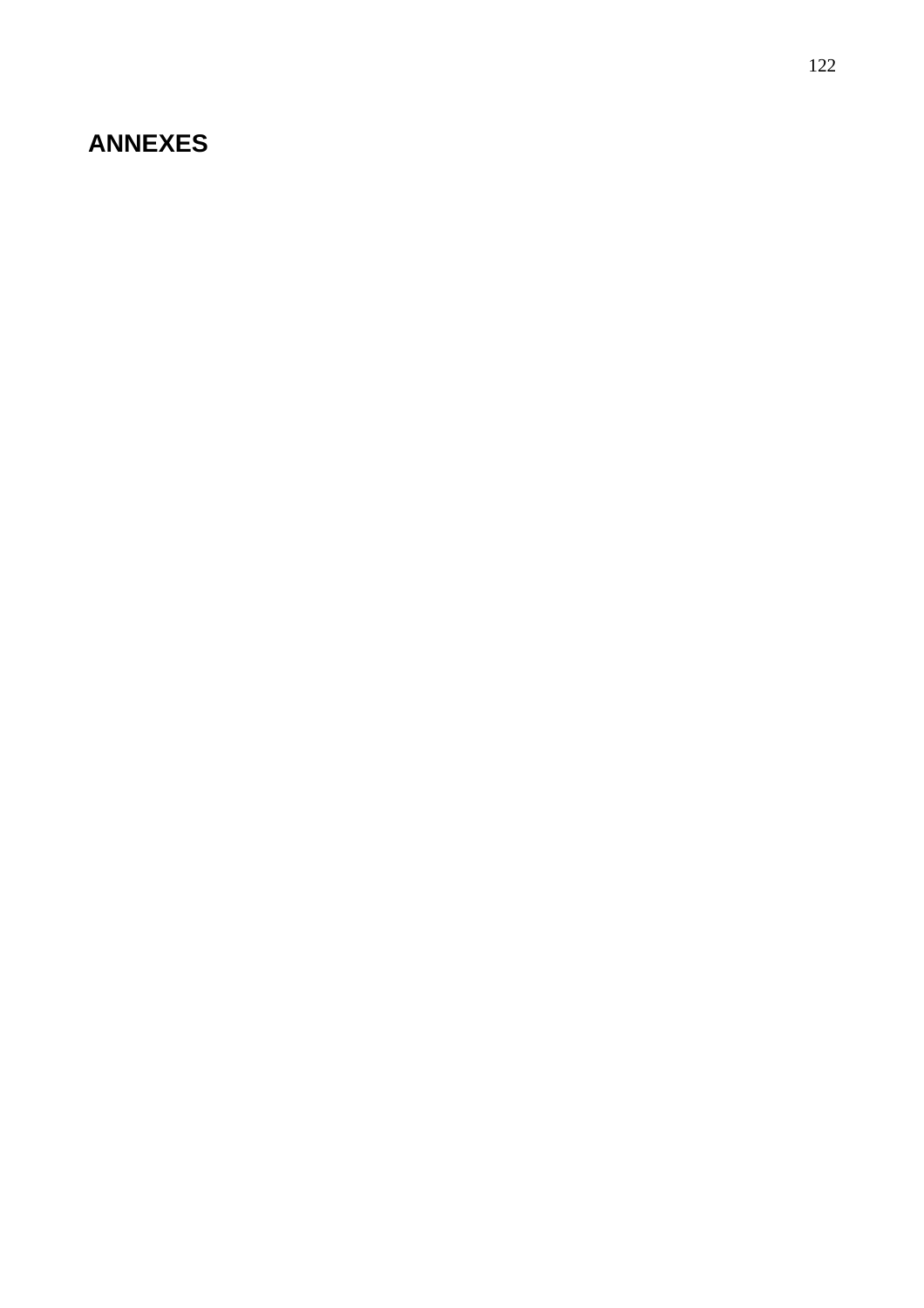# *CODES OF CONDUCT (ANNEX A)*

# **A.1 – PROCESSING OF PERSONAL DATA IN THE EXERCISE OF JOURNALISTIC ACTIVITIES**

#### **GARANTE PER LA PROTEZIONE DEI DATI PERSONALI**

### **Code of Practice Concerning the Processing of Personal Data in the Exercise of Journalistic Activities in Pursuance of Section 25 of Act no. 675 of 31.12.96**

#### THE GARANTE PER LA PROTEZIONE DEI DATI PERSONALI

Having regard to Section 25 of Act no. 675 of 31.12.96, as amended by Section 12 of legislative decree no. 171 of 13.05.98, which provides that the processing of personal data in the exercise of the journalistic profession is to be carried out on the basis of a specific code of practice setting forth provisions and arrangements to safeguard data subjects by having regard to the nature of the data, especially as related to data disclosing health and sex life;

Having regard to para. 4-bis of said Section 25, which provides that the aforementioned code of practice shall also apply to the activity of freelance and trainee journalists and to any person who transiently processes personal data with a view to the occasional publication of papers, essays and other intellectual works;

Having regard to para. 2 of said Section 25, which provides that the code of practice is adopted by the National Council of the Press Association in cooperation with the Garante, which encourages such adoption and is responsible for having the code published in the *Official Journal* [Gazzetta Ufficiale];

Having regard to document no. 89/GAR of 26.05.97, in which the Garante called upon the National Council of the Press Association to adopt the code within six months of the date of transmission of said document;

Having regard to document no. 4640 of 24.11.97, in which the Garante granted the request for a short postponement of said six-month term as lodged by the National Council of the Press Association on 19.11.97;

Having regard to decision no. 5252 of 18.12.97, in which the Garante pointed to criteria that the National Council of the Press Association was called upon to consider in balancing freedoms and rights applying to journalistic activities;

Having regard to document no. 314 of 23.01.98, in which the Garante made additional considerations concerning the initial draft code as laid down by the National Council of the Press Association, which had been transmitted to the Garante by document no. 7182 of 30.12.97;

Having regard to document no. 204 of 15.01.98, in which - based on the initial implementation of Act no. 675/1996 and on the draft code - the Garante reported to the Minister of Justice on the desirability of amending Section 25 of the Act, which was actually amended by said legislative decree no. 171 of 13.05.98;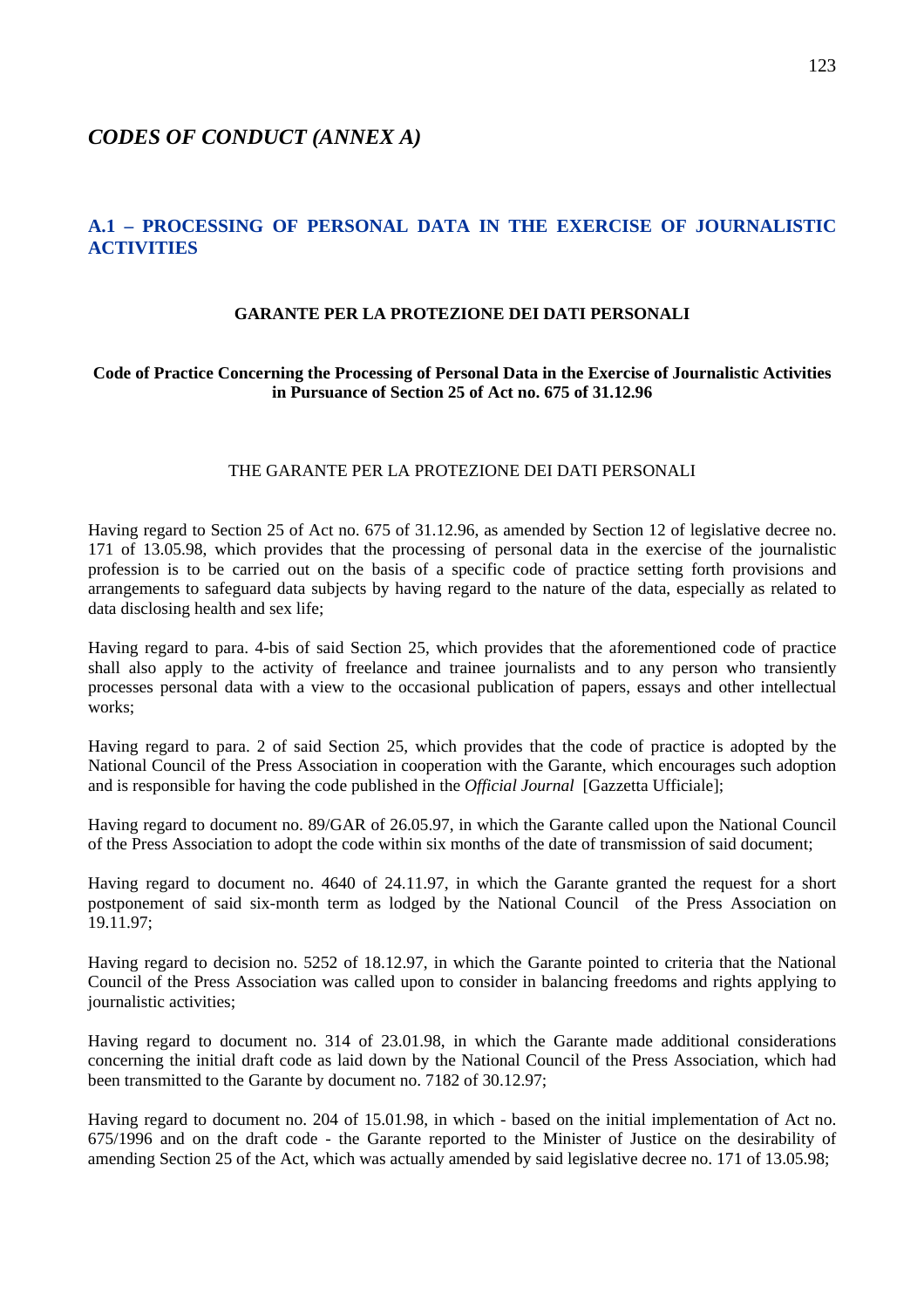Having regard to document no. 5876 of 30.06.98, in which the Garante called upon the National Council of the Press Association to make further amendments to the draft approved of late by the Council at its meeting of 26<sup>th</sup> and 27<sup>th</sup> March 1998, as transmitted to the Garante by document no. 1074 of 08.04.98;

Having established adequacy of the provisions and arrangements laid down to safeguard data subjects in the final draft of the code of practice, as transmitted to the Garante by the National Council of the Press Association in document no. 2210 of 15.07.98;

Whereas the code of practice is to be published in the *Official Journal* under the Garante's responsibility, in pursuance of Section 25(2) of Act no. 675/1996, and enters into force fifteen days after its publication;

#### *Hereby orders*

The code of practice attached hereto to be transmitted to the Ufficio pubblicazione leggi e decreti [Publishing Department] of the Ministry of Justice in order for it to be published in the *Official Journal* of the Italian Republic.

Done in Rome this 29<sup>th</sup> day of July 1998

# **PRESS ASSOCIATION National Council**

# **CODE OF PRACTICE Concerning the Processing of Personal Data in the Exercise of Journalistic Activities Pursuant to Section 25 of Act no. 675 of 31.12.96**  *(As published on the Official Journal No. 179 of 03.08.98)*

# **Article 1**

*(General Principles)* 

1. These provisions are aimed at reconciling fundamental rights of individuals with citizens' right to information and freedom of the press.

2. The journalistic profession is carried out without being subject to authorisation or censorship as provided for by Article 21 of the Italian Constitution. On account of its being a prerequisite for freedom of the press, the fact of collecting, recording, keeping and disseminating information on facts and occurrences concerning persons, collective entities, official bodies, custom, scientific research and intellectual movements - when carried out within the scope of journalistic activity and for the relevant purposes - is essentially different in nature from the storage and processing of personal data by databases or other entities. The necessary derogations provided for by paragraphs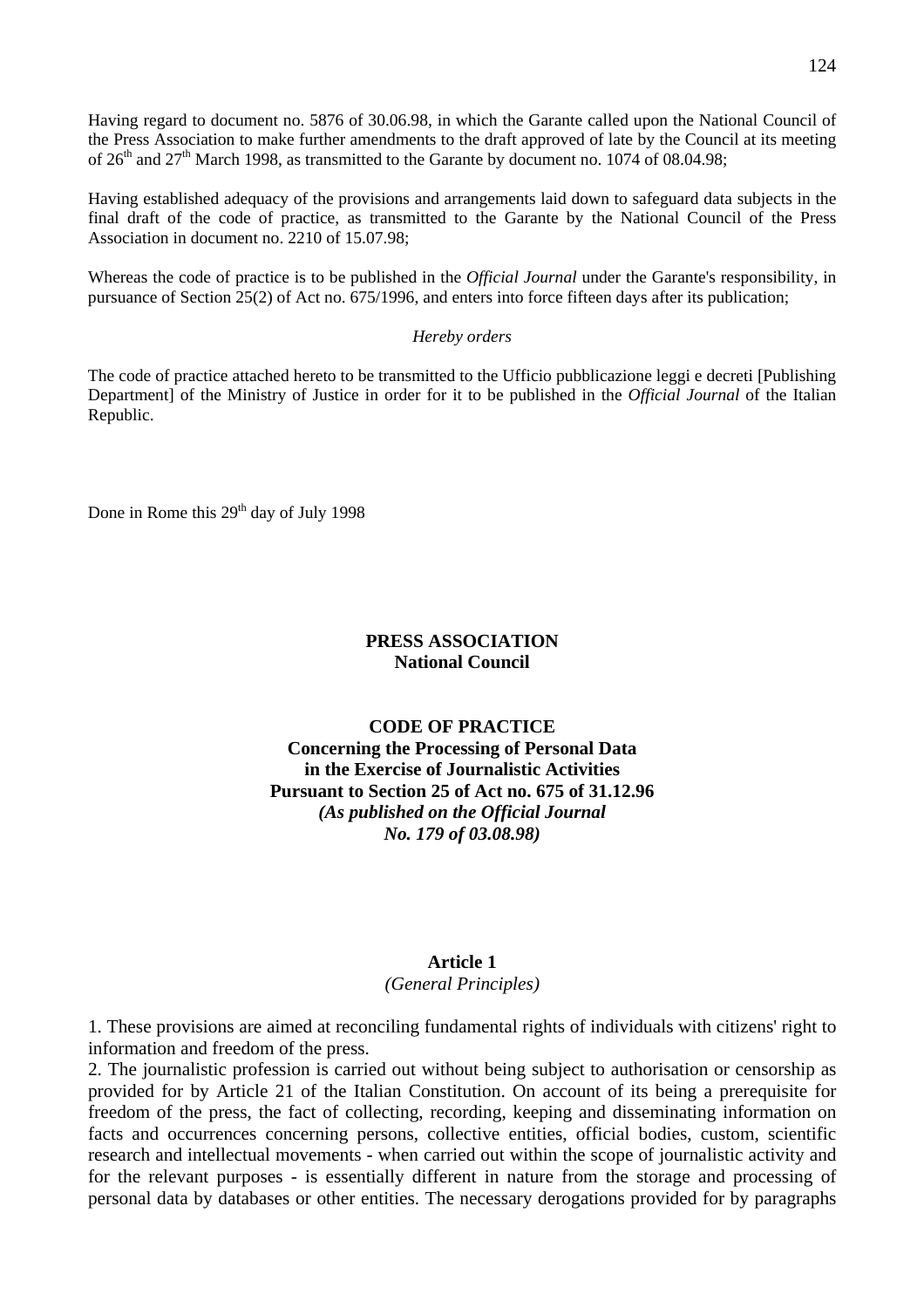17 and 37 and Article 9 of Directive 95/46/EC of 24.10.95, of the European Parliament and the Council, and by Act no. 675/1996 are grounded on the aforementioned principles.

## **Article 2**

# *(Data Banks Used by Editorial Offices and Protection of Journalists' Personal Archives)*

1. Journalists collecting information for any of the operations referred to under Section 1(2)(b) of Act no. 675/96 must identify themselves, their profession and the purposes of the collection, unless this may endanger their safety or otherwise makes it impossible for them to carry out their journalistic activity; they must refrain from subterfuge and harassment. Having disclosed their activity, journalists are not required to provide the remaining items of information referred to in Section 10(1) of Act no. 675/96.

2. If personal data are collected from data banks used by editorial offices, publishing companies must inform the public at least twice a year, through advertisements, of the existence of such data banks and the place where the rights as per Act no. 675/96 may be exercised. Publishing companies must also include the data processor's name into management data in order for data subjects to apply to such processor for exercising the rights referred to in Act no. 675/96.

3. The safeguards set out in Section 2 of Act no. 69/1963 and Section 13(5) of Act no. 675/1996 with regard to sources of information apply to journalists' personal archives that are used for the exercise of professional activities and for the sole purposes related thereto.

4. Journalists may keep the data they have collected for as long as is necessary for the relevant professional purposes.

#### **Article 3**

## *(Protection of a Person's Residence)*

1. Protection of a person's residence and other private places of abode also extends to health care, custodial or rehabilitation institutions in compliance with the relevant legislation and with the appropriate use of invasive techniques.

#### **Article 4**

# *(Rectification)*

1. Journalists must promptly rectify mistakes or inaccuracies, also in pursuance of the duty of rectification in the cases provided for by law and in accordance with the relevant arrangements.

# **Article 5**

#### *(Right to Information and Personal Data)*

1. In collecting personal data disclosing racial and ethnic origin, religious, philosophical or other beliefs, political opinions, membership of parties, trade unions, associations or organisations of a religious, philosophical, political or trade-unionist character and any data disclosing health and sex life, journalists must ensure the right to information on facts of public interest, by having regard to the materiality of such information, and avoid any reference to relatives or other persons who are not involved in the relevant events.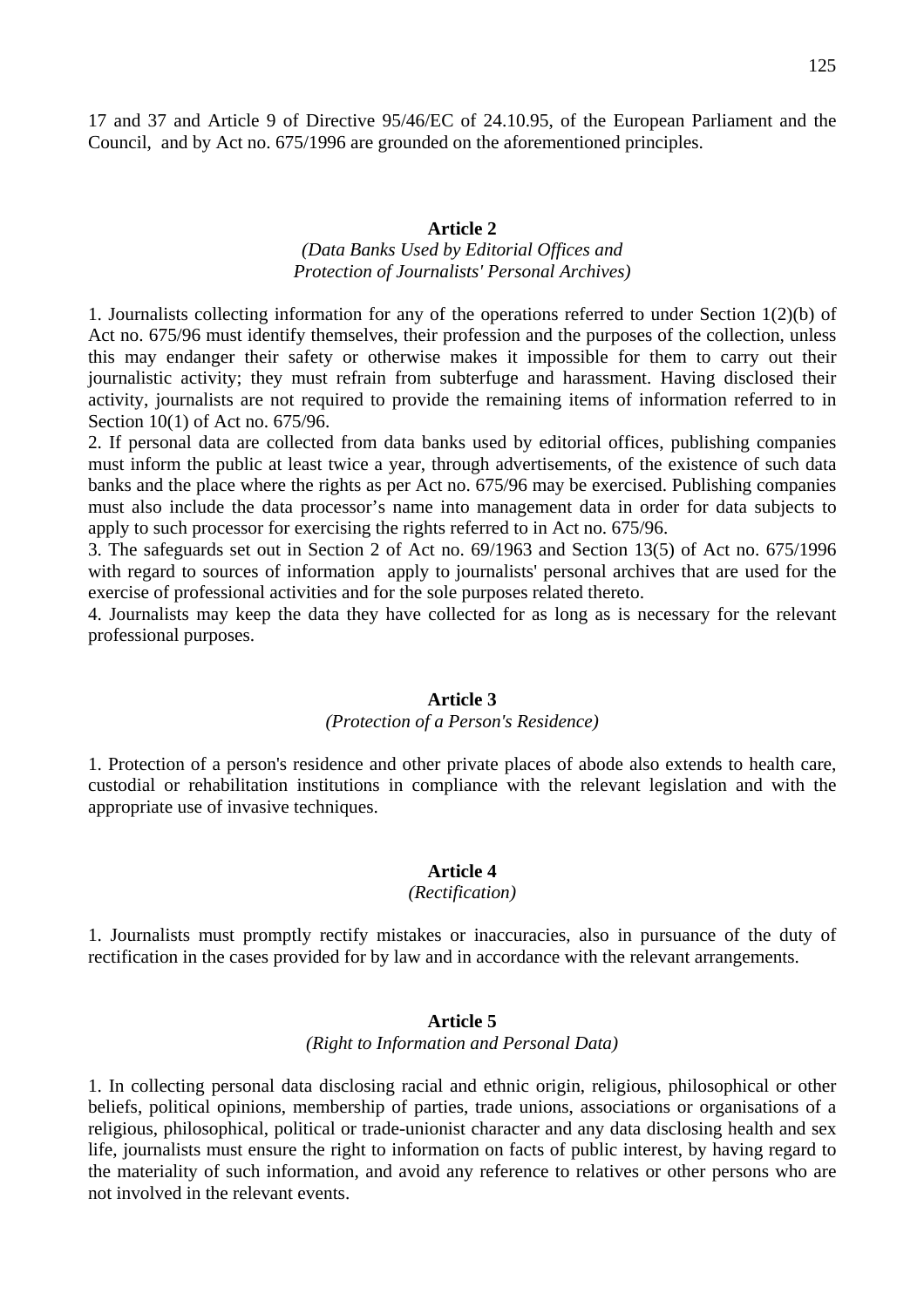2. With regard to data concerning circumstances or events that have been made known either directly by the persons concerned or on account of their public conduct, the right to subsequently provide proof of the existence of lawful justification deserving legal protection is hereby left unprejudiced.

# **Article 6**

# *(Materiality of the Information)*

1. Disclosure of information of substantial public or social interest is not in conflict with the respect for private life if this information, detailed or not, is indispensable on account of either the originality of the relevant event(s) or the description of the specific way in which they have occurred as well as in the light of the qualifications of the persons involved.

2. The private sphere of prominent persons and persons holding public offices must be respected if the information or data are irrelevant to their role or public life.

3. Journalists' opinions and comments are part of freedom of the press as well as of the freedom of expression granted to all citizens by Constitution.

# **Article 7**

# *(Protection of Children)*

1. Journalists must not refer to the names of children involved in facts reported in the press or provide particulars allowing their identification, in order to protect their personality.

2. The protection of children's personality also extends to facts that are not specifically regarded as offences, by having regard to nature and items of the relevant report.

3. The child's right to privacy must always take precedence over both freedom of expression and freedom of the press; however, if journalists decide to publish reports or images concerning children for reasons of substantial public interest, without prejudice to legal constraints, they will be responsible for evaluating whether such publication does serve the child's objective interests in pursuance of the principles and limitations laid down in the "Treviso Charter".

### **Article 8**

### *(Protection of Personal Dignity)*

1. Without prejudice to materiality of the information, journalists must not provide information or publish images or photographs of persons involved in facts reported in the press where such information, images or photographs affect the persons' dignity, nor must they dwell on the details of acts of violence, unless the information or images are deemed to be important for the public.

2. Journalists must not film or produce images and photographs of persons in custody without the latters' consent, unless this is done either to serve a substantial public interest or for proven judicial and police purposes.

3. No person may be shown when fettered or handcuffed, unless this is necessary to report maltreatment.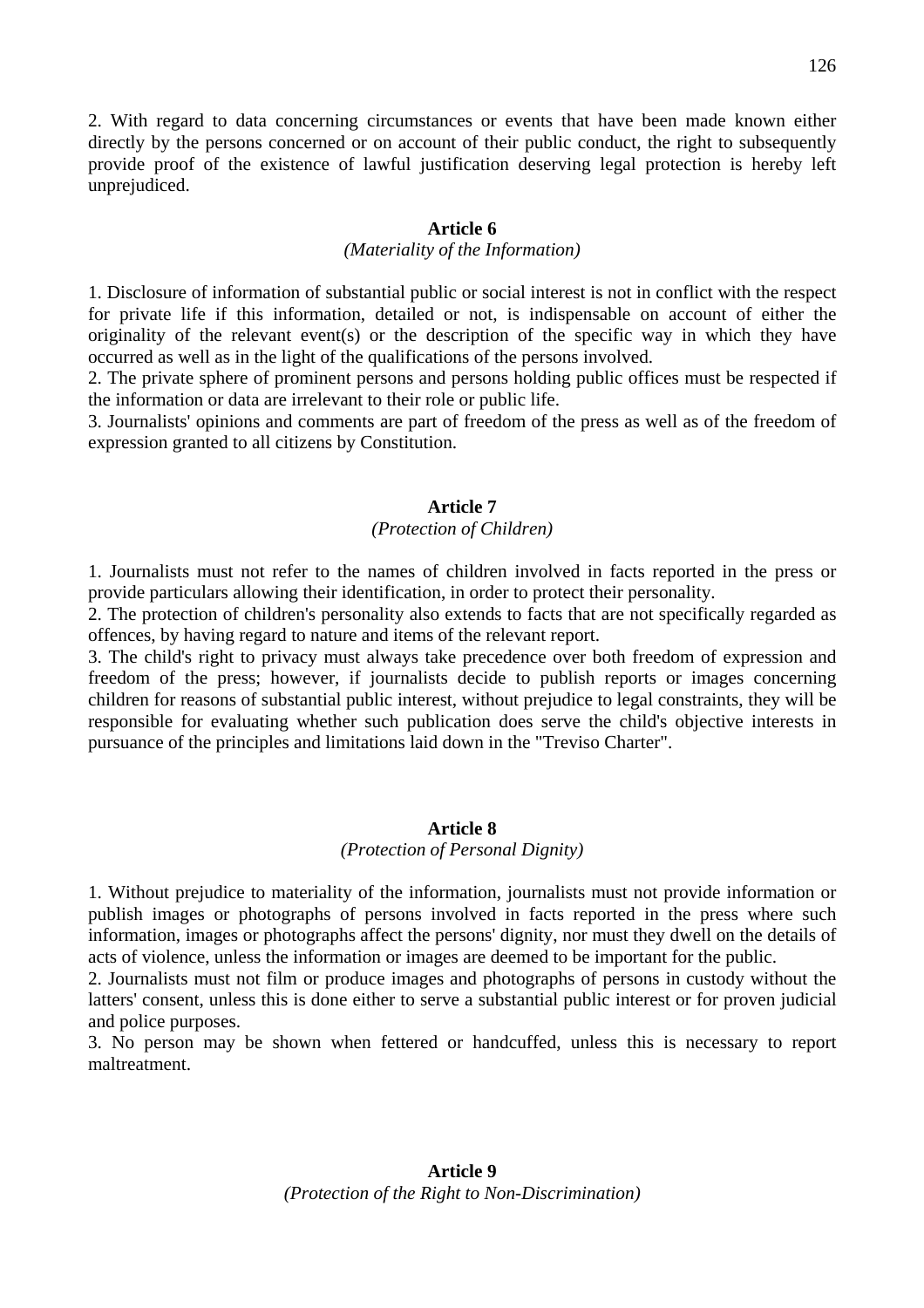1. In exercising the rights and duties related to freedom of the press, journalists must respect a person's right to non-discrimination on account of his/her race, religion, political opinions, sex, personal circumstances, bodily or mental condition.

# **Article 10**

## *(Protection of the Dignity of the Ill)*

1. In referring to the health of an identified or identifiable person, journalists must respect his/her dignity, right to privacy and decorum especially in cases involving severe or terminal diseases; they must avoid publishing analysis data of exclusively clinical interest.

2. Publication is allowed for the purpose of ensuring that all material information is disclosed and by respecting a person's dignity, if such person plays an especially important social or public role.

#### **Article 11**

# *(Protection of a Person's Sex Life)*

1. Journalists must avoid reporting the sex life of any identified or identifiable person.

2. Publication is allowed for the purpose of ensuring that all material information is disclosed and by respecting a person's dignity, if such person plays an especially important social or public role.

#### **Article 12**

*(Protection of Freedom of the Press with regard to Criminal Proceedings)* 

1. The limitation set out in Section 24 of Act no. 675/96 does not apply to the processing of data concerning criminal proceedings.

2. Processing of personal data disclosing adoption of the measures as per Section 686(1)(a) and (d), (2) and (3) of the Criminal Procedure Code is allowed within the scope of freedom of the press, in accordance with the principles laid down in Article 5.

#### **Article 13**

*(Scope of Application and Disciplinary Measures)* 

1. These provisions shall apply to professional journalists, free-lance and trainee journalists and to any person carrying out journalistic activities even occasionally.

2. The disciplinary measures referred to under Title III of Act no. 69/1963 shall only apply to persons included in the Roll of Journalists, in the relevant lists or in the Register.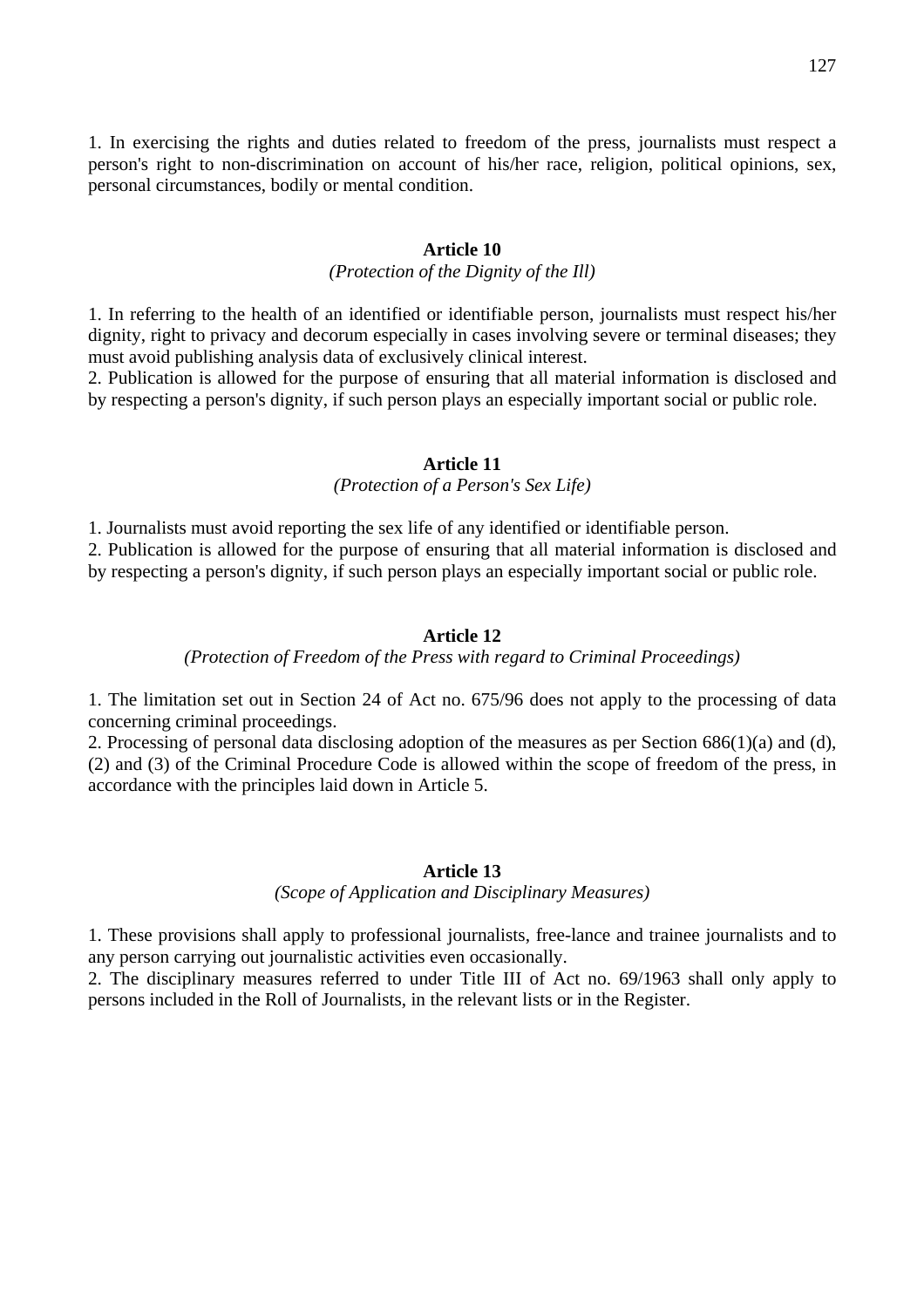# **A.2 – PROCESSING OF PERSONAL DATA FOR HISTORICAL PURPOSES**

# **CODE OF CONDUCT AND PROFESSIONAL PRACTICE REGARDING THE PROCESSING OF PERSONAL DATA FOR HISTORICAL PURPOSES**

# PREAMBLE

This Code is adopted by the public and private bodies mentioned below based on the following premises:

1) Any person accessing information and documents for historical purposes frequently uses personal data, which are protected by law in order to safeguard data subjects. In the light of the public interest related to the performance of said processing operations, whoever uses personal data for the aforementioned purposes (with particular regard both to public archives and to private archives declared to be of substantial historical interest in pursuance of Section 36 of Presidential decree no. 1409 of 30.09.63) was exempted by law from the obligation to request data subjects' consent pursuant to Sections 12, 20 and 28 of the Data Protection Act (*Act no. 675 of 31.12.96 – see, in particular, Section 27; legislative decree no. 135 of 11.05.99; legislative decree no. 281 of 30.08.99 – see, in particular, Section 7(4); presidential decree no. 1409 of 30.09.63 as subsequently amended and supplemented*).

2) Use of said data by users and archivists must therefore conform to both the relevant laws and this Code of conduct and professional practice; compliance with this Code is a fundamental prerequisite for the processing of data to be lawful, in addition to its being part of the relevant professional ethics (*Section 31(1), h), of Act no. 675 of 31.12.96; Section 6 of legislative decree no. 281 of 30.07.99*).

3) Compliance with the abovementioned rules should not affect investigations, research, gathering of documents and studies with regard to persons, facts and circumstances of the past, irrespective of the places in which said activities are performed.

4) Processing of personal data in connection with the conservation, categorisation and communication of documents kept both in State Archives and in historical Archives of public bodies is considered to be in the substantial public interest (*Section 23 of legislative decree no. 135 of 11.05.99*).

5) Adoption of this Code is encouraged by the Garante under the law pursuant to the principle of adequate representation of the public and private bodies concerned. This Code is also the expression of the professional associations and categories concerned, including scientific societies, with a view to reconciling the requirements of investigation into and description of historical facts with the rights and fundamental freedoms of data subjects (*Section 1, Act no. 675 of 31.12.96*).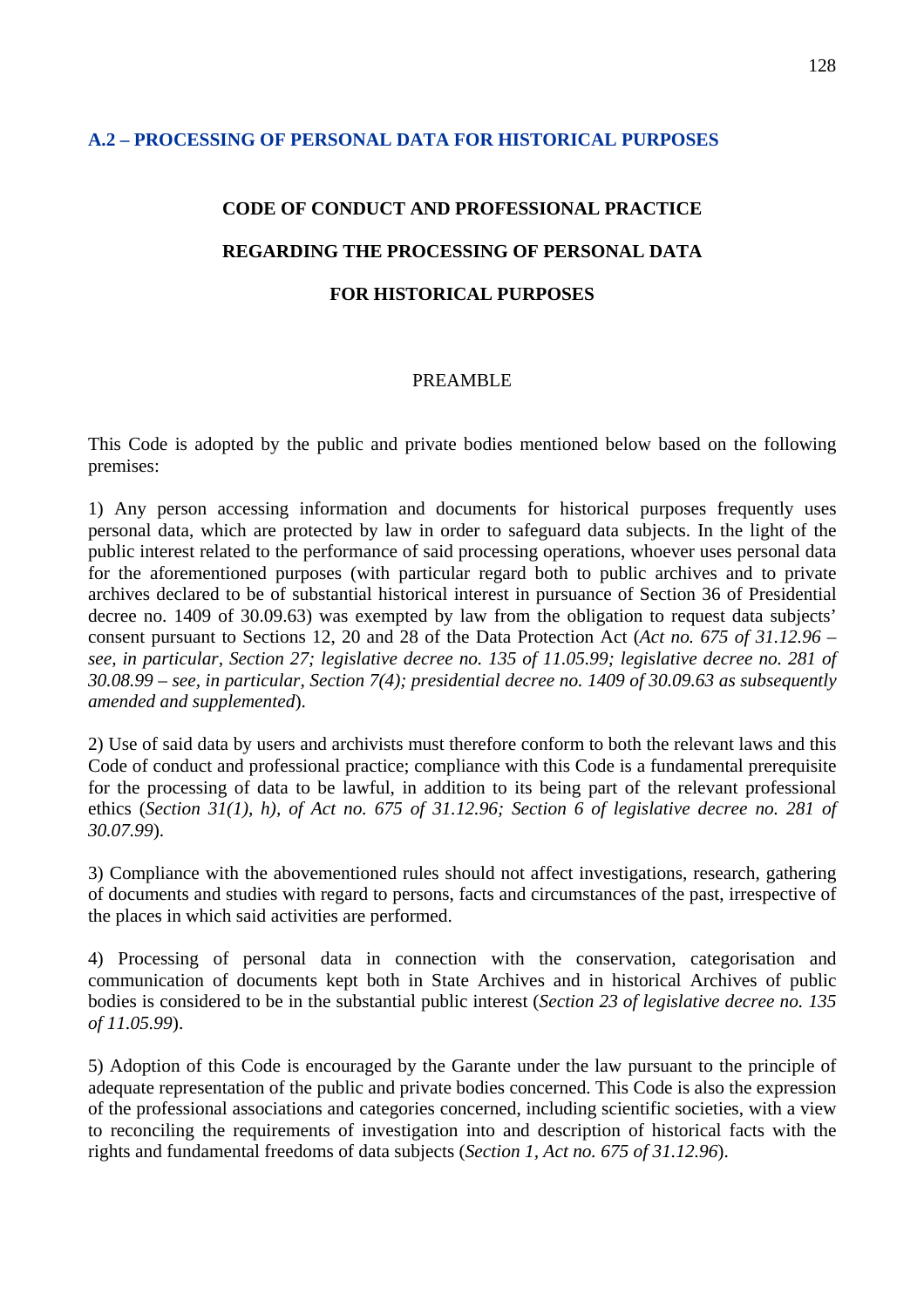6) In this Code provisions are made under the law concerning, in particular, *a)* rules based on fairness and non-discrimination in respect of users, to be abided by also in communication and dissemination of data, in line with the provisions applying to freedom of the press and freedom of speech; *b*) the specific safeguards applying to collection, consultation and dissemination of documents concerning data disclosing health, sex life or private family relations; *c)* modalities for applying the provisions on processing of data for historical purposes to private archives (*Section 7(5), legislative decree no. 281 of 30.07.99*).

7) Adoption of this Code is based not only on Articles 21 and 33 of the Constitution of the Italian Republic, but also on the relevant international sources and instruments concerning historical research and archives such as, in particular,:

a) Articles 8 and 10 of the 1950 *European Convention for the Protection of Human Rights and Fundamental Freedoms* as ratified by Italy with Act no. 848 of 04.08.55;

b) Council of Europe Recommendation No. R (2000) 13 of 13 July 2000;

c) Articles 1, 7, 8, 11 and 13 of the *Charter of Fundamental Rights of the European Union;* 

d) the *Guidelines for a Law on Historical and Current Archives* as laid down by the International Council on Archives at the Ottawa Conference in 1996, and the *International Code of Ethics for Archivists* as adopted during the 1996 Beijing International Conference on Archives.

# **Chapter I GENERAL PRINCIPLES**

# **Article 1**

# (Purposes and Scope)

1. These provisions are aimed at ensuring that the use of personal data acquired in carrying out free historical research activities and in exercising the right to education and information, as well as in the course of the access to instruments and documents, takes place by respecting data subjects' rights, fundamental freedoms and dignity with particular regard to the right to privacy and personal identity.

2. This Code includes provisions applying to the processing of personal data for historical purposes in connection with documents that are kept either in archives of public administrative bodies, public bodies or in private archives which have been declared to be of substantial historical interest. This Code applies to all the processing operations concerning personal data that are performed by users for historical purposes, without the need for said users to subscribe to this Code.

3. This Code further includes guidelines for the conduct of any person processing, for historical purposes, personal data that are kept either in public archives or in private archives which have been declared to be of substantial historical interest; in particular,

a) as regards archivists, fairness and non-discrimination rules are laid down concerning users irrespective of their nationality, position, and education;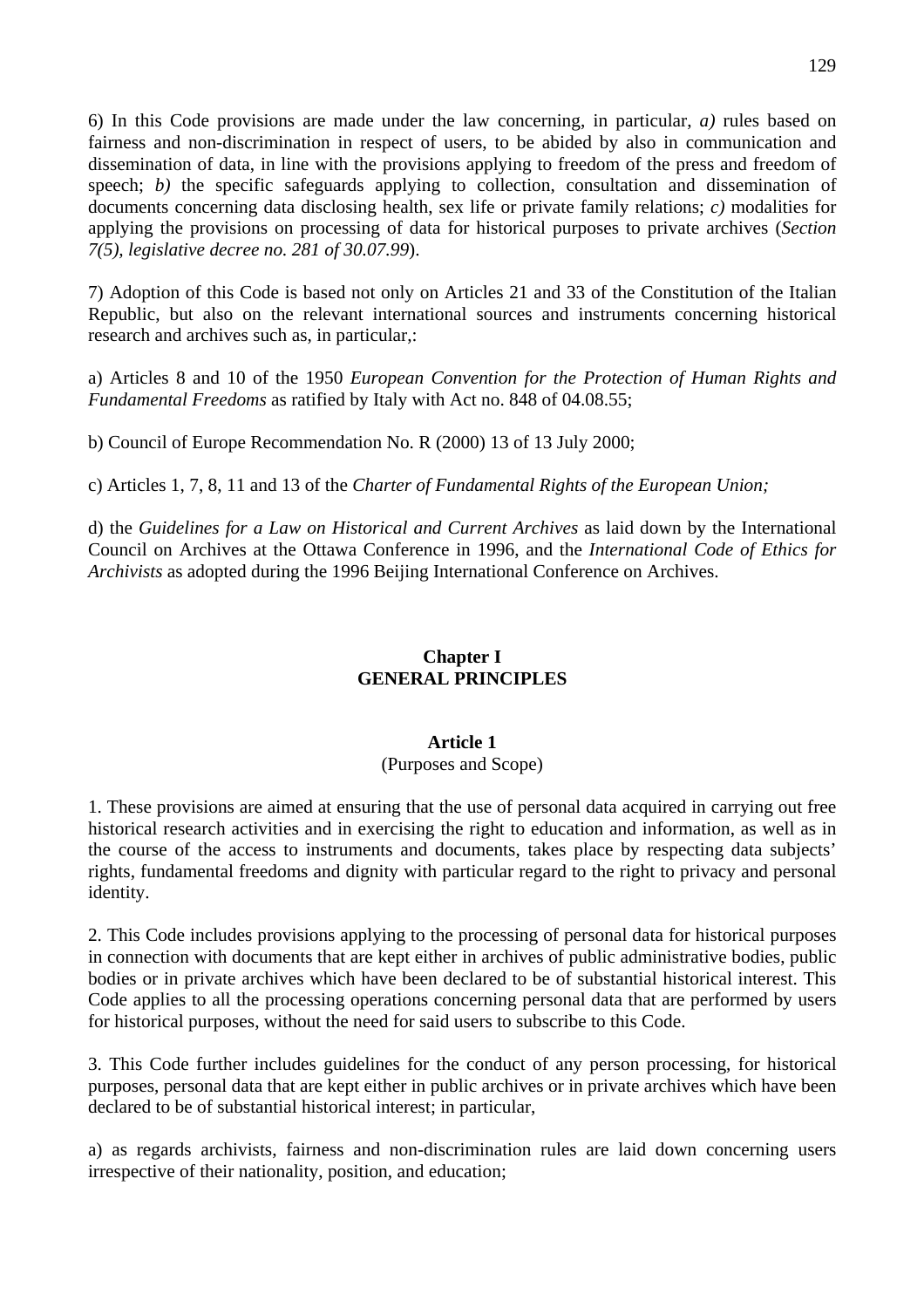b) as regards users, safeguards are laid down concerning collection, use and disclosure of the data included in documents.

4. Owners, holders or keepers of either private archives which have not been declared to be of substantial historical interest or individual documents with historical interest may notify the competent Superintendent's Office for archives of their intention to apply this Code to the appropriate extent.

# **Article 2**

# (Definitions)

1. In implementing this Code, account shall be taken of the definitions and indications included in the legislation on personal data processing, with particular regard to the provisions mentioned in the Preamble. For the selfsame purposes,

a) "archivist" shall mean any natural or legal person, body or association that is responsible for supervising, acquiring, processing, preserving, restoring and managing historical, current and deposited archives of the public administration, private archives which have been declared to be of substantial historical interest as well as the private archives referred to in Article 1(4) above;

b) "user" shall mean any person either requesting access to or accessing documents including personal data for historical purposes, also in connection with journalistic activities and/or the occasional publication of papers, essays and other intellectual works;

c) "document" shall mean any item of information including personal data, whether in written or oral form or else stored on other media.

# **Chapter II RULES APPLYING TO ARCHIVISTS' CONDUCT AND LAWFULNESS OF THE RELEVANT PROCESSING OPERATIONS**

# **Article 3**

## (General Rules of Conduct)

1. Archivists processing personal data and the documents including such data shall take suitable measures, in line with the relevant laws and regulations, in order to ensure the respect for rights, fundamental freedoms and dignity of the persons to whom the processed data relate.

2. Archivists from public bodies or organisations shall ensure full compliance with the relevant laws and regulations concerning archives as also related to third parties with whom they have contacts because of their official duties or service – with particular regard to Sections 21 and 21-bis of presidential decree no. 1409 of 30.09.63 as amended by legislative decree no. 281 of 30.07.99 and Section 7 of said legislative decree no. 281/1999 and subsequently supplemented.

3. Any person discharging tasks related to archives in a public body shall process personal data by complying with such fairness, accuracy, impartiality honesty and diligence requirements as are warranted by professional practice and his/her position. He/She shall perform the relevant activities in accordance with the transparency criteria applying to public administrative agencies.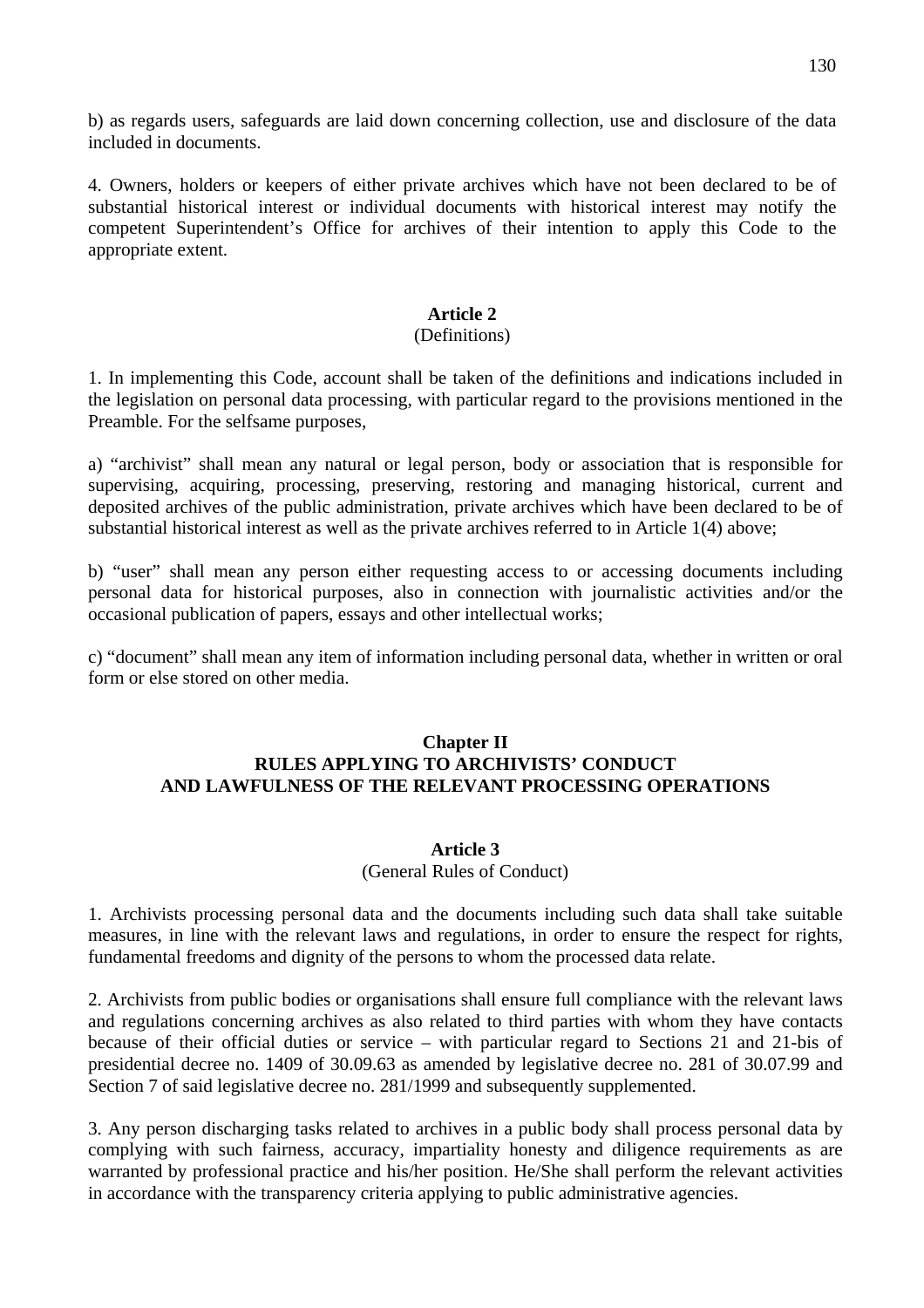4. Any personal data that is used for historical purposes may be used further for said purposes. Such data shall be governed in principle by the same provisions irrespective of the documents including the data and the place of storage, without prejudice to the safeguards and precautions applying to specific categories of data or processing operation.

# **Article 4**  (Conservation and Protection)

1. Archivists shall undertake:

a) to promote retrieval, acquisition and protection of documents. To that end, they shall follow such principles, methodologies and practice as are generally accepted and agreed upon in the relevant professional sector; they shall also see to systematically and continuously updating their historical, administrative and technological skills;

b) to safeguard integrity of archives and authenticity of documents, including those in electronic and multimedia form, and to aim at their permanent conservation with particular regard to the documents endangered by cancellation, dispersion and alteration of the data;

c) to ensure that reproductions be true to original documents and abstain from any activity aimed at tampering with, dissembling or misrepresenting facts, information, documents and data;

d) to ensure compliance with the security measures referred to in Section 15 of Act no. 675 of 31.12.96 and presidential decree no. 318 of 28.07.99, as subsequently amended and supplemented, by developing suitable measures in order to prevent destruction, dispersion or unauthorised access to documents and by also taking specific precautions in the light of certain risks – such as by only making available the copies of certain documents for consultation and keeping the relevant originals in a safe or an armoured cupboard.

# **Article 5**

# (Communication and Utilisation)

1. Archives shall be organised so as to ensure unrestricted utilisation of information sources.

2. Archivists shall ensure the widest possible access to archives and facilitate research and information gathering as well as retrieval of information sources in accordance with the applicable legislation.

3. Archivists shall inform researchers of any documents that have been removed from a file for the time being because of their being withheld from consultation.

4. Where data are collected by an archive on a systematic basis in cooperation with other public or private bodies in order to set up data banks including whole archive series, the relevant organisation shall make an ad-hoc agreement stipulating the arrangements for utilisation and the safeguards applying to data subjects in accordance with the law - in particular as regards the relationship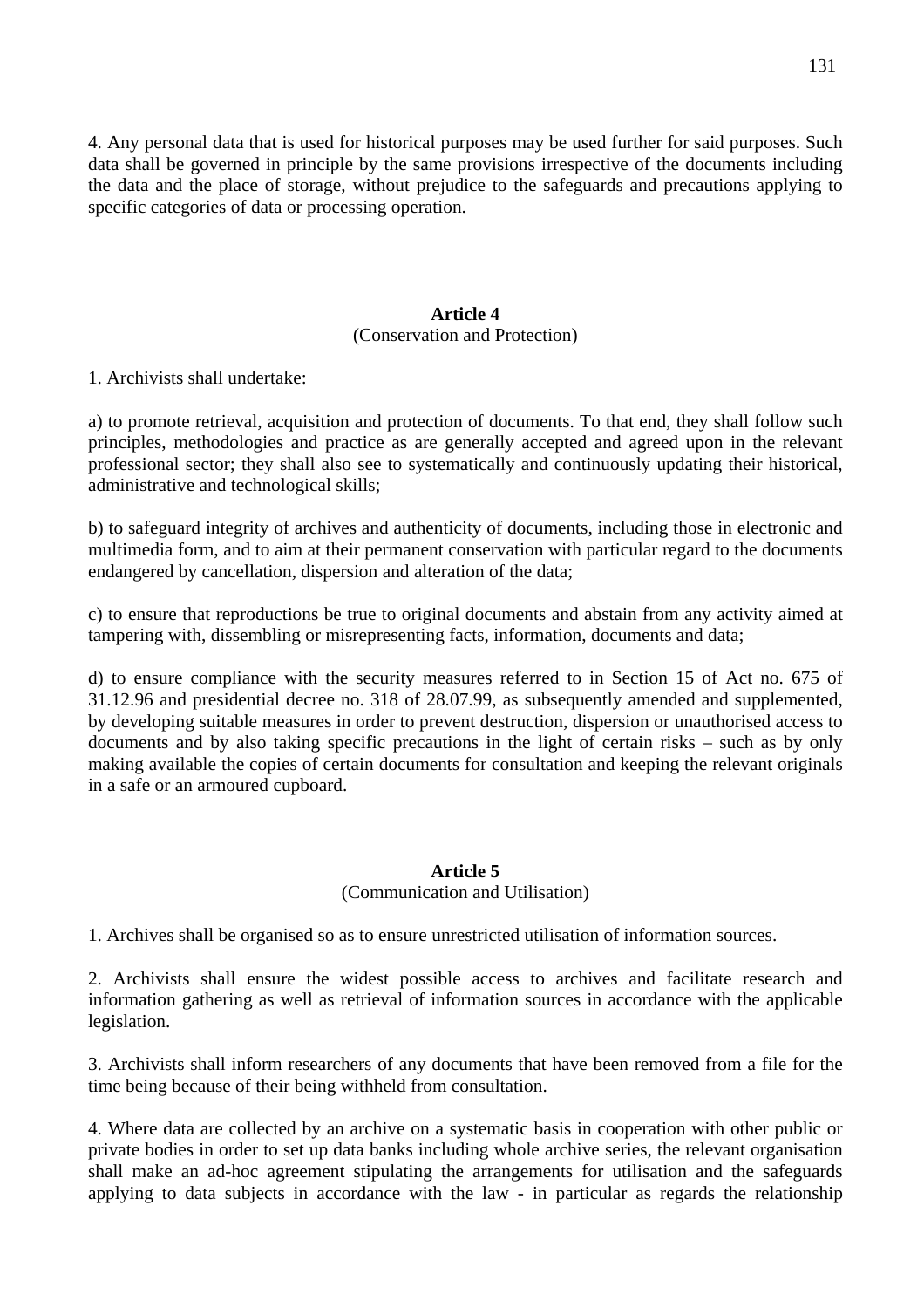between data controller, processor and persons in charge of the processing as well as the relationships with third parties which may be interested in accessing the data.

# **Article 6**  (Commitment to Confidentiality)

1. Archivists shall undertake:

a) to abstain from using, whether for their own research purposes or with a view to gain, information that is either unavailable to users or non-publicly available and has been obtained in the course of their activity even on a confidential basis. Archivists performing research activities for purposes of their own or else falling outside the scope of their professional activity shall be subjected to the same rules and limitations as apply to users;

b) to keep confidential any news and information concerning personal data they may come to know in the course of their activity.

2. Archivists shall further comply with the above confidentiality requirements after leaving their positions.

# **Article 7**

## (Data Update)

1. Archivists shall facilitate the exercise of a data subject's right to have the data updated, rectified or supplemented and ensure that the data are kept in a way allowing the original source to remain separate from any subsequent accessions.

2. With a view to the implementation of Section 13 in Act no. 675/1996, archivists shall make available the relevant search tools and sources in case a general request is made for access to a large series of data and/or documents; they shall further provide the person requesting it with appropriate directions to facilitate consultation.

3. In case a right is to be exercised pursuant to Section 13(3) of Act no. 675/1996 by an entity having an interest therein as regards personal data concerning either deceased persons or documents dating back to remote times, existence of the relevant interest shall be assessed by also taking account of the time already elapsed.

# **Article 8**

### (Oral Sources)

1. With regard to the processing of oral sources [of information], it shall be necessary for the interviewees to give their express consent, whether orally or not, even based on summary information including at least the interviewer's identity and activity and the purpose(s) of the data collection.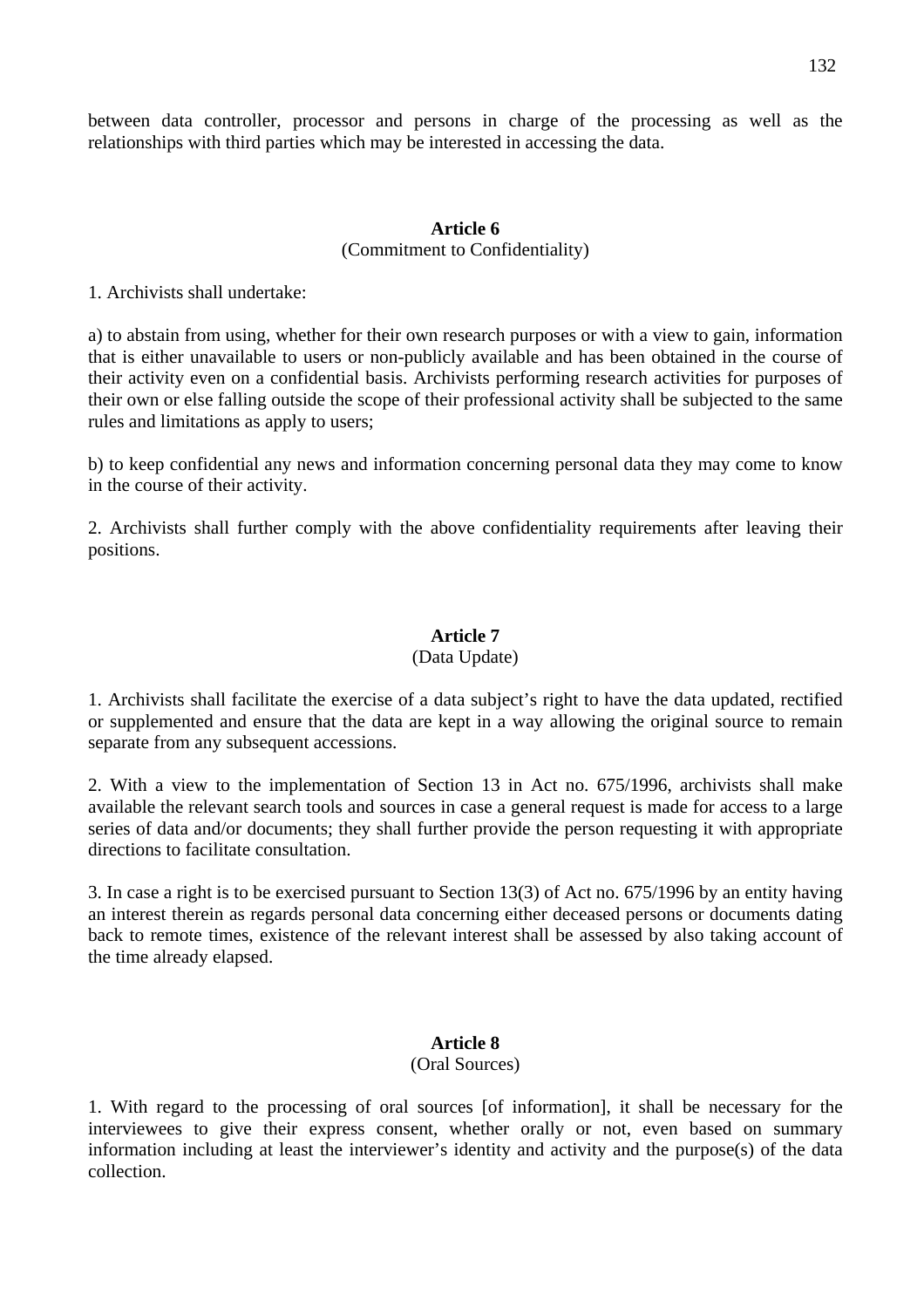2. If an Archive acquires oral sources, it shall request the interviewer to produce a written statement to the effect that the purposes of the interview have been notified and the relevant consent has been obtained from the interviewees.

# **Chapter III RULES OF CONDUCT FOR USERS AND LAWFULNESS OF THE RELEVANT PROCESSING OPERATIONS**

# **Article 9**

### (General Rules of Conduct)

1. In accessing sources and exercising freedom of expression as well as in performing studies or research activities, users shall take such measures as are appropriate pursuant to laws and regulations in order to ensure respect for data subjects' rights, fundamental freedoms and dignity whenever they process personal data.

2. Pursuant to the provisions laid down in paragraph 1 above, users shall use documents under their own responsibility in compliance both with the purposes sought - which must be specified in the relevant research project - and with the principles laid down in Section 7 of legislative decree no. 281 of 30.07.99, stipulating that the data must be relevant and necessary.

### **Article 10**

## (Access to Public Archives)

1. Access to public archives shall be free. All users shall be entitled to accessing archives with the same rights and duties.

2. Pursuant to the laws in force, an exception shall be made for confidential documents concerning the State's home and foreign policy, which shall be made available after fifty years from the relevant date, as well as for documents including the data referred to in Sections 22 and 24 of Act no. 675/1996, which shall be made available after forty years from the relevant date. The term shall be seventy years in case of data disclosing health or sex life or private family relationships.

3. Consultation of the documents referred to in paragraph 2 may be authorised before expiry of the relevant term by the Ministry for Home Affairs, based on the opinion of either the competent State Archive Director or the competent Archives Superintendent and after hearing the Committee for Availability of Confidential Archive Documents at the Ministry for Home Affairs as provided for in Sections 8 and 9 of legislative decree no. 281/1999.

4. Where a permission for consultation of the documents referred to in paragraph 2 is requested by an user before expiry of the relevant term, a research project shall be submitted by that user to the body having the documents in its custody, in which the purposes of the research and the mechanisms for disclosure of the data shall be specified. The person making the request may provide such additional information as is deemed necessary.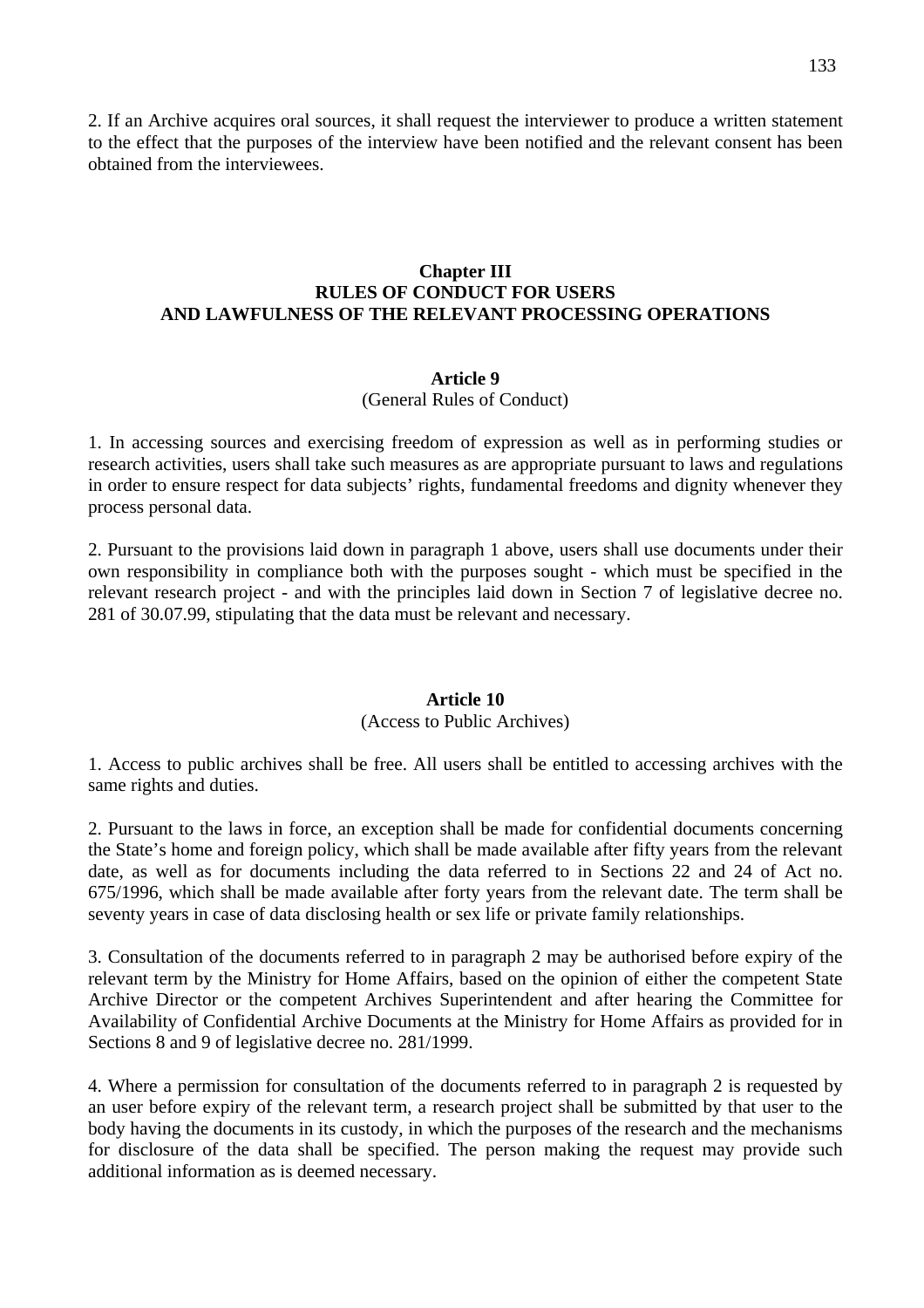5. The authorisation referred to in paragraph 3 shall be granted to all users who request it and fulfil the same conditions. The latter assessment shall be made on the basis of the research project referred to in paragraph 4.

6. In granting the authorisation referred to in paragraph 3 specific safeguards may be laid down in order to allow disclosure of the data without affecting data subjects' rights, freedoms and dignity.

7. In the light of the purposes of the research as specified in the relevant project, the above safeguards may also consist in the obligation not to disclose the persons' names, in only using the initials of data subjects' names, blanking the names in a data bank, temporarily withholding individual documents in a file or banning reproduction of documents. Special consideration shall be given to relevance of the data and to any reference to facts or circumstances allowing data subjects to be easily identified.

8. The authorisation referred to in paragraph 3 shall be granted to a specific person and the relevant holder may not delegate others to subsequently process the data. Documents shall retain their confidential nature and may not be used further by other entities without the relevant authorisation.

# **Article 11**

# (Disclosure)

1. The user's construction shall fall under the scope of the freedom of speech and expression as set out in the Constitution, without prejudice to the data subjects' right to privacy, personal identity and dignity.

2. In referring to a person's health, users shall refrain from publicising analytical data of exclusively clinical interest and describing the sex conduct relating to an identified or identifiable person.

3. The private sphere of either public figures or persons who have discharged public functions shall have to be respected if the news or data are irrelevant with regard to their role or public life.

4. Pursuant to Section 7(2) of legislative decree no. 281/1999, users shall take account of the relevance of the data at the time of their disclosure with particular regard to the individual personal data included in documents rather than to the documents as a whole. Users may disclose personal data if the latter are relevant and necessary for the research and do not affect the individuals' dignity and privacy.

5. Users are not required to provide the information as per Section 10(3) of Act no. 675/1996 where this would involve a clearly disproportionate effort.

6. Users may only use the processed data or the copies of documents including personal data that are accessible by a specific authorisation for the purposes of their own research; they shall be responsible for keeping the information confidential as also related to third parties.

> **Article 12**  (Implementation)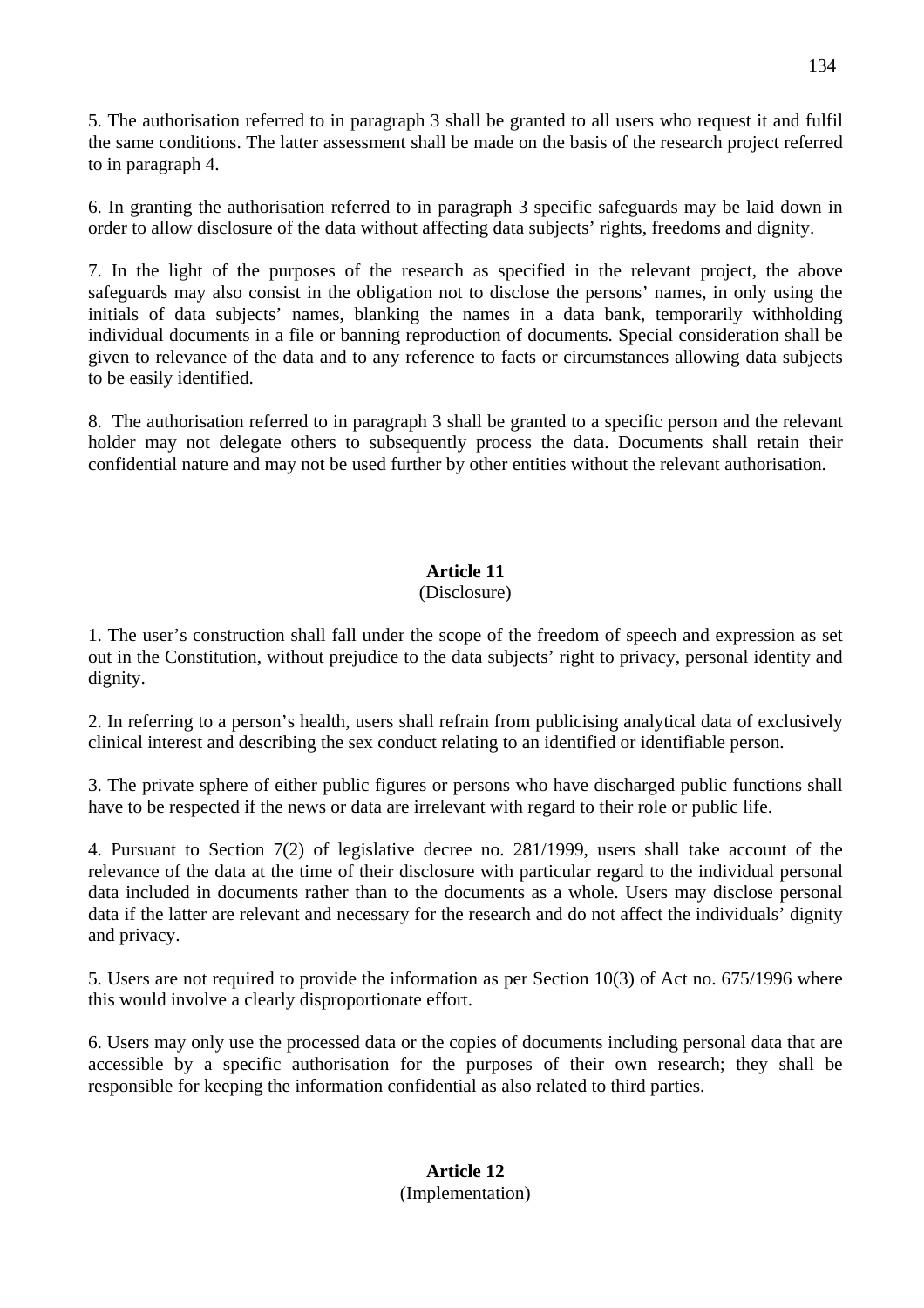1. By subscribing to this Code, public and private bodies including scientific societies and professional associations shall undertake to promote its widest possible dissemination and publicity and to ensure compliance, in accordance with the mechanisms and procedures laid down in the relevant regulations.

2. With regard to archives held by public bodies and private archives that have been declared to be of substantial historical interest, dissemination and implementation of this Code shall be ensured by the Superintendent's Offices for Archives.

# **Article 13**

# (Breach of the Rules of Conduct)

1. The competent administrative agencies shall apply the penalties laid down in the relevant regulations as regards public archives.

2. Societies and associations subscribing to this Code shall take suitable measures in case of a breach of its rules, based on the relevant by-laws and regulations, without prejudice to such punishments as are provided for by law.

3. Any breach by an user of the provisions laid down herein shall be notified to the entities which are entitled to granting the authorisation for consultation of confidential documents before the expiry of the lawful terms and shall be taken into account with a view to the granting of said authorisation. The competent administrative agency may also temporarily ban a person who has infringed the rules set out herein from accessing consultation rooms, in accordance with the relevant regulations. Such a person may also be refused any subsequent authorisation for the consultation of confidential documents.

4. As well as reporting any offence in accordance with the laws applying to civil servants, the entities referred to in paragraphs (1) and (2) may also inform the Garante concerning breaches of the rules laid down herein for the Garante to take such measures and impose such penalties as may be required.

# **Article 14**

# (Entry into Force)

1. This Code shall apply as of the fifteenth day following its publication on the *Official Journal* of the Italian Republic.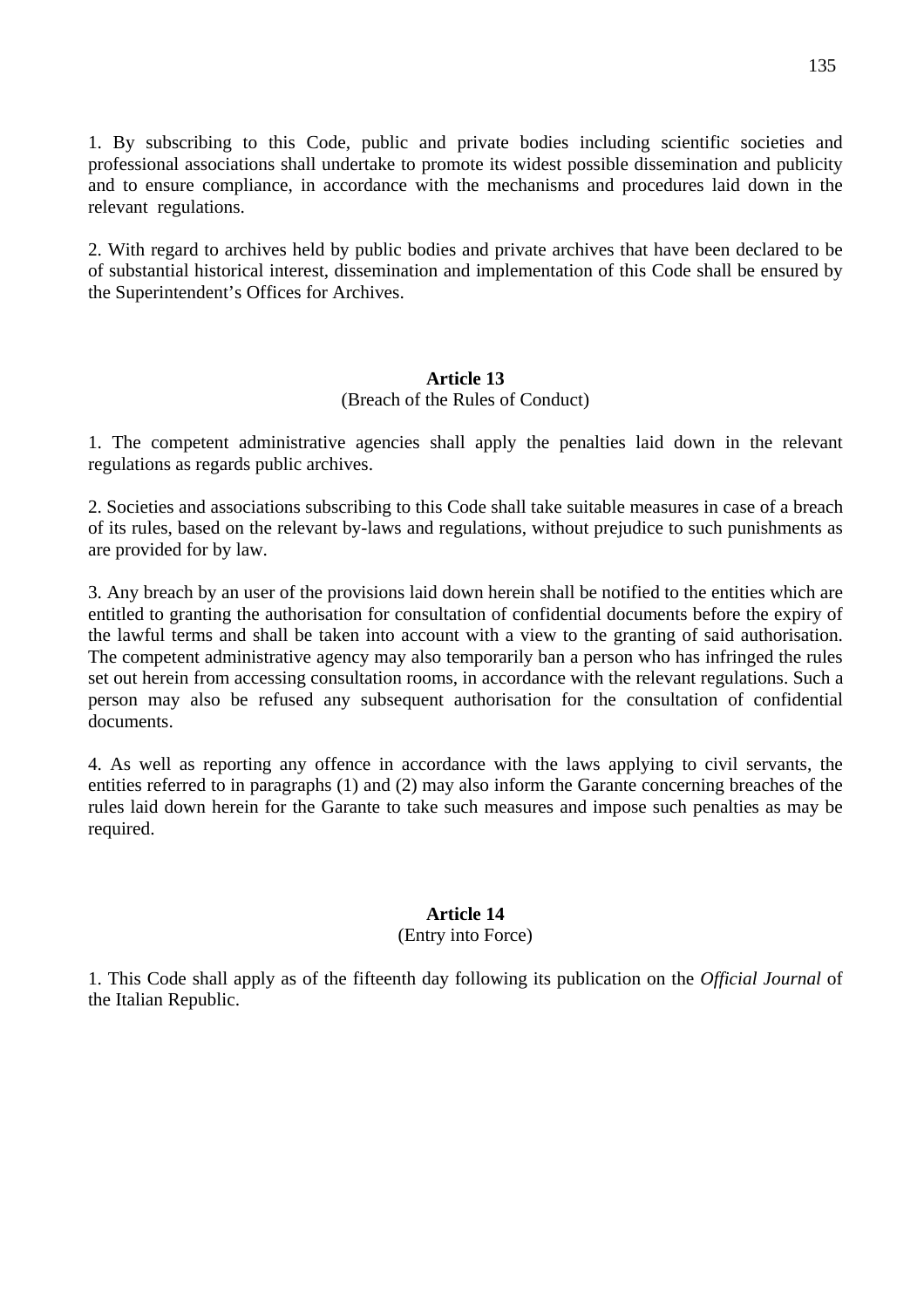# **A.3 – PROCESSING OF PERSONAL DATA FOR STATISTICAL PURPOSES WITHIN THE FRAMEWORK OF THE SI.STA.N. [NATIONAL STATISTICAL SYSTEM]**

# **GARANTE PER LA PROTEZIONE DEI DATI PERSONALI**

# PROVISION of 31 July 2002

Code of Conduct and Professional Practice Applying to the Processing of Personal Data for Statistical and Scientific Research Purposes within the Framework of the National Statistical System *(published in the Official Journal no. 230 of 01.10.2002)* 

# THE GARANTE PER LA PROTEZIONE DEI DATI PERSONALI

Having convened today, with the participation of Prof. Stefano Rodotà, President, Prof. Giuseppe Santaniello, Vice-President, Prof. Gaetano Rasi and Mr. Mauro Paissan, Members, and Mr. Giovanni Buttarelli, Secretary-General,

Having regard to Article 27 of Directive 95/46/EC of the European Parliament and of the Council of 24 October 1995, under which Member States and the Commission shall encourage the drawing up of codes of conduct intended to contribute to the proper implementation of the national provisions adopted by the Member States pursuant to the Directive, taking account of the specific features of the various sectors,

Having regard to Section 31(1), letter h), of Act no. 675 of 31.12.1996, which entrusts the Garante with the task of encouraging, within the framework of the categories concerned and in compliance with the representation principle, the adoption of codes of conduct and professional practice for certain sectors, verifying that they are compliant with laws and regulations also by having regard to the considerations made by entities concerned, and contributing to ensuring that they are disseminated and respected,

Having regard to legislative decree no. 281 of 30.07.1999 on the processing of personal data for historical, statistical and scientific research purposes and, in particular, to Section 6(1) thereof, under which the Garante is entrusted with the task of encouraging adoption of one or more codes of conduct and professional practice for public and private entities, including scientific societies and trade associations, involved in the processing of data for statistical and scientific research purposes,

Having regard to Section 10(6) of the abovementioned legislative decree no. 281/1999, dealing with some aspects that should be specified in the code applying to the processing of data for statistical and scientific research purposes,

Having also regard to Section 12(2) of legislative decree no. 322 of 06.09.1989, as amended by Section 12(6) of legislative decree no. 281/1999, providing that the Committee for Safeguarding Statistical Information is to be heard with a view to the adoption of codes of conduct and professional practice in respect of the processing of personal data within the framework of the National Statistical System,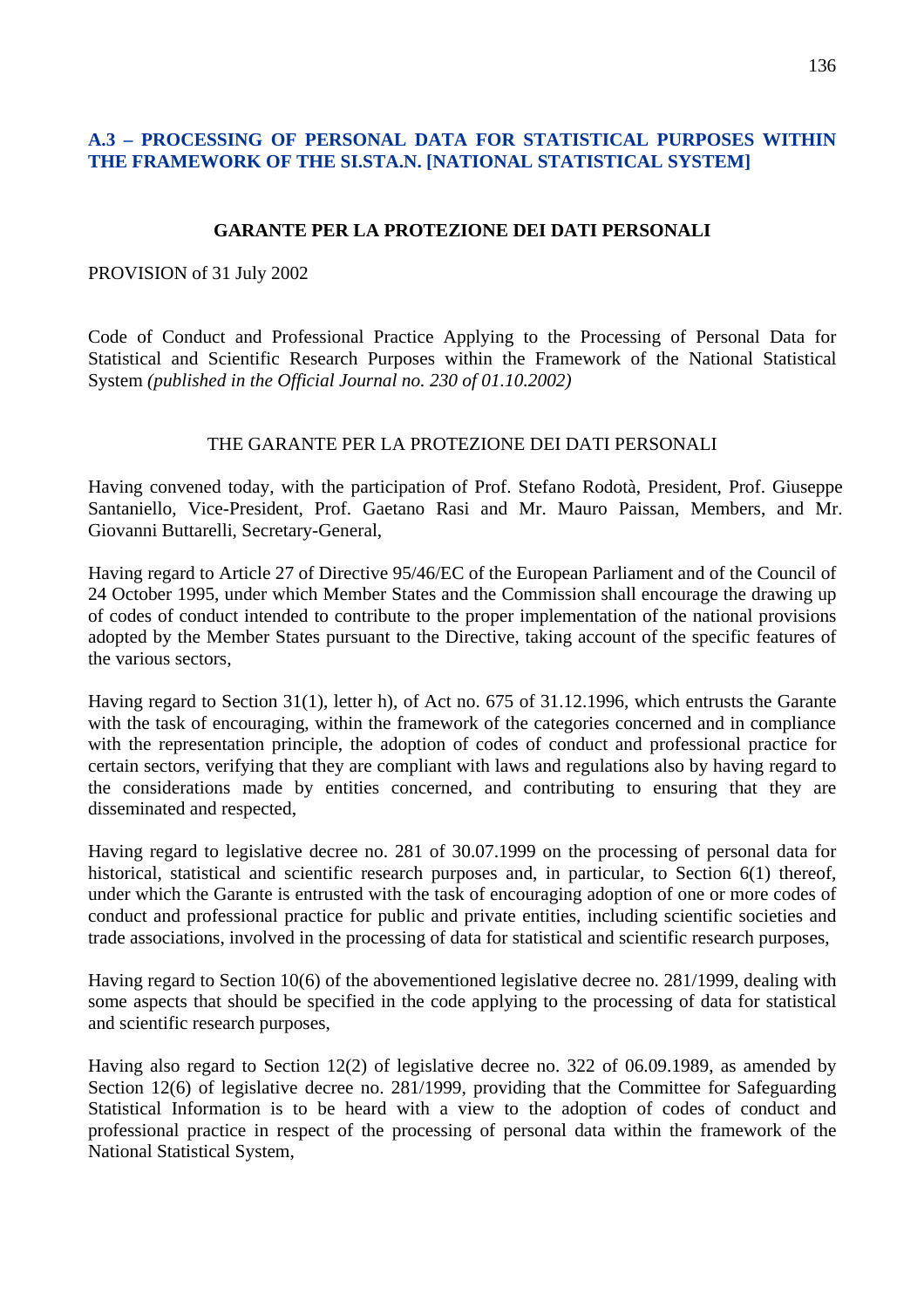Having regard to the provision issued by the Garante on 10 February 2000, as published in the Official Journal no. 46 of 25.02.2000, in which the Garante encouraged adoption of one or more codes of conduct and professional practice in respect of the processing of personal data for statistical and scientific research purposes and called upon all the entities entitled to participate in the adoption of such codes under the representation principle to notify the Garante thereof by 31 March 2000,

Having regard to the communications received by the Garante in response to the provision of 10 February 2000, in which several public and private entities, scientific societies and trade associations indicated their intention to participate in drawing up the abovementioned codes, such entities having subsequently set up an ad-hoc working group including, inter alia, representatives from the following public bodies: Istituto Nazionale di Statistica – ISTAT [National Statistics Agency], Istituto di studi e analisi economica – ISAE [Institute for Economic Research and Analysis], Istituto per lo sviluppo della formazione professionale dei lavoratori – ISFOL [Institute for Development of Employees' Vocational Training], Presidenza del Consiglio dei Ministri – Dipartimento della Funzione Pubblica [Prime Minister's Office – Public Administration Department],

Whereas the draft code has been the subject of a wide-ranging discussion among the entities concerned, which have been given the opportunity to submit their considerations and put forward proposals,

Having regard to the Prime Minister's decree no. 152 of 09.03.2000, including provisions to set forth the criteria and procedure for determining the private bodies participating in the National Statistical System (SISTAN) pursuant to Section 2(1) of Act no. 125 of 28.04.1998,

Having regard to the Prime Minister's decree of 09.05.2001 on circulation of information within the National Statistical System,

Having regard to the Prime Minister's decree of 28.05.2002 on inclusion of additional statistics agencies into the SISTAN,

Having regard to the letter of 2 April 2001, by which the President of ISTAT forwarded, at the request of the Committee on Guidance and Coordination of Statistical Information, the text of the code of conduct and professional practice applying to the processing of personal data carried out for statistical and scientific research purposes within the framework of the National Statistical System, as undersigned by himself on behalf of the entities concerned,

Having regard to the decision made by this Authority concerning preliminary examination of the abovementioned code (decision no. 23 of 4 July 2001),

Considering that it is appropriate to proceed with the final assessment of the code of conduct and professional practice applying to the processing of personal data for statistical purposes within the framework of the SISTAN, also separately from the code that is to regulate use of personal data for statistical purposes outside the SISTAN in pursuance of Sections 6(1) and 10(6) of legislative decree no. 281/1999,

Having heard the Committee for Safeguarding Statistical Information as required by Section 12(2) of legislative decree no. 322 of 06.09.1989, also on the basis of the further analysis carried out in agreement with ISTAT,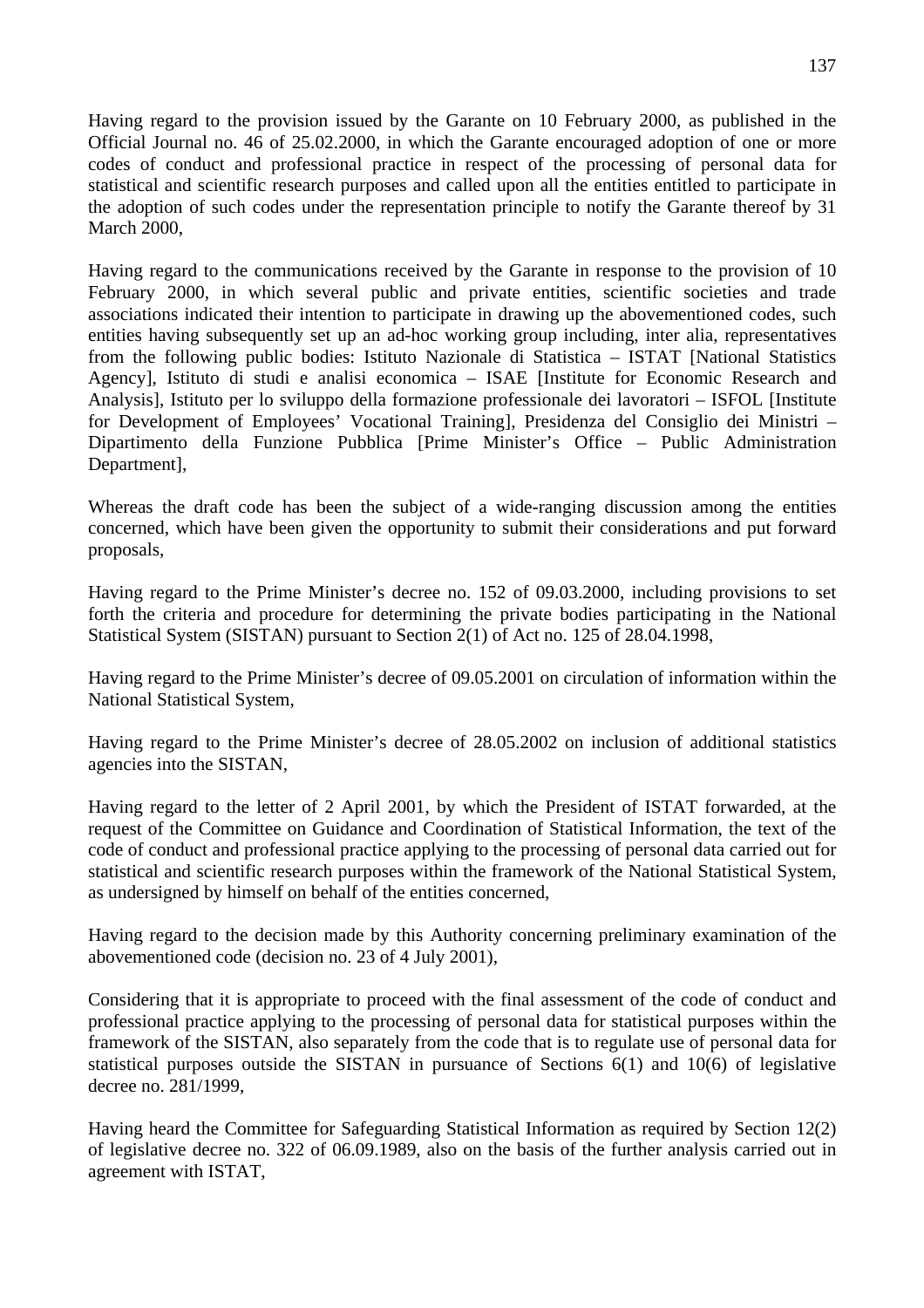Having taken account of the fact that compliance with the provisions laid down in the code is a fundamental prerequisite for the processing of personal data to be lawful,

Having ascertained that the code is compliant with laws and regulations concerning the protection of individuals with regard to the processing of personal data, in particular with Section 31(1), letter h), of Act no. 675/1996 as well as with Sections 6, 10, 11 and 12 of legislative decree no. 281/1999,

Whereas the code is to be published in the Official Journal of the Italian Republic under the Garante's responsibility, in pursuance of Section 6(1) of legislative decree no. 281/1999,

Having regard to the records on file,

Having regard to the considerations made by the Secretary General pursuant to Section 15 of the Garante's Regulations no. 1/2000 as adopted by decision no. 15 of 28 June 2000 and published in the Official Journal of the Italian Republic no. 162 of 13 July 2000,

Acting on the report submitted by Professor Gaetano Rasi,

# HEREBY ORDERS

the annexed code of conduct and professional practice applying to the processing of personal data for statistical and scientific research purposes within the framework of the National Statistical System to be forwarded to the Law and Decree Publishing Department at the Ministry of Justice in order for it to be published in the Official Journal of the Italian Republic.

Done in Rome, the  $31<sup>st</sup>$  of July 2002

The Chairman: Rodotà

# **ANNEX**

# CODE OF CONDUCT AND PROFESSIONAL PRACTICE APPLYING TO THE PROCESSING OF PERSONAL DATA FOR STATISTICAL AND SCIENTIFIC RESEARCH PURPOSES WITHIN THE FRAMEWORK OF THE NATIONAL STATISTICAL SYSTEM

# **Preamble**

This Code is aimed at ensuring that use of personal data for statistical purposes, where such data are considered under the law to be in the substantial public interest and the source of official statistical information, and therefore are to be regarded as a community asset, is compliant with data subjects' rights, fundamental freedoms and dignity, and in particular with their right to confidentiality and personal identity.

This Code is adopted in pursuance of Sections 6 and 10(6) of legislative decree no. 281 of 30.07.1999 and applies to the processing operations for statistical purposes that are performed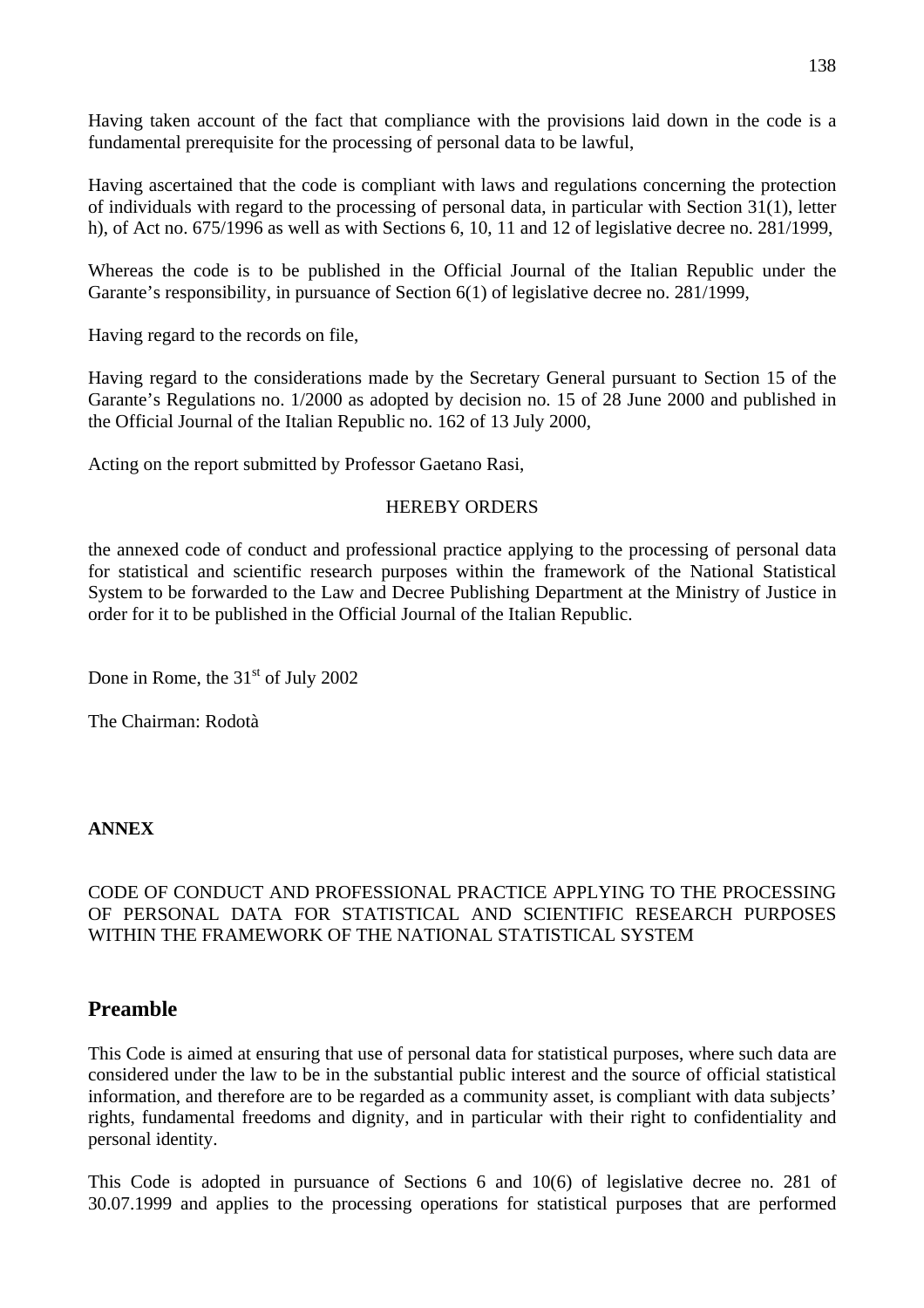within the framework of the National Statistical System with a view to the purposes referred to in legislative decree no. 322 of 06.09.1989.

Adoption of this Code is grounded on the relevant international sources and instruments concerning statistics, with particular regard to

a) The European Convention on the Protection of Human Rights and Fundamental Freedoms of 4 November 1950, as ratified by Italy via Act no. 848 of 04.08.1955,

b) The Charter of Fundamental Rights of the European Union of 18.12.2000, with particular regard to Articles 7 and 8 thereof,

c) Convention no. 108 as adopted in Strasbourg on 28.01.1981 and ratified by Italy via Act no. 98 of 21.02.1989,

d) Directive 95/46/EC of the European Parliament and of the Council of 24.10.1995,

e) Council of Europe Recommendation no. R(97)18 as adopted on 30.09.1997,

f) Article 10 of EC Regulations no. 322/97 as adopted by the Council of the European Union on 17.02.1997.

Organisations, agencies and entities applying this Code are required to also abide by the impartiality and non-discrimination principles in respect of other users, with particular regard to communication for statistical purposes of data that are stored in public archives and processed either by public bodies or with the help of public funds.

# CHAPTER I

### SCOPE AND GENERAL PRINCIPLES

# Article 1

# *Scope*

1. This Code shall apply to the processing of personal data for statistical purposes as carried out by

 a) statistical organisations and agencies included and/or participating in the National Statistical System with a view to either implementing the national statistics programme or producing statistical information, in compliance with the respective institutional framework,

 b) entities other than those mentioned under a), though belonging to the same administration/body, if the relevant processing operations are provided for by the national statistics programme and statistical agencies certify the methods adopted, by having regard to the provisions included in legislative decrees no. 322 of 06.09.1989 and no. 281 of 30.07.1999 - as subsequently amended and supplemented - in addition to those laid down herein.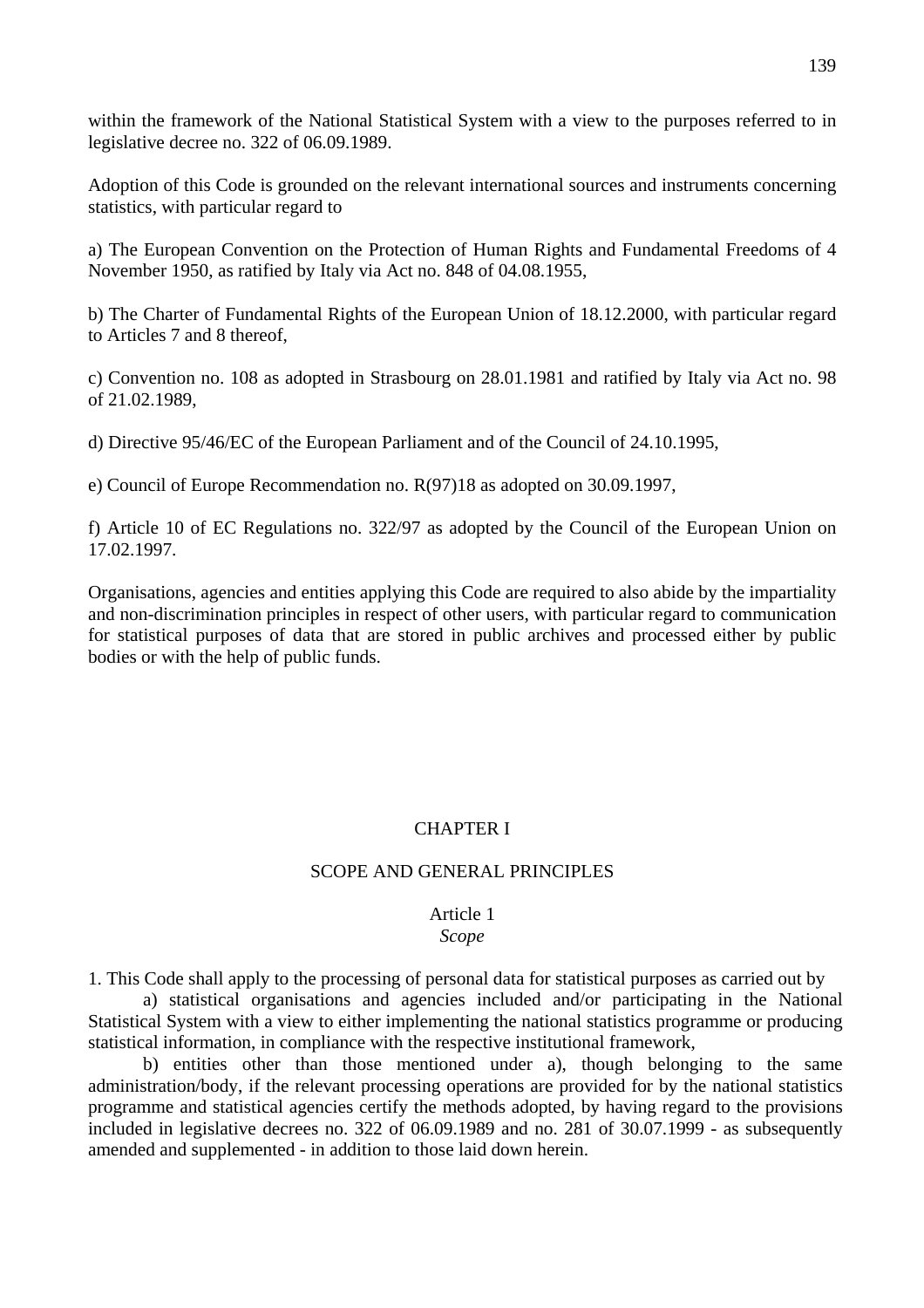# Article 2

# *Definitions*

1. For the purposes of this Code, the definitions set forth in Section 1 of Act no. 675 of 31.12.1996 – hereinafter referred to as the "Act" – and legislative decree no. 281 of 30.07.1999, including subsequent amendments and additions, shall apply. Additionally, for the same purposes

 a) "processing for statistical purposes" shall mean any processing operation that is performed for the purpose of statistical analysis or the production, retention and dissemination of statistical results in pursuance of the national statistics programme, or else for the purpose of publicising statistical information within the scope of the institutional activities carried out by the entities referred to in Article 1,

 b) "statistical result" shall mean the information obtained by means of the processing of personal data in order to quantify features of a collective phenomenon,

 c) "public variable" shall mean the feature or set of features, whether qualitative or quantitative in nature, that is the subject of a statistical survey in which information included in public registers, lists, records, instruments and publicly available sources is used,

 d) "statistical unit" shall mean the entity to which the processed data refer and/or can be referred.

# Article 3

### *Data Subjects' Identifiability*

1. For the purpose of implementing this code,

 a) a data subject shall be considered to be identifiable if it is possible, by reasonable means, to establish a significantly likely relationship between the combination of the modalities for the variables concerning a given statistical unit and the latter's identification data,

 b) the means that can be reasonably used to identify a data subject shall fall, in particular, under the following categories:

economic resources

time resources

 files including personal data and other information sources including identification data jointly with a subset of the variables that are communicated and/or disseminated,

 files, including or not personal data, providing information in addition to the data that are communicated and/or disseminated,

 hardware and software to carry out the processing required in order to establish a connection between non-personal data and an identified entity, by having also regard to the actual possibility of unlawfully achieving identification of the latter entity in light of the security systems and monitoring software adopted,

 knowledge of sample extraction, imputation, correction and statistical protection procedures as applied to obtain the data,

 c) as regards communication or dissemination, a data subject shall be regarded as nonidentifiable if the identification risk – in terms of likelihood of identifying the data subject by taking account of the communicated/disseminated data – is such that the means possibly required in order to achieve identification are to be considered disproportionate compared with the resulting infringement of and/or risk of infringing the data subject's rights, by having also regard to the benefit(s) that can be achieved.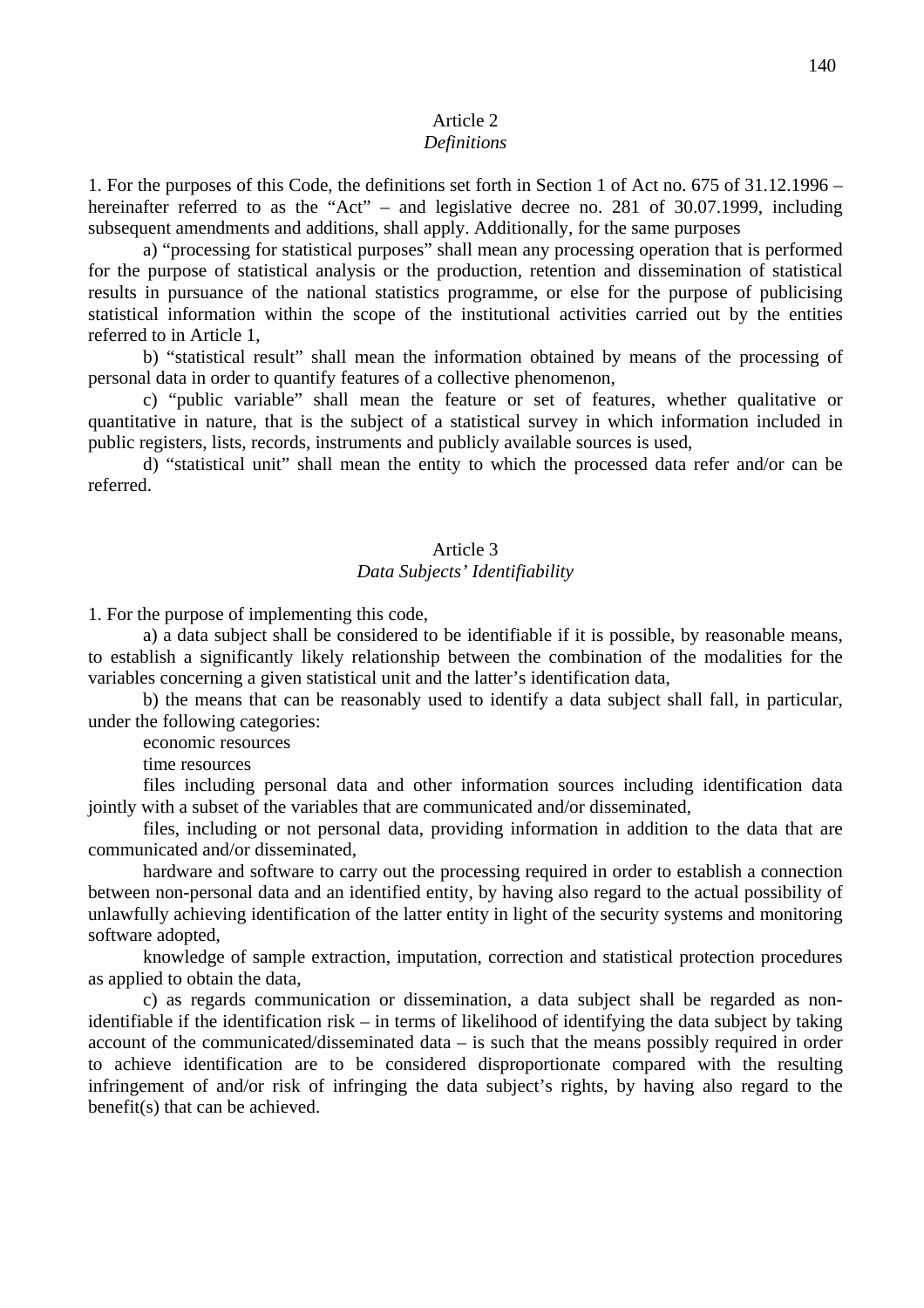# Article 4

# *Criteria for Assessing the Identification Risk*

1. With a view to the communication and dissemination of statistical results, the following criteria shall be considered in assessing the identification risk:

 a) aggregate data shall be considered to consist in combinations of modalities associated either with a frequency that must not be lower than a pre-determined threshold, or with an intensity resulting from the synthesis of the values taken by a number of statistical units equal to said threshold. The minimum threshold value shall be three.

 b) In assessing the threshold value account will have to be taken of the confidentiality level applying to the information.

 c) Statistical results related exclusively to public variables are not subjected to the threshold rule.

 d) The threshold rule may fail to be complied with if the statistical result does not reasonably allow identifying statistical units by having regard to assessment type and nature of the associated variables.

 e) Statistical results concerning the same population may be disseminated in such a way as not to allow setting up connections among them and/or with other known information sources that may possibly permit identification.

 f) Confidentiality is assumed to be adequately safeguarded if all the statistical units of a population show the same modality for a given variable.

2. The variables that may be disseminated in non-aggregate fashion shall be specified in the national statistics programme, where this is necessary to meet specific knowledge requirements also at international and/or Community level.

3. In communicating sample data collections, the identification risk shall be limited to the greatest possible extent. Said limit and the methodology to assess identification risk shall be set forth by ISTAT, which shall also lay down the arrangements for data release - in line with the principles referred to in Article 3(1), letter d) – and inform the Committee for Safeguarding Statistical Information.

# Article 5 *Processing of Sensitive Data by Private Entities*

1. Private entities included in the National Statistical System pursuant to Act no. 125 of 28.04.1998 shall collect and further process sensitive data for statistical purposes in anonymous format, as a rule, subject to the provisions laid down in Section 6-bis(1) of legislative decree no. 322 of 06.09.1989 as inserted by legislative decree no. 281 of 30.07.1999 including subsequent amendments and additions.

2. Under certain circumstances, if lawful, specific statistical purposes related to the processing of sensitive data cannot be achieved without identifying data subjects, even on a temporary basis, the following prerequisites shall have to be met for said processing to be lawful: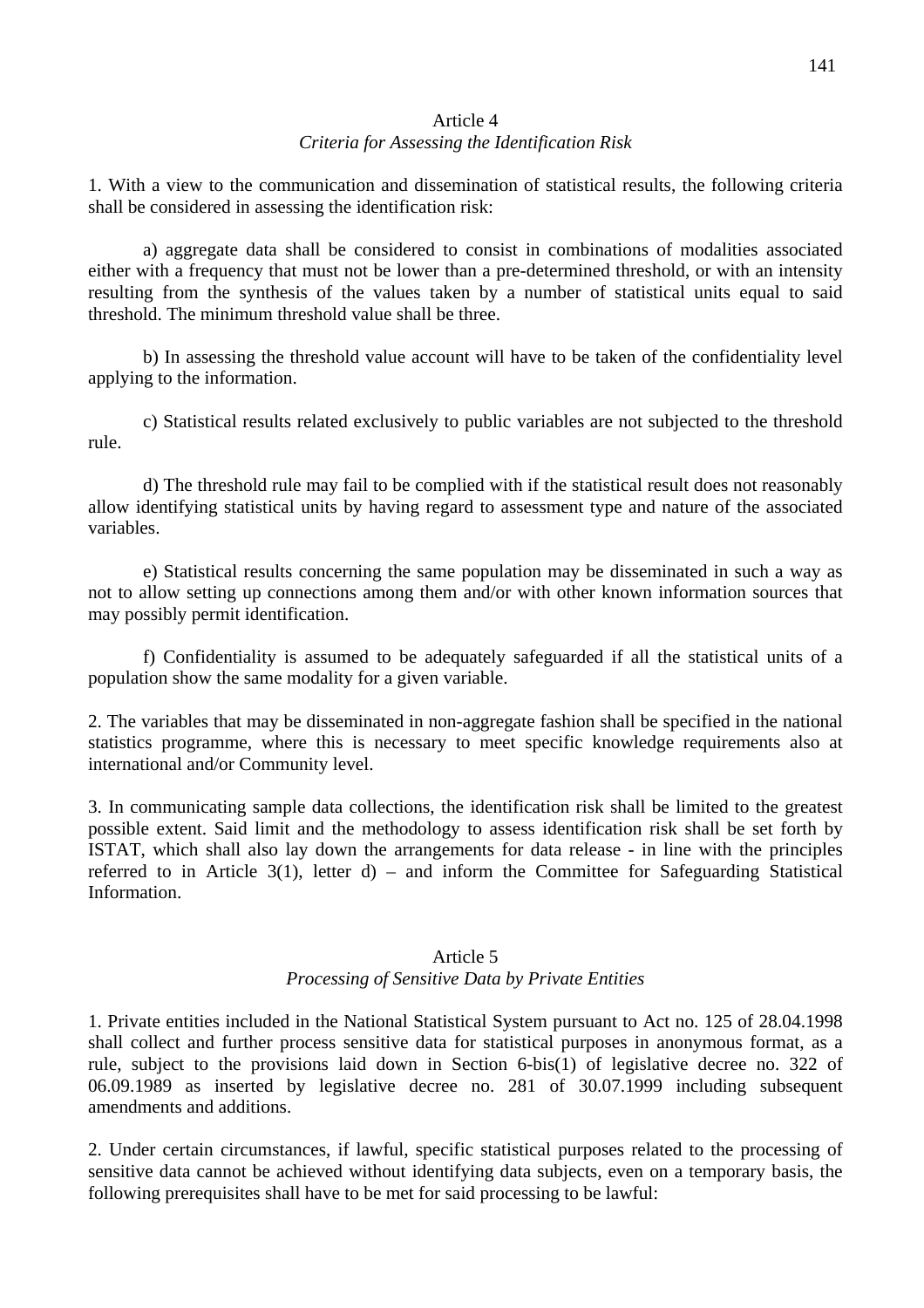a) the data subject must have given his/her own consent freely on the basis of the information provided;

 b) the data controller must take specific measures in order to keep identification data separate already at the time of data collection, unless this proves unreasonable or requires a clearly disproportionate effort;

 c) prior authorisation of the processing by the Garante is necessary, also on the basis of an authorisation applying to categories of data and/or types of processing; alternatively, the processing must be included in the national statistics programme.

3. Consent shall be given in writing. If the sensitive data are collected by specific methods such as telephone and/or computer-assisted interviews, which make it especially burdensome for the survey to obtain written consent, consent may be documented in writing on condition that is has been given expressly. In the latter case, the records giving proof of the information provided to the data subject as well as of the latter's consent shall be kept by the data controller for three years.

# CHAPTER II

# INFORMATION NOTICE, COMMUNICATION AND DISSEMINATION

## Article 6

### *Information Notice*

1. In addition to the information referred to in Section 10 of the Act, the data subject or the persons from which the data subject's personal data are collected for statistical purposes shall be notified of the possibility for the data to be processed for other statistical purposes in pursuance of legislative decrees no. 322 of 06.09.1989 and no. 281 of 30.07.1999 as subsequently amended and supplemented.

2. If the processing concerns personal data that have not been collected from the data subject and informing the latter entails a disproportionate effort compared with the right to be safeguarded – as per Section 10(4) of the Act –, the information shall be considered to have been notified if the processing is included in the national statistics programme or else is publicised by suitable means; the latter shall have to be communicated in advance to the Garante, which may provide for specific measures and arrangements.

3. As regards data collection for statistical purposes, informing the person the data are collected from on the specific purposes and the arrangements applying to the processing for which the data are intended may be postponed if this proves necessary in order to achieve the objectives of the relevant survey – by having regard to the subject matter and/or the nature of said survey -, on condition that the processing does not concern sensitive data. In such cases, the data subject must be provided with the supplementary information as soon as the reasons for which it has been withheld no longer apply – unless this entails a manifestly disproportionate effort. The entity responsible for the survey must draw up a document – to be subsequently kept for at least two years as of completion of the survey and made available to any entity exercising the rights referred to in Section 13 of the Act – detailing the specific reasons for which it has been considered appropriate to withhold the information, the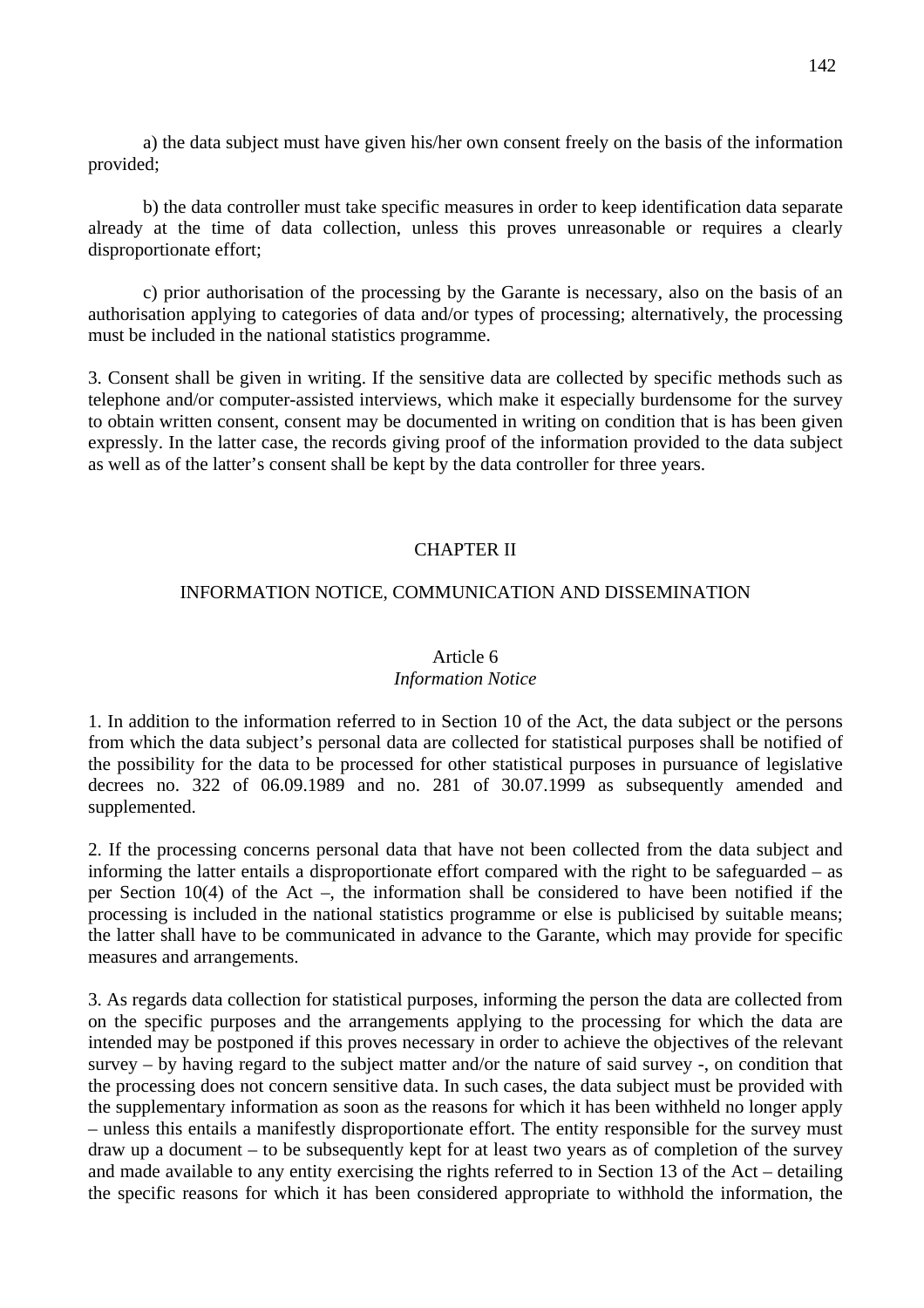items of information that have been withheld and the arrangements followed to inform data subjects once the reasons for which said information has been withheld no longer apply.

4. Where the circumstances of the collection and the objectives of the relevant survey are such as to allow an entity to respond in the name and on behalf of another entity, being a relative of and/or cohabiting with the latter, the data subject may also be informed by the respondent.

## Article 7

# *Communication to Entities Outside the National Statistical System*

1. Individual data including no reference that can link them to data subjects may be communicated to entities outside the National Statistical System, in the form of sample collections and anyhow in such a way as to prevent data subjects from being identified.

2. Communication of personal data to university researchers and institutions, research bodies or members of scientific societies that fall under the scope of application of the code of conduct and professional practice on the processing of personal data carried out outside the National Statistical System for statistical and scientific research purposes – as per Section 10(6) of legislative decree no. 281 of 30.07.1999 including subsequent amendments and additions – shall be allowed within the framework of specific laboratories set up by entities included in the National Statistical System, on condition that

 a) the data result from processing operations, for which the abovementioned entities included in the National Statistical System act as data controllers,

b) the data to be communicated do not include identification data,

 c) the provisions on statistics secrecy and personal data protection as included, inter alia, in this code are complied with by the researchers accessing said laboratories, also on the basis of a prior commitment statement,

d) access to laboratories is controlled and monitored,

e) access to files including data other than those that are communicated is not permitted,

 f) suitable measures are taken in order for the researchers using the laboratories to be prevented from performing data entry and retrieval,

 g) releasing the results of the processing operations performed by researchers using the laboratories is only authorised after the relevant laboratory staff have verified compliance with the provisions as per point c).

3. Within the framework of joint projects that are also aimed at pursuing institutional purposes as related to the data controller of the processing that has given rise to the data, the entities included in the National Statistical System may communicate personal data to researchers working on behalf of universities, other public bodies and organisations pursuing research purposes, provided the conditions below are complied with:

 a) the data result from processing operations, for which the abovementioned entities included the National Statistical System act as data controllers,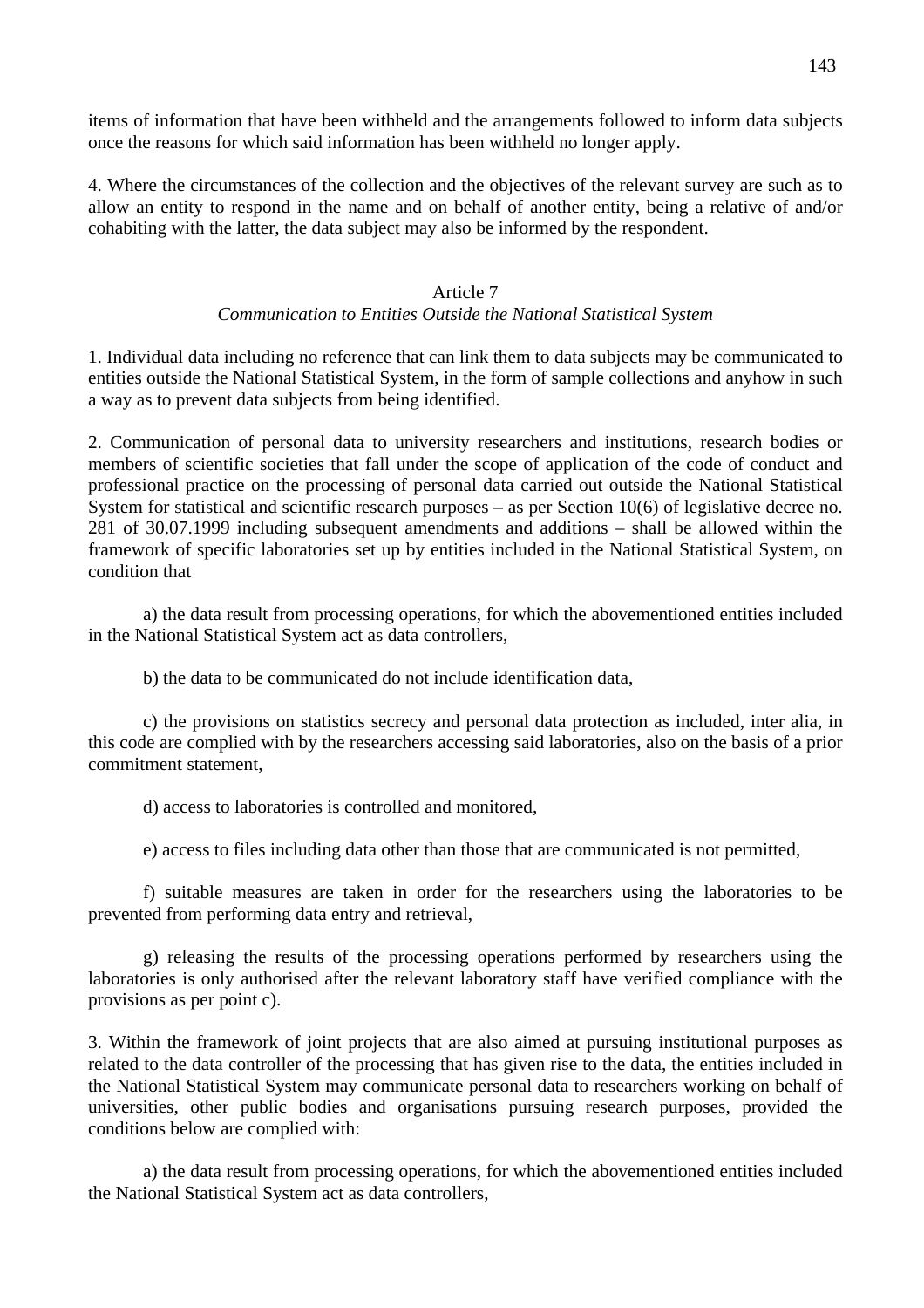b) the data to be communicated do not include identification data,

 c) the communication takes place in accordance with ad-hoc research protocols undersigned by all the researchers participating in the specific project,

 d) the provisions concerning statistics secrecy and personal data protection as also included in this code are expressly laid down in the abovementioned protocols to the effect that they should be binding on all the researchers participating in the specific project.

4. Researchers authorised to communicate data are banned from carrying out processing operations for purposes other than those expressly referred to in the research protocol, keeping the communicated data beyond the project deadline and communicating the data further to third parties.

# Article 8

# *Data Communication between Entities Included in the National Statistical System*

1. Communication of personal data including no identification data is allowed within the framework of entities included in the National Statistical System as regards the statistical processing operations that are instrumental to achieving the requesting party's institutional purposes and have been expressly referred to in the relevant request, without prejudice to compliance with the requirement that data should be relevant and not excessive.

2. Communicating, inter alia, the identification data of statistical units is allowed within the framework of entities included in the National Statistical System if the requesting party declares that no identical statistical result can be obtained otherwise, subject to lodging of a reasoned request in which the purposes to be achieved pursuant to legislative decree no. 322 of 06.09.1989, including the scientific research purposes as regards the entities referred to in Section 2 of said decree, are detailed – without prejudice to compliance with the requirement that data should be relevant and absolutely necessary.

3. Such data as are communicated in pursuance of paragraphs 1 and 2 above may only be processed by the requesting party, even subsequently, for the purposes sought under legislative decree no. 322 of 06.09.1989, including the scientific research purposes as regards the entities referred to in Section 2 of said decree, in accordance with the limitations set forth in legislative decree no. 281 of 30.07.1999 and by complying with the security measures referred to in Section 15 of the Act as subsequently amended and supplemented.

### Article 9

## *Supervisory Authority*

1. The Committee for Safeguarding Statistical Information referred to in Section 10 of legislative decree no. 322 of 06.09.1989 shall contribute to appropriately implementing the provisions laid down in this code with particular regard to the provisions made in Article 8 above, by reporting possible breaches to the Garante.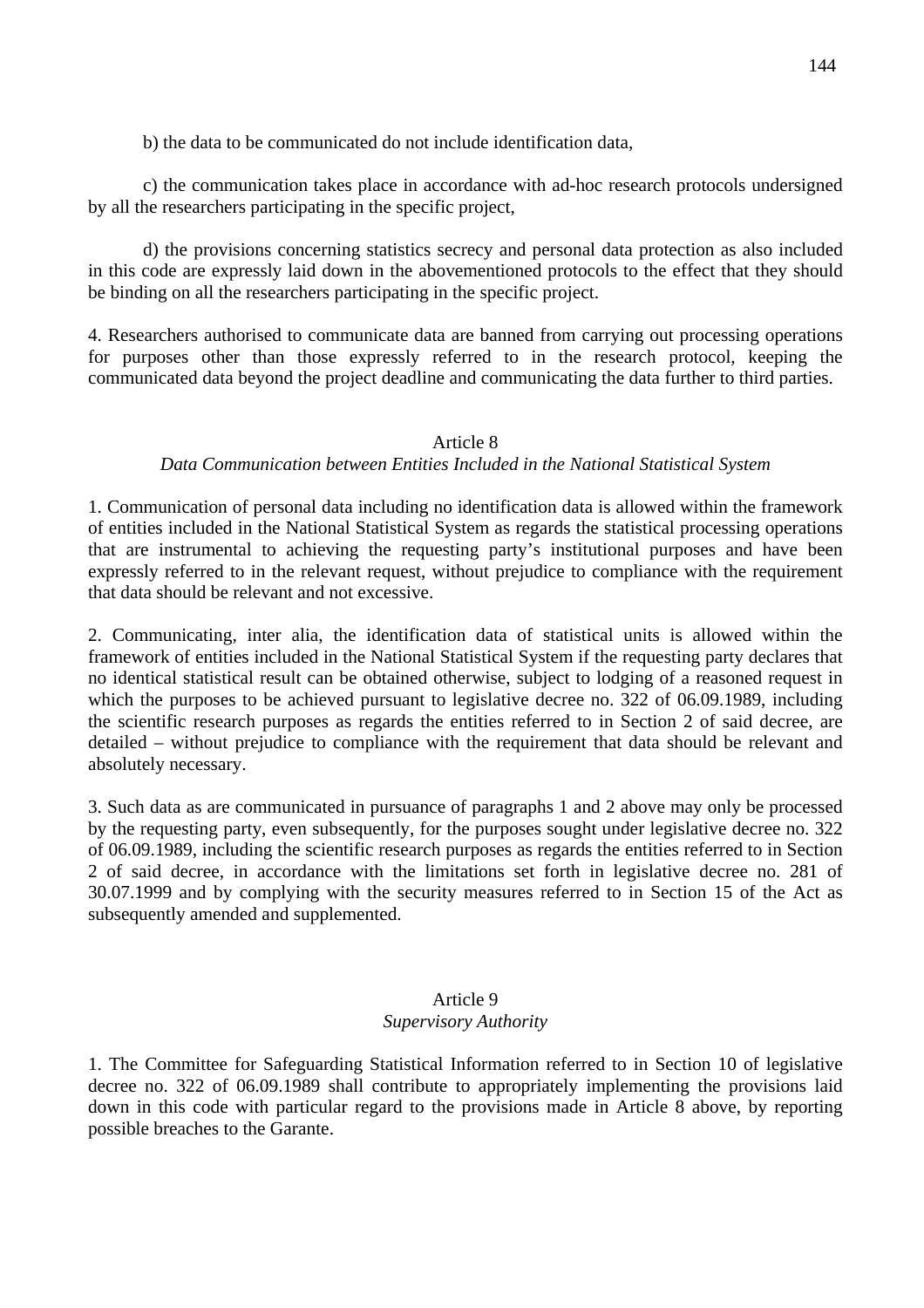#### CHAPTER III

#### SECURITY AND RULES OF CONDUCT

#### Article 10

#### *Data Collection*

1. The entities referred to in Article 1 shall take special care in selecting the staff in charge of collecting data as well as in laying down organisation and mechanisms for the survey, so as to ensure compliance with this code and protection of data subjects' interests; they shall also take steps to appoint the persons in charge of the processing as required by law.

2. At all events, the staff in charge of data collection shall abide by the provisions laid down herein as well as by the instructions received. In particular,

 a) they shall disclose their identity, their tasks and the purposes of the collection also by means of suitable documents,

 b) they shall provide the information as per Section 10 of the Act and Section 6 of this Code, and such additional explanations as may allow data subjects to answer in a suitable, informed manner, and shall refrain from following deceptive practices or putting undue pressure on data subjects,

 c) they shall not carry out data surveys simultaneously on behalf of several data controllers, except where this is expressly authorised,

 d) they shall timely correct mistakes and inaccuracies in the information acquired with the survey,

 e) they shall take special care in collecting the personal data referred to in Sections 22, 24 and 24-bis of the Act.

### Article 11

#### *Data Retention*

1. Personal data may be retained longer than is necessary to achieve the purposes for which they have been collected and/or subsequently processed in pursuance of Section 9 of the Act as well as of Section 6-bis of legislative decree no. 322 of 6 September 1989, as subsequently amended and supplemented. In those cases, identification data may be retained for as long as they are necessary with a view to:

continuous and longitudinal surveys,

control, quality and coverage surveys,

identification of sample patterns and selection of survey units,

setting up archives of statistical units and information systems,

 other cases in which this is fundamental and can be adequately documented for the purposes sought.

2. In the cases referred to in paragraph 1, identification data shall be stored separately from all other data so as to allow different levels of access, unless this proves impossible on account of the specific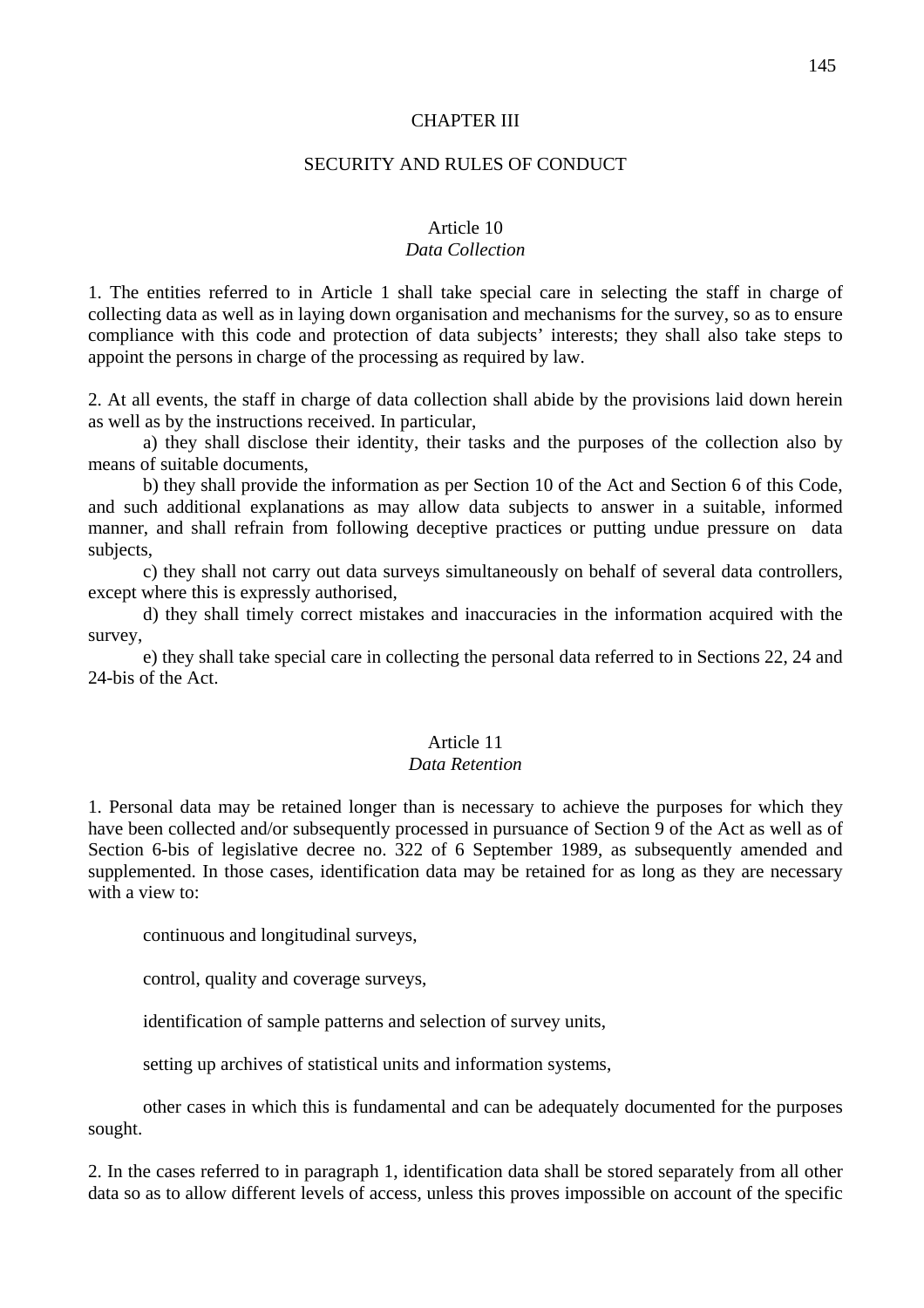features of the processing or involves an effort that is clearly disproportionate compared with the right to be protected.

# Article 12

### *Security Measures*

1. In taking the security measures as per Section 15(1) of the Act and the Regulations referred to in paragraph 2 of the latter Section, the data controller shall also specify the different levels of access to the personal data by having regard to their nature and the tasks discharged by the entities involved in the processing.

2. The entities referred to in Section 1 shall take the precautions required under Sections 3 and 4 of legislative decree no. 135 of 11 May 1999 with regard to the data referred to in Sections 22 and 24 of the Act.

### Article 13 *Exercising Data Subject's Rights*

1. As for exercising the rights referred to in Section 13 of the Act, any data subject may access the statistical archives containing the data concerning him/her to have them updated, rectified or supplemented, provided that this does not prove impossible on account of the nature or status of the processing or else involves an effort that is clearly disproportionate.

2. Pursuant to Section 6-bis of legislative decree no. 322 of 6 September 1989, the data processor shall take note of the changes requested by a data subject using ad-hoc fields and/or registers without modifying the data initially entered, where these operations do not produce significant effects either on statistical analysis or on the statistical results related to the processing. In particular, no changes shall be made if the latter are in conflict with statistical classifications and methodology as adopted in pursuance of international, Community and national regulations.

# Article 14

# *Rules of Conduct*

1. Data processors and persons in charge of the processing shall also follow the rules of conduct detailed below, where they may lawfully access – also for reasons related to their work, study and research – personal data that are processed for statistical purposes:

 a) personal data may only be used for the purposes specified in planning the processing operations,

 b) personal data shall be kept in such a way as to prevent their being dispersed, stolen or anyhow used by departing from either the relevant laws or the instructions received,

 c) personal data and information that is not publicly available, where acquired in the course of performing statistical activities and/or activities instrumental to the latter, may not be disseminated or used otherwise for private purposes,

d) the activities performed shall be adequately documented,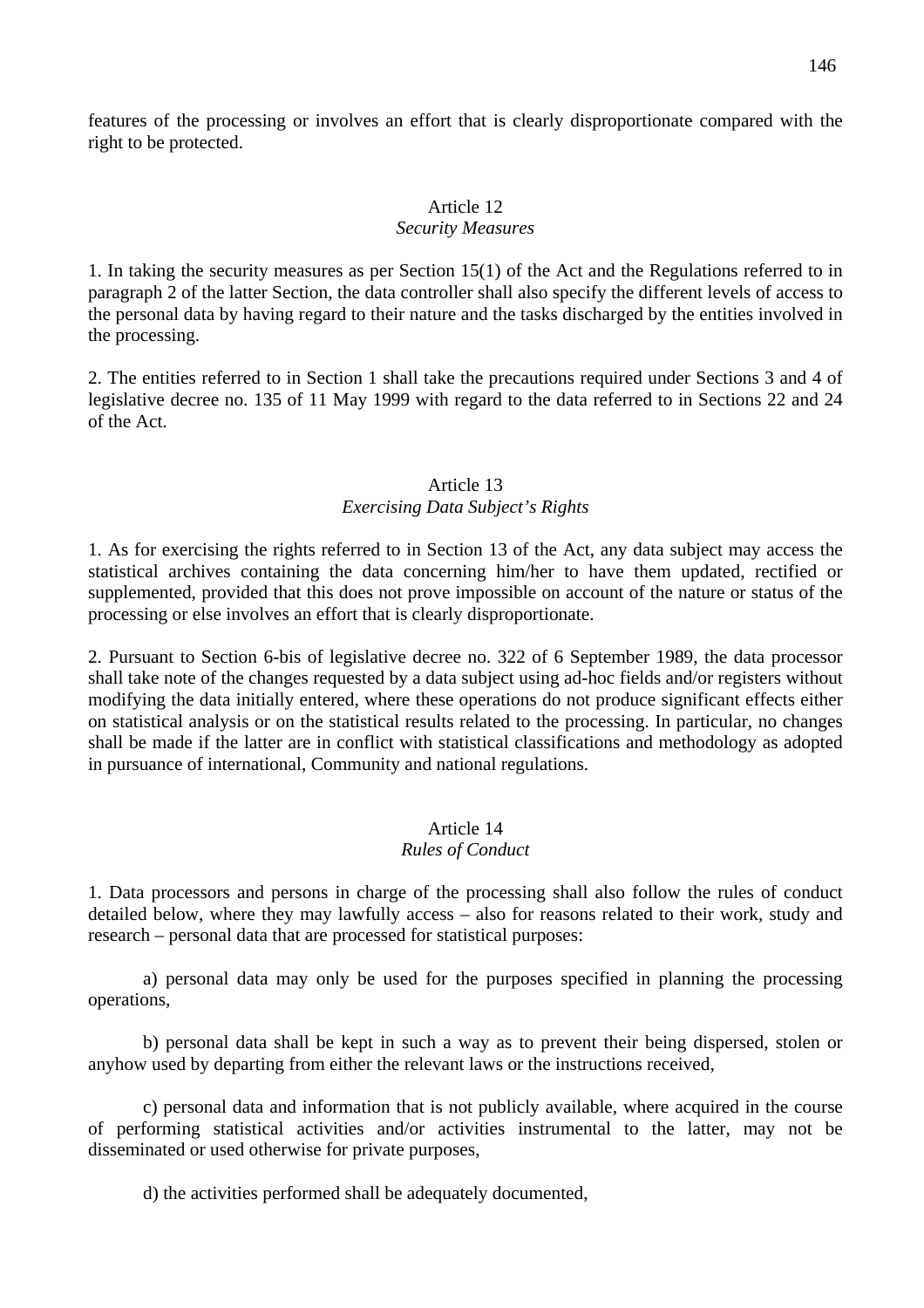e) professional know-how concerning personal data protection shall be continuously adjusted to technological and methodological evolution,

 f) communication and dissemination of statistical results shall be encouraged as related to users' information requirements on condition that personal data protection regulations are complied with.

2. The data processors and persons in charge of the processing referred to in paragraph 1 shall have to abide by the provisions laid down herein, also if they are not bound by official and/or professional secrecy rules. Data controllers shall take suitable measures in order to ensure that data processors and persons in charge of the processing are familiar with the abovementioned provisions.

3. Any conduct that fails to comply with the rules set forth herein shall have to be immediately reported either to the data controller or to the data processor.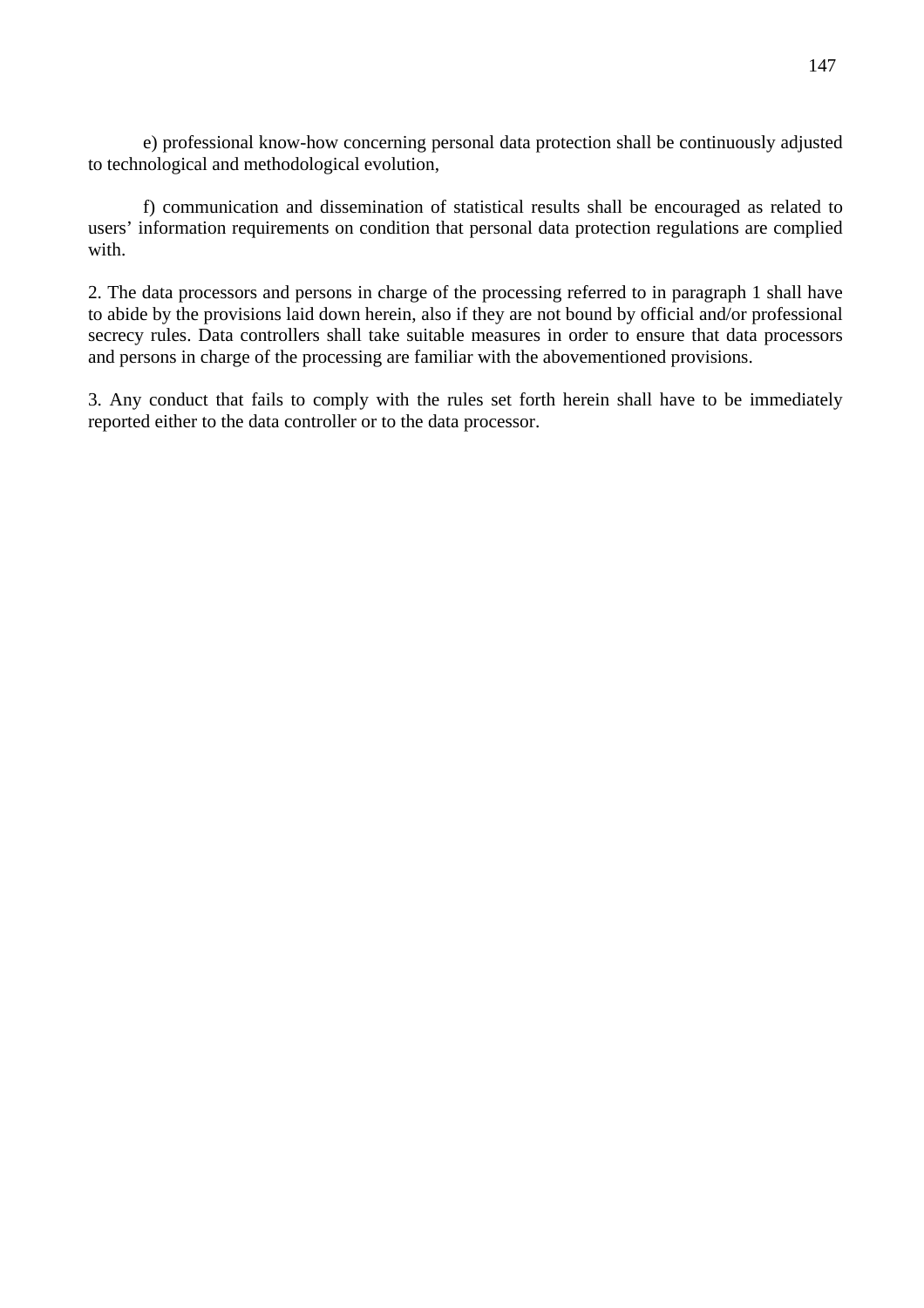# **A.4 – PROCESSING OF PERSONAL DATA FOR STATISTICAL AND SCIENTIFIC PURPOSES**

 *(Published in the Official Journal no. 190 of August 14, 2004)* 

#### **The Garante per la protezione dei dati personali**

Having convened today, with the participation of Prof. Stefano Rodotà, President, Prof. Giuseppe Santaniello, Vice-President, Prof. Gaetano Rasi and Mr. Mauro Paissan, members, and Mr. Giovanni Buttarelli, secretary-general,

Having regard to Article 27 of Directive 95/46/EC of the European Parliament and of the Council of 24 October 1995, under which Member States and the Commission shall encourage the drawing up of codes of conduct intended to contribute to the proper implementation of the national provisions adopted by Member States pursuant to the Directive, taking account of the specific features of the various sectors;

Having regard to Section 12 of the personal data protection Code (legislative decree no. 196 of June 30, 2003), which entrusts the Garante with the task of encouraging, within the framework of the sectors concerned and in accordance with the principle of representation as well as with the guidelines set out in the Council of Europe's recommendations on processing of personal data, the adoption of codes of conduct and professional practice in respect of certain sectors, verifying that they are compliant with laws and regulations, also in the light of the remarks submitted by the entities concerned, and contributing to ensure that they are disseminated and abided by;

Having regard to Section 106(1) of the Code, which entrusts the Garante with the task of encouraging adoption of one or more codes of conduct and professional practice for public and private entities, including scientific societies and professional associations, involved in processing data for statistical or scientific purposes;

Having regard to Section 106(2) of the said Code, concerning some issues that have to be addressed by the code of conduct and professional practice applying to processing of data for statistical and scientific purposes, on the basis of some safeguards;

Having regard to the provision of February 10, 2000 by the Garante per la protezione dei dati personali, published in the Official Journal of the Italian Republic no. 46 of February 25, 2000, whereby the Garante encouraged adoption of one or more codes of conduct and professional practice concerning processing of personal data for statistical and scientific research purposes and called upon all the entities entitled to participate in the adoption of said codes under the representation principle to notify the Garante thereof;

Having regard to the communications received by the Garante further to the aforementioned provision of February 10, 2000, in which several public and private entities, scientific societies and professional associations notified that they intended to participate in adoption of the codes, whereupon an ad-hoc working group was set up including, in particular, representatives from the following entities: Conferenza dei rettori delle università italiane; Italian Epidemiologists' Association; Italian Sociologists' Association; Italian Council for Social Science; Italian Economists' Society; Italian Biometrics Society; Italian Historical Demography Society; Italian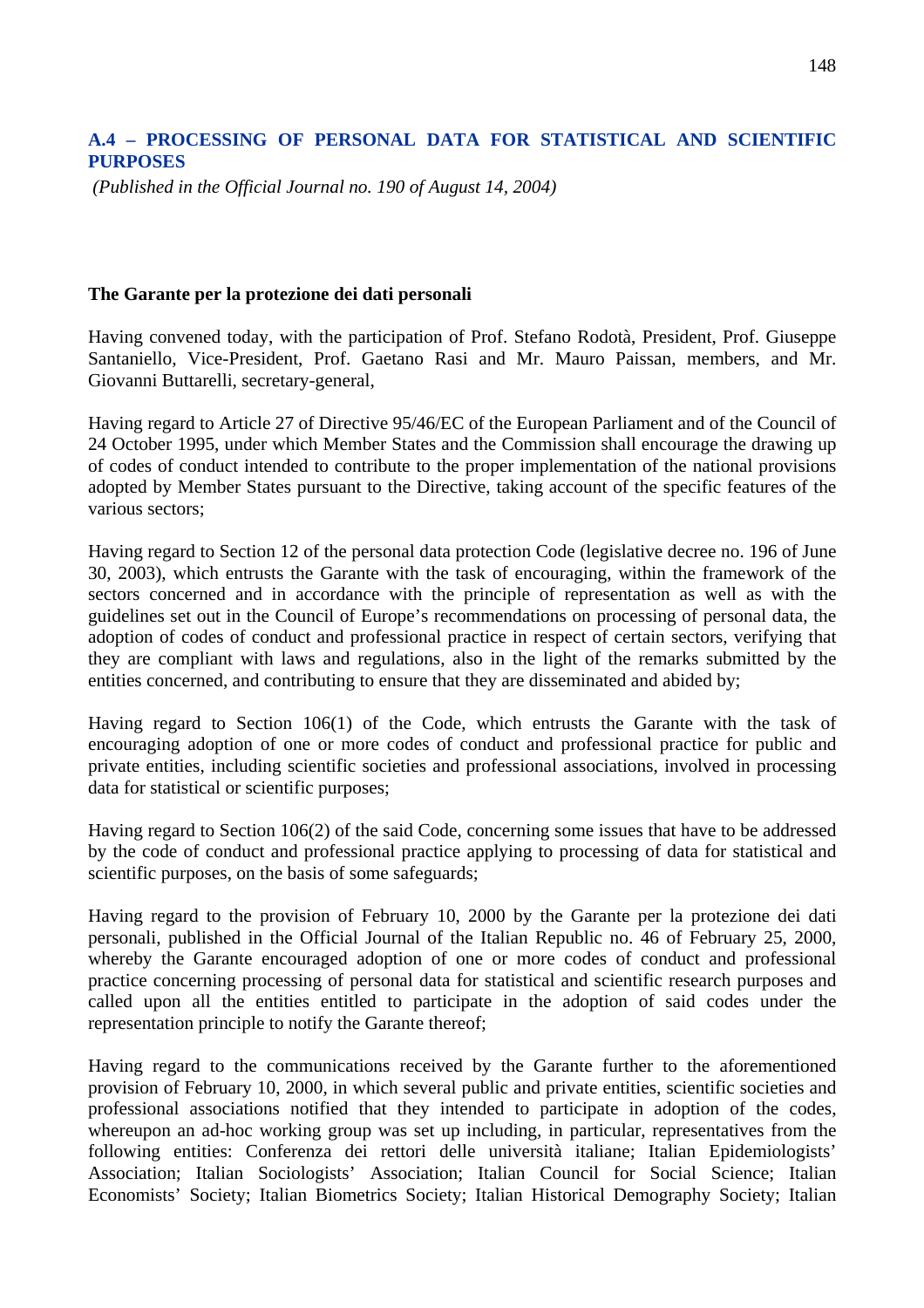Society for Hygiene, Preventive Medicine, and Public Health; Italian Statistics Society; Italian Society of Medical Statistics and Clinical Epidemiology; Association of the Institutions and Bodies Carrying out Market Surveys, Opinion Polls, and Social Researches;

Whereas the text of the code was disseminated broadly also via its publication on this Authority's website, as communicated by a notice in the Official Journal of the Italian Republic of May 20, 2004, in order to foster the widest possible discussion and allow gathering remarks and suggestions from all the entities concerned;

Having regard to the remarks and suggestions received further to the aforementioned notice;

Whereas compliance with the provisions laid down in the code of conduct and professional practice is a fundamental precondition for the processing of personal data by public and private bodies to be lawful and fair (Section 12(3) of the Code);

Having found that the code of conduct and professional practice is compliant with the laws and regulations on personal data protection, also by having regard to Sections 12, 104 and following ones of the Code,

Whereas under Section 12(2) of the Code, the code of conduct and professional practice is to be published in the Official Journal of the Italian Republic under the Garante's responsibility and included in Annex A to said Code pursuant to a decree by the Minister of Justice;

Having regard to the official records;

Having regard to the considerations made by the Secretary General pursuant to Section 15 of the Garante's Regulations no. 1/2000, as adopted by resolution no. 15 of June 28, 2000 and published in the Official Journal of the Italian Republic no. 162 of July 13, 2000;

Acting on the report submitted by Prof. Gaetano Rasi,

# **ORDERS**

the annexed code of conduct and professional practice applying to processing of personal data for statistical and scientific purposes to be forwarded both to the Ufficio pubblicazioni leggi e decreti of the Ministry of Justice in order for it to be published in the Official Journal of the Italian Republic, and to the Minister of Justice in order for it to be included in Annex A) to the Code.

Done in Rome, this  $16<sup>th</sup>$  day of June 2004

THE PRESIDENT Rodotà

THE RAPPORTEUR Rasi

THE SECRETARY GENERAL Buttarelli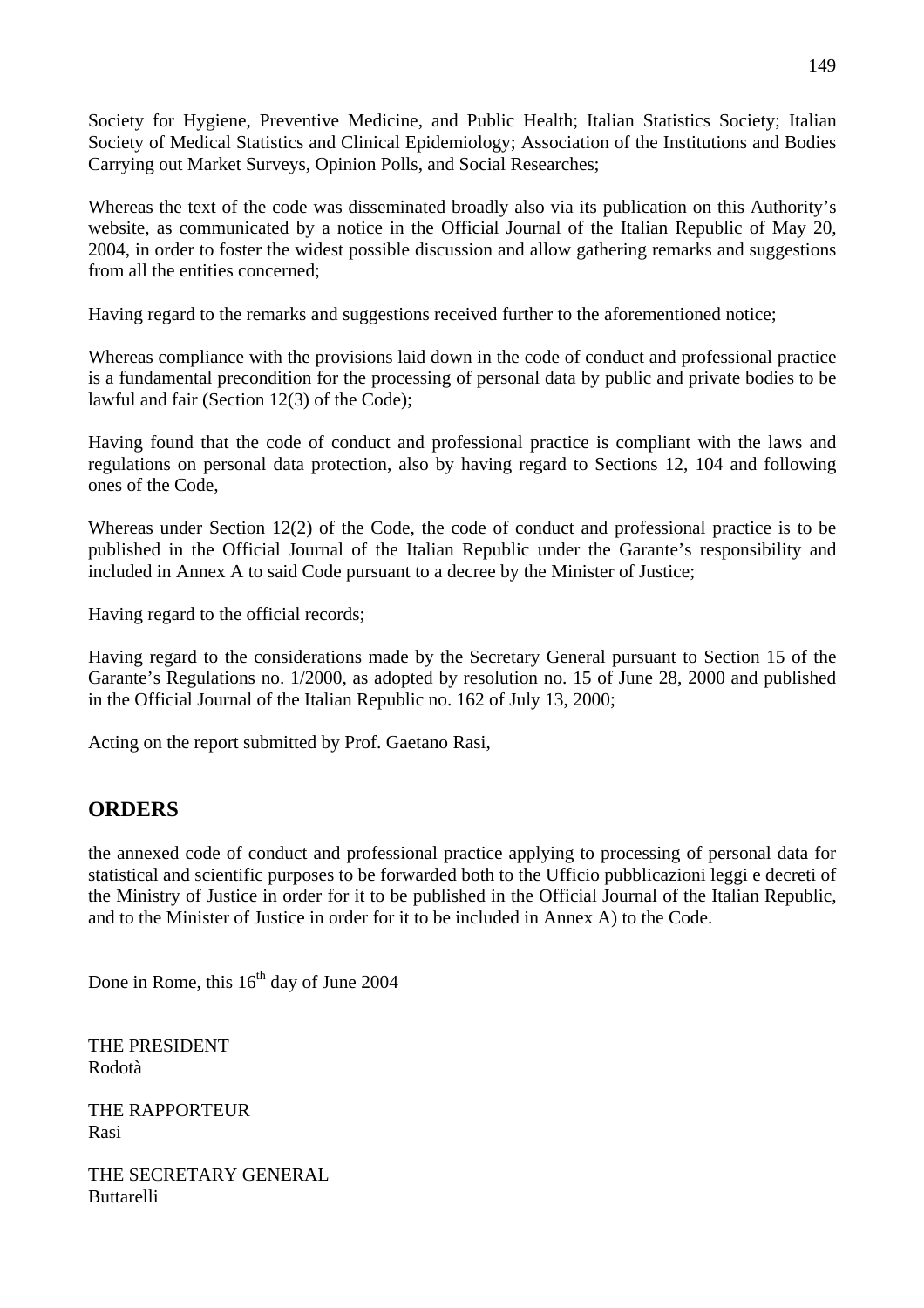# **ANNEX**

### **CODE OF CONDUCT AND PROFESSIONAL PRACTICE APPLYING TO PROCESSING OF PERSONAL DATA FOR STATISTICAL AND SCIENTIFIC PURPOSES**

This Code was undersigned by:

- Conferenza dei rettori delle università italiane;
- Italian Epidemiologists' Association;
- Italian Sociologists' Association;
- Italian Council for Social Science:
- Italian Economists' Society;
- Italian Biometrics Society;
- Italian Historical Demography Society;
- Italian Society for Hygiene, Preventive Medicine, and Public Health;
- Italian Statistics Society;
- Italian Society of Medical Statistics and Clinical Epidemiology;
- Association of the Institutions and Bodies Carrying out Market Surveys, Opinion Polls, and Social Researches

### **PREAMBLE**

We, the undersigned private and public entities, hereby adopt this Code pursuant to the provisions made in Section 106 of legislative decree no. 196 of June 30, 2003 containing the personal data protection Code (hereinafter referred to as the "decree"), on the basis of the following premises:

1) The provisions of this Code of conduct and professional practice are aimed at reconciling the individual's fundamental rights and freedoms, in particular the right to personal data protection and the right to privacy, with the requirements of statistics and scientific research as deriving from the principle of freedom of research set forth in the Constitution, which is a precondition for scientific development, improvement of individuals' life-styles, and the growth of a democratic society;

2) Researchers working, whether alone or jointly with others, within universities, research bodies and institutions, and scientific societies, shall abide by this Code in all stages of processing personal data for statistical and/or scientific purposes regardless of whether the respective bodies and scientific societies have undersigned this Code;

3) In implementing this Code, its addressees shall comply with the principles set out in the 1950 European Convention for the Protection of Human Rights and Fundamental Freedoms as ratified by Act no. 848 of August 4, 1955, in EC Directive 95/46 of the European Parliament and of the Council, in Council of Europe's Recommendations No. R(83)10 adopted on September 23, 1983 and No. R(97)18 adopted on September 30, 1997, and in other Community and international instruments concerning processing of personal data for statistical and scientific purposes. They shall abide by the principle whereby data should be relevant and not excessive, meaning that the planned processing should not be redundant compared with the purposes sought by having regard both to the available data and to the processing operations that have already been carried out by the relevant controller;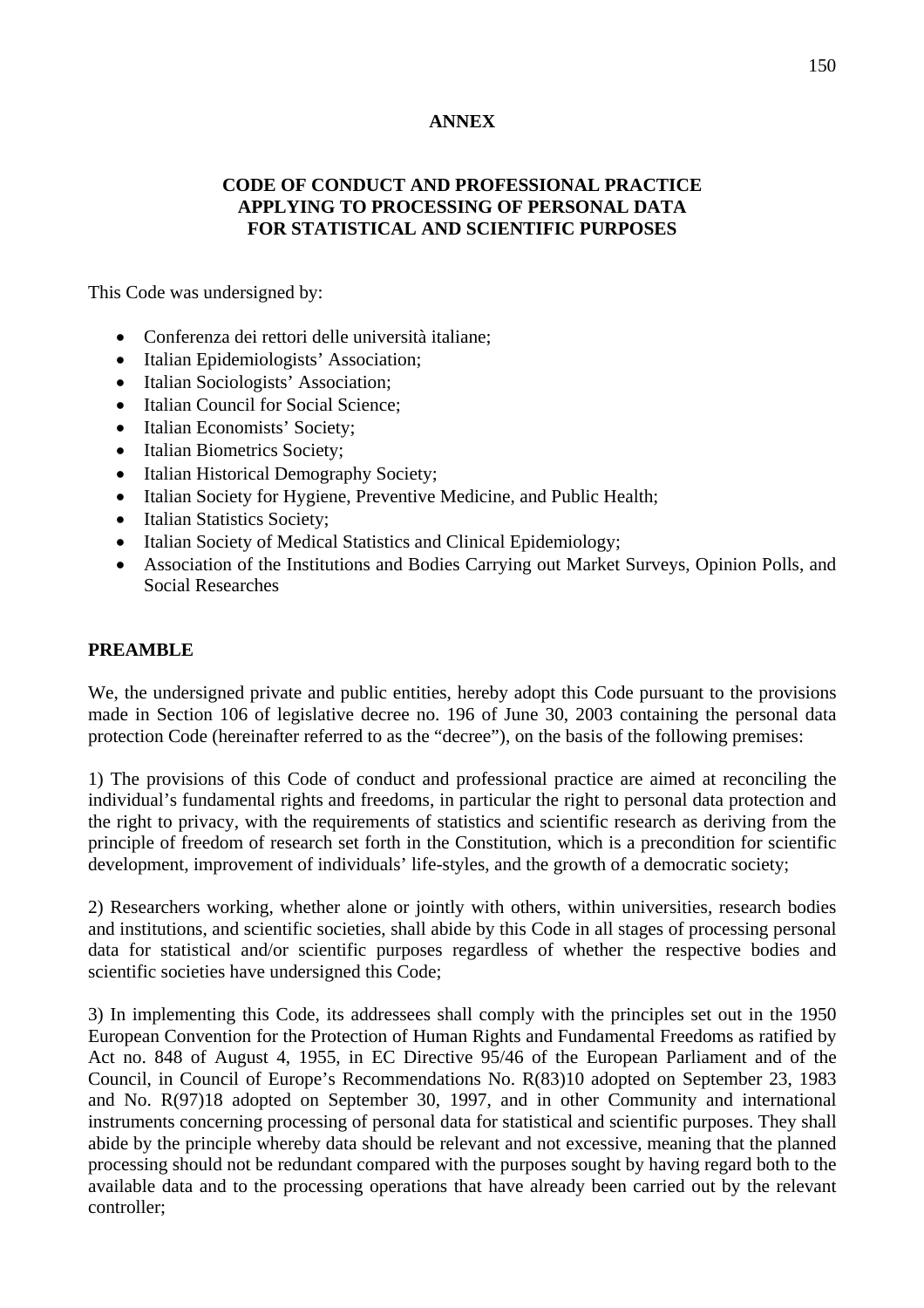4) As for the matters that are not regulated by this Code, the provisions laid down in personal data protection legislation shall apply as also related to the data controller's public or private nature (see Sections 18 and following ones and 23 and following ones of the decree). In particular, no personal data that is processed for statistical or scientific purposes may be used to take decisions and/or measures in respect of the data subject, or else with a view to processing operations for purposes of a different kind;

5) Processing for statistical purposes shall mean any and all processing operations that are performed for purposes of statistical investigation and/or the production of statistical results, also by means of statistical information systems (Section 4 of the decree);

6) Processing for scientific purposes shall mean any and all processing operations that are performed for purposes of study and systematic research with a view to developing scientific knowledge in a specific sector (Section 4 of the decree);

7) Entities and bodies applying this Code shall abide by the impartiality and non-discrimination principle with regard to any other entities that process the data for statistical and/or scientific purposes. In undersigning this Code, special attention shall be paid, in particular, to the importance of said principle in connection with communications for statistical and/or scientific purposes of data that have been either deposited with public archives or processed on the basis of public funds;

8) The decree and this Code shall not apply to anonymous data;

9) The provisions laid down in the codes of conduct and professional practice referred to in Sections 118 and 140 of the decree shall apply to processing operations for purposes of commercial information and communication including the related market surveys.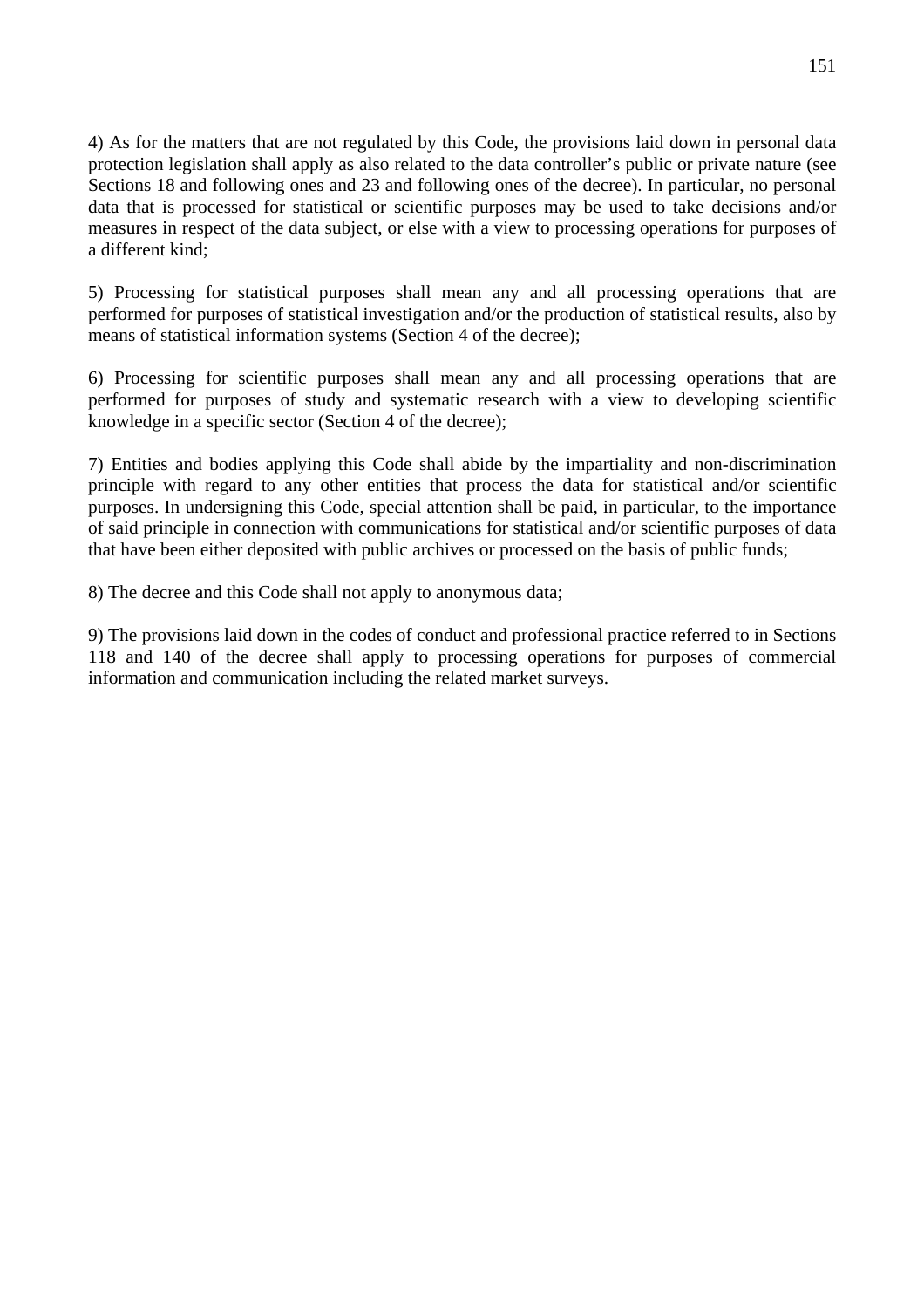# **Chapter I – SCOPE AND GENERAL PRINCIPLES**

## **Article 1. Definitions**

1. For the purposes of this code, the definitions set out in Section 4 of the decree shall apply with the following additions:

a) "statistical result" shall mean the information obtained by processing personal data in order to quantify components of a collective phenomenon;

b) "statistical unit" shall mean the entity the processed data relate and/or can be related to;

c) "indirectly identifying data" shall mean a set of modalities of characters that are or can be associated with a statistical unit in such a manner as to allow it to be identified with the use of reasonable time and resources pursuant to the principles referred to in Section 4;

d) "public variable" shall mean the character or the combination of characters of a qualitative and/or quantitative nature that is the subject of a statistical survey related to information contained in public registers, lists, instruments, documents, or publicly available sources;

e) "research body or institution" shall mean any private or public entity that pursues statistical and/or scientific research purposes within the framework of its institutional purposes, and whose scientific activity can be documented;

f) "scientific society" shall mean an association among scholars in a given sector, including the respective professional associations.

2. Except where specified otherwise, any reference to processing operations for statistical purposes shall also include processing operations for scientific purposes.

## **Article 2. Scope of Application**

1. This Code shall apply to all the processing operations carried out for statistical and scientific purposes – pursuant to the relevant sector-related methodological standards – in respect of which universities, other research bodies or institutions, and scientific societies, as well as researchers working within the framework of said universities and research bodies and institutions, and members of said scientific societies, act as data controllers.

2. This Code shall not apply to processing operations for statistical and scientific purposes that are related to activities aimed at safeguarding health as carried out by health care professionals and/or health care bodies, including such activities as are comparable in terms of significant personalised impact on the data subject. Said processing operations shall continue to be regulated by the relevant provisions.

### **Article 3. Prerequisites for the Processing**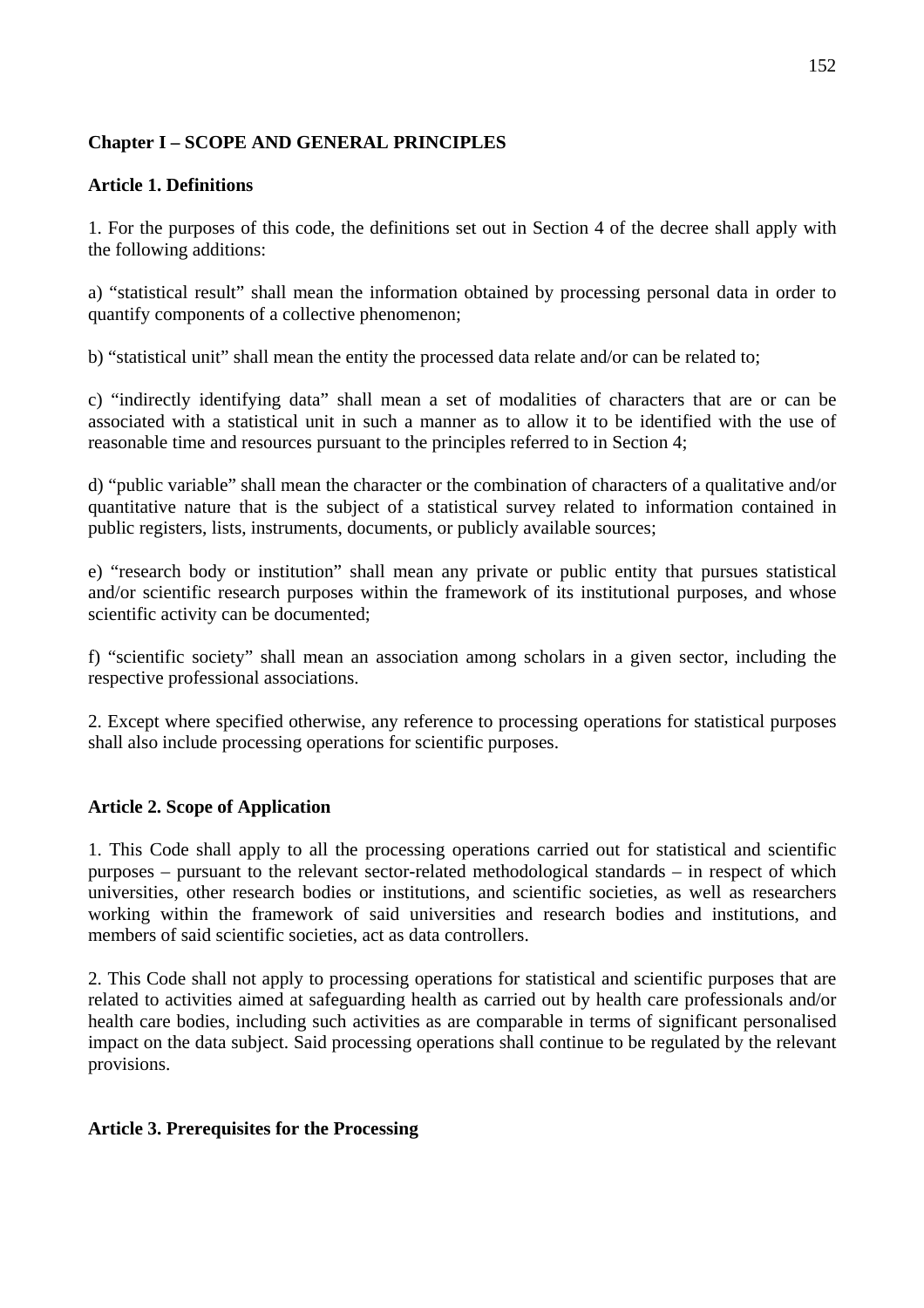1. Any research shall be carried out on the basis of a project to be drawn up according to the relevant sector-related methodological standards, also in order to prove that the processing is performed for suitable, actual statistical or scientific purposes.

2. The research project referred to in paragraph 1 shall additionally

 a) specify the measures to be adopted in processing personal data with a view to ensuring respect for this code as well as for personal data protection legislation;

b) designate the data processors, if any;

 c) contain a statement whereby the entities concerned undertake to abide by the provisions of this code. A similar statement shall be also rendered by the entities – researchers, data processors, and persons in charge of the processing – involved in the continuation of the relevant research, and shall be kept pursuant to the provisions made in paragraph 3.

3. The data controller shall deposit the project with the respective university, research body, or scientific society. The latter shall be in charge of keeping it for five years as of the planned completion of the research, by ensuring its confidentiality – access to the project being only permitted for the purpose of applying personal data protection legislation.

4. When processing data suitable for disclosing health, the entities concerned shall comply with the confidentiality and security rules health care professionals are required to apply, or else with comparable confidentiality and security rules.

## **Article 4. Identificability of Data Subjects**

1. For the purpose of applying this Code,

a) a data subject shall be considered to be identifiable if a significantly likely association can be established – by using reasonable means – between the combination of the modalities of the variables relating to a statistical unit and the identification data of the latter unit;

b) the means that can be reasonably used to identify a data subject relate, in particular, to the following categories:

- economic resources;

- time resources;

- personal data filing systems and/or other information sources containing identification data jointly with a subset of the variables that are communicated and/or disseminated:

- filing systems also not including personal data where they provide additional information to the one that is communicated or disseminated;

- hardware and software resources to perform the processing required in order to relate non-personal information to an identified entity, also by taking account of the actual possibility to unlawfully achieve identification of said entity in light of the security systems and control software that have been implemented;

- knowledge of the procedures for sample extraction, statistical imputation, correction and protection as adopted with a view to data production;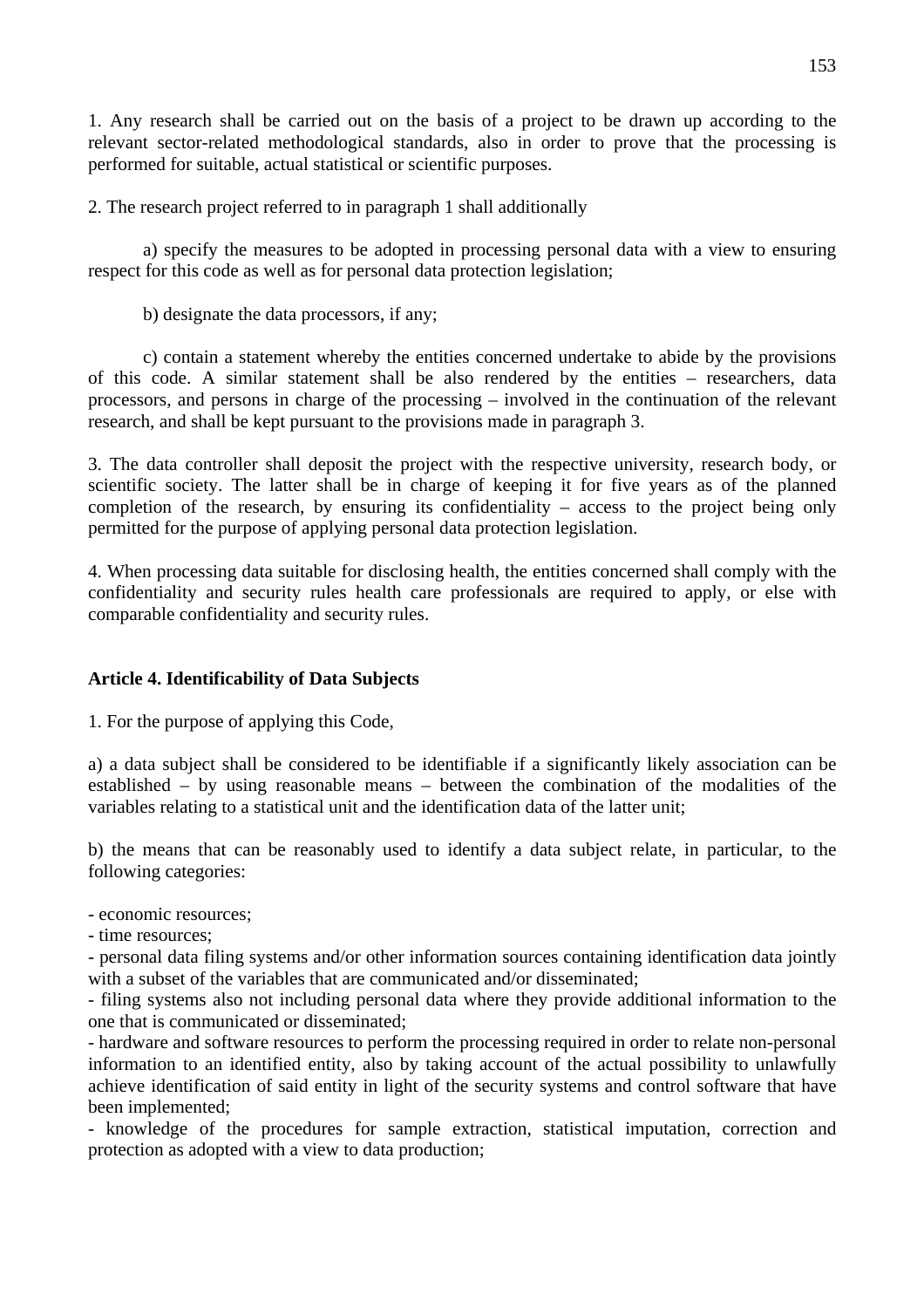c) in case of communication and/or dissemination, a data subject may be regarded as not identifiable if the identification risk – in terms of likelihood of identifying said data subject by having regard to the data that have been communicated and/or disseminated – is such that the means possibly required to effect identification are to be considered disproportionate compared with the (risk of) damage resulting therefrom to the data subjects' rights, also in the light of the benefit(s) that might be achieved.

### **Article 5. Criteria to Assess the Identification Risk**

1. For the purpose of communicating and disseminating data, the following criteria shall be taken into account in assessing the identification risk:

a) aggregated data shall be combinations of modalities either with a frequency that is not lower than a given threshold or with an intensity resulting from the sum of the values taken by as many statistical units as the said threshold. The minimum value that may be set for the threshold in question shall be three;

b) in assessing the threshold level account shall be taken of the confidentiality level of the information;

c) statistical results related exclusively to public variables shall not be the subject of the threshold rule;

d) the threshold rule may be disregarded if the statistical result does not reasonably allow identifying statistical units in light both of survey type and of the nature of the associated variables;

e) statistical results related to the same population may be disseminated in such a manner as to prevent establishing links between them and/or with other known sources of information that might enable identification;

f) confidentiality shall be assumed to be adequately protected if all the statistical units of a given population show the same modality in respect of a variable.

## **Chapter II – INFORMATION NOTICES, COMMUNICATION, AND DISSEMINATION**

### **Article 6. Information Notice**

1. In collecting data for a statistical purpose, the data subject shall be notified – within the framework of the information referred to in Section 13 of the decree – of the possibility that his/her personal data may be stored and processed for other statistical and/or scientific purposes, which shall be adequately specified – to the extent that this is known – also by having regard to the categories of recipient.

2. In collecting data for a statistical purpose, provision of information to the individual the data are collected from may be deferred in respect of the specific purposes and the mechanisms of the processing for which the data are intended, where this is found to be necessary in order to achieve the objective of the survey – by having regard to the topic and/or the nature of said survey – and the processing does not concern sensitive and/or judicial data. In these cases, the information provided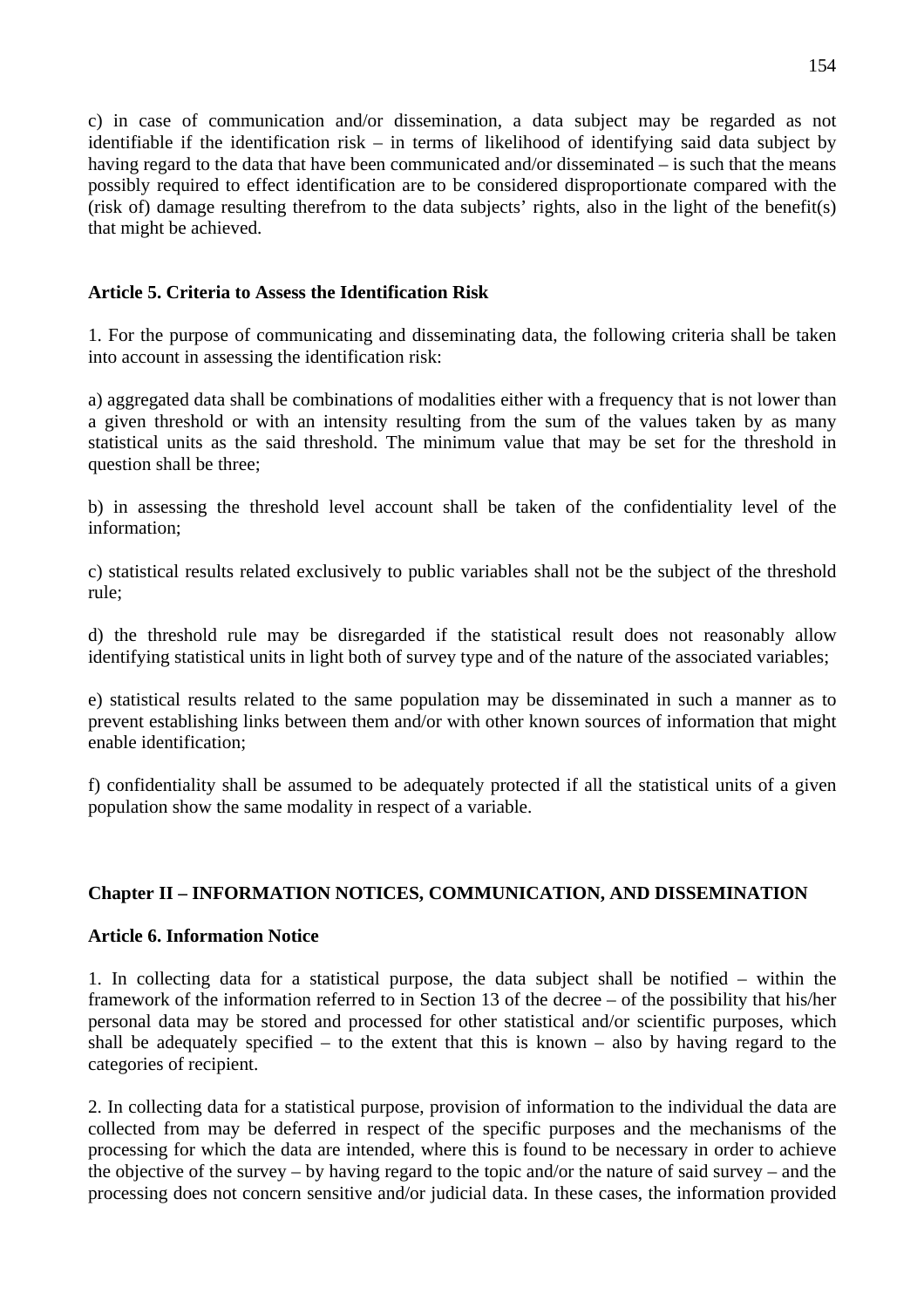to data subjects shall be completed directly the reasons for deferring it cease to apply, unless this proves unreasonable and/or entails the use of positively disproportionate means. The entity in charge of the survey shall draw up a document – which shall be kept for three years as of conclusion of the survey and made available to data subjects exercising the rights as per Section 7 of the decree – setting out the specific reasons why provision of the information to data subjects was deferred, the information items that were deferred, and the mechanisms implemented to inform data subjects once the reasons for deferring the information ceased to apply, or else the grounds on which the information in question was withheld.

3. If the objectives of the survey, the nature of the data, and the circumstances of the collection are such – with regard to scientifically reliable parameters – as to allow an entity to be held liable on behalf of another one in its capacity as family member and/or cohabiter, the data subject may be informed by the agency of the respondent, providing the processing does not concern sensitive and/or judicial data.

4. If the data are collected from third parties or the processing for statistical and/or scientific purposes concerns data that have been collected for other purposes, and the provision of information entails a disproportionate effort compared with the right to be protected, the data controller shall ensure publicity of the processing in the following manner:

- by publishing an ad in at least a newspaper with nationwide circulation, or broadcasting a report via a radio and TV company with nationwide reach, as regards processing operations concerning a high number of entities distributed all over the national territory;

- by publishing an ad in a newspaper with regional (provincial) circulation, or broadcasting a report via a radio and TV company with regional (provincial) reach, as regards processing operations concerning a high number of entities distributed over a regional (provincial) area;

- by publishing an ad in information media that are customarily addressed to the relevant data subjects as regards processing operations concerning specific categories that are identified on the basis of particular population features and/or particular training, occupational, or similar conditions.

The data controller shall notify the Garante in advance of the publicity mechanism it has adopted.

5. If the data controller deems it inappropriate to avail itself of the publicity mechanisms referred to in paragraph 4, partly by having regard to the nature of the collected data and/or the processing mechanisms, or else of the expenses to be incurred in connection with the relevant survey, it may decide on implementing suitable publicity mechanisms that shall be notified in advance to the Garante; the latter may always require certain measures and/or precautions to be taken.

## **Article 7. Consent**

1. Processing for statistical and/or scientific purposes may be carried out by a private entity without the data subject's consent if it does not concern sensitive and/or judicial data and the information notice provided pursuant to Section 13 of the decree contains a section that sets out whether the data are to be disclosed on a mandatory basis or not, specifically detailing the reasons why the data in question are to be provided on a voluntary basis.

### **Article 8. Data Communication and Dissemination**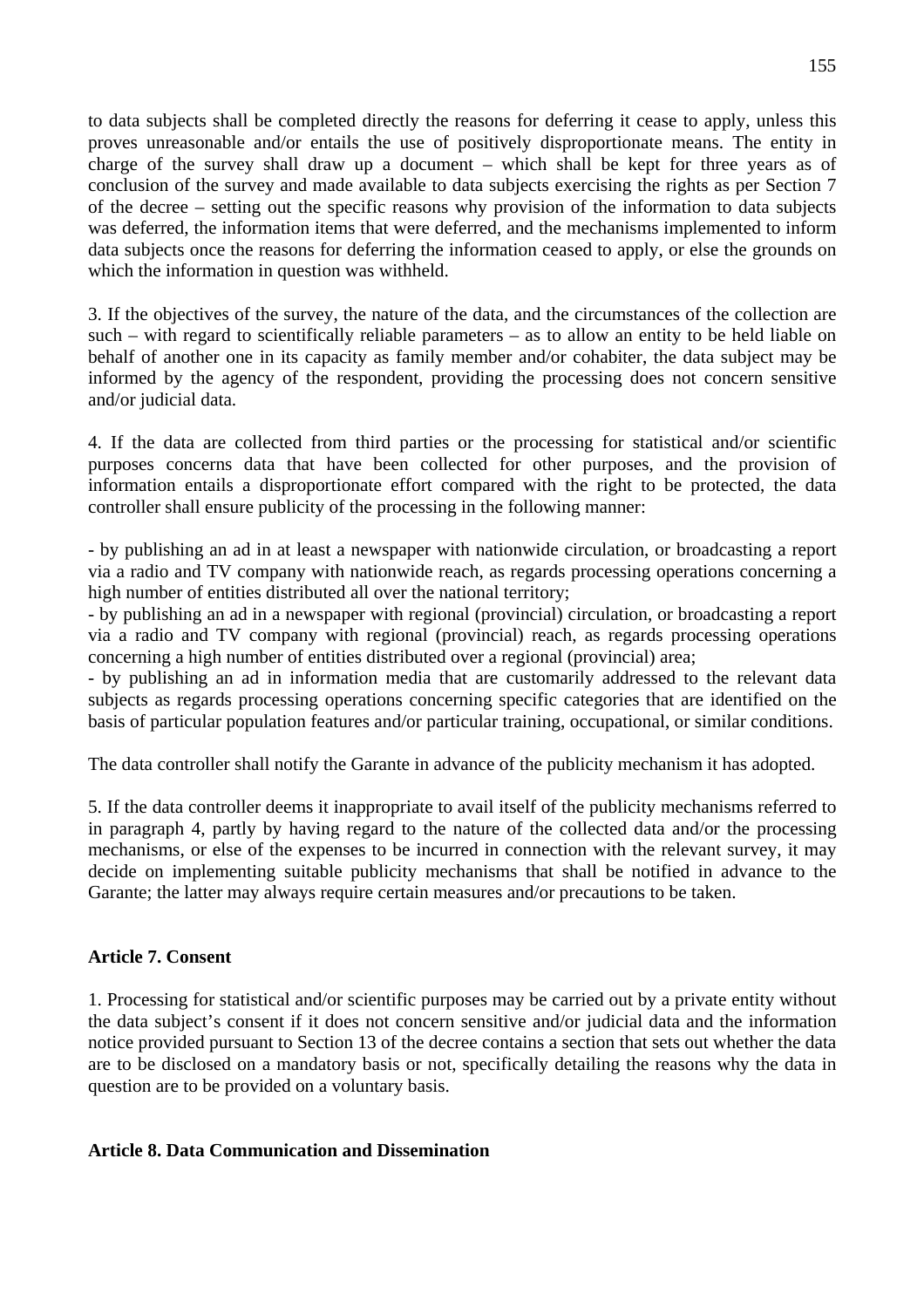1. It shall be allowed to disseminate statistical results, also by publishing them, exclusively in aggregated format, or else in a manner preventing data subjects from being identified also based on indirectly identifying data – except where the dissemination concerns public variables.

2. Personal data that are processed for a given statistical purpose may be communicated, after eliminating identification data, to a university, research body or institution, and/or a researcher for other statistical purposes that shall be clearly set out in writing in the relevant request. In drawing up the relevant research project as per Article 3, the requesting entity shall undertake not to process the data for purposes other than those referred to in the said request as well as not to communicate the data further to third parties; additionally, it shall enclose a copy of the communication request with the project. The requested party, being the controller of the initial processing, shall deposit both the communication request and the related project with the respective university, research body or scientific society, which shall be responsible for keeping them under confidentiality conditions for five years as from the planned completion of the research.

3. Should the requesting party declare that the statistical result cannot be achieved otherwise and expressly set out the relevant grounds in the request as per paragraph 2 above, it shall be permitted to also communicate the identification data. The requested party, having evaluated the aforementioned grounds, shall provide the data in compliance with the data relevance and necessity principles. Article 9 hereof shall be left unprejudiced.

4. The provisions referred to in paragraphs 2 and 3 shall also apply to communication and subsequent transfer, even on a temporary basis, of personal data to universities, research bodies or institutions, and/or researchers that are resident either in a EU Member State or in a country affording adequate protection of personal data.

5. If the processing for a given statistical purpose entails transfer of personal data, also on a temporary basis, to a non-EU Member State affording no adequate protection of personal data, said transfer shall be allowed on the basis of safeguards for data subjects' rights that are comparable with those set out herein, to be adduced by the recipient body and/or researcher by means of a contract to be drawn up in accordance with the standards authorised by the Garante pursuant to Section 40 of the decree, also on the proposal of scientific bodies and/or societies.

## **Article 9. Processing of Sensitive and Judicial Data**

1. As a rule, sensitive and/or judicial data processed for statistical and/or scientific purposes shall be anonymous.

2. Where the lawful, specific statistical or scientific purposes aimed at by the processing of sensitive and/or judicial data cannot be achieved without identifying data subjects, also on a temporary basis, the data controller shall take specific measures to keep the identification data separate ever since collection, unless this proves impossible because of the features of the processing or else entails use of clearly disproportionate means.

3. Where the data as per paragraph 1 are contained in lists, registers, and/or databases that are kept with the help of electronic means, they shall be processed by using either encryption techniques or identification codes and/or other solutions that, in the light of the number and type of the processed data, make said data temporarily unintelligible also to those entities that are authorised to access them and allow identifying data subjects only if this is necessary.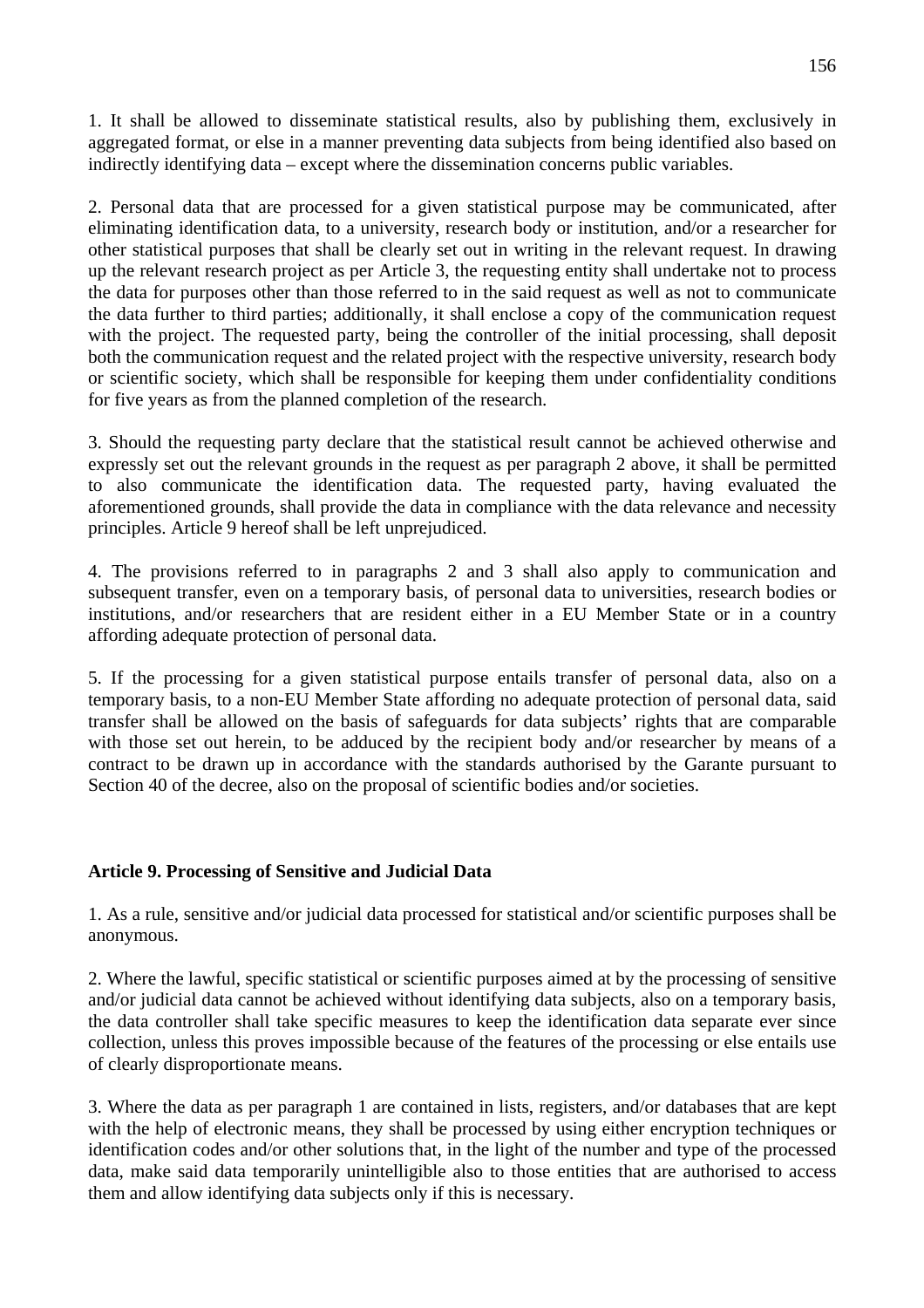4. Where the entities referred to in Article 2(1) are private bodies, they may process sensitive data for statistical purposes if

 a) the data subject has given his/her consent freely on the basis of the items that are required to be included in the information notice;

b) the consent is given in writing. If the sensitive data are collected in such a manner  $-e.g.$ telephone interviews, operator-assisted interviews, etc. – as to make it especially burdensome to obtain consent in writing, said consent may be documented in writing on condition that it is given expressly. In this case, the documents related to provision of the information to the data subject as well as to obtaining his/her consent shall be kept by the data controller for three years;

 c) the processing has been authorised by the Garante either following a specific request pursuant to Section 26(1) of the Decree or based on a general authorisation applying to certain categories of data controller and/or processing operation that has been issued pursuant to Section 40 of the Decree, also on the proposal of scientific bodies and societies.

5. Processing of judicial data by the entities referred to in Article 2(1) that are private bodies shall only be allowed if it is authorised expressly by the law and/or a provision issued by the Garante in pursuance of Section 27 of the Decree.

6. Where the entities referred to in Article 2(1) are public bodies, they may process sensitive and/or judicial data

 a) for scientific purposes, in compliance with Section 22 of the Decree, on condition that they specify and publish the categories of data and operation that are absolutely relevant and necessary by having regard to the purposes sought in the individual cases, and update this information regularly in pursuance of Section 20, paragraphs 2 and 4, of the Decree;

 b) for statistical purposes, in compliance with Section 22 of the Decree, providing the conditions referred to in Section 20, paragraphs 2-4, of the Decree are fulfilled.

### **Article 10. Genetic Data**

1. Processing of genetic data shall only be allowed in the cases and according to the arrangements set forth in an ad-hoc authorisation issued by the Garante pursuant to Section 90 of the Decree.

### **Article 11. Provisions Applying Specifically to Medical, Bio-Medical, and Epidemiological Research**

1. Medical, bio-medical, and epidemiological research shall fall within the scope of application of this code to the extent set forth in Article 2(2) hereof.

2. The research referred to in paragraph 1 shall be carried out in compliance with international and Community guidelines and provisions applying to this subject matter, such as the Convention on Human Rights and Biomedicine of 4 April 1957, as ratified by Act no. 145 of 28 March 2001, Council of Europe's Recommendation No. R(97)5 adopted on 13 February 1997, on the protection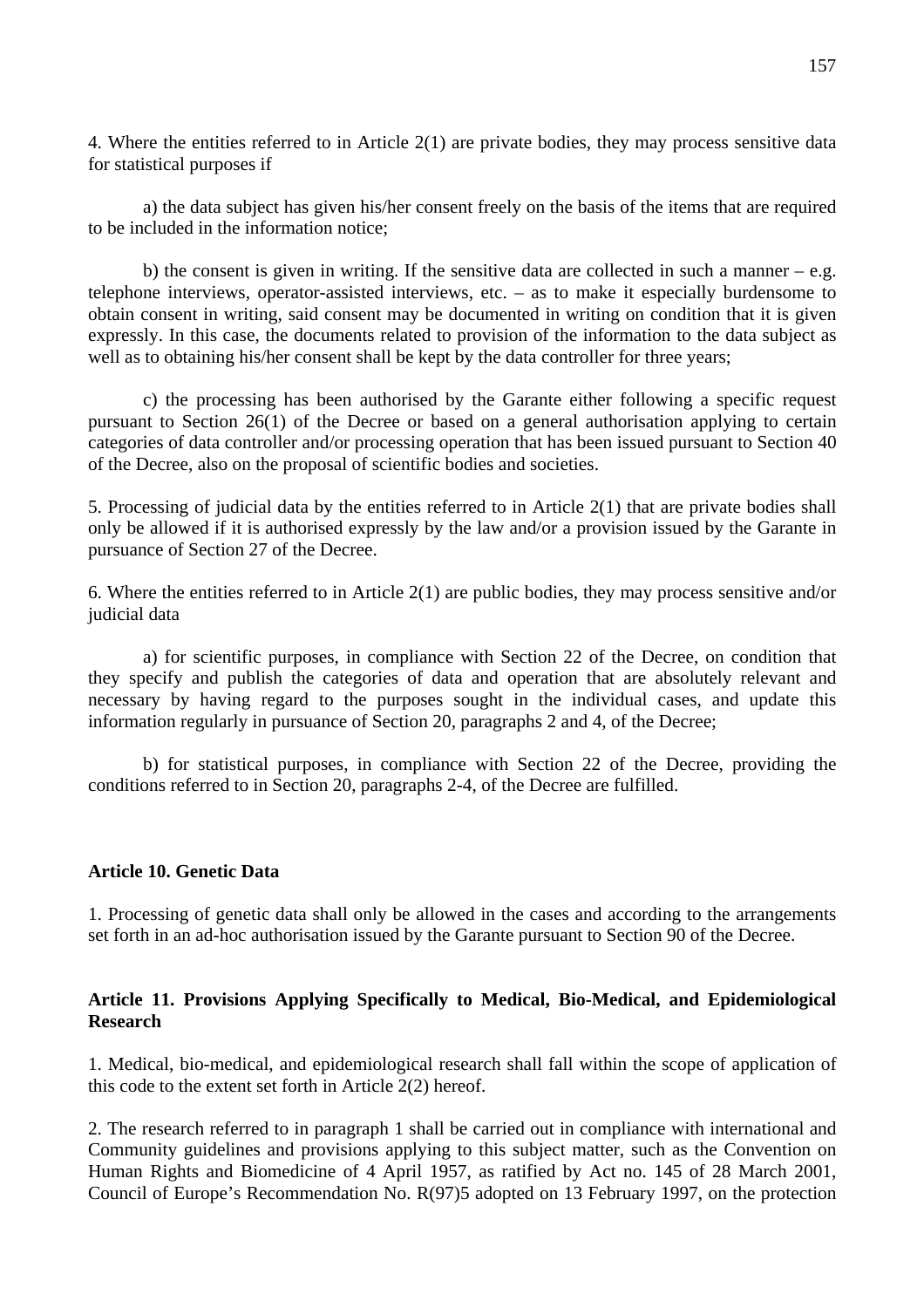of medical data, and the World Medical Association Helsinki Declaration on the principles for medical research involving human subjects.

3. In any research as per paragraph 1, the information notice shall enable data subjects to make a distinction between research activities and health care-related activities.

4. In expressing his/her consent to medical and/or epidemiological surveys, the data subject shall be requested to declare whether he/she is willing to be informed of any unexpected findings made in his/her regard during the research. If so, the data subject shall be informed in accordance with the mechanisms set out in Section 84 of the decree. If consent cannot be requested because of the reasons specified in paragraph 5 below, the aforementioned findings shall be communicated all the same to the data subject, in compliance with Section 84 of the decree, where they are of major importance with a view to safeguarding the data subject's health.

5. In any research as per paragraph 1, the data subject's consent shall not be required if the following conditions are met pursuant to Section 110 of the decree:

 a) it is not possible to inform the data subject on ethical grounds – the data subject being unaware of his/her condition – or else on methodological grounds – it being necessary not to inform the data subject about the assumptions underlying the research and/or the circumstance that he/she was selected therefor – or because it is organisationally unfeasible;

 b) the research programme has been the subject of a reasoned favourable opinion issued by the competent ethics committee;

 c) the processing has been authorised by the Garante also pursuant to Section 40 of the decree, also upon the proposal of relevant scientific bodies and societies.

#### **Article 12. Supervision**

1. Universities, research bodies and/or institutions, and scientific societies shall keep the documents related to the research projects that have been submitted as well as to the undertakings endorsed by researchers pursuant to Article 3(1) and (2) and Article 8(2) hereof.

2. The entities referred to in paragraph 1

 a) shall ensure that this Code is disseminated among and complied with by any and all entities that, both inside and outside the relevant organisation, are involved for whatever reason in the processing of personal data that is carried out within the framework of the researches, also by taking suitable measures on the basis of the respective by-laws and regulations; and

b) shall notify the Garante of any breaches of the code coming to their knowledge.

### **CHAPTER III – SECURITY AND RULES OF CONDUCT**

**Article 13. Data Collection**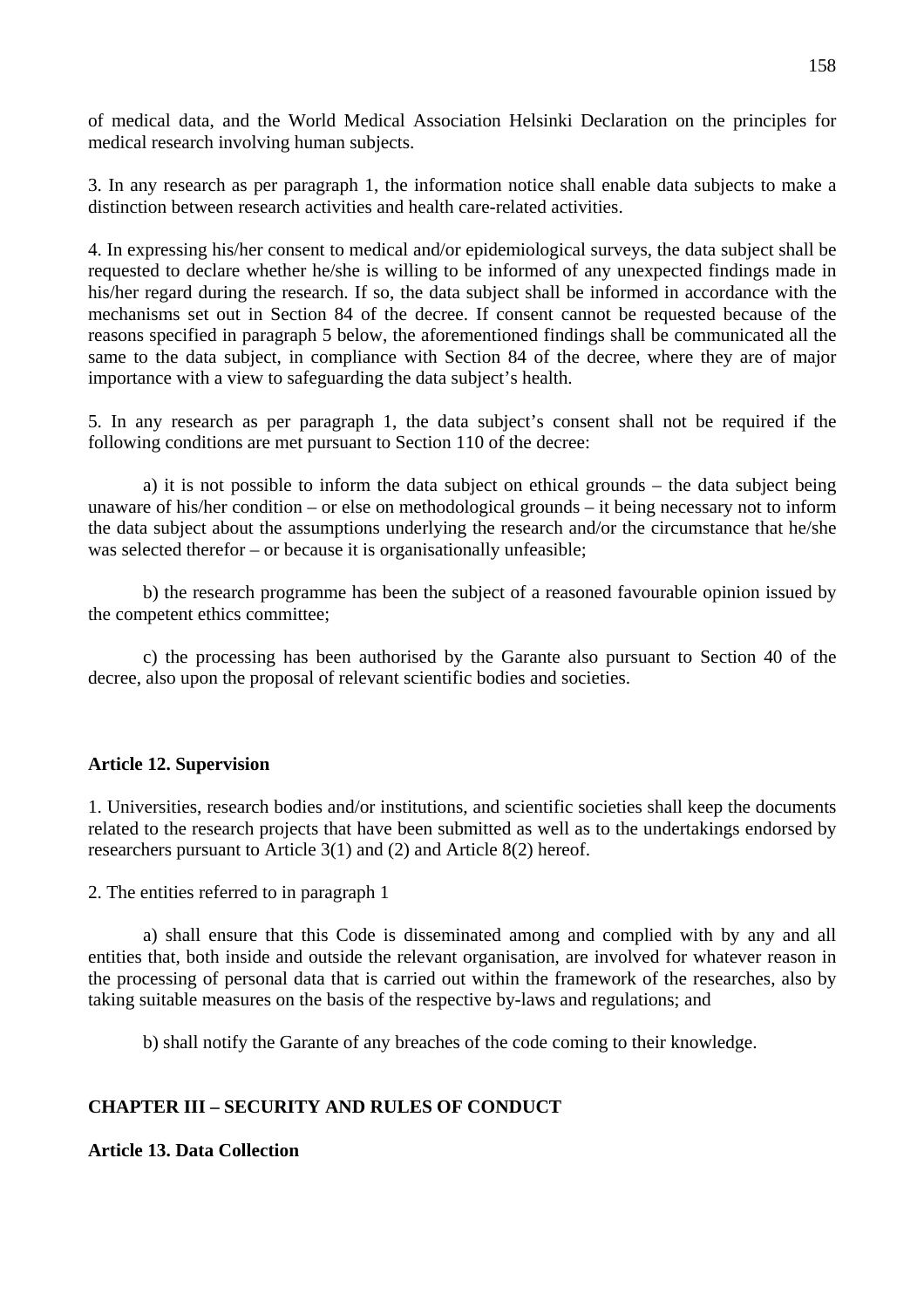1. The entities referred to in Article 2(1) shall pay specific attention to both selecting the staff in charge of data collection and setting out organisational and methodological arrangements for the survey, in order to ensure compliance with this code and safeguard data subjects' rights.

2. The staff in charge of collection shall abide by both the provisions laid down herein and the instructions received. In particular, they shall

 a) disclose their identities and functions and the purposes of collection, also by means of appropriate documents;

 b) provide the information as per Section 13 of the decree and Article 6 hereof as well as such other explanations as can allow data subjects to answer adequately and knowledgeably, and refrain from any conduct that might be regarded as deception and/or undue pressure;

 c) not collect personal data from the same data subjects at the same time on behalf of several data controllers, except where expressly authorised to do so;

 d) timely rectify mistakes and inaccuracies affecting the information gathered in the course of data collection; and

e) take special care in collecting sensitive and/or judicial data.

#### **Article 14. Data Retention**

1. Pursuant to Section 99 of the decree, personal data may be retained for statistical or scientific purposes also for longer than is necessary to achieve the purposes for which they have been collected and/or subsequently processed. In such cases, the identification data may be retained until they are found to be necessary with a view to

a) continuous longitudinal studies;

b) control, quality, and coverage studies;

- c) laying down sampling designs and selecting survey units;
- d) setting up archives of statistical units and information systems; and

 e) other cases in which this is found to be indispensable based on adequate documentation for the purposes to be achieved.

2. In the cases referred to in paragraph 1, the identification data shall be kept separately from any other data so as to allow for different access levels, except where this is found to be impossible on account of the specific features of the processing, or else entails the use of clearly disproportionate means compared with the right to be protected.

#### **Article 15. Security Measures**

1. In adopting the security measures applying to data and systems as per Sections 31 and following ones of the decree and the technical specifications contained in Annex B thereto, the controllers of processing operations performed for statistical purposes shall also take care of access levels to the personal data in the light of both the nature of the data in question and the tasks discharged by the entities involved in the processing.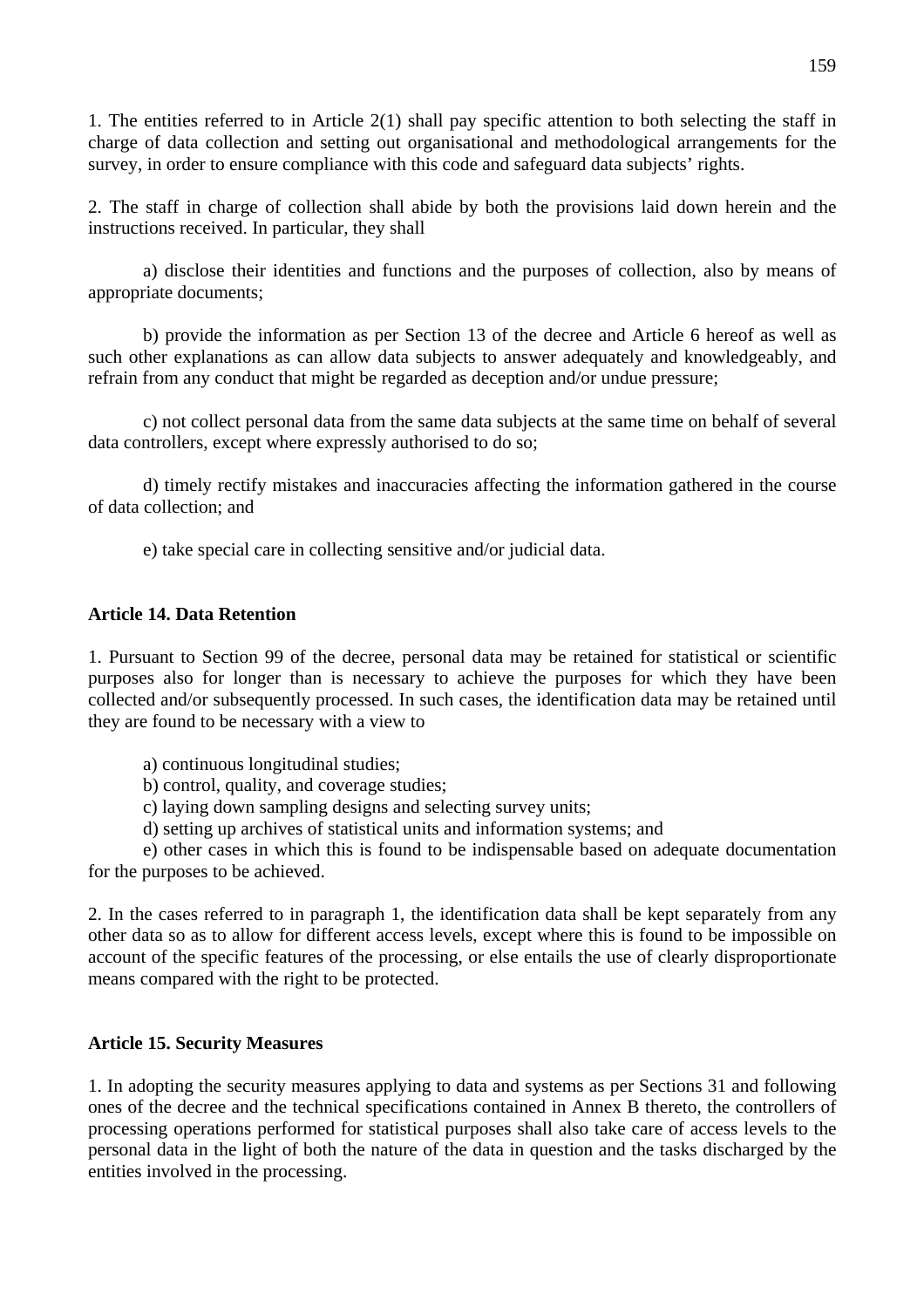#### **Article 16. Exercise of Data Subjects' Rights**

1. If the rights as per Section 7 of the decree are exercised with regard to data that are processed for statistical and scientific purposes, the data subject may access the archives concerning him or her in order to request that they be updated, rectified and/or supplemented, providing such operations do not prove impossible because of either the nature or the status of the processing or else entail the use of clearly disproportionate means.

2. Should the aforementioned changes produce no significant effects on the statistical results related to the processing, the data processor shall record the changes requested by a data subject in ad-hoc sections and/or registers without amending the data initially entered in the archive.

### **Article 17. Rules of Conduct**

1. Data processors and persons in charge of the processing that can lawfully access the personal data processed for statistical and/or scientific purposes on grounds related to their work and/or research(es) shall also abide by the following provisions:

 a) personal data may only be used for the purposes set forth in the research project as per Article 3 hereof;

 b) personal data must be kept in such a manner as to prevent their loss, removal and/or any other use that is not compliant with both the laws and the instructions received;

 c) non-publicly available personal data and news that become known in the course of performing statistical activities and/or activities that are instrumental thereto may not be disseminated or used in whatever manner for one's own or another's private purposes;

d) any and all activities performed shall be adequately documented;

 e) the professional skills related to personal data protection shall be continuously adjusted to methodological and technological evolution;

 f) communication and dissemination of statistical results shall be fostered by having regard to the informational requirements of both the scientific community and public opinion in compliance with personal data protection legislation;

 g) any and all conduct that is not in line with the rules of conduct set out herein shall be immediately reported to either the data processor or the data controller.

### **Article 18. Adjustments**

1. Compliance of the provisions set out herein with international and/or other instruments adopted in connection with the protection of personal data that are processed for statistical and scientific research purposes shall be verified regularly also following reports submitted by the signatory parties. This shall be aimed at amending the code as required in order to bring it into line with the aforementioned instruments, or else at issuing a new code of conduct pursuant to Section 12 of the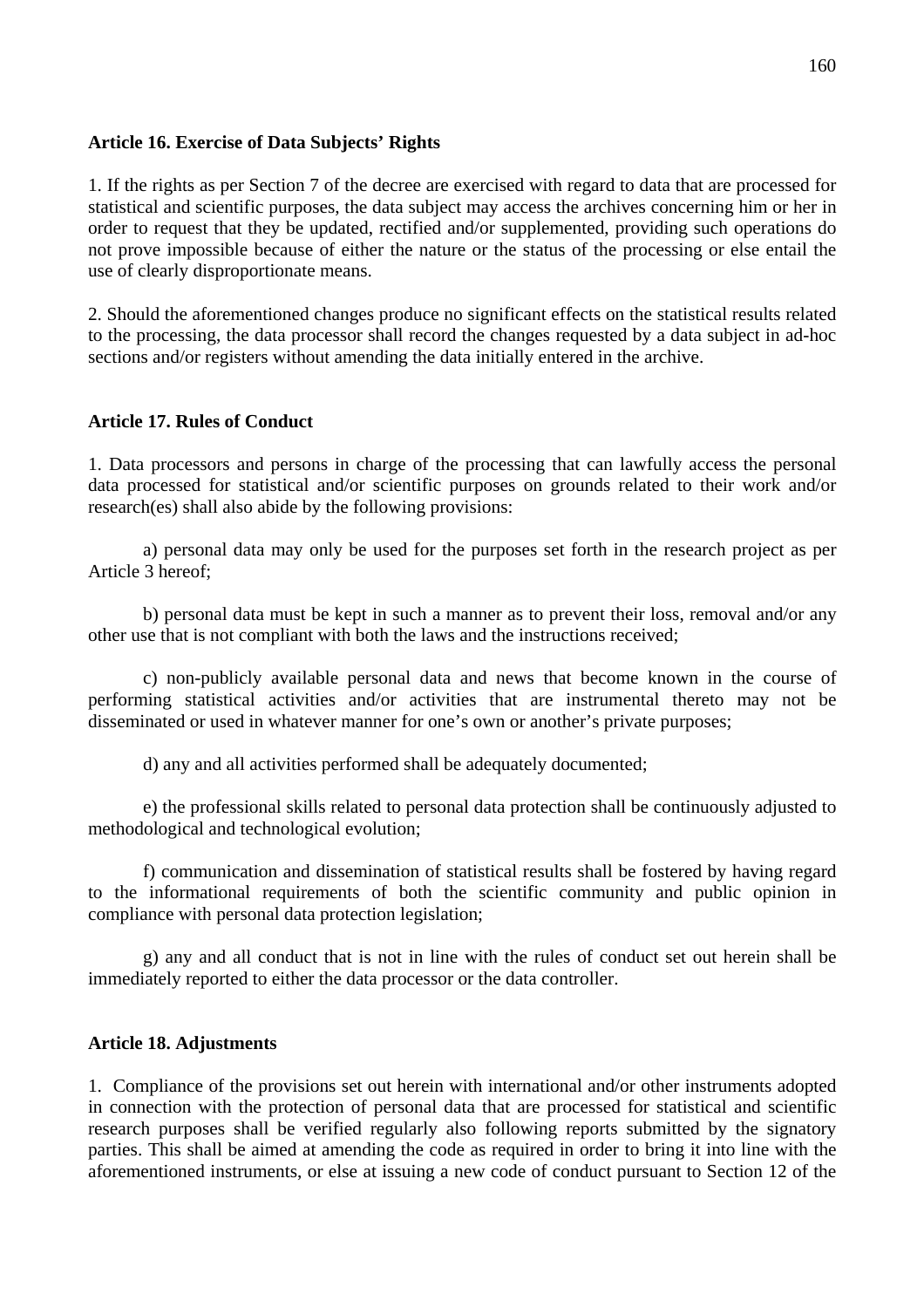decree if said amendments are such as to produce substantial effects on the regulations contained herein.

# **Article 19. Entry into Force**

1. This Code shall apply as of October  $1<sup>st</sup>$ , 2004.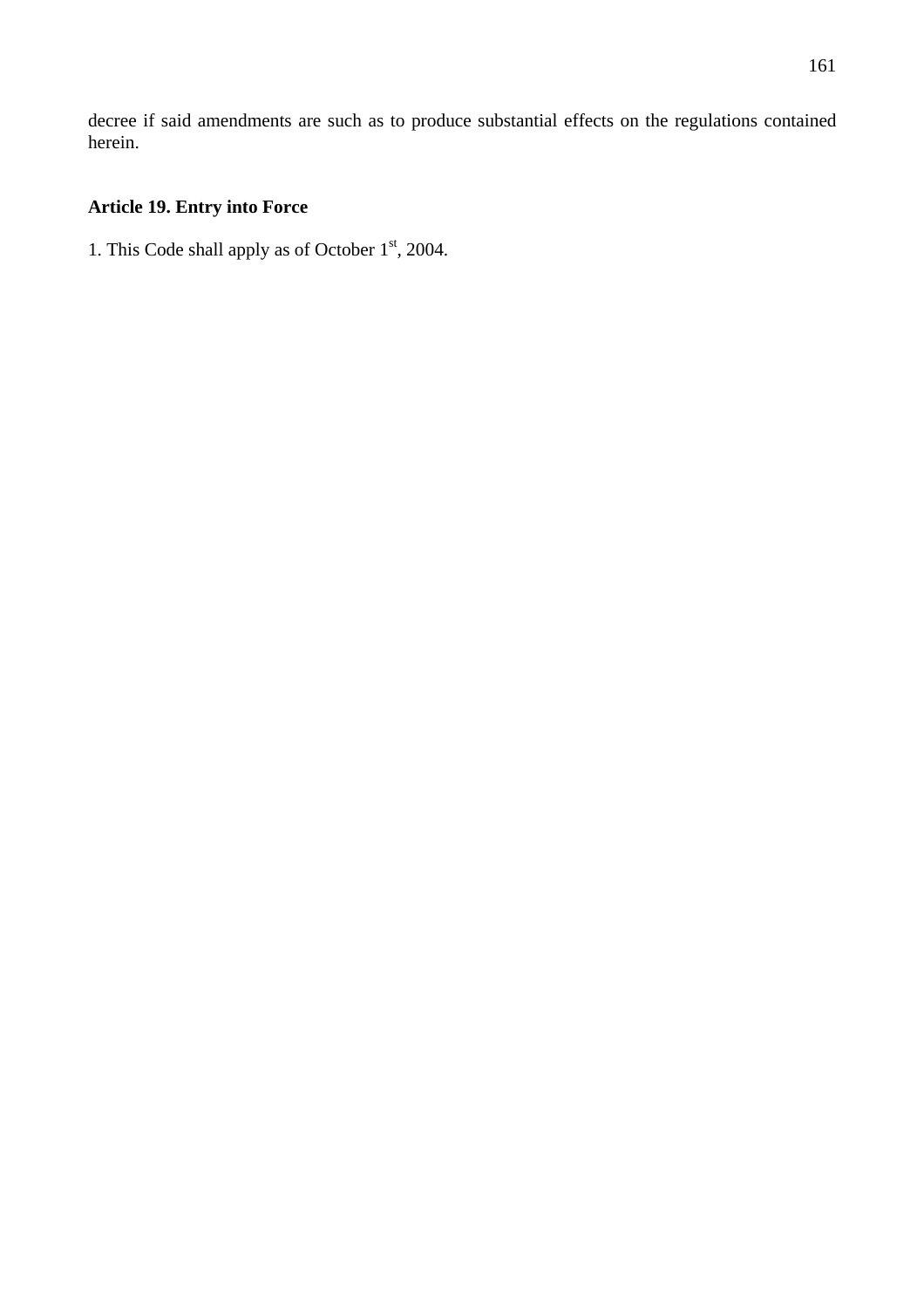### **A.5 – CODE OF CONDUCT AND PROFESSIONAL PRACTICE APPLYING TO INFORMATION SYSTEMS MANAGED BY PRIVATE ENTITIES WITH REGARD TO CONSUMER CREDIT, RELIABILITY, AND TIMELINESS OF PAYMENTS**

#### *Preamble*

We, the undersigned private entities, adopt this Code of conduct and professional practice on the assumption that:

1) processing of personal data within the framework of information systems controlled by private entities that are used for the purposes of consumer credit and/or concern reliability and timeliness of payments shall have to be performed by respecting data subjects' rights, fundamental freedoms, and dignity, with particular regard to the right to personal data protection, confidentiality, and personal identity;

2) this code sets forth adequate safeguards and processing mechanisms to protect data subjects' rights, which shall have to be abided by for the purposes of protecting credit and limiting the relevant risks in order to also facilitate access to consumer credit and reduce the risk of excess indebtment by data subjects;

3) adoption of this code is encouraged by the Garante per la protezione dei dati personali within the framework of representative associations for the relevant industry sector in pursuance of Sections 12 and 117 of the Personal Data Protection Code (legislative decree no. 196/2003 of June 30, 2003);

4) whoever uses personal data for the aforementioned purposes shall have to abide by the rules of conduct set out herein as a fundamental prerequisite for the processing to be lawful and fair;

5) industry operators are also required to comply with the safeguards set out in the data protection Code, with particular regard to obtaining consent and other lawfulness preconditions;

6) this code does not apply to the information systems controlled by public bodies, in particular it does not apply to the centralised risk service managed by Banca d'Italia (as per Sections 13, 53(1), letter b), 60(1), 64, 67(1), letter b), 106, 107, 144, and 145 of legislative decree no. 385 of September 1, 1993, being the Consolidated Statute on Banking and Credit; the CICR's resolution of March 29, 1994; the Banca d'Italia's provision of August 10, 1995; and the Banca d'Italia's circular letter of February 11, 1991 as subsequently updated). The centralised system for low-level risk assessment set up under CICR's resolution of May 3, 1999 as published in the Official Journal no. 158 of July 8, 1999 shall be regulated by some principles set forth herein concerning the provision of information to data subjects and exercise of data subjects' rights insofar as they are compatible with the specifically applicable provisions (see, in particular, Banca d'Italia instructions as published in the Official Journal no. 272 of November 21, 2000).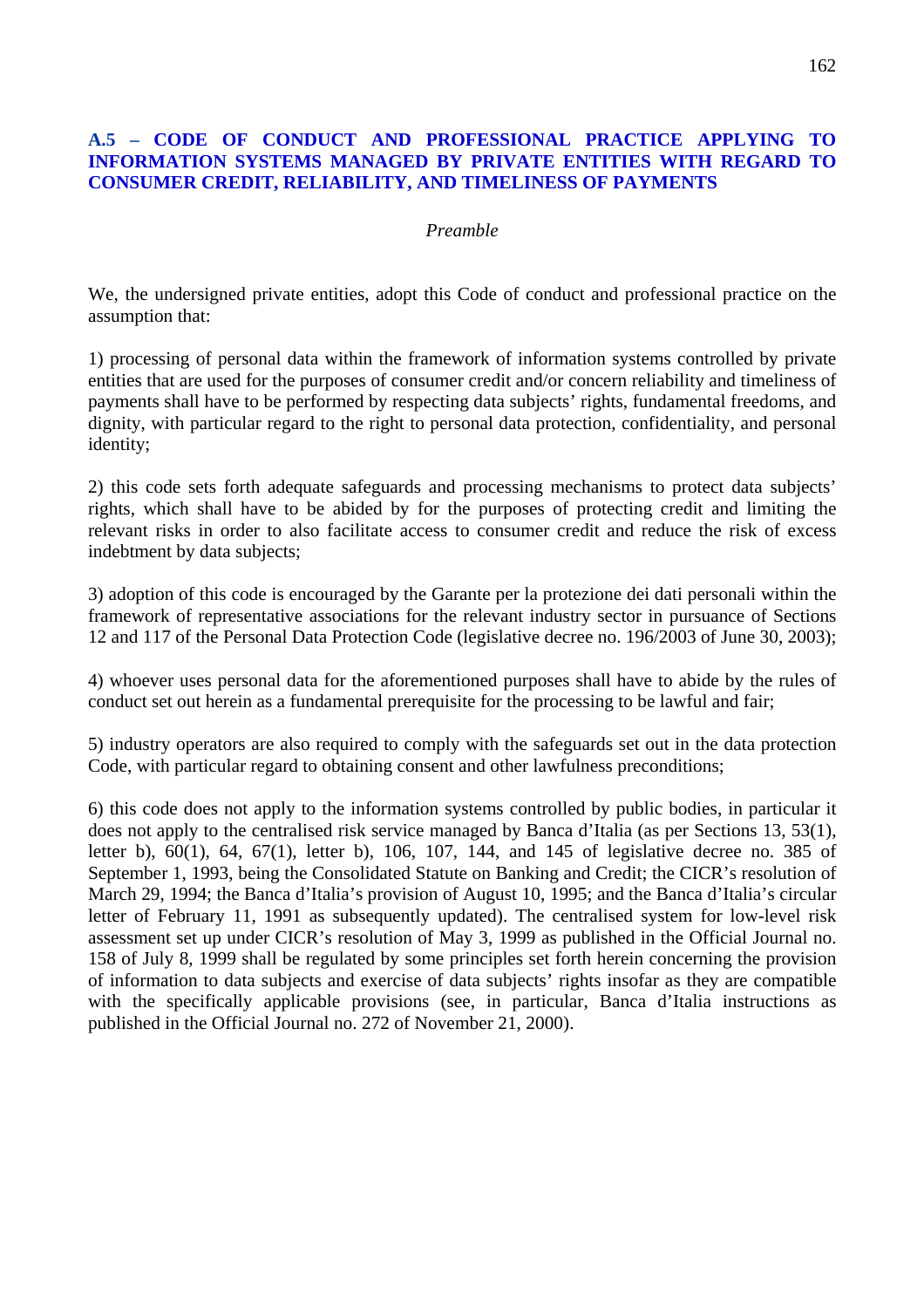# Article 1

# *Definitions*

1. For the purposes of this code of conduct and professional practice, the definitions listed in the Personal Data Protection Code (hereinafter referred to as the "Code") shall apply (see Section 4 of legislative decree no. 196/2003). For the same purposes, moreover,

a) "credit application/relationship" shall mean any application or relationship concerning the granting of credit in the exercise of commercial and/or professional activities, in the form of a payment extension, a loan, or any other similar financial support as per the Consolidated Statute on Banking and Credit (legislative decree no. 385 of September 1, 1995);

b) "remedying of defaults" shall mean to extinguish the defaults on money obligations due either to defaults on payments or payment delays without losses and/or balance receivables also in the form of interests and charges, as well as to extinguish said obligations by means other than the relevant performance, in particular following settlement and/or composition;

c) "credit information system" shall mean any database concerning credit applications/relationships that is managed in a centralised fashion by a legal person, an organisation, an association and/or another private body and can only be accessed by the entities communicating the information recorded therein and participating in the relevant information system. The system may contain, in particular,

1) negative credit information, only concerning credit relationships affected by defaults;

2) positive and negative credit information concerning credit applications/relationships irrespective of the existence of defaults as recorded in the system at the time they occurred;

d) "manager" shall mean any private entity acting as controller of the processing of the personal data recorded in a credit information system and managing said system by setting out the mechanisms applying to its operation and use;

e) "participant" shall mean any private entity that acts as a controller of the processing of the personal data that are collected in connection with credit applications/relationships, participates in the relevant credit information system based on an agreement and/or contract with the manager, and can use the data contained in the system, being under the obligation to notify the manager systematically of said personal data as related to credit applications/relationships within the framework of mutual data exchanges with other participants. Except for the entities providing credit-factoring services, a participant may be

- 1) a bank,
- 2) a financial broker,

 3) any other private entity that, in the exercise of commercial and/or professional activities, grants an extension for the payment related to the supply of goods and/or services;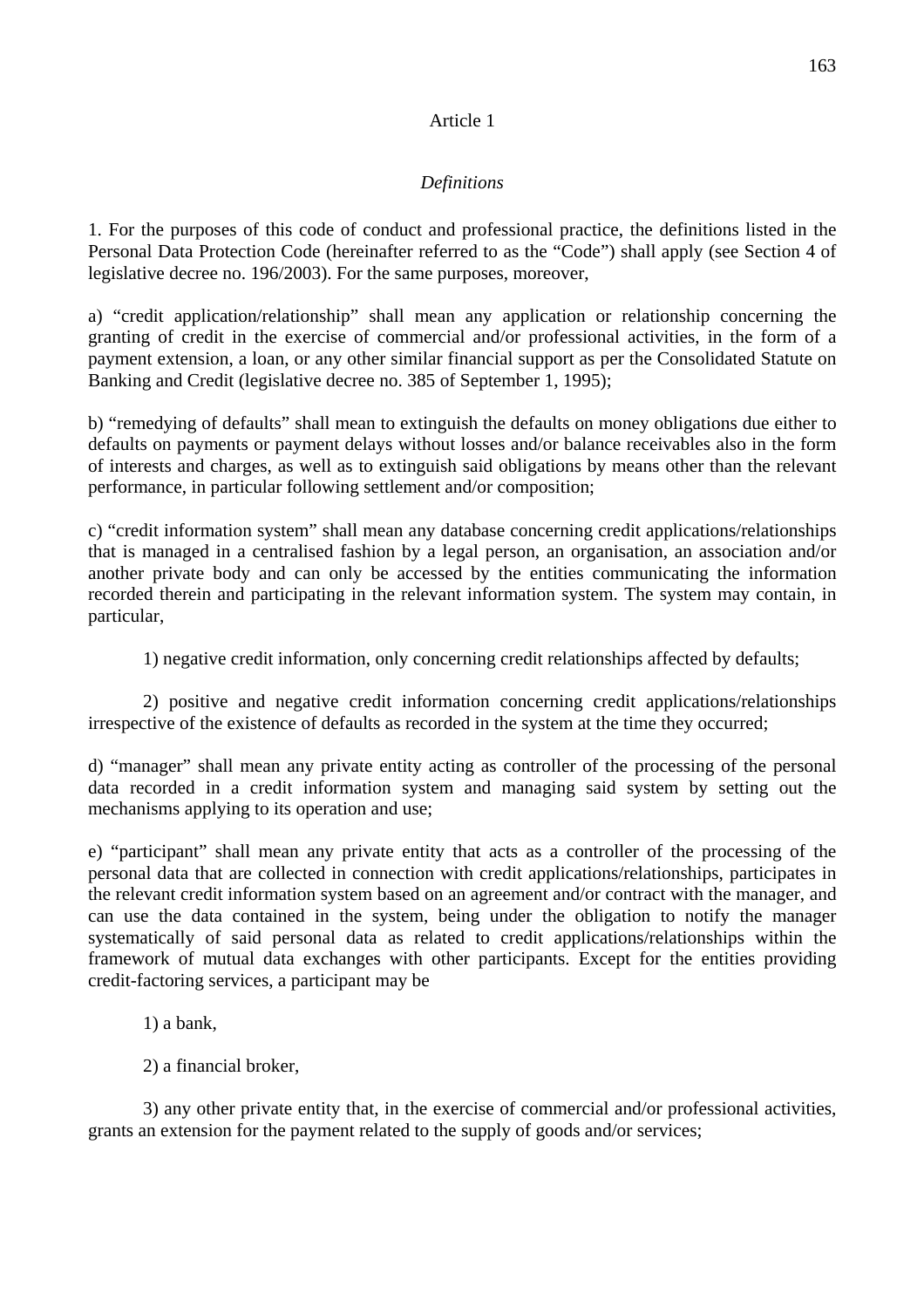f) "consumer" shall mean a natural person who, in connection with a credit application/relationship, acts for purposes that cannot be related to his/her professional and/or business activity, if any;

g) "data retention period" shall mean the period during which the personal data related to credit applications/relationships are retained in a credit information system and can be used by participants for the purposes referred to in this code;

h) "automated credit scoring techniques and/or systems" shall mean the mechanisms to organise, aggregate, compare and/or process personal data related to credit applications/relationships as consisting in the use of automated systems based on statistical methods or models with a view to assessing credit risk, whose results are expressed in the form of summary judgments, figures and/or a score that is/are associated with a given data subject and aim at providing the predictive and/or probability-based description of said data subject's risk profile, reliability and/or timeliness of payment.

## Article 2

### *Purposes of the Processing*

1. The personal data contained in a credit information system may only be processed by the manager and participants for the purpose of protecting credit and limiting the relevant risks, and in particular, to assess data subjects' financial status and creditworthiness or anyhow their reliability and timeliness of payment.

2. No other purposes may be pursued, especially in connection with market surveys and/or the promotion, advertising and/or direct selling of products or services.

## Article 3

### *Data Quality and Categories*

1. Processing within the framework of a credit information system may only concern data related to the entity that either applies for or is a party to a credit relationship with a participant as well as the data related to any surety, including a joint surety, whose position is clearly separate from that of the principal debtor.

2. Processing may not concern sensitive or judicial data, and shall concern objective personal data that are closely relevant and not excessive in respect of the purposes sought and relate to a credit application/relationship as well as to any event occurring on whatever ground and for whatever purpose until remedying of the relevant defaults in compliance with the retention periods set out in Article 6.

3. The following data categories may be processed in connection with each credit application/relationship reported to a credit information system, and said categories shall have to be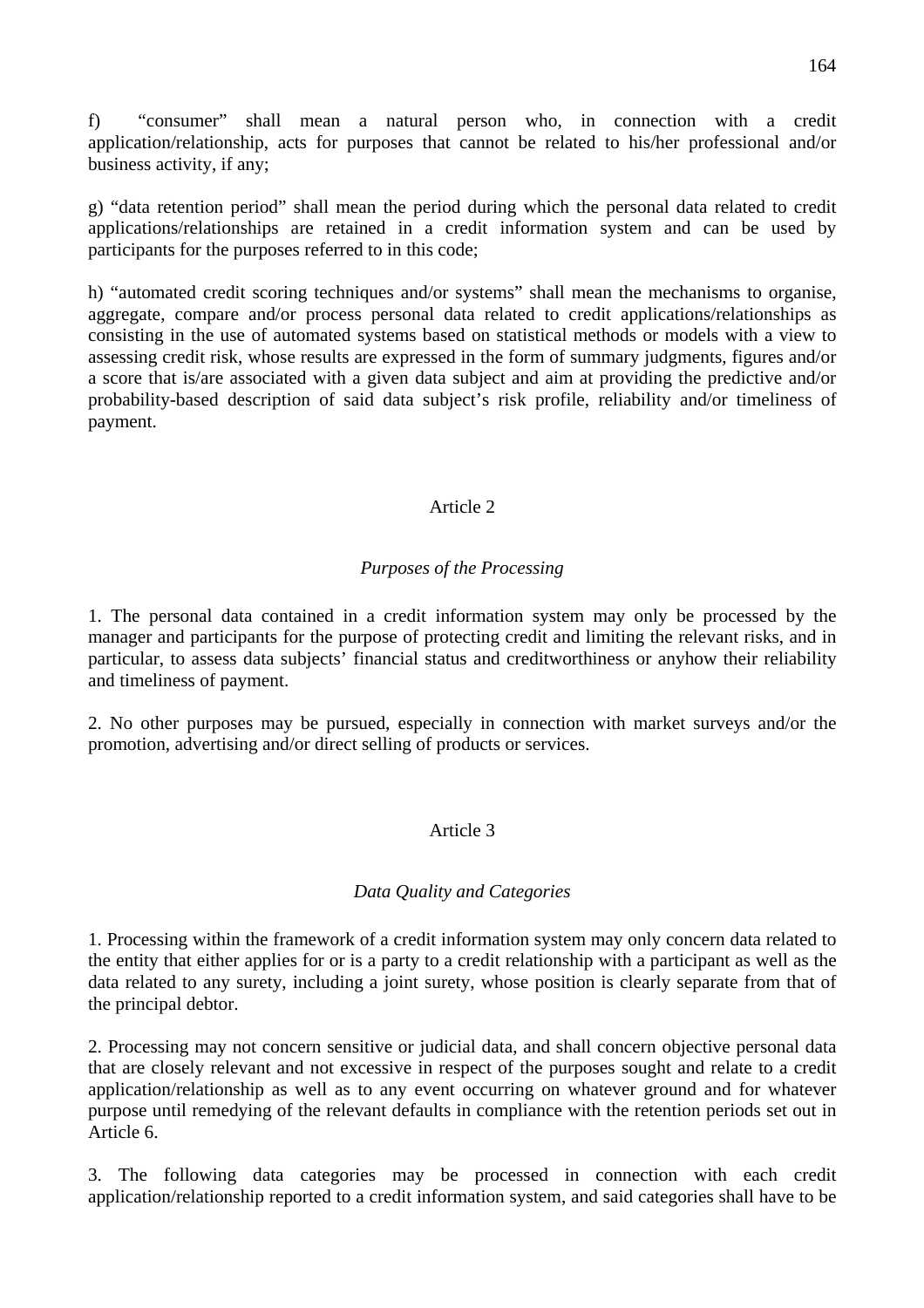specified by the manager in a list that is to be made easily available on the manager's own website on the communications network as well as being communicated in detail to any data subject that so requests:

a) census register data, taxation ID, and/or VAT register number;

b) data related to the credit application/relationship concerning, in particular, the type of contract, the amount of credit, the repayment mechanisms, and the status of the application and/or contract performance;

c) accounting data related to payments, time pattern of payments, indebtment including residual debt, and condensed information on accounting status of the given relationship;

d) data related to credit factoring and/or litigations, assignment of credit, and/or exceptional events affecting assets and liabilities and/or status of corporations, legal persons and/or other entities.

4. Any and all codes and criteria used to record the data in a credit information system and to facilitate their processing shall only be aimed at providing the objective, accurate representation of said data as well as of any events occurring in connection with the relevant credit relationship. The aforementioned criteria and codes shall be used in conjunction with detailed information as to their meaning, to be provided by the manager, complied with by participants, and made easily available by both, also at the data subjects' request.

5. The identification data concerning the participant that has communicated the personal data related to a credit application/relationship shall be recorded in the credit information system. Said identification data shall be accessible to both the manager and the data subjects, whilst they may not be accessed by other participants.

## Article 4

### *Data Collection and Recording*

1. Subject to the provisions made in paragraph 5, a manager shall acquire the personal data to be recorded in the credit information system exclusively from participants.

2. Each participant shall take appropriate measures to verify and ensure that the data communicated to the manager may be lawfully used in the system and are accurate and fair.

3. Upon receiving the data, the manager shall verify their congruence by means of logic and formal controls; if the data are found to be incomplete and/or incongruous, the manager shall send them back to the participant that has communicated them for the necessary amendments and/or additions to be made. After performing said controls and such amendments or additions as may be necessary, the data shall be recorded in the credit information system and made available to all participants.

4. Each participant shall carefully verify the data it processes and comply promptly with any verification requests made by a manager, also following exercise of a right by data subjects.

5. Any data recorded in a credit information system shall be deleted, supplemented and/or amended either directly by the participant that has communicated said data, where this is technically feasible,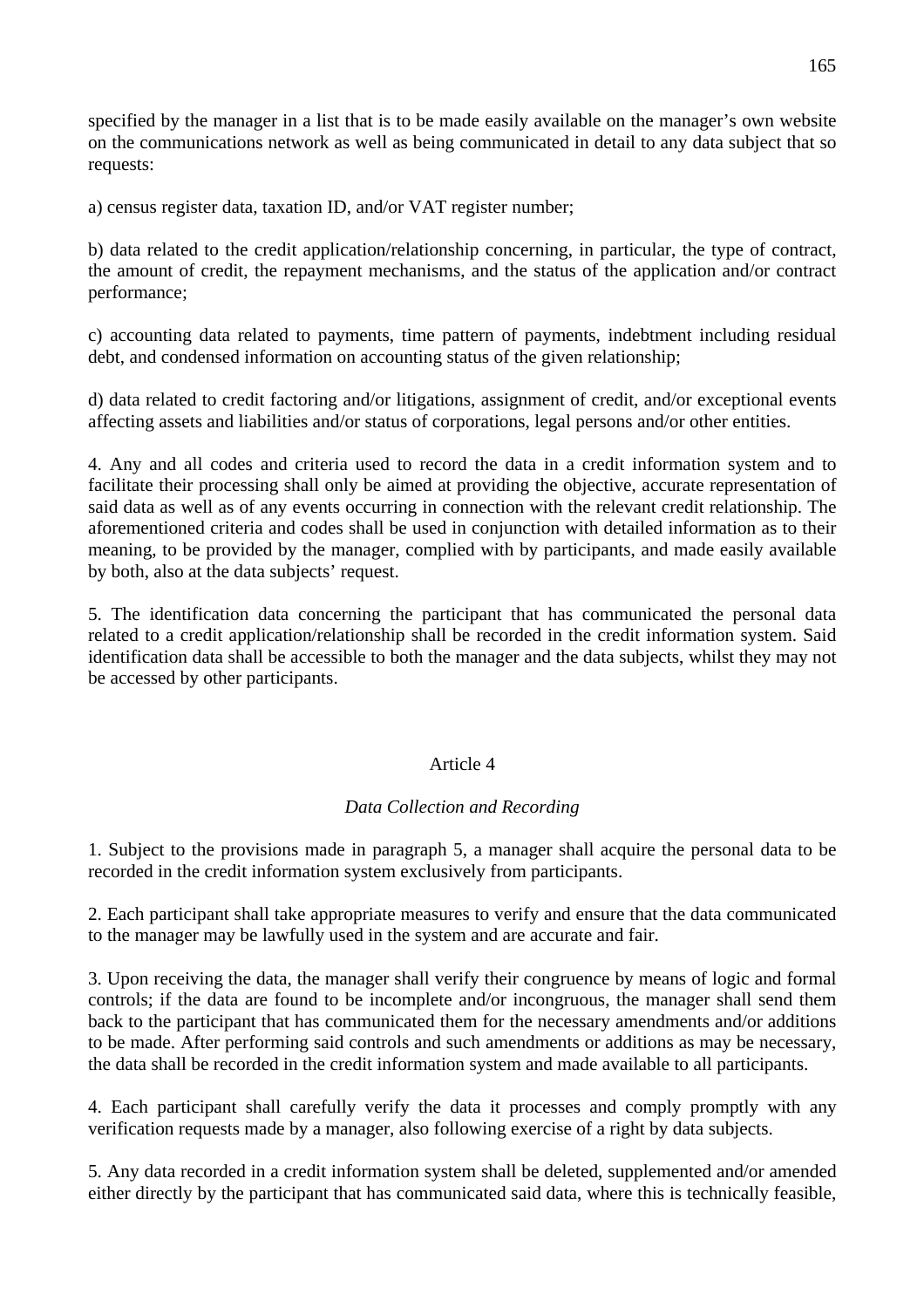or by the manager at the request of or else in agreement with the relevant participant, also following exercise of a right by data subjects, or in pursuance of an order issued by judicial authorities and/or the Garante.

6. The data related to the first payment delay in a credit relationship shall be used and made available to other participants in compliance with the terms below:

a) in negative credit information systems, after at least one hundred and twenty days as of the relevant payment deadline, or in case the debtor defaulted on at least four monthly instalments and these were not remedied;

b) in positive and negative credit information systems,

 1) if the data subject is a consumer, after sixty days of the monthly update referred to in paragraph 8, or in case he/she defaulted on at least two consecutive monthly instalments, or if the delay has to do with either the last or the last but one instalment. In the second case referred to above, the data shall be made available after the monthly update concerning the second consecutive default;

 2) in all other cases, after at least thirty days following the monthly update referred to in paragraph 8, or in case the debtor defaults on one instalment.

7. In case of payment delays, the participant shall inform the data subject, also at the time reminders or other notices are sent, that his/her data will be shortly recorded in one or more credit information systems. The data concerning the first delay as per paragraph 6 may be made available to participants after at least fifteen days as of sending the aforementioned information to the data subject.

8. Subject to the provisions made in paragraph 6, the data recorded in a credit information system shall be updated regularly at monthly intervals by the participant that has communicated them.

## Article 5

### *Information Notice*

1. At the time of collecting the personal data related to credit applications/relationships, a participant shall inform the data subject pursuant to Section 13 of the Code also with regard to the processing of personal data that is performed within the framework of a credit information system.

2. The information referred to in paragraph 1 shall include clear-cut, accurate details concerning, within the framework of the description of the purposes and mechanisms of the processing as well as of the other elements referred to in Section 13 of the Code,

a) identification data concerning both the credit information systems the personal data are communicated to and the respective managers;

b) the categories of participant accessing said systems;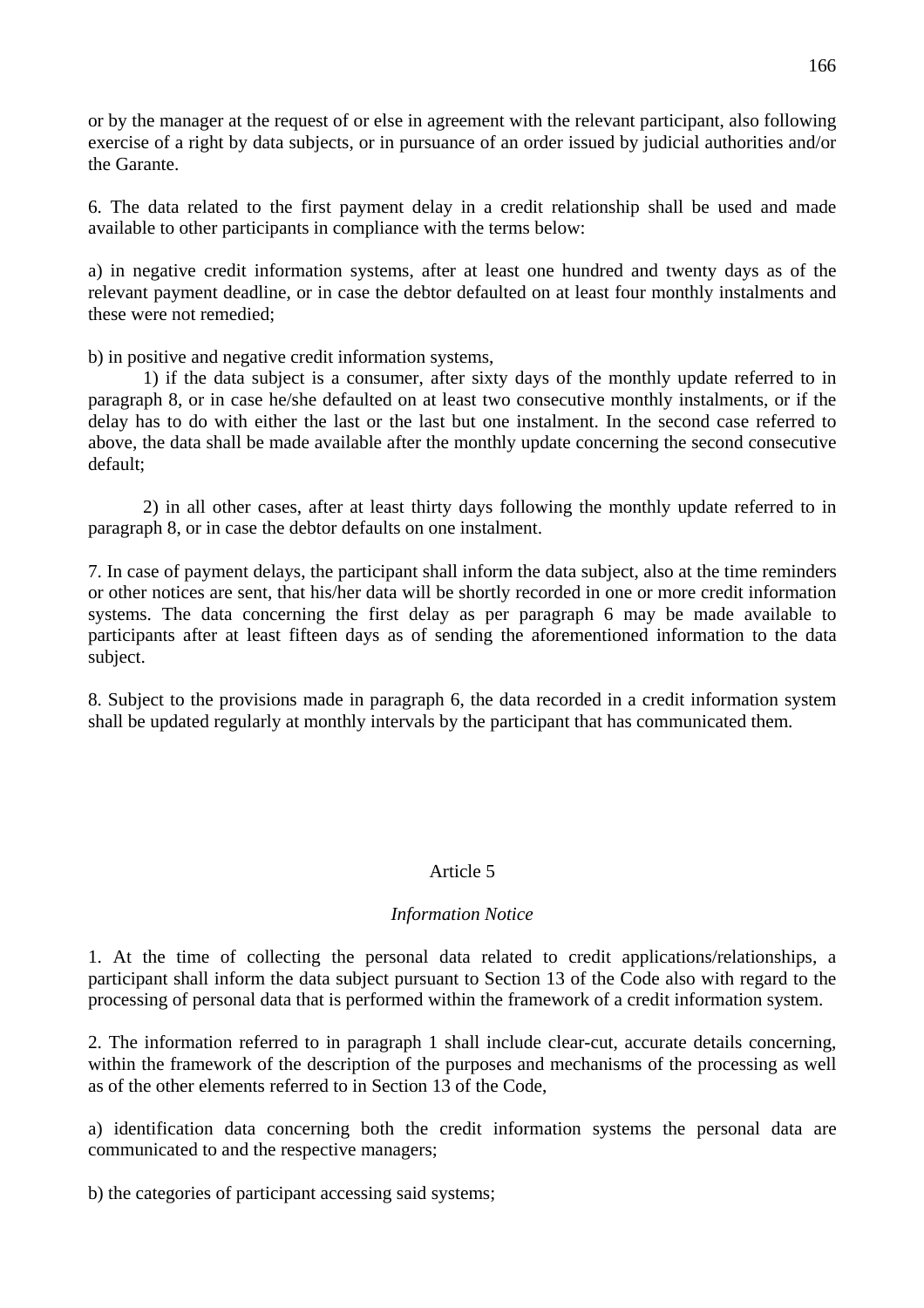c) the data retention periods in the credit information systems such data are communicated to;

d) arrangements applying to organisation, comparison and processing of the data and the use, if any, of automated credit scoring techniques and/or systems;

e) mechanisms for data subjects to exercise the rights referred to in Section 7 of the Code.

3. The information referred to in paragraph 2 shall be provided to data subjects in writing according to the model notice that is attached to the decision whereby compliance of this code with the law is certified. If the information notice is included in a form used by the participant, it shall be appropriately highlighted and placed as a separate, unified item within sections and/or boxes other than those related to different purposes of the processing carried out by said participant.

4. The information to be provided on account of updates and/or changes concerning the data pursuant to paragraph 2 shall be made available via regular communications as well as on one or more Internet web sites and/or if a data subject so requests, also with regard to changes in the manager's registered office and/or name.

5. More detailed information shall be provided by the manager via additional dissemination mechanisms, including the use of electronic networks, to supplement the information notice provided by participants to the individual data subjects.

6. If the credit application is not granted, the participant shall inform the data subject as to whether it has consulted personal data related to negative credit information in one or more systems with a view to dealing with the credit application, and it shall provide said data subject with the details required to identify both the system used as the source of the information and the respective manager.

7. The participant shall provide the data subject with the additional information referred to in Articles 9(1), letter d), and 10(1), letter c).

### Article 6

### *Data Retention and Updating*

1. The personal data related to credit applications as communicated by participants may be retained in a credit information system for as long as necessary in order to deal with said applications and at all events for no longer than one hundred and eighty days as of the date of submission of the aforementioned applications. If the credit application is not granted, or if it is waived, the participant shall inform the manager thereof in connection with the monthly update referred to in Article 4(8). In the latter case, the personal data related to the application that has been waived by the data subject and/or rejected may be retained in the system for no longer than thirty days as of their update.

2. Negative credit information related to payment delays that are subsequently remedied may be retained in a credit information system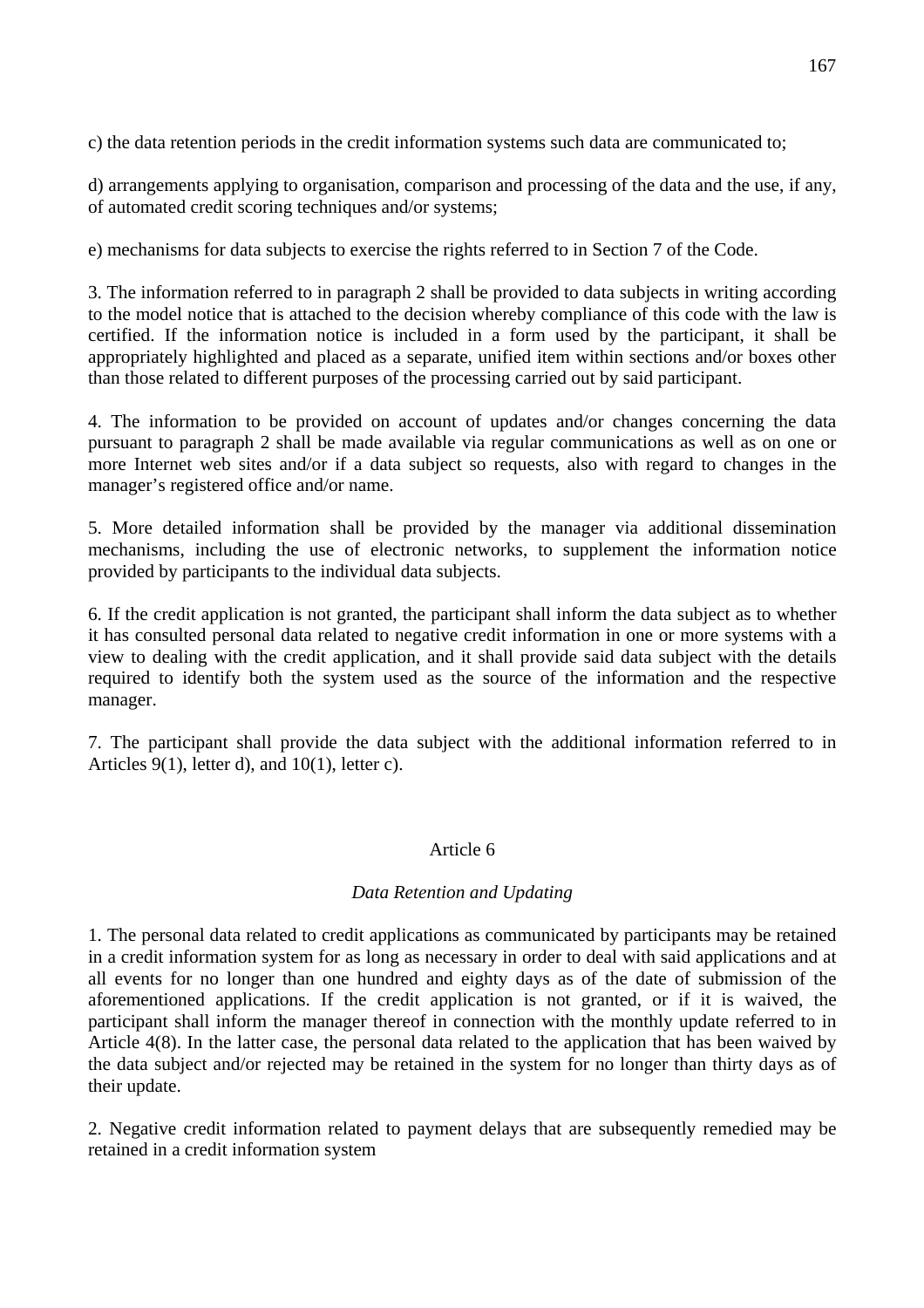a) for up to twelve months as of the recording of the data concerning remedying of delays not in excess of two instalments/two months; or

 b) for up to twenty-four months as of the recording of the data concerning remedying of delays in excess of two instalments/two months.

3. Upon expiry of the terms referred to in paragraph 2, the data shall be removed from the credit information system if no data concerning further delays and/or defaults is recorded during said terms.

4. Participant and manager shall promptly update the data concerning remedying of defaults of which they are aware, where such remedying takes place after the participant's assignment of its credit to an entity that does not participate in the relevant system, also if the data subject so requests by submitting either a statement rendered by the credit assignee or any other suitable instrument.

5. Negative credit information related to defaults that are not subsequently remedied may be retained in a credit information system for no longer than thirty-six months as of the expiry of the relevant contractual agreement; if other events occur that are material to the payment, said information may be retained for no longer than thirty-six months as of the date on which the information had last to be updated or the relevant relationship was terminated.

6. Positive credit information related to a relationship that was concluded by extinguishing all monetary obligations may be retained in a system for no longer than twenty-four months as of the date of termination and/or expiry of the relevant contractual agreement, or else as of the first update performed in the month following the aforementioned dates. In light of the requirement whereby the data should be complete in respect of the purposes to be achieved (see Section 11(1), letter d), of the Code), the aforementioned positive credit information may be retained further in the system if the latter contains negative credit information related to delays and/or defaults that have not been remedied with regard to other credit relationships concerning the same data subject. In the latter case, the positive credit information shall be removed from the system upon expiry of the term set out in paragraph 5 as to retention of the negative information recorded in the system in respect of any other credit relationships concerning said data subject.

7. If the consumer concerned notifies a participant that he/she is withdrawing his/her consent to the processing of positive information within the framework of a credit information system, the participant shall inform the manager thereof in connection with the monthly update referred to in Article 4(8). In the latter case as well as in case withdrawal of consent is communicated directly by a data subject, the manager shall record this news in the system and remove the information by no later than ninety days as of said update and/or communication.

8. Prior to removing the data from a credit information system in accordance with the specifications set out in the above paragraphs, a manager may transfer the data to another medium in order to retain them exclusively for as long as necessary with a view to defending a legal claim, or else in order to process the data in anonymous format for statistical purposes.

9. The provisions of this Article shall not apply to retention by a participant, for internal use, of contractual and/or accounting records containing the personal data related to a credit application/relationship.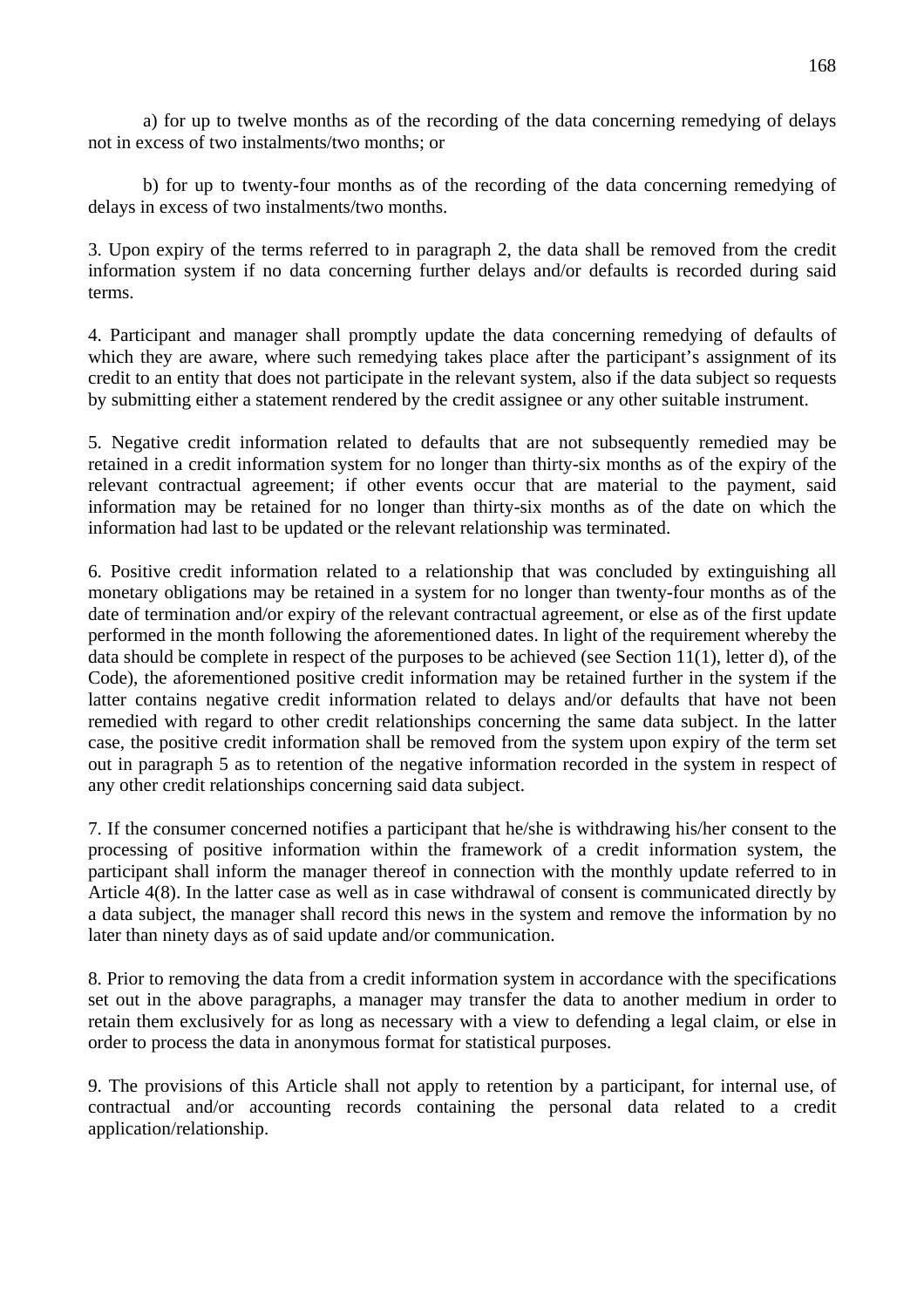## Article 7

### *Use of Data*

1. A participant may access a credit information system also by consulting a copy of the respective database with regard to data that fall justifiably within its scope of interest and may only concern:

a) consumers that apply for and/or are parties to a credit relationship with said participant as well as any surety, including joint sureties,

b) entities acting in the context of their business and/or professional activities, in respect of which investigations have been started in order to set up a credit relationship or undertake a credit risk, as well as entities that are already parties to a credit relationship with said participant,

c) entities that are legally related to those referred to in letter b) above, in particular because they act as joint sureties or else belong to corporate groups, providing the personal data to be accessed by the participant are factually necessary in order to assess financial status and creditworthiness of the entities referred to in said letter b).

2. A credit information system may be accessed by a participant and/or a manager exclusively via a limited number of data processors and persons in charge of the processing, to be specified in writing, as well as by having regard only to such data as are absolutely necessary, relevant and not excessive in respect of the purposes set out in Article 2, in connection with the specific requirements resulting either from the investigations performed following a credit application or from the management of a credit relationship, which must be verifiable in concrete on the basis of the information available to said participant(s). The system may also be accessed by banks and financial brokers that are members of the participant's banking group in compliance with the aforementioned limitations and mechanisms, exclusively with a view to dealing with the investigations required either to set up a credit relationship with the relevant data subject or anyhow to undertake the relevant risk.

3. Participants shall access the credit information system via the mechanisms and tools, including electronic tools, that have been set out in writing jointly with the manager in compliance with personal data protection legislation. The personal data related to credit applications/relationships recorded in a credit information system may be consulted via stepwise, selective access mechanisms that shall envisage one or more consultation levels providing summary and/or condensed information in respect of the data subject prior to allowing access to detailed information, which shall also apply to the data concerning sureties and/or related entities as per paragraph 1. It shall not be feasible, also from a technical standpoint, to access the data in a manner allowing bulk queries and/or acquisition of lists of data regarding credit applications/relationships in respect of entities other than those applying for and/or participating in a credit relationship with the relevant participant.

4. Furthermore, it shall not be allowed for third parties to access a credit information system except for the requests made by judicial and police authorities for purposes of justice, or else by other public institutions, authorities, administrative agencies and bodies exclusively in the cases referred to in laws, regulations and/or Community legislation as well as in compliance with the relevant provisions.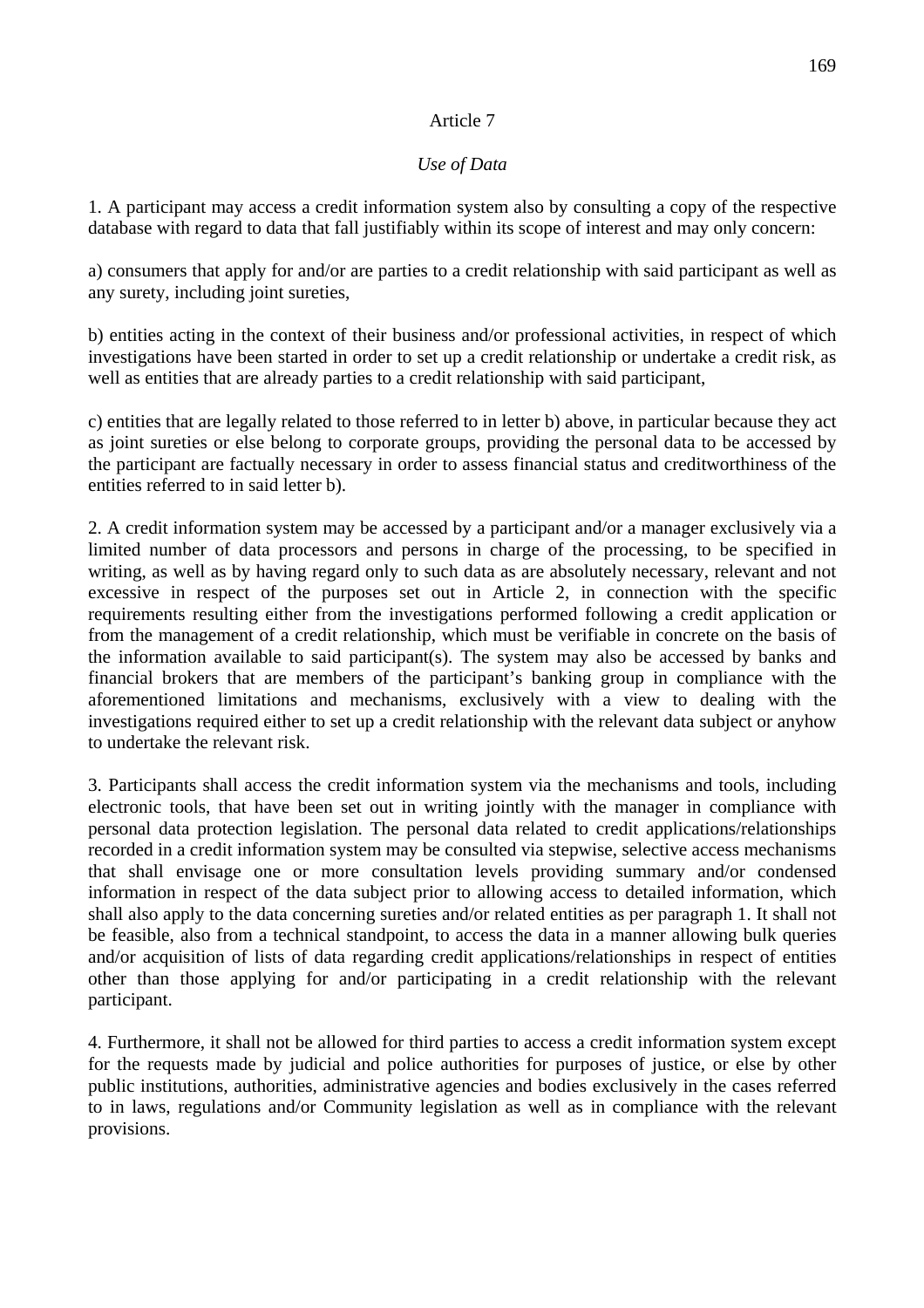## Article 8

## *Access and Exercise of Other Rights by Data Subjects*

1. With regard to the personal data recorded in a credit information system, data subjects shall be entitled to exercise their rights in accordance with the mechanisms set out in the Code both in respect of the manager and in respect of the participants that have communicated said data. The latter entities shall be responsible for dealing promptly and in full with the relevant requests, also by taking suitable organisational and technical measures.

2. In the request made to exercise his/her rights, a data subject shall also specify, if possible, his/her taxation ID and/or VAT Register number in order to facilitate searching the data concerning him/her in the credit information system.

3. Any third party that is empowered by the data subject in writing to act as an attorney or delegated entity in order to exercise the relevant rights may only process the personal data acquired from a credit information system for the purpose of protecting the data subject's rights, any other purpose sought by said third party and/or entities related to the latter being ruled out.

4. Any participant receiving a request whereby any of the rights referred to in Section 7 of the Code is exercised in respect of the credit information recorded in a system shall answer directly under the terms set out in Section 146(2) and (3) of the Code and shall have the data amended as required in pursuance of Article 4(5). If the request is lodged with the manager, the latter shall also answer directly under the same terms and consult with the participant if necessary.

5. Where it is necessary to carry out additional and/or specific controls with the participant, the manager shall inform the data subject thereof within the fifteen-day term provided for in the Code and set another term for the relevant answer, which may not be in excess of fifteen additional days. During the period required to carry out the additional controls with the participant, the manager:

a) shall keep track of the performance of the aforementioned controls in the credit information system throughout the initial fifteen-day term, by means of a specific code and/or an ad-hoc message to be posted with the data that are the subject of the request made by the data subject, and

b) shall suspend display of the data that are being controlled in the credit information system throughout the additional fifteen-day term.

6. If the request referred to in paragraph 4 concerns a complaint for non-performance against the seller/provider of the goods or services that are the subject of the contract underlying the credit relationship, the manager shall promptly record a notice to that effect in the credit information system at the request of either the data subject or the participant, or else by informing the latter, via a specific code to be posted with the data related to the credit relationship in question.

## Article 9

### *Use of Automated Credit Scoring Techniques and Systems*

1. Where the personal data contained in a credit information system are also processed by means of automated credit scoring techniques and systems, the manager and participants shall be responsible for ensuring compliance with the following principles: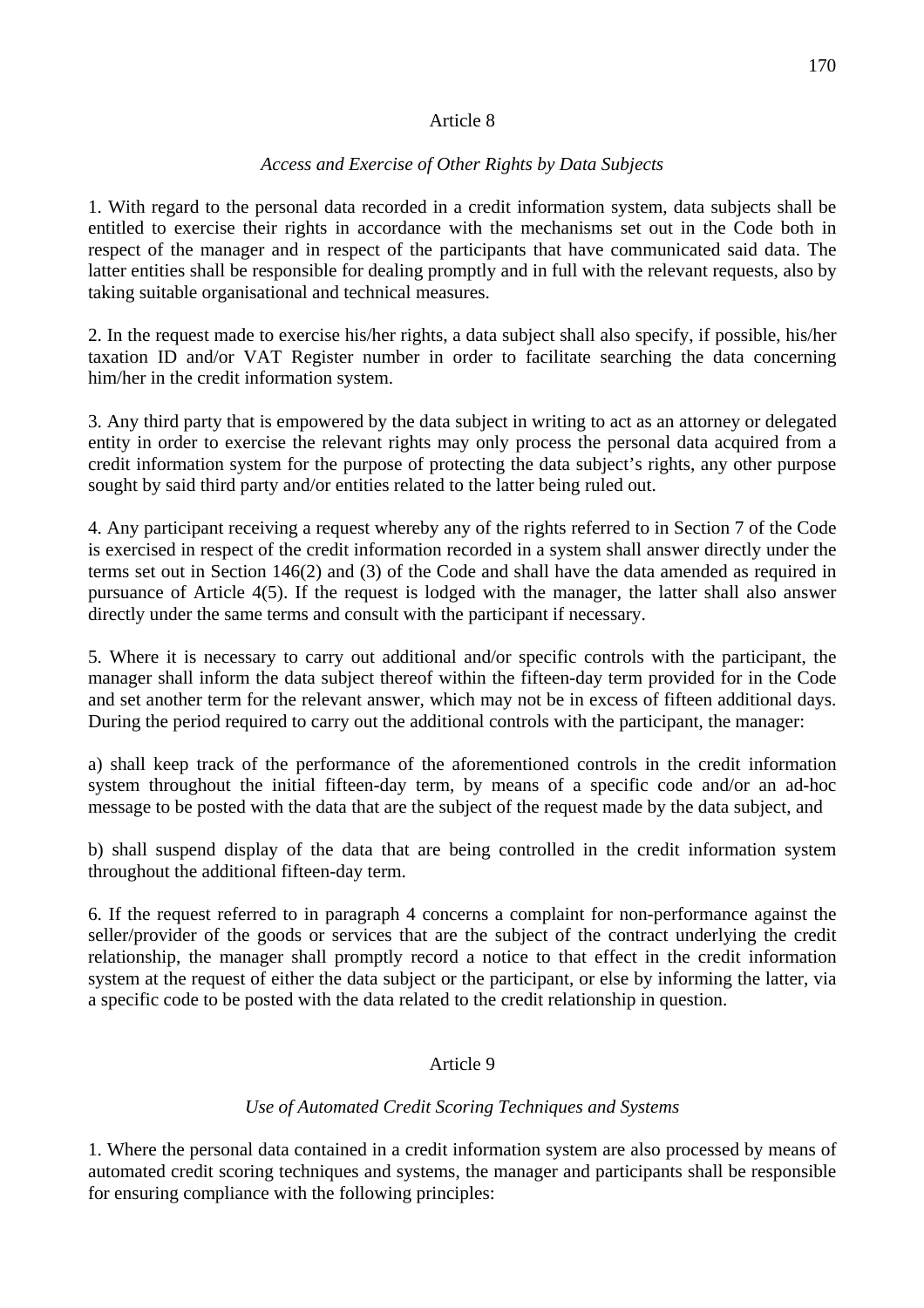a) the techniques or systems made available by the manager, or else implemented on the participants' behalf, may only be used for investigating a credit application and/or managing the credit relationships already set up;

b) the data concerning judgments, markers and/or scoring associated with a given data subject shall be processed and communicated by the manager only to the participant that either has received the relevant credit application from the data subject or previously communicated data related to the relevant credit application; at all events, the data may not be retained in the credit information system pursuant to Article 6 of this code, nor may they be made available to the other participants;

c) statistical models and/or factors as well as the algorhythms used to calculate judgments, markers and/or scoring shall be verified regularly at least on an annual basis and updated as a function of the outcome of said verification;

d) where a credit application is not granted, the participant shall inform the data subject as to whether it has consulted data related to negative judgments, markers and/or scoring that have been obtained by means of automated credit scoring techniques and systems, in order to investigate said credit application; if the data subject so requests, the participant shall provide him or her with the data in question and explain both the logic underlying operation of the systems implemented and the main factors that have been taken into account in processing the application.

### Article 10

### *Processing Data from Public Sources*

1. If the manager of a credit information system processes, whether directly or by the agency of subsidiary and/or related companies, personal data from public registers, lists, records or publicly available documents, in whatever manner, or if it provides participants with services to access the data from said sources, manager and participants shall be responsible for ensuring compliance with the principles reported below subject to the limitations and arrangements set out in the law as for availability and publicity of the data in question as well as to the provisions referred to in Section 61(1) of the Code:

a) the personal data from public registers, lists, records or publicly available documents, if recorded, must be contained in personal data banks that are separate from and not connected with the credit information system;

b) if a participant accesses personal data contained both in a credit information system and in any of the data banks referred to in letter a), the manager shall take suitable technical and organisational measures to ensure that the data from the credit information system can be separated and distinguished from those originating from other data banks, also by adding appropriate notices, so as to do away with any and all ambiguities as to the different nature and sources of the accessed data;

c) if a credit application is not granted, the participant shall inform the data subject as to whether it has also consulted negative data contained in the data banks as per letter a) in order to investigate the credit application, and it shall specify the public source(s) of said data at the data subject's request.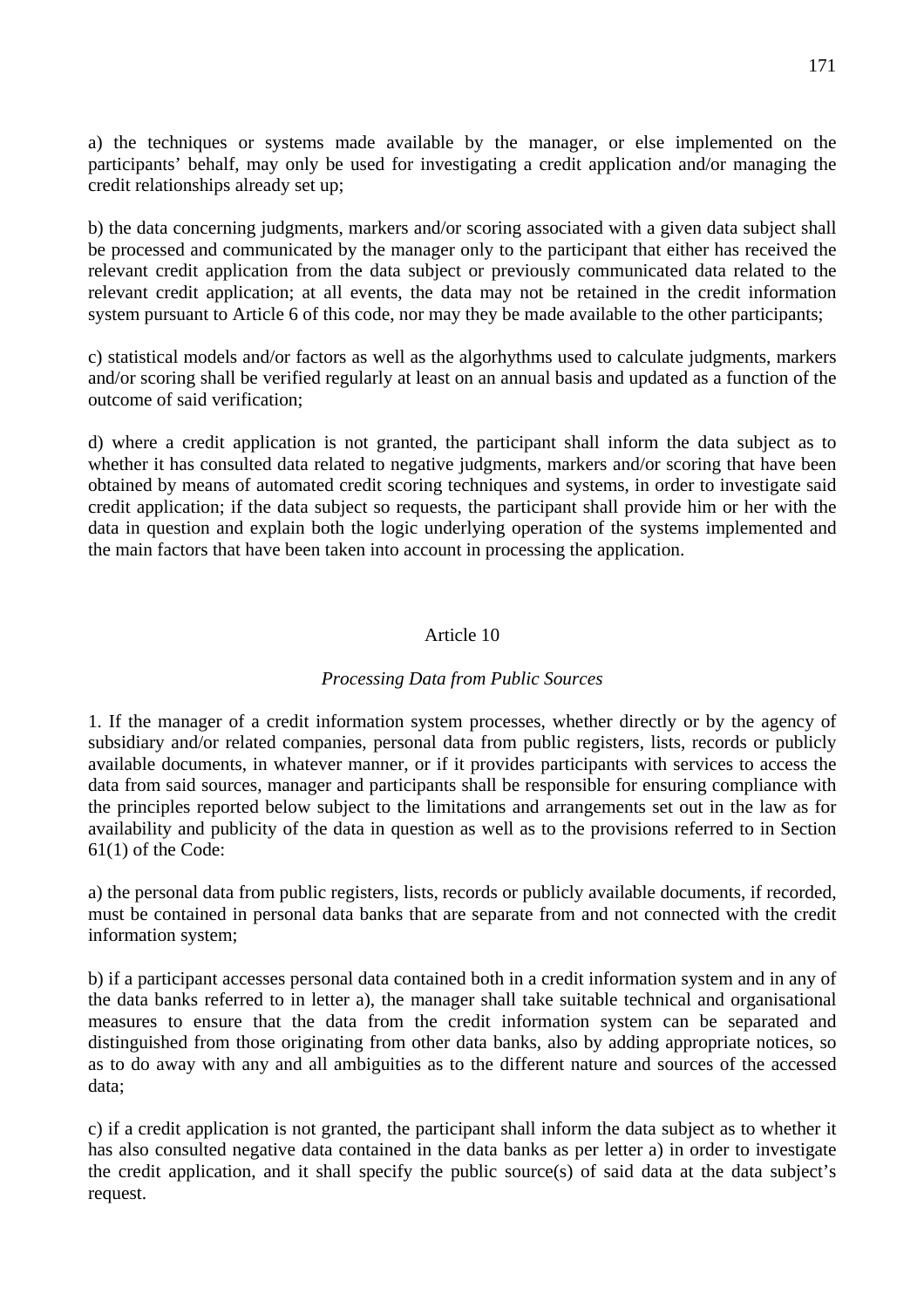### Article 11

### *Data Security Measures*

1. Any personal data that is processed within the framework of a credit information system shall be confidential information and may not be disclosed to third parties except for the cases envisaged both in the Code and in the above articles.

2. The natural persons that have been appointed by either the manager or the participants as data processors or persons in charge of the processing may access the credit information system, shall keep confidential the personal data acquired, and shall be liable for any breach of confidentiality resulting from use of the data and/or disclosure of the data to third parties for purposes other than or incompatible with those referred to in article 2 hereof, or anyhow for unlawful purposes.

3. Manager and participants shall take suitable technical, logical, informational, procedural, physical, and organisational measures to ensure security, integrity, and confidentiality of personal data and electronic communications in line with personal data protection legislation.

4. The manager shall take adequate security measures to ensure proper functioning of the credit information system as well as access control. Accesses shall be recorded and stored in the information system by the manager as well as by all participants in the possession of a copy of the relevant database.

5. As for compliance with the security, confidentiality, and secrecy obligations referred to herein, manager and participants shall issue specific instructions in writing to the respective data processors and persons in charge of the processing and shall ensure that said instructions are fully abided by also by means of verifications carried out by suitable supervisory bodies.

### Article 12

### *Sanctions*

1. Without prejudice to such sanctions as are provided for by the administrative, civil, and criminal laws in force, managers and participants shall jointly lay down, also by the agency of the associations underwriting this code, suitable mechanisms to impose sanctions that are proportionate to the seriousness of the relevant breaches, in particular as regards the trade associations underwriting this code as well as the body referred to in Article 13(7), after informing the Garante thereof. Such measures shall include an official warning, suspension or withdrawal of the authorisation to access the credit information system, and – in the most serious cases – publication of the news concerning the breach(es) in one or more dailies or magazines with nationwide circulation at the offender's expense.

## Article 13

*Transitional and Final Provisions*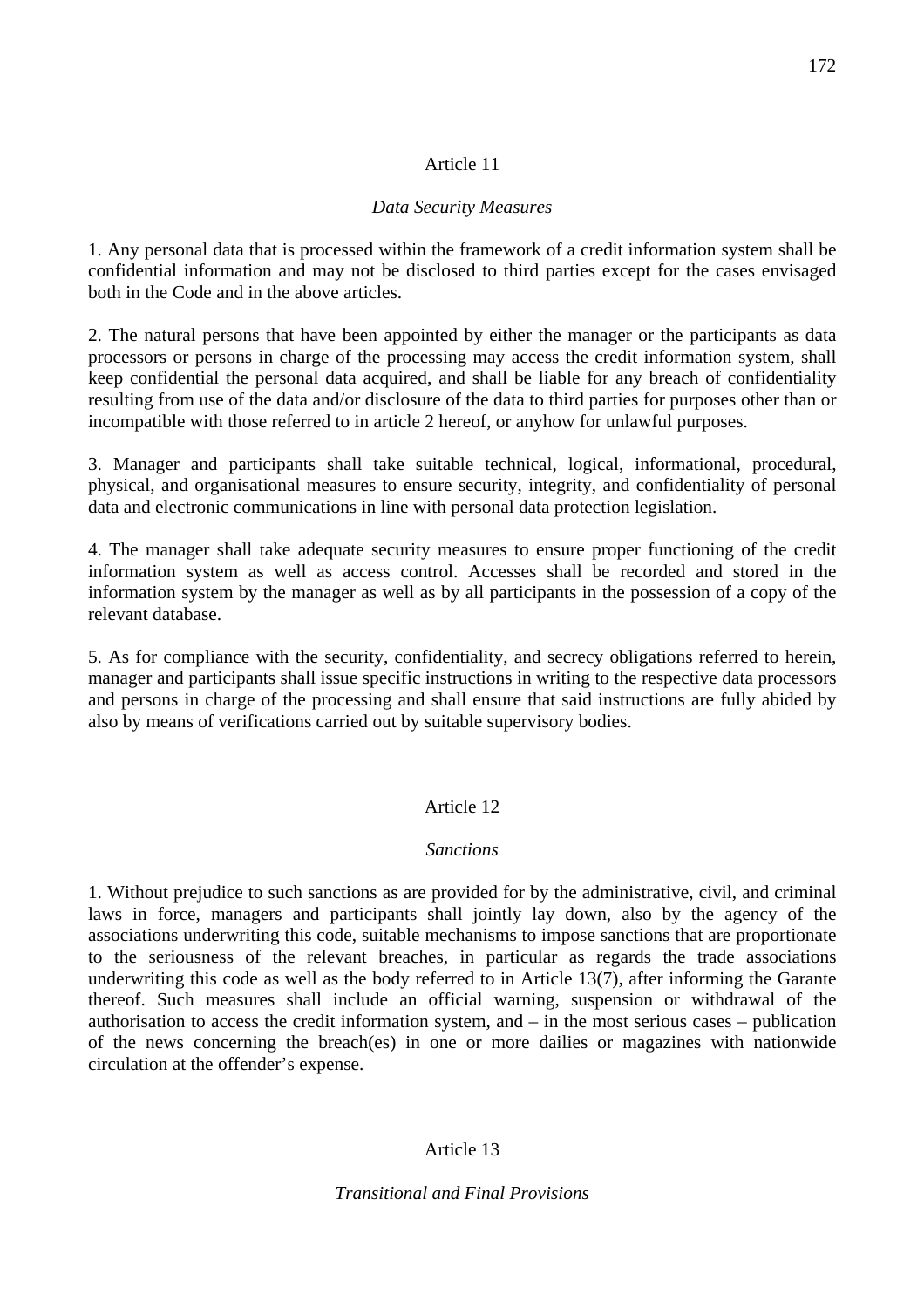1. The measures required to implement this code of conduct and professional practice shall be adopted by the entities required to abide by it within and no later than April 30, 2005.

2. Within the term set out in paragraph 1, the manager of the centralised system for low-level risk assessment as set up by CICR's resolution of May 3, 1999 (published in the Official Journal no. 158 of July 8, 1999) as well as the respective participants shall take the necessary measures to implement Articles 5 and 8, paragraphs 1, 2, 3, 4, and 5, first sentence, of this code concerning provision of an information notice to data subjects and exercise of rights, which shall supplement the requirements laid down in point 3 of the Banca d'Italia's instructions (published in the Official Journal no. 272 of November 21, 2000).

3. Within three months as of the term referred to in paragraph 1, participants shall provide the information referred to in Article 5(1) and (2) of this code in the context of the regular communications sent to customers, where said information is not included in the information notices previously made available to any data subject whose personal data are already recorded in a credit information system

4. In the initial implementing phase of the provisions referred to in Article 6(6), managers shall reduce the retention period of personal data related to positive credit information to no longer than thirty-six months, by June 30, 2005. The body referred to in Article 7 shall evaluate, by means of a reasoned instrument, whether the experience gathered up to that time and the impact of the measures envisaged in this code on data subjects' rights are such as to justify the continued application of the said thirty-six month term. The latter shall be regarded as applicable further unless the Garante provides otherwise either at the request of said body or of its own motion. By January 31, 2006, the Garante shall order publication in the Official Journal either of its own provision or of a notice specifying the term to be complied with.

5. In order to allow verifying implementation of the provisions set out in this code, each manager shall provide the Garante, by no later than two months as of expiry of the term referred to in paragraph 1, in accordance with the arrangements referred to therein,

a) with a general description of the operation of the credit information system and the mechanisms for the participants' access thereto, in addition to its own identification data and contact details, so as to allow assessing adequacy of the measures, including technical and organisational measures, that have been taken to implement this code;

b) with the model contracts, agreements, conventions, regulations and/or instructions applying to participants' participation in and access to the credit information system, as regards the components that are relevant to personal data protection and the implementation of this code, as well as with the documentation concerning the measures that have been taken regarding data security, confidentiality, and secrecy;

c) with the documents referred to in Articles 3(3) and (4), 5(4) and (5), and in paragraph 7 below.

6. The communications referred to in paragraph 4 shall be sent to the Garante, also after expiry of the aforementioned term, by any data controller acting in the capacity as manager of a credit information system where said data controller intends to proceed with the processing of personal data falling under the scope of application of this code. Managers shall notify the Garante of any changes in previously sent communications and documents by no later than the end of the year in which said changes took place.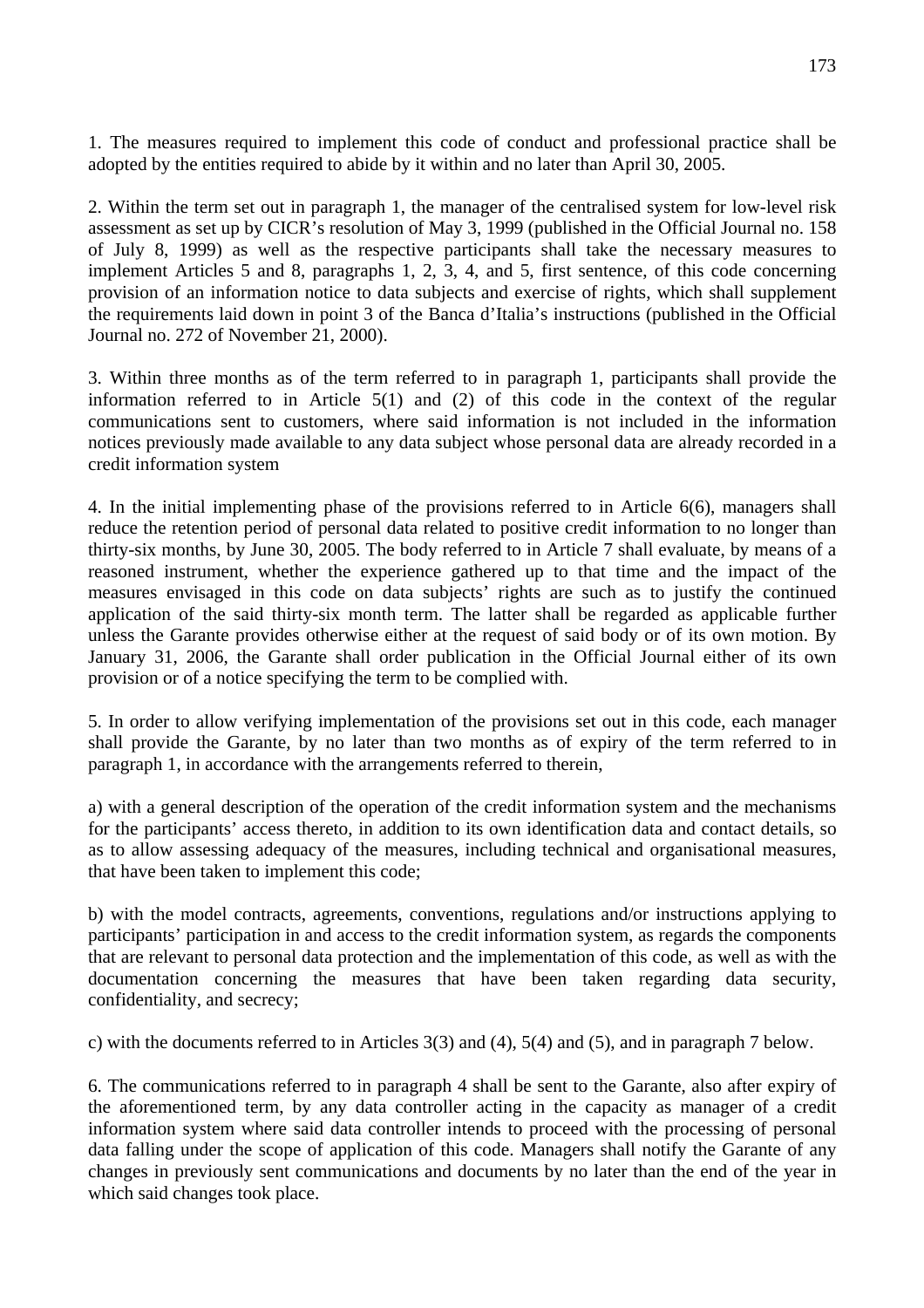7. The manager shall regularly verify, at least at yearly intervals, that the processing is lawful and fair by checking that the data related to a suitable number of credit applications/relationships selected on a sample basis are accurate and complete. Said controls shall be carried out by a body including at least a representative from the manager, a representative from the participants to be appointed on a rotational basis, and a representative from consumer associations to be appointed by the National Consumers' and Users' Council. The minutes of the aforementioned controls shall be transmitted to the Garante.

8. In order to supervise over compliance with the provisions set out herein, subject to the powers provided for by the Code concerning investigations and controls, the Garante may agree with the manager on performance of additional regular verifications at the premises where the personal data are processed, including accesses – also on a sample basis – to the credit information system. The Garante may carry out similar verifications to be agreed upon jointly in respect of the accesses by participants.

9. The trade associations undersigning this code as well as the managers shall start co-operation initiatives with consumer associations and the Garante in order to devise both operational solutions to foster compliance with this code and alternative mechanisms to solve any disputes resulting from the application of this code.

10. The Garante shall encourage regular reviews and upgrades of this code in the light of technological developments, the experience gathered in its application, and regulatory changes, also if so requested by the trade associations undersigning this code.

## Article 14

### *Entry into Force*

1. This code shall apply as of January 1, 2005.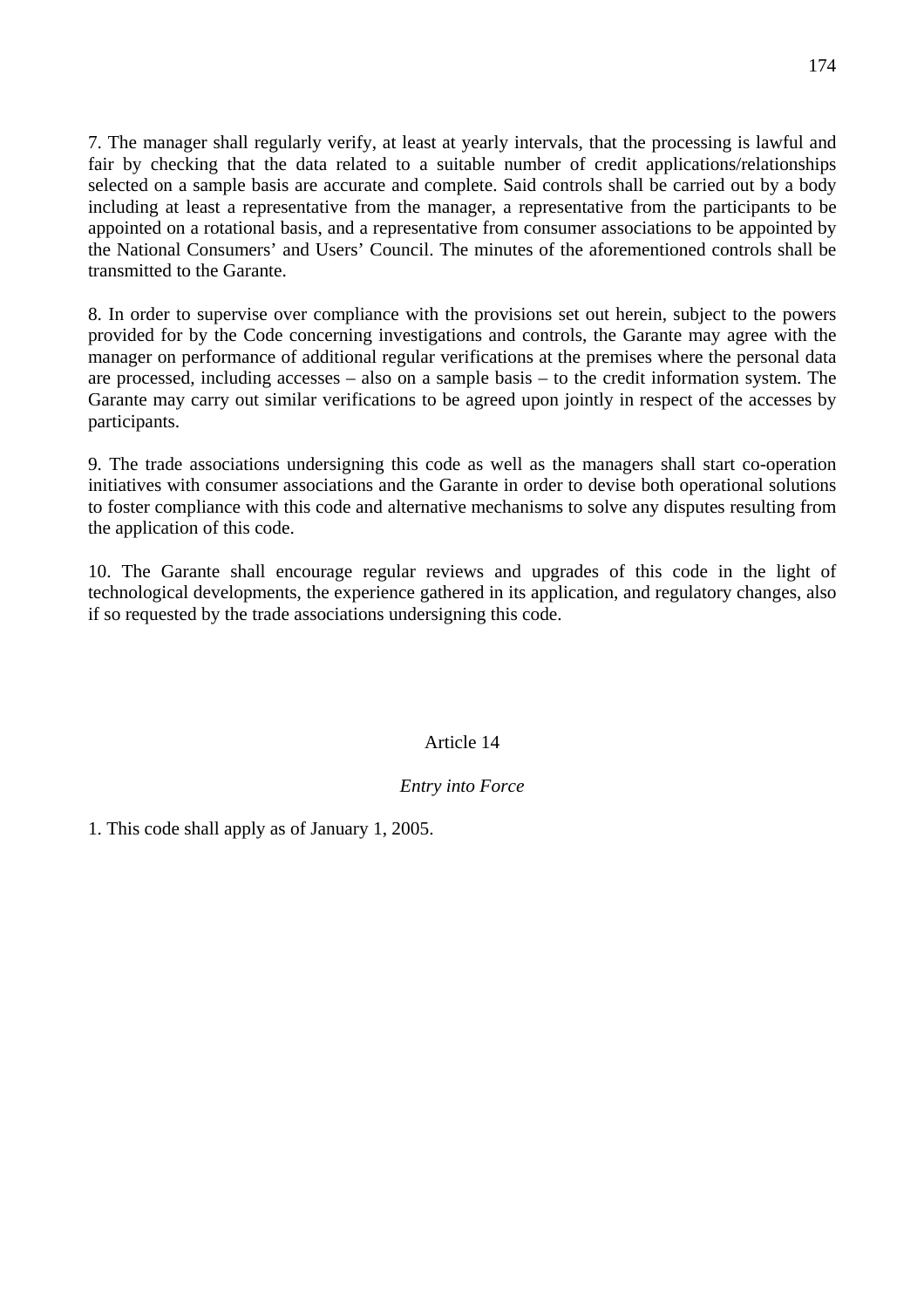### **A.6 – CODE OF PRACTICE APPLYING TO THE PROCESSING OF PERSONAL DATA PERFORMED WITH A VIEW TO DEFENCE INVESTIGATIONS**

#### **GARANTE PER LA PROTEZIONE DEI DATI PERSONALI**

### **Code of Practice Applying to the Processing of Personal Data Performed with a View to Defence Investigations**

#### **Foreword**

We, the entities mentioned hereinafter, undersign this Code of practice on the basis of the following assumptions:

- 1. Several entities, in particular lawyers and trainee-lawyers included in the respective registers and professional rolls as well as the entities carrying out authorised private detective activities in pursuance of the law, make use of personal data to perform defence investigations in connection with criminal proceedings (under Act no. 397 dated 7 December 2000), or else in order to establish or defend a judicial claim. Use of such data is indispensable to ensure full, effective protection of the rights in question, with particular regard to the right of defence and the right to evidence; effective protection of both rights is not jeopardised, in fact it is enhanced, by the principle whereby personal data must be processed in compliance with the rights, fundamental freedoms and dignity of data subjects as related, in particular, to confidentiality, personal identity, and the right to personal data protection (see sections 1 and 2 of the DP Code);
- 2. Such specific adjustments and/or precautions as may be provided for by law and/or this code of practice may not be applicable if the data are processed for purposes other than those laid down in article 1 of this code;
- 3. Being aware of the paramount importance to be attached to the legitimate exercise of the right of defence and the protection of professional secrecy, we, the aforementioned entities, consider it necessary to take account of specific features of our professional activities with particular regard to sensitive and/or judicial personal information. This is aimed at highlighting the peculiarities inherent in looking up, collecting, using and storing data, statements and documents for defence purposes, in particular as related to judicial proceedings, as well as at preventing such implementing uncertainties as have arisen from time to time and have led ultimately to envisage useless safeguards that are not provided for in any items of legislation – in fact, they are at times in conflict with standard operational requirements. The paramount interest in the legitimate exercise of the right of defence must be respected in all cases, including inspection activities; additionally, account must also be taken of the constraints placed by law on the exercise of data subjects' rights (section 7-9 of the DP Code) with a view to safeguarding the right of defence;
- 4. Data processing for defence purposes contributes to a professional's standing training and gives rise to a set of legal practice precedents that has lasting significance – possibly to meet defence requirements – well after expiry of the retainer and represents an instance of that professional's activity as well;
- 5. Legislation and implementing instruments already set forth safeguards and arrangements to be complied with in order to protect the personal data that are processed to establish or defend a judicial claim and/or to carry out defence investigations. The safeguards in question – which do not apply to anonymous data – have already allowed clarifying, for instance, under what conditions personal data may be collected without the person's consent and without providing specific information, and that those data may be used for defence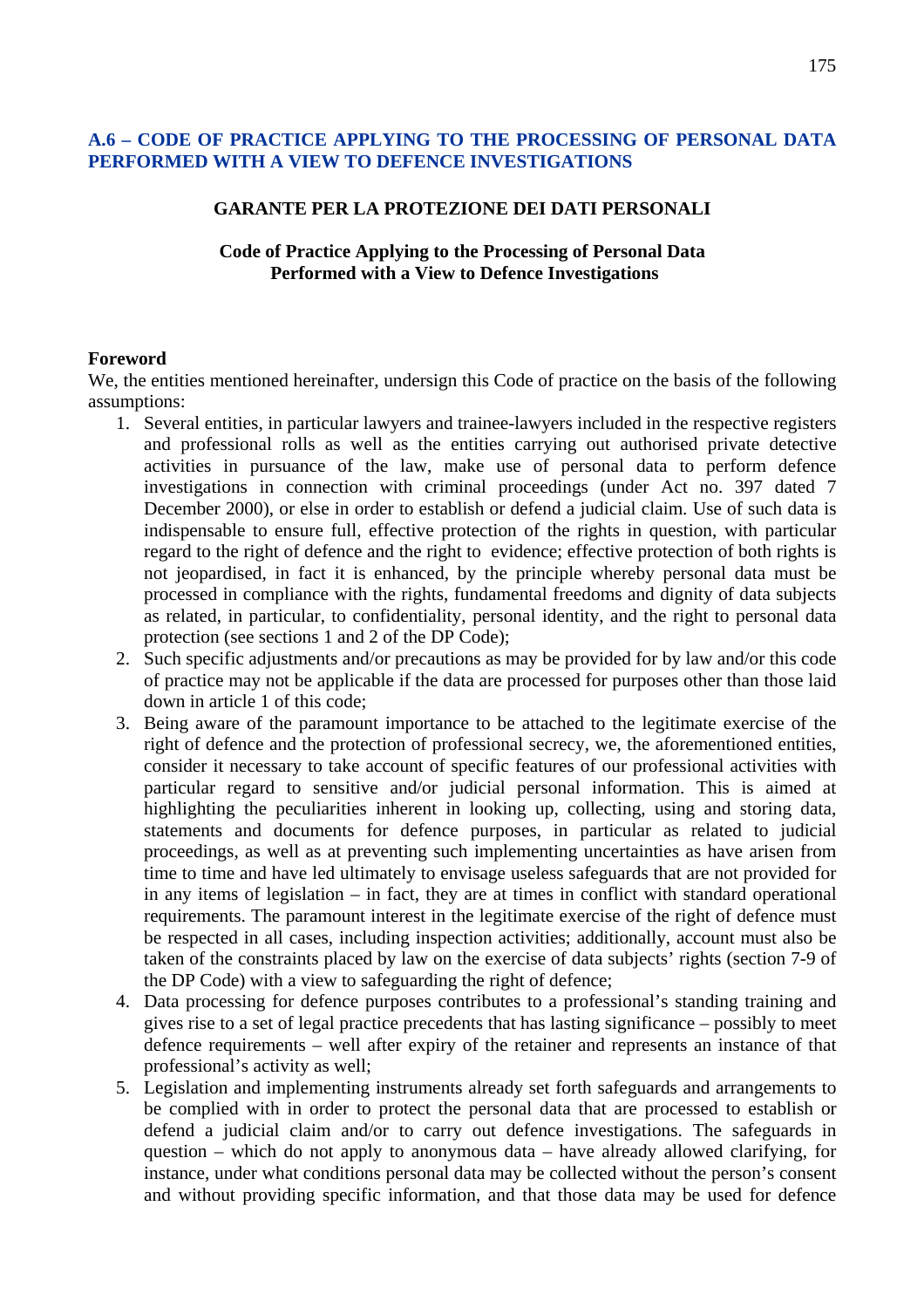purposes in compliance with proportionality standards regardless of whether the relevant civil or criminal proceeding has been instituted or not. Failure to comply with the safeguards and arrangements mentioned above may entail the ban on using the processed data (see section 11(2) of the DP Code). Reference can be made, in particular, to the following:

- a. the information notice to be given to data subjects, which may fail to include any items that are already known to the data subject and may be worded concisely and informally as appropriate by taking account of the trust relationship established with one's customer and/or of the specific professional task; the information may also be provided only verbally and once and for all by having regard to all the data collected whether from the data subject or from third parties. It is permitted not to provide the information notice in respect of the data collected from third parties if such data are processed exclusively for as long as may be necessary to establish or defend a judicial claim or else for the purpose of defence investigations; it should be considered that a data is not collected from the data subject if it results from a lawful remote monitoring activity, in particular where such monitoring does not entail any direct interaction with the data subject (see section 13(5)b. of the DP Code);
- b. the consent to be obtained from data subjects, which is not required if the processing is necessary to comply with legal obligations and/or the data at issue – including sensitive data – are processed for defending a right also by means of defence investigations. This applies to the data that are processed in the course of a proceeding – including administrative, arbitration and/or conciliation proceedings –, the data processed in the preparatory phase prior to possibly instituting a proceeding – also in order to check whether the right at issue can be actually defended in court – and the data processed after the dispute is settled whether in or out of court. If the data are suitable for disclosing health or sex life, it is necessary to abide by the principle whereby such data may be processed if the right to be protected – irrespective of whether it arises from unlawful activities or events – is not "overridden by the data subject's right, or else if it consists in a personal right or any other fundamental, inviolable right or freedom" (section 24(1)f. and section 26(4)c. of the DP Code; see general authorisations no. 2/2008, 4/2008 and 6/2008, and the DPA's decision dated 9 July 2003);
- c. the right to access one's personal data and exercise any other rights vested in data subjects as for the processing of those data, which may be postponed under the law for as long as such exercise might be specifically and tangibly prejudicial to the performance of defence investigations and/or the establishment of judicial claims (see section 8(2)e. of the DP Code);
- d. cross-border transfers of the data where performed exclusively for the purposes of defence investigations or anyhow in order to establish or defend a judicial claim; such transfers, providing they are performed for no longer than is absolutely necessary, are not prohibited whether they are targeted to EU or non-EU countries (see sections 42 and 43(1)e. of the DP Code);
- e. notification of the processing, which is not required in respect of many processing operations performed to establish or defend a judicial claim and/or to carry out defence investigations (see section 37(1) of the DP Code, and the DPA's decision no. 1 dated 31 March 2004 including the explanatory note no. 9564/33365 dated 23 April 2004);
- f. appointment of persons in charge of the processing and data processors, if any, taking account that one is allowed to avail himself/herself of entities that can lawfully process the data at issue (colleagues, collaborators, partners, process agents, alternates, experts, and consultants not acting in their capacity as data controllers: see sections 29 and 30 of the DP Code);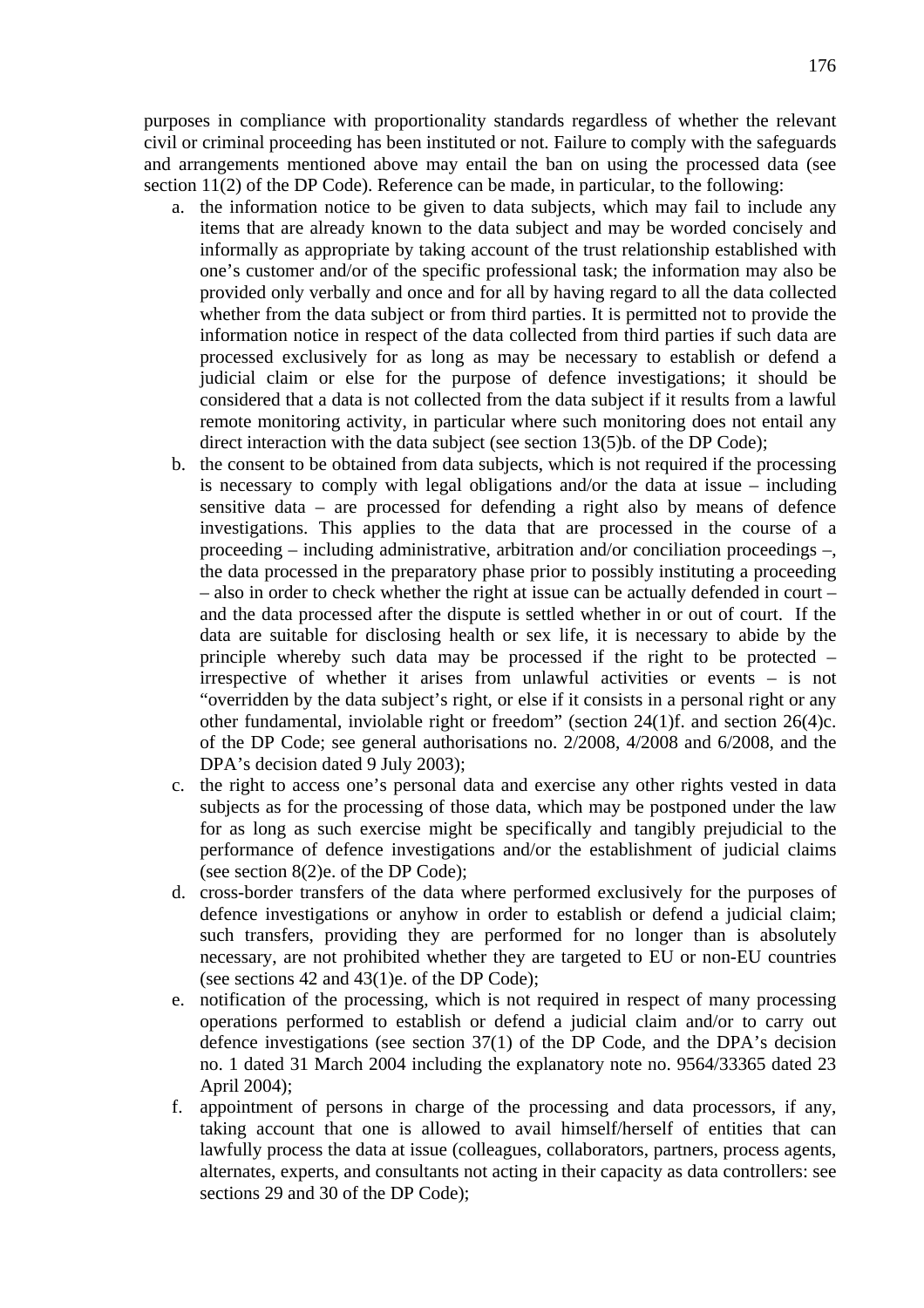- g. specific data categories such as genetic data, which are already covered by certain safeguards with particular regard to compliance with proportionality requirements, security measures, information notices to data subjects and provision of consent (section 90 of the DP Code; see the DPA's general authorisation dated 22 February 2007);
- h. law informatics as per sections 51 and 52 of the DP Code, which is the subject of adhoc legal provisions setting out the appropriate precautions in order to protect data subjects without jeopardising scientific and legal information;
- i. use of public data and any other information contained in public registers, lists, instruments and/or publicly available documents or else in databases, archives and registers including the registry of births, marriages and deaths, whereby personal information may be retrieved lawfully from such sources and reported in certificates and statements that can be used for defence purposes;
- 6. Given the above scenario, this Code sets forth supplementary rules of conduct that make up an essential precondition for the data to be processed both fairly and lawfully – even though they produce no direct effects on disciplinary breaches. The Code in question is without prejudice to the rules of professional practice and/or the decisions made in this connection by the competent sector-related bodies, which remain enforceable as a separate, autonomous set of determinations – in particular as for the Code of Practice of the Bar. On the other hand, non-compliance with the latter Code may be relevant with a view to assessing lawfulness and fairness in the processing of personal data;
- 7. Data protection is supported by additional principles that are already enshrined in the Criminal Procedure Code as well as in the Code of Practice of the Bar – in particular as for confidentiality and secrecy obligations also vis-à-vis former clients; the disclosure of information that is confidential and/or subject to professional secrecy; disclosure of clients' names; recording of conversations between lawyers; and correspondence between colleagues. Other rules of conduct set forth by the Union of Italy's Criminal Lawyers and/or other signatory bodies of this Code are also helpful in this regard.

## Chapter I – General Principles

## **Article 1 – Scope**

- 1. The provisions of this code must be complied with by the following entities in processing personal data to carry out defence investigations and/or to establish or defend a judicial claim whether during a proceeding – including administrative, arbitration and conciliation proceedings – or in the preparatory phase prior to instituting a proceeding, or else upon conclusion of a proceeding:
	- a. Lawyers and/or trainee lawyers included in district rolls and/or the relevant registers, sections and lists whether working alone or as a law firm or partnership and providing in-court and out-of-court assistance and/or advisory services, whether based on a retainer or not, also by means of collaborators and employees; foreign lawyers practising in the State's territory in compliance with the law;
	- b. Entities carrying out private investigation activities also when hired by defence counsel (see general authorisation no.  $6/2007$ , point 2) – under the terms of section 134 of Royal decree no. 773 dated 18 June 1931 and section 222 of the co-ordination provisions applying to the Criminal Procedure Code.
- 2. The provisions set forth in this Code shall also apply to any entity processing personal data for the purposes mentioned in paragraph 1, in particular to any other self-employed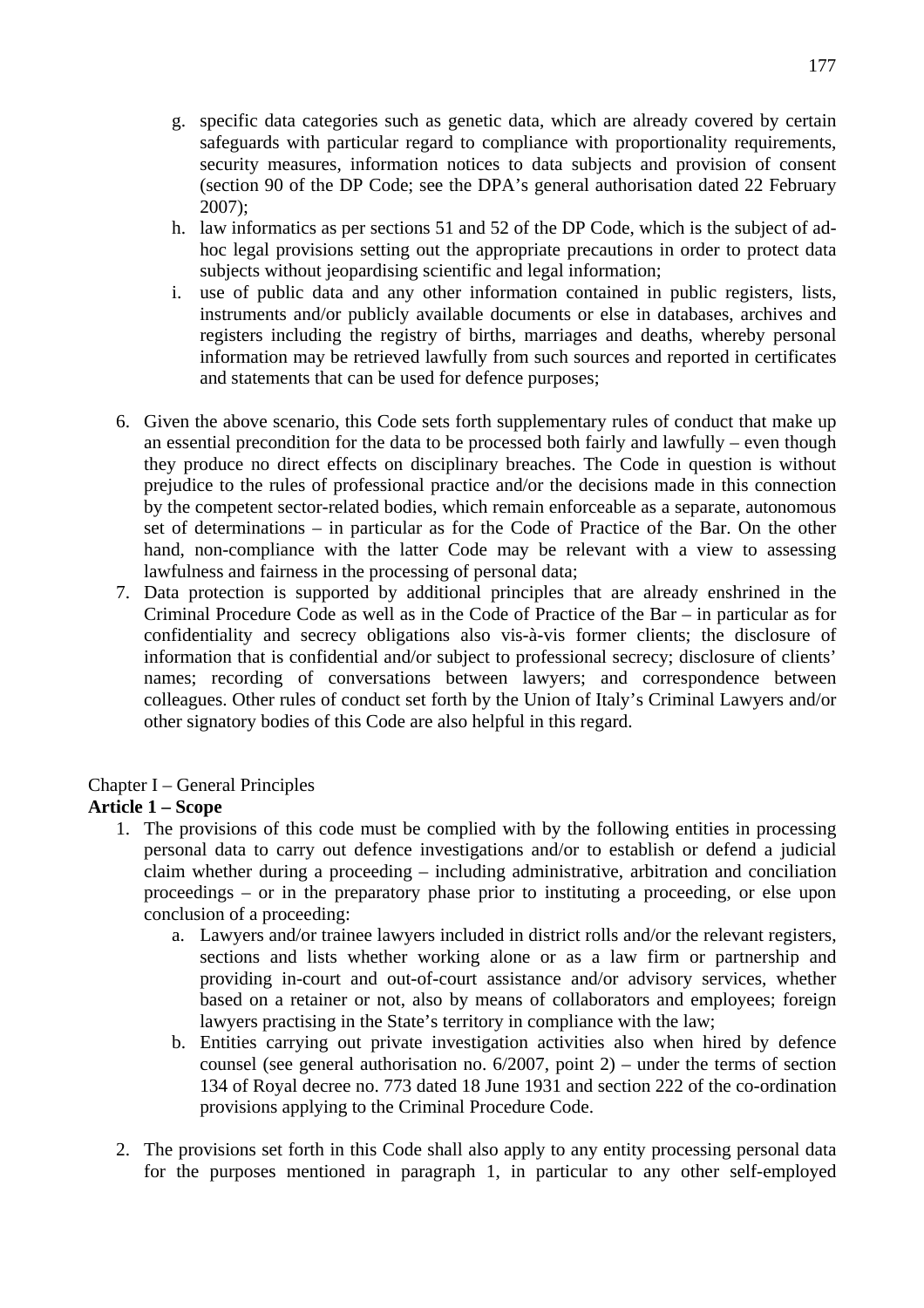professionals and/or any other entities providing assistance and/or advisory services for the same purposes in compliance with the law, based on an ad-hoc appointment.

# Chapter II – Processing Operations by Lawyers

### **Article 2 – Processing Arrangements**

- 1. A lawyer shall make such arrangements in processing personal data, also without automated means, as are found to be appropriate, on a case by case basis, to foster actual respect for data subjects' rights, freedoms and dignity; in so doing, the purpose limitation, data minimization, and non-excessiveness principles shall have to be applied, the envisaged safeguards shall have to be assessed as to their substance rather than their form, and the quality and amount of the information to be processed shall have to be taken into account along with the possible risks.
- 2. Any decisions on the issues mentioned in paragraph 1 shall be made by the data controller, who shall consist – depending on the specific circumstances – in
	- a. The given professional;
	- b. Several professionals whether acting as joint defence counsel for the same client or involved in the relevant professional activity in their capacity as advisors and/or service agents, also without being appointed as defence counsel;
	- c. An association or partnership among professionals.
- 3. Within the framework of the appropriate instructions to be given in writing to the persons in charge of the processing, who must be appointed, as well as to the data processors, who may be appointed on an optional basis (see sections 29 and 30 of the DP code), specific guidance shall be provided on the arrangements to be complied with by the said entities; account shall be taken in this connection of the role vested in each entity - i.e. as a deputy barrister, practising or non-practising trainee lawyer, party-appointed expert, court-appointed expert, private detective and/or as an entity not acting in their capacity as separate data controllers, or else as a trainee, intern, or person in charge for administrative collaboration.
- 4. Specific attention shall be paid to the adoption of suitable precautions to prevent data from being collected, used or disclosed without justification if
	- a. Highly confidential items of information, data and/or documents are acquired, including where such information, data and documents may entail specific risks to data subjects;
	- b. Correspondence is exchanged, in particular via electronic networks;
	- c. Professionals in a law firm carry out activities in respect of their own client portfolio;
	- d. Any data is used whose lawfulness is questionable, partly because of the use of invasive techniques;
	- e. Data contained in specific devices and/or media, in particular electronic media (including audiovisual recordings), and/or in specific documents (telephone and Internet traffic data records, technical and experts' reports, reports by private detectives) are used and destroyed;
	- f. Records are kept but not used in a proceeding, and database queries are performed for internal purposes, in particular if those databases can be accessed also via electronic networks from offices of the same data controller that are located elsewhere;
	- g. Data and/or documents are acquired from third parties after checking that one has the right to obtain such data and documents;
	- h. Records are kept that relate to cases already dealt with.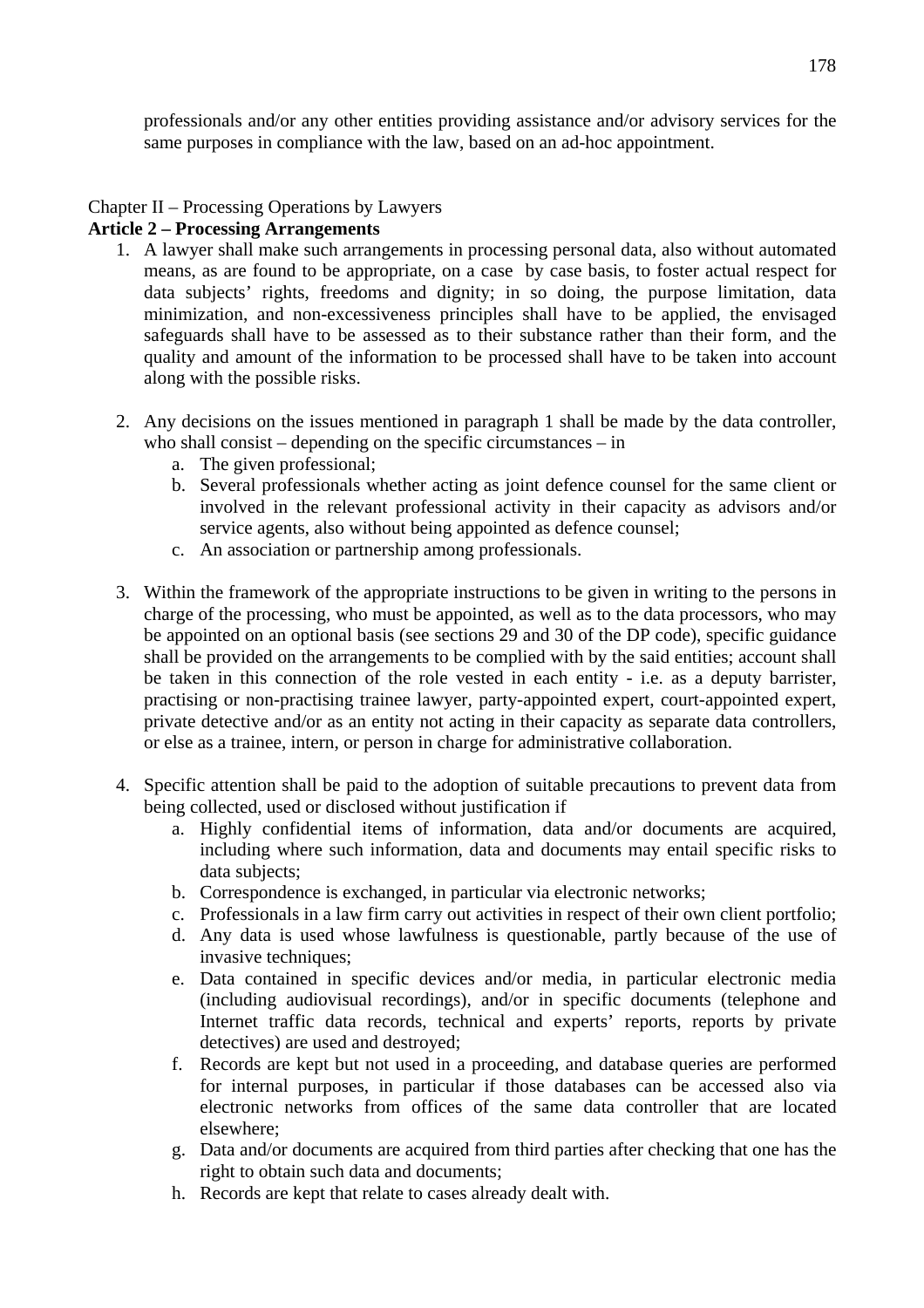- 5. If a data is processed to exercise the right of defence before a judicial authority, this may take place prior to instituting the relevant proceeding on condition the data in question is strictly functional to exercising the right of defence and the principles of proportionality, relevance, completeness and non-excessiveness are complied with by having regard to the defence purposes (see section 11 of the DP Code).
- 6. The following data are used lawfully and fairly:
	- a. The personal data contained in public registers, lists, rolls, records or publicly available documents as well as in databases, archives and lists including the register of births, marriages and deaths; personal information may be lawfully retrieved from the said repositories and reported in certifications and statements that may be used for defence purposes;
	- b. Records, notes, statements and information acquired in connection with defence investigations, in particular under sections 391-bis, 391-ter and 391-quater of the Criminal Procedure Code, whereby any requests for copies thereof shall not be granted without justification. Should it happen that any data is collected that is excessive and irrelevant vis-à-vis the defence purposes, also when acquiring statements and information in pursuance of the said sections 391-bis, 391-ter and 391-quater of the Criminal Procedure Code, that data shall belong with any other data collected as above if it cannot be extracted and/or destroyed.

### **Article 3 – Single Information Notice**

1. A lawyer may provide an information notice on the processing of personal data (under section 13 of the DP Code) in one with the information he/she is required to disclose in pursuance of defence investigation legislation – e.g. by posting them in the premises of the law firm and/or on the respective website, where available; the information may also be worded concisely and informally.

### **Article 4 – Data Retention and Erasure**

- 1. The fact that a proceeding pending before a judicial authority is concluded and/or the given assignment has been fulfilled does not entail that the data are to be disposed of. Once the proceeding is extinguished and/or the relevant retainer expires, any records and/or documents concerning the subject matter of the defence and/or defence investigations may be kept – either as originals or in copies – also in electronic format, if this is found to be necessary by having regard to foreseeable, additional defence requirements applying to the relevant client and/or data controller. This is without prejudice to use of the data in question in anonymous format for scientific purposes. The relevant assessment shall be carried out by having regard to the type of data. Where the data are to be retained to comply with legal obligations including taxation and the fight against crime, only such personal data as is actually necessary to comply with the said obligations shall be retained.
- 2. Without prejudice to the provisions set forth in the Code of Practice of the Bar as for returning the original documents to one's client, and unless provided otherwise by the law, it shall be allowed to destroy, erase or deliver the full documents contained in past case files and the respective copies to the person entitled thereto and/or to the latter's heirs and assigns, on condition the relevant client is notified thereof beforehand.
- 3. Should the power of attorney and/or the retainer be withdrawn or waived, such documents as have been acquired shall be provided to the supervening defence counsel in original format, if this is the format in which they are kept.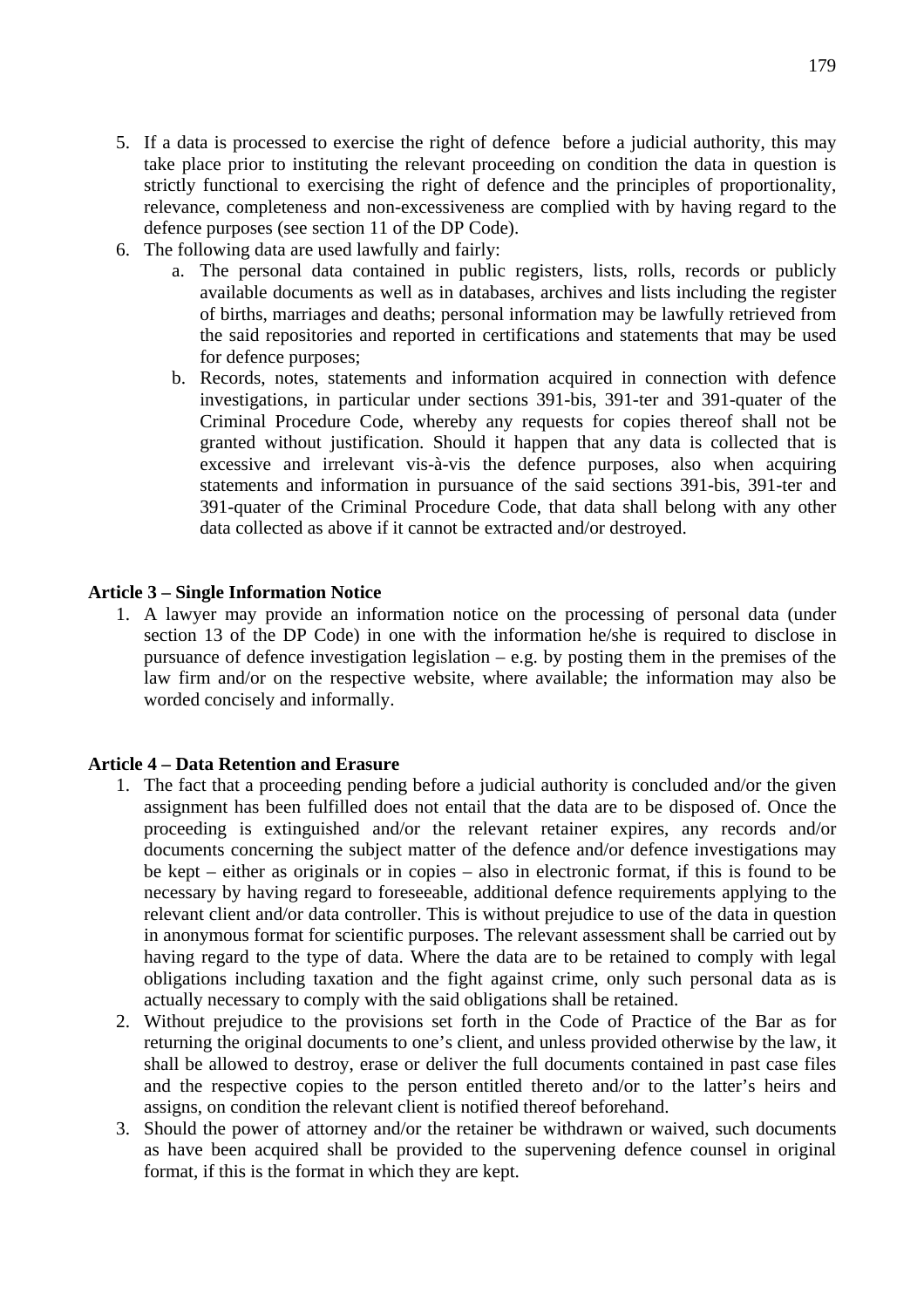4. Controllership in respect of the processing shall not be terminated merely because of the suspension and/or termination of one's professional activity. In case of termination also due to supervening impediments, and if no substitute defence counsel is available in respect of the given case, the documents related to past case files shall be delivered to the relevant Council – after expiry of a suitable period following communication to one's client – so that they can be kept for defence purposes.

### **Article 5 – Data Communication and Dissemination**

1. As for relationships with the press and third parties, non-confidential information may be provided if this is necessary to safeguard one's client – regardless of whether this has been agreed upon with the said client – in compliance with the principles of purpose limitation, lawfulness, fairness, data minimization, relevance and non-excessiveness as per Section 11 of the DP Code as well as by respecting the data subject's and third parties' rights and dignity, any prohibitions set forth in the law, and the Code of practice of the Bar.

## **Article 6 – Inquiries Concerning Documents Held by Defence Counsel**

- 1. Whenever a lawyer is subject to inquiries and inspections, he/she shall be entitled under section 159(3) of the DP Code – to arrange for the Chair of the competent Bar Council and/or a member of the Council acting on the Chair's behalf to attend. If the Chair is attending and so requests, a copy of the relevant order shall be delivered to him/her.
- 2. As for the requests to access or obtain communication of traffic data related to incoming phone calls under section 8(2)f. and section 24(1)f. of the DP Code, a lawyer shall certify to the provider of publicly available electronic communications services that the failure to obtain the said data will be actually and tangibly prejudicial to the performance of defence investigations; in doing so, he need not mention the case file number allocated to the given criminal proceeding.

## Chapter III – Processing by Other Self-Employed Professionals and Other Entities

## **Article 7 – Application of Provisions Concerning Lawyers**

- 1. The provisions set forth in Articles 2 and 5 shall apply to the following entities without prejudice to what is applicable by law exclusively to lawyers:
	- a. Self-employed professionals providing advisory and assistance services to establish or defend a judicial claim and/or to carry out defence investigations whether after being entrusted therewith by a lawyer and/or jointly with a lawyer and/or in the cases and to the extent permitted by the law;
	- b. Any other entities mentioned in Article 1(2) subject to what is manifestly incompatible with the individual entity and/or the function discharged by the said entity.

## Chapter IV – Processing by Private Detectives

## **Article 8 – Processing Mechanisms**

- 1. A private detective shall arrange for the processing of personal data, whether automated or not, to be compliant with the requirements laid down in Article 2(1).
- 2. A private detective may not undertake investigations, surveys and any other type of data collection on their own initiative. The said activities may only be carried out if the detective has been hired on purpose via a written agreement and they may only be aimed at the purposes mentioned in this Code.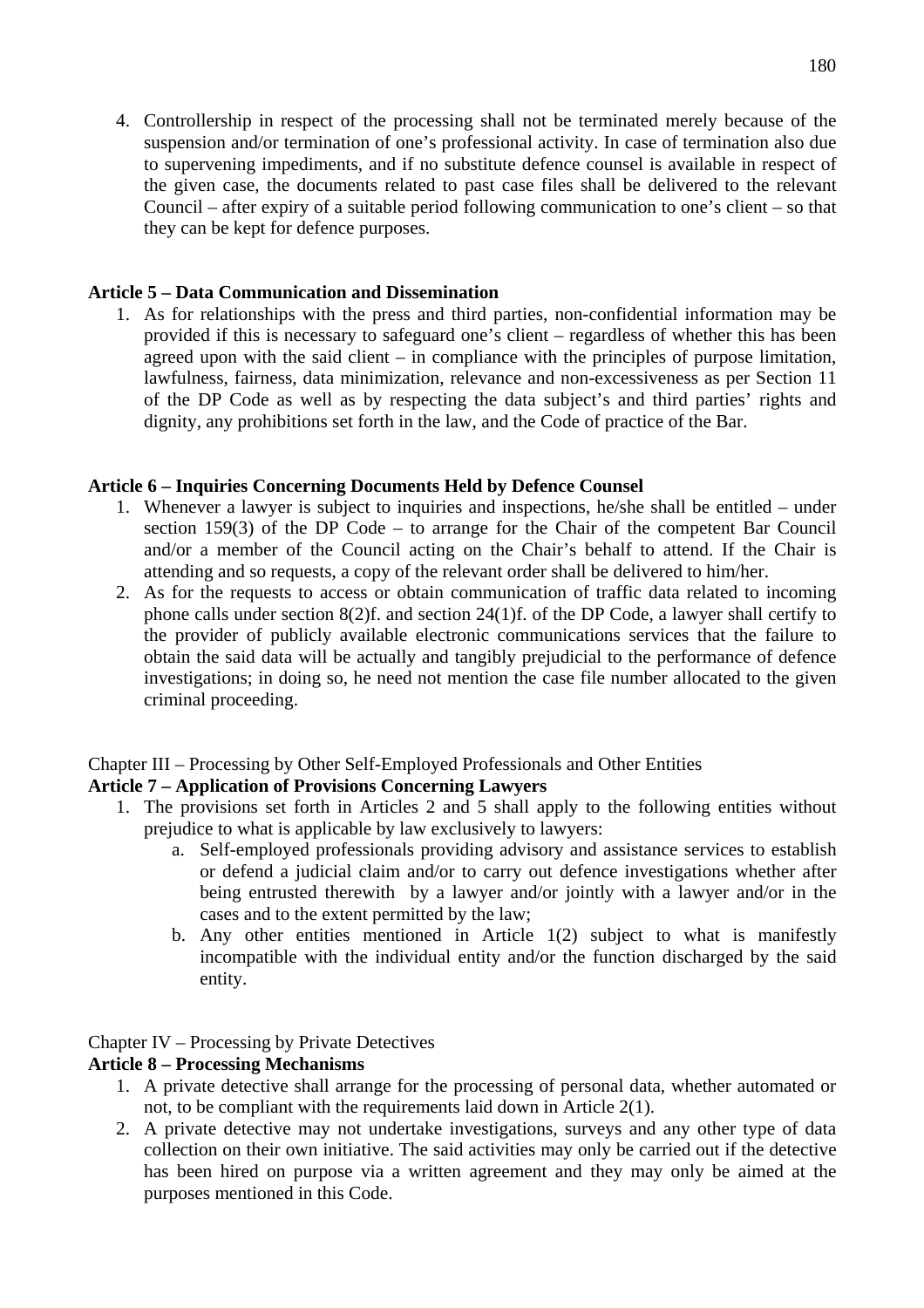- 3. The hiring agreement must refer specifically to the right to be established before a judicial authority, or else the criminal proceeding the investigation relates to, along with the main factual elements accounting for the said investigation and the reasonable deadline for concluding the investigation.
- 4. A private detective shall discharge the task committed to him/her in person by only availing himself/herself of such additional detectives as are referred to individually in the hiring agreement; the names of the said additional detectives may be appended subsequently to the agreement if this option is envisaged therein. The provisions applying to the processing of sensitive data as set forth in the Garante's authorisations shall be left unprejudiced.
- 5. Where a private detective avails himself/herself of in-house staff as either data processors or persons in charge of the processing pursuant to sections 29 and 30 of the DP Code, he/she shall issue specific instructions on the arrangements to be abided by and supervise – at least on a weekly basis – that the applicable laws and instructions are complied with.
- 6. The defence counsel and/or the hiring entity must be informed regularly on the progress made with the investigations; this is also meant to allow them to timely assess what decisions to make in respect of establishing the judicial claim and/or exercising the right to evidence.

# **Article 9 – Other Rules of Conduct**

- 1. A private detective shall refrain from any practices that fail to conform with legal obligations and constraints; in particular, a private detective shall ensure that the following are in line with the lawfulness and fairness standards laid down in the DP Code:
	- a. Acquisition of personal data from other data controllers, including browsing of such data, whereby it shall be verified that one is entitled to obtain the data in question;
	- b. Deployment of lawful monitoring activities, especially remote monitoring, and video/audio recording;
	- c. Collection of biometric data.
- 2. A private detective shall comply with the provisions set forth in Article 2(4) to (6) of this Code when processing data.

## **Article 10 – Data Retention and Erasure**

- 1. Under the terms of section 11(1)e. of the DP Code, any personal data that is processed by a private detective may be kept for no longer than is absolutely necessary to discharge the task committed. To that end, it shall be necessary to continuously verify that the data are closely relevant, not excessive and indispensable by having regard to the purposes sought and the task committed as above; regular controls may be carried out for this purpose.
- 2. Upon completion of the specific investigation, the processing must be discontinued in all respects except for the immediate communication of the data to the defence counsel and/or the hiring entity; the latter may allow – also via a specific assignment – that closely personal items related to the entities that have dealt with the relevant activities be retained, on a provisional basis, exclusively in order to provide proof that their conduct was lawful and fair. If the processing has been challenged, the defence counsel and/or the hiring entity may also provide the detective with such items as are required to provide proof that their conduct was lawful and fair – for no longer than this is absolutely necessary.
- 3. The fact that the proceeding underlying the given investigation is as yet pending, or that the case was brought before a higher-instance court pending the final judgment, does not represent in itself a valid justification for the private detective to retain the data.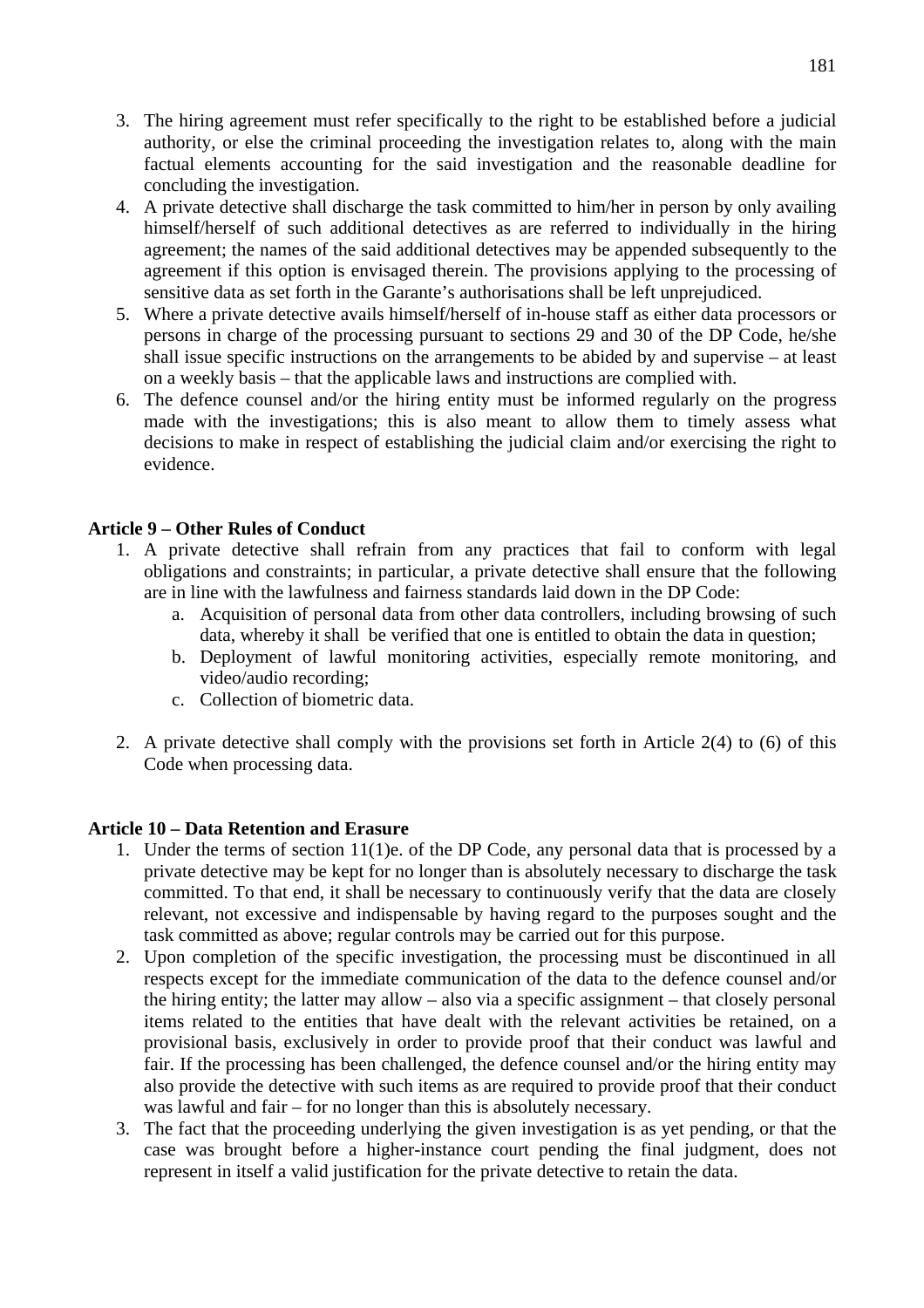# **Article 11 – Information Notice**

1. A private detective may provide the information notice at a single juncture in pursuance of Article 3 hereof by highlighting the detective's identity and professional capacity as well as the circumstance that the data are provided on an optional basis.

# Chapter V – Final Provisions

## **Article 12 – Monitoring Implementation of the Code**

1. Under section 135 of the DP Code, the signatories to this code shall undertake collaboration initiatives to regularly monitor its implementation also with a view to making such adjustments as may be appropriate in the light of technological developments, experience and/or regulatory changes.

## **Article 13 – Entry into Force**

1. This code shall apply as from 1 January 2009.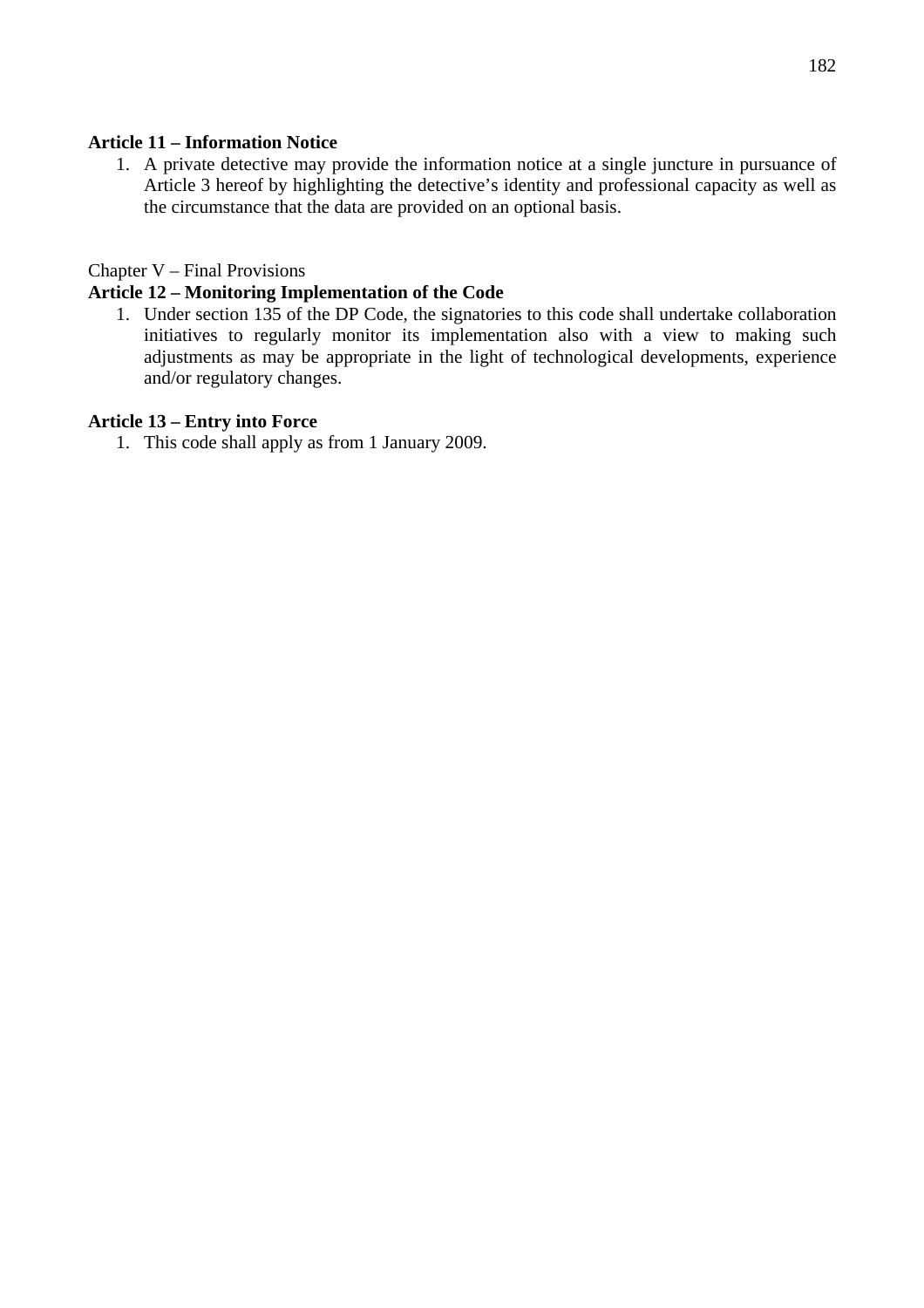# *TECHNICAL SPECIFICATIONS CONCERNING MINIMUM SECURITY MEASURES (ANNEX B)*

(see Sections 33 to 36 of the Code)

#### PROCESSING BY ELECTRONIC MEANS

The following technical arrangements to be implemented by the data controller, data processor – if nominated – and person(s) in charge of the processing whenever data are processed by electronic means:

#### *Computerised Authentication System*

1. Persons in charge of the processing shall be allowed to process personal data by electronic means if they are provided with authentication credentials such as to successfully complete an authentication procedure relating either to a specific processing operation or to a set of processing operations.

2. Authentication credentials shall consist in an ID code for the person in charge of the processing as associated with a secret password that shall only be known to the latter person; alternatively, they shall consist in an authentication device that shall be used and held exclusively by the person in charge of the processing and may be associated with either an ID code or a password, or else in a biometric feature that relates to the person in charge of the processing and may be associated with either an ID code or a password.

3. One or more authentication credentials shall be assigned to or associated with each person in charge of the processing.

4. The instructions provided to the persons in charge of the processing shall lay down the obligation to take such precautions as may be necessary to ensure that the confidential component(s) in the credentials are kept secret and that the devices used and held exclusively by persons in charge of the processing are kept with due care.

5. Where provided for by the relevant authentication system, a password shall consist of at least eight characters; if this is not allowed by the electronic equipment, a password shall consist of the maximum permitted number of characters. It shall not contain any item that can be easily related to the person in charge of the processing and shall be modified by the latter when it is first used as well as at least every six months thereafter. If sensitive or judicial data are processed, the password shall be modified at least every three months.

6. An ID code, if used, may not be assigned to another person in charge of the processing even at a different time.

7. Authentication credentials shall be de-activated if they have not been used for at least six months, except for those that have been authorised exclusively for technical management purposes.

8. Authentication credentials shall be also de-activated if the person in charge of the processing is disqualified from accessing personal data.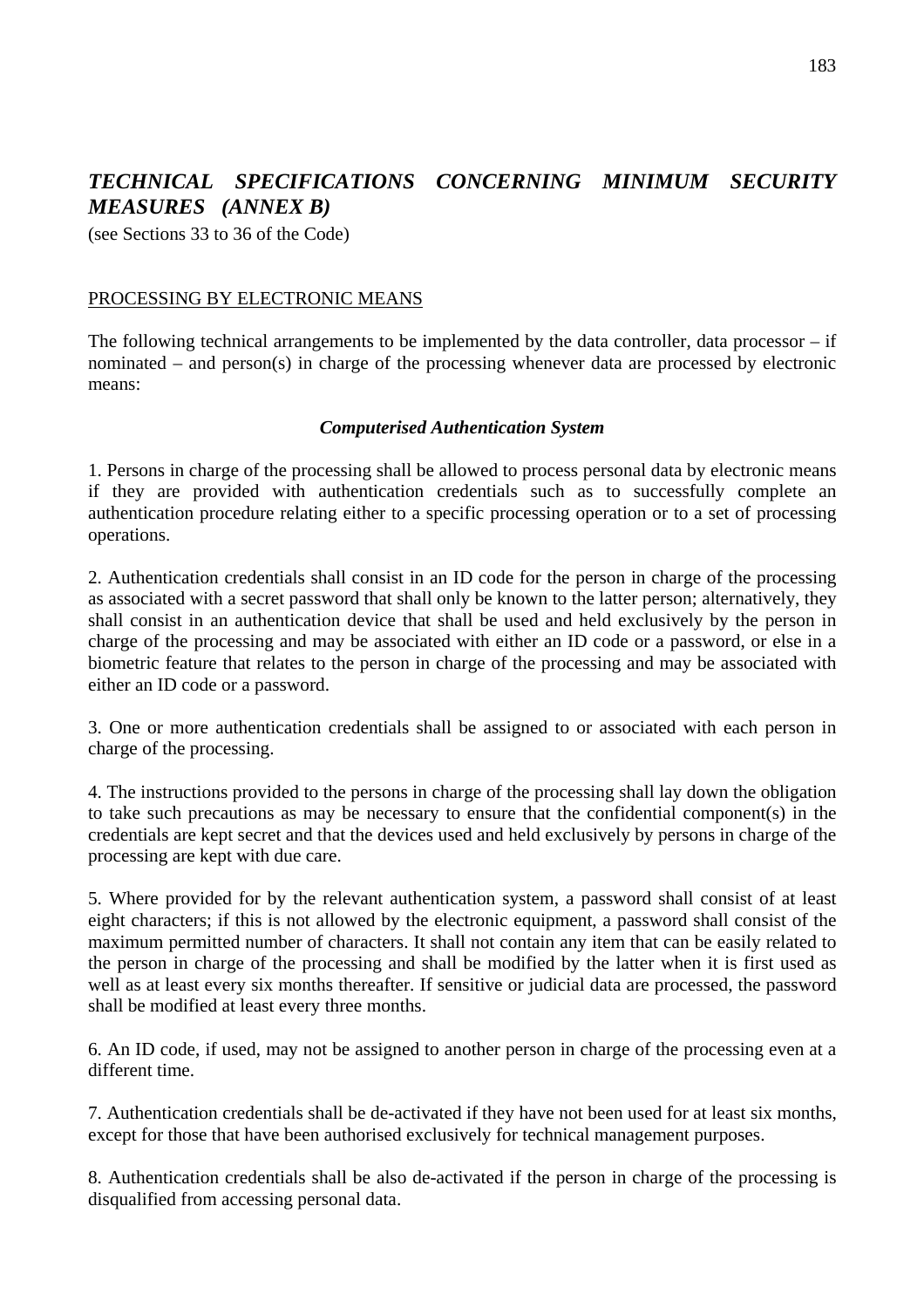9. The persons in charge of the processing shall be instructed to the effect that electronic equipment should not be left unattended and made accessible during processing sessions.

10. Where data and electronic equipment may only be accessed by using the confidential component(s) of the authentication credential, appropriate instructions shall be given in advance, in writing, to clearly specify the mechanisms by which the data controller can ensure that data or electronic equipment are available in case the person in charge of the processing is either absent or unavailable for a long time and it is indispensable to carry out certain activities without further delay exclusively for purposes related to system operationality and security. In this case, copies of the credentials shall be kept in such a way as to ensure their confidentiality by specifying, in writing, the entities in charge of keeping such credentials. Said entities shall have to inform the person in charge of the processing, without delay, as to the activities carried out.

11. The provisions concerning the authentication system referred to above as well as those concerning the authorisation system shall not apply to the processing of personal data that are intended for dissemination.

## *Authorisation System*

12. Where authorisation profiles with different scope have been set out for the persons in charge of the processing, an authorisation system shall be used.

13. Authorisation profiles for each person or homogeneous set of persons in charge of the processing shall be set out and configured prior to start of the processing in such a way as to only enable access to the data that are necessary to perform processing operations.

14. It shall be regularly verified, at least at yearly intervals, that the prerequisites for retaining the relevant authorisation profiles still apply.

## *Other Security Measures*

15. Within the framework of the regular update – to be performed at least at yearly intervals – of the specifications concerning the scope of the processing operations that are entrusted to the individual persons in charge of the processing as well as to the technicians responsible for management and/or maintenance of electronic equipment, the list of the persons in charge of the processing may also be drawn up by homogeneous categories of task and corresponding authorisation profile.

16. Personal data shall be protected against the risk of intrusion and the effects of programmes as per Section 615-quinquies of the Criminal Code by implementing suitable electronic means to be updated at least every six months.

17. The regular update of computer programmes as aimed at preventing vulnerability and removing flaws of electronic means shall be carried out at least annually. If sensitive or judicial data are processed, such update shall be carried out at least every six months.

18. Organisational and technical instructions shall be issued such as to require at least weekly data back-ups.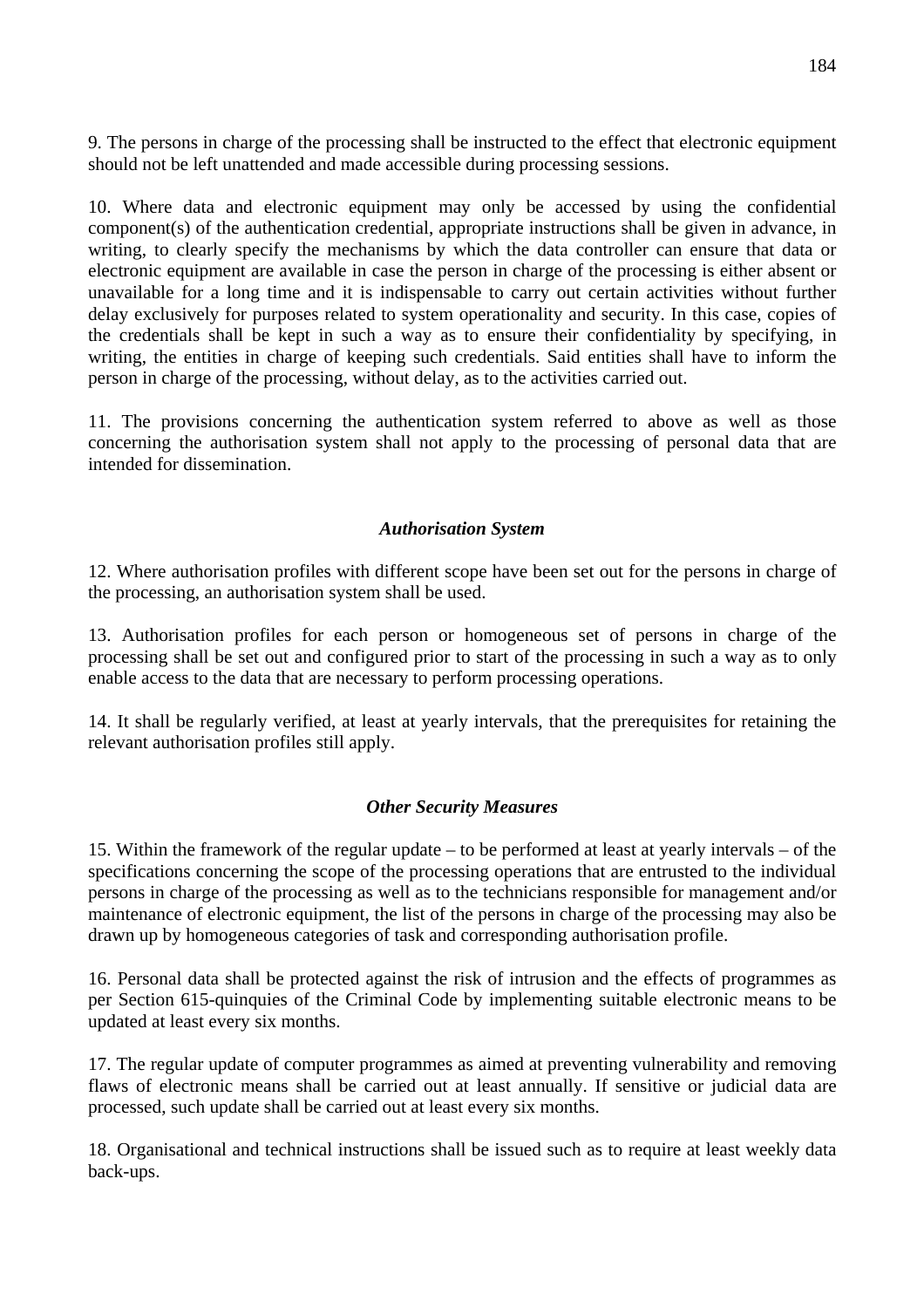# *Security Policy Document*

19. By 31 March of each year, the controller of processing operations concerning sensitive and/or judicial data shall draw up, also by the agency of the data processor, if nominated, a security policy document containing appropriate information with regard to:

19.1 the list of processing operations concerning personal data,

19.2 the distribution of tasks and responsibilities among the departments/divisions in charge of processing data,

19.3 an analysis of the risks applying to the data,

19.4 the measures to be taken in order to ensure data integrity and availability as well as protection of areas and premises insofar as they are relevant for the purpose of keeping and accessing such data,

19.5 a description of the criteria and mechanisms to restore data availability following destruction and/or damage as per point 23 below,

19.6 a schedule of training activities concerning the persons in charge of the processing with a view to informing them on the risks applying to the data, the measures that are available to prevent harmful events, the most important features of personal data protection legislation in connection with the relevant activities, the resulting liability and the arrangements to get updated information on the minimum security measures adopted by the data controller. Said training activities shall be planned as of the start of the employment relationship as well as in connection with changes in the task(s) discharged and/or the implementation of new, significant means that are relevant to the processing of personal data,

19.7 a description of the criteria to be implemented in order to ensure adoption of the minimum security measures whenever processing operations concerning personal data are externalised in accordance with the Code,

19.8 as for the personal data disclosing health and sex life referred to under point 24, the specification of the criteria to be implemented in order to either encrypt such data or keep them separate from other personal data concerning the same data subject.

# *Additional Measures Applying to Processing of Sensitive or Judicial Data*

20. Sensitive or judicial data shall be protected against unauthorised access as per Section 615-ter of the Criminal Code by implementing suitable electronic means.

21. Organisational and technical instructions shall be issued with regard to keeping and using the removable media on which the data are stored in order to prevent unauthorised access and processing.

22. The removable media containing sensitive or judicial data shall be destroyed or made unusable if they are not used; alternatively, they may be re-used by other persons in charge of the processing, who are not authorised to process the same data, if the information previously contained in them is not intelligible and cannot be re-constructed by any technical means.

23. If either the data or electronic means have been damaged, suitable measures shall be adopted to ensure that data access is restored within a specific deadline, which must be compatible with data subjects' rights and not in excess of seven days.